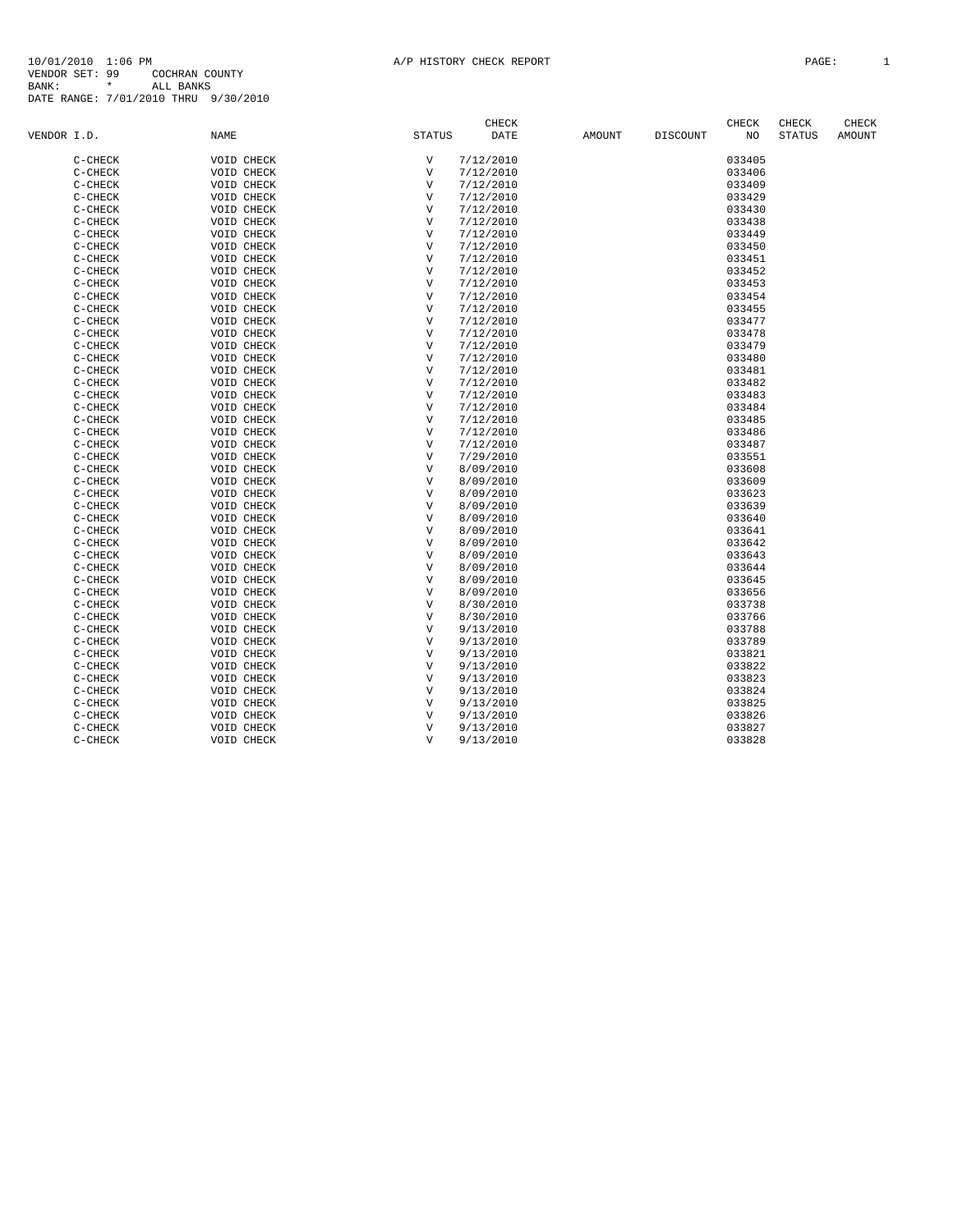10/01/2010 1:06 PM **A/P HISTORY CHECK REPORT PAGE:** 2 VENDOR SET: 99 COCHRAN COUNTY BANK: \* ALL BANKS DATE RANGE: 7/01/2010 THRU 9/30/2010

| VENDOR I.D.                          | NAME          |                                | <b>STATUS</b> | CHECK<br><b>DATE</b> | AMOUNT       | DISCOUNT         | CHECK<br>NO. | CHECK<br>STATUS | CHECK<br><b>AMOUNT</b> |
|--------------------------------------|---------------|--------------------------------|---------------|----------------------|--------------|------------------|--------------|-----------------|------------------------|
| $C-CHECK$                            | VOID CHECK    |                                | V             | 9/13/2010            |              |                  | 033829       |                 |                        |
| TOTALS<br>$\star$ $\star$<br>$*$ $*$ | NO.           |                                |               |                      | CHECK AMOUNT | <b>DISCOUNTS</b> |              |                 | TOTAL APPLIED          |
| REGULAR CHECKS:<br>HAND CHECKS:      |               | $\mathbf 0$<br>$\mathbb O$     |               |                      | 0.00<br>0.00 |                  | 0.00<br>0.00 |                 | 0.00<br>0.00           |
| DRAFTS:                              |               | $\mathbf 0$                    |               |                      | 0.00         |                  | 0.00         |                 | 0.00                   |
| EFT:                                 |               | $\mathbb O$                    |               |                      | 0.00         |                  | 0.00         |                 | 0.00                   |
| NON CHECKS:                          |               | $\mathbb O$                    |               |                      | 0.00         |                  | 0.00         |                 | 0.00                   |
| VOID CHECKS:                         |               | 49 VOID DEBITS<br>VOID CREDITS |               | 0.00<br>0.00         | 0.00         |                  | 0.00         |                 | 0.00                   |
| $\mathbf{0}$<br>TOTAL ERRORS:        |               |                                |               |                      |              |                  |              |                 |                        |
| 99<br>VENDOR SET:<br>BANK: *         | 49<br>TOTALS: |                                |               |                      | 0.00         |                  | 0.00         |                 | 0.00                   |
| BANK: *<br>TOTALS:                   | 49            |                                |               |                      | 0.00         |                  | 0.00         |                 | 0.00                   |

NOTE: EACH CHECK STUB HOLDS UP TO ELEVEN ITEMS SO IF A CHECK IS IN PAYMENT OF MORE THAN ELEVEN ITEMS, A CHECK IS VOIDED AND THE STUB INFORMATION CONTINUES ON THE NEXT CHECK.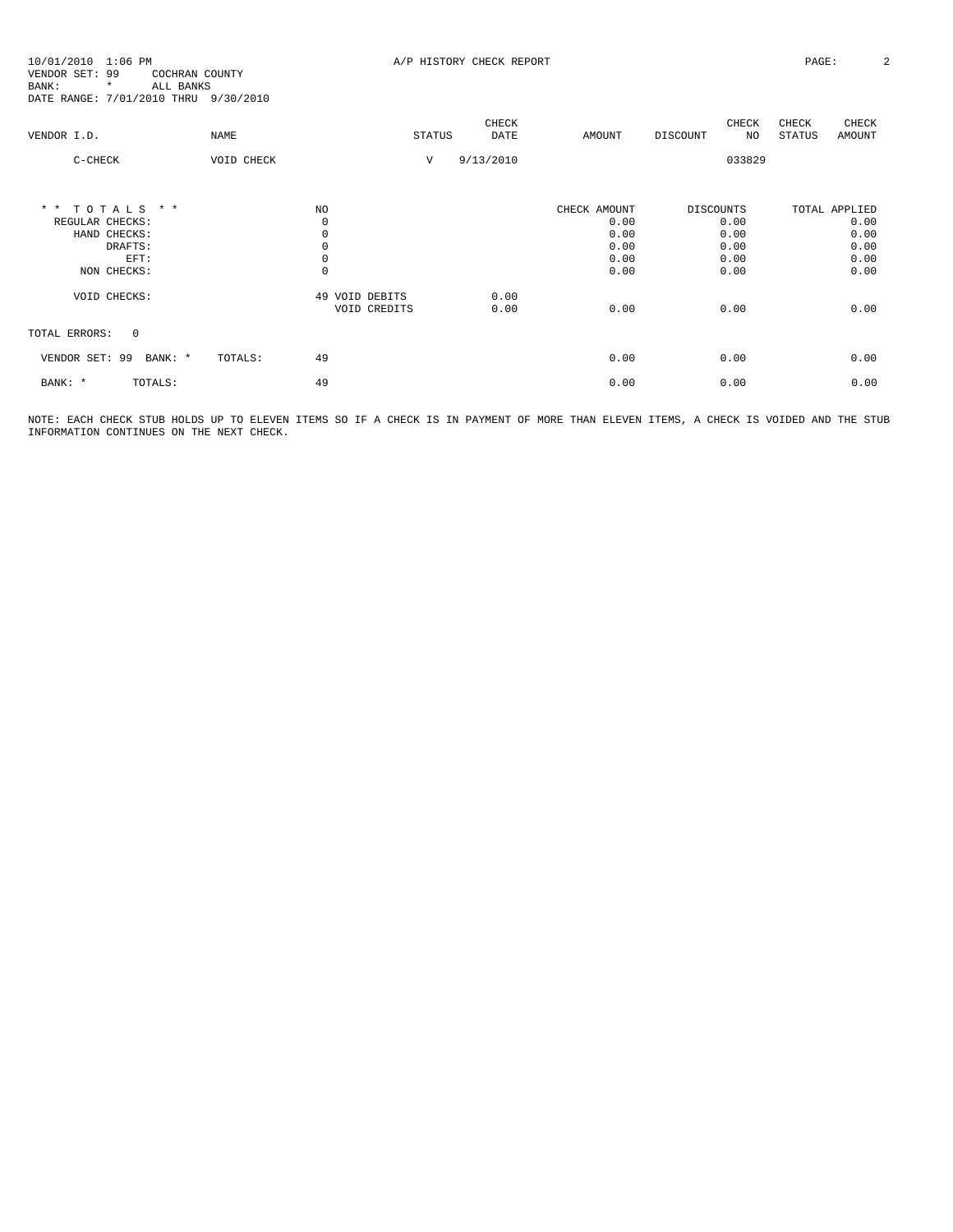| VENDOR I.D. |                                                        | <b>NAME</b>                                                                                                         | STATUS                                                                | <b>CHECK</b><br>DATE   | AMOUNT                      | DISCOUNT | CHECK<br>NO      | CHECK<br><b>STATUS</b> | <b>CHECK</b><br>AMOUNT |
|-------------|--------------------------------------------------------|---------------------------------------------------------------------------------------------------------------------|-----------------------------------------------------------------------|------------------------|-----------------------------|----------|------------------|------------------------|------------------------|
| A211        | $I-120109$                                             | RUBEN ALVAREZ<br>DISTRICT COURT                                                                                     | V 12/02/2009                                                          |                        |                             |          | 031832           |                        | 15.00                  |
| A211        | M-CHECK                                                | RUBEN ALVAREZ<br>RUBEN ALVAREZ<br>UNPOST                                                                            | V                                                                     | 7/02/2010              |                             |          | 031832           |                        | 15.00CR                |
| A053        | I-S007297282<br>10 560-5454                            | AMERICAN TIRE DISTRIBUTORS<br><b>SHERIFF</b><br>TIRES                                                               | R<br>8 P235/55R17 FIREHAW                                             | 7/12/2010              | 720.00                      |          | 033390           |                        | 720.00                 |
| A109        | $I - 37925$<br>15 624-5451                             | ALBUS FARM EQUIPMENT<br>PREC 4<br><b>REPAIRS</b>                                                                    | R 7/12/2010<br>WELD PIN                                               |                        | 10.00                       |          | 033391           |                        | 10.00                  |
| A165        | I-546418<br>10 403-5416<br>10 403-5416<br>10 403-5416  | AFFILIATED COMPUTER SERVICES<br>COUNTY/DIST CLERK<br>FILMING & INDEXING<br>FILMING & INDEXING<br>FILMING & INDEXING | R 7/12/2010<br>20/20 PERFECT VISION<br>FREIGHT<br>156 ARCHIVAL PRINTS |                        | 1,000.00<br>41.17<br>138.84 |          | 033392           |                        | 1,180.01               |
| A206        | I-070810<br>15 623-5356                                | DAVID LYNN ALEXANDER<br>PREC <sub>3</sub><br>ROAD MATERIALS & SUPPLIES                                              | R<br>90 BELLY DUMPS CALIC                                             | 7/12/2010              | 2,700.00                    |          | 033393           |                        | 2,700.00               |
| A211        | I-REPL CK 31832<br>10 435-5492                         | RUBEN ALVAREZ<br>DISTRICT COURT<br>PETIT JURY                                                                       | R<br>PETIT JURY 12/02/09                                              | 7/12/2010              | 15.00                       |          | 033394           |                        | 15.00                  |
| A226        | I-49315<br>10 512-5451<br>$I-49317$<br>10 510-5451     | LARRY ADCOCK<br>JAIL<br>REPAIR<br>COURTHOUSE<br>REPAIR                                                              | R<br>10 HRS WORK ON JAIL<br>$\mathbb{R}$<br>REPL FLOOR RECPTCL C      | 7/12/2010<br>7/12/2010 | 500.00<br>50.00             |          | 033395<br>033395 |                        | 550.00                 |
| B001        | $I-215289$<br>15 624-5440                              | BAILEY CO. ELECTRIC COOP<br>PREC 4<br>UTILITIES                                                                     | R<br>$5/24 - 6/18$ ELECTRIC                                           | 7/12/2010              | 41.85                       |          | 033396           |                        |                        |
|             | $I - 215290$<br>15 623-5440<br>I-215291<br>10 409-5440 | PREC <sub>3</sub><br>UTILITIES<br>NON-DEPTL/SHERIFF POSSE<br>UTILITIES                                              | R<br>$5/19$ - $6/16$ ELECTRIC<br>R<br>$5/10 - 6/8$ ELECTRIC           | 7/12/2010<br>7/12/2010 | 38.95<br>55.56              |          | 033396<br>033396 |                        | 136.36                 |
| B026        | I-3004 0710<br>15 623-5440                             | BLEDSOE WATER SUPPLY CORP<br>PREC <sub>3</sub><br>UTILITIES                                                         | R<br>WATER BILL DATED 7/6                                             | 7/12/2010              | 20.10                       |          | 033397           |                        | 20.10                  |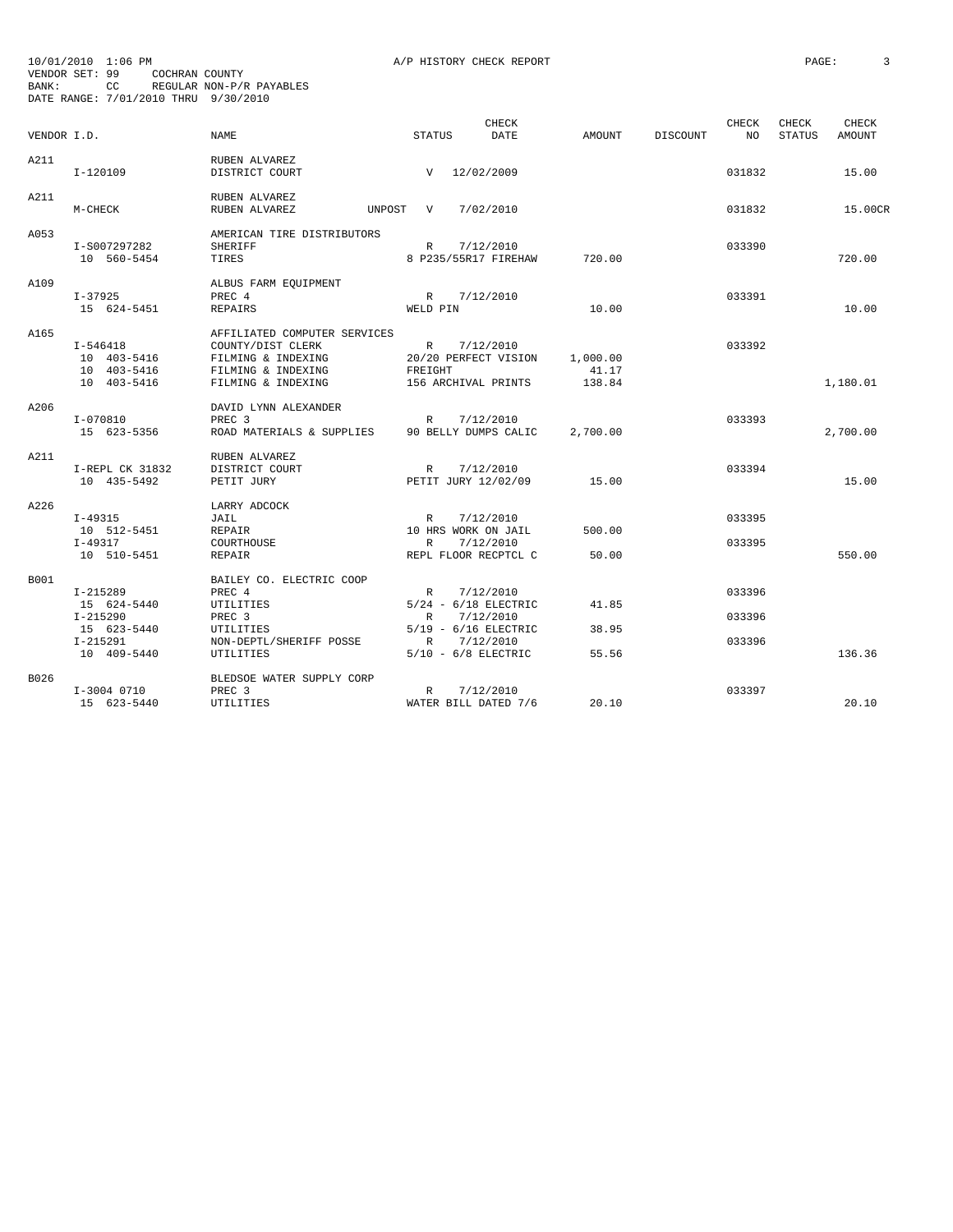|  | STORY CHECK REPORT |  |
|--|--------------------|--|
|  |                    |  |

| 10/01/2010  |                | 1:06 PM                              |                                 |                       | A/P HISTORY CHECK REPORT |                |          |        | PAGE:  |              |  |
|-------------|----------------|--------------------------------------|---------------------------------|-----------------------|--------------------------|----------------|----------|--------|--------|--------------|--|
|             | VENDOR SET: 99 | COCHRAN COUNTY                       |                                 |                       |                          |                |          |        |        |              |  |
| BANK:       |                | CC.                                  | REGULAR NON-P/R PAYABLES        |                       |                          |                |          |        |        |              |  |
|             |                | DATE RANGE: 7/01/2010 THRU 9/30/2010 |                                 |                       |                          |                |          |        |        |              |  |
|             |                |                                      |                                 |                       |                          |                |          |        |        |              |  |
|             |                |                                      |                                 |                       | CHECK                    |                |          | CHECK  | CHECK  | <b>CHECK</b> |  |
| VENDOR I.D. |                |                                      | <b>NAME</b>                     | STATUS                | DATE                     | AMOUNT         | DISCOUNT | NO.    | STATUS | AMOUNT       |  |
|             |                |                                      |                                 |                       |                          |                |          |        |        |              |  |
| B059        |                |                                      | B E IMPLEMENT CO                |                       |                          |                |          |        |        |              |  |
|             |                | I-PO# 00811403                       | PREC 1                          | R                     | 7/12/2010                |                |          | 033398 |        |              |  |
|             |                | 15 621-5571                          | CAPITAL OUTLAY                  |                       | 2009 JD HX20 ROTARY      | 19,373.00      |          |        |        |              |  |
|             |                | 15 621-5571                          | CAPITAL OUTLAY                  |                       | TRADE IN BUSH HOG 26     | 1,000.00CR     |          |        |        | 18,373.00    |  |
| <b>B180</b> |                |                                      |                                 |                       |                          |                |          |        |        |              |  |
|             |                |                                      | DOROTHY BARKER                  |                       |                          |                |          | 033399 |        |              |  |
|             | $I-062910$     |                                      | MUSEUM                          | $\mathbb{R}$          | 7/12/2010                |                |          |        |        |              |  |
|             |                | 31 652-5499                          | MISCELLANEOUS                   |                       | CLASSIC CAR CLUB         | 200.00         |          |        |        |              |  |
|             |                | 31 652-5499                          | MISCELLANEOUS                   |                       | JOHN & BETTE HOPE        | 100.00         |          |        |        |              |  |
|             |                | 31 652-5499                          | MISCELLANEOUS                   | FREDDY LEWIS          |                          | 800.00         |          |        |        | 1,100.00     |  |
| B268        |                |                                      | <b>JOSE BAUTISTA</b>            |                       |                          |                |          |        |        |              |  |
|             |                | I-GRAND JURY 070810                  | GRAND JURY                      |                       | 7/12/2010                |                |          | 033400 |        |              |  |
|             |                | 10 435-5491                          |                                 | R<br>JURY DUTY        |                          | 30.00          |          |        |        | 30.00        |  |
|             |                |                                      | GRAND JURY                      |                       |                          |                |          |        |        |              |  |
| C007        |                |                                      | CITY OF MORTON                  |                       |                          |                |          |        |        |              |  |
|             | $I-063010$     |                                      | LIB/MUS/ACT BLDG/CRTHSE/PCT 1 R |                       | 7/12/2010                |                |          | 033401 |        |              |  |
|             |                | 10 650-5440                          | UTILITIES                       | LIBRARY GAS           |                          | 16.25          |          |        |        |              |  |
|             |                | 10 650-5440                          | UTILITIES                       | LIBRARY WATER         |                          | 10.00          |          |        |        |              |  |
|             |                | 10 650-5440                          | UTILITIES                       |                       | LIBRARY GARBAGE          | 41.50          |          |        |        |              |  |
|             |                | 10 650-5440                          | UTILITIES                       | LIBRARY SEWER         |                          | 13.00          |          |        |        |              |  |
|             |                | 10 652-5440                          | UTILITIES                       | MUSEUM GAS            |                          | 16.25          |          |        |        |              |  |
|             |                | 10 652-5440                          | UTILITIES                       | MUSEUM WATER          |                          | 10.00          |          |        |        |              |  |
|             |                | 10 652-5440                          |                                 |                       |                          | 18.25          |          |        |        |              |  |
|             |                |                                      | UTILITIES                       | MUSEUM GARBAGE        |                          | 11.00          |          |        |        |              |  |
|             |                | 10 652-5440                          | UTILITIES                       | MUSEUM SEWER          |                          |                |          |        |        |              |  |
|             |                | 10 662-5440                          | UTILITIES                       |                       | ACTIVITY BUILDING GA     | 117.75         |          |        |        |              |  |
|             |                | 10 662-5440                          | UTILITIES                       |                       | ACTIVITY BUILDING WA     | 12.75          |          |        |        |              |  |
|             |                | 10 662-5440<br>10 662-5440           | UTILITIES                       |                       | ACTIVITY BUILDING GA     | 67.00<br>30.00 |          |        |        |              |  |
|             |                |                                      | UTILITIES                       |                       | ACTIVITY BUILDING SE     |                |          |        |        |              |  |
|             |                | 10 510-5440                          | UTILITIES                       | <b>COURTHOUSE GAS</b> |                          | 277.25         |          |        |        |              |  |
|             |                | 10 510-5440                          | UTILITIES                       |                       | COURTHOUSE WATER         | 48.50          |          |        |        |              |  |
|             |                | 10 510-5440                          | UTILITIES                       |                       | COURTHOUSE GARBAGE       | 233.00         |          |        |        |              |  |
|             |                | 10 510-5440                          | UTILITIES                       |                       | COURTHOUSE SEWER         | 39.00          |          |        |        |              |  |
|             |                | 15 621-5440                          | UTILITIES                       | PREC 1 GAS            |                          | 16.25          |          |        |        |              |  |
|             |                | 15 621-5440                          | UTILITIES                       | PREC 1 WATER          |                          | 10.00          |          |        |        |              |  |
|             |                | 15 621-5440                          | UTILITIES                       | PREC 1 GARBAGE        |                          | 41.50          |          |        |        | 1,029.25     |  |
|             |                |                                      |                                 |                       |                          |                |          |        |        |              |  |
| C008        |                |                                      | CITY OF WHITEFACE               |                       |                          |                |          |        |        |              |  |
|             | $I-409$ 0710   |                                      | PREC <sub>2</sub>               | $\mathbb{R}$          | 7/12/2010                |                |          | 033402 |        |              |  |
|             |                | 15 622-5440                          | UTILITIES                       | GAS                   |                          | 16.25          |          |        |        |              |  |
|             |                | 15 622-5440                          | UTILITIES                       | WATER                 |                          | 9.00           |          |        |        |              |  |
|             |                | 15 622-5440                          | UTILITIES                       | GARBAGE               |                          | 50.10          |          |        |        |              |  |
|             |                | 15 622-5440                          | UTILITIES                       | <b>SEWER</b>          |                          | 17.50          |          |        |        | 92.85        |  |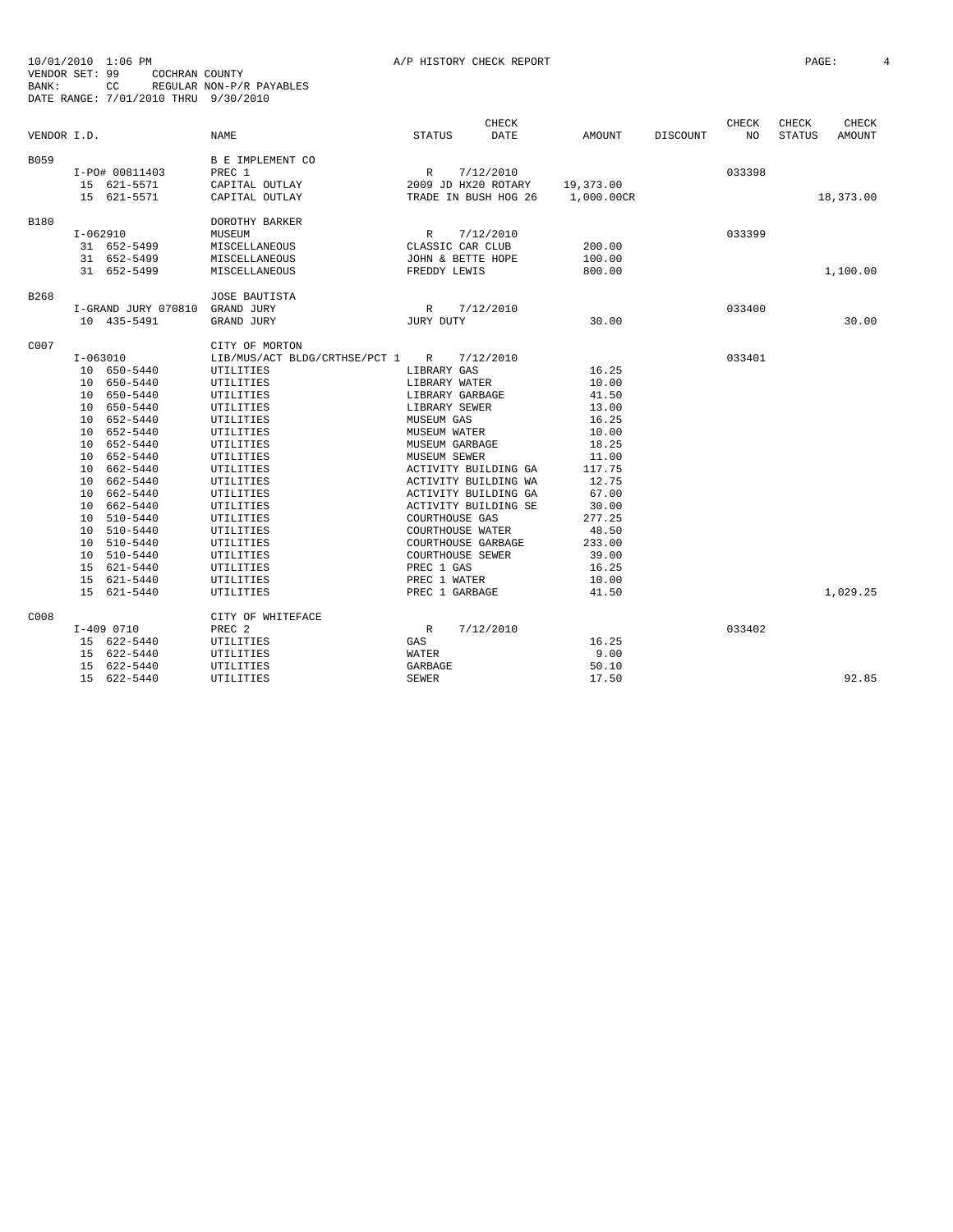|             |               |                                           |                                                                                    | CHECK                |        |          | CHECK<br>CHECK<br>CHECK |        |        |  |
|-------------|---------------|-------------------------------------------|------------------------------------------------------------------------------------|----------------------|--------|----------|-------------------------|--------|--------|--|
| VENDOR I.D. |               | NAME                                      | STATUS                                                                             | DATE                 | AMOUNT | DISCOUNT | NO                      | STATUS | AMOUNT |  |
| C031        |               | COUNTY & DISTRICT CLERKS ASSN             |                                                                                    |                      |        |          |                         |        |        |  |
|             | $I-2010$ DUES | COUNTY & DIST CLERK R 7/12/2010           |                                                                                    |                      |        |          | 033403                  |        |        |  |
|             | 10 403-5481   | DUES AND REGISTRATION 2010 DUES CO & DIST |                                                                                    |                      | 80.00  |          |                         |        | 80.00  |  |
| C.0.35      |               | COX AUTO SUPPLY CO                        |                                                                                    |                      |        |          |                         |        |        |  |
|             | I-113447      | <b>AUDITOR</b>                            | R                                                                                  | 7/12/2010            |        |          | 033404                  |        |        |  |
|             | 10 495-5310   | OFFICE SUPPLIES                           | 4 KEYS MADE                                                                        |                      | 3.00   |          |                         |        |        |  |
|             | I-113479      | PREC 1                                    | R                                                                                  | 7/12/2010            |        |          | 033404                  |        |        |  |
|             | 15 621-5356   | ROAD MATERIALS & SUPPLIES                 | $3/8"$ BIT                                                                         |                      | 11.25  |          |                         |        |        |  |
|             | 15 621-5356   | ROAD MATERIALS & SUPPLIES                 | $1/4$ BIT                                                                          |                      | 4.99   |          |                         |        |        |  |
|             | I-113962      | ACTIVITY BLDG                             | R                                                                                  | 7/12/2010            |        |          | 033404                  |        |        |  |
|             | 10 662-5332   | CUSTODIAL SUPPLIES                        | MASONRY BIT 5/16                                                                   |                      | 3.29   |          |                         |        |        |  |
|             | $I-114053$    | AUDITOR                                   | R                                                                                  | 7/12/2010            |        |          | 033404                  |        |        |  |
|             | 10 495-5310   | OFFICE SUPPLIES                           | POWER STRIP                                                                        |                      | 7.79   |          |                         |        |        |  |
|             | $I-114167$    | PREC 4                                    | R                                                                                  | 7/12/2010            |        |          | 033404                  |        |        |  |
|             | 15 624-5451   | REPAIRS                                   | HUB/ROTOR<br>2 BRAKER-CLEANER                                                      |                      | 172.97 |          |                         |        |        |  |
|             | 15 624-5451   | REPAIRS                                   |                                                                                    |                      | 5.38   |          |                         |        |        |  |
|             | 15 624-5451   | REPAIRS                                   | 1# WH BEARING GREASE                                                               |                      | 4.29   |          |                         |        |        |  |
|             | 15 624-5451   | REPAIRS                                   | 1 QT BRAKE FLUID                                                                   |                      | 4.59   |          |                         |        |        |  |
|             | I-114441      | PREC 4                                    | R                                                                                  | 7/12/2010            |        |          | 033404                  |        |        |  |
|             | 15 623-5330   | FUEL AND OIL                              | 1 CASE MYST JT8QC                                                                  |                      | 36.95  |          |                         |        |        |  |
|             | $I-114945$    | PREC 1                                    | $\mathbb{R}$                                                                       | 7/12/2010            |        |          | 033404                  |        |        |  |
|             | 15 621-5330   | FUEL & OIL                                | 50/50 DX COOL                                                                      |                      | 25.98  |          |                         |        |        |  |
|             | $I-115340$    | SHERIFF                                   | $\mathbb{R}$                                                                       | 7/12/2010            |        |          | 033404                  |        |        |  |
|             | 10 560-5334   | OTHER SUPPLIES                            | WAXY SUDS POWDER                                                                   |                      | 13.50  |          |                         |        |        |  |
|             | $I-115951$    | COUNTY PARK                               | R                                                                                  | 7/12/2010            |        |          | 033404                  |        |        |  |
|             | 10 660-5451   | REPAIR                                    | 4 SCREWS                                                                           |                      | 0.92   |          |                         |        |        |  |
|             | $I-116192$    | PREC 3                                    | $\begin{array}{cc}\n4 & \text{SCh} \\  & \text{R} \\  & 2 & \text{C}\n\end{array}$ | 7/12/2010            |        |          | 033404                  |        |        |  |
|             | 15 623-5330   | FUEL AND OIL                              | 2 CASES 15/40 OIL                                                                  |                      | 86.98  |          |                         |        |        |  |
|             | I-116197      | PREC 4                                    | R                                                                                  | 7/12/2010            |        |          | 033404                  |        |        |  |
|             | 15 624-5451   | REPAIRS                                   | 2 STT LAMPS                                                                        |                      | 12.68  |          |                         |        |        |  |
|             | 15 624-5451   | REPAIRS                                   | 2 CLR/MRK                                                                          |                      | 6.08   |          |                         |        |        |  |
|             | $I-116260$    | PREC 1                                    | $\mathbb{R}$                                                                       | 7/12/2010            |        |          | 033404                  |        |        |  |
|             | 15 621-5451   | REPAIRS                                   | MUD FLAPS                                                                          |                      | 44.97  |          |                         |        |        |  |
|             | $I-116270$    | PREC 1                                    | R                                                                                  | 7/12/2010            |        |          | 033404                  |        |        |  |
|             | 15 621-5356   | ROAD MATERIALS & SUPPLIES                 | 4 3/8 X 1-1/2 BOLT                                                                 |                      | 0.64   |          |                         |        |        |  |
|             | 15 621-5356   | ROAD MATERIALS & SUPPLIES                 | NUTS & WASHERS                                                                     |                      | 0.68   |          |                         |        |        |  |
|             | 15 621-5356   | ROAD MATERIALS & SUPPLIES                 | <b>WASHER FLUID</b>                                                                |                      | 4.78   |          |                         |        |        |  |
|             | I-116298      | COUNTY PARK                               | $\mathbb{R}$                                                                       | 7/12/2010            |        |          | 033404                  |        |        |  |
|             | 10 660-5451   | <b>REPAIR</b>                             | 1 SPRINKLER PLASTIC                                                                |                      | 17.79  |          |                         |        |        |  |
|             | $I-116299$    | COUNTY PARK                               | $\mathbb{R}$                                                                       | 7/12/2010            |        |          | 033404                  |        |        |  |
|             | 10 660-5451   | REPAIR                                    | 1 SPRINKLER HEAD                                                                   |                      | 17.79  |          |                         |        |        |  |
|             | $I-116381$    | PREC 1                                    | $\mathbb{R}$                                                                       | 7/12/2010            |        |          | 033404                  |        |        |  |
|             | 15 621-5451   | REPAIRS                                   | 6 7/8 X 2 BOLTS                                                                    |                      | 10.92  |          |                         |        |        |  |
|             | 15 621-5451   | REPAIRS                                   | 6 7/8 HEX NUTS                                                                     |                      | 3.78   |          |                         |        |        |  |
|             | 15 621-5451   | REPAIRS                                   | 6 7/8 LOCK WASHERS                                                                 |                      | 1.62   |          |                         |        |        |  |
|             | $I-116477$    | PREC <sub>2</sub>                         | $\mathbb{R}$                                                                       | 7/12/2010            |        |          | 033404                  |        |        |  |
|             | 15 622-5451   | REPAIRS                                   |                                                                                    | 5 CANS MYST JT6 GREA | 12.45  |          |                         |        |        |  |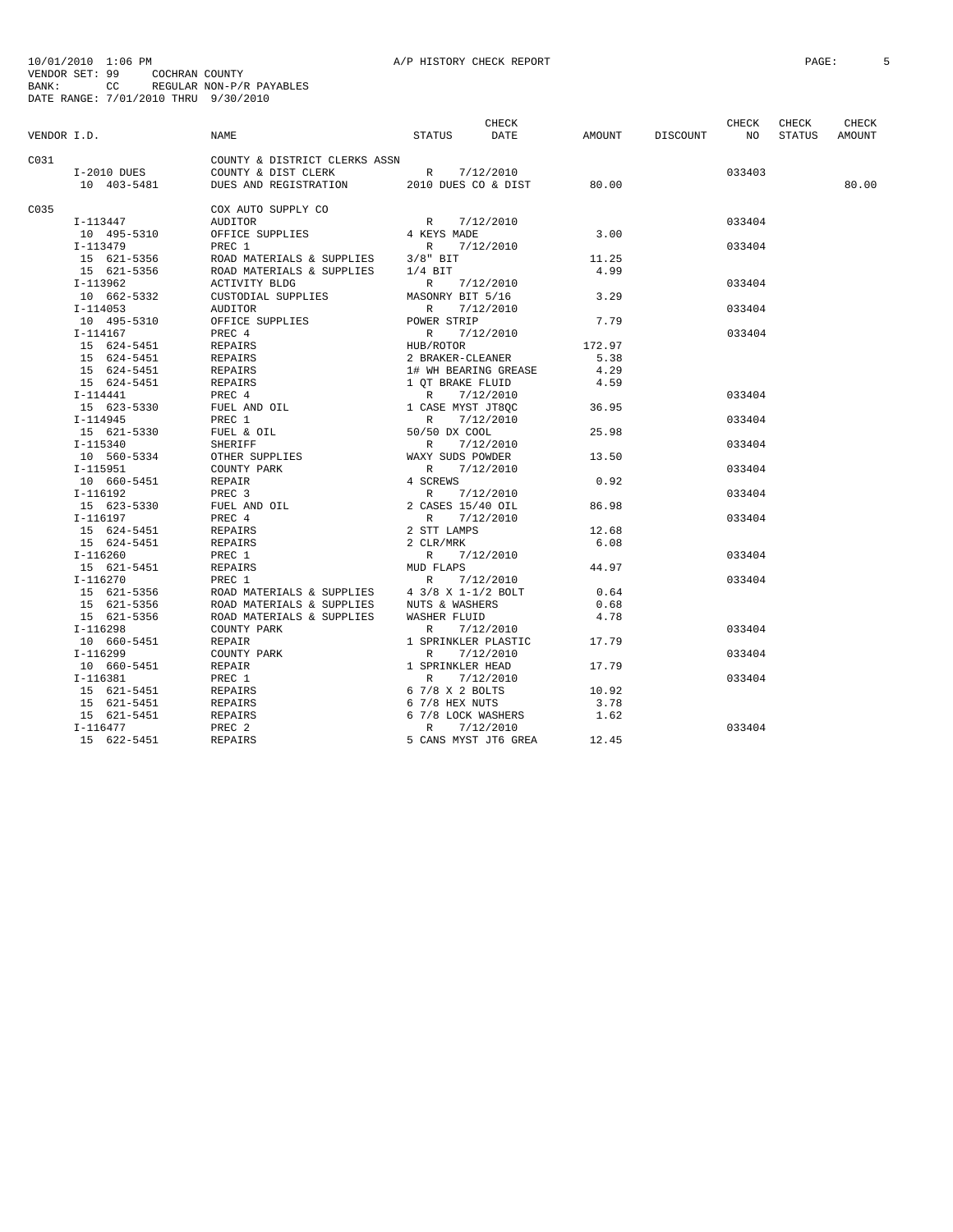|             |                    |                            | CHECK                        |               |          | CHECK  | CHECK         | CHECK  |
|-------------|--------------------|----------------------------|------------------------------|---------------|----------|--------|---------------|--------|
| VENDOR I.D. |                    | <b>NAME</b>                | <b>DATE</b><br><b>STATUS</b> | <b>AMOUNT</b> | DISCOUNT | NO     | <b>STATUS</b> | AMOUNT |
| C035        |                    | COX AUTO SUPPLY CO<br>CONT |                              |               |          |        |               |        |
|             | I-116477           | PREC <sub>2</sub>          | $\mathbb{R}$<br>7/12/2010    |               |          | 033404 |               |        |
|             | 15 622-5451        | <b>REPAIRS</b>             | 2 BLUE SHOP TOWELS           | 5.58          |          |        |               |        |
|             | 15 622-5451        | <b>REPAIRS</b>             | <b>BATH TISSUE</b>           | 1.99          |          |        |               |        |
|             | $I-116563$         | PREC 1                     | R<br>7/12/2010               |               |          | 033404 |               |        |
|             | 15 621-5451        | <b>REPAIRS</b>             | DUST CAP                     | 4.75          |          |        |               |        |
|             | $I-116578$         | PREC 1                     | $\mathbb{R}$<br>7/12/2010    |               |          | 033404 |               |        |
|             | 15 621-5451        | REPAIRS                    | 3 3/4 X 4 BOLTS              | 5.67          |          |        |               |        |
|             | 15 621-5451        | REPAIRS                    | 3 3/4 LOCK WASHERS           | 0.51          |          |        |               |        |
|             | 15 621-5451        | REPAIRS                    | 3 3/4 HEX NUTS               | 1.08          |          |        |               |        |
|             |                    |                            | R                            |               |          | 033404 |               |        |
|             | $I-116608$         | COURTHOUSE                 | 7/12/2010                    |               |          |        |               |        |
|             | 10 510-5451        | <b>REPAIR</b>              | 3 FUSES                      | 1.95          |          |        |               |        |
|             | 10 510-5451        | <b>REPAIR</b>              | 3 FUSES                      | 4.95          |          |        |               |        |
|             | $I-116646$         | COURTHOUSE                 | R 7/12/2010                  |               |          | 033404 |               |        |
|             | 10 510-5332        | CUSTODIAL SUPPLIES         | TREE SPRAY                   | 26.99         |          |        |               |        |
|             | 10 510-5332        | CUSTODIAL SUPPLIES         | SPRAYER                      | 14.99         |          |        |               |        |
|             | 10 510-5332        | CUSTODIAL SUPPLIES         | ORTHO BUG KILLER             | 7.79          |          |        |               |        |
|             | $I-116666$         | PREC 1                     | R<br>7/12/2010               |               |          | 033404 |               |        |
|             | 15 621-5451        | <b>REPAIRS</b>             | DUST CAP                     | 4.75          |          |        |               |        |
|             | 15 621-5356        | ROAD MATERIALS & SUPPLIES  | COLD CHISEL                  | 7.66          |          |        |               |        |
|             | 15 621-5356        | ROAD MATERIALS & SUPPLIES  | SOLID PUNCH                  | 5.52          |          |        |               |        |
|             | 15 621-5451        | <b>REPAIRS</b>             | COPPER PLUG                  | 2.19          |          |        |               |        |
|             | 15 621-5451        | REPAIRS                    | LABOR TO REPAIR CHAI         | 25.00         |          |        |               |        |
|             | $I-116669$         | PREC 1                     | $\mathbb{R}$<br>7/12/2010    |               |          | 033404 |               |        |
|             | 15 621-5451        | REPAIRS                    | 1# WHEEL BEARING GRE         | 4.29          |          |        |               |        |
|             | $I-116844$         | PREC 1                     | $\mathbb{R}$<br>7/12/2010    |               |          | 033404 |               |        |
|             | 15 621-5451        | REPAIRS                    | 5/89 X 2 BOLT                | 0.70          |          |        |               |        |
|             | 15 621-5451        | <b>REPAIRS</b>             | 3 5/8 STOP NUTS              | 1.35          |          |        |               |        |
|             | I-117152           | PREC 1                     | R<br>7/12/2010               |               |          | 033404 |               |        |
|             | 15 621-5451        | <b>REPAIRS</b>             | RETURN MUD FLAPS #11         | 27.98CR       |          |        |               |        |
|             | 15 621-5451        | <b>REPAIRS</b>             | 2 MUD FLAPS                  | 33.98         |          |        |               | 649.77 |
|             |                    |                            |                              |               |          |        |               |        |
| C051        |                    | COCHRAN COUNTY CHILDRENS   |                              |               |          |        |               |        |
|             | I-DONATIONS 070810 | COCHRAN CO CHILDREN'S PROT | 7/12/2010<br>$\mathbb R$     |               |          | 033407 |               |        |
|             | 10 435-5491        | GRAND JURY                 | EDWARD AKIN JURY DON         | 30.00         |          |        |               |        |
|             | 10 435-5491        | GRAND JURY                 | MARGARET ALLEN JURY          | 30.00         |          |        |               |        |
|             | 10 435-5491        | GRAND JURY                 | CONNIE JO BAKER JURY         | 30.00         |          |        |               |        |
|             | 10 435-5491        | GRAND JURY                 | DEWEY DAVIS JURY DON         | 30.00         |          |        |               |        |
|             | 10 435-5491        | GRAND JURY                 | SAMMIE BAKER JURY DO         | 15.00         |          |        |               | 135.00 |
| C064        |                    | CITY OF MORTON F D         |                              |               |          |        |               |        |
|             | I-APRIL 2010       | PUBLIC SAFETY*OTHER        | 7/12/2010<br>R               |               |          | 033408 |               |        |
|             | 10 580-5414        | FIRE PROTECTION CONTRACTS  | 4/12 1600BLK CR34 -H         | 350.00        |          |        |               |        |
|             | I-AUGUST 2009      | PUBLIC SAFETY*OTHER        | $\mathbb{R}$<br>7/12/2010    |               |          | 033408 |               |        |
|             | 10 580-5414        | FIRE PROTECTION CONTRACTS  | 08/22 700 BLK CR225-         | 350.00        |          |        |               |        |
|             | 10 580-5414        | FIRE PROTECTION CONTRACTS  | 08/27 3000 BLK FM178         | 350.00        |          |        |               |        |
|             | I-DECEMBER 2009    | PUBLIC SAFETY*OTHER        | $\mathbb R$<br>7/12/2010     |               |          | 033408 |               |        |
|             | 10 580-5414        | FIRE PROTECTION CONTRACTS  | 12/11 200BLK SH114-C         | 350.00        |          |        |               |        |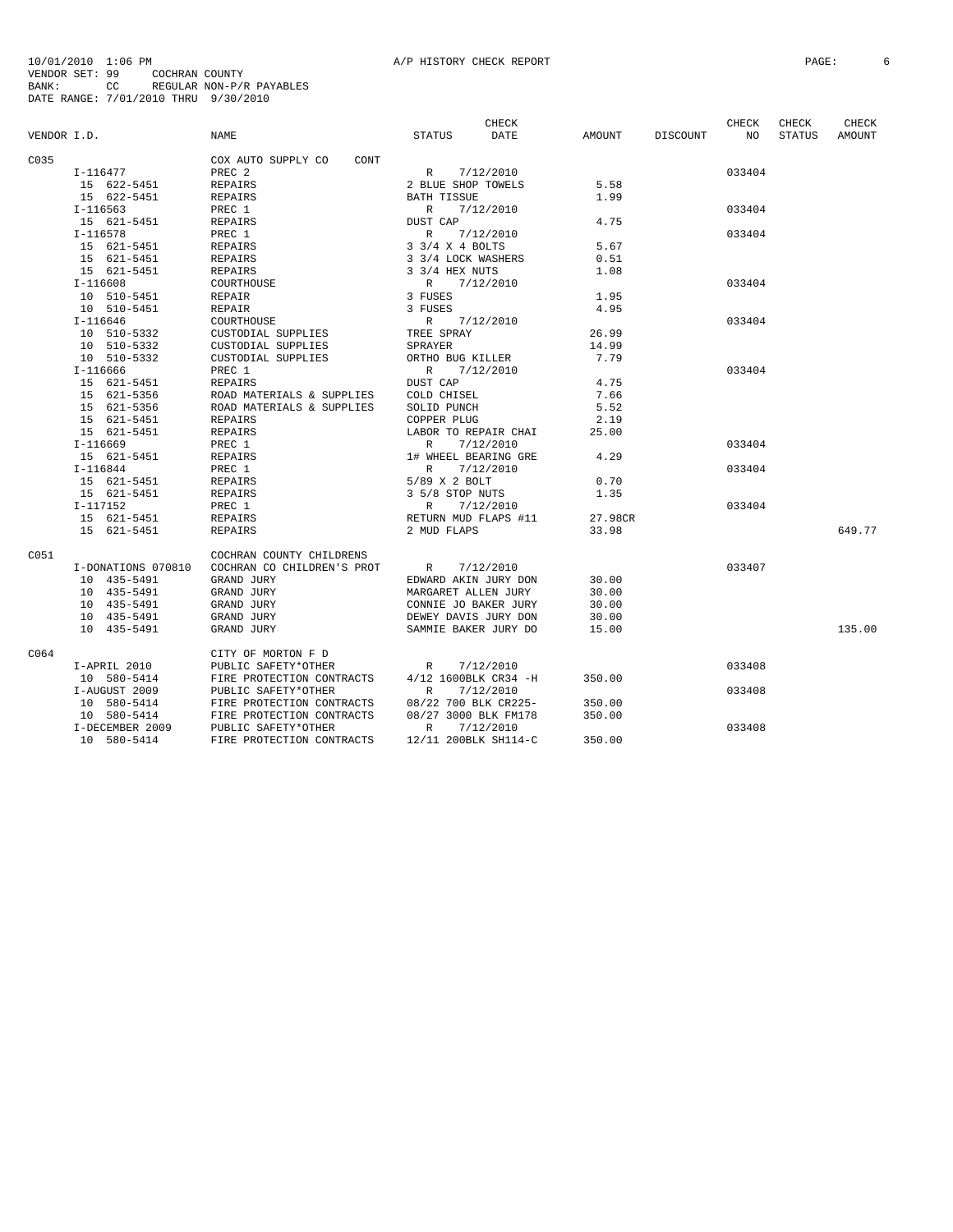|             |                            |                                                        | CHECK                                        |                  |          | CHECK  | CHECK         | CHECK  |
|-------------|----------------------------|--------------------------------------------------------|----------------------------------------------|------------------|----------|--------|---------------|--------|
| VENDOR I.D. |                            | NAME                                                   | <b>DATE</b><br><b>STATUS</b>                 | AMOUNT           | DISCOUNT | NO     | <b>STATUS</b> | AMOUNT |
| C064        |                            | CITY OF MORTON F D<br>CONT                             |                                              |                  |          |        |               |        |
|             | I-DECEMBER 2009            | PUBLIC SAFETY*OTHER                                    | 7/12/2010<br>R                               |                  |          | 033408 |               |        |
|             | 10 580-5414                | FIRE PROTECTION CONTRACTS                              | 12/17 1200BLK CR77-G                         | 350.00           |          |        |               |        |
|             | 10 580-5414                | FIRE PROTECTION CONTRACTS                              | 12/17 200BLK SH125 -                         | 350.00           |          |        |               |        |
|             | 10 580-5414                | FIRE PROTECTION CONTRACTS                              | 12/25 1700BLK SH214-                         | 350.00           |          |        |               |        |
|             | I-FEBRUARY 2010            | PUBLIC SAFETY*OTHER                                    | 7/12/2010<br>R                               |                  |          | 033408 |               |        |
|             | 10 580-5414                | FIRE PROTECTION CONTRACTS                              | 02/20 1600BLK FM1585                         | 350.00           |          |        |               |        |
|             | I-JANUARY 2010             | PUBLIC SAFETY*OTHER                                    | $\mathbb R$<br>7/12/2010                     |                  |          | 033408 |               |        |
|             | 10 580-5414                | FIRE PROTECTION CONTRACTS                              | 1/14 800BLK FM595-HU                         | 350.00           |          |        |               |        |
|             | 10 580-5414                | FIRE PROTECTION CONTRACTS                              | 1/26 500 BLK CR260-G                         | 350.00           |          |        |               |        |
|             | I-JULY 2009                | PUBLIC SAFETY*OTHER                                    | R<br>7/12/2010                               |                  |          | 033408 |               |        |
|             | 10 580-5414                | FIRE PROTECTION CONTRACTS                              | 07/16 500BLK SH214 -                         | 350.00           |          |        |               |        |
|             | 10 580-5414                | FIRE PROTECTION CONTRACTS                              | 07/17 2000 597-10-50                         | 350.00           |          |        |               |        |
|             | I-JUNE 09                  | PUBLIC SAFETY*OTHER                                    | 7/12/2010<br>$\mathbb{R}$                    |                  |          | 033408 |               |        |
|             | 10 580-5414                | FIRE PROTECTION CONTRACTS                              | 06/02 2400 SH214 -CR                         | 350.00           |          |        |               |        |
|             | 10 580-5414                | FIRE PROTECTION CONTRACTS                              | 06/02 1100 BLK FM189                         | 350.00           |          |        |               |        |
|             | 580-5414<br>10             | FIRE PROTECTION CONTRACTS                              | 06/02 2700 BLK 769 -                         | 350.00           |          |        |               |        |
|             | 10 580-5414                | FIRE PROTECTION CONTRACTS                              | 06/02 3000 BLK 769 -                         | 350.00           |          |        |               |        |
|             | 580-5414<br>10             | FIRE PROTECTION CONTRACTS                              | 06/02 1100 BLK 1894-                         | 350.00           |          |        |               |        |
|             | 10 580-5414                | FIRE PROTECTION CONTRACTS                              | 06/02 2800 BLK 769 -                         | 350.00           |          |        |               |        |
|             | 10 580-5414                | FIRE PROTECTION CONTRACTS                              | 06/03 1100 BLK 1894                          | 350.00           |          |        |               |        |
|             | 10 580-5414                | FIRE PROTECTION CONTRACTS                              | 06/03 600 BLK CR260                          | 350.00           |          |        |               |        |
|             | 10 580-5414                | FIRE PROTECTION CONTRACTS                              | 06/10 11BLK FM1585-T                         | 350.00           |          |        |               |        |
|             | 10 580-5414                | FIRE PROTECTION CONTRACTS                              | 06/14 1500BLK CR24-C                         | 350.00           |          |        |               |        |
|             | 10 580-5414                | FIRE PROTECTION CONTRACTS                              | 06/14 1500BLK CR24-C                         | 350.00           |          |        |               |        |
|             | 10 580-5414                | FIRE PROTECTION CONTRACTS                              | 06/14 100BLK CR123-C                         | 350.00           |          |        |               |        |
|             | 10 580-5414                | FIRE PROTECTION CONTRACTS                              | 06/14 1000BLK SH214-                         | 350.00           |          |        |               |        |
|             | 10 580-5414                | FIRE PROTECTION CONTRACTS                              | 060/15 650 BLK FM158                         | 350.00           |          |        |               |        |
|             | I-JUNE 2010                | PUBLIC SAFETY*OTHER                                    | 7/12/2010<br>R                               |                  |          | 033408 |               |        |
|             | 10 580-5414                | FIRE PROTECTION CONTRACTS                              | 6/02 1500 SH114-GRAS                         | 350.00           |          |        |               |        |
|             | 10 580-5414                | FIRE PROTECTION CONTRACTS                              | 6/05 1200 CR170-CRP                          | 350.00           |          |        |               |        |
|             | 10 580-5414                | FIRE PROTECTION CONTRACTS                              | 6/08 1600 SH125-PAST                         | 350.00           |          |        |               |        |
|             | 10 580-5414                | FIRE PROTECTION CONTRACTS                              | 6/09 200 SH114 -CRP                          | 350.00           |          |        |               |        |
|             | 10<br>580-5414             | FIRE PROTECTION CONTRACTS                              | 6/10 100 SH114 -CRP                          | 350.00           |          |        |               |        |
|             | 580-5414<br>10             | FIRE PROTECTION CONTRACTS                              | 6/17 700 FM1585-CRP                          | 350.00           |          |        |               |        |
|             | 10<br>580-5414             | FIRE PROTECTION CONTRACTS                              | 6/17 2300 CR55-PASTU                         | 350.00           |          |        |               |        |
|             | 580-5414<br>10             | FIRE PROTECTION CONTRACTS                              | 6/18 1500 CR240-PAST                         | 350.00           |          |        |               |        |
|             | 580-5414<br>10             | FIRE PROTECTION CONTRACTS                              | 6/18 1800 Sof1585-PA                         | 350.00           |          |        |               |        |
|             | 10<br>580-5414             | FIRE PROTECTION CONTRACTS                              | 6/18 1900 Sof1585-PA                         | 350.00           |          |        |               |        |
|             | 580-5414<br>10             | FIRE PROTECTION CONTRACTS                              | 6/18 2000 Sof1585-PA                         |                  |          |        |               |        |
|             | 10 580-5414                | FIRE PROTECTION CONTRACTS                              | $6/18$ 1800 fartherSof                       | 350.00<br>350.00 |          |        |               |        |
|             |                            |                                                        |                                              |                  |          |        |               |        |
|             | 10 580-5414<br>10 580-5414 | FIRE PROTECTION CONTRACTS<br>FIRE PROTECTION CONTRACTS | 6/22 2700 CR95 -PAST<br>6/22 1800 CR177 -PAS | 350.00<br>350.00 |          |        |               |        |
|             | 10 580-5414                | FIRE PROTECTION CONTRACTS                              | 6/23 2085 SH114 - GRA                        | 350.00           |          |        |               |        |
|             |                            |                                                        |                                              |                  |          | 033408 |               |        |
|             | I-MARCH 2010               | PUBLIC SAFETY*OTHER                                    | 7/12/2010<br>R                               |                  |          |        |               |        |
|             | 10 580-5414                | FIRE PROTECTION CONTRACTS                              | 3/10 FM125 & SH214 -                         | 350.00           |          |        |               |        |
|             | I-MAY 2010                 | PUBLIC SAFETY*OTHER                                    | $\mathbb R$<br>7/12/2010                     |                  |          | 033408 |               |        |
|             | 10 580-5414                | FIRE PROTECTION CONTRACTS                              | 5/25 1900BLK FM3305-                         | 350.00           |          |        |               |        |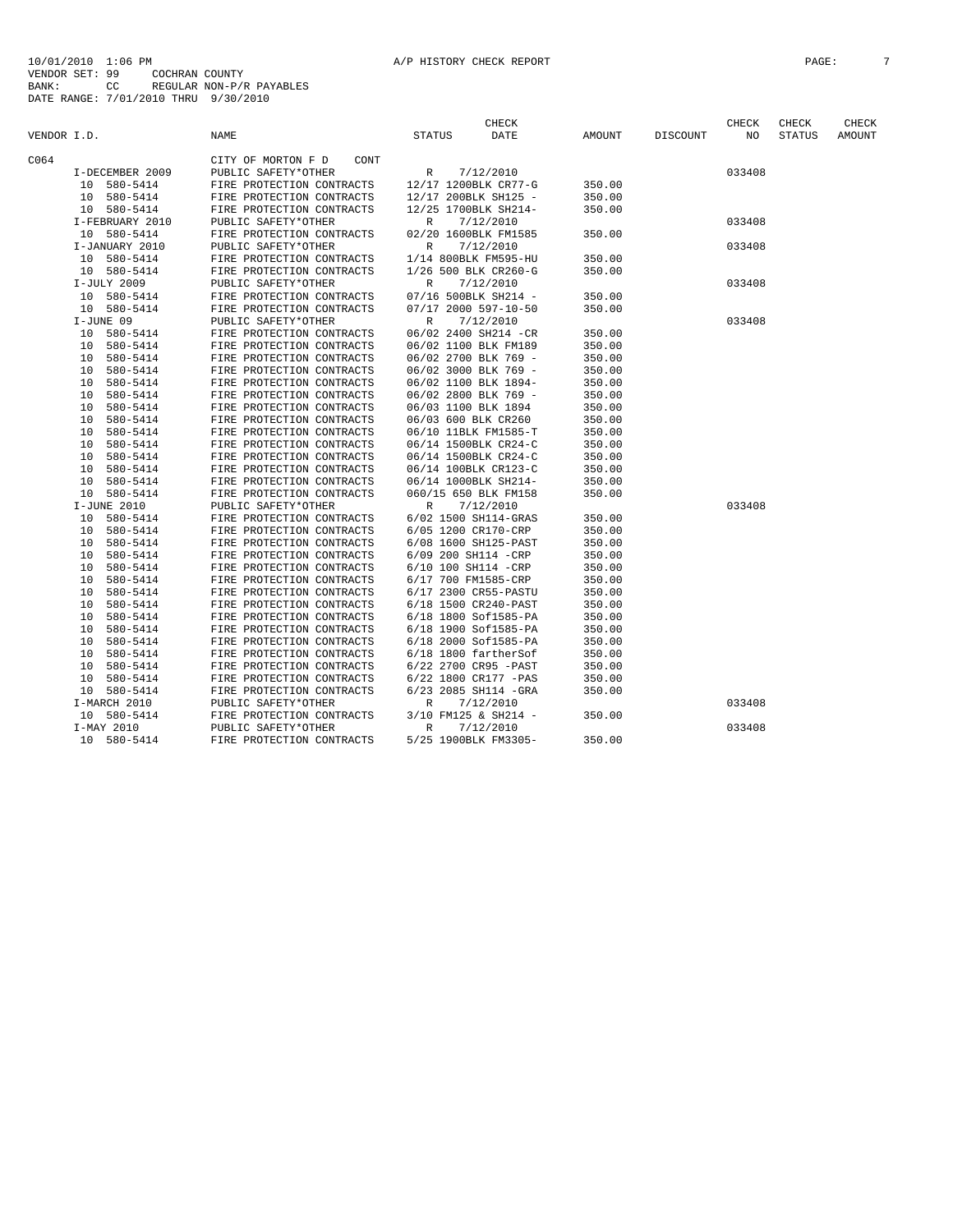|             |                  |                                                | <b>CHECK</b>              |          |          | CHECK  | CHECK         | <b>CHECK</b> |
|-------------|------------------|------------------------------------------------|---------------------------|----------|----------|--------|---------------|--------------|
| VENDOR I.D. |                  | NAME                                           | <b>STATUS</b><br>DATE     | AMOUNT   | DISCOUNT | NO.    | <b>STATUS</b> | AMOUNT       |
| C064        |                  | CITY OF MORTON F D<br>CONT                     |                           |          |          |        |               |              |
|             | I-MAY 2010       | PUBLIC SAFETY*OTHER                            | 7/12/2010<br>$\mathbb{R}$ |          |          | 033408 |               |              |
|             | 10 580-5414      | FIRE PROTECTION CONTRACTS                      | 5/25 RADIO STATION R      | 350.00   |          |        |               |              |
|             | 10 580-5414      | FIRE PROTECTION CONTRACTS                      | 5/25 1600 BLK SH214-      | 350.00   |          |        |               |              |
|             | 10 580-5414      | FIRE PROTECTION CONTRACTS                      | 5/29 1200BLK FM1894-      | 350.00   |          |        |               |              |
|             | I-NOVEMBER 2009  | PUBLIC SAFETY*OTHER                            | 7/12/2010<br>$\mathbb{R}$ |          |          | 033408 |               |              |
|             | 10 580-5414      | FIRE PROTECTION CONTRACTS                      | 11/03 400BLK CR235-C      | 350.00   |          |        |               |              |
|             | 10 580-5414      | FIRE PROTECTION CONTRACTS                      | 11/04 1200BLK CR107-      | 350.00   |          |        |               |              |
|             | 10 580-5414      | FIRE PROTECTION CONTRACTS                      | 11/08 1500 SH214- 10      | 350.00   |          |        |               |              |
|             | 10 580-5414      | FIRE PROTECTION CONTRACTS                      | 11/10 300BLK FM125-V      | 350.00   |          |        |               |              |
|             | 10 580-5414      | FIRE PROTECTION CONTRACTS                      | 11/17 1800BLK SH114       | 350.00   |          |        |               |              |
|             | 10 580-5414      | FIRE PROTECTION CONTRACTS                      | 11/21 1000BLK FM595-      | 350.00   |          |        |               |              |
|             | 10 580-5414      | FIRE PROTECTION CONTRACTS                      | 11/21 200BLK SH125-1      | 350.00   |          |        |               |              |
|             | I-OCTOBER 2009   | PUBLIC SAFETY*OTHER                            | R<br>7/12/2010            |          |          | 033408 |               |              |
|             | 580-5414<br>10   | FIRE PROTECTION CONTRACTS                      | 10/03 108FILMORE WFC      |          |          |        |               |              |
|             | 10 580-5414      | FIRE PROTECTION CONTRACTS                      | 10/06 1100BLK CR170       | 350.00   |          |        |               |              |
|             | 10 580-5414      | FIRE PROTECTION CONTRACTS                      | 10/08 1700 BLK 1585-      | 350.00   |          |        |               |              |
|             | 10 580-5414      | FIRE PROTECTION CONTRACTS                      | 10/198 2000BLK 1169-      | 350.00   |          |        |               |              |
|             | 10 580-5414      | FIRE PROTECTION CONTRACTS                      | 10/20 214 & 125-CRP(      | 350.00   |          |        |               |              |
|             | 10 580-5414      | FIRE PROTECTION CONTRACTS                      | 10/20 1800BLK CR95 -      | 350.00   |          |        |               |              |
|             | 10 580-5414      | FIRE PROTECTION CONTRACTS                      | 10/31 1200 BLK CR170      | 350.00   |          |        |               |              |
|             | 10 580-5414      | FIRE PROTECTION CONTRACTS                      | 10/31 1200BLK CR170       | 350.00   |          |        |               |              |
|             | I-SEPTEMBER 2009 | PUBLIC SAFETY*OTHER                            | 7/12/2010<br>$\mathbb{R}$ |          |          | 033408 |               |              |
|             | 10 580-5414      | FIRE PROTECTION CONTRACTS                      | 9/06 2200BLK CR34 -C      | 350.00   |          |        |               |              |
|             | 10 580-5414      | FIRE PROTECTION CONTRACTS                      | 9/07 1500 BLK CR34 -      | 350.00   |          |        |               |              |
|             | 10 580-5414      | FIRE PROTECTION CONTRACTS                      | 9/07 100 BLK CR155 -      | 350.00   |          |        |               |              |
|             | 10 580-5414      | FIRE PROTECTION CONTRACTS                      | 9/11 200BLK SH214         | 350.00   |          |        |               |              |
|             | 10 580-5414      | FIRE PROTECTION CONTRACTS                      | 9/22 1000BLK 1169 -C      | 350.00   |          |        |               |              |
|             | 10 580-5414      | FIRE PROTECTION CONTRACTS                      | 9/24 2400BLK FM597-T      | 350.00   |          |        |               |              |
|             | 10 580-5414      | FIRE PROTECTION CONTRACTS                      | 9/25 300BLK CR260-PA      | 350.00   |          |        |               | 23,450.00    |
| C065        |                  | CITY OF WHITEFACE F D                          |                           |          |          |        |               |              |
|             | $I-JUN10$        | NON-DEPT'L                                     | 7/12/2010<br>R            |          |          | 033410 |               |              |
|             | 10 409-5499      | MISCELLANEOUS                                  | SERVICES RENDERED/ C      | 1,500.00 |          |        |               | 1,500.00     |
| C069        |                  | COUNTRY DUMPSTERS, INC.                        |                           |          |          |        |               |              |
|             | $I - 22217$      | PCT 3                                          | 7/12/2010<br>$\mathbb{R}$ |          |          | 033411 |               |              |
|             | 15 623-5440      | UTILITIES                                      | JULY DUMPSTER SVC         | 46.25    |          |        |               | 46.25        |
| C084        |                  | CLERK, SEVENTH COURT OF APPEAL                 |                           |          |          |        |               |              |
|             | I-JUNE 2010      | STATE FEES                                     | R<br>7/12/2010            |          |          | 033412 |               |              |
|             | 90 000-4379.002  | 7th Crt of Appeal Gov't22.2081JUNE COLLECTIONS |                           | 5.00     |          |        |               | 5.00         |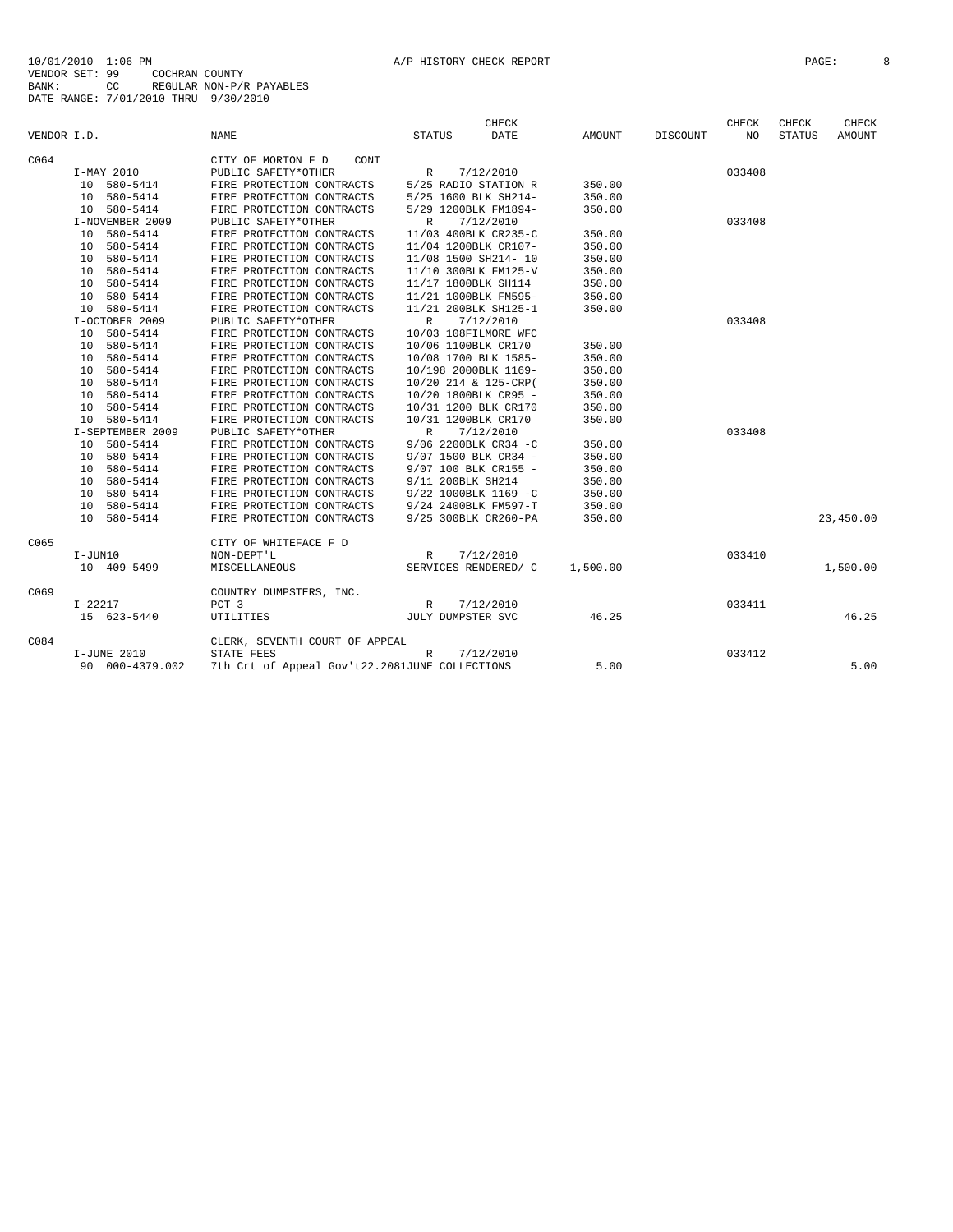| A/P HISTORY CHECK REPOR |  |  |  |  |  |
|-------------------------|--|--|--|--|--|
|-------------------------|--|--|--|--|--|

| BANK:       | 10/01/2010 1:06 PM<br>VENDOR SET: 99<br>COCHRAN COUNTY<br>CC<br>DATE RANGE: 7/01/2010 THRU 9/30/2010                                                               | REGULAR NON-P/R PAYABLES                                                                                                                    | A/P HISTORY CHECK REPORT                                                                                                                                                                                               |                                                                    |          |                            | PAGE:           |                 |  |
|-------------|--------------------------------------------------------------------------------------------------------------------------------------------------------------------|---------------------------------------------------------------------------------------------------------------------------------------------|------------------------------------------------------------------------------------------------------------------------------------------------------------------------------------------------------------------------|--------------------------------------------------------------------|----------|----------------------------|-----------------|-----------------|--|
| VENDOR I.D. |                                                                                                                                                                    | <b>NAME</b>                                                                                                                                 | <b>CHECK</b><br>STATUS<br>DATE                                                                                                                                                                                         | AMOUNT                                                             | DISCOUNT | CHECK<br>NO                | CHECK<br>STATUS | CHECK<br>AMOUNT |  |
| C333        | I-GRAND JURY 070810 GRAND JURY<br>10 435-5491                                                                                                                      | YOLANDA COOK<br>GRAND JURY                                                                                                                  | R 7/12/2010<br>JURY DUTY                                                                                                                                                                                               | 30.00                                                              |          | 033413                     |                 | 30.00           |  |
| C334        | I-GRAND JURY 070810<br>10 435-5491                                                                                                                                 | TOMMY CARTER<br>GRAND JURY<br>GRAND JURY                                                                                                    | R 7/12/2010<br>JURY DUTY                                                                                                                                                                                               | 30.00                                                              |          | 033414                     |                 | 30.00           |  |
| D052        | I-109218<br>10 662-5332<br>10 662-5332                                                                                                                             | DAMRON SAND & GRAVEL<br>COUNTY PARK<br>CUSTODIAL SUPPLIES<br>CUSTODIAL SUPPLIES                                                             | R<br>7/12/2010<br>72.88 TONS FINE SAND<br>VOLLEYBALL PIT                                                                                                                                                               | 674.14                                                             |          | 033415                     |                 | 674.14          |  |
| F010        | I-927-5510 0710<br>15 624-5420                                                                                                                                     | FIVE-AREA TELEPHONE CO-OP<br>PREC 4<br>TELECOMMUNICATIONS                                                                                   | 7/12/2010<br>R<br>JULY PHONE SERVICE                                                                                                                                                                                   | 40.13                                                              |          | 033416                     |                 | 40.13           |  |
| F038        | I-6018455<br>10 660-5451<br>$I - 6018470$<br>15 621-5451<br>$I - 602283$<br>10 516-5451<br>10 516-5451<br>10 516-5451<br>10 516-5451<br>10 516-5451<br>10 516-5451 | FARM PLAN CORPORATION<br>COUNTY PARK<br>REPAIR<br>PREC 1<br>REPAIRS<br>CEMETERY<br>REPAIR<br>REPAIR<br>REPAIR<br>REPAIR<br>REPAIR<br>REPAIR | R<br>7/12/2010<br>LOW VISCOSITY OIL<br>7/12/2010<br>R<br>6 PLUS-50 TM @ 14<br>7/12/2010<br>R<br>12 IN BULK HOSE<br>1 HOSE FITTING<br>1 HOSE FITTING<br>1 ELECTRICAL WIRE EN<br>1 STARTER MOTOR<br>LABOR TO REPAIR HYDR | 14.73<br>86.04<br>3.48<br>5.84<br>5.67<br>0.42<br>341.88<br>245.00 |          | 033417<br>033417<br>033417 |                 |                 |  |
|             | 10 516-5451<br>10 516-5451<br>10 516-5451                                                                                                                          | REPAIR<br>REPAIR<br>REPAIR                                                                                                                  | CORE CREDIT<br>EPA SHOP CHG<br>SVC ACCESSORIES                                                                                                                                                                         | 50.00CR<br>6.13<br>3.68                                            |          |                            |                 | 662.87          |  |
| F073        | $I - 347455$<br>10 660-5451<br>10 660-5451<br>10 660-5451<br>I-347694                                                                                              | FRONTIER VALLEY INC.<br>PARK<br>REPAIR<br>REPAIR<br>REPAIR                                                                                  | 7/12/2010<br>$\mathbb{R}$<br>1 GROUND ROD 5/8 X 8<br>1 CLAMP F/GROUND ROD<br>8' COPPER WIRE #6 BA<br>7/12/2010<br>R                                                                                                    | 31.90<br>3.95<br>9.12                                              |          | 033418<br>033418           |                 |                 |  |
|             | 10 660-5451<br>I-347775<br>10 660-5451<br>10 660-5451<br>10 660-5451                                                                                               | PARK/RODEO GROUNDS<br><b>REPAIR</b><br>PARK/RODEO GROUNDS<br>REPAIR<br>REPAIR<br>REPAIR                                                     | 1 SVC CALL TO REMOVE<br>7/12/2010<br>R<br>1 2P 150A 240V CIRCU<br>1' #2 COPPER WIRE TH<br>1 INSULINK                                                                                                                   | 86.00<br>2.44<br>1.05                                              |          | 033418                     |                 |                 |  |
|             | 10 660-5451                                                                                                                                                        | REPAIR                                                                                                                                      | 1 SVC CALL TO REPLAC                                                                                                                                                                                                   | 86.00                                                              |          |                            |                 | 220.46          |  |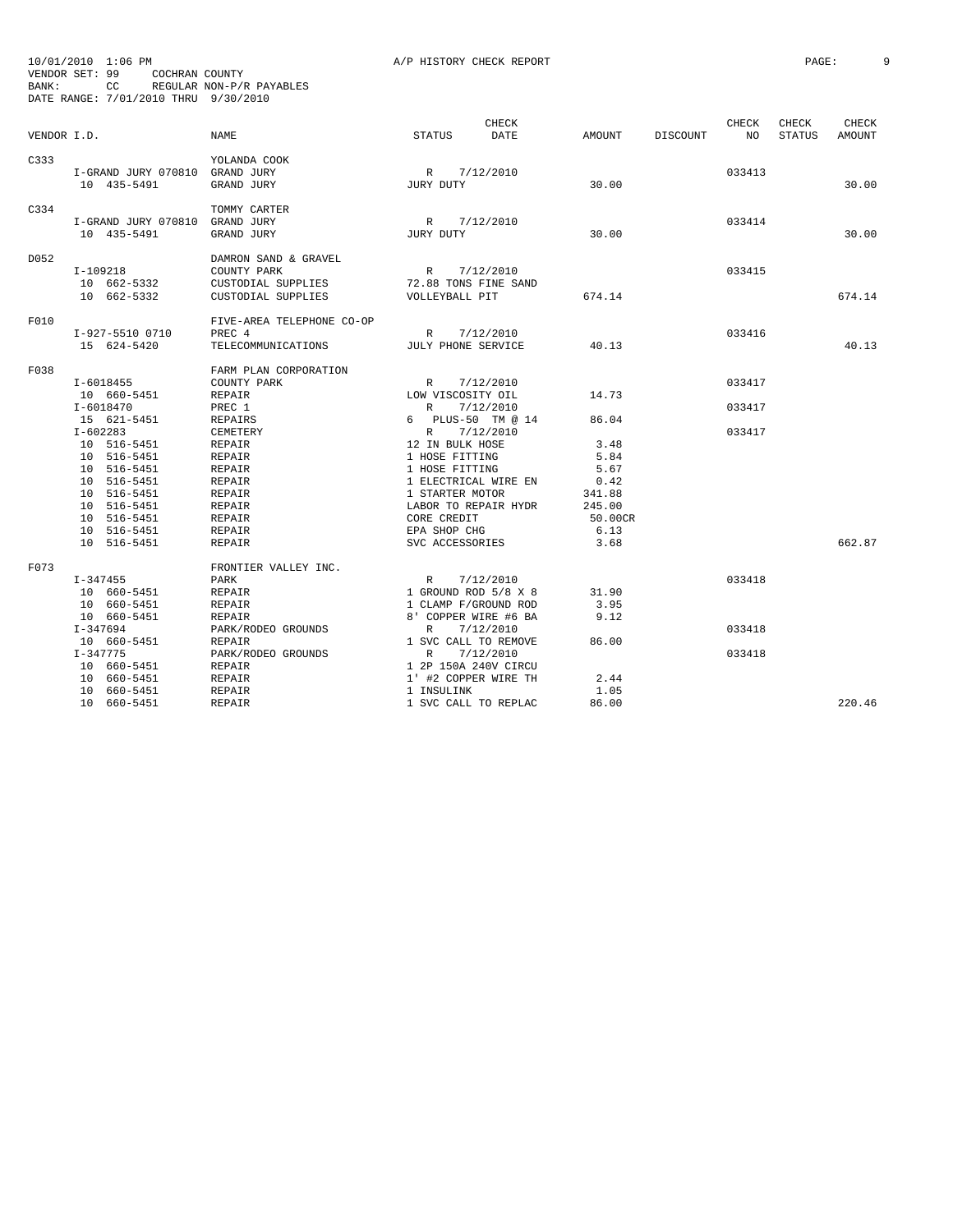|             |                                          |                                                                   |                       | CHECK                |          |          | CHECK  | CHECK  | CHECK    |
|-------------|------------------------------------------|-------------------------------------------------------------------|-----------------------|----------------------|----------|----------|--------|--------|----------|
| VENDOR I.D. |                                          | <b>NAME</b>                                                       | STATUS                | DATE                 | AMOUNT   | DISCOUNT | NO     | STATUS | AMOUNT   |
| G005        |                                          | GENERAL FUND                                                      |                       |                      |          |          |        |        |          |
|             |                                          | I-2ND QTR CIVIL 2010 GENERAL FUND-CIVIL $R = 7/12/2010$           |                       |                      |          |          | 033419 |        |          |
|             |                                          | 90 000-4363.004 CO FILING FEE IND LGL SERV. 2ND QTR SERVICE FEE   |                       |                      | 2.50     |          |        |        |          |
|             |                                          | 90 000-4363.001 DIVORCE&FAMILY GOV.133.151 2ND QTR SERVICE FEE    |                       |                      | 0.50     |          |        |        |          |
|             |                                          | 90 000-4363.002 OTHER THAN DIVORCE/FAMILY 10B 2ND QTR SERVICE FEE |                       |                      | 3.00     |          |        |        |          |
|             | 90 000-4363.004                          | CO FILING FEE IND LGL SERV.                                       | 2ND QTR SERVICE FEE   |                      | 7.00     |          |        |        |          |
|             | I-2ND OTR CRIM 2010 TREASURER COMMISSION |                                                                   | R                     | 7/12/2010            |          |          | 033419 |        |          |
|             | 90 000-4358.001                          | STATE CCC DATE 01-01-04FORWORD2ND QTR SERVICE FEE                 |                       |                      | 795.90   |          |        |        |          |
|             | 90 000-4368                              | BB BOND FEE (GVMT CD 41.258) 2ND OTR SERVICE FEE                  |                       |                      | 27.00    |          |        |        |          |
|             | $9000 - 4369$<br>90 000-4347             | EMS TRAUMA SEC49.02 SB1131                                        | 2ND QTR SERVICE FEE   |                      | 10.00    |          |        |        |          |
|             |                                          | JUVENILE PROBATION DIVERSION 2ND QTR SERVICE FEE                  |                       |                      | 2.00     |          |        |        |          |
|             | 90 000-4378                              | JRF JURY REIMB FEE/CCP102.00452ND OTR SERVICE FEE                 |                       |                      | 65.23    |          |        |        |          |
|             | 90 000-4363.003                          | INDIGENT DEFENSE FEE                                              | 2ND OTR SERVICE FEE   |                      | 22.80    |          |        |        |          |
|             | 90 000-4355                              | MVF CCP 102.022                                                   | 2ND QTR SERVICE FEE   |                      | 0.49     |          |        |        |          |
|             | 90 000-4367                              | STF-SUB 95% C(TRANS CD542.40 2ND OTR SERVICE FEE                  |                       |                      | 127.50   |          |        |        |          |
|             | I-2ND QTR DRUG 2010 DRUG COURT PROGRAM   |                                                                   | R 7/12/2010           |                      |          |          | 033419 |        |          |
|             | 90 000-4379.001                          | DRUG COURT FEE CCP102.0178                                        | 2ND OTR SERVICE FEE   |                      | 4.00     |          |        |        | 1,067.92 |
| G031        |                                          | GRAINGER                                                          |                       |                      |          |          |        |        |          |
|             | I-9288734180                             | JAIL                                                              | R                     | 7/12/2010            |          |          | 033420 |        |          |
|             | 10 512-5451                              | REPAIR                                                            | 1/3 HP MOTOR          |                      | 82.49    |          |        |        |          |
|             | I-9288734198                             | JAIL                                                              | R                     | 7/12/2010            |          |          | 033420 |        |          |
|             | 10 512-5451                              | REPAIR                                                            | 1/3 HP MOTOR          |                      | 82.49    |          |        |        |          |
|             | I-9289880040                             | JAIL                                                              | R                     | 7/12/2010            |          |          | 033420 |        |          |
|             | 10 512-5451                              | REPAIR                                                            | 1/2 HP BLOWER MOTOR   |                      | 108.66   |          |        |        |          |
|             | 10 512-5451                              | REPAIR                                                            | 3/8 X 20 V BELT       |                      | 1.19     |          |        |        |          |
|             | 10 512-5451                              | REPAIR                                                            | $1/2$ X 39 V BELT     |                      | 1.67     |          |        |        | 276.50   |
| G157        |                                          | JOANN GONZALEZ                                                    |                       |                      |          |          |        |        |          |
|             | I-GRAND JURY 070810 GRAND JURY           |                                                                   | R                     | 7/12/2010            |          |          | 033421 |        |          |
|             | 10 435-5491                              | GRAND JURY                                                        | JURY DUTY             |                      | 30.00    |          |        |        | 30.00    |
| H075        |                                          | PEGGY HYMAN                                                       |                       |                      |          |          |        |        |          |
|             | $I-062910$                               | MUSEUM                                                            | R                     | 7/12/2010            |          |          | 033422 |        |          |
|             | 31 652-5499                              | MISCELLANEOUS                                                     |                       | FLOAT DECORATIONS, R | 86.15    |          |        |        | 86.15    |
| H125        |                                          | KAY HOUSTON                                                       |                       |                      |          |          |        |        |          |
|             | I-GRAND JURY 070810 GRAND JURY           |                                                                   | R 7/12/2010           |                      |          |          | 033423 |        |          |
|             | 10 435-5491                              | GRAND JURY                                                        | JURY DUTY             |                      | 15.00    |          |        |        | 15.00    |
| H126        |                                          | HOLLAND'S OFFICE TECHNOLOGIES                                     |                       |                      |          |          |        |        |          |
|             | I-86624                                  | COUNTY & DIST CLERK                                               | $R_{\perp}$           | 7/12/2010            |          |          | 033424 |        |          |
|             | 10 403-5310                              | OFFICE SUPPLIES                                                   | 2 BLK HP TONERS       |                      | 119.98   |          |        |        |          |
|             | $I - 86703$                              | CO & DIST CLERK                                                   | R                     | 7/12/2010            |          |          | 033424 |        |          |
|             | 10 403-5310                              | OFFICE SUPPLIES                                                   | COPIER FOR DIST CT    |                      | 1,295.00 |          |        |        |          |
|             | 10 403-5310                              | OFFICE SUPPLIES                                                   |                       |                      | 89.99    |          |        |        |          |
|             | $I-86704$                                | TAX A/C                                                           | TONER<br>R<br>3 BLACK | 7/12/2010            |          |          | 033424 |        |          |
|             | 10 499-5310                              | OFFICE SUPPLIES                                                   | 3 BLACK RIBBONS       |                      | 32.97    |          |        |        |          |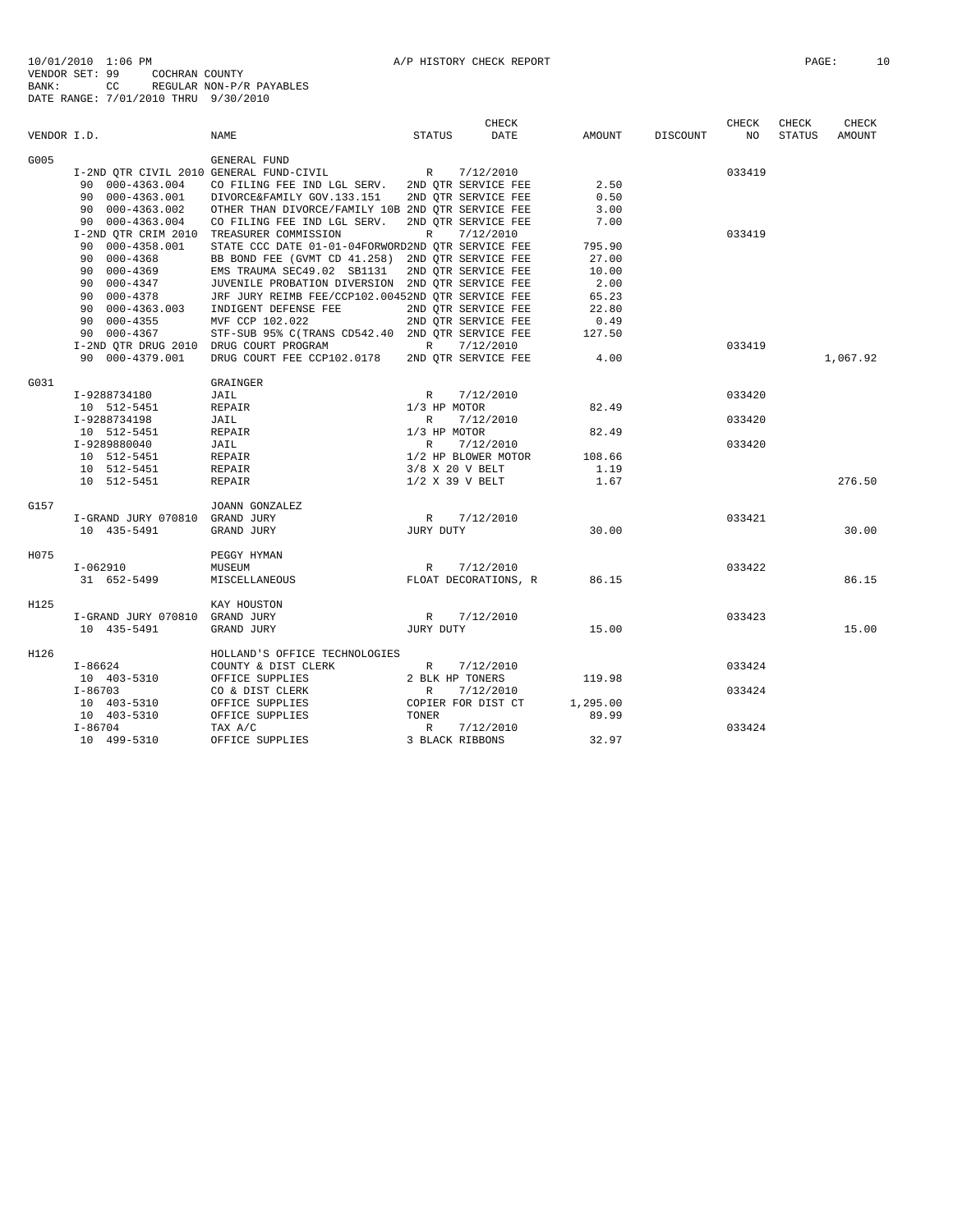| VENDOR I.D. |                                | NAME                                                      | <b>STATUS</b>                    | CHECK<br>DATE                     | AMOUNT | DISCOUNT | CHECK<br>NO <sub>1</sub> | CHECK<br>STATUS | CHECK<br>AMOUNT |
|-------------|--------------------------------|-----------------------------------------------------------|----------------------------------|-----------------------------------|--------|----------|--------------------------|-----------------|-----------------|
| H126        | $I - 86704$                    | HOLLAND'S OFFICE TECHNCONT<br>TAX A/C                     | R 7/12/2010<br>4 CORRECTION PENS |                                   | 9.96   |          | 033424                   |                 |                 |
|             | 10 499-5310<br>10 499-5310     | OFFICE SUPPLIES<br>OFFICE SUPPLIES                        | 5 X 8 INDEX GUIDES               |                                   | 10.34  |          |                          |                 | 1,558.24        |
| J029        | I-GRAND JURY 070810 GRAND JURY | RANDY JOHNSON                                             | R 7/12/2010                      |                                   |        |          | 033425                   |                 |                 |
|             | 10 435-5491                    | GRAND JURY                                                | JURY DUTY                        |                                   | 30.00  |          |                          |                 | 30.00           |
| J067        |                                | KATHERINE JOYCE                                           |                                  |                                   |        |          |                          |                 |                 |
|             | I-062910<br>31 652-5499        | MUSEUM<br>MISCELLANEOUS                                   | R<br>5 MEALS FOR BUFFALO         | 7/12/2010                         | 50.00  |          | 033426                   |                 | 50.00           |
| L001        |                                | L AND B SUPPLY                                            |                                  |                                   |        |          |                          |                 |                 |
|             | $C-81307$<br>10 516-5451       | CEMETERY<br>REPAIR                                        | R 7/12/2010<br>CEMETERY          |                                   | 0.02CR |          | 033427                   |                 |                 |
|             | $I - 81693$<br>10 660-5451     | PARK<br>REPAIR                                            | R                                | 7/12/2010<br>3 RAINBIRD 30 NOZZLE | 76.05  |          | 033427                   |                 | 76.03           |
| L010        |                                | LEWIS FARM & RANCH STORE INC                              |                                  |                                   |        |          |                          |                 |                 |
|             | $I - 4263$                     | COUNTY PARK                                               | R 7/12/2010                      |                                   |        |          | 033428                   |                 |                 |
|             | 10 660-5332                    | CUSTODIAL SUPPLIES                                        | $B-12$                           |                                   | 3.29   |          |                          |                 |                 |
|             | 10 660-5332                    | CUSTODIAL SUPPLIES                                        | 2 QTS OIL                        |                                   | 3.58   |          |                          |                 |                 |
|             | 10 660-5332                    | CUSTODIAL SUPPLIES                                        | TRIMMER LINE                     |                                   | 28.99  |          |                          |                 |                 |
|             | 10 660-5332                    | CUSTODIAL SUPPLIES                                        | TRIMMER LINE                     |                                   | 3.59CR |          |                          |                 |                 |
|             | $I-4309$                       | <b>SHERIFF</b>                                            | R 7/12/2010                      |                                   |        |          | 033428                   |                 |                 |
|             | 10 560-5334                    | OTHER SUPPLIES                                            | 2 PADS                           |                                   | 3.58   |          |                          |                 |                 |
|             | $I-5124$                       | ACTIVITY BLDG                                             | R                                | 7/12/2010                         |        |          | 033428                   |                 |                 |
|             | 10 662-5332                    | CUSTODIAL SUPPLIES                                        | DRILL BIT                        |                                   | 5.29   |          |                          |                 |                 |
|             | 10 662-5332                    | CUSTODIAL SUPPLIES                                        | LESS DISCOUNT                    |                                   | 0.53CR |          |                          |                 |                 |
|             | $I - 5337$                     | EXTENSION SVC                                             | R 7/12/2010                      |                                   |        |          | 033428                   |                 |                 |
|             | 10 665-5310                    | OFFICE SUPPLIES                                           | GLUE                             |                                   | 4.04   |          |                          |                 |                 |
|             | $I - 5338$                     | PREC 1                                                    | R 7/12/2010                      |                                   |        |          | 033428                   |                 |                 |
|             | 15 621-5356                    | ROAD MATERIALS & SUPPLIES                                 | $20-2$ TAP                       |                                   | 14.95  |          |                          |                 |                 |
|             | 15 621-5356                    | ROAD MATERIALS & SUPPLIES                                 | LESS DISCOUNT                    |                                   | 1.50CR |          |                          |                 |                 |
|             | $I - 5579$                     | PREC <sub>3</sub>                                         | R                                | 7/12/2010                         |        |          | 033428                   |                 |                 |
|             | 15 623-5356                    | ROAD MATERIALS & SUPPLIES                                 | <b>COFFEE MAKER</b>              |                                   | 98.99  |          |                          |                 |                 |
|             | $I - 5724$                     | EXTENSION SVC                                             | R                                | 7/12/2010                         |        |          | 033428                   |                 |                 |
|             | 10 665-5334                    | OTHER SUPPLIES                                            | PAINT                            |                                   | 2.79   |          |                          |                 |                 |
|             |                                | TAX IN THE AMOUNT OF \$.22 HAS BEEN DEDUCTED FROM INVOICE |                                  |                                   |        |          |                          |                 |                 |
|             | I-5906                         | COURTHOUSE                                                | R                                | 7/12/2010                         |        |          | 033428                   |                 |                 |
|             | 10 510-5332                    | CUSTODIAL SUPPLIES                                        | 8 BAGS FERTILIZER                |                                   | 122.08 |          |                          |                 |                 |
|             | $I-5917$                       | COUNTY PARK                                               | R                                | 7/12/2010                         |        |          | 033428                   |                 |                 |
|             | 10 660-5332                    | CUSTODIAL SUPPLIES                                        | FLOURESCENT LIGHT                |                                   | 49.99  |          |                          |                 |                 |
|             | 10 660-5332                    | CUSTODIAL SUPPLIES                                        | 9 TRASH CAHS                     |                                   | 215.91 |          |                          |                 |                 |
|             | 10 660-5332                    | CUSTODIAL SUPPLIES                                        | 2 LIGHT BULBS                    |                                   | 3.58   |          |                          |                 |                 |
|             | $I - 6064$                     | PREC 1                                                    | R                                | 7/12/2010                         |        |          | 033428                   |                 |                 |
|             | 15 621-5356                    | ROAD MATERIALS & SUPPLIES                                 | CHAIN HOOK                       |                                   | 13.49  |          |                          |                 |                 |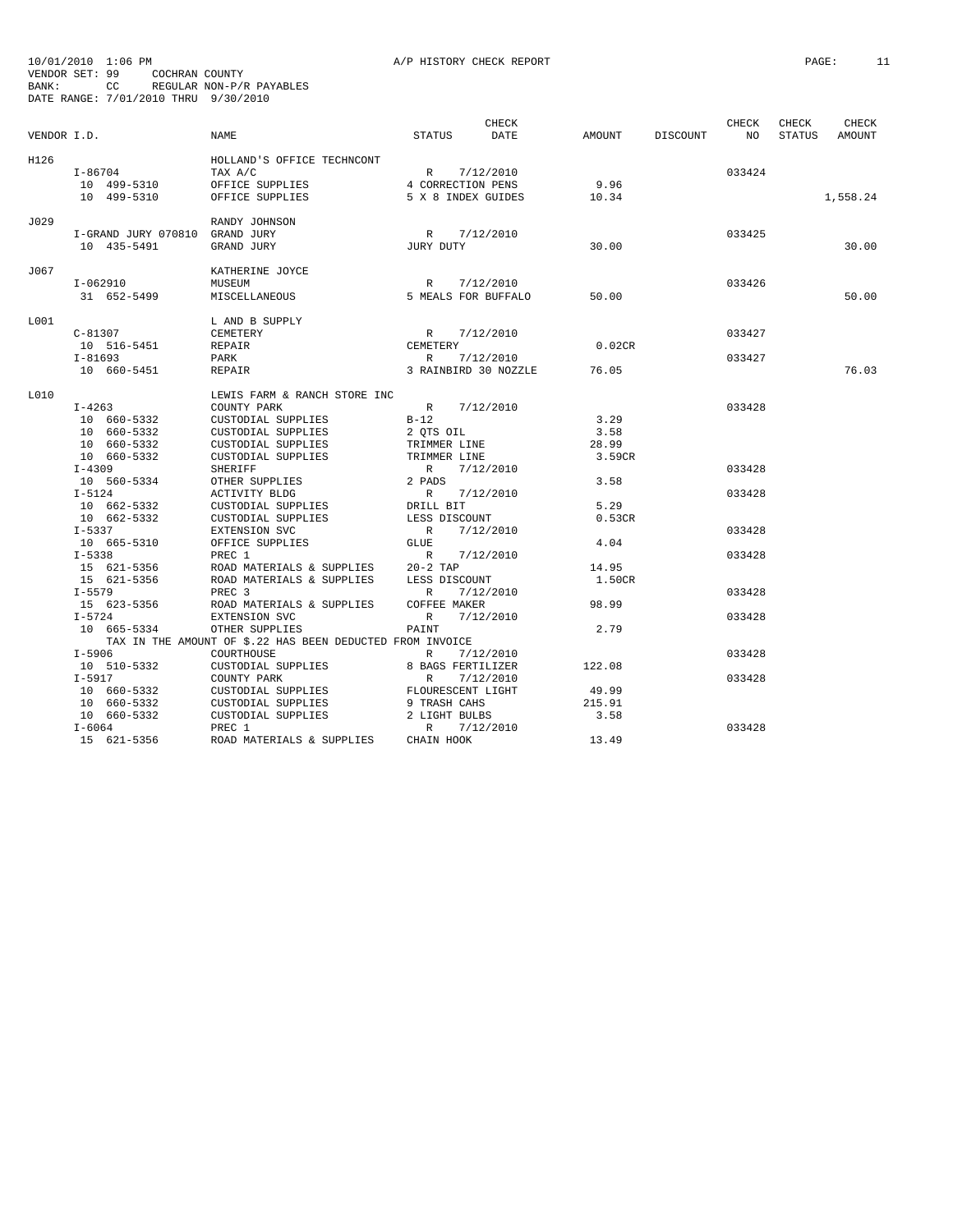| VENDOR I.D. |              | <b>NAME</b>                | STATUS            | CHECK<br>DATE        | AMOUNT | DISCOUNT | <b>CHECK</b><br>NO. | CHECK<br>STATUS | <b>CHECK</b><br><b>AMOUNT</b> |
|-------------|--------------|----------------------------|-------------------|----------------------|--------|----------|---------------------|-----------------|-------------------------------|
| T.O.1.O.    |              | LEWIS FARM & RANCH STOCONT |                   |                      |        |          |                     |                 |                               |
|             | $I-6064$     | PREC 1                     | R                 | 7/12/2010            |        |          | 033428              |                 |                               |
|             | 15 621-5356  | ROAD MATERIALS & SUPPLIES  | LESS DISCOUNT     |                      | 1.35CR |          |                     |                 |                               |
|             | $I-6104$     | <b>SHERIFF</b>             | $\mathbb{R}$      | 7/12/2010            |        |          | 033428              |                 |                               |
|             | 10 560-5334  | OTHER SUPPLIES             | 4 DISH SOAP       |                      | 15.16  |          |                     |                 |                               |
|             | $I - 6238$   | COUNTY PARK                | $\mathbb{R}$      | 7/12/2010            |        |          | 033428              |                 |                               |
|             | 10 660-5332  | CUSTODIAL SUPPLIES         | JIG SAW BLADE     |                      | 2.29   |          |                     |                 |                               |
|             | 10 660-5332  | CUSTODIAL SUPPLIES         | JIG SAW BLADE     |                      | 1.99   |          |                     |                 |                               |
|             | $I - 6500$   | ACTIVITY BLDG              |                   | R 7/12/2010          |        |          | 033428              |                 |                               |
|             | 10 662-5332  | CUSTODIAL SUPPLIES         | <b>SUPPLIES</b>   |                      | 74.24  |          |                     |                 |                               |
|             | 10 662-5332  | CUSTODIAL SUPPLIES         | LESS DISCOUNT     |                      | 7.42CR |          |                     |                 |                               |
|             | $I - 6694$   | COURTHOUSE                 | $\mathbb{R}$      | 7/12/2010            |        |          | 033428              |                 |                               |
|             | 10 510-5332  | CUSTODIAL SUPPLIES         | 7 LIGHT BULBS     |                      | 16.13  |          |                     |                 |                               |
|             | 10 510-5332  | CUSTODIAL SUPPLIES         |                   | 12 PKGS PAPER TOWELS | 47.88  |          |                     |                 |                               |
|             | 10 510-5332  | CUSTODIAL SUPPLIES         | 6 GAL BLEACH      |                      | 14.94  |          |                     |                 |                               |
|             | 10 510-5332  | CUSTODIAL SUPPLIES         | 10% DISCOUNT      |                      | 7.90CR |          |                     |                 |                               |
|             | $I - 6742$   | MUSEUM                     | $\mathbb{R}$      | 7/12/2010            |        |          | 033428              |                 |                               |
|             | 31 652-5334  | OTHER SUPPLIES             | SHADE             |                      | 69.99  |          |                     |                 |                               |
|             | $I - 6793$   | EXTENSION SVC              | R                 | 7/12/2010            |        |          | 033428              |                 |                               |
|             | 10 665-5310  | OFFICE SUPPLIES            | NOTE CARDS        |                      | 1.48   |          |                     |                 |                               |
|             | 10 665-5310  | OFFICE SUPPLIES            | LESS DISCOUNT     |                      | 0.15CR |          |                     |                 |                               |
|             | $I - 6903$   | PREC 3                     | $\mathbb R$       | 7/12/2010            |        |          | 033428              |                 |                               |
|             | 15 623-5356  | ROAD MATERIALS & SUPPLIES  | 3 GLASS CLEANER   |                      | 14.97  |          |                     |                 |                               |
|             | 15 623-5356  | ROAD MATERIALS & SUPPLIES  | LESS DISCOUNT     |                      | 1.50CR |          |                     |                 |                               |
|             | $I - 7000$   | COUNTY PARK                | $\mathbb{R}$      | 7/12/2010            |        |          | 033428              |                 |                               |
|             | 10 660-5332  | CUSTODIAL SUPPLIES         |                   | 1 GAL UPSIDE MOSO SP | 54.00  |          |                     |                 |                               |
|             | $I-7009$     | COURTHOUSE                 | $\mathbb{R}$      | 7/12/2010            |        |          | 033428              |                 |                               |
|             | 10 510-5332  | CUSTODIAL SUPPLIES         | 2 SYSTEMIC DRENCH |                      | 29.98  |          |                     |                 |                               |
|             | 10 510-5332  | CUSTODIAL SUPPLIES         | 10% DISCOUNT      |                      | 3.00CR |          |                     |                 |                               |
|             | $I-7151$     | COUNTY PARK                | $\mathbb{R}$      | 7/12/2010            |        |          | 033428              |                 |                               |
|             | 10 660-5332  | CUSTODIAL SUPPLIES         | 2 SPRAY           |                      | 13.98  |          |                     |                 |                               |
|             | 10 660-5332  | CUSTODIAL SUPPLIES         | LESS DISCOUNT     |                      | 1.40CR |          |                     |                 |                               |
|             | $I - 7233$   | COUNTY PARK                | R                 | 7/12/2010            |        |          | 033428              |                 |                               |
|             | 10 660-5332  | CUSTODIAL SUPPLIES         |                   | 2 CITRONELLA CANDLES | 14.98  |          |                     |                 |                               |
|             | $I - 7363$   | PREC 4                     |                   | R 7/12/2010          |        |          | 033428              |                 |                               |
|             | 15 624-5499  | MISCELLANEOUS              | COFFEE            |                      | 11.95  |          |                     |                 |                               |
|             | 15 624-5499  | MISCELLANEOUS              | 2 SUGAR           |                      | 3.90   |          |                     |                 |                               |
|             | 15 624-5499  | MISCELLANEOUS              | 2 CREAMER         |                      | 3.90   |          |                     |                 |                               |
|             | I-7367       | PREC <sub>3</sub>          | R                 | 7/12/2010            |        |          | 033428              |                 |                               |
|             | 15 623-5356  | ROAD MATERIALS & SUPPLIES  | SHOE GOOP         |                      | 5.49   |          |                     |                 | 939.46                        |
| L015        |              | LUBBOCK COUNTY, TEXAS      |                   |                      |        |          |                     |                 |                               |
|             | I-JUN 10 ADR | DISTRICT COURT             | R                 | 7/12/2010            |        |          | 033431              |                 |                               |
|             | 19 435-5409  | A.D.R. CONTRACT            | COUNTY ADR MAY 10 |                      | 20.00  |          |                     |                 | 20.00                         |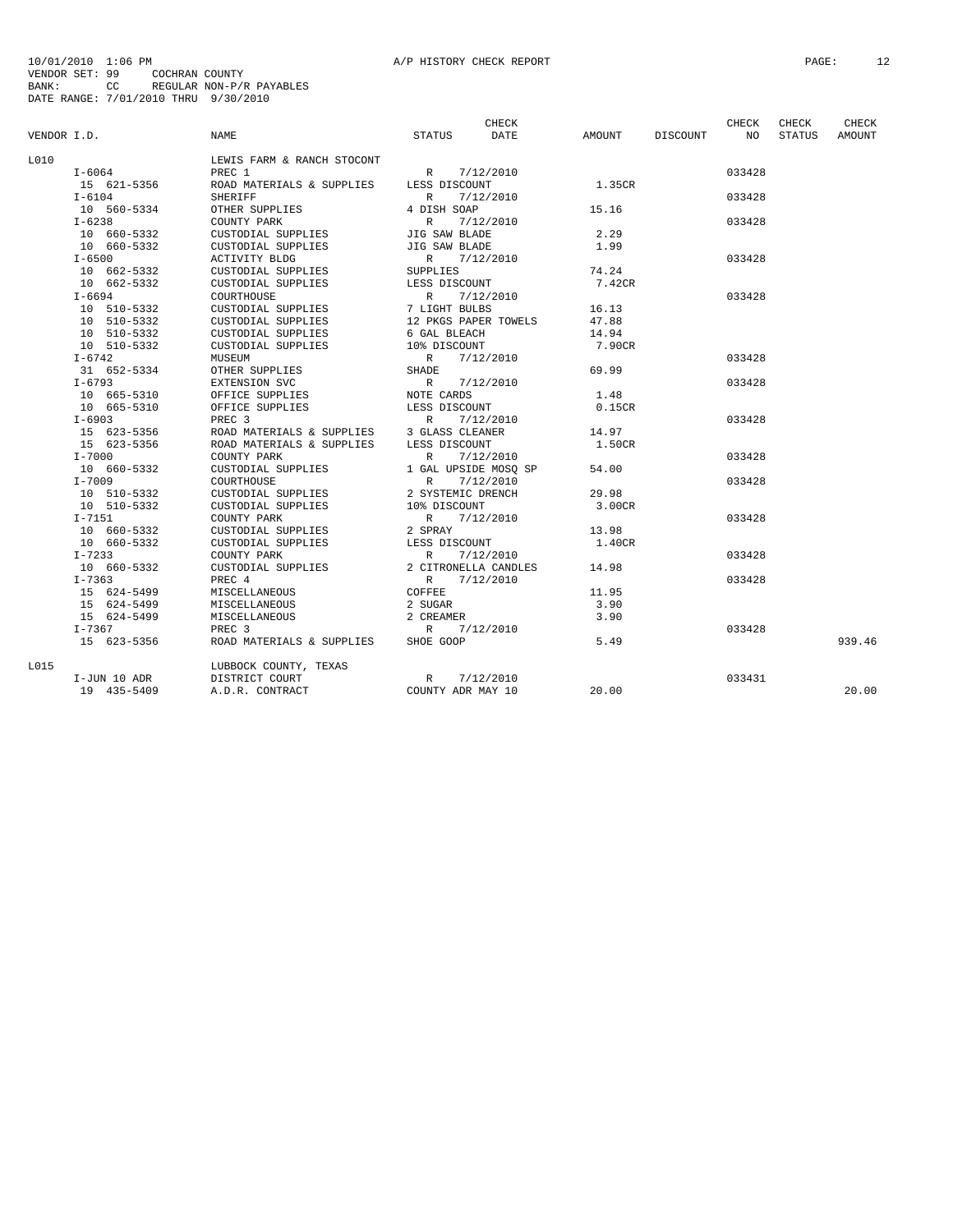|             |                                | <b>NAME</b>                 |                      | <b>CHECK</b><br>DATE | AMOUNT |          | CHECK<br>NO | CHECK  | CHECK  |
|-------------|--------------------------------|-----------------------------|----------------------|----------------------|--------|----------|-------------|--------|--------|
| VENDOR I.D. |                                |                             | STATUS               |                      |        | DISCOUNT |             | STATUS | AMOUNT |
| L073        |                                | JAMES ROY LEWIS             |                      |                      |        |          |             |        |        |
|             | I-GRAND JURY 070810 GRAND JURY |                             | R 7/12/2010          |                      |        |          | 033432      |        |        |
|             | 10 435-5491                    | GRAND JURY                  | JURY DUTY            |                      | 30.00  |          |             |        | 30.00  |
| M020        |                                | SOUTH PLAINS MEDIA INC, dba |                      |                      |        |          |             |        |        |
|             | $I - 6850$                     | COMMISSIONERS CT            | R 7/12/2010          |                      |        |          | 033433      |        |        |
|             | 15 610-5430                    | LEGAL NOTICES               | 2 ADS FOR VET SVC OF |                      | 120.00 |          |             |        | 120.00 |
| M031        |                                | MILLER PAPER & PACKAGING CO |                      |                      |        |          |             |        |        |
|             | I-S1707999.002                 | COURTHOUSE                  | R                    | 7/12/2010            |        |          | 033434      |        |        |
|             | 10 510-5332                    | CUSTODIAL SUPPLIES          | 3 DOZ URINAL SCREEN  |                      | 68.57  |          |             |        |        |
|             | I-S1727920.001                 | COURTHOUSE                  | $\mathbb{R}$         | 7/12/2010            |        |          | 033434      |        |        |
|             | 10 510-5332                    | CUSTODIAL SUPPLIES          | 1 CASE SPRAY GLASS C |                      | 28.95  |          |             |        |        |
|             | 10 510-5332                    | CUSTODIAL SUPPLIES          | 2 CASES 20" RED BUF  |                      | 41.37  |          |             |        |        |
|             | 10 510-5332                    | CUSTODIAL SUPPLIES          | 1 CASE DISINF BATHRO |                      | 29.67  |          |             |        |        |
|             | 10 510-5332                    | CUSTODIAL SUPPLIES          | 1 DOZ TOILET RIM HAN |                      | 15.86  |          |             |        |        |
|             | 10 510-5332                    | CUSTODIAL SUPPLIES          | 1 CASE ANGEL SOFT TI |                      | 78.38  |          |             |        |        |
|             | 10 510-5332                    | CUSTODIAL SUPPLIES          | 2 12PK FRESHENERS    |                      | 167.71 |          |             |        | 430.51 |
| M090        |                                | MARINE AUTOMOTIVE & DIESEL  |                      |                      |        |          |             |        |        |
|             | I-63408                        | PREC <sub>2</sub>           | R                    | 7/12/2010            |        |          | 033435      |        |        |
|             | 15 622-5356                    | ROAD MATERIALS & SUPPLIES   | AIR SOLENOID VALVE   |                      | 111.49 |          |             |        |        |
|             | I-63429                        | PREC <sub>2</sub>           | $\mathbb{R}$         | 7/12/2010            |        |          | 033435      |        |        |
|             | 15 622-5356                    | ROAD MATERIALS & SUPPLIES   | RESISTOR             |                      | 27.48  |          |             |        | 138.97 |
| M099        |                                | SUSAN MERRITT               |                      |                      |        |          |             |        |        |
|             | I-061610                       | EXTENSION SVC               | R                    | 7/12/2010            |        |          | 033436      |        |        |
|             | 10 665-5334                    | OTHER SUPPLIES              | 114 CASES ORANGE DOM |                      | 987.24 |          |             |        | 987.24 |
| M238        |                                | MORTON THRIFTY FOOD         |                      |                      |        |          |             |        |        |
|             | $I-061610$                     | JAIL                        | R                    | 7/12/2010            |        |          | 033437      |        |        |
|             | 10 512-5333                    | FOOD-PRISONERS              | KOSHER DILL PICKLES  |                      | 3.59   |          |             |        |        |
|             | $I-10005$                      | SENIOR CITIZENS CTR         | R                    | 7/12/2010            |        |          | 033437      |        |        |
|             | 10 663-5333                    | FOOD                        | CUT MEAT             |                      | 150.95 |          |             |        |        |
|             | $I - 10025$                    | JAIL                        | R                    | 7/12/2010            |        |          | 033437      |        |        |
|             | 10 512-5333                    | FOOD-PRISONERS              | DAIRY                |                      | 3.19   |          |             |        |        |
|             | 10 512-5333                    | FOOD-PRISONERS              | BAR S TURKEY BREAST  |                      | 3.59   |          |             |        |        |
|             | 10 512-5333                    | FOOD-PRISONERS              | CELLO LETTUCE        |                      | 2.19   |          |             |        |        |
|             | $I-10026$                      | JAIL                        | R                    | 7/12/2010            |        |          | 033437      |        |        |
|             | 10 512-5333                    | FOOD-PRISONERS              | 5 CALIF ORANGES      |                      | 1.45   |          |             |        |        |
|             | 10 512-5333                    | FOOD-PRISONERS              | SMALL RED APPLES     |                      | 1.94   |          |             |        |        |
|             | $I-10031$                      | JAIL                        | R                    | 7/12/2010            |        |          | 033437      |        |        |
|             | 10 512-5333                    | FOOD-PRISONERS              | 3 GAL MILK           |                      | 13.77  |          |             |        |        |
|             | 10 512-5333                    | FOOD-PRISONERS              | 8 VALENCIA ORANGES   |                      | 1.15   |          |             |        |        |
|             | 10 512-5333                    | FOOD-PRISONERS              | 6 SHURFINE SA        |                      | 8.82   |          |             |        |        |
|             | 10 512-5333                    | FOOD-PRISONERS              | LG RED APPLES        |                      | 5.81   |          |             |        |        |
|             | $I-10035$                      | JAIL                        | $\mathbb{R}$         | 7/12/2010            |        |          | 033437      |        |        |
|             | 10 512-5333                    | FOOD-PRISONERS              | MILK                 |                      | 4.59   |          |             |        |        |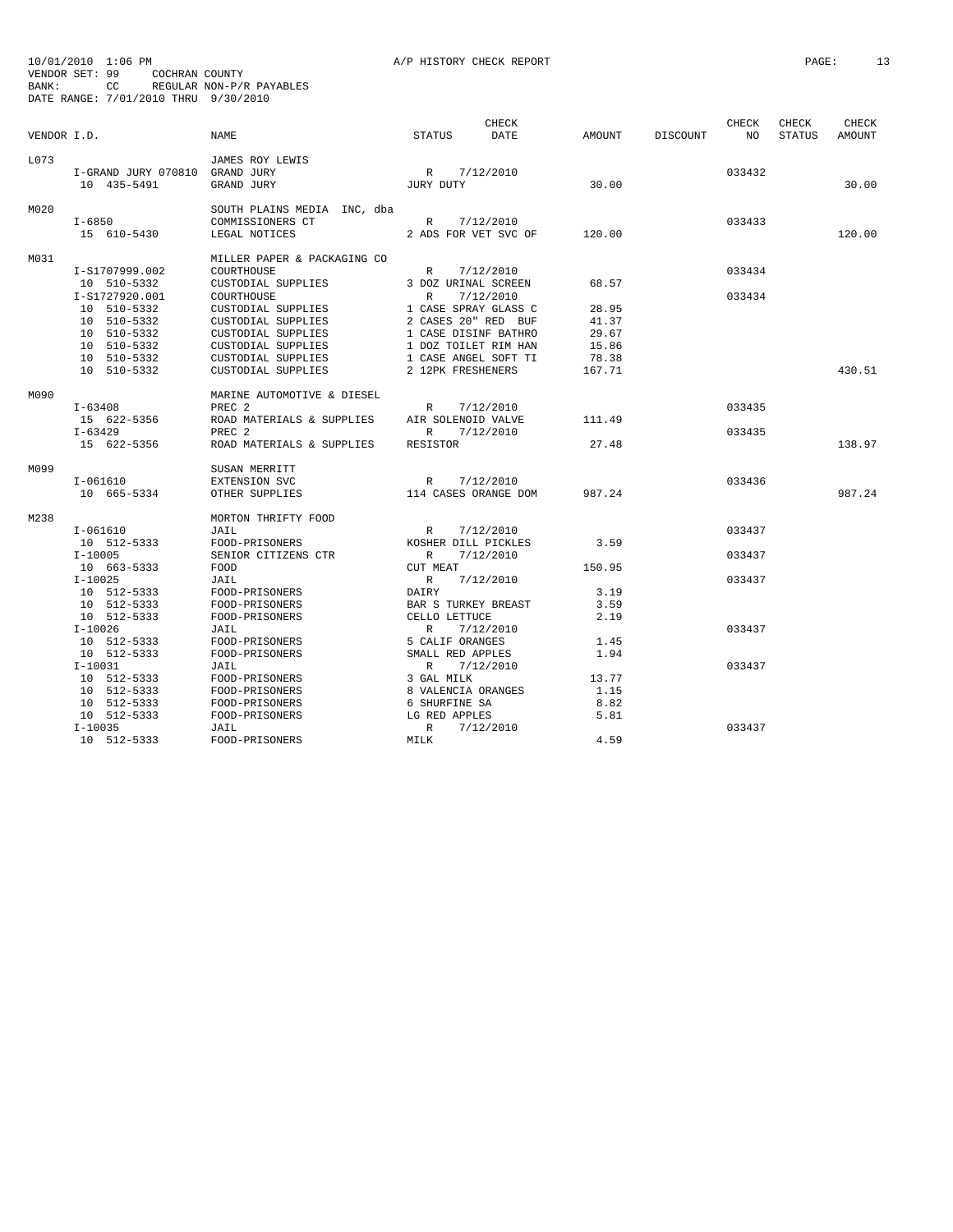| VENDOR I.D. |                   | <b>NAME</b>                 | <b>CHECK</b><br><b>STATUS</b><br>DATE | AMOUNT    | DISCOUNT | CHECK<br>NO | CHECK<br><b>STATUS</b> | CHECK<br><b>AMOUNT</b> |
|-------------|-------------------|-----------------------------|---------------------------------------|-----------|----------|-------------|------------------------|------------------------|
| M238        |                   | MORTON THRIFTY FOOD<br>CONT |                                       |           |          |             |                        |                        |
|             | $I-10035$         | JAIL                        | $\mathbb{R}$<br>7/12/2010             |           |          | 033437      |                        |                        |
|             | 10 512-5333       | FOOD-PRISONERS              | 2 SHURFINE SA                         | 2.94      |          |             |                        |                        |
|             | 10 512-5333       | FOOD-PRISONERS              | 5 CALIF ORANGES                       | 1.25      |          |             |                        |                        |
|             | $I-10051$         | JAIL                        | 7/12/2010<br>R                        |           |          | 033437      |                        |                        |
|             | 10 512-5333       | FOOD-PRISONERS              | C&H SUGAR                             | 8.95      |          |             |                        |                        |
|             | 10 512-5333       | FOOD-PRISONERS              | 2 CHOPPED HAM                         | 6.18      |          |             |                        |                        |
|             | $I-10081$         | JAIL                        | $\mathbb{R}$<br>7/12/2010             |           |          | 033437      |                        |                        |
|             | 10 512-5333       | FOOD-PRISONERS              | 2 C&H SUGAR                           | 17.90     |          |             |                        |                        |
|             | $I - 20002$       | DIST COURT                  | R<br>7/12/2010                        |           |          | 033437      |                        |                        |
|             | 10 435-5499       | MISCELLANEOUS               | CHERRIES                              | 11.10     |          |             |                        |                        |
|             | $I - 20078$       | JAIL                        | $\mathbb{R}$<br>7/12/2010             |           |          | 033437      |                        |                        |
|             | 10<br>512-5333    | FOOD-PRISONERS              | 2 GAL MILK                            | 9.18      |          |             |                        |                        |
|             | 512-5333<br>10    | FOOD-PRISONERS              | 1 DOZ EGGS                            | 1.99      |          |             |                        |                        |
|             | 512-5333<br>10    | FOOD-PRISONERS              | <b>BACON</b>                          | 4.93      |          |             |                        |                        |
|             | 10 512-5333       | FOOD-PRISONERS              | JIMMY DEAN SAUSAGE                    | 2.99      |          |             |                        |                        |
|             | 512-5333<br>1 O   | FOOD-PRISONERS              | TORTILLAS                             | 1.39      |          |             |                        |                        |
|             | 10 512-5333       | FOOD-PRISONERS              | RED APPLES                            | 2.85      |          |             |                        |                        |
|             | $I - 20106$       | JAIL                        | $\mathbb{R}$<br>7/12/2010             |           |          | 033437      |                        |                        |
|             | 512-5333<br>10    | FOOD-PRISONERS              | 2 GAL MILK                            | 9.18      |          |             |                        |                        |
|             | 10 512-5333       | FOOD-PRISONERS              | 6 SHURFINE SA                         | 8.82      |          |             |                        |                        |
|             | 10 512-5333       | FOOD-PRISONERS              | 2 PEYTON CHOPPED HAM                  | 6.50      |          |             |                        |                        |
|             | $I - 20116$       | JAIL                        | $\mathbb{R}$<br>7/12/2010             |           |          | 033437      |                        |                        |
|             | 512-5333<br>10    | FOOD-PRISONERS              | 12 CASES FROZEN FOOD                  | 268.80    |          |             |                        |                        |
|             | 512-5333<br>10    | FOOD-PRISONERS              | 2 ORANGES                             | 0.58      |          |             |                        |                        |
|             | 10 512-5333       | FOOD-PRISONERS              | CELLO LETTUCE                         | 1.67      |          |             |                        | 568.24                 |
| M265        |                   | MOYERS GROUP                |                                       |           |          |             |                        |                        |
|             | $I-071210$        | DISTRICT COURT              | 7/12/2010<br>R                        |           |          | 033439      |                        |                        |
|             | 10 435-5571       | CAPITAL OUTLAY              | DOWN PAY ON AUDIO VI                  | 13,000.00 |          |             |                        | 13,000.00              |
| N066        |                   | NTS COMMUNICATIONS          |                                       |           |          |             |                        |                        |
|             | I-8062660032 0710 | LONG DISTANCE--ALL DEPTS    | $\mathbb R$<br>7/12/2010              |           |          | 033440      |                        |                        |
|             | 665-5420<br>10    | TELECOMMUNICATIONS          | LONG DISTANCE/EXT                     | 12.47     |          |             |                        |                        |
|             | 650-5420<br>10    | TELECOMMUNICATIONS          | LONG DISTANCE/LIBRAR                  | 5.77      |          |             |                        |                        |
|             | 570-5420<br>10    | TELECOMMUNICATIONS          | LONG DISTANCE/ADULT                   | 2.26      |          |             |                        |                        |
|             | 497-5420<br>10    | TELECOMMUNICATIONS          | LONG DISTANCE/TREAS                   | 5.40      |          |             |                        |                        |
|             | 560-5420<br>10    | TELECOMMUNICATIONS          | LONG DISTANCE/SO                      | 23.32     |          |             |                        |                        |
|             | 455-5420<br>10    | TELECOMMUNICATIONS          | LONG DISTANCE/JP                      | 3.88      |          |             |                        |                        |
|             | 571-5420<br>10    | TELECOMMUNICATIONS          | LONG DISTANCE/JUV PR                  | 6.45      |          |             |                        |                        |
|             | 403-5420<br>10    | TELECOMMUNICATIONS          | LONG DISTANCE/CLERK                   | 12.31     |          |             |                        |                        |
|             | 610-5420<br>15    | TELECOMMUNICATIONS          | LONG DISTANCE/COMMIS                  | 8.09      |          |             |                        |                        |
|             | 10<br>409-5499    | MISCELLANEOUS               | LONG DISTANCE/FAX                     | 2.96      |          |             |                        |                        |
|             | 495-5420<br>10    | TELECOMMUNICATIONS          | LONG DISTANCE/AUDITO                  | 3.23      |          |             |                        |                        |
|             | 10<br>499-5420    | TELECOMMUNICATIONS          | LONG DISTANCE/TAX A/                  | 7.61      |          |             |                        |                        |
|             | 435-5420<br>10    | TELECOMMUNICATIONS          | LONG DISTANCE/DISTRI                  | 2.26      |          |             |                        |                        |
|             | 475-5420<br>10    | TELECOMMUNICATIONS          | LONG DISTANCE/CO ATT                  | 2.57      |          |             |                        |                        |
|             | 15<br>624-5420    | TELECOMMUNICATIONS          | LONG DISTANCE/PRECIN                  |           |          |             |                        | 98.58                  |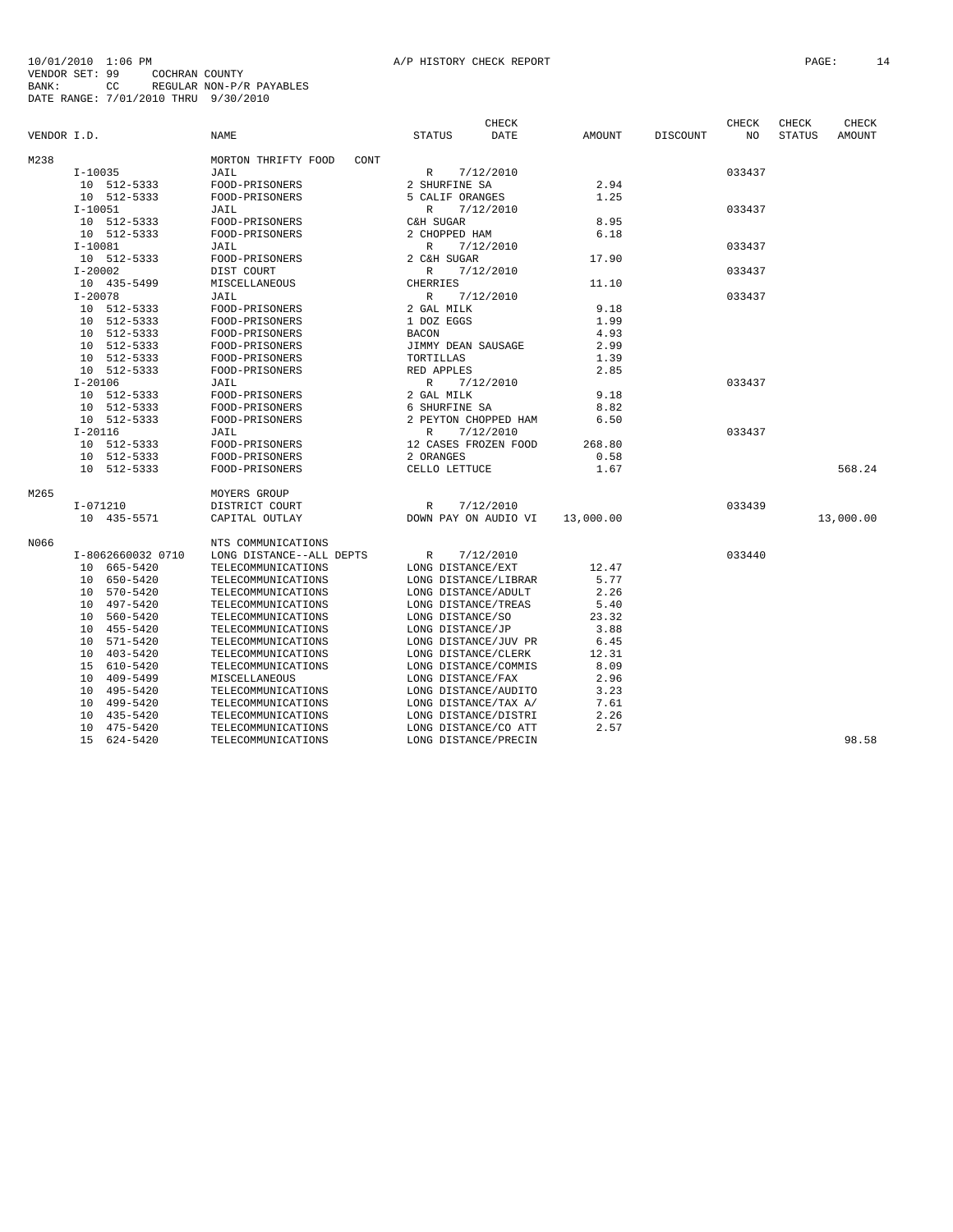|             |                                |                        |                      | CHECK                       |        |          | CHECK           | CHECK         | CHECK  |
|-------------|--------------------------------|------------------------|----------------------|-----------------------------|--------|----------|-----------------|---------------|--------|
| VENDOR I.D. |                                | NAME                   | STATUS               | DATE                        | AMOUNT | DISCOUNT | NO <sub>N</sub> | <b>STATUS</b> | AMOUNT |
| N079        |                                | NAPA AUTO & FARM PARTS |                      |                             |        |          |                 |               |        |
|             | $I-272515$                     | PREC <sub>2</sub>      | R                    | 7/12/2010                   |        |          | 033441          |               |        |
|             | 15 622-5451                    | REPAIRS                | SWITCH               |                             | 13.99  |          |                 |               |        |
|             | 15 622-5451                    | REPAIRS                | $V-BELT$             |                             | 26.59  |          |                 |               |        |
|             | $I - 6371$                     | PREC 2                 | R                    | 7/12/2010                   |        |          | 033441          |               |        |
|             | 15 622-5451                    | REPAIRS                | 1 CAP                |                             | 2.49   |          |                 |               |        |
|             | 15 622-5451                    | REPAIRS                | 1 CAN R134A          |                             | 5.00   |          |                 |               |        |
|             | 15 622-5451                    | REPAIRS                | LABOR                |                             | 72.00  |          |                 |               |        |
|             | 15 622-5451                    | REPAIRS                | SUPPLIES             |                             | 4.32   |          |                 |               | 124.39 |
| 0116        |                                | OASIS WORSHIP CENTER   |                      |                             |        |          |                 |               |        |
|             | I-062910                       | MUSEUM                 | R 7/12/2010          |                             |        |          | 033442          |               |        |
|             | 31 652-5499                    | MISCELLANEOUS          |                      | 22 MEALS @7.00/BUFFA 154.00 |        |          |                 |               | 154.00 |
| P017        |                                | POSTMASTER             |                      |                             |        |          |                 |               |        |
|             | I-062210 JP                    | JUSTICE OF PEACE       | R 7/12/2010          |                             |        |          | 033443          |               |        |
|             | 10 455-5311                    | POSTAL EXPENSES        | 486 1-CENT STAMPS    |                             | 4.86   |          |                 |               |        |
|             | 10 455-5311                    | POSTAL EXPENSES        | 1 ROLL STAMPS        |                             | 44.00  |          |                 |               | 48.86  |
| P223        |                                | CAROL PRUITT           |                      |                             |        |          |                 |               |        |
|             | I-GRAND JURY 070810 GRAND JURY |                        | R                    | 7/12/2010                   |        |          | 033444          |               |        |
|             | 10 435-5491                    | GRAND JURY             | JURY DUTY            |                             | 30.00  |          |                 |               | 30.00  |
| R055        |                                | <b>JOSE RAMON</b>      |                      |                             |        |          |                 |               |        |
|             | I-GRAND JURY 070810 GRAND JURY |                        | R                    | 7/12/2010                   |        |          | 033445          |               |        |
|             | 10 435-5491                    | GRAND JURY             | JURY DUTY            |                             | 30.00  |          |                 |               | 30.00  |
| R099        |                                | CYNDIA L. GUAJARDO dba |                      |                             |        |          |                 |               |        |
|             | I-93802                        | COUNTY PARK            | R                    | 7/12/2010                   |        |          | 033446          |               |        |
|             | 10 660-5454                    | TIRES                  | 16 X 6.50 TIRE       |                             | 39.95  |          |                 |               |        |
|             | 10 660-5454                    | TIRES                  | 4 SHOTS OF REFINERY  |                             | 22.00  |          |                 |               |        |
|             | 10 660-5454                    | TIRES                  | CHANGE 16 X 6.50     |                             | 7.00   |          |                 |               |        |
|             | 10 660-5454                    | TIRES                  | TIRE DISPOSAL        |                             | 3.00   |          |                 |               |        |
|             | I-93885                        | PRECINCT 4             | R                    | 7/12/2010                   |        |          | 033446          |               |        |
|             | 15 624-5454                    | TIRES                  | 2-11 24-5 7 TIRES @2 |                             | 50.00  |          |                 |               |        |
|             | $I-93904$                      | PRECINCT 1             | R                    | 7/12/2010                   |        |          | 033446          |               |        |
|             | 15 621-5454                    | TIRES                  | FLAT REPAIR 14.00 -  |                             | 45.00  |          |                 |               |        |
|             | 15 621-5454                    | TIRES                  | DR #2 BOOT           |                             | 3.00   |          |                 |               |        |
|             | $I-93913$                      | SHERIFF                | R                    | 7/12/2010                   |        |          | 033446          |               |        |
|             | 10 560-5454                    | TIRES                  | P235 55X17 REPAIR ON |                             | 13.00  |          |                 |               |        |
|             | $I-93964$                      | PRECINCT 4             | R                    | 7/12/2010                   |        |          | 033446          |               |        |
|             | 15 624-5454                    | TIRES                  | 8.25 - 15 FLAT ON 4R |                             | 25.00  |          |                 |               |        |
|             | 15 624-5454                    | TIRES                  | $10.00 - 70 SP$      |                             | 10.00  |          |                 |               |        |
|             | $I - 94055$                    | SHERIFF                | R                    | 7/12/2010                   |        |          | 033446          |               |        |
|             | 10 560-5454                    | TIRES                  | 4 P235 55X17 TIRE C  |                             | 52.00  |          |                 |               |        |
|             | 10 560-5454                    | TIRES                  | 4 TIRE DISPOSAL FEES |                             | 12.00  |          |                 |               |        |
|             | 10 560-5454                    | TIRES                  | 4 NORT @ 7.00 ON 200 |                             | 28.00  |          |                 |               |        |
|             |                                |                        |                      |                             |        |          |                 |               |        |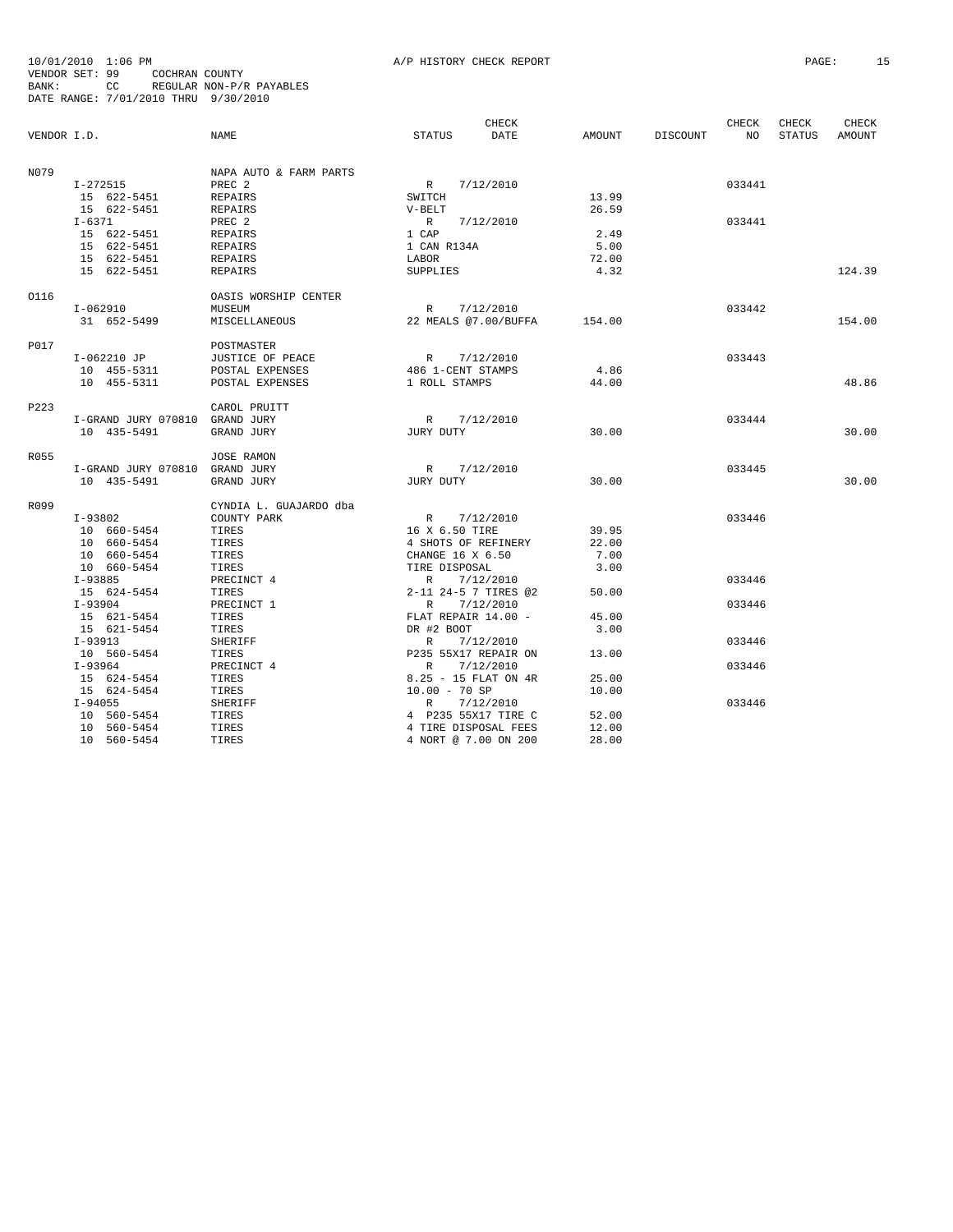|             |               |                       |                                                                                                                                                                                                                                                  | CHECK     |         |          | CHECK  | CHECK  | CHECK  |
|-------------|---------------|-----------------------|--------------------------------------------------------------------------------------------------------------------------------------------------------------------------------------------------------------------------------------------------|-----------|---------|----------|--------|--------|--------|
| VENDOR I.D. |               | NAME                  | STATUS                                                                                                                                                                                                                                           | DATE      | AMOUNT  | DISCOUNT | NO     | STATUS | AMOUNT |
|             | I-94091       | COUNTY PARK           |                                                                                                                                                                                                                                                  |           |         |          | 033446 |        |        |
|             | 10 660-5454   | TIRES                 | R 7/12/2010<br>FLAT REPAIR ON 23 X                                                                                                                                                                                                               |           | 7.00    |          |        |        | 316.95 |
| R260        |               | ROSIE RODRIGUEZ       |                                                                                                                                                                                                                                                  |           |         |          |        |        |        |
|             | I-070910      | CO & DIST CLERK       | R 7/12/2010                                                                                                                                                                                                                                      |           |         |          | 033447 |        |        |
|             | 10 403-5411   | MAINTENANCE CONTRACTS | OFFICE CLEANING                                                                                                                                                                                                                                  |           | 44.00   |          |        |        | 44.00  |
| S010        |               | SILVERS COMPANY       |                                                                                                                                                                                                                                                  |           |         |          |        |        |        |
|             | $C-12617$     | SHERIFF               | R                                                                                                                                                                                                                                                | 7/12/2010 |         |          | 033448 |        |        |
|             | 10 560-5330   | FUEL AND OIL          | CREDIT FED TAX ON GA                                                                                                                                                                                                                             |           | 83.08CR |          |        |        |        |
|             | $C-12618$     | CONSTABLE             | R                                                                                                                                                                                                                                                | 7/12/2010 |         |          | 033448 |        |        |
|             | 10 550-5330   | FUEL & OIL            | CREDIT FED TAX ON GA                                                                                                                                                                                                                             |           | 13.41CR |          |        |        |        |
|             | $C-12619$     | CEMETERY              | R                                                                                                                                                                                                                                                | 7/12/2010 |         |          | 033448 |        |        |
|             | 10 516-5330   | FUEL & OIL            | CREDIT FED TAX ON GA                                                                                                                                                                                                                             |           | 3.06CR  |          |        |        |        |
|             | $C-12620$     | EXTENSION SVC         |                                                                                                                                                                                                                                                  | 7/12/2010 |         |          | 033448 |        |        |
|             | 10 665-5330   | FUEL AND OIL          | $CRFn-$<br>CREDIT FED TAX ON GA                                                                                                                                                                                                                  |           | 15.77CR |          |        |        |        |
|             | $C-12621$     | PCT 2                 |                                                                                                                                                                                                                                                  | 7/12/2010 |         |          | 033448 |        |        |
|             | 15 622-5330   | FUEL AND OIL          | CREDIT FED TAX ON GA                                                                                                                                                                                                                             |           | 16.49CR |          |        |        |        |
|             | $C-12622$     | JUV PROBATION         | $\mathbb{R}$                                                                                                                                                                                                                                     | 7/12/2010 |         |          | 033448 |        |        |
|             | 10 571-5330   | FUEL                  | CR<br>CR<br>CR<br>CREDIT FED TAX ON GA                                                                                                                                                                                                           |           | 12.73CR |          |        |        |        |
|             | $I-1310$      | PCT 1                 | $\mathbb{R}$                                                                                                                                                                                                                                     | 7/12/2010 |         |          | 033448 |        |        |
|             | 15 621-5330   | FUEL & OIL            | 79 GAL HIGH SULFUR D                                                                                                                                                                                                                             |           | 188.02  |          |        |        |        |
|             | $I-1316$      | PCT 1                 |                                                                                                                                                                                                                                                  |           |         |          | 033448 |        |        |
|             | 15 621-5330   | FUEL & OIL            | $\begin{tabular}{ll} R & \mbox{\it $\prime$} + 24, 24, 34 \\ R & \mbox{\it $\phantom$7$} / 12 / \sqrt{2010} \\ R & \mbox{\it $\phantom$7$} / 12 / \sqrt{2010} \\ 11.5 \mbox{ GAL} & \mbox{\it $\phantom$7$} / 17 / \sqrt{2010} \\ \end{tabular}$ |           | 152.80  |          |        |        |        |
|             | $I - 4310$    | SHERIFF               |                                                                                                                                                                                                                                                  |           |         |          | 033448 |        |        |
|             | 10 560-5330   | FUEL AND OIL          |                                                                                                                                                                                                                                                  |           | 32.19   |          |        |        |        |
|             | $I - 4318$    | <b>JUV PROBATION</b>  |                                                                                                                                                                                                                                                  |           |         |          | 033448 |        |        |
|             | 10 571-5330   | FUEL                  | R 7/12/2010<br>8.2 GAL UNLEADED GAS                                                                                                                                                                                                              |           | 22.95   |          |        |        |        |
|             | $I-4319$      | SHERIFF               |                                                                                                                                                                                                                                                  | 7/12/2010 |         |          | 033448 |        |        |
|             | 10 560-5330   | FUEL AND OIL          | $\begin{array}{c} 2.2 \text{ C} \\ \text{R} \\ 9 \text{ GAP} \end{array}$<br>9 GAL UNLEADED GAS                                                                                                                                                  |           | 25.19   |          |        |        |        |
|             | $I - 4337$    | <b>SHERIFF</b>        |                                                                                                                                                                                                                                                  | 7/12/2010 |         |          | 033448 |        |        |
|             | 10 560-5330   | FUEL AND OIL          | 11.51 GAL UNLEADED G                                                                                                                                                                                                                             |           | 33.37   |          |        |        |        |
|             | $I-4364$      | PCT 2                 | R                                                                                                                                                                                                                                                | 7/12/2010 |         |          | 033448 |        |        |
|             | 15 622-5330   | FUEL AND OIL          | 14.47 GAL UNLEADED G                                                                                                                                                                                                                             |           | 40.50   |          |        |        |        |
|             | I-4382 060110 | <b>SHERIFF</b>        | $\mathbb{R}$                                                                                                                                                                                                                                     | 7/12/2010 |         |          | 033448 |        |        |
|             | 10 560-5330   | FUEL AND OIL          | 14.01 GAL UNLEADED G                                                                                                                                                                                                                             |           | 39.21   |          |        |        |        |
|             | $I-4386$      | <b>JUV PROBATION</b>  | R                                                                                                                                                                                                                                                | 7/12/2010 |         |          | 033448 |        |        |
|             | 10 571-5330   | FUEL                  | 8.03 GAL UNLEADED GA                                                                                                                                                                                                                             |           | 22.48   |          |        |        |        |
|             | $I-4414$      | SHERIFF               | $\mathbb{R}$                                                                                                                                                                                                                                     | 7/12/2010 |         |          | 033448 |        |        |
|             | 10 560-5330   | FUEL AND OIL          | 10.99 GAL UNLEADED G                                                                                                                                                                                                                             |           | 30.76   |          |        |        |        |
|             | $I-4444$      | SHERIFF               | R                                                                                                                                                                                                                                                | 7/12/2010 |         |          | 033448 |        |        |
|             | 10 560-5330   | FUEL AND OIL          | 7.46 GAL UNLEADED GA                                                                                                                                                                                                                             |           | 20.88   |          |        |        |        |
|             | $I - 4462$    | SHERIFF               | R                                                                                                                                                                                                                                                | 7/12/2010 |         |          | 033448 |        |        |
|             | 10 560-5330   | FUEL AND OIL          | 17.55 GAL UNLEADED G                                                                                                                                                                                                                             |           | 49.12   |          |        |        |        |
|             | $I - 4471$    | SHERIFF               | $\begin{array}{ccccc}\n & R & 7/12/2010 \\ \hline\n9 & GAL & UNLEADED & GAS\n\end{array}$                                                                                                                                                        |           |         |          | 033448 |        |        |
|             | 10 560-5330   | FUEL AND OIL          |                                                                                                                                                                                                                                                  |           | 25.19   |          |        |        |        |
|             | $I-4507$      | <b>SHERIFF</b>        | R                                                                                                                                                                                                                                                | 7/12/2010 |         |          | 033448 |        |        |
|             | 10 560-5330   | FUEL AND OIL          | 15.5 GAL UNLEADED GA                                                                                                                                                                                                                             |           | 43.38   |          |        |        |        |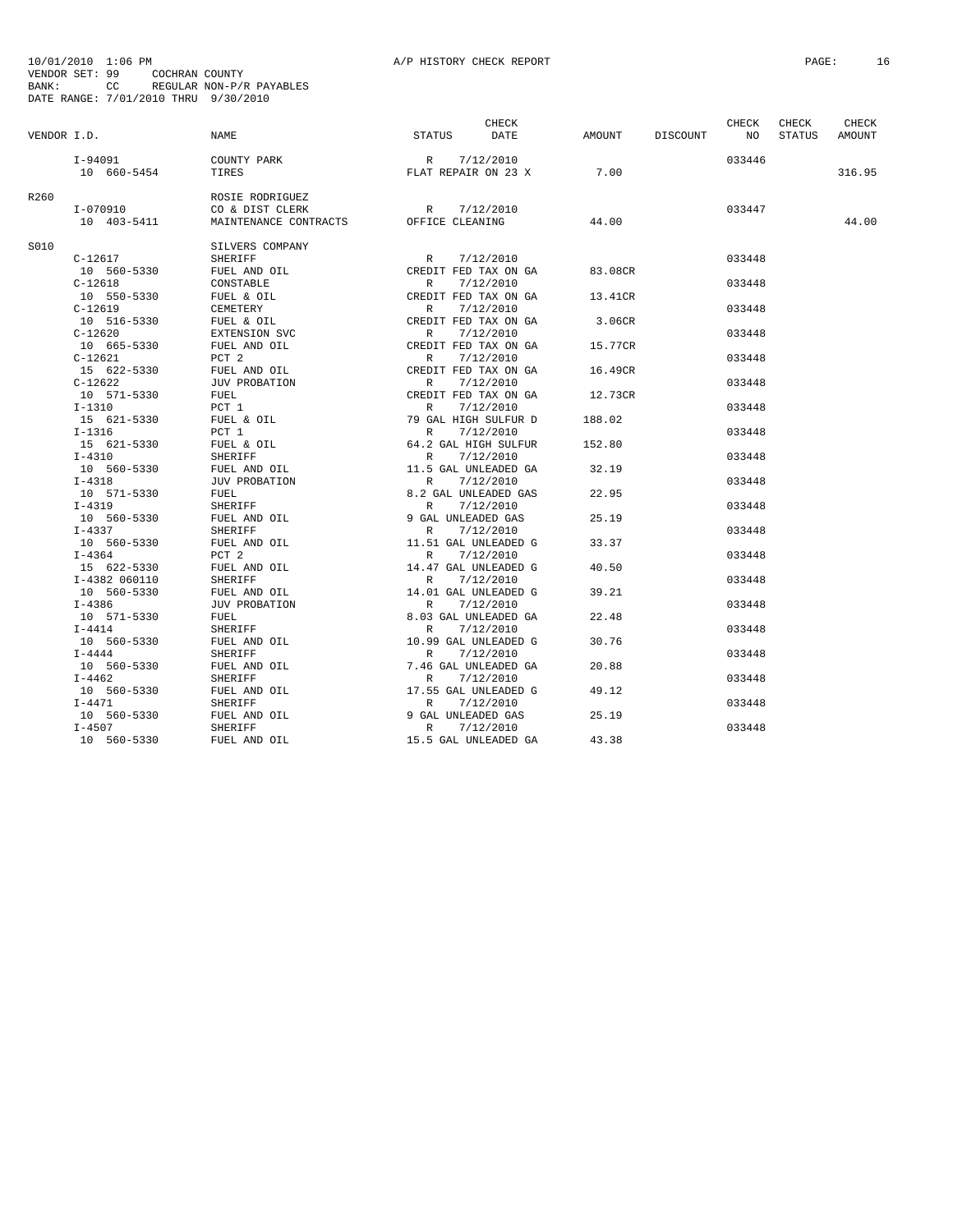|             |               |                         | CHECK                                                                                                 |                 | CHECK           | CHECK  | CHECK  |
|-------------|---------------|-------------------------|-------------------------------------------------------------------------------------------------------|-----------------|-----------------|--------|--------|
| VENDOR I.D. |               | NAME                    | <b>STATUS</b><br>DATE                                                                                 | AMOUNT DISCOUNT | NO <sub>N</sub> | STATUS | AMOUNT |
|             | $I - 4535$    | SHERIFF                 | R 7/12/2010<br>18.55 GAL UNLEADED G                                                                   |                 | 033448          |        |        |
|             | 10 560-5330   | FUEL AND OIL            |                                                                                                       | 51.92           |                 |        |        |
|             | $I - 4567$    | EXTENSION SVC           | R<br>7/12/2010                                                                                        |                 | 033448          |        |        |
|             | 10 665-5330   | FUEL AND OIL            | 24.5 GAL UNLEADED GA                                                                                  | 68.58           |                 |        |        |
|             | I-4581 060410 | PCT 4                   | R 7/12/2010                                                                                           |                 | 033448          |        |        |
|             | 15 624-5330   | FUEL AND OIL            |                                                                                                       | 352.41          |                 |        |        |
|             | 15 624-5330   | FUEL AND OIL<br>CHEDIER | 138.2 GAL LOW SUL DI<br>STATE TAX ON DIESEL                                                           | 27.64           |                 |        |        |
|             | $I-4602$      | SHERIFF                 |                                                                                                       |                 | 033448          |        |        |
|             | 10 560-5330   | FUEL AND OIL            | R 7/12/2010<br>15.02 GAL UNLEADED G                                                                   | 42.04           |                 |        |        |
|             | $I - 4623$    | CEMETERY                | R<br>7/12/2010                                                                                        |                 | 033448          |        |        |
|             | 10 516-5330   | FUEL & OIL              | 16.65 GAL UNLEADED G                                                                                  | 46.60           |                 |        |        |
|             | $I - 4650$    | SHERIFF                 | 7/12/2010<br>R                                                                                        |                 | 033448          |        |        |
|             | 10 560-5330   | FUEL AND OIL            | 10.5 GAL UNLEADED GA                                                                                  | 29.39           |                 |        |        |
|             | $I - 4664$    | PCT 4                   | R 7/12/2010                                                                                           |                 | 033448          |        |        |
|             | 15 624-5330   | FUEL AND OIL            | 85.3 GAL LOW SULF DI                                                                                  | 213.25          |                 |        |        |
|             | 15 624-5330   | FUEL AND OIL            | STATE TAX ON DIESEL                                                                                   | 17.06           |                 |        |        |
|             | $I - 4666$    | PCT 4                   |                                                                                                       |                 | 033448          |        |        |
|             | 15 624-5330   | FUEL AND OIL            | R 7/12/2010<br>119.9 GAL LOW SULFUR                                                                   | 305.75          |                 |        |        |
|             | 15 624-5330   | FUEL AND OIL            |                                                                                                       | 23.98           |                 |        |        |
|             | $I - 4670$    | COUNTY PARK             |                                                                                                       |                 | 033448          |        |        |
|             | 10 660-5330   | FUEL AND OIL            | 119.9 SAM DOLFUR<br>STATE TAX ON DIESEL<br>R 7/12/2010<br>49 GAL LOW SULFUR DI<br>STATE TAX ON DIESEL | 122.50          |                 |        |        |
|             | 10 660-5330   | FUEL AND OIL            |                                                                                                       | 9.80            |                 |        |        |
|             | I-4676        | CONSTABLE               | R<br>7/12/2010                                                                                        |                 | 033448          |        |        |
|             | 10 550-5330   | FUEL & OIL              | 23.19 GAL PREMIUM GA                                                                                  | 68.39           |                 |        |        |
|             | $I - 4684$    | JUV PROBATION           | 7/12/2010<br>R                                                                                        |                 | 033448          |        |        |
|             | 10 571-5330   | FUEL                    | 13 GAL UNLEADED GAS                                                                                   | 35.74           |                 |        |        |
|             | $I - 4688$    | SHERIFF                 | 7/12/2010<br>$\mathbb{R}$                                                                             |                 | 033448          |        |        |
|             | 10 560-5330   | FUEL AND OIL            | 11.49 GAL UNLEADED G                                                                                  | 31.59           |                 |        |        |
|             | $I - 4694$    | SHERIFF                 |                                                                                                       |                 | 033448          |        |        |
|             | 10 560-5330   | FUEL AND OIL            | R 7/12/2010<br>10.99 GAL UNLEADED G                                                                   | 30.21           |                 |        |        |
|             | $I-4710$      | PCT 1                   | 7/12/2010<br>R                                                                                        |                 | 033448          |        |        |
|             | 15 621-5330   | FUEL & OIL              |                                                                                                       | 2,375.00        |                 |        |        |
|             | 15 621-5330   | FUEL & OIL              |                                                                                                       | 190.00          |                 |        |        |
|             | I-4722        | PCT 2                   |                                                                                                       |                 | 033448          |        |        |
|             | 15 622-5330   | FUEL AND OIL            |                                                                                                       | 75.82           |                 |        |        |
|             | $I - 4744$    | SHERIFF                 | $R$ 7/12/2010<br>27.58 GAL UNLEADED G<br>$R$ 7/12/2010                                                |                 | 033448          |        |        |
|             | 10 560-5330   | FUEL AND OIL            | 12.01 GAL UNLEADED G                                                                                  | 33.02           |                 |        |        |
|             | $I - 4788$    | SHERIFF                 | 7/12/2010<br>R                                                                                        |                 | 033448          |        |        |
|             | 10 560-5330   | FUEL AND OIL            |                                                                                                       | 44.56           |                 |        |        |
|             | $I - 4815$    | PCT 1                   |                                                                                                       |                 | 033448          |        |        |
|             | 15 621-5330   | FUEL & OIL              |                                                                                                       | 50.00           |                 |        |        |
|             | 15 621-5330   | FUEL & OIL              |                                                                                                       | 4.00            |                 |        |        |
|             | I-4851 061110 | EXTENSION SVC           |                                                                                                       |                 | 033448          |        |        |
|             | 10 665-5330   | FUEL AND OIL            |                                                                                                       | 67.64           |                 |        |        |
|             | $I - 4886$    | PCT 1                   |                                                                                                       |                 | 033448          |        |        |
|             | 15 621-5330   | FUEL & OIL              |                                                                                                       | 159.46          |                 |        |        |
|             | $I-4902$      | JUV PROBATION           |                                                                                                       |                 | 033448          |        |        |
|             | 10 571-5330   | FUEL                    | 11.13 GAL UNLEADED G                                                                                  | 30.04           |                 |        |        |
|             |               |                         |                                                                                                       |                 |                 |        |        |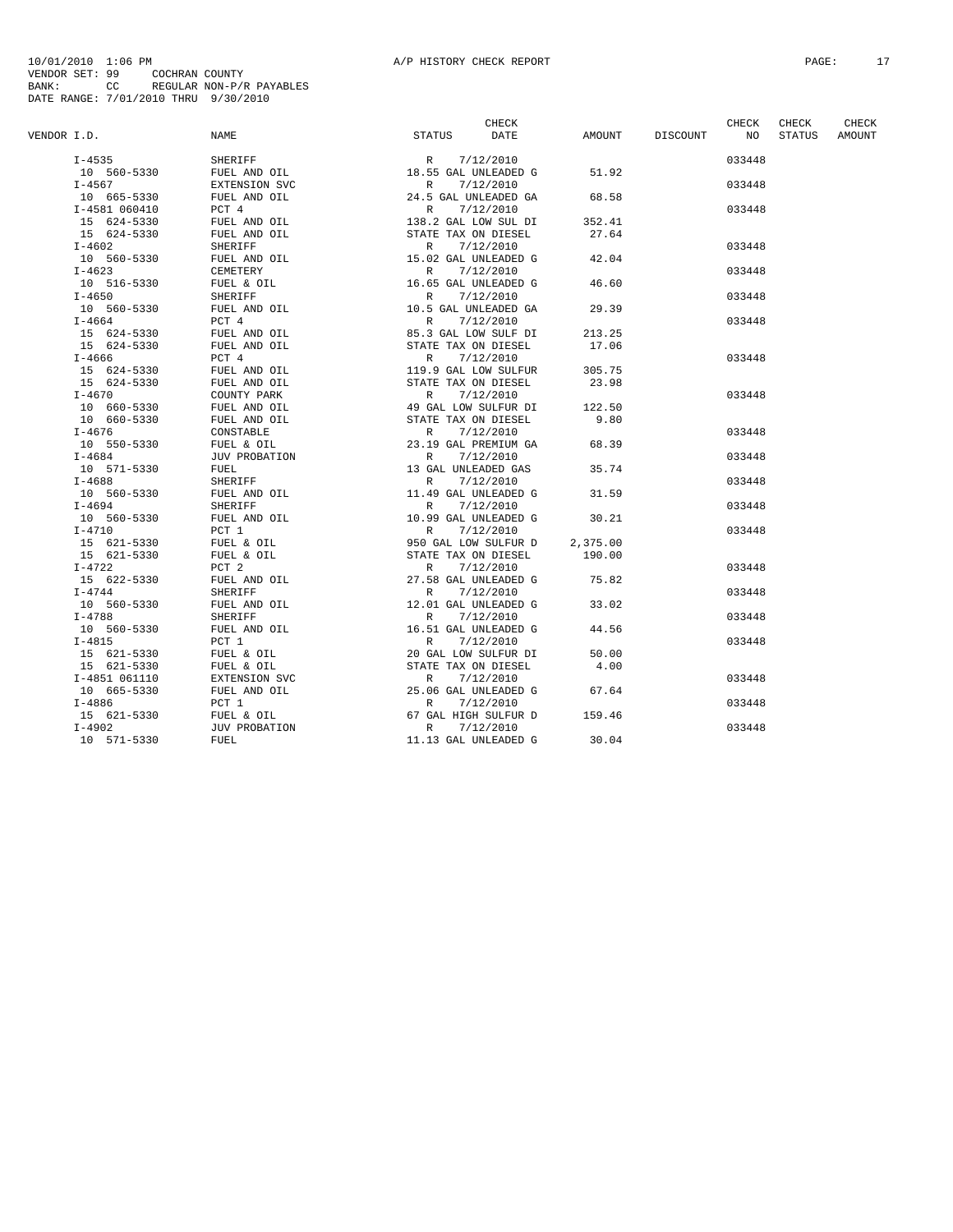|             |               |                                                                                               | CHECK                                                                      |          |                 | CHECK           | CHECK  | CHECK  |
|-------------|---------------|-----------------------------------------------------------------------------------------------|----------------------------------------------------------------------------|----------|-----------------|-----------------|--------|--------|
| VENDOR I.D. |               | <b>STATUS</b><br>NAME                                                                         | DATE                                                                       |          | AMOUNT DISCOUNT | NO <sub>1</sub> | STATUS | AMOUNT |
|             | $I-4911$      | SHERIFF                                                                                       | R 7/12/2010<br>11.13 GAL UNLEADED G<br>P 7/12/2010                         |          |                 | 033448          |        |        |
|             | 10 560-5330   | FUEL AND OIL                                                                                  |                                                                            | 30.04    |                 |                 |        |        |
|             | $I-4920$      | EXTENSION SVC                                                                                 | R 7/12/2010<br>11.6 GAL UNLEADED G                                         |          |                 | 033448          |        |        |
|             | 10 665-5330   | FUEL AND OIL                                                                                  |                                                                            | 31.47    |                 |                 |        |        |
|             | $I-4936$      | SHERIFF                                                                                       | R<br>7/12/2010                                                             |          |                 | 033448          |        |        |
|             | 10 560-5330   | FUEL AND OIL                                                                                  | 12 GAL UNLEADED GAS                                                        | 32.39    |                 |                 |        |        |
|             | $I-4959$      | SHERIFF                                                                                       |                                                                            |          |                 | 033448          |        |        |
|             | 10 560-5330   | FUEL AND OIL                                                                                  | R 7/12/2010<br>16.51 GAL UNLEADED G                                        | 44.56    |                 |                 |        |        |
|             | I-4982 061510 | PCT 2                                                                                         | 7/12/2010<br>R                                                             |          |                 | 033448          |        |        |
|             | 15 622-5330   | FUEL AND OIL                                                                                  | 30.56 GAL UNLEADED G                                                       | 82.48    |                 |                 |        |        |
|             | $I-5007$      | SHERIFF                                                                                       | R 7/12/2010                                                                |          |                 | 033448          |        |        |
|             | 10 560-5330   | FUEL AND OIL                                                                                  |                                                                            | 37.79    |                 |                 |        |        |
|             | $I-5044$      | SHERIFF                                                                                       | 7/12/2010<br>R                                                             |          |                 | 033448          |        |        |
|             | 10 560-5330   |                                                                                               | 2.16 GAL UNLEADED GA                                                       | 5.83     |                 |                 |        |        |
|             |               | FUEL AND OIL                                                                                  |                                                                            |          |                 |                 |        |        |
|             | $I-5045$      | SHERIFF                                                                                       | 7/12/2010<br>R<br>11.04 GAL UNLEADED G                                     |          |                 | 033448          |        |        |
|             | 10 560-5330   | FUEL AND OIL                                                                                  |                                                                            | 29.80    |                 |                 |        |        |
|             | $I - 5093$    | COUNTY PARK                                                                                   | R 7/12/2010<br>61 GAL LOW SULFUR DI                                        |          |                 | 033448          |        |        |
|             | 10 660-5330   | FUEL AND OIL<br>FUEL AND OIL                                                                  |                                                                            | 155.55   |                 |                 |        |        |
|             | 10 660-5330   |                                                                                               | 61 GAL LOW SULFUR ST                                                       | 12.20    |                 |                 |        |        |
|             | 10 660-5330   | FUEL AND OIL                                                                                  | 61 GAL LOW SULFUR FE                                                       | 7.87     |                 |                 |        |        |
|             |               | FED TAX TO BE CREDITED JULY STATEMENT                                                         |                                                                            |          |                 |                 |        |        |
|             | I-5095        | COUNTY PARK                                                                                   | R<br>7/12/2010                                                             |          |                 | 033448          |        |        |
|             | 10 660-5330   | FUEL AND OIL                                                                                  | 80 GAL LOW SULFUR DI<br>STATE TAX ON DIESEL                                | 204.00   |                 |                 |        |        |
|             | 10 660-5330   | FUEL AND OIL                                                                                  |                                                                            | 16.00    |                 |                 |        |        |
|             | I-5138        | SHERIFF                                                                                       | 7/12/2010<br>R                                                             |          |                 | 033448          |        |        |
|             | 10 560-5330   | FUEL AND OIL                                                                                  | 13.5 GAL UNLEADED GA                                                       | 36.44    |                 |                 |        |        |
|             | $I-5144$      | PCT 1                                                                                         | R 7/12/2010                                                                |          |                 | 033448          |        |        |
|             | 15 621-5330   | FUEL & OIL                                                                                    | 1 TUBE JT6                                                                 | 23.40    |                 |                 |        |        |
|             | $I-5214$      | PCT 1                                                                                         | 7/12/2010<br>R                                                             |          |                 | 033448          |        |        |
|             | 15 621-5330   | FUEL & OIL                                                                                    | 18 GAL HIGH SULFUR D                                                       | 45.90    |                 |                 |        |        |
|             | $I-5227$      | JUV PROBATION                                                                                 | 7/12/2010<br>R                                                             |          |                 | 033448          |        |        |
|             | 10 571-5330   | FUEL                                                                                          | 10.67 GAL UNLEADED G                                                       | 29.44    |                 |                 |        |        |
|             | $I - 5244$    | SHERIFF                                                                                       | R 7/12/2010                                                                |          |                 | 033448          |        |        |
|             | 10 560-5330   | FUEL AND OIL                                                                                  | 12.02 GAL UNLEADED G                                                       | 33.16    |                 |                 |        |        |
|             | $I - 5248$    | SHERIFF                                                                                       | R 7/12/2010                                                                |          |                 | 033448          |        |        |
|             | 10 560-5330   | FUEL AND OIL                                                                                  | 16.02 GAL UNLEADED G                                                       | 44.20    |                 |                 |        |        |
|             | $I-5257$      | EXTENSION SVC                                                                                 | R 7/12/2010                                                                |          |                 | 033448          |        |        |
|             | 10 665-5330   | FUEL AND OIL                                                                                  |                                                                            | 67.62    |                 |                 |        |        |
|             | $I - 5282$    | CONSTABLE                                                                                     | R 7/12/2010<br>24.51 GAL UNLEADED G<br>R 7/12/2010<br>24.72 GAL PREMIUM GA |          |                 | 033448          |        |        |
|             | 10 550-5330   | FUEL & OIL                                                                                    |                                                                            | 73.15    |                 |                 |        |        |
|             | $I - 5285$    | SHERIFF R 7/12/2010<br>FUEL AND OIL R 7/12/2010<br>PCT 2                                      |                                                                            |          |                 | 033448          |        |        |
|             | 10 560-5330   |                                                                                               |                                                                            | 44.17    |                 |                 |        |        |
|             | $I - 5293$    |                                                                                               | R<br>7/12/2010                                                             |          |                 | 033448          |        |        |
|             | 15 622-5330   | FUEL AND OIL                                                                                  | 17 GAL UNLEADED GAS                                                        | 46.90    |                 |                 |        |        |
|             | I-5310 062410 | SHERIFF PUEL AND OIL (Reverse 17/12/2010)<br>RUEL AND OIL (Reverse 13.5 GAL UNLEADED GA PCT 2 |                                                                            |          |                 | 033448          |        |        |
|             | 10 560-5330   |                                                                                               |                                                                            | 37.25    |                 |                 |        |        |
|             | $I - 5318$    |                                                                                               |                                                                            |          |                 | 033448          |        |        |
|             | 15 622-5330   | FUEL AND OIL                                                                                  | 670 GAL HIGH SULFUR                                                        | 1,742.00 |                 |                 |        |        |
|             |               |                                                                                               |                                                                            |          |                 |                 |        |        |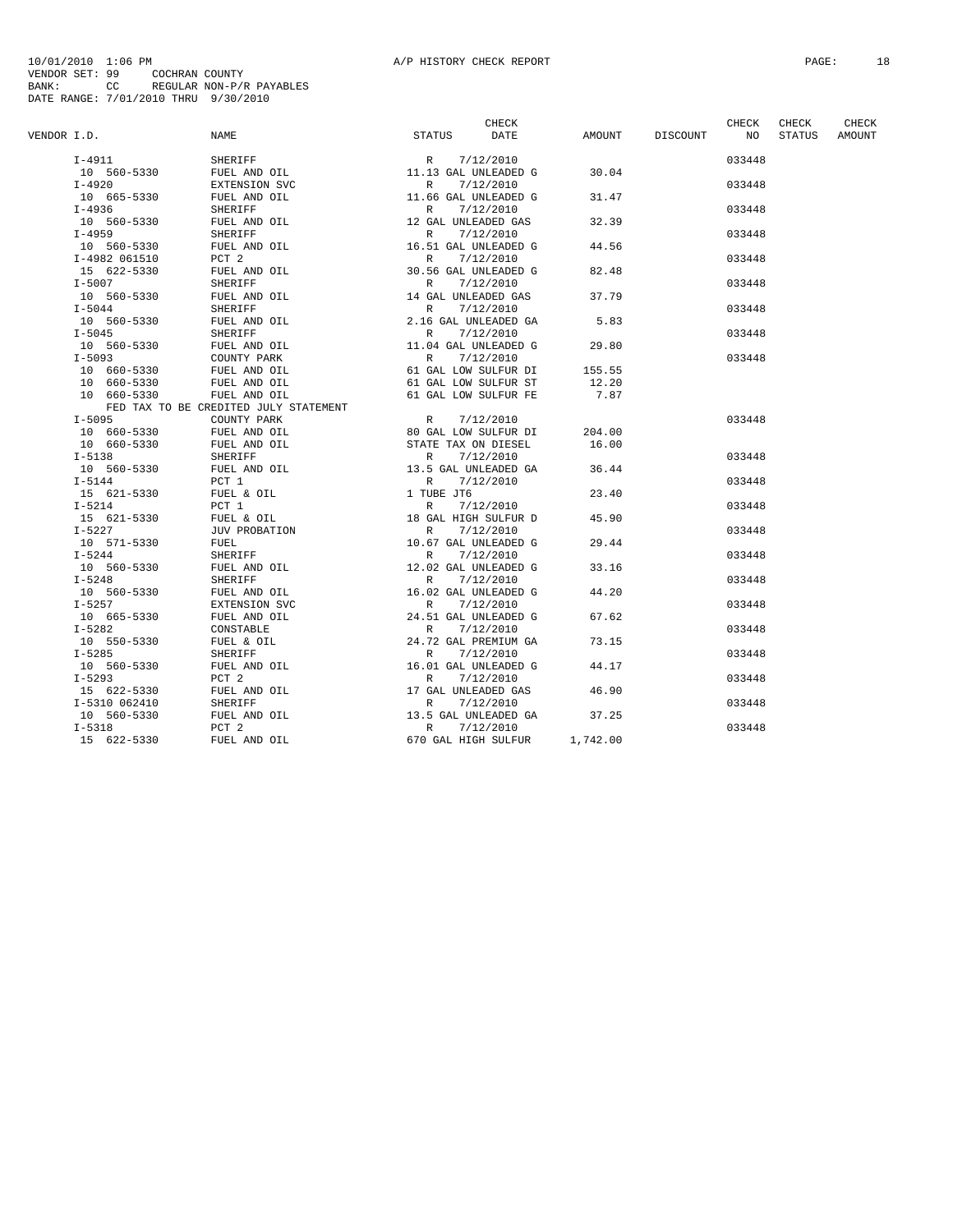|             |                |                               |                                                           | CHECK     |                    | CHECK  | CHECK         | CHECK    |
|-------------|----------------|-------------------------------|-----------------------------------------------------------|-----------|--------------------|--------|---------------|----------|
| VENDOR I.D. |                | NAME                          | STATUS                                                    | DATE      | AMOUNT DISCOUNT NO |        | <b>STATUS</b> | AMOUNT   |
|             | $I - 5335$     | JUV PROBATION                 | $R = 7/12/2010$<br>10.35 GAL UNLEADED G                   |           |                    | 033448 |               |          |
|             | 10 571-5330    | FUEL                          |                                                           |           | 27.93              |        |               |          |
|             | $I-5341$       | SHERIFF                       | R                                                         | 7/12/2010 |                    | 033448 |               |          |
|             | 10 560-5330    | FUEL AND OIL                  | 18.51 GAL UNLEADED G                                      |           | 49.96              |        |               |          |
|             | $I - 5352$     | SHERIFF                       | R                                                         | 7/12/2010 |                    | 033448 |               |          |
|             | 10 560-5330    | FUEL AND OIL                  | 14.51 GAL UNLEADED G                                      |           | 39.16              |        |               |          |
|             | $I - 5357$     | SHERIFF                       | R                                                         | 7/12/2010 |                    | 033448 |               |          |
|             | 10 560-5330    | FUEL AND OIL                  | 12 GAL UNLEADED GAS                                       |           | 32.39              |        |               |          |
|             | $I - 5358$     | SHERIFF                       | R                                                         | 7/12/2010 |                    | 033448 |               |          |
|             | 10 560-5330    | FUEL AND OIL                  | 16.51 GAL UNLEADED G                                      |           | 44.56              |        |               |          |
|             | $I-5411$       | PCT 1                         | R                                                         | 7/12/2010 |                    | 033448 |               |          |
|             | 15 621-5330    | FUEL & OIL                    | 45.5 GAL HIGH SULFUR                                      |           | 115.12             |        |               |          |
|             | $I - 5453$     | PCT 3                         | R                                                         | 7/12/2010 |                    | 033448 |               |          |
|             | 15 623-5330    | FUEL AND OIL                  | 43 GAL LOW SULFUR DI                                      |           | 109.65             |        |               |          |
|             | 15 623-5330    | FUEL AND OIL                  | STATE TAX ON DIESEL                                       |           | 8.60               |        |               |          |
|             | $I - 5478$     | JUV PROBATION                 | R 7/12/2010                                               |           |                    | 033448 |               |          |
|             | 10 571-5330    | FUEL                          | 7.81 GAL UNLEADED GA                                      |           | 21.55              |        |               |          |
|             | I-5494 062810  | SHERIFF                       | R                                                         | 7/12/2010 |                    | 033448 |               |          |
|             | 10 560-5330    | FUEL AND OIL                  | 7.01 GAL UNLEADED GA                                      |           | 19.34              |        |               |          |
|             | I-5496         | SHERIFF                       | $R_{\perp}$                                               | 7/12/2010 |                    | 033448 |               |          |
|             | 10 560-5330    | FUEL AND OIL                  | 13 GAL UNLEADED GAS                                       |           | 35.87              |        |               |          |
|             | $I - 5509$     | CONSTABLE                     |                                                           |           |                    | 033448 |               |          |
|             | 10 550-5330    | FUEL & OIL                    | R 7/12/2010<br>24.95 GAL PREMIUM GA                       |           | 73.83              |        |               |          |
|             | $I-5526$       | SHERIFF                       | R                                                         | 7/12/2010 |                    | 033448 |               |          |
|             | 10 560-5330    | FUEL AND OIL                  | 14.01 GAL UNLEADED G                                      |           | 38.65              |        |               |          |
|             | $I - 5548$     | <b>SHERIFF</b>                | R                                                         | 7/12/2010 |                    | 033448 |               |          |
|             | 10 560-5330    | FUEL AND OIL                  | 16.5 GAL UNLEADED GA                                      |           | 45.52              |        |               | 8,663.63 |
|             |                |                               |                                                           |           |                    |        |               |          |
| S047        |                | SHELL FLEET PLUS              |                                                           |           |                    |        |               |          |
|             | I-065177891006 | EXTENSION SVC                 | R                                                         | 7/12/2010 |                    | 033456 |               |          |
|             | 10 665-5330    | FUEL AND OIL                  | 12.372 GAL SUPER UNL                                      |           | 32.91              |        |               |          |
|             | 10 665-5330    | FUEL AND OIL                  | 24.57 GAL UNLEADED,                                       |           | 63.86              |        |               |          |
|             | 10 665-5330    | FUEL AND OIL                  | CREDIT FED EXCISE TA                                      |           | 6.76CR             |        |               | 90.01    |
| S071        |                | SCRIPT OFFICE PRODUCTS, INC.  |                                                           |           |                    |        |               |          |
|             | $I - 32683$    | COUNTY/DIST CLERK R 7/12/2010 |                                                           |           |                    | 033457 |               |          |
|             | 10 403-5310    | OFFICE SUPPLIES               | 2 -12 PK TAPE STRTP                                       |           | 21.50              |        |               |          |
|             | 10 403-5310    | OFFICE SUPPLIES               | 1 BOX #10 WINDOW ENV                                      |           | 27.95              |        |               |          |
|             | $I-32782$      | COUNTY/DIST CLERK             | R                                                         | 7/12/2010 |                    | 033457 |               |          |
|             | 10 403-5310    | OFFICE SUPPLIES               | 2500 PRINTED WINDOW                                       |           | 128.40             |        |               |          |
|             | 10 403-5310    | OFFICE SUPPLIES               |                                                           |           | 116.26             |        |               |          |
|             | $I-32862$      | JUSTICE OF PEACE              |                                                           |           |                    | 033457 |               |          |
|             | 10 455-5310    | OFFICE SUPPLIES               | 2500 PRINTED #9 REG<br>R 7/12/2010<br>HP LASERJET PRINTER |           | 260.00             |        |               |          |
|             | 10 455-5310    |                               |                                                           |           | 21.47              |        |               |          |
|             | I-32866        |                               |                                                           |           |                    | 033457 |               |          |
|             | 10 495-5310    |                               | 2 CLEANING CARTRIDGE                                      |           | 16.66              |        |               | 592.24   |
|             |                |                               |                                                           |           |                    |        |               |          |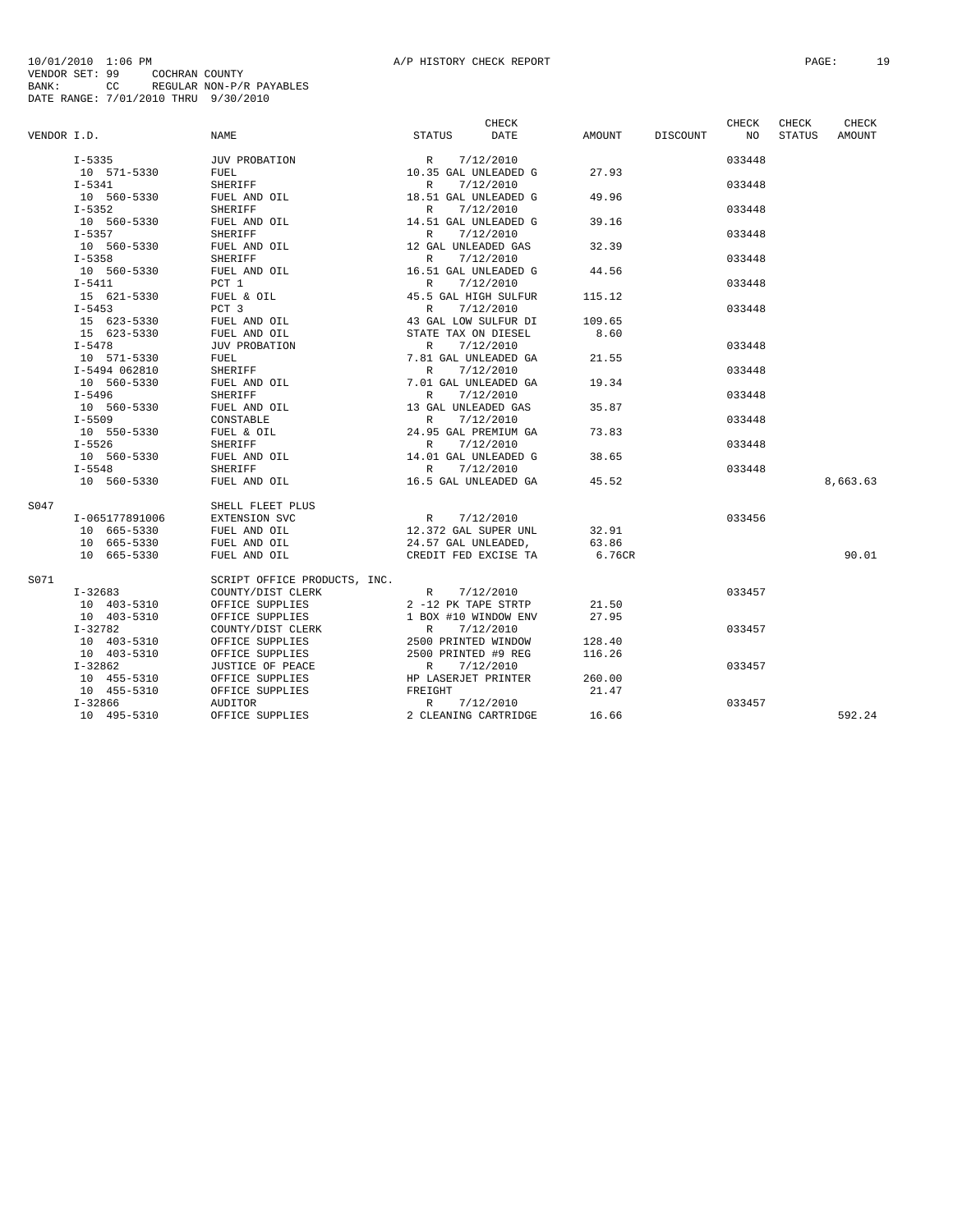| VENDOR I.D. |                                        | <b>NAME</b>                                        | <b>STATUS</b> | <b>CHECK</b><br>DATE | AMOUNT   | DISCOUNT | <b>CHECK</b><br>NO | CHECK<br>STATUS | CHECK<br>AMOUNT |
|-------------|----------------------------------------|----------------------------------------------------|---------------|----------------------|----------|----------|--------------------|-----------------|-----------------|
| S217        |                                        | STATE COMPTROLLER                                  |               |                      |          |          |                    |                 |                 |
|             |                                        | I-2ND OTR CIVIL 2010 STATE COMPTROLLER-CIVIL R     |               | 7/12/2010            |          |          | 033458             |                 |                 |
|             | 90 000-4372                            | BIRTH CERT. GOV118.015                             |               | 2ND OTR REMITTANCE F | 68.40    |          |                    |                 |                 |
|             | 90 000-4373                            | MARRIAGE LICENSE GOV 118.011 2ND QTR REMITTANCE F  |               |                      | 90.00    |          |                    |                 |                 |
|             | 90 000-4364                            | JUROR DONATIONS                                    |               | 2ND OTR REMITTANCE F | 15.00    |          |                    |                 |                 |
|             | 90 000-4363.004                        | CO FILING FEE IND LGL SERV.                        |               | 2ND OTR REMITTANCE F | 47.50    |          |                    |                 |                 |
|             | 90 000-4363.001                        | DIVORCE&FAMILY GOV.133.151                         |               | 2ND QTR REMITTANCE F | 89.50    |          |                    |                 |                 |
|             | 90 000-4363.002                        | OTHER THAN DIVORCE/FAMILY 10B 2ND OTR REMITTANCE F |               |                      | 246.90   |          |                    |                 |                 |
|             | 90 000-4363.004                        | CO FILING FEE IND LGL SERV.                        |               | 2ND OTR REMITTANCE F | 63.00    |          |                    |                 |                 |
|             | 90 000-4379                            | JUDICIAL SUPPORT FEE/L133.105 2ND QTR REMITTANCE F |               |                      | 336.00   |          |                    |                 | 956.30          |
| S217        |                                        | STATE COMPTROLLER                                  |               |                      |          |          |                    |                 |                 |
|             |                                        | I-2ND QTR CRIM 2010 STATE CRIMINAL COSTS           | R             | 7/12/2010            |          |          | 033459             |                 |                 |
|             | 90 000-4358.001                        | STATE CCC DATE 01-01-04FORWORD2ND QTR REMITTANCE   |               |                      | 7,163.10 |          |                    |                 |                 |
|             | 90 000-4368                            | BB BOND FEE (GVMT CD 41.258) 2ND QTR REMITTANCE    |               |                      | 243.00   |          |                    |                 |                 |
|             | 90 000-4369                            | EMS TRAUMA SEC49.02 SB1131                         |               | 2ND OTR REMITTANCE   | 90.00    |          |                    |                 |                 |
|             | 90 000-4347                            | JUVENILE PROBATION DIVERSION 2ND OTR REMITTANCE    |               |                      | 18.00    |          |                    |                 |                 |
|             | 90 000-4378                            | JRF JURY REIMB FEE/CCP102.00452ND OTR REMITTANCE   |               |                      | 587.02   |          |                    |                 |                 |
|             | 90 000-4363.003                        | INDIGENT DEFENSE FEE                               |               | 2ND OTR REMITTANCE   | 205.20   |          |                    |                 |                 |
|             | 90 000-4355                            | MVF CCP 102.022                                    |               | 2ND OTR REMITTANCE   | 4.41     |          |                    |                 |                 |
|             | 90 000-4367                            | STF-SUB 95% C(TRANS CD542.40 2ND QTR REMITTANCE    |               |                      | 2,422.50 |          |                    |                 |                 |
|             | 90 000-4342                            | ARREST FEES - STATE OFFICERS 2ND QTR REMITTANCE    |               |                      | 74.00    |          |                    |                 |                 |
|             | 90 000-4363.004                        | CO FILING FEE IND LGL SERV.                        |               | 2ND OTR REMITTANCE   | 7.00     |          |                    |                 |                 |
|             | 90 000-4376                            | CO. CRTCRIMINAL JUDICIAL FUND 2ND OTR REMITTANCE   |               |                      | 215.00   |          |                    |                 |                 |
|             | 90 000-4357                            | 50% OVERWEIGHT FINE                                |               | 2ND QTR REMITTANCE   | 154.50   |          |                    |                 |                 |
|             | 90 000-4361                            | 50% OF TIME PAYMENT TO STATE 2ND OTR REMITTANCE    |               |                      | 87.50    |          |                    |                 |                 |
|             | 90 000-4379                            | JUDICIAL SUPPORT FEE/L133.105 2ND OTR REMITTANCE   |               |                      | 865.00   |          |                    |                 | 12, 136.23      |
| S217        |                                        | STATE COMPTROLLER                                  |               |                      |          |          |                    |                 |                 |
|             | I-2ND OTR DRUG 2010 DRUG COURT PROGRAM |                                                    | R             | 7/12/2010            |          |          | 033460             |                 |                 |
|             | 90 000-4379.001                        | DRUG COURT FEE CCP102.0178                         |               | 2ND OTR REMITTANCE   | 36.00    |          |                    |                 | 36.00           |
| S222        |                                        | SOUTH PLAINS COMMUNICATIONS                        |               |                      |          |          |                    |                 |                 |
|             | $I - 639115$                           | <b>SHERIFF</b>                                     | $\mathbb{R}$  | 7/12/2010            |          |          | 033461             |                 |                 |
|             | 10 560-5334                            | OTHER SUPPLIES                                     |               | 8 RADIO MICROPHONES  | 720.00   |          |                    |                 |                 |
|             | 10 560-5334                            | OTHER SUPPLIES                                     |               | 12 LEATHER RADIO CAS | 720.00   |          |                    |                 | 1,440.00        |
| S279        |                                        | DONNIE SIMPSON                                     |               |                      |          |          |                    |                 |                 |
|             | I-JUNE 10 GASOLINE                     | PREC 1                                             | R             | 7/12/2010            |          |          | 033462             |                 |                 |
|             | 15 621-5330                            | FUEL & OIL                                         |               | 69.6 GAL GASOLINE    | 167.14   |          |                    |                 | 167.14          |
| S294        |                                        | SHIRLEY SEARS                                      |               |                      |          |          |                    |                 |                 |
|             | I-JUNE TRAVEL                          | EXTENSION SVC                                      | $\mathbf v$   | 7/12/2010            |          |          | 033463             |                 | 498.50          |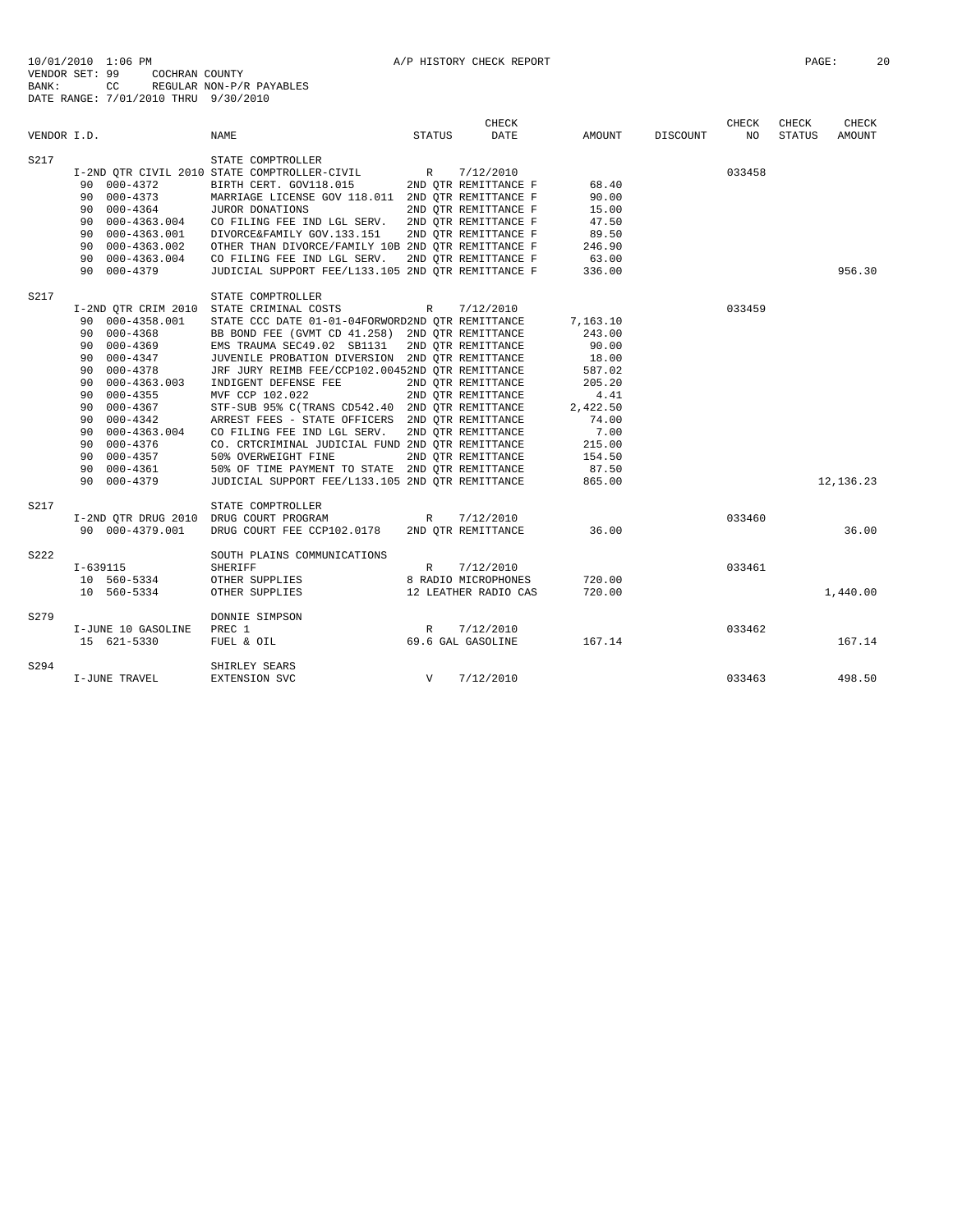| VENDOR I.D. |                     | <b>NAME</b>                  | <b>STATUS</b>       | <b>CHECK</b><br><b>DATE</b> | AMOUNT   | DISCOUNT | <b>CHECK</b><br>NO. | CHECK<br><b>STATUS</b> | CHECK<br><b>AMOUNT</b> |
|-------------|---------------------|------------------------------|---------------------|-----------------------------|----------|----------|---------------------|------------------------|------------------------|
|             |                     |                              |                     |                             |          |          |                     |                        |                        |
| S294        |                     | SHIRLEY SEARS                |                     |                             |          |          |                     |                        |                        |
|             | $C-CHECK$           | SHIRLEY SEARS<br>VOIDED      | $\mathbf v$         | 7/12/2010                   |          |          | 033463              |                        | 498.50                 |
| S362        |                     | JERRY EDWARD SILHAN          |                     |                             |          |          |                     |                        |                        |
|             | I-GRAND JURY 070810 | GRAND JURY                   | $\mathbb{R}$        | 7/12/2010                   |          |          | 033464              |                        |                        |
|             | 10 435-5491         | GRAND JURY                   | JURY DUTY           |                             | 30.00    |          |                     |                        | 30.00                  |
| T083        |                     | TYLER TECHNOLOGIES, INC      |                     |                             |          |          |                     |                        |                        |
|             | I-169698            | AUDITOR/TREASURER            | R                   | 7/12/2010                   |          |          | 033465              |                        |                        |
|             | 10 495-5310         | OFFICE SUPPLIES              | 2 DELL OPTIPLEX 780 |                             | 2,380.00 |          |                     |                        |                        |
|             | 10 495-5310         | OFFICE SUPPLIES              |                     | INSTALLATION & CONFI        | 350.00   |          |                     |                        |                        |
|             | 10 495-5310         | OFFICE SUPPLIES              |                     | MILEAGE FOR INSTALLA        | 36.00    |          |                     |                        |                        |
|             | 10 495-5310         | OFFICE SUPPLIES              |                     | PER DIEM FOR INSTALL        | 31.00    |          |                     |                        |                        |
|             | 10 497-5310         | OFFICE SUPPLIES              | 1 DELL OPTIPLEX 780 |                             | 1,190.00 |          |                     |                        |                        |
|             | 10 497-5310         | OFFICE SUPPLIES              |                     | INSTALL AND CONFIGUR        | 150.00   |          |                     |                        |                        |
|             | 10 497-5310         | OFFICE SUPPLIES              |                     | MILEAGE FOR INSTALLA        | 18.00    |          |                     |                        |                        |
|             | 10 497-5310         | OFFICE SUPPLIES              |                     | PER DIEM FOR INSTALL        | 15.00    |          |                     |                        |                        |
|             | I-170891            | TAX A/C                      | $\mathbb{R}$        | 7/12/2010                   |          |          | 033465              |                        |                        |
|             | 10 499-5411         | MAINTENANCE CONTRACTS        |                     | 4 UniVerse SFTWARE M        | 286.60   |          |                     |                        | 4,456.60               |
| T148        |                     | TASCOSA OFFICE MACHINES INC  |                     |                             |          |          |                     |                        |                        |
|             | $I-9A8372$          | <b>SHERIFF</b>               | $\mathbb{R}$        | 7/12/2010                   |          |          | 033466              |                        |                        |
|             | 10 560-5411         | MAINTENANCE CONTRACTS        |                     | CANON COPIER MAINTEN        | 69.00    |          |                     |                        | 69.00                  |
| T184        |                     | THYSSENKRUPP ELEVATOR COR    |                     |                             |          |          |                     |                        |                        |
|             | I-561005            | COURTHOUSE                   | $\mathbb{R}$        | 7/12/2010                   |          |          | 033467              |                        |                        |
|             | 10 510-5411         | MAINTENANCE CONTRACTS        |                     | ELEVATOR MAINTENANCE        | 540.67   |          |                     |                        | 540.67                 |
| T261        |                     | <b>JAKE TIMMONS</b>          |                     |                             |          |          |                     |                        |                        |
|             | I-GRAND JURY 070810 | GRAND JURY                   | R                   | 7/12/2010                   |          |          | 033468              |                        |                        |
|             | 10 435-5491         | GRAND JURY                   | JURY DUTY           |                             | 30.00    |          |                     |                        | 30.00                  |
| W052        |                     | DANNY WISELEY                |                     |                             |          |          |                     |                        |                        |
|             | $I-070810$          | AUDITOR/PARK                 | $\mathbb{R}$        | 7/12/2010                   |          |          | 033469              |                        |                        |
|             | 10 495-5310         | OFFICE SUPPLIES              | 6 PLUG POWER STRIP  |                             | 6.47     |          |                     |                        |                        |
|             | 10 660-5451         | <b>REPAIR</b>                |                     | VOLLEYBALL NET FOR C        | 89.99    |          |                     |                        | 96.46                  |
| W055        |                     | WINDSTREAM COMMUNICATIONS SW |                     |                             |          |          |                     |                        |                        |
|             | I-266-0503 062410   | PRECINCT 1                   | $\mathbb{R}$        | 7/12/2010                   |          |          | 033470              |                        |                        |
|             | 15 621-5420         | TELECOMMUNICATIONS           | JULY PHONE          |                             | 80.48    |          |                     |                        |                        |
|             | I-266-8661 062410   | COUNTY ATTORNEY              | R                   | 7/12/2010                   |          |          | 033470              |                        |                        |
|             | 10 475-5420         | TELECOMMUNICATIONS           | JULY PHONE          |                             | 117.42   |          |                     |                        | 197.90                 |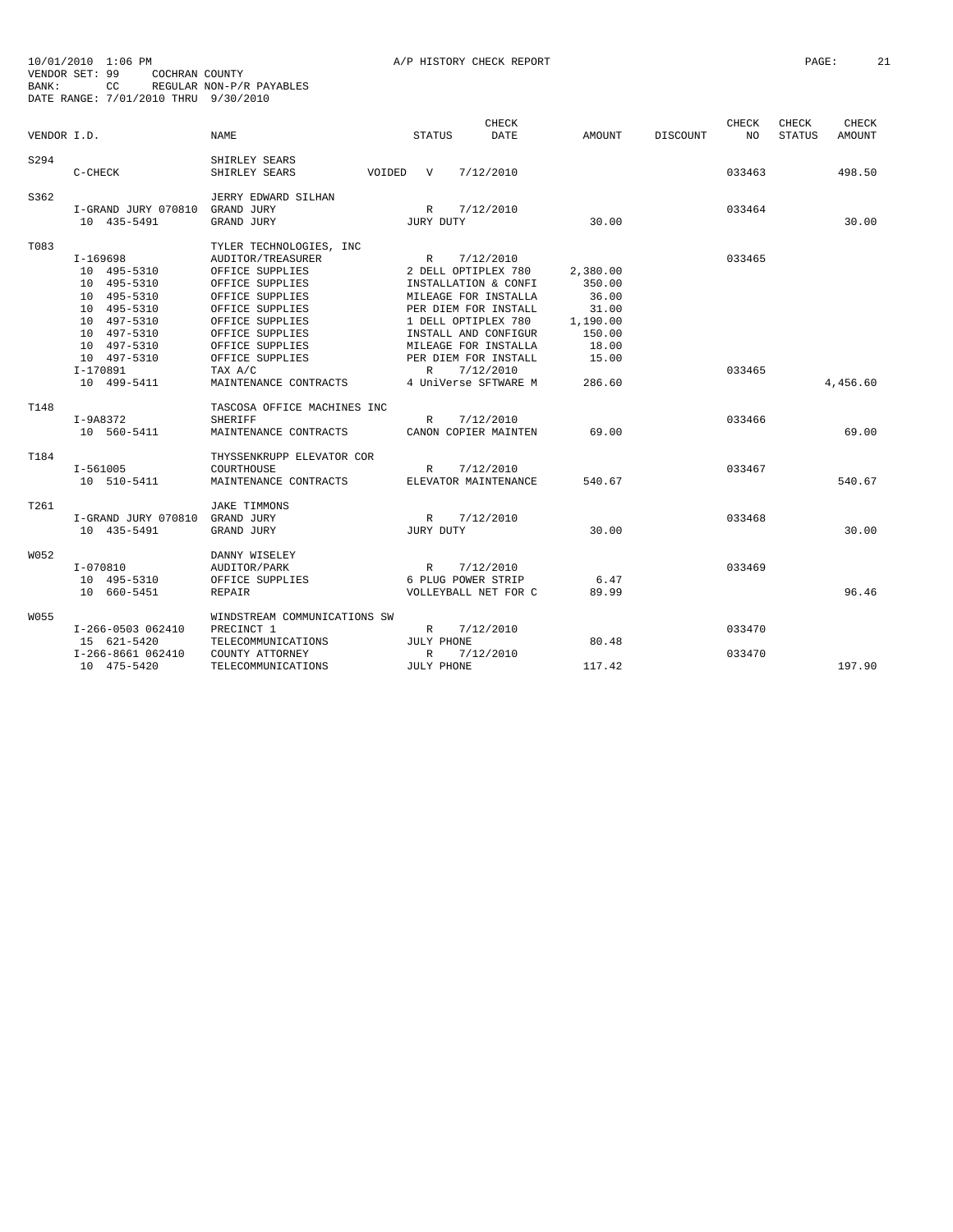|             |                |                                                                                                                                      |                                                                                                                                                    | CHECK |          |          | CHECK  | CHECK         | CHECK  |
|-------------|----------------|--------------------------------------------------------------------------------------------------------------------------------------|----------------------------------------------------------------------------------------------------------------------------------------------------|-------|----------|----------|--------|---------------|--------|
| VENDOR I.D. |                | NAME                                                                                                                                 | <b>STATUS</b>                                                                                                                                      | DATE  | AMOUNT   | DISCOUNT | NO     | <b>STATUS</b> | AMOUNT |
| W062        |                | WAL-MART COMMUNITY                                                                                                                   |                                                                                                                                                    |       |          |          |        |               |        |
|             | I-070610       | SHERIFF/CLERK/DIST CT<br>OFFICE SUPPLIES<br>MICCLES UNITY ACTES LITHIUM BATTERIES<br>MICCLE AND CONTROLLER CONTROLLER AND CONTROLLER |                                                                                                                                                    |       |          |          | 033471 |               |        |
|             | 10 560-5310    |                                                                                                                                      |                                                                                                                                                    |       | 13.94    |          |        |               |        |
|             | 10 435-5499    | MISCELLANEOUS                                                                                                                        |                                                                                                                                                    |       | 6.80     |          |        |               |        |
|             | 10 403-5310    | OFFICE SUPPLIES                                                                                                                      | STORAGE BOX FOR JURY<br>COFFEE MAKER/DIST CT                                                                                                       |       | 15.00    |          |        |               | 35.74  |
|             |                |                                                                                                                                      |                                                                                                                                                    |       |          |          |        |               |        |
| <b>W070</b> |                | R D WALLACE OIL CO INC                                                                                                               |                                                                                                                                                    |       |          |          |        |               |        |
|             | I-1400 0710    | PREC 4                                                                                                                               | R 7/12/2010                                                                                                                                        |       |          |          | 033472 |               |        |
|             | 15 624-5330    | FUEL AND OIL                                                                                                                         | 18.0 GAL UNLEADED GA                                                                                                                               |       | 45.27    |          |        |               |        |
|             | 15 624-5330    | FUEL AND OIL                                                                                                                         | 20.0 GAL UNLEADED GA                                                                                                                               |       | 50.30    |          |        |               |        |
|             | 15 624-5330    | FUEL AND OIL                                                                                                                         | 18.0 GAL UNLEADED GA                                                                                                                               |       | 45.27    |          |        |               |        |
|             | 15 624-5330    | FUEL AND OIL                                                                                                                         | 15.0 GAL UNLEADED GA                                                                                                                               |       | 38.63    |          |        |               |        |
|             | 15 624-5330    | FUEL AND OIL                                                                                                                         |                                                                                                                                                    |       | 38.63    |          |        |               |        |
|             | 15 624-5330    | FUEL AND OIL                                                                                                                         |                                                                                                                                                    |       | 220.95   |          |        |               |        |
|             | I-3440 0710    | PREC 1                                                                                                                               | 15.0 GAL UNLEADED GA<br>15.0 GAL UNLEADED GA<br>90 GAL LOW SULF DIES<br>R 7/12/2010<br>26 GAL UNLEADED GASO<br>R 7/12/2010<br>DYED DIESEL OFF ROAD |       |          |          | 033472 |               |        |
|             | 15 621-5330    | FUEL & OIL                                                                                                                           |                                                                                                                                                    |       | 66.95    |          |        |               |        |
|             | I-3540 0710    | PREC 3                                                                                                                               |                                                                                                                                                    |       |          |          | 033472 |               |        |
|             | 15 623-5330    | FUEL AND OIL                                                                                                                         |                                                                                                                                                    |       | 430.20   |          |        |               |        |
|             | 15 623-5330    | FUEL AND OIL                                                                                                                         |                                                                                                                                                    |       | 13.05    |          |        |               |        |
|             | 15 623-5330    | FUEL AND OIL                                                                                                                         |                                                                                                                                                    |       | 1,219.00 |          |        |               |        |
|             | 15 623-5330    | FUEL AND OIL                                                                                                                         |                                                                                                                                                    |       | 26.10    |          |        |               |        |
|             | 15 623-5330    | FUEL AND OIL                                                                                                                         |                                                                                                                                                    |       | 302.29   |          |        |               |        |
|             | I-3600 0710    | COUNTY PARK                                                                                                                          |                                                                                                                                                    |       |          |          | 033472 |               |        |
|             | 10 660-5330    | FUEL AND OIL                                                                                                                         | ALADED GAN MADED GAN THE POWER SVC 96 OZ<br>DYED DIESEL OFF ROAD<br>POWER SVC 96 OZ<br>DYEE OFF ROAD DIESEL<br>POWER SVC 96 OZ<br>UNLEADED GAS^T   |       | 75.45    |          |        |               |        |
|             | 10 660-5330    | FUEL AND OIL                                                                                                                         |                                                                                                                                                    |       | 75.45    |          |        |               |        |
|             | 10 660-5330    | FUEL AND OIL                                                                                                                         | 30.0 GAL UNLEADED GA<br>31.0 GAL UNLEADED GA<br>R 7/12/2010<br>12.9 GAL UNLEADED GA                                                                |       | 79.83    |          |        |               |        |
|             | I-3700 0710    | SHERIFF                                                                                                                              |                                                                                                                                                    |       |          |          | 033472 |               |        |
|             | 10 560-5330    | FUEL AND OIL                                                                                                                         |                                                                                                                                                    |       | 32.44    |          |        |               |        |
|             | 10 560-5330    | FUEL AND OIL                                                                                                                         | 10.1 GAL UNLEADED GA                                                                                                                               |       | 25.40    |          |        |               |        |
|             | 10 560-5330    | FUEL AND OIL                                                                                                                         | 16.5 GAL UNLEADED GA                                                                                                                               |       | 42.49    |          |        |               |        |
|             | 10 560-5330    | FUEL AND OIL                                                                                                                         | 12 GAL UNLEADED GAS                                                                                                                                |       | 31.38    |          |        |               |        |
|             | 10 560-5330    | FUEL AND OIL                                                                                                                         | 11.4 GAL UNLEADED GA                                                                                                                               |       | 28.67    |          |        |               |        |
|             | 10 560-5330    | FUEL AND OIL                                                                                                                         | 11.5 GAL UNLEADED GA                                                                                                                               |       | 28.92    |          |        |               |        |
|             | 10 560-5330    | FUEL AND OIL                                                                                                                         | 11.5 GAL UNLEADED GA                                                                                                                               |       | 28.92    |          |        |               |        |
|             | 10 560-5330    | FUEL AND OIL                                                                                                                         | 11.6 GAL UNLEADED GA                                                                                                                               |       | 29.17    |          |        |               |        |
|             | 10 560-5330    | FUEL AND OIL                                                                                                                         | 12.5 GAL UNLEADED GA                                                                                                                               |       | 31.44    |          |        |               |        |
|             | 10 560-5330    | FUEL AND OIL                                                                                                                         | 11.5 GAL UNLEADED GA                                                                                                                               |       | 28.92    |          |        |               |        |
|             | 560-5330<br>10 | FUEL AND OIL                                                                                                                         | 12.6 GAL UNLEADED GA                                                                                                                               |       | 31.69    |          |        |               |        |
|             | 10 560-5330    | FUEL AND OIL                                                                                                                         | 13.0 GAL UNLEADED GA                                                                                                                               |       | 32.70    |          |        |               |        |
|             | 560-5330<br>10 | FUEL AND OIL                                                                                                                         | 12.1 GAL UNLEADED GA                                                                                                                               |       | 31.16    |          |        |               |        |
|             | 10 560-5330    | FUEL AND OIL                                                                                                                         | 12.5 GAL UNLEADED GA                                                                                                                               |       | 32.19    |          |        |               |        |
|             | 10<br>560-5330 | FUEL AND OIL                                                                                                                         | 19.5 GAL UNLEADED GA                                                                                                                               |       | 50.99    |          |        |               |        |
|             | 560-5330<br>10 | FUEL AND OIL                                                                                                                         | 17.1 GAL UNLEADED GA                                                                                                                               |       | 43.01    |          |        |               |        |
|             | 560-5330<br>10 | FUEL AND OIL                                                                                                                         | 11.0 GAL UNLEADED GA                                                                                                                               |       | 27.67    |          |        |               |        |
|             | 560-5330<br>10 | FUEL AND OIL                                                                                                                         | 16.0 GAL UNLEADED GA                                                                                                                               |       | 40.24    |          |        |               |        |
|             | 560-5330<br>10 | FUEL AND OIL                                                                                                                         | 15.0 GAL UNLEADED GA                                                                                                                               |       | 37.73    |          |        |               |        |
|             | 10 560-5330    | FUEL AND OIL                                                                                                                         | 11.0 GAL UNLEADED GA                                                                                                                               |       | 28.77    |          |        |               |        |
|             | 10 560-5330    | FUEL AND OIL                                                                                                                         | 9.5 GAL UNLEADED GAS                                                                                                                               |       | 23.89    |          |        |               |        |
|             |                |                                                                                                                                      |                                                                                                                                                    |       |          |          |        |               |        |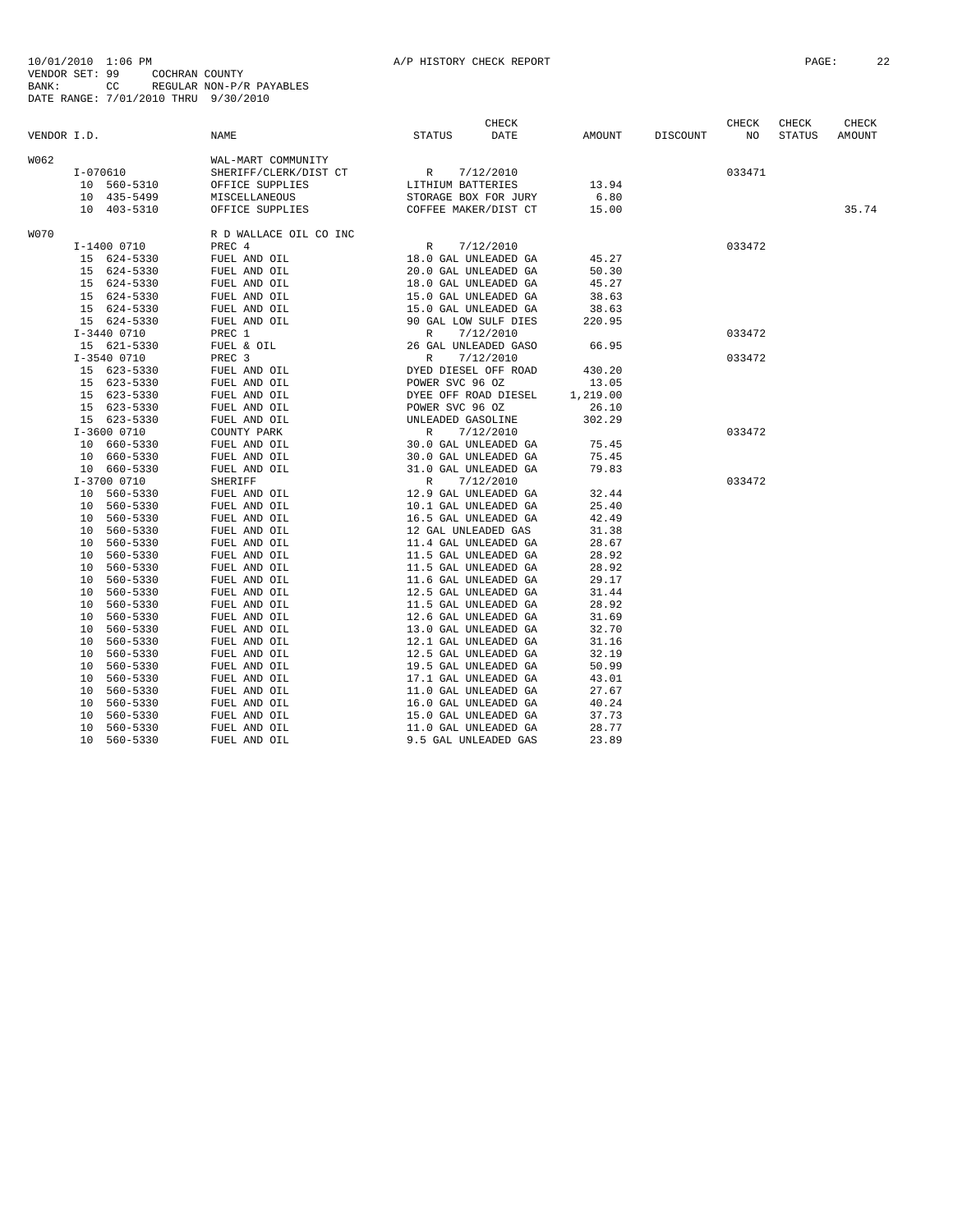|             |                                |                                                    |                      | CHECK     |             |          | <b>CHECK</b> | CHECK         | <b>CHECK</b> |
|-------------|--------------------------------|----------------------------------------------------|----------------------|-----------|-------------|----------|--------------|---------------|--------------|
| VENDOR I.D. |                                | <b>NAME</b>                                        | <b>STATUS</b>        | DATE      | AMOUNT      | DISCOUNT | NO.          | <b>STATUS</b> | AMOUNT       |
| <b>W070</b> |                                | R D WALLACE OIL CO INCCONT                         |                      |           |             |          |              |               |              |
|             | I-3700 0710                    | <b>SHERIFF</b>                                     | R 7/12/2010          |           |             |          | 033472       |               |              |
|             | 10 560-5330                    | FUEL AND OIL                                       | 10.5 GAL UNLEADED GA |           | 26.41       |          |              |               |              |
|             | 10 560-5330                    | FUEL AND OIL                                       | 12.0 GAL UNLEADED GA |           | 33.30       |          |              |               | 3,474.87     |
| W092        |                                | WEST TEXAS GAS INC                                 |                      |           |             |          |              |               |              |
|             | I-1500603496 0710              | <b>SHERIFF</b>                                     | R                    | 7/12/2010 |             |          | 033473       |               |              |
|             | 10 560-5330                    | FUEL AND OIL                                       | 216.41 GAL REG UNLEA |           | 557.82      |          |              |               |              |
|             | 10 560-5330                    | FUEL AND OIL                                       | 9.51 GAL UNLEADED PL |           | 25.83       |          |              |               | 583.65       |
|             |                                |                                                    |                      |           |             |          |              |               |              |
| W164        |                                | WARREN CAT                                         |                      |           |             |          |              |               |              |
|             | I-W0020062705                  | PREC <sub>2</sub>                                  | R                    | 7/12/2010 |             |          | 033474       |               |              |
|             | 15 622-5451                    | <b>REPAIRS</b>                                     | MILEAGE TO INSPECT S |           | 220.50      |          |              |               | 220.50       |
| W202        |                                | NATALIE WAGGONER                                   |                      |           |             |          |              |               |              |
|             | I-GRAND JURY 070810 GRAND JURY |                                                    | R                    | 7/12/2010 |             |          | 033475       |               |              |
|             | 10 435-5491                    | GRAND JURY                                         | JURY DUTY            |           | 15.00       |          |              |               | 15.00        |
|             |                                |                                                    |                      |           |             |          |              |               |              |
| Z111        |                                | MELISSA ZAPATA                                     |                      |           |             |          |              |               |              |
|             | I-GRAND JURY 070810 GRAND JURY |                                                    | R                    | 7/12/2010 |             |          | 033476       |               |              |
|             | 10 435-5491                    | GRAND JURY                                         | JURY DUTY            |           | 15.00       |          |              |               | 15.00        |
| S294        |                                | SHIRLEY SEARS                                      |                      |           |             |          |              |               |              |
|             | I-JUNE TRAVEL 2010             | EXTENSION SVC                                      | R                    | 7/13/2010 |             |          | 033488       |               |              |
|             | 10 665-5428                    | FCS AGENT-TRAVEL-OUT OF COUNTYSALE PROG COLLEGE ST |                      |           | 32.10       |          |              |               |              |
|             | 10 665-5428                    | FCS AGENT-TRAVEL-OUT OF COUNTYLEADER LAB, SPC LVND |                      |           | 13.00       |          |              |               |              |
|             | 10 665-5311                    | POSTAL EXPENSES                                    | FPM CLASS RESULTS MA |           | 12.45       |          |              |               |              |
|             | 10 665-5428                    | FCS AGENT-TRAVEL-OUT OF COUNTYD-2EA4HA WILDLIFE TR |                      |           | 68.00       |          |              |               |              |
|             | 10 665-5428                    | FCS AGENT-TRAVEL-OUT OF COUNTYVID CONF LBK/CHLD SA |                      |           | 63.00       |          |              |               |              |
|             | 10 665-5428                    | FCS AGENT-TRAVEL-OUT OF COUNTYWEATHERFORD TAEAFCS  |                      |           | 160.00      |          |              |               |              |
|             | 10 665-5428                    | FCS AGENT-TRAVEL-OUT OF COUNTYODESSA TAE4-HA CONF  |                      |           | 135.00      |          |              |               | 483.55       |
| J053        |                                | JONES & ASSOCIATES                                 |                      |           |             |          |              |               |              |
|             |                                | COURTHOUSE                                         | $\mathbb{R}$         | 7/15/2010 |             |          | 033489       |               |              |
|             | I-WINDOWS CRTSE<br>10 510-5571 | CAPITAL OUTLAY                                     | 90% OF NEW WINDOWS/C |           | 55, 358, 10 |          |              |               | 55, 358.10   |
|             |                                |                                                    |                      |           |             |          |              |               |              |
| A042        |                                | J C ADAMS JR                                       |                      |           |             |          |              |               |              |
|             | I-LOISLAW 0710                 | COUNTY ATTY/LAW LIBRARY                            | R                    | 7/29/2010 |             |          | 033542       |               |              |
|             | 10 475-5590                    | LAW LIBRARY MTRLS/UPDATES                          | LOISLAW JUL 10 BILLI |           | 202.46      |          |              |               | 202.46       |
| A054        |                                | EUGENIA ARINGTON                                   |                      |           |             |          |              |               |              |
|             | I-DW #13969                    | ACTIVITY BLDG/REFUND DEP                           | R                    | 7/29/2010 |             |          | 033543       |               |              |
|             | 10 000-4370.101                | RENT-ACTIVITY BUILDING                             | REFUND DEPOSIT FOR 7 |           | 125.00      |          |              |               | 125.00       |
|             |                                |                                                    |                      |           |             |          |              |               |              |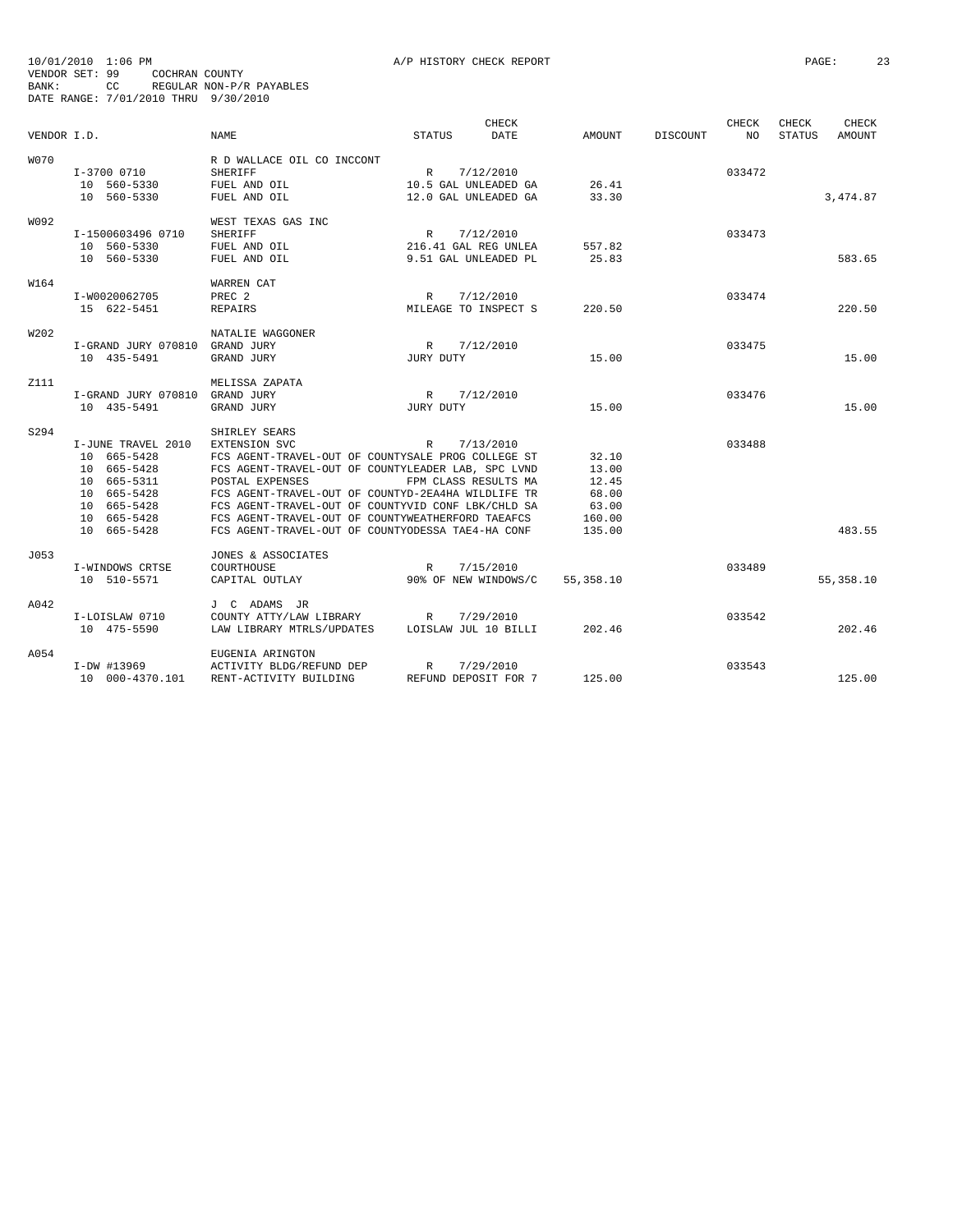|             |                    |                              |                      | <b>CHECK</b> |          |          | CHECK  | CHECK         | CHECK         |
|-------------|--------------------|------------------------------|----------------------|--------------|----------|----------|--------|---------------|---------------|
| VENDOR I.D. |                    | <b>NAME</b>                  | <b>STATUS</b>        | <b>DATE</b>  | AMOUNT   | DISCOUNT | NO.    | <b>STATUS</b> | <b>AMOUNT</b> |
| A133        |                    | ALLIED COMPLIANCE SERVICE    |                      |              |          |          |        |               |               |
|             | $I-16642$          | COMMISSIONERS CT             | R                    | 7/29/2010    |          |          | 033544 |               |               |
|             | 15 610-5499        | MISCELLANEOUS                | 1 DOT RANDOM DRUG TE |              |          |          |        |               |               |
|             | 15 610-5499        | MISCELLANEOUS                | ON SITE FEE          |              | 50.00    |          |        |               | 50.00         |
|             |                    |                              |                      |              |          |          |        |               |               |
| A165        |                    | AFFILIATED COMPUTER SERVICES |                      |              |          |          |        |               |               |
|             | I-557429           | <b>CLERK</b>                 | $\mathbb{R}$         | 7/29/2010    |          |          | 033545 |               |               |
|             | 10 403-5416        | FILMING & INDEXING           | 20/20 PERFECT VISION |              | 1,000.00 |          |        |               |               |
|             | 10 403-5416        | FILMING & INDEXING           | FREIGHT              |              | 65.68    |          |        |               |               |
|             | 10 403-5416        | FILMING & INDEXING           | 586 COUNTY ARCHIVAL  |              | 520.66   |          |        |               | 1,586.34      |
| <b>B018</b> |                    | BETTER HOMES & GARDENS       |                      |              |          |          |        |               |               |
|             | I-01-011-265015487 | LIBRARY                      | $\mathbb{R}$         | 7/29/2010    |          |          | 033546 |               |               |
|             | 10 650-5590        | <b>BOOKS</b>                 | OUR BEST RECIPES #2  |              | 12.48    |          |        |               |               |
|             | 10 650-5590        | <b>BOOKS</b>                 | FAVORITE BARS & COOK |              |          |          |        |               |               |
|             | 10 650-5590        | <b>BOOKS</b>                 | SHIPPING & HANDLING  |              | 5.95     |          |        |               | 18.43         |
| B102        |                    | BEAR GRAPHICS INC.           |                      |              |          |          |        |               |               |
|             | I-568068           | <b>CLERK</b>                 | $\mathbb{R}$         | 7/29/2010    |          |          | 033547 |               |               |
|             | 10 403-5310        | OFFICE SUPPLIES              | 100 CIVIL DOCKET SHE |              | 412.98   |          |        |               |               |
|             | 10 403-5310        | OFFICE SUPPLIES              | FREIGHT              |              | 10.05    |          |        |               |               |
|             | I-569102           | COUNTY/DIST CLERK            | R 7/29/2010          |              |          |          | 033547 |               |               |
|             | 10 403-5310        | OFFICE SUPPLIES              | 30 3X4-1/4 VINYL DOC |              | 47.70    |          |        |               |               |
|             | 10 403-5310        | OFFICE SUPPLIES              | FREIGHT              |              | 7.46     |          |        |               |               |
|             | I-569416           | JUSTICE OF PEACE             | $\mathbb{R}$         | 7/29/2010    |          |          | 033547 |               |               |
|             | 10 455-5310        | OFFICE SUPPLIES              | CRIMINAL DOCKET BOOK |              | 475.00   |          |        |               |               |
|             | 10 455-5310        | OFFICE SUPPLIES              | FREIGHT              |              | 14.76    |          |        |               | 967.95        |
| B242        |                    | BESTSELLERS AUDIO, LLC       |                      |              |          |          |        |               |               |
|             | $I - 2404$         | LIBRARY                      | $\mathbb{R}$         | 7/29/2010    |          |          | 033548 |               |               |
|             | 10 650-5590        | <b>BOOKS</b>                 | DELIVER US FROM EVIL |              | 49.00    |          |        |               |               |
|             | 10 650-5590        | <b>BOOKS</b>                 | THE 9TH JUDGMENT/7 C |              | 49.00    |          |        |               |               |
|             | 10 650-5590        | <b>BOOKS</b>                 | SHADOW OF YOUR SMILE |              | 49.00    |          |        |               |               |
|             | 10 650-5590        | <b>BOOKS</b>                 | SAVOR THE MOMENT/8 C |              | 49.00    |          |        |               | 196.00        |
| C008        |                    | CITY OF WHITEFACE            |                      |              |          |          |        |               |               |
|             | $I-409$ 07/10      | PREC <sub>2</sub>            | R                    | 7/29/2010    |          |          | 033549 |               |               |
|             | 15 622-5440        | UTILITIES                    | SVC 06/17/10-07/15/1 |              | 16.25    |          |        |               |               |
|             | 15 622-5440        | UTILITIES                    | SVC 06/17/10-07/15/1 |              | 9.00     |          |        |               |               |
|             | 15 622-5440        | UTILITIES                    | SVC 06/17/10-07/15/1 |              | 50.10    |          |        |               |               |
|             | 15 622-5440        | UTILITIES                    | SVC 06/17/10-07/15/1 |              | 17.50    |          |        |               | 92.85         |
| C035        |                    | COX AUTO SUPPLY CO           |                      |              |          |          |        |               |               |
|             | I-113956           | PREC 1                       | $\mathbb{R}$         | 7/29/2010    |          |          | 033550 |               |               |
|             | 15 621-5451        | <b>REPAIRS</b>               | BELT DRESSING        |              | 4.64     |          |        |               |               |
|             | $I-114487$         | EXTENSION SVC                | $\mathbb{R}$         | 7/29/2010    |          |          | 033550 |               |               |
|             | 10 665-5330        | FUEL AND OIL                 | 1 CS PENNZOIL 10/30  |              | 42.99    |          |        |               |               |
|             | 10 665-5451        | <b>REPAIRS</b>               | 1 OIL FILTER         |              | 6.63     |          |        |               |               |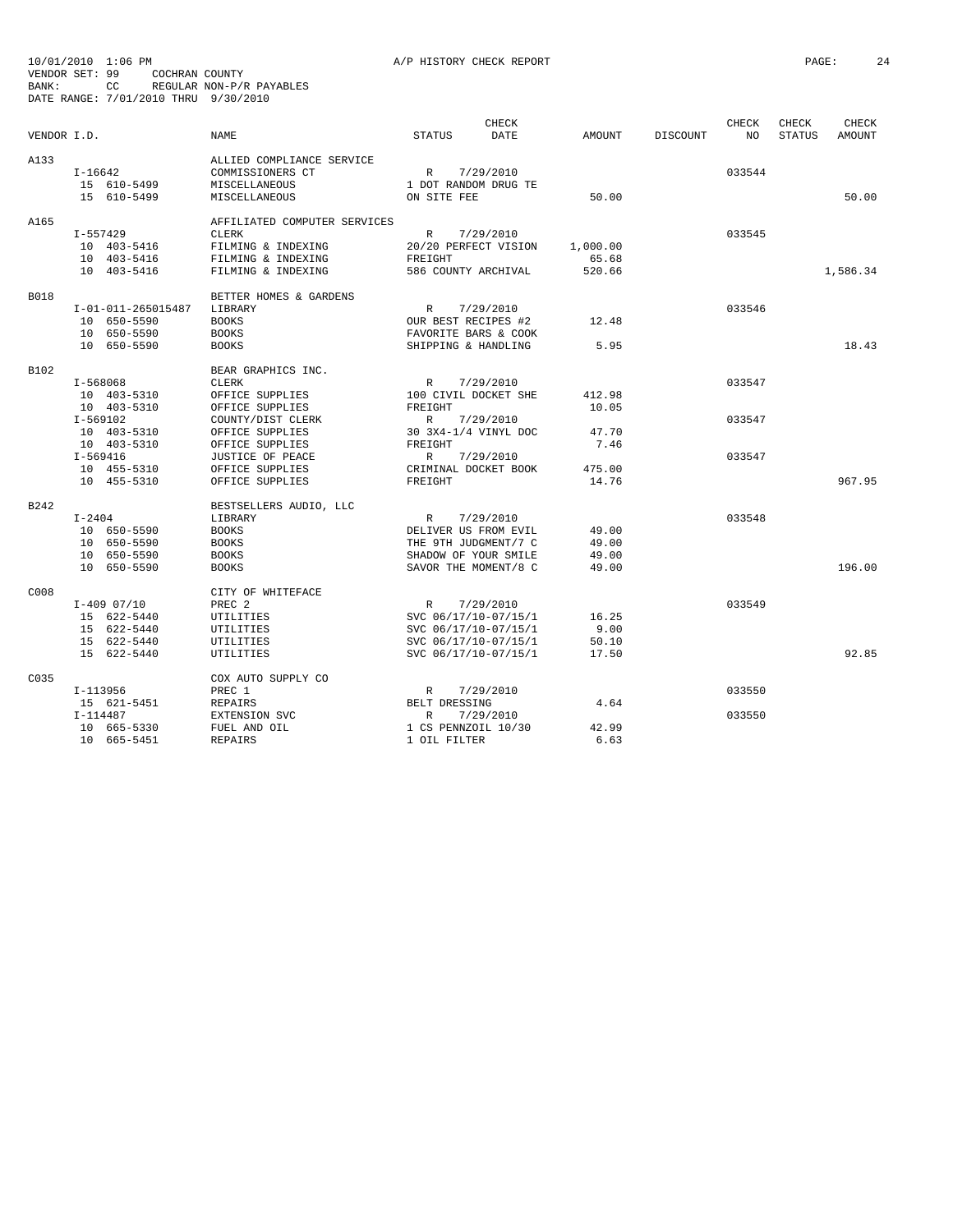|             |             |                                                  |                       | CHECK     |        |          | CHECK  | CHECK         | CHECK  |
|-------------|-------------|--------------------------------------------------|-----------------------|-----------|--------|----------|--------|---------------|--------|
| VENDOR I.D. |             | NAME                                             | <b>STATUS</b>         | DATE      | AMOUNT | DISCOUNT | NO     | <b>STATUS</b> | AMOUNT |
|             | I-117857    | SHERIFF                                          |                       | 7/29/2010 |        |          | 033550 |               |        |
|             | 10 560-5334 | OTHER SUPPLIES                                   | R 7/29<br>2 CANS WD40 |           | 12.78  |          |        |               |        |
|             | 10 560-5334 | OTHER SUPPLIES                                   | LIQUID WRENCH LUBE    |           | 2.59   |          |        |               |        |
|             | I-118247    | JUV PROBATION                                    | $\mathbb{R}$          | 7/29/2010 |        |          | 033550 |               |        |
|             | 10 571-5451 | REPAIR                                           | 5 OT 0S10/30 OIL      |           | 19.25  |          |        |               |        |
|             | 10 571-5451 | REPAIR                                           | 1 OIL FILTER          |           | 2.59   |          |        |               |        |
|             | 10 571-5451 | REPAIR                                           | OIL CHANGE/LABOR      |           | 8.00   |          |        |               |        |
|             | $I-118478$  | JAIL                                             | R                     | 7/29/2010 |        |          | 033550 |               |        |
|             | 10 512-5392 | MISCELLANEOUS SUPPLIES                           | 4 DUSTERS             |           | 29.16  |          |        |               |        |
|             | I-118966    | SHERIFF                                          | R                     | 7/29/2010 |        |          | 033550 |               |        |
|             | 10 560-5334 | OTHER SUPPLIES                                   | DUCT TAPE             |           | 4.05   |          |        |               |        |
|             | $I-119054$  | <b>SHERIFF</b>                                   | R 7/29/2010           |           |        |          | 033550 |               |        |
|             | 10 560-5451 | MACHINERY-NON-OFFICE REPAIR 6 OTSAMSOIL 15W40/UN |                       |           | 55.14  |          |        |               |        |
|             | 10 560-5451 | MACHINERY-NON-OFFICE REPAIR OIL FILTER ASY       |                       |           | 6.14   |          |        |               |        |
|             | 10 560-5451 | MACHINERY-NON-OFFICE REPAIR                      | WASHER FLUID          |           | 2.39   |          |        |               |        |
|             | 10 560-5451 | MACHINERY-NON-OFFICE REPAIR                      | OIL CHG/LABOR         |           | 8.00   |          |        |               |        |
|             |             |                                                  |                       |           |        |          |        |               |        |
|             | $I-119178$  | SHERIFF                                          | $\mathbb{R}$          | 7/29/2010 |        |          | 033550 |               |        |
|             | 10 560-5451 | MACHINERY-NON-OFFICE REPAIR                      | OIL FILTER/BRISTOW    |           | 2.59   |          |        |               |        |
|             | 10 560-5451 | MACHINERY-NON-OFFICE REPAIR                      | 6 OTS AMSOIL          |           | 55.74  |          |        |               |        |
|             | 10 560-5451 | MACHINERY-NON-OFFICE REPAIR                      | AIR FILTER            |           | 9.98   |          |        |               |        |
|             | 10 560-5451 | MACHINERY-NON-OFFICE REPAIR                      | WASHER FLUID          |           | 2.39   |          |        |               |        |
|             | 10 560-5451 | MACHINERY-NON-OFFICE REPAIR                      | OIL CHG/LABOR         |           | 8.00   |          |        |               |        |
|             | I-119190    | <b>SHERIFF</b>                                   | $\mathbb{R}$          | 7/29/2010 |        |          | 033550 |               |        |
|             | 10 560-5451 | MACHINERY-NON-OFFICE REPAIR 6 QTS AMSOIL/UNIT 12 |                       |           | 56.34  |          |        |               |        |
|             | 10 560-5451 | MACHINERY-NON-OFFICE REPAIR AIR FILTER           |                       |           | 9.98   |          |        |               |        |
|             | 10 560-5451 | MACHINERY-NON-OFFICE REPAIR OIL FILTER           |                       |           | 2.59   |          |        |               |        |
|             | 10 560-5451 | MACHINERY-NON-OFFICE REPAIR                      | WASHER FLUID          |           | 2.39   |          |        |               |        |
|             | 10 560-5451 | MACHINERY-NON-OFFICE REPAIR OIL CHG/LABOR        |                       |           | 8.00   |          |        |               |        |
|             | 10 560-5451 | MACHINERY-NON-OFFICE REPAIR                      | 1 PT BRAKE FLUID      |           | 1.99   |          |        |               |        |
|             | I-119278    | SHERIFF                                          | $\mathbb{R}$          | 7/29/2010 |        |          | 033550 |               |        |
|             | 10 560-5451 | MACHINERY-NON-OFFICE REPAIR 1 MINI LAMP/L194     |                       |           | 0.52   |          |        |               |        |
|             | 10 560-5451 | MACHINERY-NON-OFFICE REPAIR 1 MINI LAMP/L3157    |                       |           | 2.17   |          |        |               |        |
|             | I-119661    | SHERIFF                                          | R                     | 7/29/2010 |        |          | 033550 |               |        |
|             | 10 560-5451 | MACHINERY-NON-OFFICE REPAIR                      | 10 MINI BULBS         |           | 20.40  |          |        |               |        |
|             | $I-119964$  | PUBLIC SAFETY                                    | $\mathbb{R}$          | 7/29/2010 |        |          | 033550 |               |        |
|             | 10 580-5450 | REPAIR                                           | 2 BATTERIES FOR TOWE  |           | 135.98 |          |        |               |        |
|             | 10 580-5450 | REPAIR                                           | STATE BATTERY FEE     |           | 3.00   |          |        |               |        |
|             | $I-120069$  | SHERIFF                                          | R                     | 7/29/2010 |        |          | 033550 |               |        |
|             | 10 512-5451 | REPAIR                                           | ROCKTITE              |           | 2.29   |          |        |               |        |
|             | $I-120086$  | SHERIFF                                          | R                     | 7/29/2010 |        |          | 033550 |               |        |
|             | 10 560-5451 | MACHINERY-NON-OFFICE REPAIR 7 OTS AMSOIL/UNIT 11 |                       |           | 65.73  |          |        |               |        |
|             | 10 560-5451 | MACHINERY-NON-OFFICE REPAIR OIL FILTER           |                       |           | 2.59   |          |        |               |        |
|             | 10 560-5451 | MACHINERY-NON-OFFICE REPAIR AIR FILTER           |                       |           | 29.33  |          |        |               |        |
|             | 10 560-5451 | MACHINERY-NON-OFFICE REPAIR WASHER FLUID         |                       |           | 2.39   |          |        |               |        |
|             | 10 560-5451 | MACHINERY-NON-OFFICE REPAIR                      | OIL CHG/LABOR         |           | 8.00   |          |        |               |        |
|             | $I-120300$  | COURTHOUSE                                       | $\mathbb{R}$          | 7/29/2010 |        |          | 033550 |               |        |
|             | 10 510-5332 | CUSTODIAL SUPPLIES                               | ELEC DRILL            |           | 80.99  |          |        |               |        |
|             | $I-120363$  | JAIL                                             | $\mathbb{R}$          | 7/29/2010 |        |          | 033550 |               |        |
|             |             |                                                  |                       |           |        |          |        |               |        |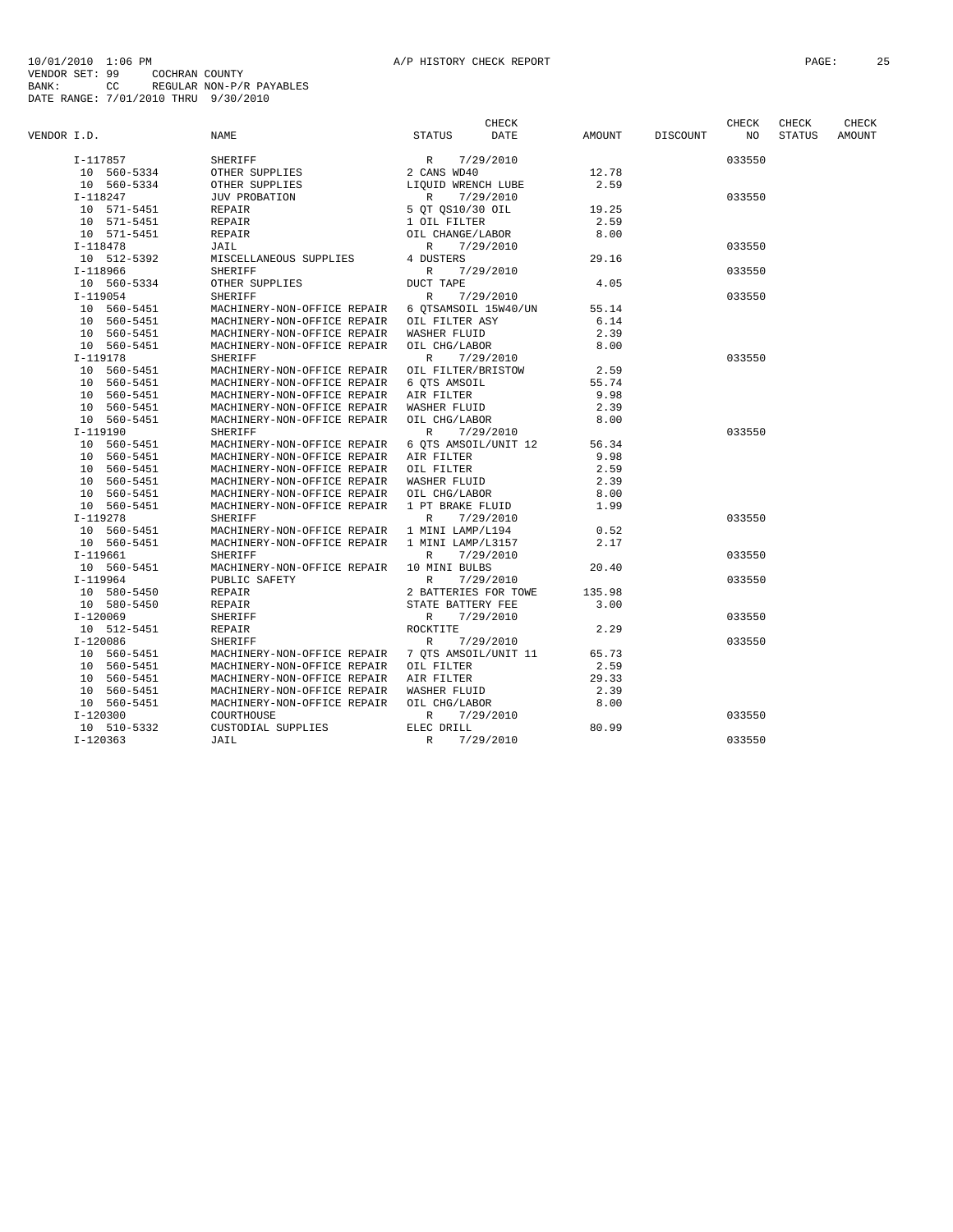|                  |                             |                                                            |                        | <b>CHECK</b> |          |                 | CHECK  | CHECK         | CHECK    |
|------------------|-----------------------------|------------------------------------------------------------|------------------------|--------------|----------|-----------------|--------|---------------|----------|
| VENDOR I.D.      |                             | <b>NAME</b>                                                | <b>STATUS</b>          | <b>DATE</b>  | AMOUNT   | <b>DISCOUNT</b> | NO.    | <b>STATUS</b> | AMOUNT   |
| C035             |                             | COX AUTO SUPPLY CO<br>CONT                                 |                        |              |          |                 |        |               |          |
|                  | I-120363                    | JAIL                                                       | $\mathbb{R}$           | 7/29/2010    |          |                 | 033550 |               |          |
|                  | 10 512-5392                 | MISCELLANEOUS SUPPLIES                                     | TOOL KIT               |              | 9.99     |                 |        |               |          |
|                  | $I-120559$                  | <b>SHERIFF</b>                                             | $\mathbb{R}$           | 7/29/2010    |          |                 | 033550 |               |          |
|                  | 10 560-5499                 | MISCELLANEOUS                                              | 1 DOUBLE-CUT KEY       |              | 1.00     |                 |        |               |          |
|                  | 10 560-5499                 | MISCELLANEOUS                                              | KEY MADE/UNIT 126      |              | 0.75     |                 |        |               |          |
|                  | $I-120710$                  | <b>SHERIFF</b>                                             | $\mathbb{R}$           | 7/29/2010    |          |                 | 033550 |               |          |
|                  | 10 560-5451                 | MACHINERY-NON-OFFICE REPAIR                                | OIL FILTER/UNIT 4      |              | 7.27     |                 |        |               |          |
|                  | 10 560-5451                 | MACHINERY-NON-OFFICE REPAIR                                | AIR FILTER             |              | 21.69    |                 |        |               |          |
|                  | 10 560-5451                 | MACHINERY-NON-OFFICE REPAIR                                | 6 OTS AMSOIL 10/40     |              | 55.74    |                 |        |               |          |
|                  | 10 560-5451                 | MACHINERY-NON-OFFICE REPAIR                                | WASHER FLUID           |              | 2.39     |                 |        |               |          |
|                  | 10 560-5451                 | MACHINERY-NON-OFFICE REPAIR                                | OIL CHG/LABOR          |              | 8.00     |                 |        |               | 824.56   |
| C065             |                             | CITY OF WHITEFACE F D                                      |                        |              |          |                 |        |               |          |
|                  | I-JUNE 2010                 | PUBLIC SAFETY*OTHER                                        | $\mathbb{R}$           | 7/29/2010    |          |                 | 033552 |               |          |
|                  | 10 580-5414                 | FIRE PROTECTION CONTRACTS                                  | 6/01 2Sof301 & 1780    |              | 350.00   |                 |        |               |          |
|                  | 10 580-5414                 | FIRE PROTECTION CONTRACTS                                  | 6/05 214 & CR170 & 1   |              | 350.00   |                 |        |               |          |
|                  | 10 580-5414                 | FIRE PROTECTION CONTRACTS                                  | 6/17 1585 & CR57 -GR   |              | 350.00   |                 |        |               |          |
|                  | 10 580-5414                 | FIRE PROTECTION CONTRACTS                                  | 6/18 1585 & CR217 -G   |              | 350.00   |                 |        |               |          |
|                  | 10 580-5414                 | FIRE PROTECTION CONTRACTS                                  | 6/18 301 & CR260 -GR   |              | 350.00   |                 |        |               |          |
|                  | 580-5414<br>10 <sup>1</sup> | FIRE PROTECTION CONTRACTS                                  | $6/18$ 214 & CR260 -GR |              | 350.00   |                 |        |               |          |
|                  | 10 580-5414                 | FIRE PROTECTION CONTRACTS                                  | 6/19 COCHRAN/YOAKUM    |              | 350.00   |                 |        |               |          |
|                  | 580-5414<br>10              | FIRE PROTECTION CONTRACTS                                  | 6/19 COCHRAN/YOAKUM    |              | 350.00   |                 |        |               |          |
|                  | 580-5414<br>10              | FIRE PROTECTION CONTRACTS                                  | 6/22 114 & CR115-GRA   |              | 350.00   |                 |        |               |          |
|                  | 580-5414<br>1 O             | FIRE PROTECTION CONTRACTS                                  | 6/22 125 & FM2195-GR   |              | 350.00   |                 |        |               |          |
|                  | 10 580-5414                 | FIRE PROTECTION CONTRACTS                                  | 6/22 125 & FM2195-GR   |              | 350.00   |                 |        |               |          |
|                  | 10 580-5414                 | FIRE PROTECTION CONTRACTS                                  | 6/22 125 & CR177-GRA   |              | 350.00   |                 |        |               |          |
|                  | 10 580-5414                 | FIRE PROTECTION CONTRACTS                                  | 6/23 CR170 & CR177-G   |              | 350.00   |                 |        |               |          |
|                  | 10 580-5414                 | FIRE PROTECTION CONTRACTS                                  | 6/23 1780N-GRASS/NO    |              |          |                 |        |               |          |
|                  | 10 580-5414                 | FIRE PROTECTION CONTRACTS                                  | 6/23 114@CR257-GRASS   |              |          |                 |        |               | 4,550.00 |
|                  |                             | LAST TWO CALLS NOT PAID AS CONTRACT LIMIT REACHED FOR 2010 |                        |              |          |                 |        |               |          |
| C165             |                             | CITY OF MORTON                                             |                        |              |          |                 |        |               |          |
|                  | $I - 07/19/10$              | CEMETERY                                                   | $\mathbb{R}$           | 7/29/2010    |          |                 | 033553 |               |          |
|                  | 10 516-5486                 | CONTRACT LABOR-OPEN CLOSE                                  | 07/03/10 EDDIE IRWIN   |              | 50.00    |                 |        |               |          |
|                  | 10 516-5486                 | CONTRACT LABOR-OPEN CLOSE                                  | 07/03/10 GLORIA CHAV   |              | 50.00    |                 |        |               | 100.00   |
| C <sub>255</sub> |                             | COCHRAN CNTY AIRPORT FUND                                  |                        |              |          |                 |        |               |          |
|                  | $I - 0710$                  | AIRPORT FUND                                               | $\mathbb{R}$           | 7/29/2010    |          |                 | 033554 |               |          |
|                  | 10 700-5700                 | TRANSFERS TO OTHER FUNDS                                   | SUBSIDY FOR AIRPORT    |              | 5,000.00 |                 |        |               | 5,000.00 |
| C293             |                             | CAVENDER'S WESTERN OUTFITTER                               |                        |              |          |                 |        |               |          |
|                  | $I - 8 - 10007$             | <b>SHERIFF</b>                                             | $\mathbb{R}$           | 7/29/2010    |          |                 | 033555 |               |          |
|                  | 10 560-5205                 | UNIFORMS                                                   | 3 13MWZ JEANS/ERNEST   |              | 76.50    |                 |        |               |          |
|                  | 10 512-5205                 | UNIFORMS                                                   | 1 PR 13MWZ JEANS/R H   |              | 25.50    |                 |        |               | 102.00   |
|                  |                             |                                                            |                        |              |          |                 |        |               |          |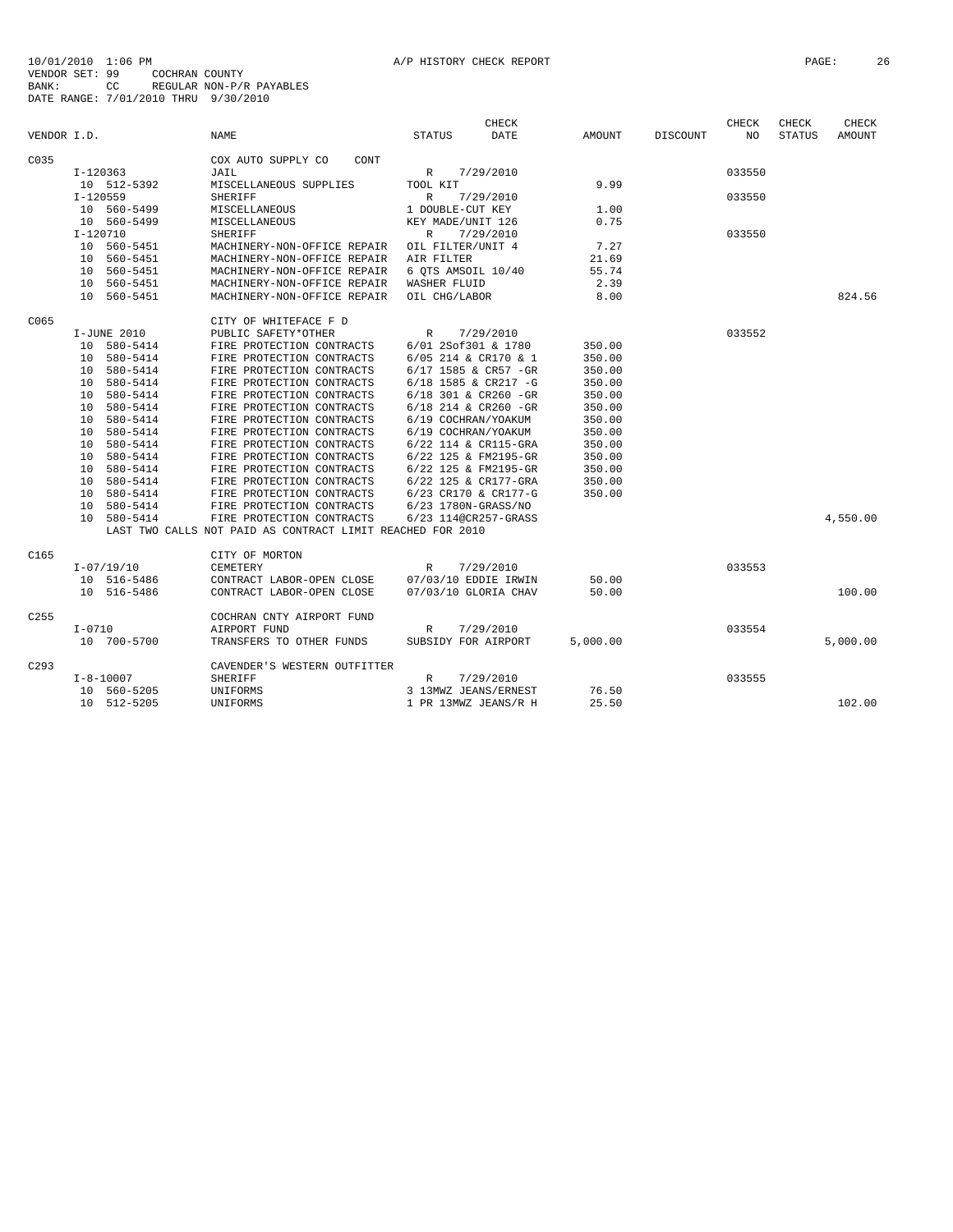|             |                  |                                  |                      | CHECK       |               |          | CHECK  | CHECK         | CHECK  |
|-------------|------------------|----------------------------------|----------------------|-------------|---------------|----------|--------|---------------|--------|
| VENDOR I.D. |                  | <b>NAME</b>                      | <b>STATUS</b>        | <b>DATE</b> | <b>AMOUNT</b> | DISCOUNT | NO.    | <b>STATUS</b> | AMOUNT |
| C321        |                  | CLEAR- VU                        |                      |             |               |          |        |               |        |
|             | $I - 6613$       | <b>SHERIFF</b>                   | $\mathbb{R}$         | 7/29/2010   |               |          | 033556 |               |        |
|             | 10 560-5451      | MACHINERY-NON-OFFICE REPAIR      | WINDSHIELD/UNIT 123  |             | 79.00         |          |        |               |        |
|             | 10 560-5451      |                                  | LABOR                |             |               |          |        |               |        |
|             |                  | MACHINERY-NON-OFFICE REPAIR      |                      |             | 100.00        |          |        |               |        |
|             | 10 560-5451      | MACHINERY-NON-OFFICE REPAIR      | SHOP EXP             |             | 8.00          |          |        |               |        |
|             | $I - 6693$       | <b>SHERIFF</b>                   | $\mathbb{R}$         | 7/29/2010   |               |          | 033556 |               |        |
|             | 10 560-5451      | MACHINERY-NON-OFFICE REPAIR      | WINDSHIELD/UNIT 125  |             | 79.00         |          |        |               |        |
|             | 10 560-5451      | MACHINERY-NON-OFFICE REPAIR      | LABOR                |             | 100.00        |          |        |               |        |
|             | 10 560-5451      | MACHINERY-NON-OFFICE REPAIR      | SHOP EXP             |             | 8.00          |          |        |               | 374.00 |
| D023        |                  | PHILIP J. DAVIS, PH.D.           |                      |             |               |          |        |               |        |
|             | I-P GERIK 071610 | <b>SHERIFF</b>                   | $\mathbb{R}$         | 7/29/2010   |               |          | 033557 |               |        |
|             | 10 560-5499      | MISCELLANEOUS                    | TCOLEOSE EXAM/ERNEST |             | 175.00        |          |        |               | 175.00 |
|             |                  |                                  |                      |             |               |          |        |               |        |
| D048        |                  | DATA-LINE OFFICE SYSTEMS         |                      |             |               |          |        |               |        |
|             | $I - 047539$     | LIBRARY                          | R                    | 7/29/2010   |               |          | 033558 |               |        |
|             | 10 650-5411      | MAINTENANCE CONTRACTS            | COPIER MAINTENANCE 0 |             | 37.50         |          |        |               |        |
|             | $I-047853$       | LIBRARY                          | R                    | 7/29/2010   |               |          | 033558 |               |        |
|             | 10 650-5310      | OFFICE SUPPLIES                  | 186 COLOR COPIES JUN |             | 18.60         |          |        |               | 56.10  |
| E018        |                  | ERF WIRELESS                     |                      |             |               |          |        |               |        |
|             | $I-435668$       | COURTHOUSE/ATTY/EXT SVC/MUSEUM R |                      | 7/29/2010   |               |          | 033559 |               |        |
|             | 10 409-5420      | TELECOMMUNICATIONS               | COURTHOUSE INTERNET  |             | 90.05         |          |        |               |        |
|             | 10 475-5420      | TELECOMMUNICATIONS               | COUNTY ATTY INTERNET |             | 39.95         |          |        |               |        |
|             | 10 665-5420      | TELECOMMUNICATIONS               | EXTENSION SERVICE I  |             | 39.95         |          |        |               |        |
|             | 10 652-5420      | TELECOMMUNICATIONS               | MUSEUM INTERNET      |             | 39.95         |          |        |               |        |
|             | 10 650-5420      | TELECOMMUNICATIONS               | LIBRARY INTERNET     |             |               |          |        |               | 209.90 |
|             |                  |                                  |                      |             |               |          |        |               |        |
| F038        |                  | FARM PLAN CORPORATION            |                      |             |               |          |        |               |        |
|             | $I-6019118$      | PREC 1                           | $\mathbb{R}$         | 7/29/2010   |               |          | 033560 |               |        |
|             | 15 621-5451      | <b>REPAIRS</b>                   | PIN                  |             | 12.50         |          |        |               |        |
|             | 15 621-5451      | REPAIRS                          | WHEEL KIT            |             | 131.25        |          |        |               |        |
|             | I-6019138        | PREC 1                           | R                    | 7/29/2010   |               |          | 033560 |               |        |
|             | 15 624-5451      | <b>REPAIRS</b>                   | INNERTUBE            |             | 48.56         |          |        |               |        |
|             | 15 621-5451      | REPAIRS                          | FREIGHT              |             | 4.63          |          |        |               | 196.94 |
| F073        |                  | FRONTIER VALLEY INC.             |                      |             |               |          |        |               |        |
|             | I-DW #13996      | ACTIVITY BLDG/REFUND DEP         | $\mathbb{R}$         | 7/29/2010   |               |          | 033561 |               |        |
|             | 10 000-4370.101  | RENT-ACTIVITY BUILDING           | REFUND DEPOSIT FOR 7 |             | 125.00        |          |        |               | 125.00 |
|             |                  |                                  |                      |             |               |          |        |               |        |
| G031        |                  | GRAINGER                         |                      |             |               |          |        |               |        |
|             | I-9290982637     | JAIL                             | $\mathbb{R}$         | 7/29/2010   |               |          | 033562 |               |        |
|             | 10 512-5451      | REPAIR                           | 3/4 HP MOTOR         |             | 151.49        |          |        |               |        |
|             | 10 512-5451      | REPAIR                           | SHEAVE, VARI PITCH   |             | 37.10         |          |        |               |        |
|             | 10 512-5451      | REPAIR                           | $1/2$ X 42 IN V BELT |             | 1.77          |          |        |               |        |
|             | 10 512-5451      | REPAIR                           | $1/2$ X 38 IN V BELT |             | 1.64          |          |        |               |        |
|             | 10 512-5451      | REPAIR                           | $1/2$ X 37 V BELT    |             | 1.60          |          |        |               |        |
|             | I-9293084340     | COURTHOUSE                       | $\mathbb{R}$         | 7/29/2010   |               |          | 033562 |               |        |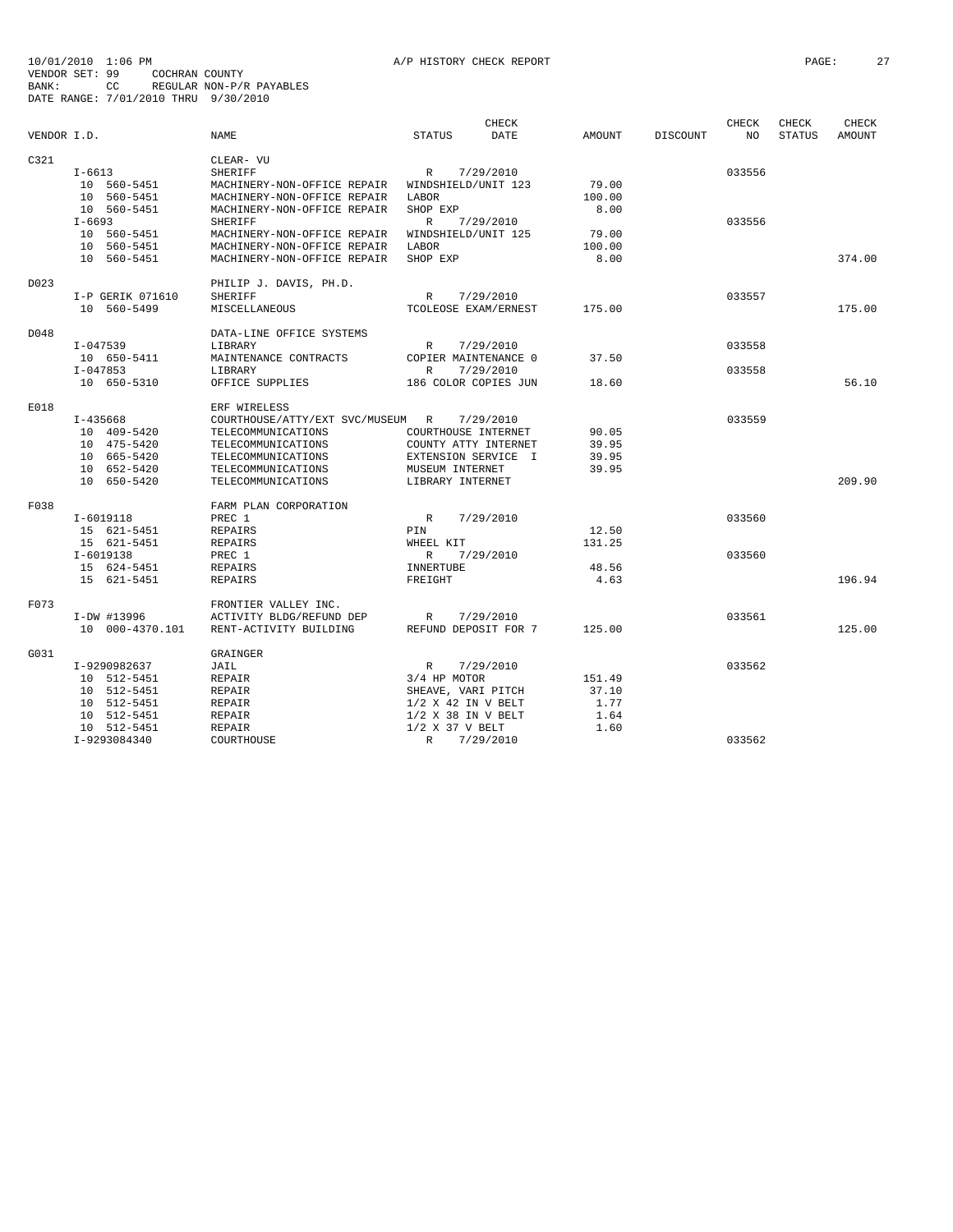| NAME<br><b>DATE</b><br>AMOUNT<br>DISCOUNT<br>NO<br><b>STATUS</b><br><b>AMOUNT</b><br>VENDOR I.D.<br><b>STATUS</b><br>G031<br>CONT<br>GRAINGER<br>R 7/29/2010<br>033562<br>I-9293084340<br>COURTHOUSE<br>10 510-5451<br>27.64<br><b>REPAIR</b><br>15A, 125V RECEPTACLE<br>10 510-5332<br>CUSTODIAL SUPPLIES<br>12-20X250X2 PLEATED<br>32.28<br>10 510-5451<br><b>REPAIR</b><br>THERMOSTAT, PNEUMATI<br>55.79<br>I-9300724524<br>COURTHOUSE<br>7/29/2010<br>033562<br>$\mathbb{R}$<br>10 510-5332<br>CUSTODIAL SUPPLIES<br>CHARCOAL MAT, 4X6<br>116.04<br>I-9300724532<br>PREC 1<br>R<br>7/29/2010<br>033562<br>15 621-5451<br>PHOTOSENSOR<br>13.48<br><b>REPAIRS</b><br>I-9301211182<br>PUBLIC SAFETY/9-1-1<br>7/29/2010<br>033562<br>R<br>235.28<br>10 580-5450<br><b>REPAIR</b><br>A/C UNIT-911 EQUIP R<br>I-9302498804<br>COURTHOUSE<br>R<br>7/29/2010<br>033562<br>10 510-5332<br>6 20 LAMP WATT, 120V<br>37.50<br>CUSTODIAL SUPPLIES<br>10 510-5332<br>10 LAMP, FLE20H53/2/<br>39.20<br>CUSTODIAL SUPPLIES<br>761.85<br>10 510-5332<br>48 75A, 75W BULBS<br>CUSTODIAL SUPPLIES<br>11.04<br>G098<br>GALL'S INC.<br>7/29/2010<br>033563<br>I-510692899<br><b>SHERIFF</b><br>R<br>299.96<br>10 560-5451<br>MACHINERY-NON-OFFICE REPAIR LED HIDE AWAY 4 HEAD<br>10 560-5451<br>18.99<br>318.95<br>MACHINERY-NON-OFFICE REPAIR<br>SHIPPING<br>H126<br>HOLLAND'S OFFICE TECHNOLOGIES<br>7/29/2010<br>033564<br>I-86950<br>TAX A/C<br>$\mathbb{R}$<br>6.99<br>6.99<br>10 499-5310<br>OFFICE SUPPLIES<br>1 BOX JUMBO CLIPS<br>H222<br>DARLA HIGHTOWER<br>033565<br>I-MAY 2010 TRAVEL<br>LIBRARY<br>R<br>7/29/2010<br>10 650-5427<br>5.00<br>CONTINUING EDUCATION<br>KOHA TRAINING/LBK<br>10 650-5427<br>60.00<br>65.00<br>CONTINUING EDUCATION<br>120 MI TO LBK MEETIN<br>J056<br>JIMMY STUDDARD dba<br>$I-062210$<br>PREC 4<br>033566<br>R<br>7/29/2010<br>15 624-5451<br>STATE INSP 1980 MACK<br>14.50<br>14.50<br><b>REPAIRS</b><br>L015<br>LUBBOCK COUNTY, TEXAS<br>7/29/2010<br>033567<br>I-07072010<br>JUVENILE PROBATION<br>R<br>10 571-5413<br>RESIDENTIAL SERVICES<br>19 DAYS JUV #804<br>1,805.00<br>1,805.00<br>L164<br>LAFARGE NORTH AMERICA INC<br>PREC 1<br>7/29/2010<br>033568<br>I-17068391<br>$\mathbb{R}$<br>15 621-5356<br>ROAD MATERIALS & SUPPLIES<br>21.35 TONS BOTTOM AS<br>74.73<br>22.85 TONS BOTTOM AS<br>79.98<br>15 621-5356<br>ROAD MATERIALS & SUPPLIES<br>15 621-5356<br>ROAD MATERIALS & SUPPLIES<br>22.825 TONS BOTTOM A<br>79.89<br>234.60 |  | CHECK |  | CHECK | CHECK | CHECK |
|--------------------------------------------------------------------------------------------------------------------------------------------------------------------------------------------------------------------------------------------------------------------------------------------------------------------------------------------------------------------------------------------------------------------------------------------------------------------------------------------------------------------------------------------------------------------------------------------------------------------------------------------------------------------------------------------------------------------------------------------------------------------------------------------------------------------------------------------------------------------------------------------------------------------------------------------------------------------------------------------------------------------------------------------------------------------------------------------------------------------------------------------------------------------------------------------------------------------------------------------------------------------------------------------------------------------------------------------------------------------------------------------------------------------------------------------------------------------------------------------------------------------------------------------------------------------------------------------------------------------------------------------------------------------------------------------------------------------------------------------------------------------------------------------------------------------------------------------------------------------------------------------------------------------------------------------------------------------------------------------------------------------------------------------------------------------------------------------------------------------------------------------------------------------------------------------------------------------------------------------------------------------------------------------------------------------------------------------------------------------------------------------------------------------------------------------------------------------------|--|-------|--|-------|-------|-------|
|                                                                                                                                                                                                                                                                                                                                                                                                                                                                                                                                                                                                                                                                                                                                                                                                                                                                                                                                                                                                                                                                                                                                                                                                                                                                                                                                                                                                                                                                                                                                                                                                                                                                                                                                                                                                                                                                                                                                                                                                                                                                                                                                                                                                                                                                                                                                                                                                                                                                          |  |       |  |       |       |       |
|                                                                                                                                                                                                                                                                                                                                                                                                                                                                                                                                                                                                                                                                                                                                                                                                                                                                                                                                                                                                                                                                                                                                                                                                                                                                                                                                                                                                                                                                                                                                                                                                                                                                                                                                                                                                                                                                                                                                                                                                                                                                                                                                                                                                                                                                                                                                                                                                                                                                          |  |       |  |       |       |       |
|                                                                                                                                                                                                                                                                                                                                                                                                                                                                                                                                                                                                                                                                                                                                                                                                                                                                                                                                                                                                                                                                                                                                                                                                                                                                                                                                                                                                                                                                                                                                                                                                                                                                                                                                                                                                                                                                                                                                                                                                                                                                                                                                                                                                                                                                                                                                                                                                                                                                          |  |       |  |       |       |       |
|                                                                                                                                                                                                                                                                                                                                                                                                                                                                                                                                                                                                                                                                                                                                                                                                                                                                                                                                                                                                                                                                                                                                                                                                                                                                                                                                                                                                                                                                                                                                                                                                                                                                                                                                                                                                                                                                                                                                                                                                                                                                                                                                                                                                                                                                                                                                                                                                                                                                          |  |       |  |       |       |       |
|                                                                                                                                                                                                                                                                                                                                                                                                                                                                                                                                                                                                                                                                                                                                                                                                                                                                                                                                                                                                                                                                                                                                                                                                                                                                                                                                                                                                                                                                                                                                                                                                                                                                                                                                                                                                                                                                                                                                                                                                                                                                                                                                                                                                                                                                                                                                                                                                                                                                          |  |       |  |       |       |       |
|                                                                                                                                                                                                                                                                                                                                                                                                                                                                                                                                                                                                                                                                                                                                                                                                                                                                                                                                                                                                                                                                                                                                                                                                                                                                                                                                                                                                                                                                                                                                                                                                                                                                                                                                                                                                                                                                                                                                                                                                                                                                                                                                                                                                                                                                                                                                                                                                                                                                          |  |       |  |       |       |       |
|                                                                                                                                                                                                                                                                                                                                                                                                                                                                                                                                                                                                                                                                                                                                                                                                                                                                                                                                                                                                                                                                                                                                                                                                                                                                                                                                                                                                                                                                                                                                                                                                                                                                                                                                                                                                                                                                                                                                                                                                                                                                                                                                                                                                                                                                                                                                                                                                                                                                          |  |       |  |       |       |       |
|                                                                                                                                                                                                                                                                                                                                                                                                                                                                                                                                                                                                                                                                                                                                                                                                                                                                                                                                                                                                                                                                                                                                                                                                                                                                                                                                                                                                                                                                                                                                                                                                                                                                                                                                                                                                                                                                                                                                                                                                                                                                                                                                                                                                                                                                                                                                                                                                                                                                          |  |       |  |       |       |       |
|                                                                                                                                                                                                                                                                                                                                                                                                                                                                                                                                                                                                                                                                                                                                                                                                                                                                                                                                                                                                                                                                                                                                                                                                                                                                                                                                                                                                                                                                                                                                                                                                                                                                                                                                                                                                                                                                                                                                                                                                                                                                                                                                                                                                                                                                                                                                                                                                                                                                          |  |       |  |       |       |       |
|                                                                                                                                                                                                                                                                                                                                                                                                                                                                                                                                                                                                                                                                                                                                                                                                                                                                                                                                                                                                                                                                                                                                                                                                                                                                                                                                                                                                                                                                                                                                                                                                                                                                                                                                                                                                                                                                                                                                                                                                                                                                                                                                                                                                                                                                                                                                                                                                                                                                          |  |       |  |       |       |       |
|                                                                                                                                                                                                                                                                                                                                                                                                                                                                                                                                                                                                                                                                                                                                                                                                                                                                                                                                                                                                                                                                                                                                                                                                                                                                                                                                                                                                                                                                                                                                                                                                                                                                                                                                                                                                                                                                                                                                                                                                                                                                                                                                                                                                                                                                                                                                                                                                                                                                          |  |       |  |       |       |       |
|                                                                                                                                                                                                                                                                                                                                                                                                                                                                                                                                                                                                                                                                                                                                                                                                                                                                                                                                                                                                                                                                                                                                                                                                                                                                                                                                                                                                                                                                                                                                                                                                                                                                                                                                                                                                                                                                                                                                                                                                                                                                                                                                                                                                                                                                                                                                                                                                                                                                          |  |       |  |       |       |       |
|                                                                                                                                                                                                                                                                                                                                                                                                                                                                                                                                                                                                                                                                                                                                                                                                                                                                                                                                                                                                                                                                                                                                                                                                                                                                                                                                                                                                                                                                                                                                                                                                                                                                                                                                                                                                                                                                                                                                                                                                                                                                                                                                                                                                                                                                                                                                                                                                                                                                          |  |       |  |       |       |       |
|                                                                                                                                                                                                                                                                                                                                                                                                                                                                                                                                                                                                                                                                                                                                                                                                                                                                                                                                                                                                                                                                                                                                                                                                                                                                                                                                                                                                                                                                                                                                                                                                                                                                                                                                                                                                                                                                                                                                                                                                                                                                                                                                                                                                                                                                                                                                                                                                                                                                          |  |       |  |       |       |       |
|                                                                                                                                                                                                                                                                                                                                                                                                                                                                                                                                                                                                                                                                                                                                                                                                                                                                                                                                                                                                                                                                                                                                                                                                                                                                                                                                                                                                                                                                                                                                                                                                                                                                                                                                                                                                                                                                                                                                                                                                                                                                                                                                                                                                                                                                                                                                                                                                                                                                          |  |       |  |       |       |       |
|                                                                                                                                                                                                                                                                                                                                                                                                                                                                                                                                                                                                                                                                                                                                                                                                                                                                                                                                                                                                                                                                                                                                                                                                                                                                                                                                                                                                                                                                                                                                                                                                                                                                                                                                                                                                                                                                                                                                                                                                                                                                                                                                                                                                                                                                                                                                                                                                                                                                          |  |       |  |       |       |       |
|                                                                                                                                                                                                                                                                                                                                                                                                                                                                                                                                                                                                                                                                                                                                                                                                                                                                                                                                                                                                                                                                                                                                                                                                                                                                                                                                                                                                                                                                                                                                                                                                                                                                                                                                                                                                                                                                                                                                                                                                                                                                                                                                                                                                                                                                                                                                                                                                                                                                          |  |       |  |       |       |       |
|                                                                                                                                                                                                                                                                                                                                                                                                                                                                                                                                                                                                                                                                                                                                                                                                                                                                                                                                                                                                                                                                                                                                                                                                                                                                                                                                                                                                                                                                                                                                                                                                                                                                                                                                                                                                                                                                                                                                                                                                                                                                                                                                                                                                                                                                                                                                                                                                                                                                          |  |       |  |       |       |       |
|                                                                                                                                                                                                                                                                                                                                                                                                                                                                                                                                                                                                                                                                                                                                                                                                                                                                                                                                                                                                                                                                                                                                                                                                                                                                                                                                                                                                                                                                                                                                                                                                                                                                                                                                                                                                                                                                                                                                                                                                                                                                                                                                                                                                                                                                                                                                                                                                                                                                          |  |       |  |       |       |       |
|                                                                                                                                                                                                                                                                                                                                                                                                                                                                                                                                                                                                                                                                                                                                                                                                                                                                                                                                                                                                                                                                                                                                                                                                                                                                                                                                                                                                                                                                                                                                                                                                                                                                                                                                                                                                                                                                                                                                                                                                                                                                                                                                                                                                                                                                                                                                                                                                                                                                          |  |       |  |       |       |       |
|                                                                                                                                                                                                                                                                                                                                                                                                                                                                                                                                                                                                                                                                                                                                                                                                                                                                                                                                                                                                                                                                                                                                                                                                                                                                                                                                                                                                                                                                                                                                                                                                                                                                                                                                                                                                                                                                                                                                                                                                                                                                                                                                                                                                                                                                                                                                                                                                                                                                          |  |       |  |       |       |       |
|                                                                                                                                                                                                                                                                                                                                                                                                                                                                                                                                                                                                                                                                                                                                                                                                                                                                                                                                                                                                                                                                                                                                                                                                                                                                                                                                                                                                                                                                                                                                                                                                                                                                                                                                                                                                                                                                                                                                                                                                                                                                                                                                                                                                                                                                                                                                                                                                                                                                          |  |       |  |       |       |       |
|                                                                                                                                                                                                                                                                                                                                                                                                                                                                                                                                                                                                                                                                                                                                                                                                                                                                                                                                                                                                                                                                                                                                                                                                                                                                                                                                                                                                                                                                                                                                                                                                                                                                                                                                                                                                                                                                                                                                                                                                                                                                                                                                                                                                                                                                                                                                                                                                                                                                          |  |       |  |       |       |       |
|                                                                                                                                                                                                                                                                                                                                                                                                                                                                                                                                                                                                                                                                                                                                                                                                                                                                                                                                                                                                                                                                                                                                                                                                                                                                                                                                                                                                                                                                                                                                                                                                                                                                                                                                                                                                                                                                                                                                                                                                                                                                                                                                                                                                                                                                                                                                                                                                                                                                          |  |       |  |       |       |       |
|                                                                                                                                                                                                                                                                                                                                                                                                                                                                                                                                                                                                                                                                                                                                                                                                                                                                                                                                                                                                                                                                                                                                                                                                                                                                                                                                                                                                                                                                                                                                                                                                                                                                                                                                                                                                                                                                                                                                                                                                                                                                                                                                                                                                                                                                                                                                                                                                                                                                          |  |       |  |       |       |       |
|                                                                                                                                                                                                                                                                                                                                                                                                                                                                                                                                                                                                                                                                                                                                                                                                                                                                                                                                                                                                                                                                                                                                                                                                                                                                                                                                                                                                                                                                                                                                                                                                                                                                                                                                                                                                                                                                                                                                                                                                                                                                                                                                                                                                                                                                                                                                                                                                                                                                          |  |       |  |       |       |       |
|                                                                                                                                                                                                                                                                                                                                                                                                                                                                                                                                                                                                                                                                                                                                                                                                                                                                                                                                                                                                                                                                                                                                                                                                                                                                                                                                                                                                                                                                                                                                                                                                                                                                                                                                                                                                                                                                                                                                                                                                                                                                                                                                                                                                                                                                                                                                                                                                                                                                          |  |       |  |       |       |       |
|                                                                                                                                                                                                                                                                                                                                                                                                                                                                                                                                                                                                                                                                                                                                                                                                                                                                                                                                                                                                                                                                                                                                                                                                                                                                                                                                                                                                                                                                                                                                                                                                                                                                                                                                                                                                                                                                                                                                                                                                                                                                                                                                                                                                                                                                                                                                                                                                                                                                          |  |       |  |       |       |       |
|                                                                                                                                                                                                                                                                                                                                                                                                                                                                                                                                                                                                                                                                                                                                                                                                                                                                                                                                                                                                                                                                                                                                                                                                                                                                                                                                                                                                                                                                                                                                                                                                                                                                                                                                                                                                                                                                                                                                                                                                                                                                                                                                                                                                                                                                                                                                                                                                                                                                          |  |       |  |       |       |       |
|                                                                                                                                                                                                                                                                                                                                                                                                                                                                                                                                                                                                                                                                                                                                                                                                                                                                                                                                                                                                                                                                                                                                                                                                                                                                                                                                                                                                                                                                                                                                                                                                                                                                                                                                                                                                                                                                                                                                                                                                                                                                                                                                                                                                                                                                                                                                                                                                                                                                          |  |       |  |       |       |       |
|                                                                                                                                                                                                                                                                                                                                                                                                                                                                                                                                                                                                                                                                                                                                                                                                                                                                                                                                                                                                                                                                                                                                                                                                                                                                                                                                                                                                                                                                                                                                                                                                                                                                                                                                                                                                                                                                                                                                                                                                                                                                                                                                                                                                                                                                                                                                                                                                                                                                          |  |       |  |       |       |       |
|                                                                                                                                                                                                                                                                                                                                                                                                                                                                                                                                                                                                                                                                                                                                                                                                                                                                                                                                                                                                                                                                                                                                                                                                                                                                                                                                                                                                                                                                                                                                                                                                                                                                                                                                                                                                                                                                                                                                                                                                                                                                                                                                                                                                                                                                                                                                                                                                                                                                          |  |       |  |       |       |       |
|                                                                                                                                                                                                                                                                                                                                                                                                                                                                                                                                                                                                                                                                                                                                                                                                                                                                                                                                                                                                                                                                                                                                                                                                                                                                                                                                                                                                                                                                                                                                                                                                                                                                                                                                                                                                                                                                                                                                                                                                                                                                                                                                                                                                                                                                                                                                                                                                                                                                          |  |       |  |       |       |       |
|                                                                                                                                                                                                                                                                                                                                                                                                                                                                                                                                                                                                                                                                                                                                                                                                                                                                                                                                                                                                                                                                                                                                                                                                                                                                                                                                                                                                                                                                                                                                                                                                                                                                                                                                                                                                                                                                                                                                                                                                                                                                                                                                                                                                                                                                                                                                                                                                                                                                          |  |       |  |       |       |       |
|                                                                                                                                                                                                                                                                                                                                                                                                                                                                                                                                                                                                                                                                                                                                                                                                                                                                                                                                                                                                                                                                                                                                                                                                                                                                                                                                                                                                                                                                                                                                                                                                                                                                                                                                                                                                                                                                                                                                                                                                                                                                                                                                                                                                                                                                                                                                                                                                                                                                          |  |       |  |       |       |       |
|                                                                                                                                                                                                                                                                                                                                                                                                                                                                                                                                                                                                                                                                                                                                                                                                                                                                                                                                                                                                                                                                                                                                                                                                                                                                                                                                                                                                                                                                                                                                                                                                                                                                                                                                                                                                                                                                                                                                                                                                                                                                                                                                                                                                                                                                                                                                                                                                                                                                          |  |       |  |       |       |       |
|                                                                                                                                                                                                                                                                                                                                                                                                                                                                                                                                                                                                                                                                                                                                                                                                                                                                                                                                                                                                                                                                                                                                                                                                                                                                                                                                                                                                                                                                                                                                                                                                                                                                                                                                                                                                                                                                                                                                                                                                                                                                                                                                                                                                                                                                                                                                                                                                                                                                          |  |       |  |       |       |       |
|                                                                                                                                                                                                                                                                                                                                                                                                                                                                                                                                                                                                                                                                                                                                                                                                                                                                                                                                                                                                                                                                                                                                                                                                                                                                                                                                                                                                                                                                                                                                                                                                                                                                                                                                                                                                                                                                                                                                                                                                                                                                                                                                                                                                                                                                                                                                                                                                                                                                          |  |       |  |       |       |       |
|                                                                                                                                                                                                                                                                                                                                                                                                                                                                                                                                                                                                                                                                                                                                                                                                                                                                                                                                                                                                                                                                                                                                                                                                                                                                                                                                                                                                                                                                                                                                                                                                                                                                                                                                                                                                                                                                                                                                                                                                                                                                                                                                                                                                                                                                                                                                                                                                                                                                          |  |       |  |       |       |       |
|                                                                                                                                                                                                                                                                                                                                                                                                                                                                                                                                                                                                                                                                                                                                                                                                                                                                                                                                                                                                                                                                                                                                                                                                                                                                                                                                                                                                                                                                                                                                                                                                                                                                                                                                                                                                                                                                                                                                                                                                                                                                                                                                                                                                                                                                                                                                                                                                                                                                          |  |       |  |       |       |       |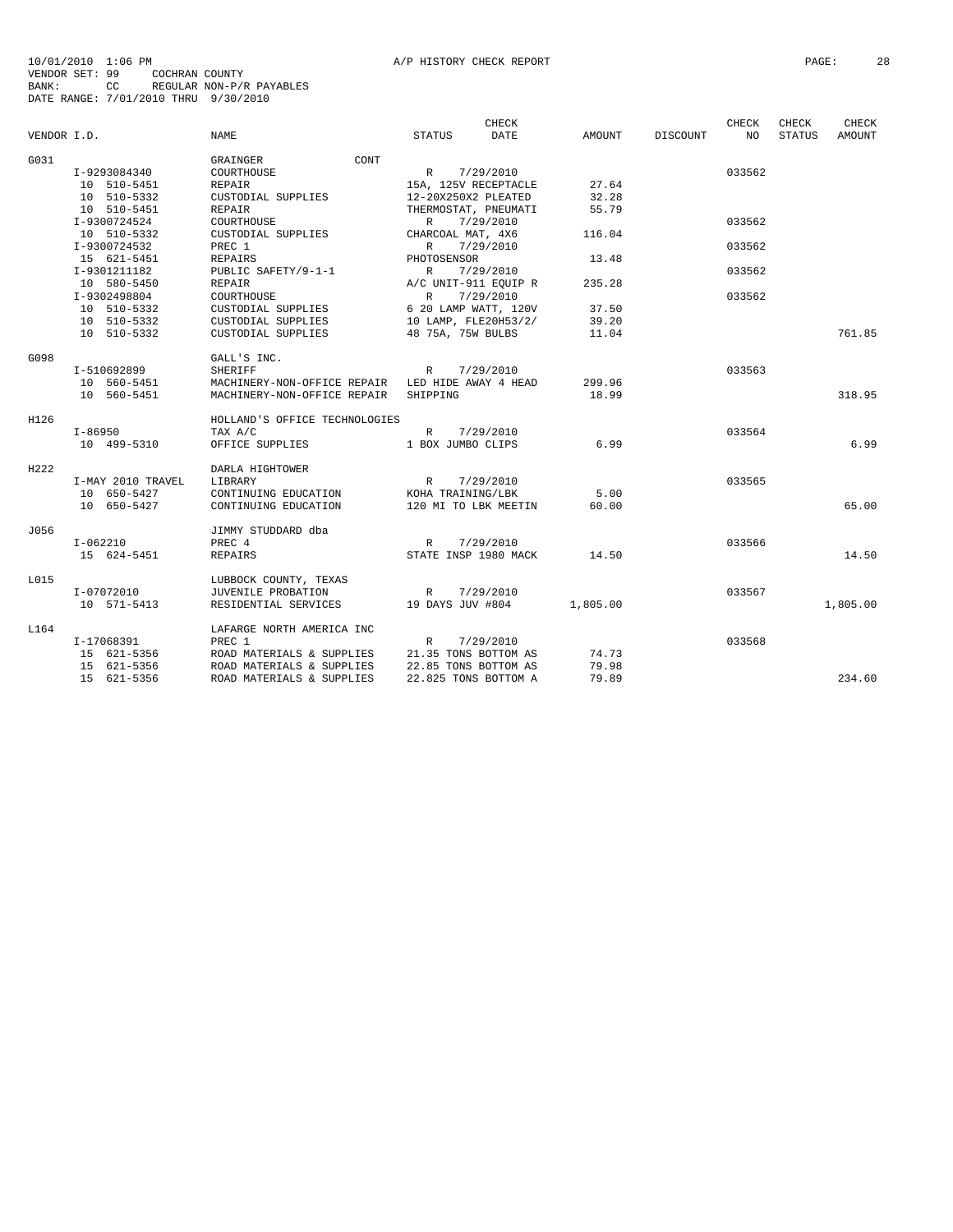|             |                   |                                |                      | <b>CHECK</b> |        |          | <b>CHECK</b> | CHECK         | CHECK         |
|-------------|-------------------|--------------------------------|----------------------|--------------|--------|----------|--------------|---------------|---------------|
| VENDOR I.D. |                   | <b>NAME</b>                    | <b>STATUS</b>        | <b>DATE</b>  | AMOUNT | DISCOUNT | NO.          | <b>STATUS</b> | <b>AMOUNT</b> |
| M011        |                   | MCWHORTERS INC.                |                      |              |        |          |              |               |               |
|             | I-456334          | PREC 1                         | $\mathbb{R}$         | 7/29/2010    |        |          | 033569       |               |               |
|             | 15 621-5451       | <b>REPAIRS</b>                 | FRONT END ALIGNMENT/ |              | 125.00 |          |              |               |               |
|             | 15 621-5451       | <b>REPAIRS</b>                 | REPLACE KING PINS/05 |              | 390.00 |          |              |               |               |
|             | 15 621-5451       | REPAIRS                        | KING PIN SET         |              | 398.56 |          |              |               |               |
|             | 15 621-5451       | <b>REPAIRS</b>                 | 2 SEALS              |              | 135.26 |          |              |               |               |
|             | 15 621-5451       | <b>REPAIRS</b>                 | INSTALL & FIT BUSHIN |              | 65.00  |          |              |               | 1,113.82      |
| M020        |                   | SOUTH PLAINS MEDIA INC, dba    |                      |              |        |          |              |               |               |
|             | $I - 6853$        | MUSEUM                         | R 7/29/2010          |              |        |          | 033570       |               |               |
|             | 31 652-5430       | ADVERTISING                    | 1/2 PG AD LAST FRONT |              | 135.00 |          |              |               | 135.00        |
| M031        |                   | MILLER PAPER & PACKAGING CO    |                      |              |        |          |              |               |               |
|             | I-S1734768.001    | PARK                           | $\mathbb{R}$         | 7/29/2010    |        |          | 033571       |               |               |
|             | 10 660-5332       | CUSTODIAL SUPPLIES             | 1 CASE TOILET TISSUE |              | 69.49  |          |              |               |               |
|             | 10 660-5332       | CUSTODIAL SUPPLIES             | FREIGHT              |              | 21.23  |          |              |               | 90.72         |
|             |                   |                                |                      |              |        |          |              |               |               |
| P017        |                   | POSTMASTER                     |                      |              |        |          |              |               |               |
|             | $I - 071510$      | <b>SHERIFF</b>                 | R                    | 7/29/2010    |        |          | 033572       |               |               |
|             | 10 560-5311       | POSTAL EXPENSES                | 2 ROLLS STAMPS       |              | 88.00  |          |              |               | 88.00         |
| P232        |                   | THE POLICE AND SHERIFFS PRESS, |                      |              |        |          |              |               |               |
|             | $I - 26226$       | <b>SHERIFF</b>                 | R 7/29/2010          |              |        |          | 033573       |               |               |
|             | 10 560-5310       | OFFICE SUPPLIES                | 2 ID CARDS           |              | 20.00  |          |              |               |               |
|             | 10 560-5310       | OFFICE SUPPLIES                | SHIPPING/HANDLING    |              | 2.44   |          |              |               | 22.44         |
| R033        |                   | GERALD RAMSEY                  |                      |              |        |          |              |               |               |
|             | I-AUG 2010        | NON-DEPTL/STORAGE BLDG         | R                    | 7/29/2010    |        |          | 033574       |               |               |
|             | 10 409-5499       | MISCELLANEOUS                  | STORAGE BLDG AUG 201 |              | 300.00 |          |              |               | 300.00        |
| R043        |                   | RAY RAMON                      |                      |              |        |          |              |               |               |
|             | I-621746          | COURTHOUSE                     | $\mathbb{R}$         | 7/29/2010    |        |          | 033575       |               |               |
|             | 10 510-5411       | MAINTENANCE CONTRACTS          | MOW YARD             |              | 150.00 |          |              |               |               |
|             | $I - 621747$      | COURTHOUSE                     | $\mathbb{R}$         | 7/29/2010    |        |          | 033575       |               |               |
|             | 10 510-5411       | MAINTENANCE CONTRACTS          | MOW YARD             |              | 150.00 |          |              |               |               |
|             | $I - 621749$      | COURTHOUSE                     | R                    | 7/29/2010    |        |          | 033575       |               |               |
|             | 10 510-5411       | MAINTENANCE CONTRACTS          | YARD CUT & SPRAY WEE |              | 175.00 |          |              |               | 475.00        |
| R092        |                   | REGION II CDCAT                |                      |              |        |          |              |               |               |
|             | I-CONF REGIS 2010 | COUNTY & DIST CLERK            | $\mathbb{R}$         | 7/29/2010    |        |          | 033576       |               |               |
|             | 10 403-5427       | CONTINUING EDUCATION           | 3 DEPUTIES/REGION TR |              | 30.00  |          |              |               |               |
|             | 10 403-5427       | CONTINUING EDUCATION           | CLERK REGIS/REGION T |              | 10.00  |          |              |               | 40.00         |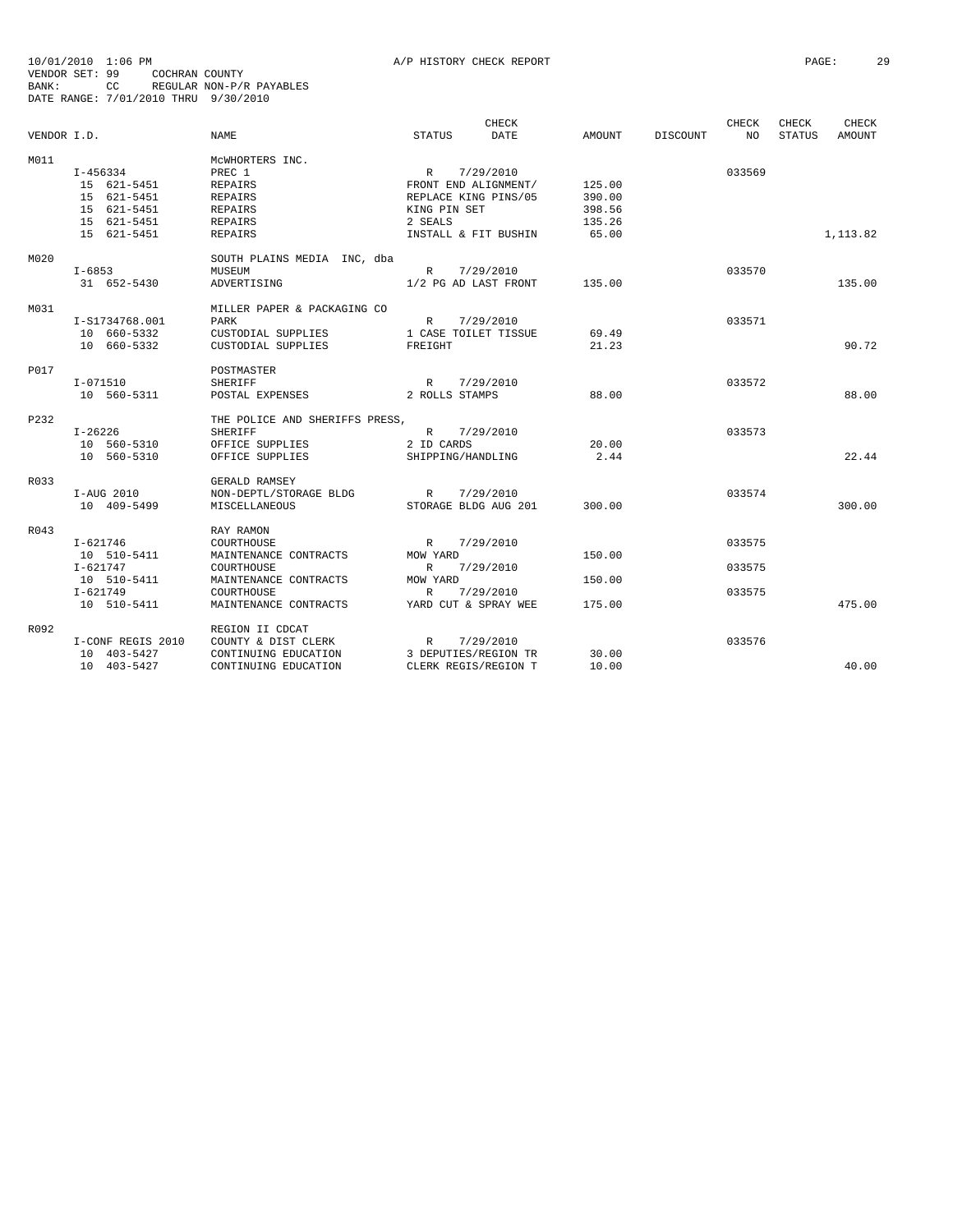| VENDOR I.D. |                    | <b>NAME</b>                  | STATUS                                                                                                                  | CHECK<br><b>DATE</b> | AMOUNT | DISCOUNT | <b>CHECK</b><br>NO. | <b>CHECK</b><br><b>STATUS</b> | CHECK<br><b>AMOUNT</b> |
|-------------|--------------------|------------------------------|-------------------------------------------------------------------------------------------------------------------------|----------------------|--------|----------|---------------------|-------------------------------|------------------------|
| R099        |                    | CYNDIA L. GUAJARDO dba       |                                                                                                                         |                      |        |          |                     |                               |                        |
|             | $I-94154$          | PREC 1                       | R                                                                                                                       | 7/29/2010            |        |          | 033577              |                               |                        |
|             | 15 621-5454        | TIRES                        |                                                                                                                         | 2 14.00/24 FLATS, LR | 100.00 |          |                     |                               |                        |
|             | $I-94264$          | <b>SHERIFF</b>               | ATS,<br>7/29/2010<br>P255/17 ELAT ON RR<br>R 7/29/2010<br>5 SHOTS TL TIRE FIX<br>R 7/29/2010<br>2 11.225 TL 7<br>2 11 ^ |                      |        |          | 033577              |                               |                        |
|             | 10 560-5454        | TIRES                        |                                                                                                                         |                      | 13.00  |          |                     |                               |                        |
|             | $I-94281$          | PARK                         |                                                                                                                         |                      |        |          | 033577              |                               |                        |
|             | 10 660-5454        | TIRES                        |                                                                                                                         |                      | 13.75  |          |                     |                               |                        |
|             | $I-94351$          | PREC 1                       |                                                                                                                         |                      |        |          | 033577              |                               |                        |
|             | 15 621-5454        | TIRES                        |                                                                                                                         |                      | 50.00  |          |                     |                               |                        |
|             | 15 621-5454        | TIRES                        |                                                                                                                         |                      | 50.00  |          |                     |                               |                        |
|             | $I-94380$          | PREC 1                       | $\mathbb{R}$                                                                                                            | 7/29/2010            |        |          | 033577              |                               |                        |
|             | 15 621-5454        | TIRES                        | FLAT ON 14.00-24 SPA                                                                                                    |                      | 50.00  |          |                     |                               |                        |
|             | 15 621-5454        | TIRES                        | REMA #4                                                                                                                 |                      | 4.00   |          |                     |                               |                        |
|             | 15 621-5454        | TIRES                        | REMA #8                                                                                                                 |                      | 5.50   |          |                     |                               |                        |
|             | $I-94387$          | PREC 1                       | R                                                                                                                       | 7/29/2010            |        |          | 033577              |                               |                        |
|             | 15 621-5454        | TIRES                        |                                                                                                                         | 21X7.12 FLAT ON 2 PT | 14.00  |          |                     |                               | 300.25                 |
| S005        |                    | DORIS SEALY, COUNTY TREAS    |                                                                                                                         |                      |        |          |                     |                               |                        |
|             | I-TCDRS CONF 07/10 | TREASURER                    | R                                                                                                                       | 7/29/2010            |        |          | 033578              |                               |                        |
|             | 10 497-5427        | CONTINUING EDUCATION         | AIRFARE FROM LBK/RD                                                                                                     |                      | 204.10 |          |                     |                               |                        |
|             | 10 497-5427        | CONTINUING EDUCATION         | HOTEL 7/21, 7/22/10                                                                                                     |                      | 298.00 |          |                     |                               |                        |
|             | 10 497-5427        | CONTINUING EDUCATION         | HOTEL TAX                                                                                                               |                      | 44.70  |          |                     |                               |                        |
|             | 10 497-5427        | CONTINUING EDUCATION         | CAB FARE                                                                                                                |                      | 53.00  |          |                     |                               |                        |
|             | 10 497-5427        | CONTINUING EDUCATION         | AIRPORT PARKING 7/21                                                                                                    |                      | 22.50  |          |                     |                               |                        |
|             | 10 497-5427        | CONTINUING EDUCATION         | 122 MI TO/FROM LUBBO                                                                                                    |                      | 61.00  |          |                     |                               | 683.30                 |
| S071        |                    | SCRIPT OFFICE PRODUCTS, INC. |                                                                                                                         |                      |        |          |                     |                               |                        |
|             | I-32933            | MUSEUM                       | R 7/29/2010                                                                                                             |                      |        |          | 033579              |                               |                        |
|             | 31 652-5334        | OTHER SUPPLIES               | RECEIPT BOOK                                                                                                            |                      | 26.69  |          |                     |                               |                        |
|             | 31 652-5334        | OTHER SUPPLIES               | FREIGHT                                                                                                                 |                      | 2.50   |          |                     |                               |                        |
|             |                    |                              | R                                                                                                                       |                      |        |          | 033579              |                               |                        |
|             | I-32947            | JUSTICE OF PEACE             | HP TONER CARTRIDGE                                                                                                      | 7/29/2010            | 98.00  |          |                     |                               |                        |
|             | 10 455-5310        | OFFICE SUPPLIES              | R                                                                                                                       |                      |        |          |                     |                               |                        |
|             | $I-32987$          | COUNTY JUDGE/COMM CT         |                                                                                                                         | 7/29/2010            | 2.77   |          | 033579              |                               |                        |
|             | 15 610-5310        | OFFICE SUPPLIES              | FINGERTIP MOISTENER<br>$\begin{array}{c}\n\text{-} \text{LNG.} \\ \text{R} \\ \text{O}\n\end{array}$                    |                      |        |          |                     |                               |                        |
|             | $I-33028$          | COUNTY JUDGE/COMMR CT        |                                                                                                                         | 7/29/2010            |        |          | 033579              |                               |                        |
|             | 15 610-5310        | OFFICE SUPPLIES              | 2 BOX JUMBO PAPER C                                                                                                     |                      | 2.60   |          |                     |                               |                        |
|             | 15 610-5310        | OFFICE SUPPLIES              | 2 HP CARTRIDGES 74XL                                                                                                    |                      | 74.54  |          |                     |                               |                        |
|             | 15 610-5310        | OFFICE SUPPLIES              | 2 HP CARTRIDGES 75XL                                                                                                    |                      | 86.44  |          |                     |                               |                        |
|             | $I - 33029$        | TREASURER                    | $\mathbb{R}$                                                                                                            | 7/29/2010            |        |          | 033579              |                               |                        |
|             | 10 497-5310        | OFFICE SUPPLIES              | USB/PS2 ADAPTER                                                                                                         |                      | 24.95  |          |                     |                               |                        |
|             | $I - 33030$        | JUSTICE OF PEACE             | $\mathbb{R}$                                                                                                            | 7/29/2010            |        |          | 033579              |                               |                        |
|             | 10 455-5310        | OFFICE SUPPLIES              | WHEELWRITER TAPE                                                                                                        |                      | 11.23  |          |                     |                               |                        |
|             | 10 455-5310        | OFFICE SUPPLIES              | WHEELWRITER RIBBON                                                                                                      |                      | 13.88  |          |                     |                               |                        |
|             | 10 455-5310        | OFFICE SUPPLIES              | 2 BOXES #10 ENVELOPE                                                                                                    |                      | 21.90  |          |                     |                               |                        |
|             | $I - 33031$        | <b>AUDITOR</b>               | $\mathbb{R}$                                                                                                            | 7/29/2010            |        |          | 033579              |                               |                        |
|             | 10 495-5310        | OFFICE SUPPLIES              | ADDING MACHINE PAPER                                                                                                    |                      | 7.95   |          |                     |                               | 373.45                 |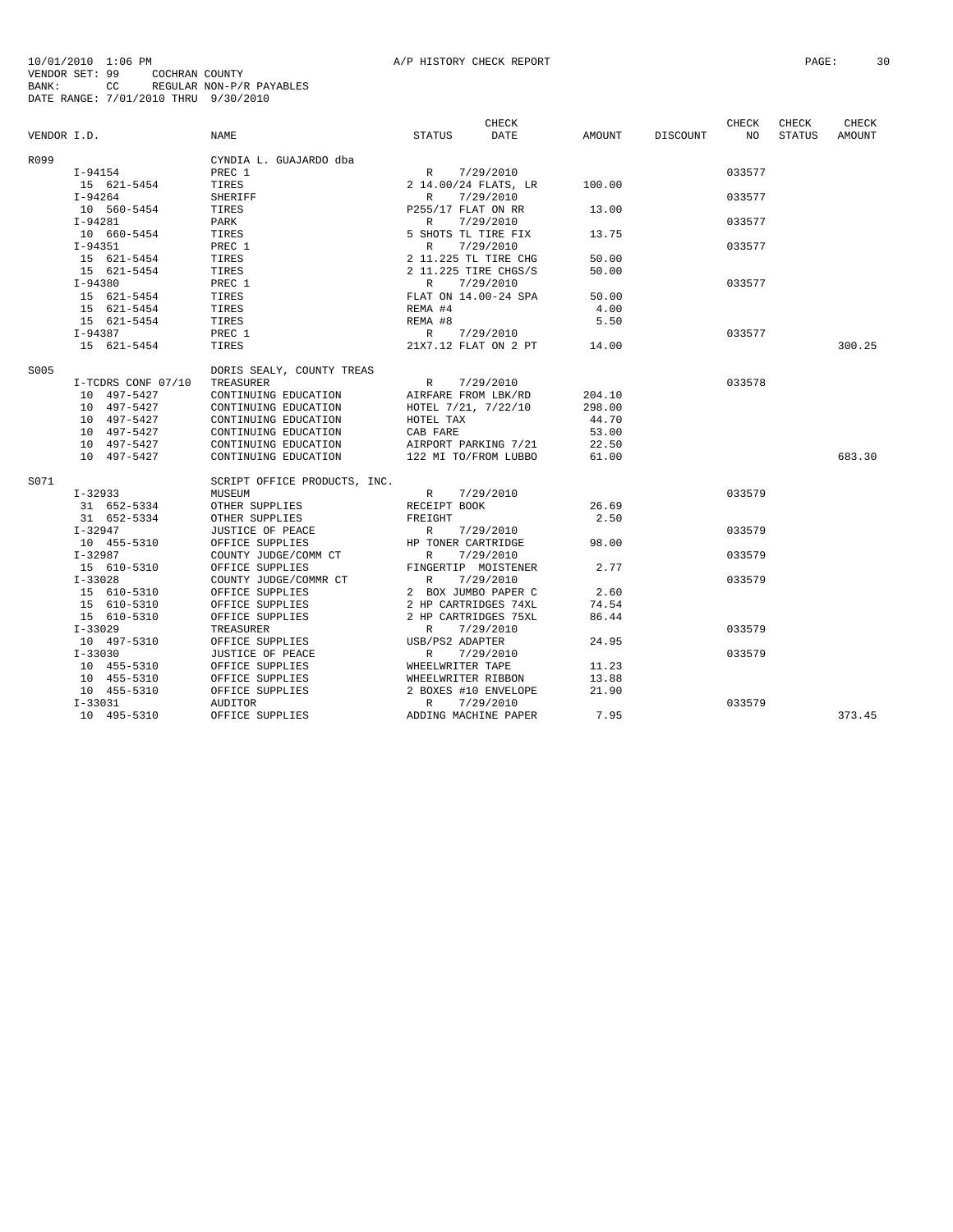| VENDOR I.D. |                                                                                                                                                                                                                                                                                                  | <b>NAME</b>                                                                                                                                                                                                                                                                                                                                                                                                                              | <b>STATUS</b>                                                                                                                                                                                                                                                                                                                                                   | CHECK<br>DATE | AMOUNT                                                                                                                                          | DISCOUNT | CHECK<br>NO.     | CHECK<br><b>STATUS</b> | <b>CHECK</b><br><b>AMOUNT</b> |
|-------------|--------------------------------------------------------------------------------------------------------------------------------------------------------------------------------------------------------------------------------------------------------------------------------------------------|------------------------------------------------------------------------------------------------------------------------------------------------------------------------------------------------------------------------------------------------------------------------------------------------------------------------------------------------------------------------------------------------------------------------------------------|-----------------------------------------------------------------------------------------------------------------------------------------------------------------------------------------------------------------------------------------------------------------------------------------------------------------------------------------------------------------|---------------|-------------------------------------------------------------------------------------------------------------------------------------------------|----------|------------------|------------------------|-------------------------------|
| S087        | I-DW# 13976<br>10 000-4370.101                                                                                                                                                                                                                                                                   | ALBERT SALAS<br>REFUND DEPOSIT OF $7/10/10$<br>RENT-ACTIVITY BUILDING<br>REFUND DEPOSIT OF 7/                                                                                                                                                                                                                                                                                                                                            |                                                                                                                                                                                                                                                                                                                                                                 |               | 125.00                                                                                                                                          |          | 033580           |                        | 125.00                        |
| S124        | I-747023<br>15 621-5356<br>15 621-5356                                                                                                                                                                                                                                                           | SHARE CORP.<br>PRECINCT 1<br>ROAD MATERIALS & SUPPLIES 12 CANS CITRA-KREME<br>ROAD MATERIALS & SUPPLIES                                                                                                                                                                                                                                                                                                                                  | R<br>7/29/2010<br>FREIGHT                                                                                                                                                                                                                                                                                                                                       |               | 105.00<br>10.16                                                                                                                                 |          | 033581           |                        | 115.16                        |
| S126        | $I-072110$<br>10 499-5427                                                                                                                                                                                                                                                                        | SECRETARY OF STATE'S OFFICE<br>TAX A/C<br>CONTINUING EDUCATION REG FEE/VOTER REG/TR                                                                                                                                                                                                                                                                                                                                                      | R 7/29/2010                                                                                                                                                                                                                                                                                                                                                     |               | 150.00                                                                                                                                          |          | 033582           |                        | 150.00                        |
| S222        | $I-639352$<br>10 560-5451<br>10 560-5451<br>10 560-5451<br>10 560-5451<br>10 560-5451<br>DEDUCTED \$93.39 SALES TAX                                                                                                                                                                              | SOUTH PLAINS COMMUNICATIONS<br><b>SHERIFF</b><br>MACHINERY-NON-OFFICE REPAIR 1 SURGE PROTECTOR<br>MACHINERY-NON-OFFICE REPAIR 4 N-MALE CONNECTORS<br>MACHINERY-NON-OFFICE REPAIR<br>MACHINERY-NON-OFFICE REPAIR<br>MACHINERY-NON-OFFICE REPAIR<br><b>EXEMPT</b><br>$--$                                                                                                                                                                  | $\mathbb R$<br>7/29/2010<br>20' 9913 COAX CABLE<br>LABOR--LIGHTNING@TOW<br>MILEAGE                                                                                                                                                                                                                                                                              |               | 62.00<br>40.00<br>30.00<br>900.00<br>100.00                                                                                                     |          | 033583           |                        | 1,132.00                      |
| S242        | I-1909 070910<br>10 560-5310<br>I-8507 062410<br>10 512-5392<br>10 512-5392<br>10 512-5392<br>10 512-5333<br>10 512-5392<br>10 512-5392<br>10 512-5392<br>10 512-5392<br>10 512-5392<br>10 512-5392<br>10 512-5392<br>512-5333<br>10<br>10 512-5333<br>10 512-5333<br>10 512-5392<br>10 512-5333 | SAM'S CLUB<br>SHERIFF<br>OFFICE SUPPLIES<br>JAIL<br>MISCELLANEOUS SUPPLIES<br>MISCELLANEOUS SUPPLIES<br>MISCELLANEOUS SUPPLIES<br>FOOD-PRISONERS<br>MISCELLANEOUS SUPPLIES<br>MISCELLANEOUS SUPPLIES<br>MISCELLANEOUS SUPPLIES<br>MISCELLANEOUS SUPPLIES<br>MISCELLANEOUS SUPPLIES<br>MISCELLANEOUS SUPPLIES<br>MISCELLANEOUS SUPPLIES<br>FOOD-PRISONERS<br>FOOD-PRISONERS<br>FOOD-PRISONERS<br>MISCELLANEOUS SUPPLIES<br>FOOD-PRISONERS | R 7/29<br>PC SOFTWARE<br>7/29/2010<br>R<br>7/29/2010<br>12 ROLL BOUNTY<br>20 OZ CUPS<br>12 ROLL BOUNTY<br>FLAVOR PACK<br>NORTHERN TISSUE<br>NORTHERN TISSUE<br>CLOROX BLEACH<br>GLAD 13 GAL TRASH BA<br>GLAD 13 GAL TRASH BA<br>LAUNDRY DETERGENT<br>LAUNDRY DETERGENT<br>APPLE JUICE<br>TROPICANA OJ<br><b>GRAPE JUICE</b><br>COMET CLEANSER<br>RANCH DRESSING |               | 48.83<br>18.48<br>17.48<br>18.48<br>11.22<br>16.88<br>16.88<br>8.12<br>11.98<br>11.98<br>13.96<br>13.96<br>4.34<br>7.98<br>5.88<br>5.88<br>8.98 |          | 033584<br>033584 |                        | 241.31                        |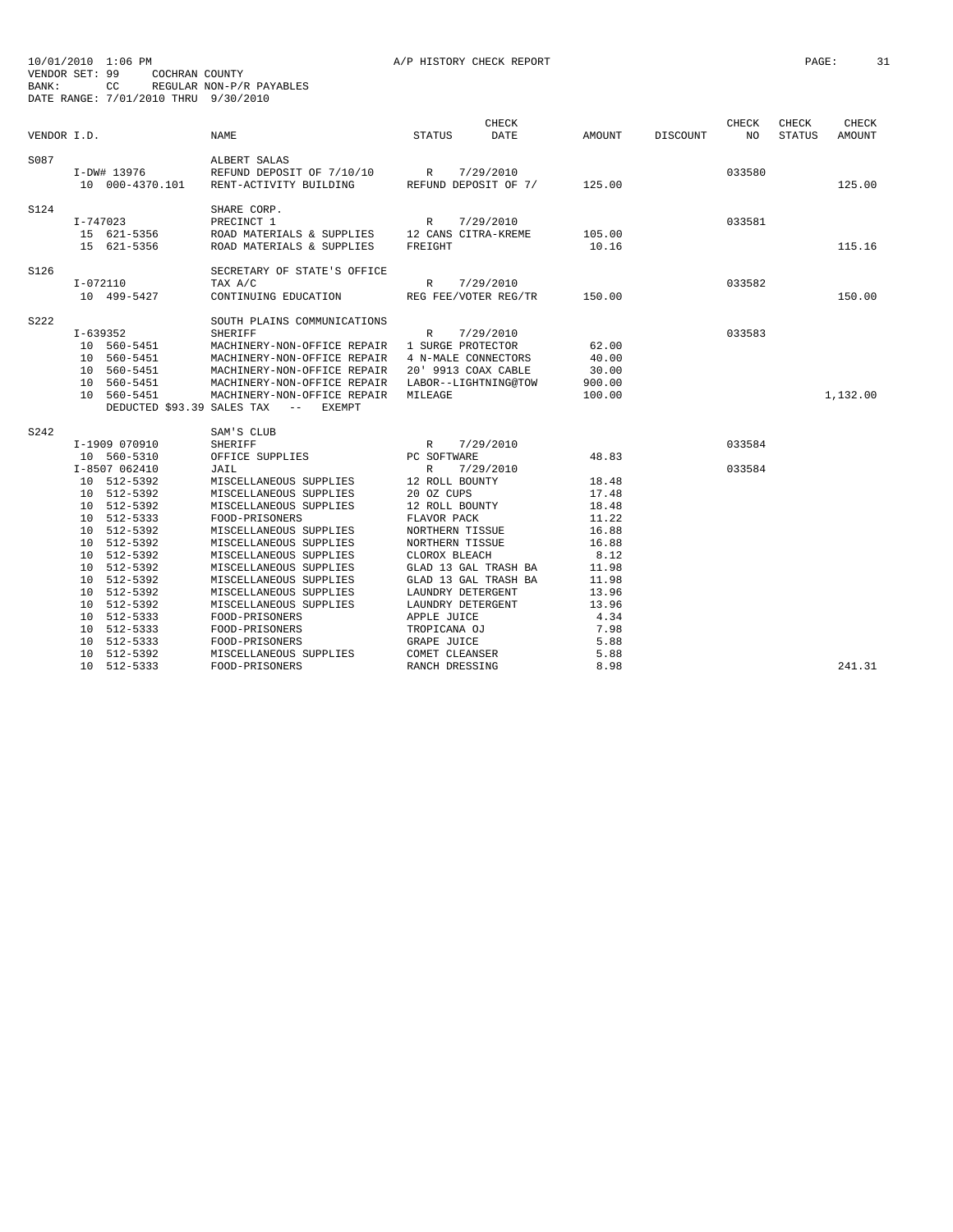|             |                                 |                             |                      | CHECK     |          |          | CHECK  | CHECK         | CHECK         |
|-------------|---------------------------------|-----------------------------|----------------------|-----------|----------|----------|--------|---------------|---------------|
| VENDOR I.D. |                                 | <b>NAME</b>                 | <b>STATUS</b>        | DATE      | AMOUNT   | DISCOUNT | NO.    | <b>STATUS</b> | <b>AMOUNT</b> |
| S260        |                                 | SMITH SOUTH PLAINS          |                      |           |          |          |        |               |               |
|             | I-33504                         | SHERIFF                     | R                    | 7/29/2010 |          |          | 033585 |               |               |
|             | 10 560-5451                     | MACHINERY-NON-OFFICE REPAIR | ELEC COOLANT FAN ASS |           | 335.33   |          |        |               | 335.33        |
| S281        |                                 | <b>STAPLES</b>              |                      |           |          |          |        |               |               |
|             | I-E360295001                    | <b>SHERIFF</b>              | $\mathbb{R}$         | 7/29/2010 |          |          | 033586 |               |               |
|             | 10 560-5310                     | OFFICE SUPPLIES             | 5 PK MEMO BOOK 3X5   |           | 27.45    |          |        |               |               |
|             | 10 560-5310                     | OFFICE SUPPLIES             | 2 PK BINDER CLIPS    |           | 9.58     |          |        |               |               |
|             | 10 560-5310                     | OFFICE SUPPLIES             | 1000 #1 PAPER CLIPS  |           | 4.89     |          |        |               |               |
|             | 10 560-5310                     | OFFICE SUPPLIES             | 2 PK WITE OUT CORR T |           | 41.58    |          |        |               |               |
|             | 10 560-5310                     | OFFICE SUPPLIES             | 4 HP MAGENTA INK CAR |           | 43.96    |          |        |               |               |
|             | 10 560-5310                     | OFFICE SUPPLIES             | 1 DOZ BLK PILOT G-2  |           | 17.49    |          |        |               |               |
|             | 10 560-5310                     | OFFICE SUPPLIES             | 1 DOZ BLUE PILOT G-2 |           | 17.49    |          |        |               |               |
|             | 10 560-5310                     | OFFICE SUPPLIES             | 1 DOZ RED PILOT G-2  |           | 17.49    |          |        |               |               |
|             | 10 560-5310                     | OFFICE SUPPLIES             | MS BLUETOOTH NB      |           | 49.99    |          |        |               |               |
|             | 10 560-5310                     | OFFICE SUPPLIES             | 3 3" BLACK EDONOMY B |           | 17.97    |          |        |               |               |
|             | 10 560-5310                     | OFFICE SUPPLIES             | COUPON               |           | 24.25CR  |          |        |               | 223.64        |
| S331        |                                 | STANDARD COFFEE SERVICE     |                      |           |          |          |        |               |               |
|             | $I-8311-62819$                  | NON-DEPT'L                  | R                    | 7/29/2010 |          |          | 033587 |               |               |
|             | 10 409-5300                     | COUNTY-WIDE SUPPLIES        | 2 CREAMER/FR VANILLA |           | 14.66    |          |        |               |               |
|             | 10 409-5300                     | COUNTY-WIDE SUPPLIES        | 1 AAA DECAF          |           | 36.75    |          |        |               |               |
|             | 10 409-5300                     | COUNTY-WIDE SUPPLIES        | 1AAA REG COFFEE      |           | 29.50    |          |        |               |               |
|             | 10 409-5300                     | COUNTY-WIDE SUPPLIES        | FUEL ADJ             |           | 2.45     |          |        |               | 83.36         |
| S347        |                                 | SOUTHERN TIRE MART, LLC     |                      |           |          |          |        |               |               |
|             | I-70086460                      | PREC 1                      | R                    | 7/29/2010 |          |          | 033588 |               |               |
|             | 15 621-5454                     | TIRES                       | 6 14.00-24 SUPER GRN |           | 2,340.00 |          |        |               |               |
|             | I-70086808                      | PREC 1                      | R                    | 7/29/2010 |          |          | 033588 |               |               |
|             | 15 621-5451                     | <b>REPAIRS</b>              | CHG 2 WHEELS         |           | 70.00    |          |        |               |               |
|             | 15 621-5451                     | <b>REPAIRS</b>              | 2 24" O-RINGS        |           | 30.00    |          |        |               |               |
|             | 15 621-5451                     | <b>REPAIRS</b>              | 2 SCRAP TIRE DISPOSA |           | 50.00    |          |        |               | 2,490.00      |
| S372        |                                 | SCHAEFFER MFG.CO.           |                      |           |          |          |        |               |               |
|             | I-DU1470-INV1                   | PREC 1                      | $\mathbb{R}$         | 7/29/2010 |          |          | 033589 |               |               |
|             | 15 621-5356                     | ROAD MATERIALS & SUPPLIES   | 120 # KEG MOLY ULTRA |           | 336.00   |          |        |               | 336.00        |
| S380        |                                 | Si FUNERAL SERVICES         |                      |           |          |          |        |               |               |
|             | I-L74527                        | CEMETERY                    | R                    | 7/29/2010 |          |          | 033590 |               |               |
|             | 10 516-5499                     | MISCELLANEOUS               | DISINTER SMITH-WRONG |           | 900.00   |          |        |               | 900.00        |
| T058        |                                 | RITA TYSON, CO & DIST CLERK |                      |           |          |          |        |               |               |
|             | I-070810 JURY SNACKS DIST COURT |                             | $\mathbb{R}$         | 7/29/2010 |          |          | 033591 |               |               |
|             | 10 435-5499                     | MISCELLANEOUS               | JURY SNACKS          |           | 32.00    |          |        |               | 32.00         |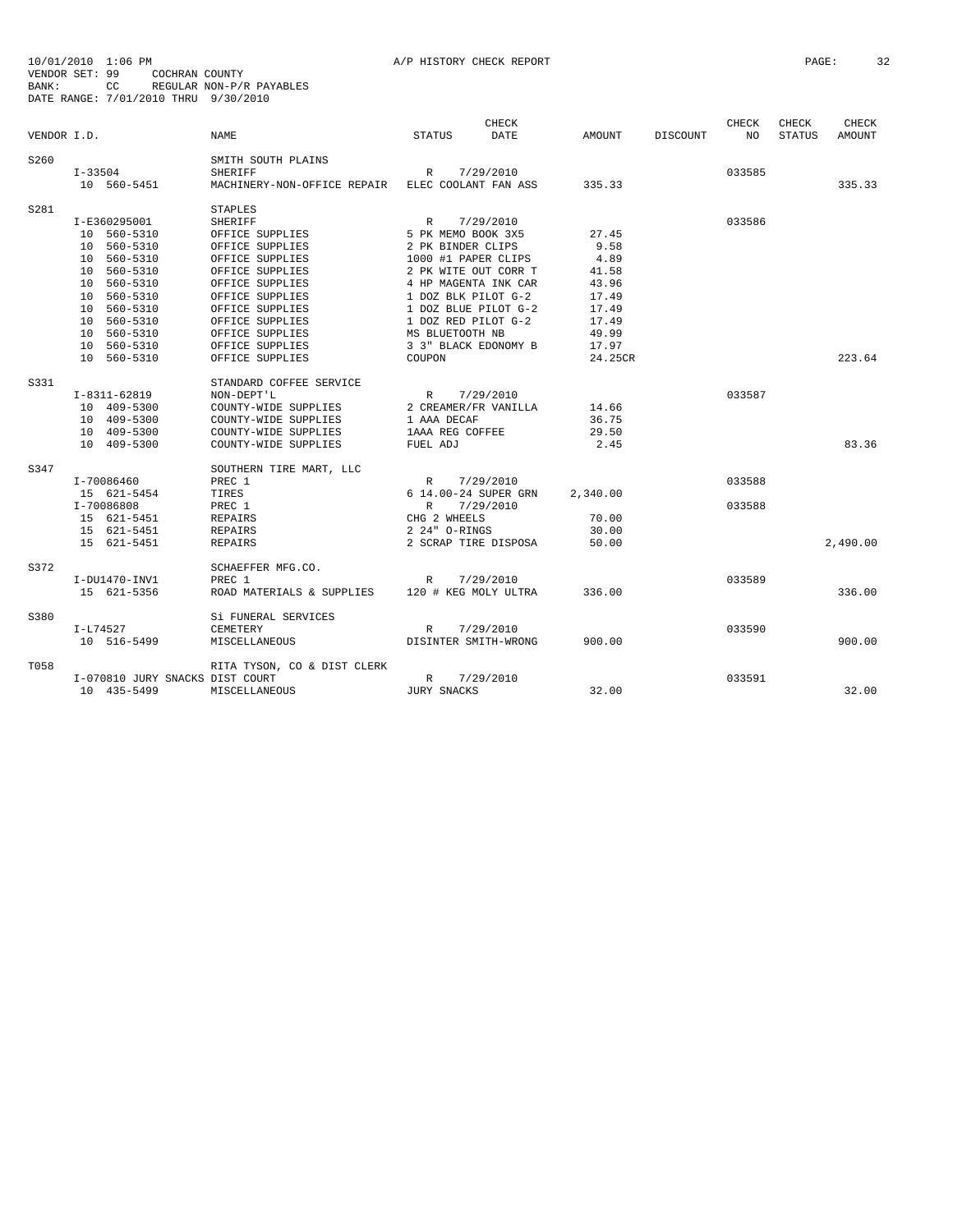|             |                                    |                             | CHECK                        |               |          | CHECK  | CHECK         | CHECK         |
|-------------|------------------------------------|-----------------------------|------------------------------|---------------|----------|--------|---------------|---------------|
| VENDOR I.D. |                                    | NAME.                       | <b>STATUS</b><br><b>DATE</b> | <b>AMOUNT</b> | DISCOUNT | NO     | <b>STATUS</b> | <b>AMOUNT</b> |
| T081        |                                    | TAC RISK MANAGEMENT POOL    |                              |               |          |        |               |               |
|             | I-117629                           | PROPERTY 2010-11 NON-DEPT'L | R<br>7/29/2010               |               |          | 033592 |               |               |
|             | 10 409-5482                        | PROPERTY INSURANCE          | BLDGS & CONTENTS             | 17,973.00     |          |        |               |               |
|             | 10 409-5482                        | PROPERTY INSURANCE          | VOTING EQUIPMENT             | 240.00        |          |        |               |               |
|             | 10 409-5482                        | PROPERTY INSURANCE          | EDP EOUIPMENT                | 560.00        |          |        |               |               |
|             | 10 409-5482                        | PROPERTY INSURANCE          | TOWERS                       | 580.00        |          |        |               |               |
|             | 10 409-5482                        | PROPERTY INSURANCE          | MOTOR GRADERS                | 5,372.00      |          |        |               | 24,725.00     |
| T083        |                                    | TYLER TECHNOLOGIES, INC     |                              |               |          |        |               |               |
|             | I-171275                           | NON-DEPT'L                  | 7/29/2010<br>R               |               |          | 033593 |               |               |
|             | 10 409-5411                        | MAINTENANCE CONTRACTS       | MONTHLY NETWORK FEE          | 200.00        |          |        |               | 200.00        |
| T087        |                                    | TEXAS DEPARTMENT OF HEALTH  |                              |               |          |        |               |               |
|             | $I-11786$                          | <b>CLERK</b>                | R<br>7/29/2010               |               |          | 033594 |               |               |
|             | 10 403-5310                        | OFFICE SUPPLIES             | 12 REMOTE BIRTH ACCE         | 21.96         |          |        |               | 21.96         |
| W021        |                                    | SUSAN WISELEY               |                              |               |          |        |               |               |
|             | I-071410                           | TAX A/C                     | $\mathbb{R}$<br>7/29/2010    |               |          | 033595 |               |               |
|             | 10 499-5427                        | CONTINUING EDUCATION        | LUBBOCK MTG 110 MI @         | 55.00         |          |        |               | 55.00         |
| W062        |                                    | WAL-MART COMMUNITY          |                              |               |          |        |               |               |
|             | $I - 070810$                       | <b>SHERIFF</b>              | $\mathbb{R}$<br>7/29/2010    |               |          | 033596 |               |               |
|             | 10 512-5392                        | MISCELLANEOUS SUPPLIES      | 5 3M MICRO 20X25 AIR         | 44.40         |          |        |               |               |
|             | 10 560-5310                        | OFFICE SUPPLIES             | 16 ENERGIZER AA BATT         | 8.97          |          |        |               |               |
|             | 10 560-5310                        | OFFICE SUPPLIES             | 4-100 CT WHITE BUSIN         | 15.88         |          |        |               |               |
|             | 10 560-5310                        | OFFICE SUPPLIES             | 8+2 AA ENERGIZER MAX         | 5.97          |          |        |               | 75.22         |
| W092        |                                    | WEST TEXAS GAS INC          |                              |               |          |        |               |               |
|             | I-004036001501 0710 PARK/SHOP      |                             | R<br>7/29/2010               |               |          | 033597 |               |               |
|             | 10 660-5440                        | UTILITIES & IRRIGATION      | 1.1 MCF 06/09/10-07/         | 15.55         |          |        |               | 15.55         |
| W092        |                                    | WEST TEXAS GAS INC          |                              |               |          |        |               |               |
|             | I-004036002501 0710 PARK/SHOW BARN |                             | R<br>7/29/2010               |               |          | 033598 |               |               |
|             | 10 660-5440                        | UTILITIES & IRRIGATION      | SVC 06/09/10-07/14/1         | 9.00          |          |        |               | 9.00          |
| W092        |                                    | WEST TEXAS GAS INC          |                              |               |          |        |               |               |
|             | I-004049022001 0710 PREC 3         |                             | 7/29/2010<br>$\mathbb{R}$    |               |          | 033599 |               |               |
|             | 15 622-5440                        | UTILITIES                   | .6 MCF 06/08/10-07/1         | 12.57         |          |        |               | 12.57         |
| W097        |                                    | W. L. MATHENY dba           |                              |               |          |        |               |               |
|             | $I-28128$                          | COURTHOUSE                  | $\mathbb{R}$<br>7/29/2010    |               |          | 033600 |               |               |
|             | 10 510-5332                        | CUSTODIAL SUPPLIES          | SPRAY EVERGREEN TREE         | 50.00         |          |        |               |               |
|             | $I - 28624$                        | COURTHOUSE/LIBRARY/ACT BLDG | $\mathbb{R}$<br>7/29/2010    |               |          | 033600 |               |               |
|             | 10 510-5332                        | CUSTODIAL SUPPLIES          | SPRAY BUGS                   | 70.00         |          |        |               |               |
|             | 10 662-5332                        | CUSTODIAL SUPPLIES          | SPRAY BUGS                   | 45.00         |          |        |               |               |
|             | 10 650-5332                        | CUSTODIAL SUPPLIES          | SPRAY BUGS                   | 35.00         |          |        |               | 200.00        |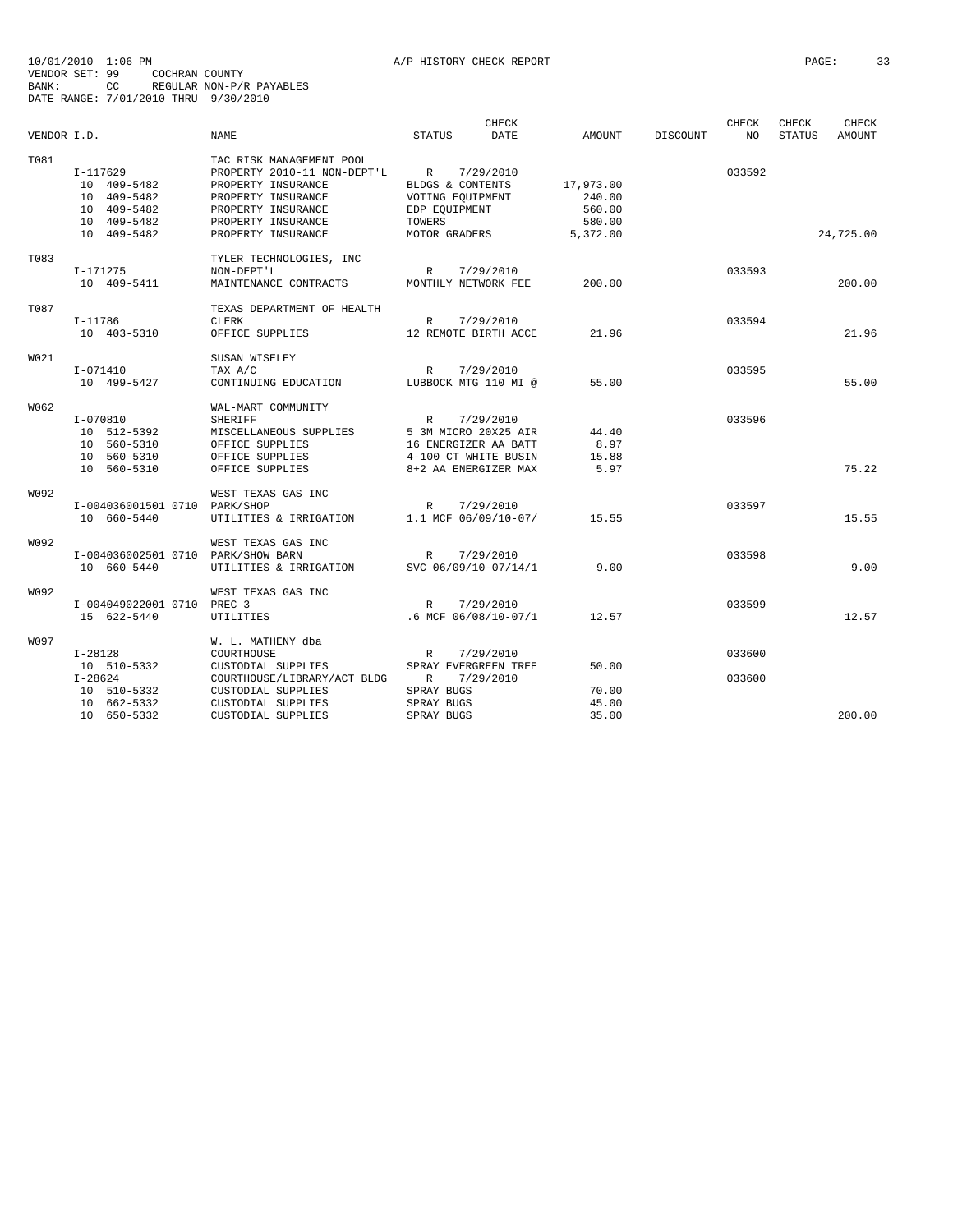|             |               |                                 |                        | <b>CHECK</b> |               |                 | CHECK  | CHECK         | <b>CHECK</b>  |
|-------------|---------------|---------------------------------|------------------------|--------------|---------------|-----------------|--------|---------------|---------------|
| VENDOR I.D. |               | <b>NAME</b>                     | <b>STATUS</b>          | DATE         | <b>AMOUNT</b> | <b>DISCOUNT</b> | NO.    | <b>STATUS</b> | <b>AMOUNT</b> |
| W164        |               | WARREN CAT                      |                        |              |               |                 |        |               |               |
|             | I-PS020206218 | PREC <sub>2</sub>               | R                      | 7/29/2010    |               |                 | 033601 |               |               |
|             | 15 622-5451   | <b>REPAIRS</b>                  | ELEMENT 328-3655       |              | 84.30         |                 |        |               |               |
|             | 15 622-5451   | <b>REPAIRS</b>                  | ELEMENT ASM 245-6375   |              | 56.07         |                 |        |               |               |
|             | 15 622-5451   | <b>REPAIRS</b>                  | ELEMENT ASM 245-6376   |              | 35.09         |                 |        |               |               |
|             | 15 622-5451   | <b>REPAIRS</b>                  | AIR FILTER 149-1912    |              | 47.90         |                 |        |               |               |
|             | 15 622-5451   | <b>REPAIRS</b>                  | 5 GAL HYDRO OIL        |              | 256.89        |                 |        |               | 480.25        |
| W193        |               | WESTWARD AUTOMOTIVE REPAIR LLC  |                        |              |               |                 |        |               |               |
|             | $I-1699$      | <b>SHERIFF</b>                  | $\mathbb{R}$           | 7/29/2010    |               |                 | 033602 |               |               |
|             | 10 560-5451   | MACHINERY-NON-OFFICE REPAIR     | CHG OIL, CK ALL FLUI   |              | 12.00         |                 |        |               |               |
|             | 10 560-5451   | MACHINERY-NON-OFFICE REPAIR     | SCAN/POWERTRN CTRL M   |              | 30.00         |                 |        |               |               |
|             | 10 560-5451   | MACHINERY-NON-OFFICE REPAIR     | 7 OTS AMOIL            |              | 69.80         |                 |        |               |               |
|             | 10 560-5451   | MACHINERY-NON-OFFICE REPAIR     | 1 OIL FILTER           |              | 7.69          |                 |        |               |               |
|             | 10 560-5451   | MACHINERY-NON-OFFICE REPAIR     | 1 AIR FILTER           |              | 39.14         |                 |        |               |               |
|             | $I - 1706$    | SHERIFF                         | R                      | 7/29/2010    |               |                 | 033602 |               |               |
|             | 10 560-5451   | MACHINERY-NON-OFFICE REPAIR     | FLUSH/FILL COOLANT, R  |              | 60.00         |                 |        |               |               |
|             | 10 560-5451   | MACHINERY-NON-OFFICE REPAIR     | 2 GAL ANTIFREEZE       |              | 25.60         |                 |        |               |               |
|             | $I - 1729$    | <b>SHERIFF</b>                  | R                      | 7/29/2010    |               |                 | 033602 |               |               |
|             | 10 560-5451   | MACHINERY-NON-OFFICE REPAIR     | REPLACE ELEC FAN ASS   |              | 120.00        |                 |        |               |               |
|             | 10 560-5451   | MACHINERY-NON-OFFICE REPAIR     | 1 GAL ANRIFREEZE       |              | 12.80         |                 |        |               | 377.03        |
| X001        |               | <b>XCEL ENERGY</b>              |                        |              |               |                 |        |               |               |
|             | I-246089036   | PREC <sub>2</sub>               | $\mathbb{R}$           | 7/29/2010    |               |                 | 033603 |               |               |
|             | 15 622-5440   | UTILITIES                       | ELEC USAGE $6/11/10$ - |              | 11.85         |                 |        |               |               |
|             | 15 622-5440   | UTILITIES                       | 1 AREA LIGHT           |              | 15.03         |                 |        |               | 26.88         |
| B001        |               | BAILEY CO. ELECTRIC COOP        |                        |              |               |                 |        |               |               |
|             | I-217289      | PREC 4                          | R                      | 8/09/2010    |               |                 | 033604 |               |               |
|             | 15 624-5440   | UTILITIES                       | 320 KWH SHOP 06/18-0   |              | 45.32         |                 |        |               |               |
|             | 15 624-5440   | UTILITIES                       | AREA LIGHT             |              | 9.33          |                 |        |               |               |
|             | $I - 217290$  | PREC <sub>3</sub>               | $\mathbb{R}$           | 8/09/2010    |               |                 | 033604 |               |               |
|             | 15 623-5440   | UTILITIES                       | 108 KWH SHOP           |              | 23.38         |                 |        |               |               |
|             | 15 623-5440   | UTILITIES                       | 2 AREA LIGHTS          |              | 20.20         |                 |        |               |               |
|             | I-217291      | NON-DEPT'L/SHERIFF POSSE        | $\mathbb{R}$           | 8/09/2010    |               |                 | 033604 |               |               |
|             | 10 409-5440   | UTILITIES                       | 6/08/10-7/09/10 ELEC   |              | 46.57         |                 |        |               | 144.80        |
| C007        |               | CITY OF MORTON                  |                        |              |               |                 |        |               |               |
|             | $I-073010$    | LIB/MUS/ACT BLDG/CRTHS/PREC 1 R |                        | 8/09/2010    |               |                 | 033605 |               |               |
|             | 10 650-5440   | UTILITIES                       | LIBRARY GAS            |              | 16.25         |                 |        |               |               |
|             | 10 650-5440   | UTILITIES                       | LIBRARY WATER          |              | 10.00         |                 |        |               |               |
|             | 10 650-5440   | UTILITIES                       | LIBRARY GARBAGE        |              | 41.50         |                 |        |               |               |
|             | 10 650-5440   | UTILITIES                       | LIBRARY SEWER          |              | 13.00         |                 |        |               |               |
|             | 10 652-5440   | UTILITIES                       | MUSEUM GAS             |              | 16.25         |                 |        |               |               |
|             | 10 652-5440   | UTILITIES                       | MUSEUM WATER           |              | 10.00         |                 |        |               |               |
|             | 10 652-5440   | UTILITIES                       | MUSEUM GARBAGE         |              | 18.25         |                 |        |               |               |
|             | 10 652-5440   | UTILITIES                       | MUSEUM SEWER           |              | 11.00         |                 |        |               |               |
|             | 10 662-5440   | UTILITIES                       | ACTIVITY BUILDING GA   |              | 16.25         |                 |        |               |               |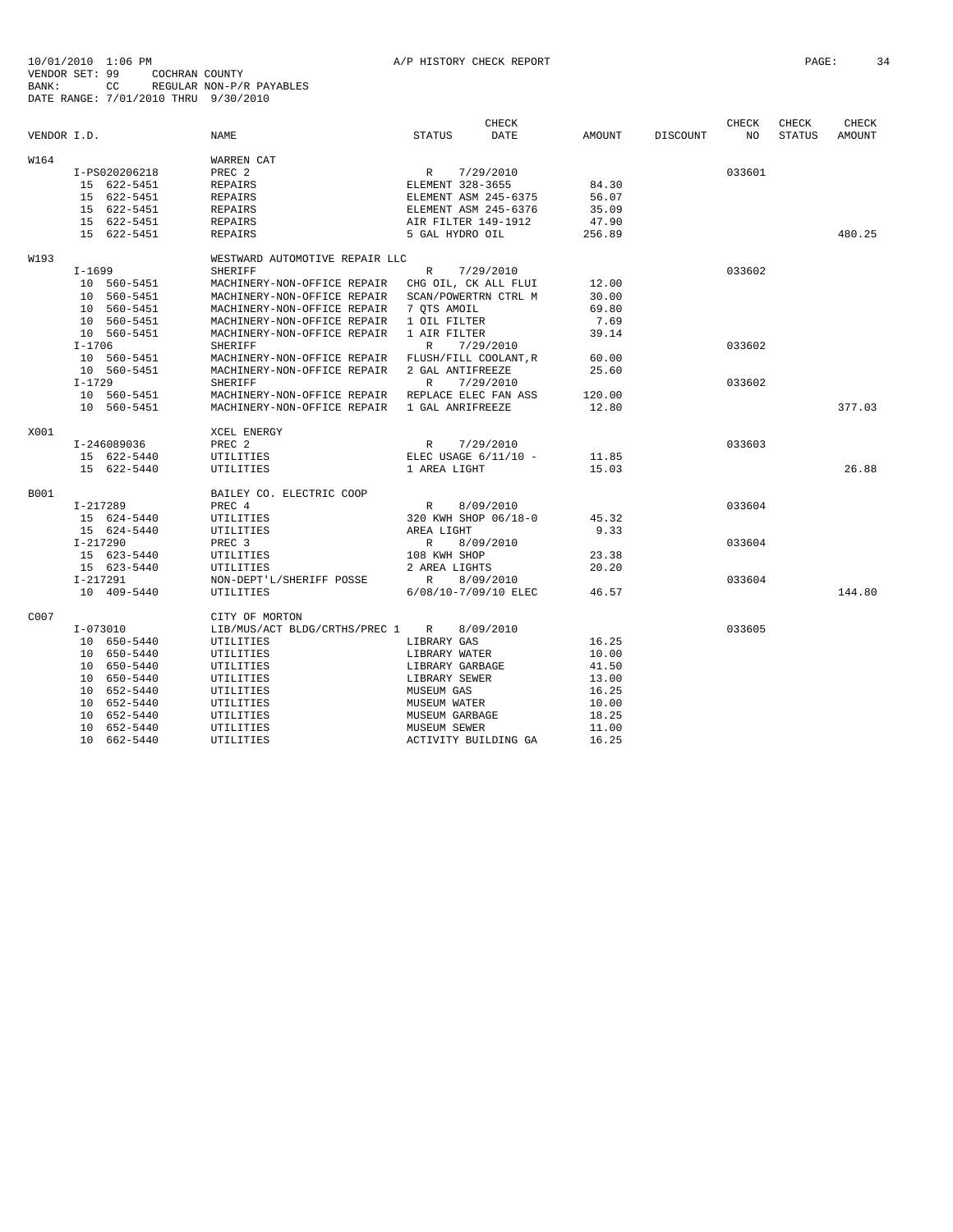|             |              |                                              | CHECK                               |        |          | CHECK           | CHECK         | CHECK  |
|-------------|--------------|----------------------------------------------|-------------------------------------|--------|----------|-----------------|---------------|--------|
| VENDOR I.D. |              | <b>NAME</b>                                  | <b>STATUS</b><br>DATE               | AMOUNT | DISCOUNT | NO <sub>1</sub> | <b>STATUS</b> | AMOUNT |
| C007        |              | CITY OF MORTON CONT                          |                                     |        |          |                 |               |        |
|             | I-073010     | LIB/MUS/ACT BLDG/CRTHS/PREC 1 R 8/09/2010    |                                     |        |          | 033605          |               |        |
|             | 10 662-5440  | UTILITIES                                    | ACTIVITY BUILDING WA                | 10.00  |          |                 |               |        |
|             | 10 662-5440  | UTILITIES                                    | ACTIVITY BUILDING GA                | 67.00  |          |                 |               |        |
|             | 10 662-5440  | UTILITIES                                    | ACTIVITY BUILDING SE                | 30.00  |          |                 |               |        |
|             | 10 510-5440  | UTILITIES                                    | COURTHOUSE GAS                      | 16.25  |          |                 |               |        |
|             | 10 510-5440  | UTILITIES                                    | COURTHOUSE WATER                    | 309.75 |          |                 |               |        |
|             | 10 510-5440  | UTILITIES                                    | COURTHOUSE GARBAGE                  | 233.00 |          |                 |               |        |
|             | 10 510-5440  | UTILITIES                                    | COURTHOUSE SEWER                    | 39.00  |          |                 |               |        |
|             | 15 621-5440  | UTILITIES                                    | PREC 1 GAS                          | 16.25  |          |                 |               |        |
|             | 15 621-5440  | UTILITIES                                    | PREC 1 WATER                        | 10.00  |          |                 |               |        |
|             | 15 621-5440  | UTILITIES                                    | PREC 1 GARBAGE                      | 41.50  |          |                 |               | 925.25 |
| C019        |              | COCHRAN MEMORIAL HOSPITAL                    |                                     |        |          |                 |               |        |
|             | I-ADM#187527 | <b>SHERIFF</b>                               | R<br>8/09/2010                      |        |          | 033606          |               |        |
|             | 10 560-5499  | MISCELLANEOUS                                | EMPL PHYSICAL/E CANT                | 72.00  |          |                 |               |        |
|             | 10 560-5499  | MISCELLANEOUS                                | EMPL DRUG TEST/E CAN                | 50.00  |          |                 |               | 122.00 |
| C035        |              | COX AUTO SUPPLY CO                           |                                     |        |          |                 |               |        |
|             | $C-120496$   | PREC 1                                       | R<br>8/09/2010                      |        |          | 033607          |               |        |
|             | 15 621-5356  | ROAD MATERIALS & SUPPLIES RETURN WIRE SPRING |                                     | 6.49CR |          |                 |               |        |
|             | 15 621-5451  | REPAIRS                                      | 6 9" RUBBER STRAPS                  | 4.74   |          |                 |               |        |
|             | $I-117453$   | PREC 1                                       | 8/09/2010<br>R                      |        |          | 033607          |               |        |
|             | 15 621-5451  | REPAIRS                                      | 2 3- GAL ROTELLA OIL                | 86.98  |          |                 |               |        |
|             | 15 621-5451  | REPAIRS                                      | OIL FILTER                          | 8.47   |          |                 |               |        |
|             | I-117469     | PREC 4                                       | R<br>8/09/2010                      |        |          | 033607          |               |        |
|             | 15 624-5356  | ROAD MATERIALS & SUPPLIES MYST JT8           |                                     | 36.95  |          |                 |               |        |
|             | $I-117622$   | PREC 1                                       | R<br>8/09/2010                      |        |          | 033607          |               |        |
|             | 15 621-5451  | REPAIRS                                      | 2 HYD FITTINGS                      | 11.50  |          |                 |               |        |
|             | $I-117639$   | EXTENSION SVC                                | R<br>8/09/2010                      |        |          | 033607          |               |        |
|             | 10 665-5334  | OTHER SUPPLIES                               | TRAILER HITCH                       | 18.95  |          |                 |               |        |
|             | 10 665-5334  | OTHER SUPPLIES                               | BALL                                | 9.99   |          |                 |               |        |
|             | 10 665-5334  | OTHER SUPPLIES                               | CATCH-PIN                           | 2.49   |          |                 |               |        |
|             | I-117686     | PREC 1                                       | R 8/09/2010                         |        |          | 033607          |               |        |
|             | 15 621-5356  | ROAD MATERIALS & SUPPLIES HYD-END            |                                     | 16.35  |          |                 |               |        |
|             | I-117792     | JAIL                                         | R 8/09/2010                         |        |          | 033607          |               |        |
|             | 10 512-5451  | REPAIR                                       | 2 BEARINGS                          | 13.98  |          |                 |               |        |
|             | 10 512-5451  | REPAIR                                       | 2 BEARING-HOUSINGS                  | 7.98   |          |                 |               |        |
|             | 10 512-5451  | REPAIR                                       | 2 EMERY CLOTHS                      | 0.90   |          |                 |               |        |
|             | 10 512-5451  | REPAIR                                       | TRI-FLEX BELT                       | 4.80   |          |                 |               |        |
|             | I-117900     | JAIL                                         |                                     |        |          | 033607          |               |        |
|             | 10 512-5451  | REPAIR                                       | R 8/09/2010<br>2 BLOCK BEARINGS/EXH | 75.78  |          |                 |               |        |
|             | $I-118218$   | JAIL                                         | R<br>8/09/2010                      |        |          | 033607          |               |        |
|             | 10 512-5451  | REPAIR                                       | 2 EMERY CLOTHS                      | 0.90   |          |                 |               |        |
|             | 10 512-5451  | REPAIR                                       | 2 1-IN P.BLOK                       | 31.90  |          |                 |               |        |
|             | $I-118307$   | PREC 1                                       | R<br>8/09/2010                      |        |          | 033607          |               |        |
|             | 15 621-5356  | ROAD MATERIALS & SUPPLIES                    | AMDRO                               | 7.99   |          |                 |               |        |
|             | $I-118850$   | SHERIFF                                      | R<br>8/09/2010                      |        |          | 033607          |               |        |
|             |              |                                              |                                     |        |          |                 |               |        |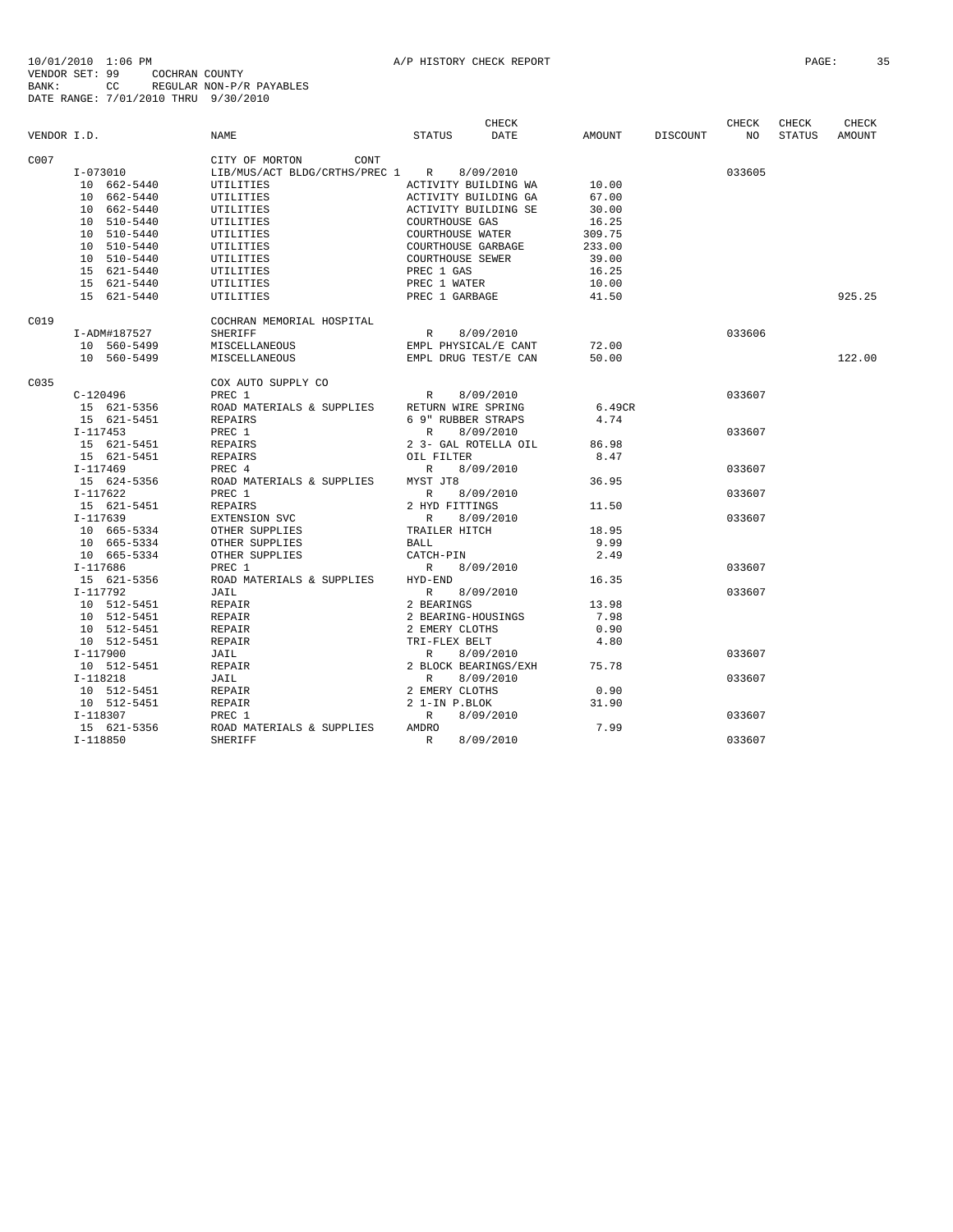|             |             |                                                                                  | CHECK                     |       |                 | CHECK           | CHECK         | CHECK  |
|-------------|-------------|----------------------------------------------------------------------------------|---------------------------|-------|-----------------|-----------------|---------------|--------|
| VENDOR I.D. |             | NAME                                                                             | DATE<br>STATUS            |       | AMOUNT DISCOUNT | NO <sub>1</sub> | <b>STATUS</b> | AMOUNT |
| C035        |             | COX AUTO SUPPLY CO CONT                                                          |                           |       |                 |                 |               |        |
|             | I-118850    | SHERIFF                                                                          | R 8/09/2010               |       |                 | 033607          |               |        |
|             | 10 560-5310 | OFFICE SUPPLIES                                                                  | SURGE PROTECTOR           | 7.79  |                 |                 |               |        |
|             | I-118860    | PREC <sub>3</sub>                                                                | R 8/09/2010               |       |                 | 033607          |               |        |
|             | 15 623-5356 | ROAD MATERIALS & SUPPLIES                                                        | 2 T-TAPE                  | 1.98  |                 |                 |               |        |
|             | 15 623-5356 |                                                                                  |                           | 3.84  |                 |                 |               |        |
|             | 15 623-5356 | ROAD MATERIALS & SUPPLIES FITTING<br>ROAD MATERIALS & SUPPLIES $3/8X1/4$ BUSHING |                           | 0.57  |                 |                 |               |        |
|             | 15 623-5356 | ROAD MATERIALS & SUPPLIES                                                        | VALVE                     | 3.79  |                 |                 |               |        |
|             | 15 623-5356 | ROAD MATERIALS & SUPPLIES                                                        | FITTING                   | 12.15 |                 |                 |               |        |
|             |             |                                                                                  |                           |       |                 | 033607          |               |        |
|             | I-118922    | PREC 1<br>ROAD MATERIALS & SUPPLIES 3 BULBS                                      | R 8/09/2010               |       |                 |                 |               |        |
|             | 15 621-5356 |                                                                                  |                           | 20.97 |                 |                 |               |        |
|             | I-118984    | PREC 1                                                                           | R 8/09/2010               |       |                 | 033607          |               |        |
|             |             | 15 621-5356 ROAD MATERIALS & SUPPLIES 2-IN THRED CAP                             |                           | 1.52  |                 |                 |               |        |
|             | 15 621-5356 | ROAD MATERIALS & SUPPLIES                                                        | TEFLON-TAPE               | 0.99  |                 |                 |               |        |
|             | $I-119019$  | PREC 1                                                                           | R 8/09/2010               |       |                 | 033607          |               |        |
|             | 15 621-5356 | ROAD MATERIALS & SUPPLIES 6 KEYS MADE                                            |                           | 4.50  |                 |                 |               |        |
|             | 15 621-5356 | ROAD MATERIALS & SUPPLIES HITCH                                                  |                           | 64.49 |                 |                 |               |        |
|             | 15 621-5356 | ROAD MATERIALS & SUPPLIES                                                        | 2" BALL                   | 10.95 |                 |                 |               |        |
|             | I-119020    | PREC 1                                                                           | R 8/09/2010               |       |                 | 033607          |               |        |
|             | 15 621-5356 | ROAD MATERIALS & SUPPLIES TRAILER BALL                                           |                           | 17.99 |                 |                 |               |        |
|             | $I-119213$  | PREC 1                                                                           | 8/09/2010<br>R            |       |                 | 033607          |               |        |
|             | 15 621-5356 | ROAD MATERIALS & SUPPLIES                                                        | 2 3/8 X 1/4 BUSHING       | 1.30  |                 |                 |               |        |
|             | I-119339    | ACTIVITY BLDG                                                                    | R<br>8/09/2010            |       |                 | 033607          |               |        |
|             | 10 662-5451 | REPAIR                                                                           | MOWER BLADE               | 6.99  |                 |                 |               |        |
|             | I-119361    | PREC 4                                                                           | R<br>8/09/2010            |       |                 | 033607          |               |        |
|             | 15 624-5356 | ROAD MATERIALS & SUPPLIES 4 BLUE SHOP TOWELS                                     |                           | 11.16 |                 |                 |               |        |
|             | 15 624-5356 | ROAD MATERIALS & SUPPLIES 2 GLASS CLEANER                                        |                           | 5.98  |                 |                 |               |        |
|             | 15 624-5356 | ROAD MATERIALS & SUPPLIES                                                        | MARVEL OIL                | 5.49  |                 |                 |               |        |
|             | I-119438    | PREC 1                                                                           | R 8/09/2010               |       |                 | 033607          |               |        |
|             | 15 621-5356 | ROAD MATERIALS & SUPPLIES 3 21" RUBBER STRAPS                                    |                           | 3.57  |                 |                 |               |        |
|             | $I-119479$  | PREC 1                                                                           | 8/09/2010<br>R            |       |                 | 033607          |               |        |
|             |             | 15 621-5356 ROAD MATERIALS & SUPPLIES 1 FILE                                     |                           | 9.49  |                 |                 |               |        |
|             | 15 621-5356 | ROAD MATERIALS & SUPPLIES                                                        | 4 5/8 FLAT WASHERS        | 1.08  |                 |                 |               |        |
|             | $I-120204$  | PREC <sub>2</sub>                                                                | $\mathbb{R}$<br>8/09/2010 |       |                 | 033607          |               |        |
|             | 15 622-5356 | ROAD MATERIALS & SUPPLIES UPPER CYL L UB                                         |                           | 9.19  |                 |                 |               |        |
|             | 15 622-5356 | ROAD MATERIALS & SUPPLIES OIL STABILIZER                                         |                           | 11.40 |                 |                 |               |        |
|             | 15 622-5356 |                                                                                  | 2 GLASS CLEANER           | 5.98  |                 |                 |               |        |
|             | 15 622-5356 | ROAD MATERIALS & SUPPLIES<br>ROAD MATERIALS & SUPPLIES 2 BLUE SHOP TOWELS        |                           | 5.58  |                 |                 |               |        |
|             |             |                                                                                  |                           |       |                 |                 |               |        |
|             | 15 622-5330 | FUEL AND OIL                                                                     | 2 3-1 GAL. 15/40 OIL      | 85.98 |                 |                 |               |        |
|             | $I-120323$  | PREC 1                                                                           | 8/09/2010<br>R            |       |                 | 033607          |               |        |
|             | 15 621-5451 | REPAIRS                                                                          | 2 3-1 GAL ROTELLA OI      | 89.96 |                 |                 |               |        |
|             | 15 621-5356 | ROAD MATERIALS & SUPPLIES                                                        | 2 WASHER FLUID            | 4.78  |                 |                 |               |        |
|             | $I-120346$  | EXTENSION SVC                                                                    | R<br>8/09/2010            |       |                 | 033607          |               |        |
|             | 10 665-5451 | REPAIRS                                                                          | SEAL/CONDITIONER          | 5.75  |                 |                 |               |        |
|             | $I-120403$  | PREC 1                                                                           | R<br>8/09/2010            |       |                 | 033607          |               |        |
|             | 15 621-5356 | ROAD MATERIALS & SUPPLIES WIRE SPRING                                            |                           | 6.49  |                 |                 |               |        |
|             | $I-120705$  | SHERIFF                                                                          | R<br>8/09/2010            |       |                 | 033607          |               |        |
|             | 10 560-5334 | OTHER SUPPLIES                                                                   | 2 BATTERIES               | 5.98  |                 |                 |               |        |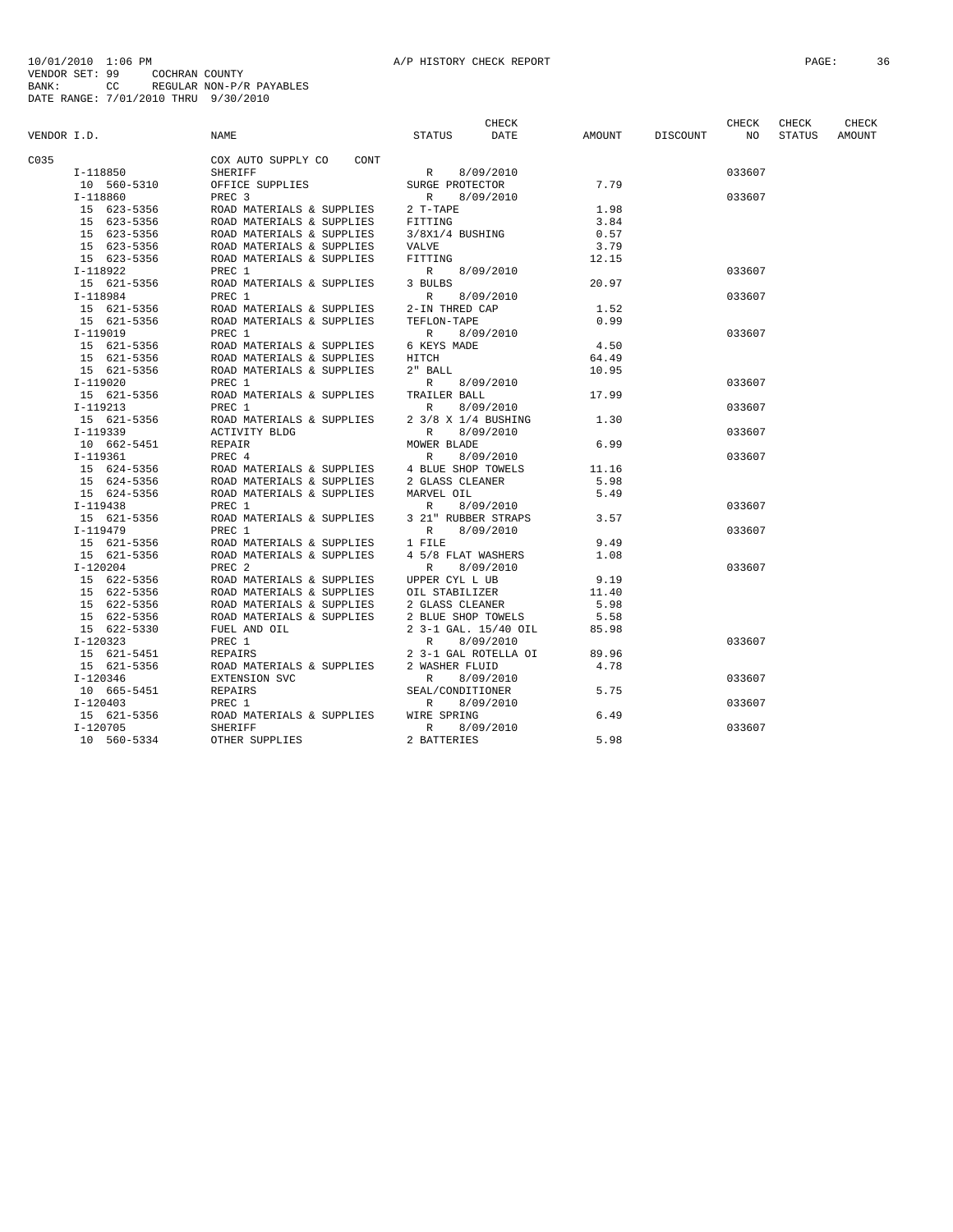| VENDOR I.D. |                 | <b>NAME</b>                                    | <b>STATUS</b>         | CHECK<br>DATE | AMOUNT | DISCOUNT | CHECK<br>NO | CHECK<br><b>STATUS</b> | CHECK<br>AMOUNT |
|-------------|-----------------|------------------------------------------------|-----------------------|---------------|--------|----------|-------------|------------------------|-----------------|
|             |                 |                                                |                       |               |        |          |             |                        |                 |
|             | I-120915        | PREC 1                                         | R                     | 8/09/2010     |        |          | 033607      |                        |                 |
|             | 15 621-5356     | ROAD MATERIALS & SUPPLIES 8 ZIP TIES           |                       |               | 2.00   |          |             |                        |                 |
|             | 15 621-5356     | ROAD MATERIALS & SUPPLIES                      | 4 ZIP TIES            |               | 1.80   |          |             |                        | 765.64          |
| C069        |                 | COUNTRY DUMPSTERS, INC.                        |                       |               |        |          |             |                        |                 |
|             | I-22629         | PREC 3/PREC 4                                  | R                     | 8/09/2010     |        |          | 033610      |                        |                 |
|             | 15 623-5440     | UTILITIES                                      | AUG DUMPSTER SVC      |               | 46.25  |          |             |                        |                 |
|             | 15 624-5440     | UTILITIES                                      | AUG DUMPSTER SVC      |               | 46.25  |          |             |                        | 92.50           |
| C084        |                 | CLERK, SEVENTH COURT OF APPEAL                 |                       |               |        |          |             |                        |                 |
|             | I-JULY 2010     | STATE FEES                                     | R                     | 8/09/2010     |        |          | 033611      |                        |                 |
|             | 90 000-4379.002 | 7th Crt of Appeal Gov't22.2081JULY COLLECTIONS |                       |               | 10.00  |          |             |                        | 10.00           |
| E018        |                 | ERF WIRELESS                                   |                       |               |        |          |             |                        |                 |
|             | $I - 444794$    | CRTHSE/ATTY/LIB/MUSEUM/EXTSVC                  | $\mathbb{R}$          | 8/09/2010     |        |          | 033612      |                        |                 |
|             | 10 409-5420     | TELECOMMUNICATIONS                             | COURTHOUSE INTERNET   |               | 90.05  |          |             |                        |                 |
|             | 10 475-5420     | TELECOMMUNICATIONS                             | COUNTY ATTY INTERNET  |               | 39.95  |          |             |                        |                 |
|             | 10 665-5420     | TELECOMMUNICATIONS                             | EXTENSION SERVICE I   |               | 39.95  |          |             |                        |                 |
|             | 10 652-5420     | TELECOMMUNICATIONS                             | MUSEUM INTERNET       |               | 39.95  |          |             |                        |                 |
|             | 10 650-5420     | TELECOMMUNICATIONS                             | LIBRARY INTERNET      |               |        |          |             |                        | 209.90          |
| F002        |                 | FARM EQUIPMENT COMPANY                         |                       |               |        |          |             |                        |                 |
|             | I-27228         | PREC 1                                         | R                     | 8/09/2010     |        |          | 033613      |                        |                 |
|             | 15 621-5451     | REPAIRS                                        | SPRING                |               | 22.96  |          |             |                        | 22.96           |
| F010        |                 | FIVE-AREA TELEPHONE CO-OP                      |                       |               |        |          |             |                        |                 |
|             | I-927-5510 0810 | PREC 4                                         | R                     | 8/09/2010     |        |          | 033614      |                        |                 |
|             | 15 624-5420     | TELECOMMUNICATIONS                             | AUG PHONE SERVICE     |               | 40.13  |          |             |                        | 40.13           |
| F038        |                 | FARM PLAN CORPORATION                          |                       |               |        |          |             |                        |                 |
|             | $I-6019029$     | CEMETERY                                       | R                     | 8/09/2010     |        |          | 033615      |                        |                 |
|             | 10 516-5451     | REPAIR                                         | WHEEL KIT             |               | 19.94  |          |             |                        |                 |
|             | 10 516-5451     | REPAIR                                         | WHEEL KIT             |               | 19.94  |          |             |                        |                 |
|             | 10 516-5451     | REPAIR                                         | OIL FILTER            |               | 16.78  |          |             |                        |                 |
|             | $I - 6019186$   | PREC 1                                         | $R_{\rm c}$           | 8/09/2010     |        |          | 033615      |                        |                 |
|             | 15 621-5454     | TIRES                                          | INNERTUBE             |               | 48.56  |          |             |                        |                 |
|             | 15 621-5454     | TIRES                                          | FREIGHT               |               | 4.63   |          |             |                        |                 |
|             | $I-602335$      | PREC 1                                         | $\mathbb{R}$          | 8/09/2010     |        |          | 033615      |                        |                 |
|             | 15 621-5571     | CAPITAL OUTLAY                                 | ADD-ONS FOR NEW MOWE  |               |        |          |             |                        |                 |
|             | 15 621-5571     | CAPITAL OUTLAY                                 | 384" BULK HOSE @ \$.3 |               | 142.08 |          |             |                        |                 |
|             | 15 621-5571     | CAPITAL OUTLAY                                 | 2 HOSE FITTINGS       |               | 15.70  |          |             |                        |                 |
|             | 15 621-5571     | CAPITAL OUTLAY                                 | 2 HOSE FITTINGS       |               | 34.10  |          |             |                        |                 |
|             | 15 621-5571     | CAPITAL OUTLAY                                 | 2 HYDR QUICK RELEASE  |               | 22.58  |          |             |                        |                 |
|             | 15 621-5571     | CAPITAL OUTLAY                                 | $B-12$                |               | 3.99   |          |             |                        |                 |
|             | 15 621-5571     | CAPITAL OUTLAY                                 | 6 TIE BANDS           |               | 0.72   |          |             |                        |                 |
|             | 15 621-5571     | CAPITAL OUTLAY                                 | LABOR                 |               | 98.00  |          |             |                        |                 |
|             | 15 621-5571     | CAPITAL OUTLAY                                 | SERVICE ACCESSORIES   |               | 1.47   |          |             |                        |                 |
|             | 15 621-5571     | CAPITAL OUTLAY                                 | EPA-SHOP FEE          |               | 2.45   |          |             |                        | 430.94          |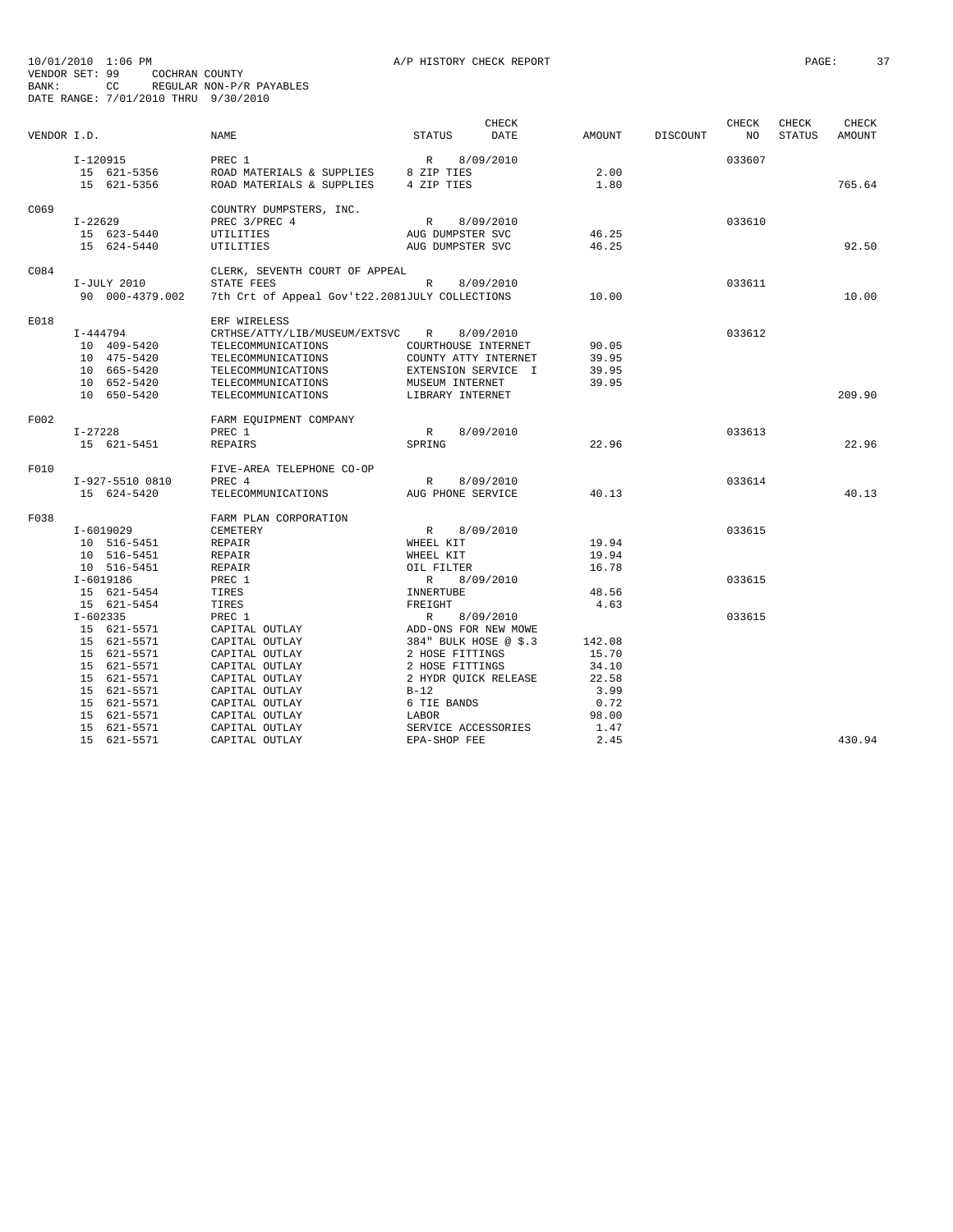|             |                                |                                |                      | <b>CHECK</b> |          |          | CHECK  | CHECK  | <b>CHECK</b> |
|-------------|--------------------------------|--------------------------------|----------------------|--------------|----------|----------|--------|--------|--------------|
| VENDOR I.D. |                                | NAME                           | STATUS               | <b>DATE</b>  | AMOUNT   | DISCOUNT | NO.    | STATUS | AMOUNT       |
|             |                                |                                |                      |              |          |          |        |        |              |
| G031        |                                | GRAINGER                       |                      |              |          |          |        |        |              |
|             | I-9310790333                   | PREC <sub>3</sub>              | R                    | 8/09/2010    |          |          | 033616 |        |              |
|             | 15 623-5451                    | <b>REPAIRS</b>                 | STRAIGHT GRAB BAR    |              | 42.99    |          |        |        |              |
|             | 15 623-5451                    | REPAIRS                        | TOILET TANK          |              | 76.44    |          |        |        |              |
|             | 15 623-5451                    | REPAIRS                        | TOILET BOWL          |              | 198.73   |          |        |        |              |
|             | 15 623-5451                    | REPAIRS                        | ADA TOILET SEAT      |              | 24.99    |          |        |        |              |
|             | 15 623-5451                    | <b>REPAIRS</b>                 | TOILET BOWL GASKET   |              | 5.72     |          |        |        | 348.87       |
| G051        |                                | GLYNNA'S BEEHIVE FLORAL        |                      |              |          |          |        |        |              |
|             | $I-2321$                       | HISTORICAL COMM/MUSEUM         | R                    | 8/09/2010    |          |          | 033617 |        |              |
|             | 31 652-5499                    | MISCELLANEOUS                  | LODGING/RICK VANDERP |              | 50.00    |          |        |        |              |
|             | 31 652-5499                    | MISCELLANEOUS                  | LODGING TAX          |              | 3.88     |          |        |        | 53.88        |
| G229        |                                | TERESA GRADO                   |                      |              |          |          |        |        |              |
|             | I-REFUND 073110                | ACTIVITY BLDG REFUND           | $R_{\odot}$          | 8/09/2010    |          |          | 033618 |        |              |
|             | 10 000-4370.101                | RENT-ACTIVITY BUILDING         | REFUND DEPOSIT OF 7/ |              | 125.00   |          |        |        | 125.00       |
| H126        |                                | HOLLAND'S OFFICE TECHNOLOGIES  |                      |              |          |          |        |        |              |
|             | $I - 87056$                    | TAX A/C                        | $\mathbb{R}$         | 8/09/2010    |          |          | 033619 |        |              |
|             | 10 499-5310                    | OFFICE SUPPLIES                | TONER                |              | 89.99    |          |        |        |              |
|             | $I - 87247$                    | TAX A/C                        | R                    | 8/09/2010    |          |          | 033619 |        |              |
|             | 10 499-5310                    | OFFICE SUPPLIES                | <b>SHREDDER</b>      |              | 219.99   |          |        |        | 309.98       |
| H260        |                                | HILL COUNTRY SOFTWARE AND SUPP |                      |              |          |          |        |        |              |
|             | $I-7175$                       | JUSTICE OF PEACE               | R                    | 8/09/2010    |          |          | 033620 |        |              |
|             | 10 455-5411                    | MAINTENANCE CONTRACTS          | HCSS SOFTWARE MAINTE |              | 1,500.00 |          |        |        |              |
|             | 10 455-5411                    | MAINTENANCE CONTRACTS          | IADT ANNUAL MAINTENA |              | 150.00   |          |        |        | 1,650.00     |
| J053        |                                | JONES & ASSOCIATES             |                      |              |          |          |        |        |              |
|             | I-CRTHS WIN BALANCE COURTHOUSE |                                | $\mathbb{R}$         | 8/09/2010    |          |          | 033621 |        |              |
|             | 10 510-5571                    | CAPITAL OUTLAY                 | BALANCE ON WINDOW RE |              | 6,150.90 |          |        |        | 6,150.90     |
| L010        |                                | LEWIS FARM & RANCH STORE INC   |                      |              |          |          |        |        |              |
|             | I-10024                        | CEMETERY                       | R                    | 8/09/2010    |          |          | 033622 |        |              |
|             | 10 516-5451                    | REPAIR                         | PUTTY                |              | 14.99    |          |        |        |              |
|             | 10 516-5451                    | REPAIR                         | LESS DISCOUNT        |              | 1.50CR   |          |        |        |              |
|             | $I-10137$                      | COURTHOUSE                     | R                    | 8/09/2010    |          |          | 033622 |        |              |
|             | 10 510-5332                    | CUSTODIAL SUPPLIES             | 5 WEED-B-GONE        |              | 64.95    |          |        |        |              |
|             | 10 510-5332                    | CUSTODIAL SUPPLIES             | LESS DISCOUNT        |              | 3.50CR   |          |        |        |              |
|             | I-7489                         | ACTIVITY BLDG                  | R 8/09/2010          |              |          |          | 033622 |        |              |
|             | 10 662-5332                    | CUSTODIAL SUPPLIES             | SUPPLIES             |              | 15.57    |          |        |        |              |
|             | 10 662-5332                    | CUSTODIAL SUPPLIES             | 10% DISCOUNT         |              | 1.56CR   |          |        |        |              |
|             | I-7665                         | DISTRICT COURT/JURY            | R                    | 8/09/2010    |          |          | 033622 |        |              |
|             | 10 435-5499                    | MISCELLANEOUS                  | 2 CASES WATER        |              | 11.90    |          |        |        |              |
|             | $I - 7675$                     | PREC 1                         | R                    | 8/09/2010    |          |          | 033622 |        |              |
|             | 15 621-5451                    | REPAIRS                        | MOWER BLADES         |              | 26.99    |          |        |        |              |
|             | $I - 8002$                     | JAIL                           | $\mathbb{R}$         | 8/09/2010    |          |          | 033622 |        |              |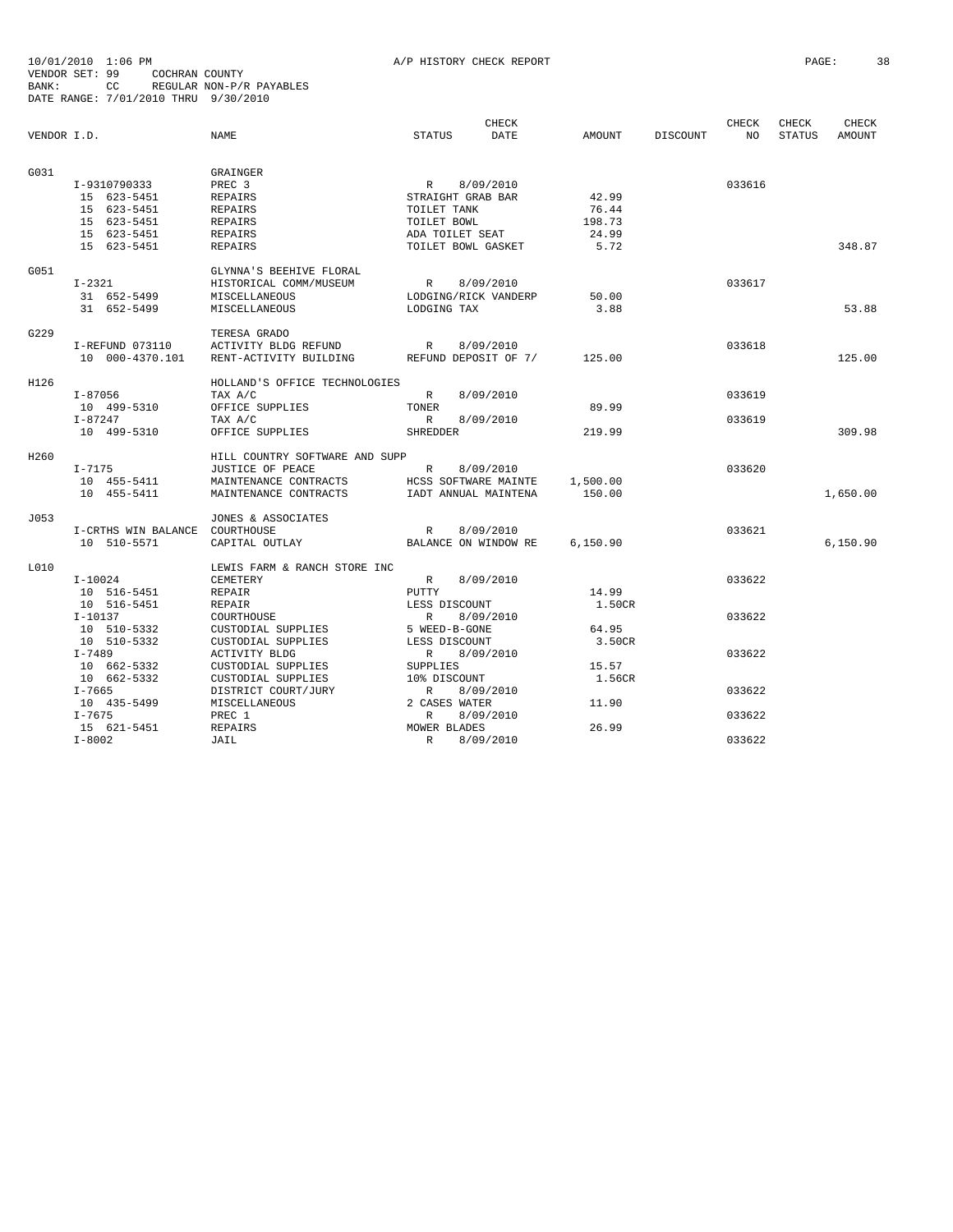| VENDOR I.D. |                | <b>NAME</b>                | <b>STATUS</b>        | <b>CHECK</b><br>DATE | AMOUNT  | DISCOUNT | <b>CHECK</b><br>NO | CHECK<br><b>STATUS</b> | <b>CHECK</b><br>AMOUNT |
|-------------|----------------|----------------------------|----------------------|----------------------|---------|----------|--------------------|------------------------|------------------------|
| L010        |                | LEWIS FARM & RANCH STOCONT |                      |                      |         |          |                    |                        |                        |
|             | $I - 8002$     | JAIL                       | R                    | 8/09/2010            |         |          | 033622             |                        |                        |
|             | 10 512-5392    | MISCELLANEOUS SUPPLIES     | 15 LIGHT BULBS       |                      | 26.85   |          |                    |                        |                        |
|             | 10 512-5392    | MISCELLANEOUS SUPPLIES     | 10% DISCOUNT         |                      | 2.69CR  |          |                    |                        |                        |
|             | $I - 8307$     | PREC <sub>3</sub>          | R                    | 8/09/2010            |         |          | 033622             |                        |                        |
|             | 15 623-5356    | ROAD MATERIALS & SUPPLIES  | <b>CUPS</b>          |                      | 2.79    |          |                    |                        |                        |
|             | 15 623-5356    | ROAD MATERIALS & SUPPLIES  | 4 CANS "OFF"         |                      | 27.96   |          |                    |                        |                        |
|             | $I - 8658$     | PREC 1                     | $\mathbb{R}$         | 8/09/2010            |         |          | 033622             |                        |                        |
|             | 15 621-5356    | ROAD MATERIALS & SUPPLIES  | NOZZLE               |                      | 5.06    |          |                    |                        |                        |
|             | $I - 8660$     | PREC <sub>3</sub>          | $\mathbb{R}$         | 8/09/2010            |         |          | 033622             |                        |                        |
|             | 15 623-5356    | ROAD MATERIALS & SUPPLIES  | 15 GAL MALATHION     |                      | 600.00  |          |                    |                        |                        |
|             | I-8709 0710    | COURTHOUSE                 | $\mathbb{R}$         | 8/09/2010            |         |          | 033622             |                        |                        |
|             | 10 510-5332    | CUSTODIAL SUPPLIES         | 4 BOTTLES MR CLEAN   |                      | 10.04   |          |                    |                        |                        |
|             | $I - 8716$     | RADIO TOWER                | $\mathbb{R}$         | 8/09/2010            |         |          | 033622             |                        |                        |
|             | 10 580-5450    | REPAIR                     | AIR CONDITIONER      |                      | 319.95  |          |                    |                        |                        |
|             | 10 580-5450    | REPAIR                     | <b>SCREW DRIVERS</b> |                      | 11.99   |          |                    |                        |                        |
|             | 10 580-5450    | REPAIR                     | SURGE SUPRESSOR      |                      | 9.49    |          |                    |                        |                        |
|             | $I - 8884$     | PARK                       | $\mathbb{R}$         | 8/09/2010            |         |          | 033622             |                        |                        |
|             | 10 660-5332    | CUSTODIAL SUPPLIES         | MOP BUCKET           |                      | 41.99   |          |                    |                        |                        |
|             | 10 660-5451    | REPAIR                     | 24 NUTS & BOLTS      |                      | 8.04    |          |                    |                        |                        |
|             | 10 660-5451    | REPAIR                     | 12 WASHERS           |                      | 0.96    |          |                    |                        |                        |
|             | 10 660-5332    | CUSTODIAL SUPPLIES         | PINE SOL             |                      | 3.99    |          |                    |                        |                        |
|             | 10<br>660-5451 | REPAIR                     | 2 1/2 LB BOLTS       |                      | 6.23    |          |                    |                        |                        |
|             | 660-5451<br>10 | REPAIR                     | 3 2X4X8              |                      | 8.97    |          |                    |                        |                        |
|             | 10 660-5451    | REPAIR                     | CHISEL               |                      | 7.99    |          |                    |                        |                        |
|             | 10 660-5451    | REPAIR                     | DRILL BIT            |                      | 8.99    |          |                    |                        |                        |
|             | 10 660-5451    | REPAIR                     | DRILL BIT            |                      | 2.79    |          |                    |                        |                        |
|             | 10 660-5451    | REPAIR                     | <b>SCREWS</b>        |                      | 3.00    |          |                    |                        |                        |
|             | 10 660-5451    | REPAIR                     |                      | OUTLET TAMPER-RESIST | 14.99   |          |                    |                        |                        |
|             | 10 660-5451    | REPAIR                     | 10% DISCOUNT         |                      | 10.79CR |          |                    |                        |                        |
|             | $I-9366$       | ACTIVITY BLDG              | R                    | 8/09/2010            |         |          | 033622             |                        |                        |
|             | 10 662-5332    | CUSTODIAL SUPPLIES         | DISH SOAP            |                      | 2.24    |          |                    |                        |                        |
|             | $I-9492$       | COURTHOUSE                 | $\mathbb R$          | 8/09/2010            |         |          | 033622             |                        |                        |
|             | 10 510-5451    | REPAIR                     | LIGHT BULBS          |                      | 10.74   |          |                    |                        |                        |
|             | 10 510-5332    | CUSTODIAL SUPPLIES         | 2 BUCKETS            |                      | 9.58    |          |                    |                        |                        |
|             | 10 510-5332    | CUSTODIAL SUPPLIES         | 2 MR CLEAN           |                      | 5.58    |          |                    |                        |                        |
|             | 510-5332<br>10 | CUSTODIAL SUPPLIES         | 3 BRUSHES            |                      | 20.97   |          |                    |                        |                        |
|             | 10 510-5332    | CUSTODIAL SUPPLIES         | KNEE PADS            |                      | 6.99    |          |                    |                        |                        |
|             | 10 510-5332    | CUSTODIAL SUPPLIES         | 10% DISCOUNT         |                      | 5.39CR  |          |                    |                        |                        |
|             | $I-9513$       | COURTHOUSE                 | $\mathbb{R}$         | 8/09/2010            |         |          | 033622             |                        |                        |
|             | 10 510-5332    | CUSTODIAL SUPPLIES         | 2 PUTTY KNIVES       |                      | 18.98   |          |                    |                        |                        |
|             | 10 510-5332    | CUSTODIAL SUPPLIES         | 2 PUTTY KNIVES       |                      | 15.98   |          |                    |                        |                        |
|             | 10 510-5332    | CUSTODIAL SUPPLIES         | LESS DISCOUNT        |                      | 3.49CR  |          |                    |                        |                        |
|             | I-9774         | COURTHOUSE                 | $\mathbb{R}$         | 8/09/2010            |         |          | 033622             |                        |                        |
|             | 10 510-5332    | CUSTODIAL SUPPLIES         | 8 BRUSHES            |                      | 8.56    |          |                    |                        |                        |
|             | $I-9833$       | <b>PARK</b>                | $\mathbb{R}$         | 8/09/2010            |         |          | 033622             |                        |                        |
|             | 10 660-5332    | CUSTODIAL SUPPLIES         |                      | 1 GAL MOSOUITO SPRAY | 54.00   |          |                    |                        | 1,381.17               |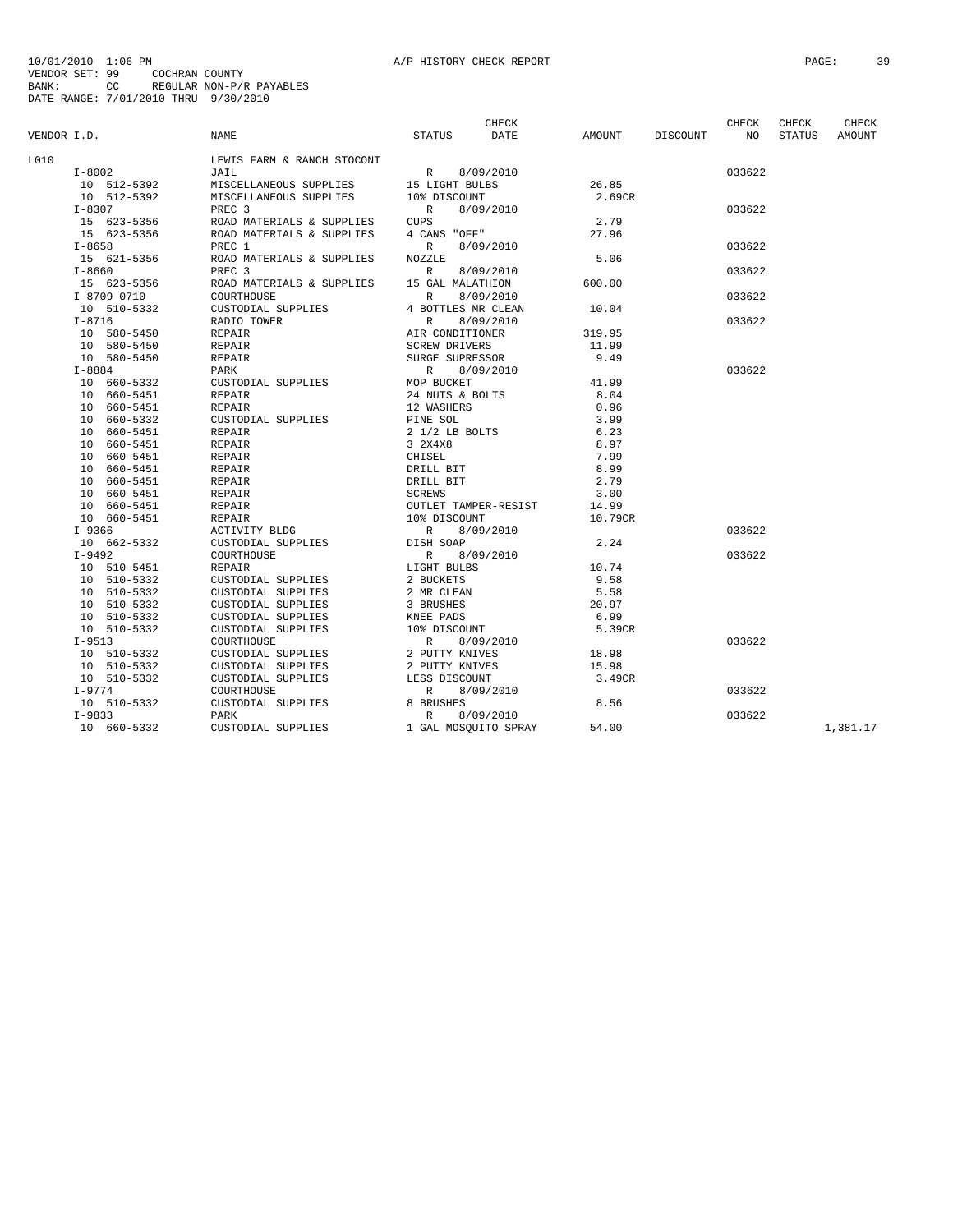| VENDOR I.D. |                             | <b>NAME</b>                                                | <b>STATUS</b>       | CHECK<br>DATE        | <b>AMOUNT</b> | DISCOUNT | CHECK<br>NO | CHECK<br><b>STATUS</b> | <b>CHECK</b><br>AMOUNT |
|-------------|-----------------------------|------------------------------------------------------------|---------------------|----------------------|---------------|----------|-------------|------------------------|------------------------|
| L015        | I-ADR JUL 10<br>19 435-5409 | LUBBOCK COUNTY, TEXAS<br>DISTRICT COURT<br>A.D.R. CONTRACT | R<br>DISTRICT COURT | 8/09/2010            | 10.00         |          | 033624      |                        | 10.00                  |
|             |                             |                                                            |                     |                      |               |          |             |                        |                        |
| T.057       | $I - 3692$                  | LYNDELL KENLEY, dba<br>PARK/RODEO GROUNDS                  | $\mathbb{R}$        | 8/09/2010            |               |          | 033625      |                        |                        |
|             | 10 660-5332                 | CUSTODIAL SUPPLIES                                         | 3 "NOT RESPONSIBLE" |                      | 135.00        |          |             |                        | 135.00                 |
|             |                             |                                                            |                     |                      |               |          |             |                        |                        |
| L164        | I-17164831                  | LAFARGE NORTH AMERICA INC<br>PREC 1                        | $\mathbb{R}$        | 8/09/2010            |               |          | 033626      |                        |                        |
|             | 15 621-5356                 | ROAD MATERIALS & SUPPLIES                                  |                     | 23.15 TONS BOTTOM AS | 81.03         |          |             |                        |                        |
|             | 15 621-5356                 | ROAD MATERIALS & SUPPLIES                                  |                     | 24.15 TONS BOTTOM AS | 84.53         |          |             |                        |                        |
|             | 15 621-5356                 | ROAD MATERIALS & SUPPLIES                                  | 23.15 BOTTOM ASH    |                      | 81.03         |          |             |                        | 246.59                 |
| M018        |                             | MORTON INSURANCE AGENCY                                    |                     |                      |               |          |             |                        |                        |
|             | I-113982                    | SHERIFF                                                    | $\mathbb{R}$        | 8/09/2010            |               |          | 033627      |                        |                        |
|             | 10 560-5480                 | BONDS & NOTARY FEES                                        |                     | RES DEP BOND/E CANTU | 50.00         |          |             |                        |                        |
|             | I-113992                    | SHERIFF                                                    | R                   | 8/09/2010            |               |          | 033627      |                        |                        |
|             | 15 610-5480                 | BONDS & NOTARY FEES                                        |                     | RENEW BOND/VILLANUEV | 50.00         |          |             |                        | 100.00                 |
|             |                             |                                                            |                     |                      |               |          |             |                        |                        |
| M020        |                             | SOUTH PLAINS MEDIA INC, dba                                |                     |                      |               |          |             |                        |                        |
|             | $I-6917$                    | COMMISSIONERS COURT                                        | $\mathbb{R}$        | 8/09/2010            |               |          | 033628      |                        |                        |
|             | 15 610-5430                 | LEGAL NOTICES                                              |                     | NOTICE OF HEARING/CL | 27.00         |          |             |                        |                        |
|             | $I - 6923$                  | MUSEUM                                                     | $\mathbb{R}$        | 8/09/2010            |               |          | 033628      |                        |                        |
|             | 31 652-5430                 | ADVERTISING                                                | LAST FRONTIER THANK |                      | 158.63        |          |             |                        |                        |
|             | $I-6927$                    | COMMISSIONERS COURT                                        | $\mathbb{R}$        | 8/09/2010            |               |          | 033628      |                        |                        |
|             | 15 610-5430                 | LEGAL NOTICES                                              |                     | TREASURER'S QTRLY RE | 108.00        |          |             |                        |                        |
|             | $I - 6930$                  | COMMISSIONERS COURT                                        | $\mathbb{R}$        | 8/09/2010            |               |          | 033628      |                        |                        |
|             | 15 610-5430                 | LEGAL NOTICES                                              |                     | NOTICE OF SALE/AUCTI | 23.50         |          |             |                        | 317.13                 |
| M031        |                             | MILLER PAPER & PACKAGING CO                                |                     |                      |               |          |             |                        |                        |
|             | I-S1744410.001              | COURTHOUSE                                                 | $\mathbb{R}$        | 8/09/2010            |               |          | 033629      |                        |                        |
|             | 10 510-5332                 | CUSTODIAL SUPPLIES                                         | 2 CASES 40X48 TRASH |                      | 94.51         |          |             |                        |                        |
|             | 10 510-5332                 | CUSTODIAL SUPPLIES                                         |                     | 2 CASES 12-16 GAL TR | 51.18         |          |             |                        |                        |
|             | 10 510-5332                 | CUSTODIAL SUPPLIES                                         |                     | 2 CASES FOAM DISINFE | 94.64         |          |             |                        |                        |
|             | 10 510-5332                 | CUSTODIAL SUPPLIES                                         |                     | 1 CASES WHITE ROLL T | 52.02         |          |             |                        |                        |
|             | 10 510-5332                 | CUSTODIAL SUPPLIES                                         |                     | 1 FIBERGLASS MOP HAN | 15.74         |          |             |                        |                        |
|             | 10 510-5332                 | CUSTODIAL SUPPLIES                                         |                     | 2 WHITE SOAP DISPENS | 21.62         |          |             |                        | 329.71                 |
| M238        |                             | MORTON THRIFTY FOOD                                        |                     |                      |               |          |             |                        |                        |
|             | $I-10028$                   | EXTENSION SVC                                              | $\mathbb{R}$        | 8/09/2010            |               |          | 033630      |                        |                        |
|             | 10 665-5334                 | OTHER SUPPLIES                                             |                     | ICE CREAM, DRINKS/SP | 19.70         |          |             |                        |                        |
|             | $I - 10105$                 | SENIOR CITIZENS CTR                                        | $\mathbb{R}$        | 8/09/2010            |               |          | 033630      |                        |                        |
|             | 10 663-5333                 | FOOD                                                       | CUT MEAT            |                      | 143.54        |          |             |                        |                        |
|             | $I-101101$                  | JAIL                                                       | $\mathbb{R}$        | 8/09/2010            |               |          | 033630      |                        |                        |
|             | 10 512-5333                 | FOOD-PRISONERS                                             | ENSURE              |                      | 11.13         |          |             |                        |                        |
|             | $I - 10135$                 | JAIL                                                       | $\mathbb R$         | 8/09/2010            |               |          | 033630      |                        |                        |
|             | 10 512-5333                 | FOOD-PRISONERS                                             | LOW FAT MILK        |                      | 4.59          |          |             |                        |                        |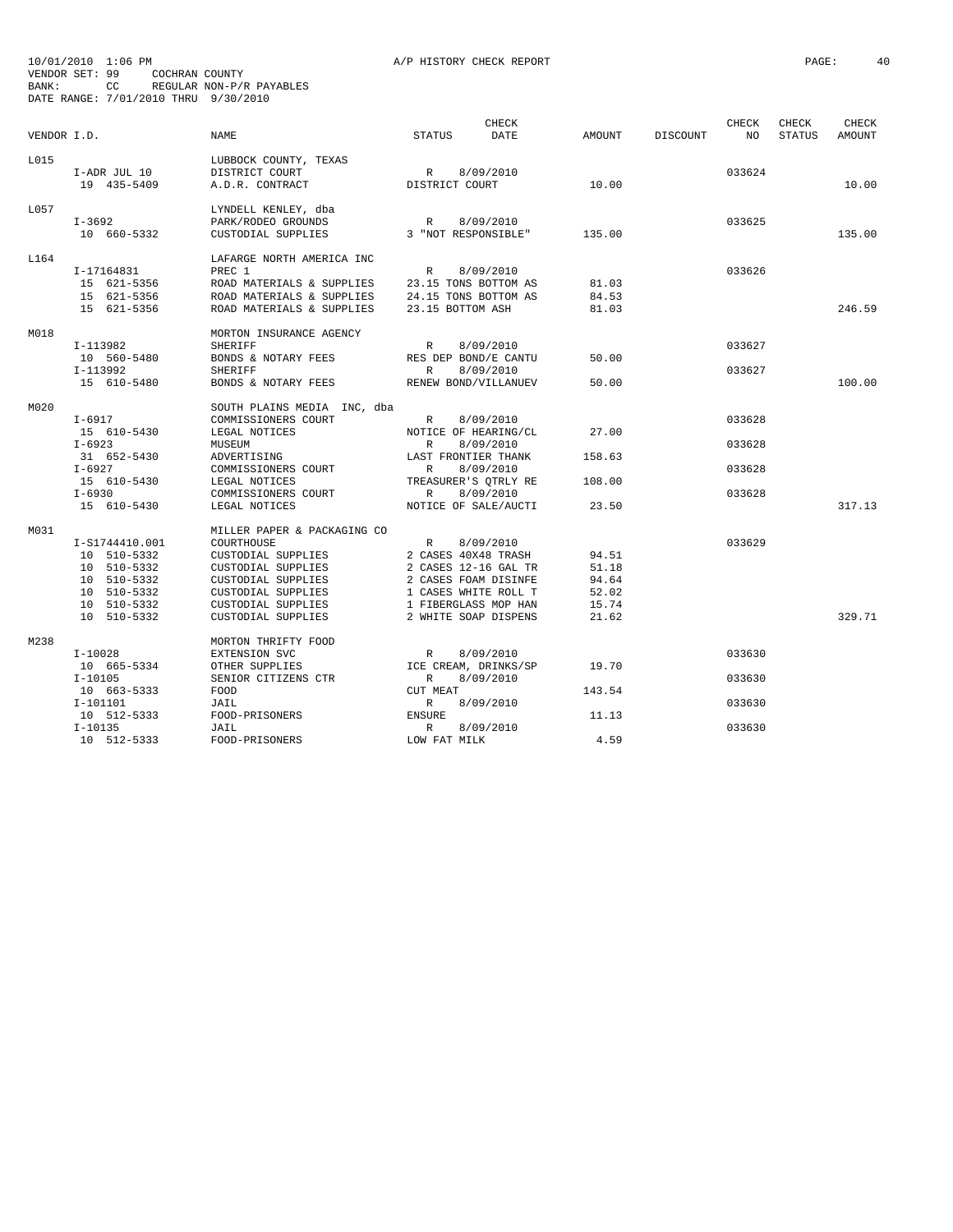|             |           |                     |                                                              |               |                   | CHECK                |        |          | CHECK  | CHECK         | CHECK    |
|-------------|-----------|---------------------|--------------------------------------------------------------|---------------|-------------------|----------------------|--------|----------|--------|---------------|----------|
| VENDOR I.D. |           |                     | NAME                                                         | <b>STATUS</b> |                   | DATE                 | AMOUNT | DISCOUNT | NO     | <b>STATUS</b> | AMOUNT   |
| M238        |           |                     | MORTON THRIFTY FOOD<br>CONT                                  |               |                   |                      |        |          |        |               |          |
|             | $I-10135$ |                     | JAIL                                                         | R             |                   | 8/09/2010            |        |          | 033630 |               |          |
|             |           | 10 512-5333         | FOOD-PRISONERS                                               |               | AMERICAN SLICES   |                      | 3.49   |          |        |               |          |
|             |           | 10 512-5333         | FOOD-PRISONERS                                               |               | 3 SANDWICH BREAD  |                      | 4.41   |          |        |               |          |
|             |           | 10 512-5333         | FOOD-PRISONERS                                               | 2 SUGAR       |                   |                      | 7.58   |          |        |               |          |
|             |           | 10 512-5333         | FOOD-PRISONERS                                               |               |                   | 2 BAR S CHOPPED HAM  | 4.00   |          |        |               |          |
|             | $I-10139$ |                     | JAIL                                                         | $\mathbb{R}$  |                   | 8/09/2010            |        |          | 033630 |               |          |
|             |           | 10 512-5333         | FOOD-PRISONERS                                               |               | 2 C&H SUGAR       |                      | 17.90  |          |        |               |          |
|             | $I-10210$ |                     | JAIL                                                         | $\mathbb{R}$  |                   | 8/09/2010            |        |          | 033630 |               |          |
|             |           | 10 512-5333         | FOOD-PRISONERS                                               |               | 1 GAL MILK        |                      | 2.00   |          |        |               |          |
|             |           | 10 512-5333         | FOOD-PRISONERS                                               |               | 4 SANDWICH BREAD  |                      | 3.96   |          |        |               |          |
|             |           | 10 512-5333         | FOOD-PRISONERS                                               |               | 7 CALIF ORANGES   |                      | 1.75   |          |        |               | 224.05   |
| M252        |           |                     | JEFF MOLLOY                                                  |               |                   |                      |        |          |        |               |          |
|             |           | I-SO PADRE ISL 2010 | EXT SVC                                                      | R             |                   | 8/09/2010            |        |          | 033631 |               |          |
|             |           | 10 665-5427         | CO AGENT-TRAVEL-OUT OF COUNTY 7/28 TRAV TO BROWNWO           |               |                   |                      | 142.00 |          |        |               |          |
|             |           | 10 665-5427         | CO AGENT-TRAVEL-OUT OF COUNTY 7/29 TRAV IN BROWNWO           |               |                   |                      | 4.00   |          |        |               |          |
|             |           | 10 665-5427         | CO AGENT-TRAVEL-OUT OF COUNTY 7/30 TRAV IN BROWNWO           |               |                   |                      | 2.00   |          |        |               |          |
|             |           | 10 665-5427         | CO AGENT-TRAVEL-OUT OF COUNTY 7/31 BRWNWDtoSO PADR           |               |                   |                      | 241.00 |          |        |               |          |
|             |           | 10 665-5427         | CO AGENT-TRAVEL-OUT OF COUNTY 8/01 IN SO PADRE 5 M           |               |                   |                      | 2.50   |          |        |               |          |
|             | 10        | 665-5427            | CO AGENT-TRAVEL-OUT OF COUNTY 8/02 IN SO PADRE 7 M           |               |                   |                      | 3.50   |          |        |               |          |
|             |           | 10 665-5427         | CO AGENT-TRAVEL-OUT OF COUNTY 8/03 IN SO PADRE 14            |               |                   |                      | 7.00   |          |        |               |          |
|             | 10        | 665-5427            | CO AGENT-TRAVEL-OUT OF COUNTY 8/04 IN SO PADRE 9 M           |               |                   |                      | 4.50   |          |        |               |          |
|             | 10        | 665-5427            | CO AGENT-TRAVEL-OUT OF COUNTY 8/05 TRAVtoCORPUS CH           |               |                   |                      | 89.50  |          |        |               |          |
|             | 10        | 665-5427            | CO AGENT-TRAVEL-OUT OF COUNTY 8/06TRAV HOME CLAIME           |               |                   |                      | 300.00 |          |        |               |          |
|             | 10        | 665-5427            | CO AGENT-TRAVEL-OUT OF COUNTY 7/31-8/4 LODGING SPI           |               |                   |                      | 695.00 |          |        |               |          |
|             | 10        | 665-5427            | CO AGENT-TRAVEL-OUT OF COUNTY 7/31-8/4 RM TAX SPI            |               |                   |                      | 59.10  |          |        |               |          |
|             |           | 10 665-5427         | CO AGENT-TRAVEL-OUT OF COUNTY 7/31-8/4 RM CANDY/SN           |               |                   |                      | 6.50   |          |        |               |          |
|             | 10        | 665-5427            | CO AGENT-TRAVEL-OUT OF COUNTY 8/5 LODGING PORT ARA           |               |                   |                      | 119.00 |          |        |               |          |
|             |           | 10 665-5427         | CO AGENT-TRAVEL-OUT OF COUNTY 8/5 LODGING TAX PORT           |               |                   |                      | 15.47  |          |        |               | 1,691.07 |
|             |           |                     | ADJUSTED RETURN MILEAGE FR CORPUS FROM 679 TO 600 PER GOOGLE |               |                   |                      |        |          |        |               |          |
|             |           |                     |                                                              |               |                   |                      |        |          |        |               |          |
| N066        |           |                     | NTS COMMUNICATIONS                                           |               |                   |                      |        |          |        |               |          |
|             |           | I-8062660032 0810   | LONG DISTANCE--ALL DEPTS                                     | R             |                   | 8/09/2010            |        |          | 033632 |               |          |
|             |           | 10 665-5420         | TELECOMMUNICATIONS                                           |               | LONG DISTANCE/EXT |                      | 11.85  |          |        |               |          |
|             |           | 10 650-5420         | TELECOMMUNICATIONS                                           |               |                   | LONG DISTANCE/LIBRAR | 7.27   |          |        |               |          |
|             | 10        | 570-5420            | TELECOMMUNICATIONS                                           |               |                   | LONG DISTANCE/ADULT  | 2.26   |          |        |               |          |
|             | 10        | 497-5420            | TELECOMMUNICATIONS                                           |               |                   | LONG DISTANCE/TREAS  | 2.53   |          |        |               |          |
|             | 10        | 560-5420            | TELECOMMUNICATIONS                                           |               | LONG DISTANCE/SO  |                      | 31.65  |          |        |               |          |
|             | 10        | 455-5420            | TELECOMMUNICATIONS                                           |               | LONG DISTANCE/JP  |                      | 3.93   |          |        |               |          |
|             |           | 10 571-5420         | TELECOMMUNICATIONS                                           |               |                   | LONG DISTANCE/JUV PR | 2.91   |          |        |               |          |
|             | 10        | 403-5420            | TELECOMMUNICATIONS                                           |               |                   | LONG DISTANCE/CLERK  | 15.54  |          |        |               |          |
|             |           | 15 610-5420         | TELECOMMUNICATIONS                                           |               |                   | LONG DISTANCE/COMMIS | 8.62   |          |        |               |          |
|             | 10        | 409-5499            | MISCELLANEOUS                                                |               | LONG DISTANCE/FAX |                      | 4.67   |          |        |               |          |
|             | 10        | 495-5420            | TELECOMMUNICATIONS                                           |               |                   | LONG DISTANCE/AUDITO | 2.74   |          |        |               |          |
|             | 10        | 499-5420            | TELECOMMUNICATIONS                                           |               |                   | LONG DISTANCE/TAX A/ | 10.25  |          |        |               |          |
|             |           | 10 435-5420         | TELECOMMUNICATIONS                                           |               |                   | LONG DISTANCE/DISTRI | 2.26   |          |        |               |          |
|             |           | 10 475-5420         | TELECOMMUNICATIONS                                           |               |                   | LONG DISTANCE/CO ATT | 2.43   |          |        |               |          |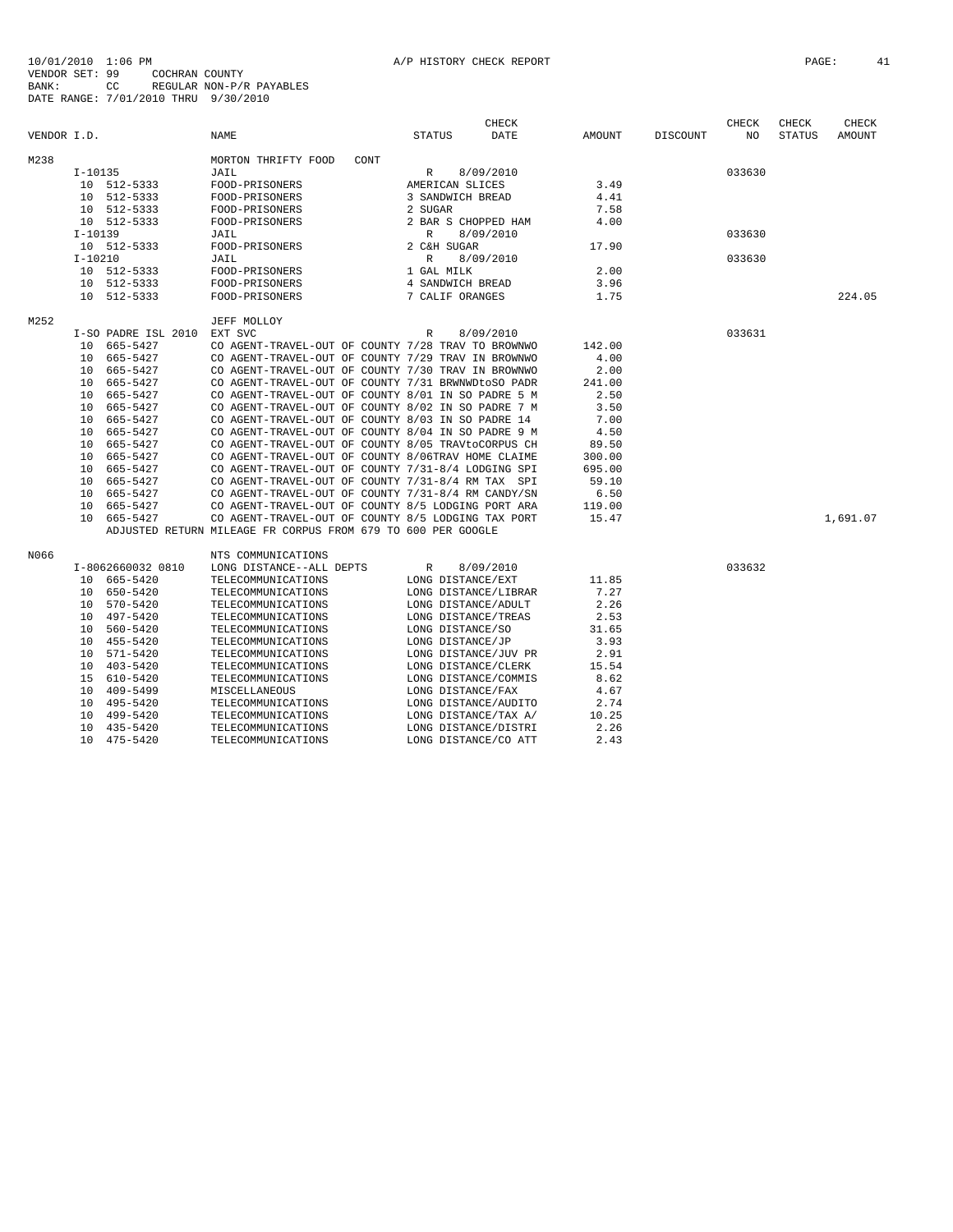| VENDOR I.D. |                                                        | NAME                                                                                                                    | <b>STATUS</b>                                                   | CHECK<br>DATE                                             | AMOUNT                      | DISCOUNT | CHECK<br>NO <sub>1</sub> | CHECK<br>STATUS | CHECK<br>AMOUNT |
|-------------|--------------------------------------------------------|-------------------------------------------------------------------------------------------------------------------------|-----------------------------------------------------------------|-----------------------------------------------------------|-----------------------------|----------|--------------------------|-----------------|-----------------|
| N066        | I-8062660032 0810<br>15 624-5420                       | NTS COMMUNICATIONS<br>CONT<br>LONG DISTANCE--ALL DEPTS<br>TELECOMMUNICATIONS                                            | R 8/09/2010<br>LONG DISTANCE/PRECIN                             |                                                           |                             |          | 033632                   |                 | 108.91          |
| N079        | I-273430<br>15 622-5356<br>15 622-5356<br>15 622-5356  | NAPA AUTO & FARM PARTS<br>PREC 2<br>ROAD MATERIALS & SUPPLIES<br>ROAD MATERIALS & SUPPLIES<br>ROAD MATERIALS & SUPPLIES | R 8/09/2010<br>4 QT QUAKER STATE 10<br>OIL FILTER<br>AIR FILTER |                                                           | 20.12<br>9.79<br>30.09      |          | 033633                   |                 | 60.00           |
| N082        | I-12448<br>10 403-5310<br>10 403-5310                  | NETDATA<br>CLERK<br>OFFICE SUPPLIES<br>OFFICE SUPPLIES                                                                  | R 8/09/2010<br>IBM 4 MM CLEANING TA<br>5 RMM DATA TAPES         |                                                           | 15.00<br>124.00             |          | 033634                   |                 | 139.00          |
| P017        | $I - 080410$<br>10 560-5311                            | POSTMASTER<br>SHERIFF<br>POSTAL EXPENSES                                                                                | R                                                               | 8/09/2010<br>R 8/09/2010<br>2 ROLLS \$.44 STAMPS 88.00    |                             |          | 033635                   |                 | 88.00           |
| P232        | $I - 26259$<br>10 560-5310<br>10 560-5310              | THE POLICE AND SHERIFFS PRESS,<br><b>SHERIFF</b><br>OFFICE SUPPLIES<br>OFFICE SUPPLIES                                  | R 8/09/2010<br>1 SECURE ID CARD<br>SHIPPING/HANDLING            |                                                           | 10.00<br>2.44               |          | 033636                   |                 | 12.44           |
| R043        | I-621750<br>10 510-5411                                | RAY RAMON<br>COURTHOUSE<br>MAINTENANCE CONTRACTS YARD CUT                                                               | R                                                               | 8/09/2010                                                 | 150.00                      |          | 033637                   |                 | 150.00          |
| S010        | C-12770                                                | SILVERS COMPANY<br>SHERIFF                                                                                              | R                                                               | 8/09/2010                                                 |                             |          | 033638                   |                 |                 |
|             | 10 560-5330<br>$C-12772$<br>10 650-5427<br>10 665-5428 | FUEL AND OIL<br>LIBRARY/EXT SERVICE<br>CONTINUING EDUCATION<br>FCS AGENT-TRAVEL-OUT OF COUNTYCREDIT ON FED TAX/UN       | R                                                               | CREDIT FED TAX ON GA<br>8/09/2010<br>CREDIT ON FED TAX/UN | 90.81CR<br>1.23CR<br>1.69CR |          | 033638                   |                 |                 |
|             | $C-12773$<br>10 571-5330<br>$C-12774$                  | JUVENILE PROBATION<br>FUEL<br>EXTENSION SVC                                                                             | R<br>R                                                          | 8/09/2010<br>CREDIT ON FED TAX JU<br>8/09/2010            | 6.81CR                      |          | 033638<br>033638         |                 |                 |
|             | 10 665-5330<br>$C-12776$<br>10 516-5330                | FUEL AND OIL<br>CEMETERY<br>FUEL & OIL                                                                                  | CREDIT FED TAX JULY<br>R<br>CREDIT FED TAX JULY                 | 8/09/2010                                                 | 26.76CR<br>2.58CR           |          | 033638                   |                 |                 |
|             | $C - 6731$<br>15 622-5330<br>$C - 6736$                | PREC 2<br>FUEL AND OIL<br>PARK                                                                                          | R<br>CREDIT ON FED TAX JU<br>R                                  | 8/09/2010<br>8/09/2010                                    | 12.97CR                     |          | 033638<br>033638         |                 |                 |
|             | 10 660-5330<br>$I-12133$<br>15 624-5451                | FUEL AND OIL<br>PREC 4                                                                                                  | CR FED TAX ON #5093<br>$R_{\rm c}$<br>AUTO NOZZLE               | 8/09/2010                                                 | 14.88CR<br>56.00            |          | 033638                   |                 |                 |
|             | $I-1753$<br>15 621-5330                                | REPAIRS<br>PREC 1<br>FUEL & OIL                                                                                         | R<br>68 GAL HS DIESEL                                           | 8/09/2010                                                 | 172.04                      |          | 033638                   |                 |                 |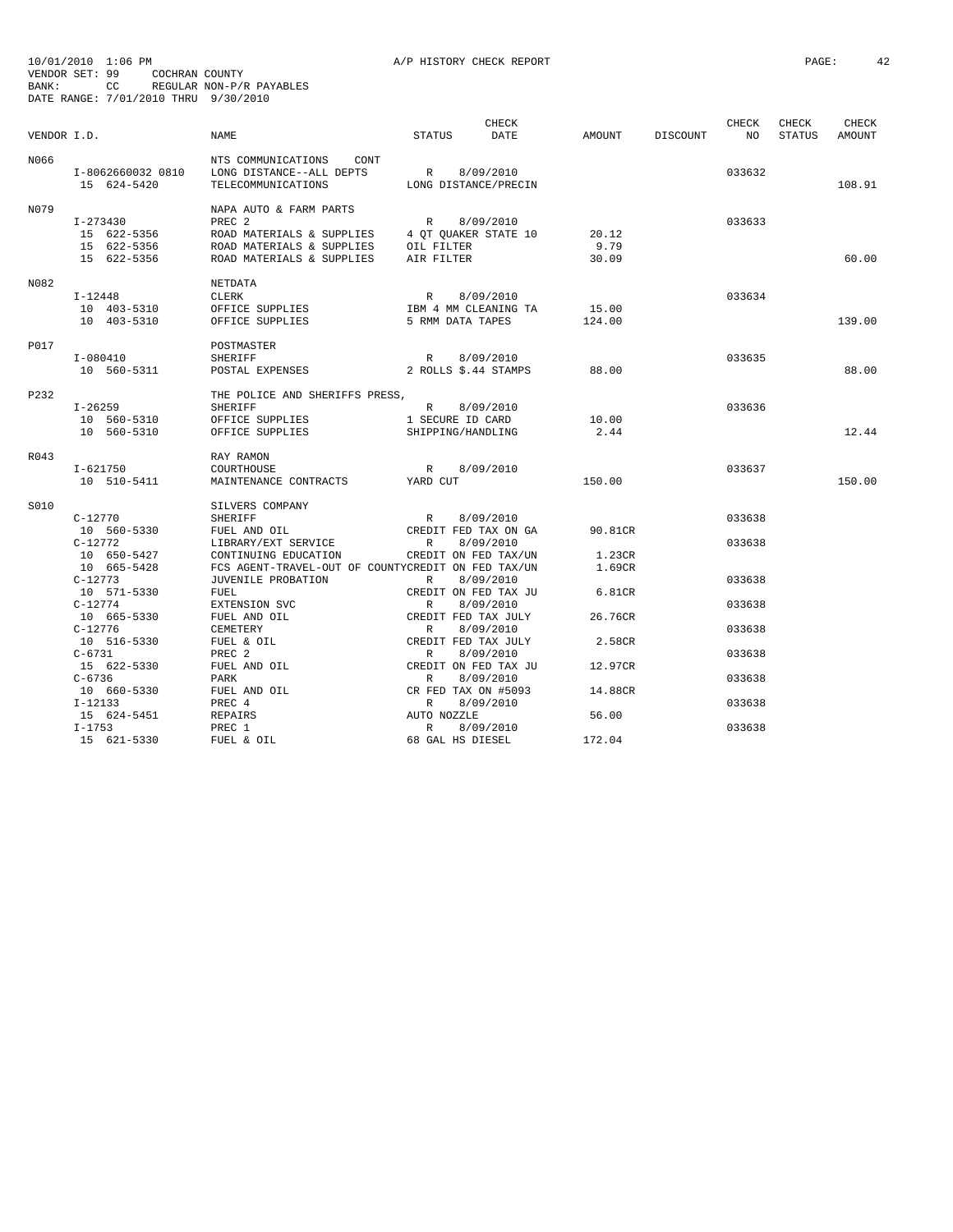|             |             |                   | CHECK                     |          |          | CHECK  | CHECK  | CHECK  |
|-------------|-------------|-------------------|---------------------------|----------|----------|--------|--------|--------|
| VENDOR I.D. |             | NAME              | DATE<br>STATUS            | AMOUNT   | DISCOUNT | NO     | STATUS | AMOUNT |
|             | $I-1765$    |                   | 8/09/2010                 |          |          | 033638 |        |        |
|             | 15 621-5330 |                   |                           | 111.60   |          |        |        |        |
|             | $I-1788$    | PREC 1            | 8/09/2010<br>$\mathbb{R}$ |          |          | 033638 |        |        |
|             | 15 621-5330 | FUEL & OIL        | 90 GAL HS DIESEL          | 223.20   |          |        |        |        |
|             | $I-1801$    | PREC 4            | R<br>8/09/2010            |          |          | 033638 |        |        |
|             | 15 624-5330 | FUEL AND OIL      | 706 GAL HS DIESEL         | 1,786.18 |          |        |        |        |
|             | $I-1813$    | CEMETERY          | $\mathbb{R}$<br>8/09/2010 |          |          | 033638 |        |        |
|             | 10 516-5330 | FUEL & OIL        | 295 GAL HS DIESEL         | 734.55   |          |        |        |        |
|             | $I-1820$    | PREC 4            | $\mathbb{R}$<br>8/09/2010 |          |          | 033638 |        |        |
|             | 15 621-5330 | FUEL & OIL        | 995 GAL HS DIESEL         | 2,477.55 |          |        |        |        |
|             | $I-1821$    | PREC <sub>2</sub> | $\mathbb{R}$<br>8/09/2010 |          |          | 033638 |        |        |
|             | 15 622-5330 | FUEL AND OIL      | 980 GAL HS DIESEL         | 2,440.20 |          |        |        |        |
|             | $I-1868$    | PREC 1            | 8/09/2010<br>R            |          |          | 033638 |        |        |
|             |             | FUEL & OIL        |                           |          |          |        |        |        |
|             | 15 621-5330 |                   | 69 GAL HS DIESEL          | 162.84   |          |        |        |        |
|             | $I-1872$    | PREC 1            | 8/09/2010<br>$\mathbb{R}$ |          |          | 033638 |        |        |
|             | 15 621-5330 | FUEL & OIL        | 70 GAL                    | 165.20   |          |        |        |        |
|             | $I-1905$    | PREC 1            | 8/09/2010<br>$\mathbb{R}$ |          |          | 033638 |        |        |
|             | 15 621-5330 | FUEL & OIL        | 85 GAL HS DIESEL          | 200.60   |          |        |        |        |
|             | $I-1920$    | PREC 1            | 8/09/2010<br>R            |          |          | 033638 |        |        |
|             | 15 621-5330 | FUEL & OIL        | 69 GAL HS DIESEL          | 168.36   |          |        |        |        |
|             | $I-1954$    | PREC 1            | 8/09/2010<br>R            |          |          | 033638 |        |        |
|             | 15 621-5330 | FUEL & OIL        | 66 GAL HS DIESEL          | 161.04   |          |        |        |        |
|             | $I-1955$    | PREC 1            | R<br>8/09/2010            |          |          | 033638 |        |        |
|             | 15 621-5330 | FUEL & OIL        | 45 GAL HS DIESEL          | 109.80   |          |        |        |        |
|             | $I-1964$    | PREC 1            | 8/09/2010<br>$\mathbb{R}$ |          |          | 033638 |        |        |
|             | 15 621-5330 | FUEL & OIL        | 92 GAL HS DIESEL          | 224.48   |          |        |        |        |
|             | I-1973 0710 | PREC 1            | 8/09/2010<br>$\mathbb{R}$ |          |          | 033638 |        |        |
|             | 15 621-5330 | FUEL & OIL        | 6 GAL HS DIESEL           | 14.64    |          |        |        |        |
|             | $I-1983$    | PREC 1            | 8/09/2010<br>R            |          |          | 033638 |        |        |
|             | 15 621-5330 | FUEL & OIL        | 80 GAL HS DIESEL          | 195.20   |          |        |        |        |
|             | $I - 2008$  | PREC 1            | 8/09/2010<br>R            |          |          | 033638 |        |        |
|             | 15 621-5330 | FUEL & OIL        | 84 GAL HS DIESEL          | 204.96   |          |        |        |        |
|             | $I - 2012$  | PREC 1            | $\mathbb{R}$<br>8/09/2010 |          |          | 033638 |        |        |
|             | 15 621-5330 | FUEL & OIL        | 88 GAL HS DIESEL          | 214.72   |          |        |        |        |
|             | $I - 5602$  | CEMETERY          | 8/09/2010<br>$\mathbb{R}$ |          |          | 033638 |        |        |
|             | 10 516-5330 | FUEL & OIL        | 6.01 GAL UNLEADED         | 16.58    |          |        |        |        |
|             | $I - 5620$  | SHERIFF           | $\mathbb{R}$<br>8/09/2010 |          |          | 033638 |        |        |
|             | 10 560-5330 | FUEL AND OIL      | 11.01 GAL UNLEADED        | 30.38    |          |        |        |        |
|             | $I - 5622$  | SHERIFF           | R<br>8/09/2010            |          |          | 033638 |        |        |
|             | 10 560-5330 | FUEL AND OIL      | 12.51 GAL UNLEADED        | 34.52    |          |        |        |        |
|             | I-5677 0710 | SHERIFF           | $\mathbb{R}$<br>8/09/2010 |          |          | 033638 |        |        |
|             | 10 560-5330 | FUEL AND OIL      | 10.5 GAL UNLEADED         | 28.97    |          |        |        |        |
|             | $I - 5701$  | EXTENSION SVC     | R<br>8/09/2010            |          |          | 033638 |        |        |
|             | 10 665-5330 | FUEL AND OIL      | 23.13 GAL UNLEADED        | 62.43    |          |        |        |        |
|             | $I - 5725$  | SHERIFF           | R<br>8/09/2010            |          |          | 033638 |        |        |
|             | 10 560-5330 | FUEL AND OIL      | 17 GAL UNLEADED           | 45.88    |          |        |        |        |
|             | $I - 5726$  | SHERIFF           | $\mathbb{R}$<br>8/09/2010 |          |          | 033638 |        |        |
|             | 10 560-5330 | FUEL AND OIL      | 9.51 GAL UNLEADED         | 25.67    |          |        |        |        |
|             |             |                   |                           |          |          |        |        |        |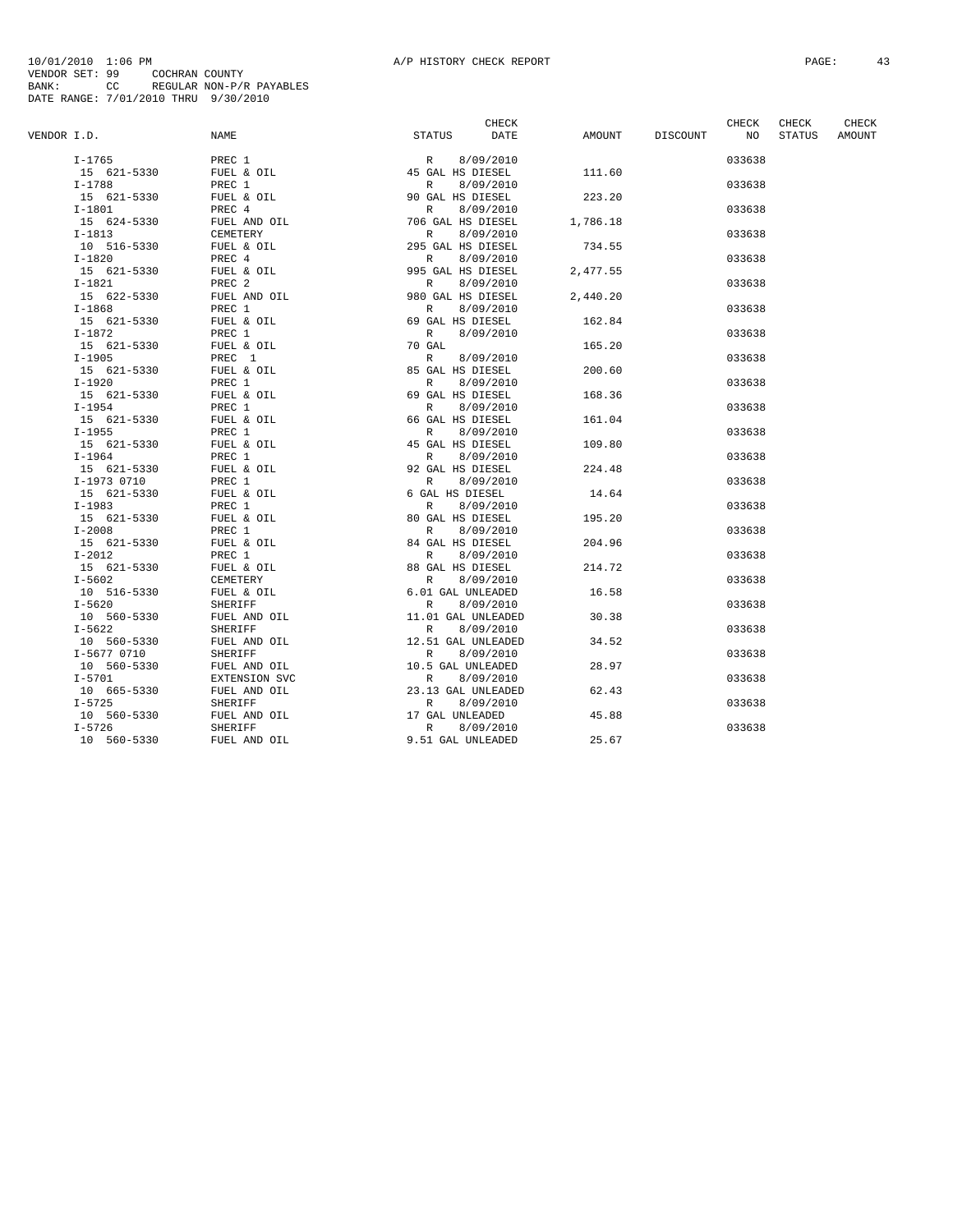|             |                           |                              |                                                | CHECK |        |          | CHECK  | CHECK         | CHECK  |
|-------------|---------------------------|------------------------------|------------------------------------------------|-------|--------|----------|--------|---------------|--------|
| VENDOR I.D. |                           | NAME                         | <b>STATUS</b>                                  | DATE  | AMOUNT | DISCOUNT | NO     | <b>STATUS</b> | AMOUNT |
|             | $I - 5735$                | CEMETERY                     | 8/09/2010<br>R                                 |       |        |          | 033638 |               |        |
|             | 10 516-5330               | FUEL & OIL                   | 8 GAL UNLEADED                                 |       | 21.59  |          |        |               |        |
|             | $I - 5737$                | PREC <sub>2</sub>            | 8/09/2010<br>R                                 |       |        |          | 033638 |               |        |
|             | 15 622-5330               | FUEL AND OIL                 | 15 GAL UNLEADED                                |       | 40.49  |          |        |               |        |
|             | $I - 5771$                | SHERIFF                      | 8/09/2010<br>R                                 |       |        |          | 033638 |               |        |
|             | 10 560-5330               | FUEL AND OIL                 | 14.5 GAL UNLEADED                              |       | 39.14  |          |        |               |        |
|             | $I - 5773$                | SHERIFF                      | $\mathbb{R}$<br>8/09/2010                      |       |        |          | 033638 |               |        |
|             | 10 560-5330               | FUEL AND OIL                 | 11.01 GAL                                      |       | 29.72  |          |        |               |        |
|             | $I - 5808$                | SHERIFF                      | 8/09/2010<br>R                                 |       |        |          | 033638 |               |        |
|             | 10 560-5330               | FUEL AND OIL                 | 17.5 GAL UNLEADED                              |       | 47.23  |          |        |               |        |
|             | $I - 5850$                | <b>JUV PROBATION</b>         | $\mathbb{R}$<br>8/09/2010                      |       |        |          | 033638 |               |        |
|             | 10 571-5330               | FUEL                         | 10.7 GAL UNLEADED                              |       | 28.88  |          |        |               |        |
|             | $I - 5879$                | SHERIFF                      | $\mathbb{R}$<br>8/09/2010                      |       |        |          | 033638 |               |        |
|             | 10 560-5330               | FUEL AND OIL                 | 14.99 GAL UNLEADED                             |       | 40.46  |          |        |               |        |
|             | $I - 5893$                | SHERIFF                      | $\mathbb R$<br>8/09/2010                       |       |        |          | 033638 |               |        |
|             | 10 560-5330               | FUEL AND OIL                 | 12 GAL UNLEADED                                |       | 32.39  |          |        |               |        |
|             | $I - 5905$                | EXTENSION SVC                | 8/09/2010<br>$\mathbb{R}$                      |       |        |          | 033638 |               |        |
|             | 10 665-5330               | FUEL AND OIL                 | 15.37 GAL UNLEADED                             |       | 41.48  |          |        |               |        |
|             | $I - 5918$                | SHERIFF                      | 8/09/2010<br>$\mathbb{R}$                      |       |        |          | 033638 |               |        |
|             | 10 560-5330               | FUEL AND OIL                 | 15 GAL UNLEADED                                |       | 40.49  |          |        |               |        |
|             | $I - 6005$                | PREC <sub>2</sub>            | 8/09/2010<br>$\mathbb{R}$                      |       |        |          | 033638 |               |        |
|             | 15 622-5330               | FUEL AND OIL                 | 21.5 GAL UNLEADED                              |       | 58.03  |          |        |               |        |
|             | $I-6016$                  | SHERIFF                      | 8/09/2010<br>R                                 |       |        |          | 033638 |               |        |
|             | 10 560-5330               |                              |                                                |       | 39.14  |          |        |               |        |
|             | $I - 6019$                | FUEL AND OIL                 | 14.5 GAL UNLEADED                              |       |        |          | 033638 |               |        |
|             | 10 560-5330               | SHERIFF<br>FUEL AND OIL      | 8/09/2010<br>$\mathbb{R}$<br>9.01 GAL UNLEADED |       | 24.32  |          |        |               |        |
|             | $I - 6047$                | <b>SHERIFF</b>               | 8/09/2010<br>$\mathbb{R}$                      |       |        |          | 033638 |               |        |
|             | 10 560-5330               | FUEL AND OIL                 | 11 GAL UNLEADED                                |       | 29.69  |          |        |               |        |
|             | $I - 6068$                |                              |                                                |       |        |          | 033638 |               |        |
|             |                           | SHERIFF                      | 8/09/2010<br>R                                 |       |        |          |        |               |        |
|             | 10 560-5330               | FUEL AND OIL                 | 19.12 GAL UNLEADED                             |       | 51.60  |          |        |               |        |
|             | $I - 6079$                | EXTENSION SVC                | 8/09/2010<br>$\mathbb{R}$                      |       |        |          | 033638 |               |        |
|             | 10 665-5330               | FUEL AND OIL                 | 24.22 GAL UNLEADED                             |       | 65.37  |          |        |               |        |
|             | $I - 6091$                | SHERIFF                      | 8/09/2010<br>$\mathbb{R}$                      |       | 36.44  |          | 033638 |               |        |
|             | 10 560-5330<br>$I - 6099$ | FUEL AND OIL                 | 13.5 GAL UNLEADED                              |       |        |          | 033638 |               |        |
|             |                           | <b>JUV PROBATION</b><br>FUEL | 8/09/2010<br>$\mathbb{R}$                      |       | 27.02  |          |        |               |        |
|             | 10 571-5330               |                              | 10.01 GAL UNLEADED                             |       |        |          |        |               |        |
|             | I-6163 071510             | LIBRARY                      | $\mathbb{R}$<br>8/09/2010                      |       |        |          | 033638 |               |        |
|             | 10 650-5427               | CONTINUING EDUCATION         | 6.7 GAL UNLEADED                               |       | 18.08  |          |        |               |        |
|             | $I - 6172$                | SHERIFF                      | R<br>8/09/2010                                 |       |        |          | 033638 |               |        |
|             | 10 560-5330               | FUEL AND OIL                 | 15.03 GAL UNLEADED                             |       | 40.57  |          |        |               |        |
|             | $I - 6173$                | SHERIFF                      | R<br>8/09/2010                                 |       |        |          | 033638 |               |        |
|             | 10 560-5330               | FUEL AND OIL                 | 8.01 GAL UNLEADED                              |       | 21.62  |          |        |               |        |
|             | $I - 6221$                | SHERIFF                      | R<br>8/09/2010                                 |       |        |          | 033638 |               |        |
|             | 10 560-5330               | FUEL AND OIL                 | 18.32 GAL UNLEADED                             |       | 49.45  |          |        |               |        |
|             | $I - 6264$                | <b>JUV PROBATION</b>         | $\mathbb{R}$<br>8/09/2010                      |       |        |          | 033638 |               |        |
|             | 10 571-5330               | FUEL                         | 8.31 GAL UNLEADED                              |       | 22.43  |          |        |               |        |
|             | $I - 6294$                | SHERIFF                      | 8/09/2010<br>$\mathbb{R}$                      |       |        |          | 033638 |               |        |
|             | 10 560-5330               | FUEL AND OIL                 | 14.5 GAL UNLEADED                              |       | 39.14  |          |        |               |        |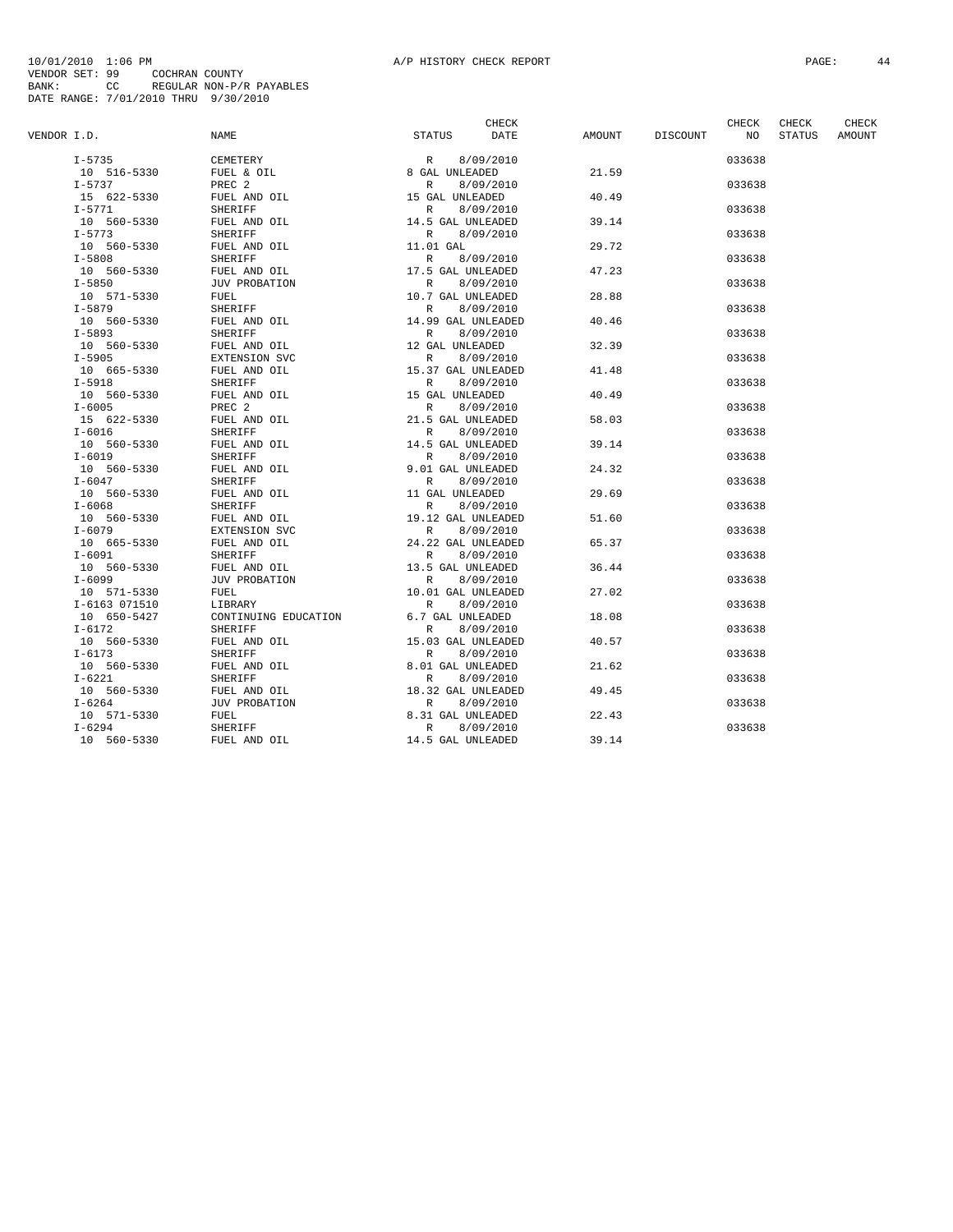|             |             |                      | CHECK                                           |       |                 | CHECK  | CHECK  | CHECK     |
|-------------|-------------|----------------------|-------------------------------------------------|-------|-----------------|--------|--------|-----------|
| VENDOR I.D. |             | NAME                 | STATUS<br>DATE                                  |       | AMOUNT DISCOUNT | NO     | STATUS | AMOUNT    |
|             | $I - 6325$  | EXTENSION SVC        | $R = 0, 0.1$<br>17.94 GAL UNLEADED              |       |                 | 033638 |        |           |
|             | 10 665-5330 | FUEL AND OIL         |                                                 | 48.42 |                 |        |        |           |
|             | $I - 6340$  | SHERIFF              | 8/09/2010<br>R                                  |       |                 | 033638 |        |           |
|             | 10 560-5330 | FUEL AND OIL         | 13.99 GAL UNLEADED                              | 37.76 |                 |        |        |           |
|             | $I - 6355$  | SHERIFF              | R<br>8/09/2010                                  |       |                 | 033638 |        |           |
|             | 10 560-5330 | FUEL AND OIL         | 8.98 GAL UNLEADED                               | 24.24 |                 |        |        |           |
|             | $I - 6358$  | EXTENSION SVC        | R<br>8/09/2010                                  |       |                 | 033638 |        |           |
|             | 10 665-5330 | FUEL AND OIL         | 24.77 GAL UNLEADED                              | 66.85 |                 |        |        |           |
|             | $I - 6365$  | SHERIFF              | R<br>8/09/2010                                  |       |                 | 033638 |        |           |
|             | 10 560-5330 | FUEL AND OIL         | 18.5 GAL UNLEADED                               | 49.93 |                 |        |        |           |
|             | $I - 6370$  | EXTENSION SVC        | R<br>8/09/2010                                  |       |                 | 033638 |        |           |
|             | 10 665-5428 |                      | FCS AGENT-TRAVEL-OUT OF COUNTY9.19 GAL UNLEADED | 24.80 |                 |        |        |           |
|             | $I - 6389$  | <b>SHERIFF</b>       | 8/09/2010<br>R                                  |       |                 | 033638 |        |           |
|             | 10 560-5330 | FUEL AND OIL         | 15.02 GAL UNLEADED                              | 40.54 |                 |        |        |           |
|             | $I - 6436$  | PREC <sub>2</sub>    | 8/09/2010<br>R                                  |       |                 | 033638 |        |           |
|             | 15 622-5330 | FUEL AND OIL         | 34.01 GAL UNLEADED                              | 91.79 |                 |        |        |           |
|             | $I - 6444$  | EXTENSION SVC        | R<br>8/09/2010                                  |       |                 | 033638 |        |           |
|             | 10 665-5330 | FUEL AND OIL         | 25.52 GAL UNLEADED                              | 68.88 |                 |        |        |           |
|             | $I - 6500$  | SHERIFF              | 8/09/2010<br>R                                  |       |                 | 033638 |        |           |
|             | 10 560-5330 | FUEL AND OIL         | 16.01 GAL UNLEADED                              | 44.81 |                 |        |        |           |
|             | $I - 6504$  | <b>SHERIFF</b>       | 8/09/2010<br>$\mathbb{R}$                       |       |                 | 033638 |        |           |
|             | 10 560-5330 | FUEL AND OIL         | 14.49 GAL UNLEADED                              | 40.56 |                 |        |        |           |
|             | $I - 6505$  | SHERIFF              | 8/09/2010<br>R                                  |       |                 | 033638 |        |           |
|             | 10 560-5330 | FUEL AND OIL         | 14.5 GAL UNLEADED                               | 40.59 |                 |        |        |           |
|             | $I - 6590$  | SHERIFF              | 8/09/2010<br>R                                  |       |                 | 033638 |        |           |
|             | 10 560-5330 | FUEL AND OIL         | 12.005 UNLEADED GAS                             | 33.60 |                 |        |        |           |
|             | I-6591 0810 | EXTENSION SVC        | R<br>8/09/2010                                  |       |                 | 033638 |        |           |
|             | 10 665-5330 | FUEL AND OIL         | 14.49 GAL UNLEADED                              | 40.56 |                 |        |        |           |
|             | $I - 6594$  | SHERIFF              | 8/09/2010<br>R                                  |       |                 | 033638 |        |           |
|             | 10 560-5330 | FUEL AND OIL         | 15.01 GAL UNLEADED                              | 42.01 |                 |        |        |           |
|             | $I-6614$    | <b>SHERIFF</b>       | 8/09/2010<br>$\mathbb{R}$                       |       |                 | 033638 |        |           |
|             | 10 560-5330 | FUEL AND OIL         | 22.5 GAL UNLEADED                               | 62.98 |                 |        |        |           |
|             | $I - 6619$  | <b>JUV PROBATION</b> | 8/09/2010<br>R                                  |       |                 | 033638 |        |           |
|             | 10 571-5330 | FUEL                 | 8 GAL UNLEADED                                  | 22.39 |                 |        |        |           |
|             | $I - 6656$  | SHERIFF              | 8/09/2010<br>$\mathbb{R}$                       |       |                 | 033638 |        |           |
|             | 10 560-5330 | FUEL AND OIL         | 17.01 GAL UNLEADED                              | 45.91 |                 |        |        |           |
|             | $I - 6665$  | SHERIFF              | 8/09/2010<br>R                                  |       |                 | 033638 |        |           |
|             | 10 560-5330 | FUEL AND OIL         | 10.49 GAL UNLEADED                              | 28.31 |                 |        |        |           |
|             | $I-6696$    | SHERIFF              | 8/09/2010<br>R                                  |       |                 | 033638 |        |           |
|             | 10 560-5330 | FUEL AND OIL         | 13.49 GAL UNLEADED                              | 36.41 |                 |        |        |           |
|             | $I - 6715$  | <b>SHERIFF</b>       | 8/09/2010<br>$\mathbb{R}$                       |       |                 | 033638 |        |           |
|             | 10 560-5330 | FUEL AND OIL         | 14 GAL UNLEADED                                 | 39.19 |                 |        |        |           |
|             | $I - 6718$  | <b>SHERIFF</b>       | R<br>8/09/2010                                  |       |                 | 033638 |        |           |
|             | 10 560-5330 | FUEL AND OIL         | 19.01 GAL UNLEADED                              | 53.21 |                 |        |        | 11,778.37 |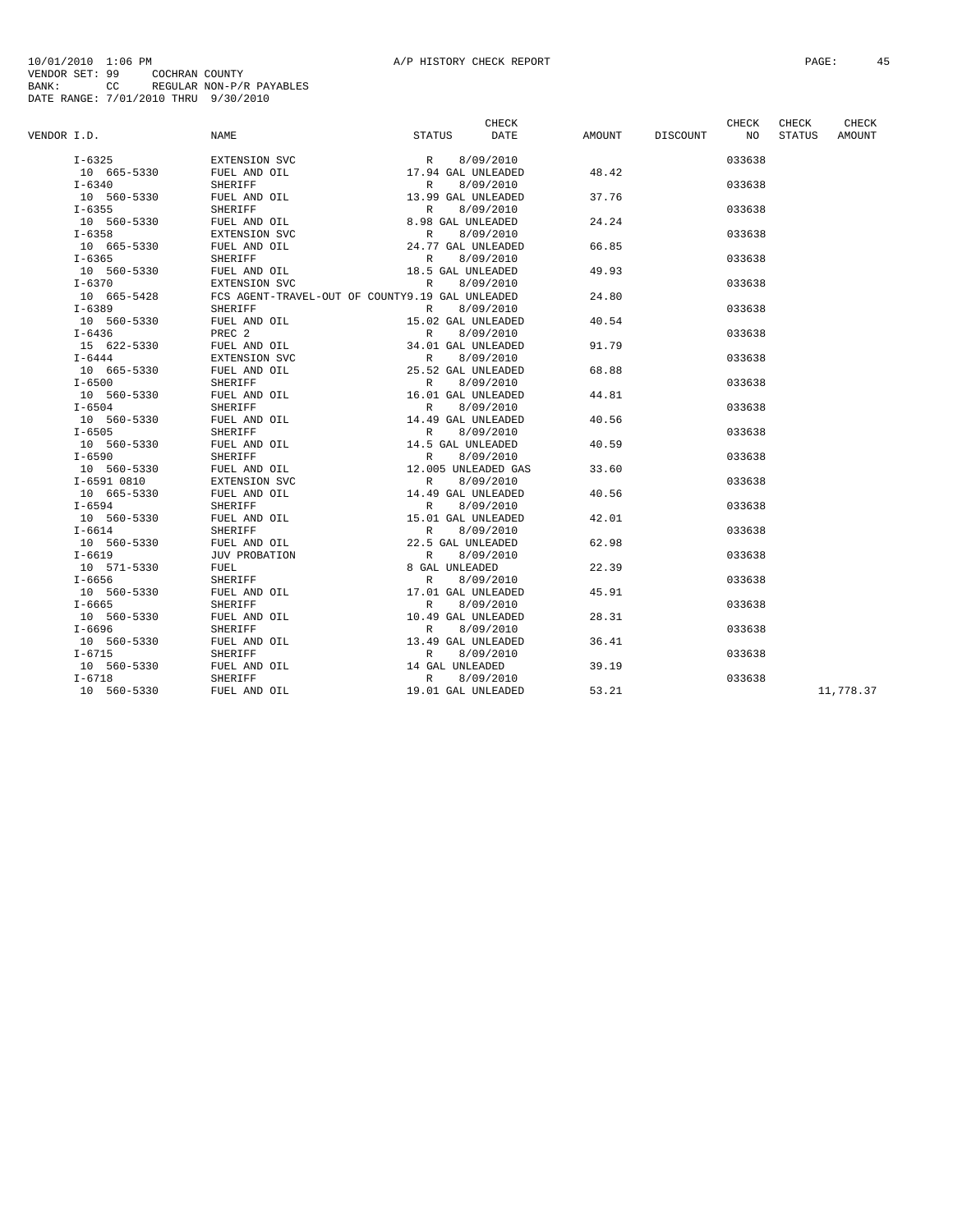|             |              |                  |                                                    |                      | CHECK       |          |          | CHECK  | CHECK         | CHECK         |
|-------------|--------------|------------------|----------------------------------------------------|----------------------|-------------|----------|----------|--------|---------------|---------------|
| VENDOR I.D. |              |                  | <b>NAME</b>                                        | <b>STATUS</b>        | <b>DATE</b> | AMOUNT   | DISCOUNT | NO.    | <b>STATUS</b> | <b>AMOUNT</b> |
| S047        |              |                  | SHELL FLEET PLUS                                   |                      |             |          |          |        |               |               |
|             |              | I-65177891007    | EXTENSION SVC                                      | R                    | 8/09/2010   |          |          | 033646 |               |               |
|             |              | 10 665-5330      | FUEL AND OIL                                       | 20.442 GAL UNLEADED/ |             | 56.40    |          |        |               |               |
|             |              | 10 665-5330      | FUEL AND OIL                                       | 19.202 GAL UNLEADED/ |             | 47.41    |          |        |               |               |
|             |              | 10 665-5330      | FUEL AND OIL                                       | CREDIT FED TAX ON GA |             | 7.25CR   |          |        |               | 96.56         |
| S071        |              |                  | SCRIPT OFFICE PRODUCTS, INC.                       |                      |             |          |          |        |               |               |
|             | $I - 33032$  |                  | COUNTY/DIST CLERK                                  | $\mathbb{R}$         | 8/09/2010   |          |          | 033647 |               |               |
|             |              | 10 403-5310      | OFFICE SUPPLIES                                    | 2 PK LABELS          |             | 10.96    |          |        |               |               |
|             |              | 10 403-5310      | OFFICE SUPPLIES                                    | 4 PK CORRECTION TAPE |             | 29.20    |          |        |               |               |
|             |              | 10 403-5310      | OFFICE SUPPLIES                                    | 4 POP-UP TAPE HOLDER |             | 20.72    |          |        |               |               |
|             |              | 10 403-5310      | OFFICE SUPPLIES                                    | 6-PK PACKING TAPE    |             | 17.95    |          |        |               |               |
|             |              | 10 403-5310      | OFFICE SUPPLIES                                    | 3X5 INDEX CARDS      |             | 1.07     |          |        |               |               |
|             |              | 10 403-5310      | OFFICE SUPPLIES                                    | 1 DOZ LEGAL PADS     |             | 6.95     |          |        |               |               |
|             |              | 10 403-5310      | OFFICE SUPPLIES                                    | 1 STAPLER            |             | 17.95    |          |        |               |               |
|             |              | 10 403-5310      | OFFICE SUPPLIES                                    | 1 STAPLE PULLER      |             | 0.95     |          |        |               | 105.75        |
| S212        |              |                  | WALLACE STALCUP                                    |                      |             |          |          |        |               |               |
|             | I-072910     |                  | <b>SHERIFF</b>                                     | $\mathbb R$          | 8/09/2010   |          |          | 033648 |               |               |
|             |              | 10 560-5427      | CONTINUING EDUCATION                               | MEALS/FT WORTH       |             | 78.05    |          |        |               |               |
|             |              | 10 560-5427      | CONTINUING EDUCATION                               | HOTEL 4 NITES @ \$15 |             | 636.00   |          |        |               |               |
|             |              | 10 560-5427      | CONTINUING EDUCATION                               | LODGING TAX/4 NIGHTS |             | 95.40    |          |        |               |               |
|             |              | 10 560-5427      | CONTINUING EDUCATION                               | PARKING FEES         |             | 58.47    |          |        |               |               |
|             |              | 10 560-5427      | CONTINUING EDUCATION                               | 740 MI @ \$.50       |             | 370.00   |          |        |               | 1,237.92      |
| S279        |              |                  | DONNIE SIMPSON                                     |                      |             |          |          |        |               |               |
|             | $I-080210$   |                  | PREC 1                                             | $\mathbb{R}$         | 8/09/2010   |          |          | 033649 |               |               |
|             |              | 15 621-5330      | FUEL & OIL                                         | 82.7 GAL UNLEADED-PV |             | 207.97   |          |        |               | 207.97        |
| S294        |              |                  | SHIRLEY SEARS                                      |                      |             |          |          |        |               |               |
|             | $I - 080310$ |                  | EXTENSION SVC                                      | $\mathbb{R}$         | 8/09/2010   |          |          | 033650 |               |               |
|             |              | 10 665-5428      | FCS AGENT-TRAVEL-OUT OF COUNTYRECORDBOOK/LBK 146 M |                      |             | 73.00    |          |        |               |               |
|             |              | 10 665-5428      | FCS AGENT-TRAVEL-OUT OF COUNTYFOOD/CLOTHING, 140 M |                      |             | 70.00    |          |        |               |               |
|             |              | 10 665-5428      | FCS AGENT-TRAVEL-OUT OF COUNTYRECORDBK JUDGING/126 |                      |             | 63.00    |          |        |               |               |
|             |              | 10 665-5428      | FCS AGENT-TRAVEL-OUT OF COUNTYTEA ST CONF/WTHRFRD  |                      |             | 363.00   |          |        |               |               |
|             |              | 10 665-5428      | FCS AGENT-TRAVEL-OUT OF COUNTYMEALS/STATE CONF     |                      |             | 36.39    |          |        |               |               |
|             |              | 10 665-5428      | FCS AGENT-TRAVEL-OUT OF COUNTYLODGING/STATE CONF 3 |                      |             | 216.00   |          |        |               |               |
|             |              | 10 665-5428      | FCS AGENT-TRAVEL-OUT OF COUNTYLODGING TAX CONF 3DA |                      |             | 15.12    |          |        |               |               |
|             |              | 10 665-5428      | FCS AGENT-TRAVEL-OUT OF COUNTY1/2 PD BY AGENT SHAR |                      |             | 115.56CR |          |        |               | 720.95        |
| S316        |              |                  | BRYANT SEARS                                       |                      |             |          |          |        |               |               |
|             |              | I-ANTIVIRUS 0810 | JUVENILE PROBATION                                 | R                    | 8/09/2010   |          |          | 033651 |               |               |
|             |              | 10 571-5310      | OFFICE SUPPLIES                                    | RENEWAL NORTON ANTIV |             | 48.47    |          |        |               | 48.47         |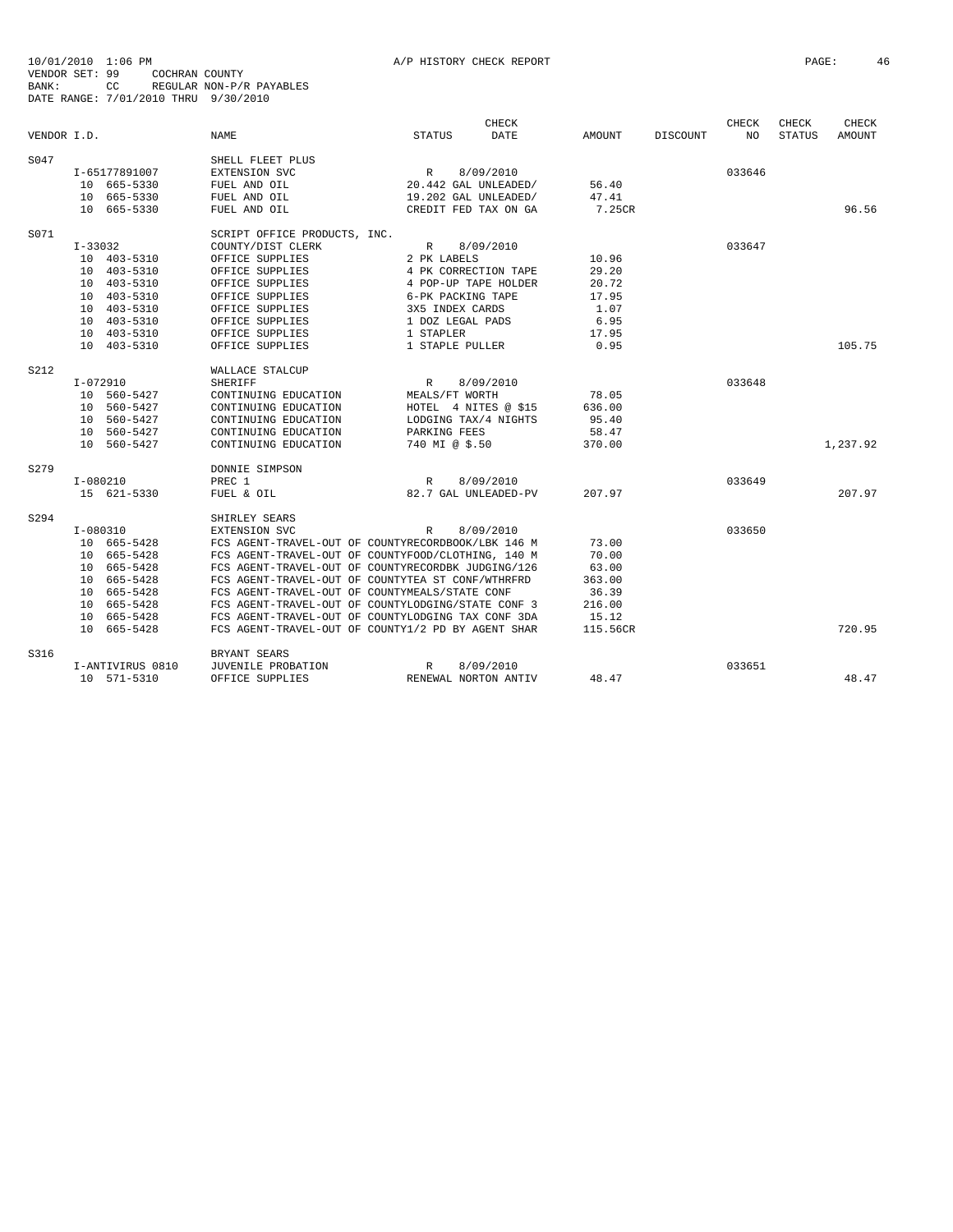| VENDOR I.D. |                   | <b>NAME</b>                  | <b>STATUS</b>           | CHECK<br>DATE        | AMOUNT | <b>DISCOUNT</b> | CHECK<br>NO | CHECK<br><b>STATUS</b> | CHECK<br>AMOUNT |
|-------------|-------------------|------------------------------|-------------------------|----------------------|--------|-----------------|-------------|------------------------|-----------------|
| T148        |                   | TASCOSA OFFICE MACHINES INC  |                         |                      |        |                 |             |                        |                 |
|             | $I-9AA328$        | <b>SHERIFF</b>               | R                       | 8/09/2010            |        |                 | 033652      |                        |                 |
|             | 10 560-5411       | MAINTENANCE CONTRACTS        |                         | CANON COPIER MAINTEN | 69.00  |                 |             |                        | 69.00           |
| T184        |                   | THYSSENKRUPP ELEVATOR COR    |                         |                      |        |                 |             |                        |                 |
|             | I-592491          | COURTHOUSE                   | R                       | 8/09/2010            |        |                 | 033653      |                        |                 |
|             | 10 510-5411       | MAINTENANCE CONTRACTS        |                         | ELEVATOR MAINTENANCE | 540.67 |                 |             |                        | 540.67          |
| W037        |                   | WILSON ELECTRONICS/RADIO     |                         |                      |        |                 |             |                        |                 |
|             | I-10067796        | <b>SHERIFF</b>               | $\mathbb{R}$            | 8/09/2010            |        |                 | 033654      |                        |                 |
|             | 10 560-5451       | MACHINERY-NON-OFFICE REPAIR  |                         | OLYMPUS TELEPHONE RE | 22.99  |                 |             |                        |                 |
|             | 10 560-5451       | MACHINERY-NON-OFFICE REPAIR  |                         | OLYMPUS WS-400S DIGI | 79.99  |                 |             |                        | 102.98          |
| W055        |                   | WINDSTREAM COMMUNICATIONS SW |                         |                      |        |                 |             |                        |                 |
|             | I-266-0503 0810   | PREC 1                       | R                       | 8/09/2010            |        |                 | 033655      |                        |                 |
|             | 15 621-5420       | TELECOMMUNICATIONS           | AUG PHONE               |                      | 79.77  |                 |             |                        |                 |
|             | 15 621-5420       | TELECOMMUNICATIONS           |                         | SOUTHWEST LONG DISTA | 0.53   |                 |             |                        |                 |
|             | I-266-0638 072610 | MUSEUM                       | $\mathbb{R}$            | 8/09/2010            |        |                 | 033655      |                        |                 |
|             | 10 652-5420       | TELECOMMUNICATIONS           | <b>AUGUST TELEPHONE</b> |                      | 53.84  |                 |             |                        |                 |
|             | I-266-5051 072610 | LIBRARY                      | R                       | 8/09/2010            |        |                 | 033655      |                        |                 |
|             | 10 650-5420       | TELECOMMUNICATIONS           | AUG PHONE               |                      | 175.12 |                 |             |                        |                 |
|             | I-266-5074 072610 | ADULT PROBATION              | R                       | 8/09/2010            |        |                 | 033655      |                        |                 |
|             | 10 570-5420       | TELECOMMUNICATIONS           | AUG PHONE               |                      | 51.99  |                 |             |                        |                 |
|             | 10 570-5420       | TELECOMMUNICATIONS           | VOICEMAIL               |                      | 11.97  |                 |             |                        |                 |
|             | I-266-5161 072610 | TREASURER                    | R                       | 8/09/2010            |        |                 | 033655      |                        |                 |
|             | 10 497-5420       | TELECOMMUNICATIONS           | AUG PHONE               |                      | 51.99  |                 |             |                        |                 |
|             | I-266-5171 072610 | TAX A/C                      | R                       | 8/09/2010            |        |                 | 033655      |                        |                 |
|             | 10 499-5420       | TELECOMMUNICATIONS           | AUG PHONE               |                      | 166.38 |                 |             |                        |                 |
|             | 10 499-5420       | TELECOMMUNICATIONS           | INTERNET SVC            |                      | 72.92  |                 |             |                        |                 |
|             | I-266-5211 072610 | <b>SHERIFF</b>               | R                       | 8/09/2010            |        |                 | 033655      |                        |                 |
|             | 10 560-5420       | TELECOMMUNICATIONS           | AUG PHONE 3 LINES       |                      | 192.36 |                 |             |                        |                 |
|             | I-266-5215 072610 | EXTENSION SERVICE            | R                       | 8/09/2010            |        |                 | 033655      |                        |                 |
|             | 10 665-5420       | TELECOMMUNICATIONS           | AUG PHONE               |                      | 163.90 |                 |             |                        |                 |
|             | 10 665-5420       | TELECOMMUNICATIONS           | 10 CALL RETURNS         |                      | 15.00  |                 |             |                        |                 |
|             | I-266-5302 072610 | JUSTICE OF PEACE             | $\mathbb{R}$            | 8/09/2010            |        |                 | 033655      |                        |                 |
|             | 10 455-5420       | TELECOMMUNICATIONS           | <b>AUGUST TELEPHONE</b> |                      | 51.99  |                 |             |                        |                 |
|             | I-266-5411 072610 | JUVENILE PROBATION           | $\mathbb{R}$            | 8/09/2010            |        |                 | 033655      |                        |                 |
|             | 10 571-5420       | TELECOMMUNICATIONS           | <b>AUGUST TELEPHONE</b> |                      | 51.99  |                 |             |                        |                 |
|             | I-266-5450 072610 | COUNTY/DIST CLERK            | $\mathbb{R}$            | 8/09/2010            |        |                 | 033655      |                        |                 |
|             | 10 403-5420       | TELECOMMUNICATIONS           | AUG PHONE               |                      | 166.38 |                 |             |                        |                 |
|             | 10 403-5420       | TELECOMMUNICATIONS           | LONG DISTANCE           |                      | 0.12   |                 |             |                        |                 |
|             | I-266-5508 072610 | COUNTY JUDGE/COMMR CT        | R                       | 8/09/2010            |        |                 | 033655      |                        |                 |
|             | 15 610-5420       | TELECOMMUNICATIONS           | <b>AUGUST 2 LINES</b>   |                      | 114.39 |                 |             |                        |                 |
|             | I-266-5700 072610 | <b>SHERIFF</b>               | R                       | 8/09/2010            |        |                 | 033655      |                        |                 |
|             | 10 560-5420       | TELECOMMUNICATIONS           | AUG TELEPHONE           |                      | 78.23  |                 |             |                        |                 |
|             | I-266-5822 072610 | AUDITOR & NON-DEPT'L         | R                       | 8/09/2010            |        |                 | 033655      |                        |                 |
|             | 10 495-5420       | TELECOMMUNICATIONS           | AUG PHONE & FAX         |                      | 103.97 |                 |             |                        |                 |
|             | 10 409-5420       | TELECOMMUNICATIONS           | COURTHOUSE INTERNET     |                      | 154.99 |                 |             |                        |                 |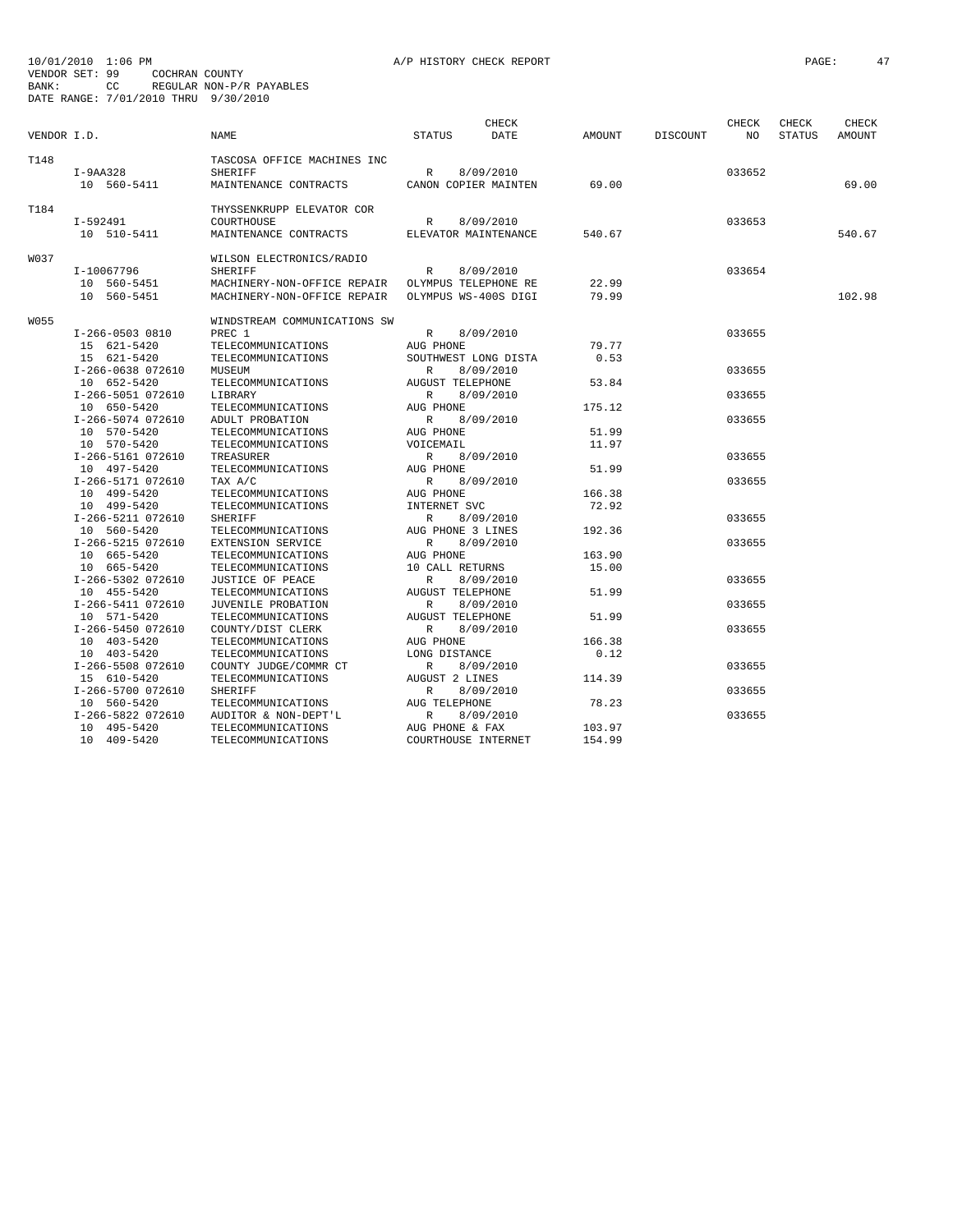|             |                   |                        |                           | CHECK     |          |          | CHECK  | CHECK         | CHECK         |
|-------------|-------------------|------------------------|---------------------------|-----------|----------|----------|--------|---------------|---------------|
| VENDOR I.D. |                   | NAME                   | <b>STATUS</b>             | DATE      | AMOUNT   | DISCOUNT | NO.    | <b>STATUS</b> | <b>AMOUNT</b> |
|             | I-266-8661 072610 | COUNTY ATTY            | 8/09/2010<br>R            |           |          |          | 033655 |               |               |
|             | 10 475-5420       | TELECOMMUNICATIONS     | AUG TELEPHONE             |           | 117.04   |          |        |               |               |
|             | I-266-8888 072610 | <b>SHERIFF</b>         | $\mathbb{R}$<br>8/09/2010 |           |          |          | 033655 |               |               |
|             | 10 560-5420       | TELECOMMUNICATIONS     | AUG FAX LINE & CRIME      |           | 57.99    |          |        |               |               |
|             | I-266/5412 072610 | DISTRICT COURT         | R<br>8/09/2010            |           |          |          | 033655 |               |               |
|             | 10 435-5420       | TELECOMMUNICATIONS     | AUG TELEPHONE             |           | 51.99    |          |        |               |               |
|             | 10 435-5420       | TELECOMMUNICATIONS     | INTERNET                  |           | 69.99    |          |        |               |               |
|             | I-300-6754 072610 | <b>SHERIFF</b>         | $\mathbb{R}$<br>8/09/2010 |           |          |          | 033655 |               |               |
|             | 10 560-5420       | TELECOMMUNICATIONS     | AUG RADIO LINK PHONE      |           | 10.42    |          |        |               | 2,065.26      |
| W062        |                   | WAL-MART COMMUNITY     |                           |           |          |          |        |               |               |
|             | C-070810 RETURN   | JAIL                   | R                         | 8/09/2010 |          |          | 033657 |               |               |
|             | 10 512-5391       | MEDICAL CARE-PRISONERS | RETURN 5 AIR FILTERS      |           | 47.95CR  |          |        |               |               |
|             | $I-080210$        | JAIL                   | $\mathbb{R}$<br>8/09/2010 |           |          |          | 033657 |               |               |
|             | 10 512-5333       | FOOD-PRISONERS         | ORANGES                   |           | 3.48     |          |        |               |               |
|             | 10 512-5333       | FOOD-PRISONERS         | LG GRANNY S APPLES        |           | 8.22     |          |        |               |               |
|             | 10 512-5333       | FOOD-PRISONERS         | CELLO LETTUCE             |           | 2.26     |          |        |               |               |
|             | 10 512-5333       | FOOD-PRISONERS         | PKG SALAD                 |           | 2.38     |          |        |               |               |
|             |                   |                        |                           |           |          |          |        |               |               |
|             | 10 512-5333       | FOOD-PRISONERS         | PKG SALAD                 |           | 2.38     |          |        |               |               |
|             | 10 512-5333       | FOOD-PRISONERS         | ORANGES                   |           | 3.48     |          |        |               |               |
|             | 10 512-5333       | FOOD-PRISONERS         | <b>GALA APPLES</b>        |           | 4.31     |          |        |               |               |
|             | 10 512-5391       | MEDICAL CARE-PRISONERS | ADVIL                     |           | 7.96     |          |        |               |               |
|             | 10 512-5333       | FOOD-PRISONERS         | VIT D MILK/3 @ \$3.78     |           | 11.34    |          |        |               |               |
|             | 10 512-5333       | FOOD-PRISONERS         | MARGARINE 2 @ \$2.28      |           | 4.56     |          |        |               |               |
|             | 10 512-5333       | FOOD-PRISONERS         | HAM & CHEESE              |           | 2.98     |          |        |               |               |
|             | 10 512-5333       | FOOD-PRISONERS         | CHOPPED HAM 2 @ \$2.9     |           | 5.96     |          |        |               |               |
|             | 10 512-5333       | FOOD-PRISONERS         | HAM & CHEESE              |           | 2.98     |          |        |               |               |
|             | 10 512-5391       | MEDICAL CARE-PRISONERS | ZANTAC                    |           | 19.83    |          |        |               |               |
|             | 10 512-5391       | MEDICAL CARE-PRISONERS | ALEVE                     |           | 14.24    |          |        |               |               |
|             | 10 512-5391       | MEDICAL CARE-PRISONERS | ALEVE                     |           | 14.24    |          |        |               |               |
|             | 10 512-5333       | FOOD-PRISONERS         | MIRACLE WHIP              |           | 3.18     |          |        |               |               |
|             | 10 512-5333       | FOOD-PRISONERS         | SQUEEZE MUSTARD           |           | 1.27     |          |        |               |               |
|             | 10 512-5333       | FOOD-PRISONERS         | <b>KETCHUP</b>            |           | 1.98     |          |        |               |               |
|             | 10 512-5333       | FOOD-PRISONERS         | SOUEEZE MUSTARD           |           | 1.27     |          |        |               |               |
|             | 10 512-5333       | FOOD-PRISONERS         | KETCHUP                   |           | 1.98     |          |        |               |               |
|             | 10 512-5333       | FOOD-PRISONERS         | PICKLES 2 @ \$3.28        |           | 6.56     |          |        |               |               |
|             | 10 512-5333       | FOOD-PRISONERS         | COOKING OIL               |           | 2.88     |          |        |               |               |
|             | 10 512-5333       | FOOD-PRISONERS         | CHEESE SLICES             |           | 7.58     |          |        |               |               |
|             | 10 512-5333       | FOOD-PRISONERS         | SUGAR 2 @ \$6.24          |           | 12.48    |          |        |               |               |
|             | $I-080510$        | JAIL                   | $\mathbb{R}$<br>8/09/2010 |           |          |          | 033657 |               |               |
|             | 10 512-5333       | FOOD-PRISONERS         | 262 FROZEN DINNERS        |           | 312.80   |          |        |               | 414.63        |
| W070        |                   | R D WALLACE OIL CO INC |                           |           |          |          |        |               |               |
|             | $I-3440$ 0810     | PREC 1                 | $\mathbb{R}$              | 8/09/2010 |          |          | 033658 |               |               |
|             | 15 621-5330       | FUEL & OIL             | 24.4 GAL UNLEADED         |           | 60.88    |          |        |               |               |
|             | 15 621-5330       | FUEL & OIL             | 26 GAL UNLEADED           |           | 66.95    |          |        |               |               |
|             | I-3540 0810       | PREC 3                 | R                         | 8/09/2010 |          |          | 033658 |               |               |
|             | 15 623-5330       | FUEL AND OIL           | 473 GAL DYED DIESEL       |           | 1,201.42 |          |        |               |               |
|             |                   |                        |                           |           |          |          |        |               |               |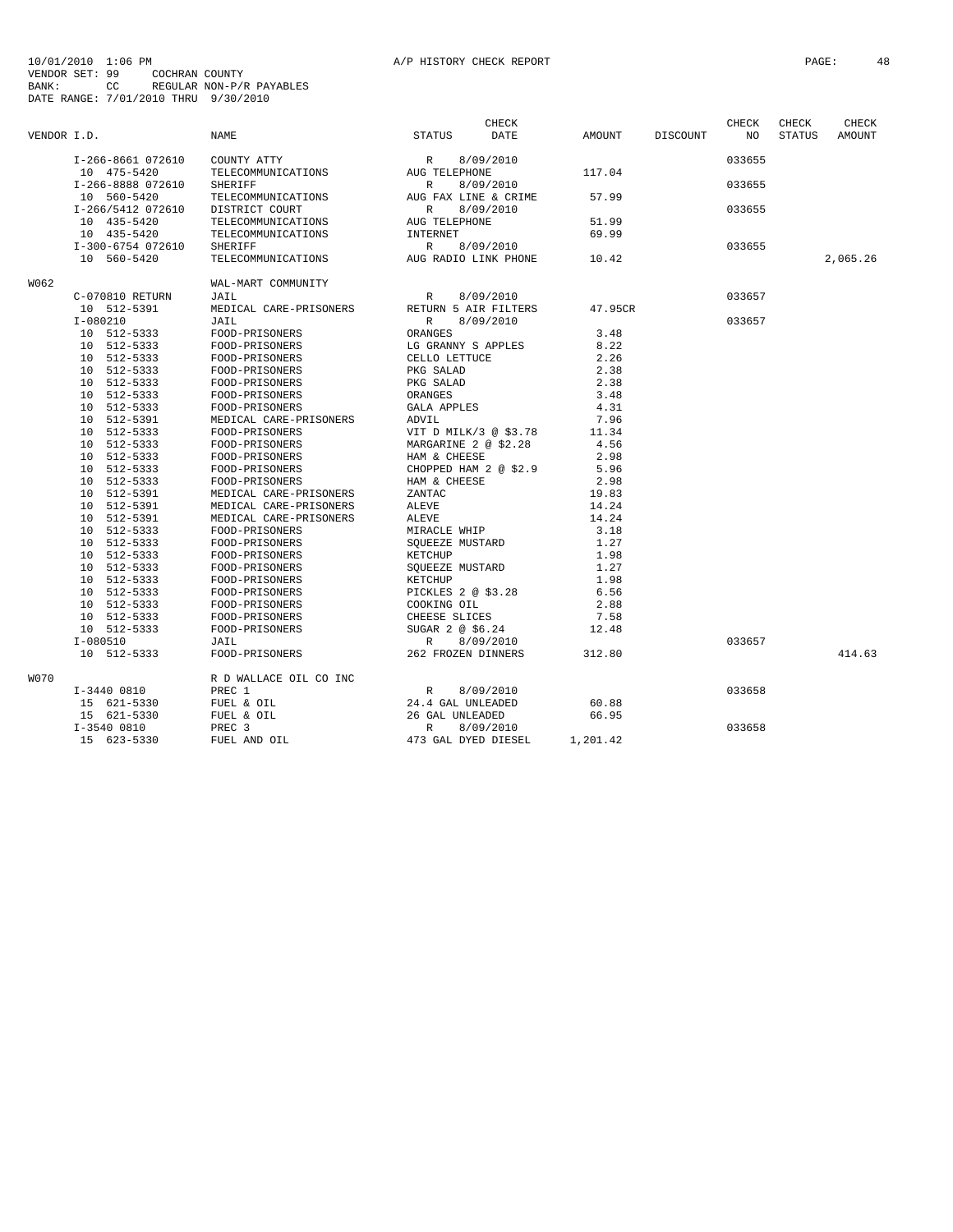|             |    |                    |                            |                      | CHECK     |          |          | CHECK  | CHECK         | CHECK         |
|-------------|----|--------------------|----------------------------|----------------------|-----------|----------|----------|--------|---------------|---------------|
| VENDOR I.D. |    |                    | NAME                       | <b>STATUS</b>        | DATE      | AMOUNT   | DISCOUNT | NO.    | <b>STATUS</b> | <b>AMOUNT</b> |
| <b>W070</b> |    |                    | R D WALLACE OIL CO INCCONT |                      |           |          |          |        |               |               |
|             |    | I-3540 0810        | PREC <sub>3</sub>          | R                    | 8/09/2010 |          |          | 033658 |               |               |
|             |    | 15 623-5330        | FUEL AND OIL               | 2 80-OZ POWER SVC    |           | 26.10    |          |        |               |               |
|             |    | 15 623-5330        | FUEL AND OIL               | 508.1 GAL DYED DIESE |           | 1,295.66 |          |        |               |               |
|             |    | 15 623-5330        | FUEL AND OIL               | 2 80-0Z POWER SVC    |           | 26.10    |          |        |               |               |
|             |    | 15 623-5330        | FUEL AND OIL               | 70.2 GAL UNLEADED    |           | 183.57   |          |        |               |               |
|             |    | $I-360000810$      | <b>PARK</b>                | $\mathbb{R}$         | 8/09/2010 |          |          | 033658 |               |               |
|             |    | 10 660-5330        | FUEL AND OIL               | 31 GAL UNLEADED      |           | 77.35    |          |        |               |               |
|             |    | 10 660-5330        | FUEL AND OIL               | 30 GAL UNLEADED      |           | 77.25    |          |        |               |               |
|             |    | $I-3700$ 0810      | <b>SHERIFF</b>             | $\mathbb{R}$         | 8/09/2010 |          |          | 033658 |               |               |
|             |    | 10 560-5330        | FUEL AND OIL               | 8 GAL UNLEADED       |           | 20.12    |          |        |               |               |
|             | 10 | 560-5330           | FUEL AND OIL               | 9.5 GAL UNLEADED     |           | 24.46    |          |        |               |               |
|             | 10 | 560-5330           | FUEL AND OIL               | 13 GAL UNLEADED      |           | 33.48    |          |        |               |               |
|             | 10 | 560-5330           | FUEL AND OIL               | 14.5 GAL UNLEADED    |           | 36.18    |          |        |               |               |
|             | 10 | 560-5330           | FUEL AND OIL               | 10 GAL UNLEADED      |           | 24.95    |          |        |               |               |
|             | 10 | 560-5330           | FUEL AND OIL               | 13 GAL UNLEADED      |           | 32.44    |          |        |               |               |
|             | 10 | 560-5330           | FUEL AND OIL               | 11 GAL UNLEADED      |           | 27.45    |          |        |               |               |
|             | 10 | 560-5330           | FUEL AND OIL               | 10 GAL UNLEADED      |           | 24.95    |          |        |               |               |
|             | 10 | 560-5330           | FUEL AND OIL               | 15.5 GAL UNLEADED    |           | 38.67    |          |        |               |               |
|             | 10 | 560-5330           | FUEL AND OIL               | 9.5 GAL UNLEADED     |           | 24.46    |          |        |               |               |
|             | 10 | 560-5330           | FUEL AND OIL               | 12.5 GAL UNLEADED    |           | 31.19    |          |        |               |               |
|             | 10 | 560-5330           | FUEL AND OIL               | 11.5 GAL UNLEADED    |           | 28.69    |          |        |               |               |
|             | 10 | 560-5330           | FUEL AND OIL               | 11.5 GAL UNLEADED    |           | 28.69    |          |        |               |               |
|             | 10 | 560-5330           | FUEL AND OIL               | 13 GAL UNLEADED      |           | 32.44    |          |        |               |               |
|             | 10 | 560-5330           | FUEL AND OIL               | 13.5 GAL UNLEADED    |           | 33.95    |          |        |               |               |
|             | 10 | 560-5330           | FUEL AND OIL               | 6.5 GAL UNLEADED     |           | 16.74    |          |        |               |               |
|             | 10 | 560-5330           | FUEL AND OIL               | 11.5 GAL UNLEADED    |           | 28.69    |          |        |               |               |
|             | 10 | 560-5330           | FUEL AND OIL               | 12 GAL UNLEADED      |           | 30.18    |          |        |               |               |
|             | 10 | 560-5330           | FUEL AND OIL               | 9 GAL UNLEADED       |           | 22.46    |          |        |               |               |
|             | 10 | 560-5330           | FUEL AND OIL               | 11 GAL UNLEADED      |           | 27.45    |          |        |               |               |
|             | 10 | 560-5330           | FUEL AND OIL               | 8.3 GAL UNLEADED     |           | 20.71    |          |        |               |               |
|             |    | 10 560-5330        | FUEL AND OIL               | 8.4 GAL UNLEADED     |           | 21.13    |          |        |               | 3,624.76      |
| W092        |    |                    | WEST TEXAS GAS INC         |                      |           |          |          |        |               |               |
|             |    | I-15006-03496 0810 | <b>SHERIFF</b>             | R                    | 8/09/2010 |          |          | 033659 |               |               |
|             |    | 10 560-5330        | FUEL AND OIL               | 40.52 GAL UNL PLUS/U |           | 112.65   |          |        |               |               |
|             |    | 10 560-5330        | FUEL AND OIL               | 173.68 GAL UNLEADED  |           | 431.84   |          |        |               | 544.49        |
| W164        |    |                    | WARREN CAT                 |                      |           |          |          |        |               |               |
|             |    | I-PS020206818      | PREC 3                     | $\mathbb{R}$         | 8/09/2010 |          |          | 033660 |               |               |
|             |    | 15 623-5451        | REPAIRS                    | 4 ELEMENT ASM 245-63 |           | 224.28   |          |        |               |               |
|             |    | 15 623-5451        | <b>REPAIRS</b>             | 4 ELEMENT ASM 245-63 |           | 140.36   |          |        |               | 364.64        |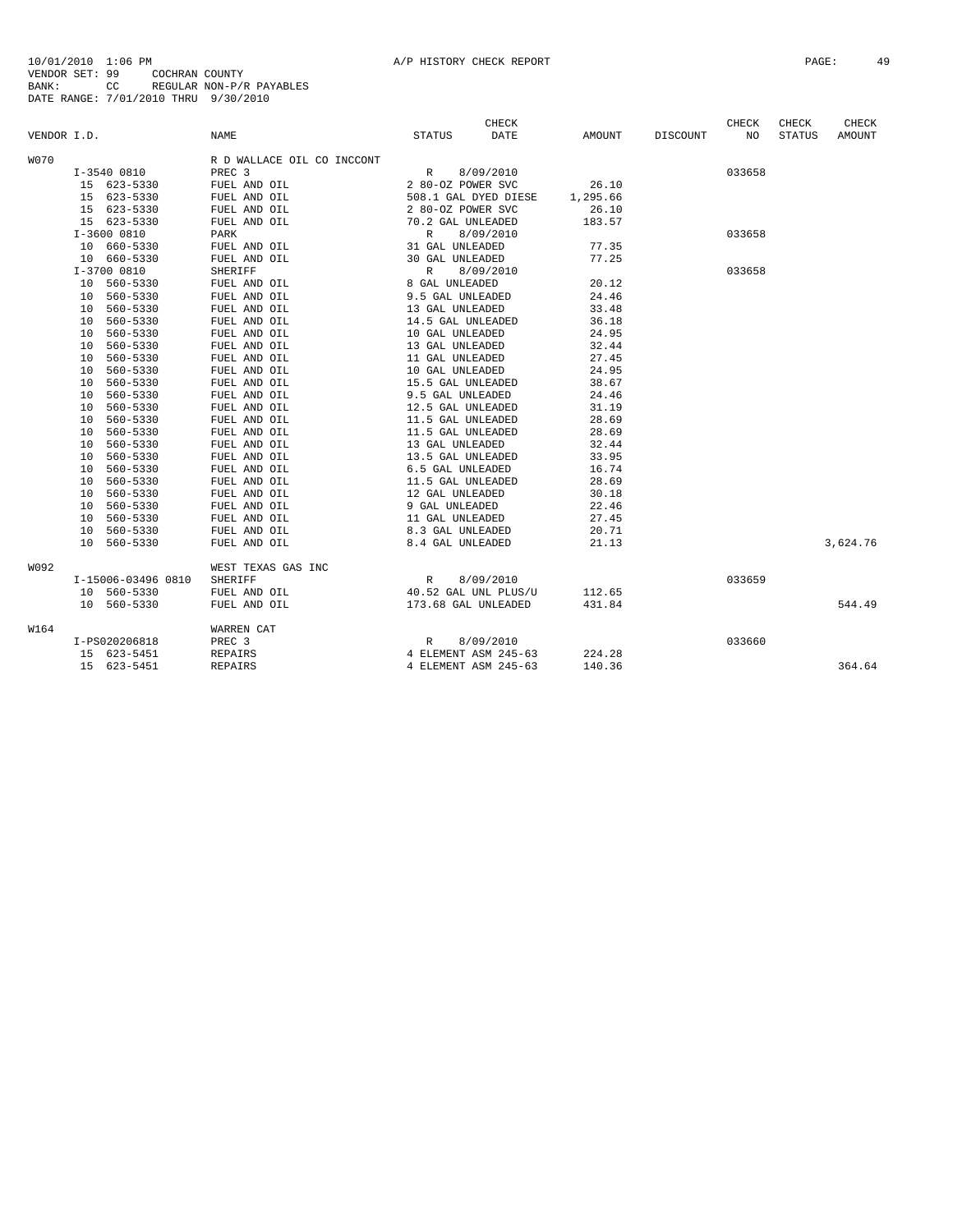| VENDOR I.D. |          |             | NAME                                             | <b>STATUS</b>                                                                                        | CHECK<br>DATE        | AMOUNT   | DISCOUNT | CHECK<br>NO | CHECK<br><b>STATUS</b> | CHECK<br>AMOUNT |
|-------------|----------|-------------|--------------------------------------------------|------------------------------------------------------------------------------------------------------|----------------------|----------|----------|-------------|------------------------|-----------------|
|             |          |             |                                                  |                                                                                                      |                      |          |          |             |                        |                 |
| W193        | I-1769   |             | WESTWARD AUTOMOTIVE REPAIR LLC<br><b>SHERIFF</b> | R                                                                                                    | 8/09/2010            |          |          | 033661      |                        |                 |
|             |          | 10 560-5451 | MACHINERY-NON-OFFICE REPAIR CHARGE A/C UNIT 111  |                                                                                                      |                      | 30.00    |          |             |                        |                 |
|             |          | 10 560-5451 | MACHINERY-NON-OFFICE REPAIR 2 CANS 134A          |                                                                                                      |                      | 19.50    |          |             |                        | 49.50           |
|             |          |             |                                                  |                                                                                                      |                      |          |          |             |                        |                 |
| W204        |          |             | WEST TEXAS AGRIPLEX INC                          |                                                                                                      |                      |          |          |             |                        |                 |
|             | I-284308 |             | PREC 1                                           | $\mathbb{R}$                                                                                         | 8/09/2010            |          |          | 033662      |                        |                 |
|             |          | 15 621-5356 | ROAD MATERIALS & SUPPLIES 50 GAL GLYPHOGAN PLU   |                                                                                                      |                      | 600.00   |          |             |                        | 600.00          |
| X001        |          |             | XCEL ENERGY                                      |                                                                                                      |                      |          |          |             |                        |                 |
|             |          |             | I-54-1324315-7 07261 ALMOST ALL DEPTS            | $\mathbb{R}$                                                                                         | 8/09/2010            |          |          | 033663      |                        |                 |
|             |          | 30 518-5440 | UTILITIES                                        |                                                                                                      | 300210167 RUNWAY LIG | 63.63    |          |             |                        |                 |
|             |          | 10 510-5440 | UTILITIES                                        |                                                                                                      | 300240736 COURTHOUSE | 2,231.11 |          |             |                        |                 |
|             |          | 10 660-5440 | UTILITIES & IRRIGATION                           |                                                                                                      | 300265059 SOFTBALL P | 18.57    |          |             |                        |                 |
|             |          | 10 580-5440 | UTILITIES [TOWER]                                | 300282806 TOWER                                                                                      |                      | 86.21    |          |             |                        |                 |
|             |          | 15 621-5440 | UTILITIES                                        |                                                                                                      | 300294119 PREC 1 SHO | 78.92    |          |             |                        |                 |
|             |          | 10 650-5440 | <b>UTILITIES</b>                                 | 300338546 LIBRARY                                                                                    |                      | 482.06   |          |             |                        |                 |
|             |          | 10 652-5440 | UTILITIES                                        | 300342232 MUSEUM                                                                                     |                      | 82.90    |          |             |                        |                 |
|             |          | 10 662-5440 | UTILITIES                                        |                                                                                                      | 300390484 ACTIVITY B | 789.83   |          |             |                        |                 |
|             |          | 10 409-5440 | UTILITIES                                        |                                                                                                      | 300409931 TRAP SHOOT | 10.91    |          |             |                        |                 |
|             |          | 10 660-5440 | UTILITIES & IRRIGATION                           | 300410370 PARK                                                                                       |                      | 381.77   |          |             |                        |                 |
|             |          | 10 660-5440 | UTILITIES & IRRIGATION                           |                                                                                                      | 300457515 PARK/SHOP  | 11.85    |          |             |                        |                 |
|             |          | 10 660-5440 | UTILITIES & IRRIGATION                           |                                                                                                      | 300505444 HOFMAN BAS | 18.57    |          |             |                        |                 |
|             |          | 10 516-5440 | UTILITIES                                        | 300555198 CEMETERY                                                                                   |                      | 189.80   |          |             |                        |                 |
|             |          | 10 409-5440 | UTILITIES                                        |                                                                                                      | 300577364 102 N MAIN | 16.87    |          |             |                        |                 |
|             |          | 10 660-5440 | UTILITIES & IRRIGATION                           | 300587052 SHOWBARN                                                                                   |                      | 159.66   |          |             |                        |                 |
|             |          | 10 660-5440 | UTILITIES & IRRIGATION                           |                                                                                                      | 300587753 RODEO GROU | 186.15   |          |             |                        |                 |
|             |          | 10 516-5440 | UTILITIES                                        |                                                                                                      | 300603417 CEMETERY   | 15.64    |          |             |                        |                 |
|             |          | 10 516-5440 | UTILITIES                                        |                                                                                                      | 300637038 CEMETERY S | 246.92   |          |             |                        |                 |
|             |          | 10 662-5440 | UTILITIES                                        |                                                                                                      | 2 AREA LIGHTS ACT BL | 42.82    |          |             |                        |                 |
|             |          | 10 660-5440 | UTILITIES & IRRIGATION                           |                                                                                                      | AREA LIGHT PARK SHOP | 13.86    |          |             |                        | 5,128.05        |
| Y001        |          |             | YELLOWHOUSE MACHINERY COM                        |                                                                                                      |                      |          |          |             |                        |                 |
|             | I-100142 |             | PREC 1                                           | R                                                                                                    | 8/09/2010            |          |          | 033664      |                        |                 |
|             |          | 15 621-5451 | <b>REPAIRS</b>                                   | 2 THREADED NIPPLES                                                                                   |                      | 88.12    |          |             |                        |                 |
|             |          | 15 621-5451 | REPAIRS                                          | 2 HYDR OUICK REL                                                                                     |                      | 153.56   |          |             |                        |                 |
|             |          | 15 621-5451 | <b>REPAIRS</b>                                   | 1 NIPPLE                                                                                             |                      | 2.98     |          |             |                        |                 |
|             |          | 15 621-5451 | REPAIRS                                          | 1 FITTING                                                                                            |                      | 6.73     |          |             |                        |                 |
|             |          | 15 621-5451 | REPAIRS                                          |                                                                                                      |                      | 45.66    |          |             |                        |                 |
|             |          | 15 621-5451 | REPAIRS                                          |                                                                                                      |                      | 19.65    |          |             |                        |                 |
|             |          | 15 621-5451 | REPAIRS                                          |                                                                                                      |                      | 100.78   |          |             |                        |                 |
|             |          | 15 621-5451 | REPAIRS                                          | 1 FITTING<br>1 FITTING<br>5 NIPPLES<br>2 FITTIN GS<br>1 RELIEF VALVE<br>1 HOSE #6 ASSEM<br>4 FITTING |                      | 93.53    |          |             |                        |                 |
|             |          | 15 621-5451 | REPAIRS                                          |                                                                                                      |                      | 118.12   |          |             |                        |                 |
|             |          | 15 621-5451 | REPAIRS                                          | 4 FITTINGS                                                                                           |                      | 20.96    |          |             |                        |                 |
|             |          | 15 621-5451 | REPAIRS                                          | 24 INCHES HOSE                                                                                       |                      | 8.88     |          |             |                        |                 |
|             |          | 15 621-5451 | <b>REPAIRS</b>                                   | 1 VALVE                                                                                              |                      | 387.20   |          |             |                        |                 |
|             |          | 15 621-5451 | <b>REPAIRS</b>                                   |                                                                                                      | LABOR/HYDRAULIC CIRC | 1,658.96 |          |             |                        |                 |
|             |          | 15 621-5451 | <b>REPAIRS</b>                                   | 384 MILES                                                                                            |                      | 384.00   |          |             |                        |                 |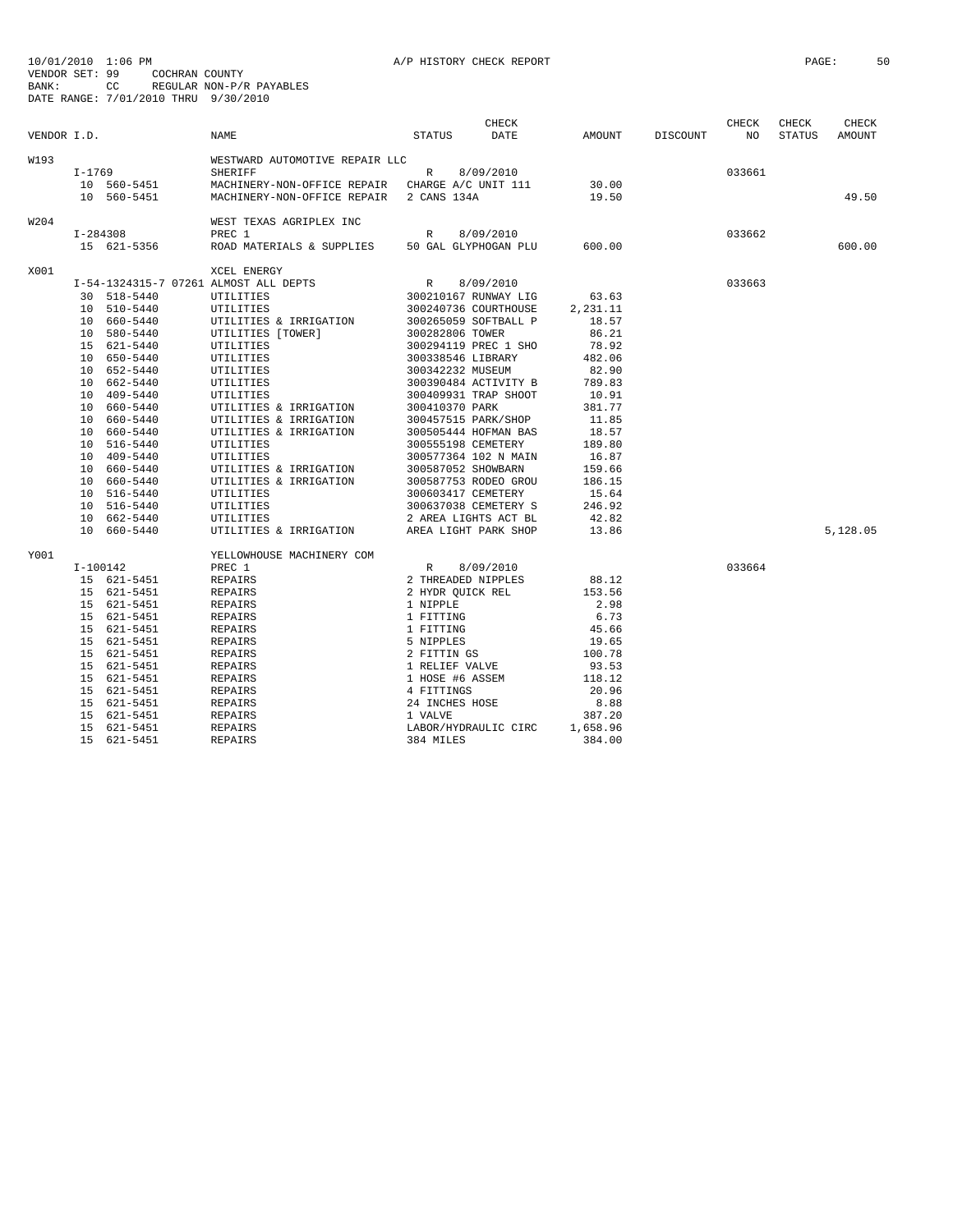|             |                                   |                                                   |                      | <b>CHECK</b> |          |          | CHECK  | CHECK         | CHECK     |
|-------------|-----------------------------------|---------------------------------------------------|----------------------|--------------|----------|----------|--------|---------------|-----------|
| VENDOR I.D. |                                   | <b>NAME</b>                                       | <b>STATUS</b>        | <b>DATE</b>  | AMOUNT   | DISCOUNT | NO     | <b>STATUS</b> | AMOUNT    |
| Y001        |                                   | YELLOWHOUSE MACHINERY CONT                        |                      |              |          |          |        |               |           |
|             | I-100142                          | PREC 1                                            | $\mathbb{R}$         | 8/09/2010    |          |          | 033664 |               |           |
|             | 15 621-5451                       | <b>REPAIRS</b>                                    | SERV ACC/ENVIRON FEE |              | 38.61    |          |        |               | 3,127.74  |
|             |                                   |                                                   |                      |              |          |          |        |               |           |
| Y026        |                                   | YOAKUM COUNTY SHERIFF'S OFFICE                    |                      |              |          |          |        |               |           |
|             | I-080210/PRISONERS                | JAIL                                              | R                    | 8/09/2010    |          |          | 033665 |               |           |
|             | 10 512-5499                       | MISCELLANEOUS                                     | 17 DAYS/Y DANCER     |              | 578.00   |          |        |               |           |
|             | 10 512-5499                       | MISCELLANEOUS                                     | 1 DAY/D FIELDS       |              | 34.00    |          |        |               |           |
|             | 10 512-5499                       | MISCELLANEOUS                                     | 1 DAY/V ORNELAS      |              | 34.00    |          |        |               |           |
|             | 10 512-5499                       | MISCELLANEOUS                                     | 20 DAYS/L SANCHEZ    |              | 680.00   |          |        |               |           |
|             | 10 512-5391                       | MEDICAL CARE-PRISONERS                            | LAMISIL/L SANCHEZ    |              | 11.40    |          |        |               |           |
|             | 10 512-5391                       | MEDICAL CARE-PRISONERS                            | HEAD & SHOULDERS/L S |              | 10.73    |          |        |               |           |
|             | 10 512-5391                       | MEDICAL CARE-PRISONERS                            | SKIN CARE LOTION/L S |              | 5.99     |          |        |               |           |
|             | 10 512-5391                       | MEDICAL CARE-PRISONERS                            | AMOXICILLIN/Y DANCER |              | 23.86    |          |        |               |           |
|             | 10 512-5391                       | MEDICAL CARE-PRISONERS                            | NAPROXEN/Y DANCER    |              | 19.72    |          |        |               |           |
|             | 10 512-5391                       | MEDICAL CARE-PRISONERS                            | TRANADOL/Y DANCER    |              | 6.11     |          |        |               | 1,403.81  |
| W205        |                                   | LEEANN WISE                                       |                      |              |          |          |        |               |           |
|             | I-REST FOR DMG/J803 JUV PROB REST |                                                   | R                    | 8/12/2010    |          |          | 033666 |               |           |
|             | 10 000-4380.200                   | OTHER [MISCELLANEOUS]                             | RESTITUTION PID #803 |              | 50.00    |          |        |               |           |
|             | 10 000-4380.200                   | OTHER [MISCELLANEOUS]                             | RESTITUTION PID #803 |              | 50.00    |          |        |               | 100.00    |
|             |                                   |                                                   |                      |              |          |          |        |               |           |
| W206        |                                   | WTRCA 2010 CONFERENCE                             |                      |              |          |          |        |               |           |
|             | I-082010                          | COMM'R CT                                         | $R_{\perp}$          | 8/20/2010    |          |          | 033667 |               |           |
|             | 15 610-5427                       | COMM-CONTINUING EDUCATION                         | PREC 2/M ALLEN REGIS |              | 140.00   |          |        |               |           |
|             | 15 610-5427                       | COMM-CONTINUING EDUCATION                         | PREC 3/S DUNN REGIS  |              | 140.00   |          |        |               | 280.00    |
| A042        |                                   | J C ADAMS JR                                      |                      |              |          |          |        |               |           |
|             | I-LOISLAW 0810                    | COUNTY ATTY/LAW LIBRARY                           | R                    | 8/30/2010    |          |          | 033720 |               |           |
|             | 10 475-5590                       | LAW LIBRARY MTRLS/UPDATES                         | LOIS LAW AUG 10 BILL |              | 202.43   |          |        |               | 202.43    |
|             |                                   |                                                   |                      |              |          |          |        |               |           |
| A165        |                                   | AFFILIATED COMPUTER SERVICES                      |                      |              |          |          |        |               |           |
|             | I-564490                          | CLERK                                             | R                    | 8/30/2010    |          |          | 033721 |               |           |
|             | 10 403-5310                       | OFFICE SUPPLIES                                   | CASHIERING REC'T PAP |              | 8.73     |          |        |               |           |
|             | 10 403-5310                       | OFFICE SUPPLIES                                   | CASHIERING REC'T PAP |              | 10.40    |          |        |               |           |
|             | I-565522                          | CLERK RECORDS MANAGEMENT                          | $\mathbb{R}$         | 8/30/2010    |          |          | 033721 |               |           |
|             | 22 403-5499                       | CNTY CLERK R.M. & P LGC118.05 PUT LAND RECORDS IN |                      |              | 9,772.81 |          |        |               |           |
|             | 23 409-5499                       | COUNTY R M & P EXP LGC 203.0 PUT LAND RECORDS IN  |                      |              | 232.79   |          |        |               | 10,024.73 |
| B007        |                                   | BOB BARKER COMPANY, INC.                          |                      |              |          |          |        |               |           |
|             | I-WEB000137573                    | JAIL                                              | R                    | 8/30/2010    |          |          | 033722 |               |           |
|             | 10 512-5451                       | REPAIR                                            | 4 SHOWER CURTAINS    |              | 69.40    |          |        |               |           |
|             | 10 512-5451                       | <b>REPAIR</b>                                     | FREIGHT              |              | 5.25     |          |        |               |           |
|             | I-WEB000137582                    | JAIL                                              | $\mathbb{R}$         | 8/30/2010    |          |          | 033722 |               |           |
|             | 10 512-5392                       | MISCELLANEOUS SUPPLIES                            | 2 CASES DEODORANT    |              | 31.76    |          |        |               |           |
|             | 10 512-5392                       | MISCELLANEOUS SUPPLIES                            | 1 GROSS TOOTHPASTE/M |              | 22.09    |          |        |               |           |
|             | 10 512-5392                       | MISCELLANEOUS SUPPLIES                            | 2 CASES DEODORANT/LA |              | 36.12    |          |        |               |           |
|             | 10 512-5392                       | MISCELLANEOUS SUPPLIES                            | 1 GROSS TOOTHPASTE/O |              | 45.76    |          |        |               |           |
|             |                                   |                                                   |                      |              |          |          |        |               |           |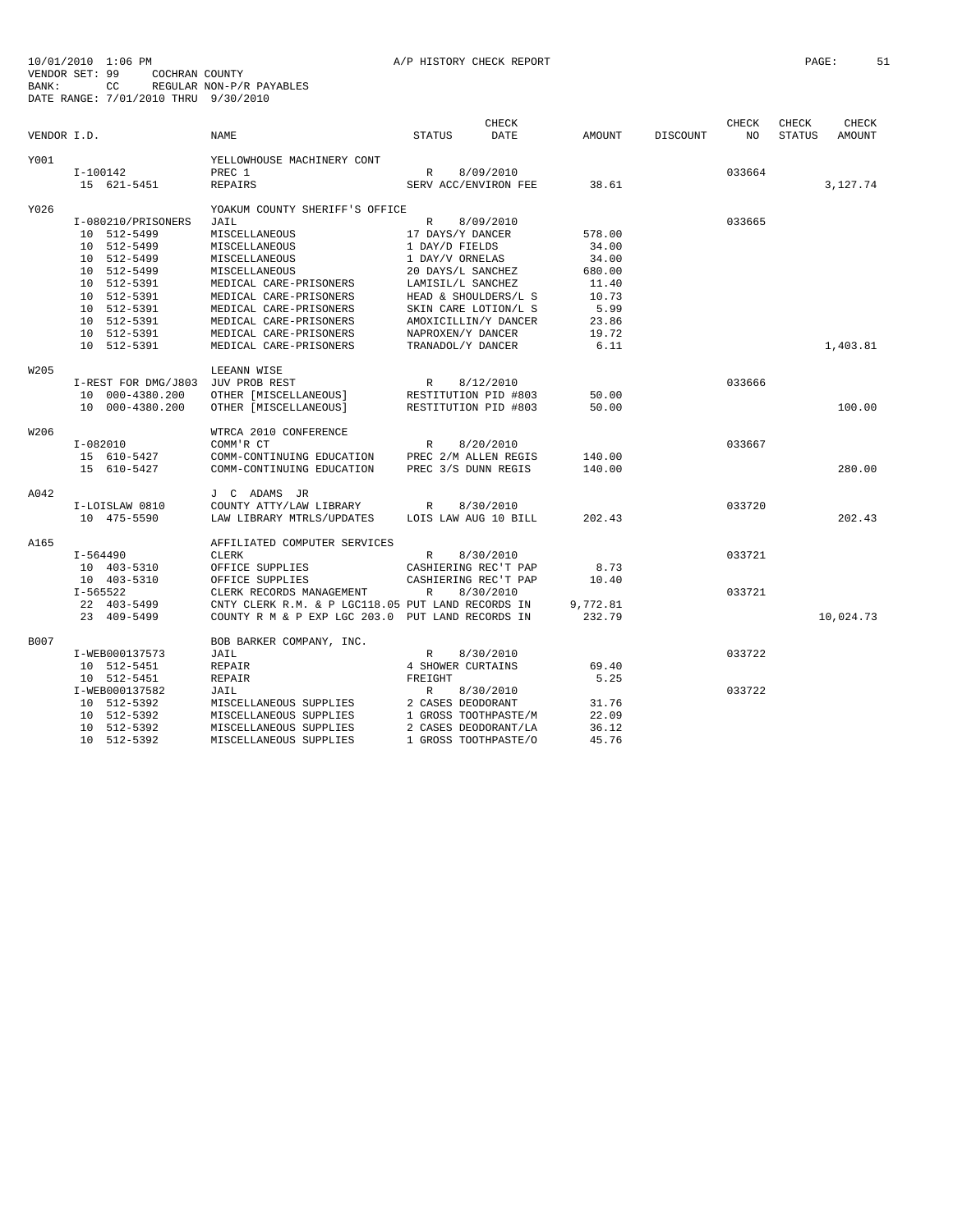|                  |                |                             | <b>CHECK</b>         |                      |               |                 | CHECK  | CHECK         | CHECK         |
|------------------|----------------|-----------------------------|----------------------|----------------------|---------------|-----------------|--------|---------------|---------------|
| VENDOR I.D.      |                | <b>NAME</b>                 | <b>STATUS</b>        | <b>DATE</b>          | <b>AMOUNT</b> | <b>DISCOUNT</b> | NO.    | <b>STATUS</b> | <b>AMOUNT</b> |
| B007             |                | BOB BARKER COMPANY, INCONT  |                      |                      |               |                 |        |               |               |
|                  | I-WEB000137582 | JAIL                        | $\mathbb{R}$         | 8/30/2010            |               |                 | 033722 |               |               |
|                  | 10 512-5392    | MISCELLANEOUS SUPPLIES      | FREIGHT              |                      | 22.23         |                 |        |               | 232.61        |
|                  |                |                             |                      |                      |               |                 |        |               |               |
| B026             |                | BLEDSOE WATER SUPPLY CORP   |                      |                      |               |                 |        |               |               |
|                  | I-3004 0810    | PREC <sub>3</sub>           | $\mathbb{R}$         | 8/30/2010            |               |                 | 033723 |               |               |
|                  | 15 623-5440    | <b>UTILITIES</b>            |                      | WATER BILL DATED 8/0 | 20.10         |                 |        |               | 20.10         |
| C008             |                | CITY OF WHITEFACE           |                      |                      |               |                 |        |               |               |
|                  | $I-409$ 08/10  | PREC <sub>2</sub>           | $\mathbb{R}$         | 8/30/2010            |               |                 | 033724 |               |               |
|                  | 15 622-5440    | UTILITIES                   | SVC 07/15-08/17/10 G |                      | 16.25         |                 |        |               |               |
|                  | 15 622-5440    | UTILITIES                   | SVC 07/15-08/17/10 W |                      | 9.00          |                 |        |               |               |
|                  | 15 622-5440    | UTILITIES                   | SVC 07/15-08/17/10 G |                      | 50.10         |                 |        |               |               |
|                  | 15 622-5440    | UTILITIES                   | SVC 07/15-08/17/10 S |                      | 17.50         |                 |        |               | 92.85         |
| C <sub>260</sub> |                | CITY BANK                   |                      |                      |               |                 |        |               |               |
|                  | I-080910       | TAX A/C                     | R                    | 8/30/2010            |               |                 | 033725 |               |               |
|                  | 10 499-5310    | OFFICE SUPPLIES             |                      | TRIP DEP SLIPS/HWY A | 78.80         |                 |        |               |               |
|                  | 10 499-5310    | OFFICE SUPPLIES             |                      | TRIP DEP SLIPS/TAX A | 78.80         |                 |        |               | 157.60        |
| C321             |                | CLEAR- VU                   |                      |                      |               |                 |        |               |               |
|                  | $I - 7355$     | PREC 1                      | $\mathbb{R}$         | 8/30/2010            |               |                 | 033726 |               |               |
|                  | 15 621-5451    | <b>REPAIRS</b>              | WINDSHIELD/06 MACK T |                      | 169.99        |                 |        |               |               |
|                  | 15 621-5451    | <b>REPAIRS</b>              | LABOR                |                      | 100.00        |                 |        |               |               |
|                  | 15 621-5451    | <b>REPAIRS</b>              | SHOP EXP             |                      | 8.00          |                 |        |               | 277.99        |
|                  |                |                             |                      |                      |               |                 |        |               |               |
| D048             |                | DATA-LINE OFFICE SYSTEMS    |                      |                      |               |                 |        |               |               |
|                  | $I-48223$      | LIBRARY                     | $\mathbb{R}$         | 8/30/2010            |               |                 | 033727 |               |               |
|                  | 10 650-5411    | MAINTENANCE CONTRACTS       | COPIER MAINTENANCE 0 |                      | 37.50         |                 |        |               |               |
|                  | $I - 48563$    | LIBRARY                     | $\mathbb{R}$         | 8/30/2010            |               |                 | 033727 |               |               |
|                  | 10 650-5310    | OFFICE SUPPLIES             |                      | 92 COLOR COPIES JULY | 9.20          |                 |        |               | 46.70         |
| E057             |                | ELECTION SYSTEMS & SOFTWARE |                      |                      |               |                 |        |               |               |
|                  | I-751322       | <b>ELECTIONS</b>            | $\mathbb{R}$         | 8/30/2010            |               |                 | 033728 |               |               |
|                  | 10 490-5335    | ELECTION SUPPLIES           | EARLY VOTING KIT     |                      | 33.88         |                 |        |               |               |
|                  | 10 490-5335    | ELECTION SUPPLIES           |                      | 5 ELECTION DAY PCT K | 146.30        |                 |        |               |               |
|                  | 10 490-5335    | ELECTION SUPPLIES           | SHIPPING/HANDLING    |                      | 11.74         |                 |        |               | 191.92        |
| F033             |                | FLEETPRIDE, INC             |                      |                      |               |                 |        |               |               |
|                  | $C-38078846$   | PREC <sub>3</sub>           | $\mathbb{R}$         | 8/30/2010            |               |                 | 033729 |               |               |
|                  | 15 623-5356    | ROAD MATERIALS & SUPPLIES   | RETURN 2 4"X30' TOW  |                      | 1,170.00CR    |                 |        |               |               |
|                  | 15 623-5356    | ROAD MATERIALS & SUPPLIES   |                      | 2 2-1/2"X30' TOW ROP | 539.90        |                 |        |               |               |
|                  | I-38049103     | PREC <sub>3</sub>           | R                    | 8/30/2010            |               |                 | 033729 |               |               |
|                  | 15 623-5356    | ROAD MATERIALS & SUPPLIES   | 2-4"X30' TOW ROPES   |                      | 1,170.00      |                 |        |               | 539.90        |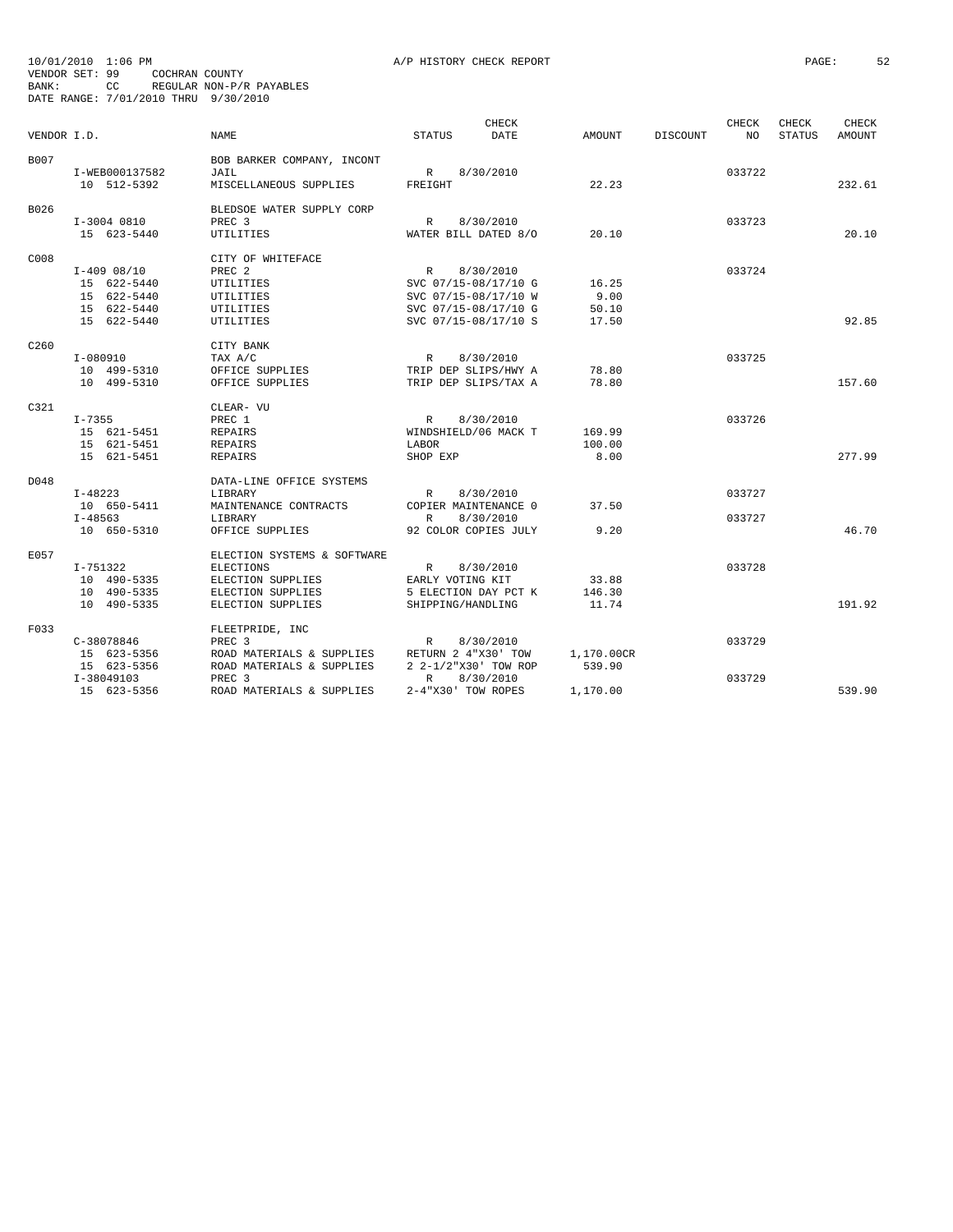10/01/2010 1:06 PM<br>VENDOR SET: 99 COCHRAN COUNTY<br>BANK: 99 COCHRAN COUNTY<br>BATE RANGE: 7/01/2010 THRU 9/30/2010 CHECK CHECK CHECK CHECK VENDOR I.D. NAME STATUS DATE AMOUNT DISCOUNT NO STATUS AMOUNT F215 1ST CLASS PLUMBING HEATING & A

| F215 |                                | 1ST CLASS PLUMBING HEATING & A                          |                                            |          |        |           |
|------|--------------------------------|---------------------------------------------------------|--------------------------------------------|----------|--------|-----------|
|      | I-2036630                      | ACTIVITY BLDG                                           | R 8/30/2010                                |          | 033730 |           |
|      | 10 662-5451                    | REPAIR                                                  | $2-20X25X1$ POLY FILTE 9.37                |          |        |           |
|      | 10 662-5451                    | REPAIR                                                  | 2-16X25X1 POLY FILTE                       | 8.55     |        |           |
|      | 10 662-5451                    | REPAIR                                                  | 1 4L280 BELT                               | 15.45    |        |           |
|      | 10 662-5451                    | REPAIR                                                  | LABOR 3 HRS @75.00                         | 225.00   |        |           |
|      | 10 662-5451                    | REPAIR                                                  | APPRENTICE LABOR                           | 40.00    |        |           |
|      | $I - 2036631$                  | JAIL/SHOWER                                             | $R$ $8/30/2$<br>2" PVC P-TRAP<br>8/30/2010 |          | 033730 |           |
|      | 10 512-5451                    | REPAIR                                                  |                                            | 12.48    |        |           |
|      | 10 512-5451                    | REPAIR                                                  | 2-2" COUPLINGS                             | 19.25    |        |           |
|      | 10 512-5451                    | REPAIR                                                  | 2-3/4" COPPER CAPS                         | 3.78     |        |           |
|      | 10 512-5451                    | REPAIR                                                  | 2-1.2" COPPER CAPS                         | 2.07     |        |           |
|      | 10 512-5451                    | REPAIR                                                  | $2-1/2$ PEX ELLS                           | 3.96     |        |           |
|      | 10 512-5451                    | REPAIR                                                  | PEX FEM ADAPTOR                            | 4.41     |        |           |
|      | 10 512-5451                    | REPAIR                                                  | 3.3 DIA MOTOR                              | 771.59   |        |           |
|      | 10 512-5451                    | REPAIR                                                  | 80 LB CONCRETE                             | 10.77    |        |           |
|      | 10 512-5451                    | REPAIR                                                  | RESPIRATOR                                 | 115.96   |        |           |
|      | 10 512-5451                    | REPAIR                                                  | SOUTH PLAINS WELDING                       | 172.34   |        |           |
|      | 10 512-5451                    | REPAIR                                                  | LABOR, 35 HRS @75.00                       | 2,625.00 |        |           |
|      | 10 512-5451                    | REPAIR                                                  | APPRENTICE LABOR 20                        | 500.00   |        | 4,539.98  |
|      |                                |                                                         |                                            |          |        |           |
| G031 |                                | GRAINGER                                                |                                            |          |        |           |
|      | I-9327186269                   | COURTHOUSE                                              | R 8/30/2010                                |          | 033731 |           |
|      | 10 510-5451                    | REPAIR                                                  | LEAD ACID BATTERY 12                       | 26.09    |        | 26.09     |
|      |                                |                                                         |                                            |          |        |           |
| H013 |                                | HOOK & HUSEN                                            |                                            |          |        |           |
|      | I-10-07-1387 SIMS              | DISTRICT COURT                                          | R 8/30/2010                                |          | 033732 |           |
|      | 10 435-5400                    | ATTORNEY AD LITEM                                       | 10-07-1387/ANGELA SI                       | 350.00   |        | 350.00    |
|      |                                |                                                         |                                            |          |        |           |
| H126 |                                | HOLLAND'S OFFICE TECHNOLOGIES                           |                                            |          |        |           |
|      | $I - 87302$                    | COURTHOUSE BLINDS                                       | R<br>8/30/2010                             |          | 033733 |           |
|      | 10 510-5451                    | REPAIR                                                  | 9 SETS BLINDS FOR CO                       | 2,995.00 |        |           |
|      | $I - 87303$                    | COURTHOUSE BLINDS                                       | 8/30/2010<br>R                             |          | 033733 |           |
|      | 10 510-5451                    | REPAIR                                                  | 5 SETS BLINDS FOR CL                       | 1,480.00 |        |           |
|      | $I - 87364$                    | TREASURER                                               | R<br>8/30/2010                             |          | 033733 |           |
|      | $10$ 497-5310<br>$10$ 497-5310 | OFFICE SUPPLIES                                         | NEW COPIER                                 | 1,395.00 |        |           |
|      | 10 497-5310                    | OFFICE SUPPLIES                                         | COPIER STAND                               | 150.00   |        |           |
|      | 10 497-5310                    | OFFICE SUPPLIES                                         | LESS TRADE-IN                              | 50.00CR  |        |           |
|      | $I - 87365$                    | TREASURER                                               | R<br>8/30/2010                             |          | 033733 |           |
|      | 10 497-5310                    | OFFICE SUPPLIES                                         | TONER FOR NEW COPIER                       | 89.99    |        | 6,059.99  |
|      |                                |                                                         |                                            |          |        |           |
| J049 |                                | JUVENILE PROBATION FUND                                 |                                            |          |        |           |
|      |                                | I-ADD'L SUBSIDY 2010 JUVENILE PROBATION -COUNTY         | 8/30/2010<br>R                             |          | 033734 |           |
|      | 10 571-5102                    | JUV PROBATION OFFICER SALARY ADD'L SUBSIDY-SALARY       |                                            | 2,623.60 |        |           |
|      | 10 571-5201                    | SOCIAL SECURITY                                         | ADD'L SUBSIDY-FICA/M                       | 2,415.18 |        |           |
|      | 10 571-5202                    | GROUP INSURANCE                                         | ADD'L SUBSIDY-GROUP                        | 7,108.64 |        |           |
|      | 10 571-5203                    | RETIREMENT                                              | ADD'L SUBSIDY-RETIRE                       | 4,023.13 |        | 16,170.55 |
|      |                                | POST TO AUGUST- 17 573-5102 \$2,623.6; 5201 \$2,415.18; |                                            |          |        |           |
|      |                                | 5202 \$7,108.64; 5203 \$4,023.13                        |                                            |          |        |           |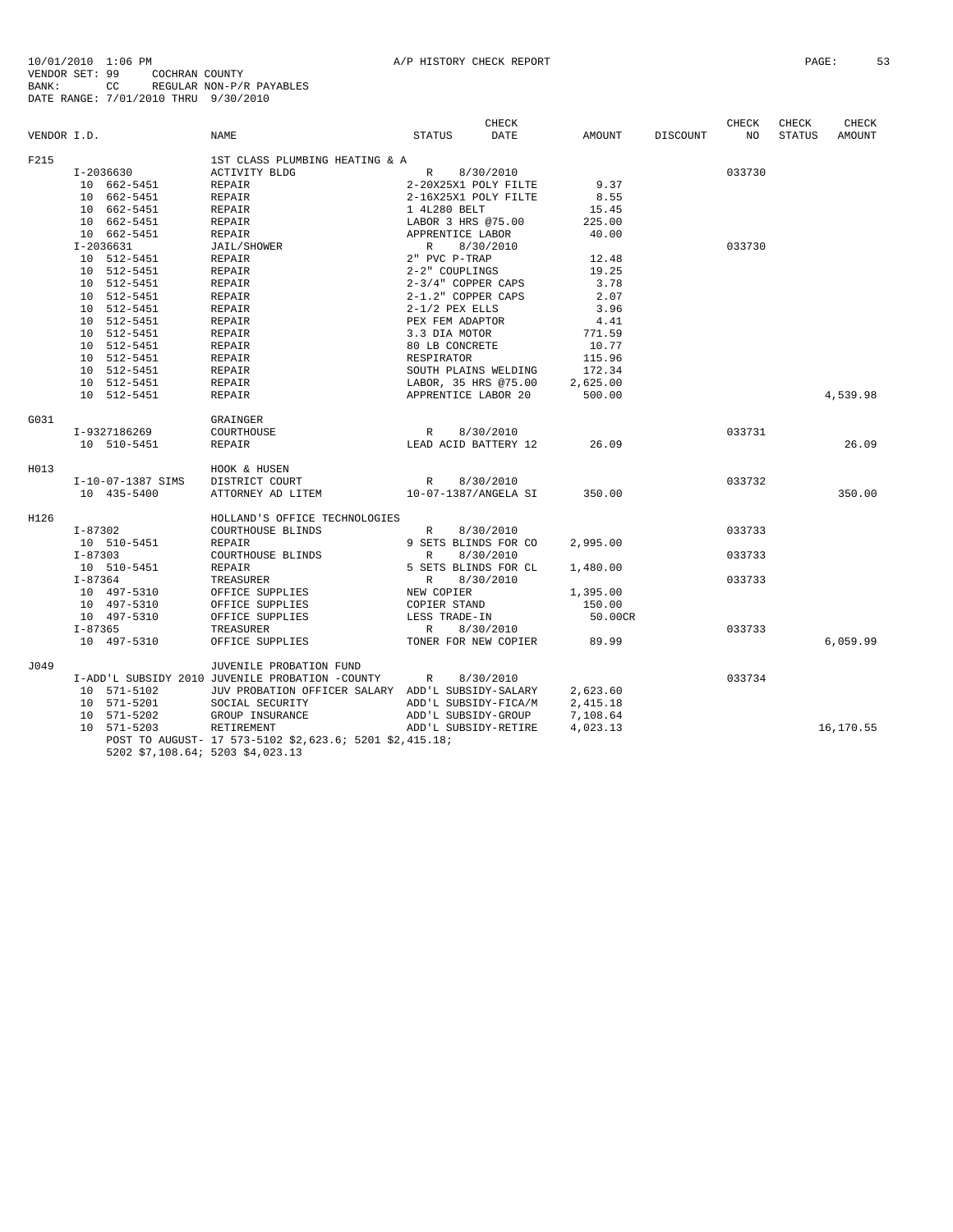| VENDOR I.D. |                                                                                                                                                                                                              | NAME                                                                                                                                                                                                                                                                                                                                                                                                                                                                                                                                           | <b>STATUS</b>                                                                                                            | <b>CHECK</b><br>DATE   | AMOUNT                                                                                  | DISCOUNT | <b>CHECK</b><br>NO | CHECK<br>STATUS | CHECK<br>AMOUNT |
|-------------|--------------------------------------------------------------------------------------------------------------------------------------------------------------------------------------------------------------|------------------------------------------------------------------------------------------------------------------------------------------------------------------------------------------------------------------------------------------------------------------------------------------------------------------------------------------------------------------------------------------------------------------------------------------------------------------------------------------------------------------------------------------------|--------------------------------------------------------------------------------------------------------------------------|------------------------|-----------------------------------------------------------------------------------------|----------|--------------------|-----------------|-----------------|
| J074        | 10 499-5427<br>10 499-5427<br>10 499-5427<br>10 499-5427                                                                                                                                                     | TREVA JACKSON<br>I-082710 VOT REO SEM TAX ASSESSOR/COLLECTOR<br>CONTINUING EDUCATION<br>CONTINUING EDUCATION<br>CONTINUING EDUCATION<br>CONTINUING EDUCATION                                                                                                                                                                                                                                                                                                                                                                                   | R<br>VOTER REQ SEMINAR, A<br>LODGING 4 NITES/T JA<br>LODGING TAX<br>MEALS, 8/22-8/26/10                                  | 8/30/2010              | 398.00<br>59.72<br>89.26                                                                |          | 033735             |                 | 546.98          |
| K027        |                                                                                                                                                                                                              | KUSTOM SIGNALS INC.                                                                                                                                                                                                                                                                                                                                                                                                                                                                                                                            |                                                                                                                          |                        |                                                                                         |          |                    |                 |                 |
|             | $I-423971$<br>10 560-5451<br>10 560-5451<br>10 560-5451<br>10 560-5451<br>10 560-5451<br>10 560-5451<br>$I-423980$<br>10 560-5451<br>10 560-5451<br>10 560-5451<br>10 560-5451<br>10 560-5451<br>10 560-5451 | <b>SHERIFF</b><br>MACHINERY-NON-OFFICE REPAIR RADAR REPAIR<br>MACHINERY-NON-OFFICE REPAIR<br>MACHINERY-NON-OFFICE REPAIR CABLE, SPEAKER ASSM<br>MACHINERY-NON-OFFICE REPAIR CLAIREX CL905L<br>MACHINERY-NON-OFFICE REPAIR OPTO-COUPLING<br>MACHINERY-NON-OFFICE REPAIR<br><b>SHERIFF</b><br>MACHINERY-NON-OFFICE REPAIR REPAIR RADAR, ANTENN<br>MACHINERY-NON-OFFICE REPAIR<br>MACHINERY-NON-OFFICE REPAIR<br>MACHINERY-NON-OFFICE REPAIR<br>MACHINERY-NON-OFFICE REPAIR NYLON STRAIN RELIEF<br>MACHINERY-NON-OFFICE REPAIR LABOR/20 HRS @7.50 | $\mathbb{R}$<br>FREIGHT<br>LABOR/20 HRS @7.50<br>$\mathbb{R}$<br>FREIGHT<br>MOLDED ANTENNA CABLE<br>MOLDED ANTENNA CABLE | 8/30/2010<br>8/30/2010 | 29.00<br>13.08<br>14.40<br>12.96<br>150.00<br>29.00<br>44.50<br>70.00<br>1.62<br>150.00 |          | 033736<br>033736   |                 |                 |
|             | 10 560-5451                                                                                                                                                                                                  | MACHINERY-NON-OFFICE REPAIR                                                                                                                                                                                                                                                                                                                                                                                                                                                                                                                    | LENS ENDCAP                                                                                                              |                        | 8.24                                                                                    |          |                    |                 | 522.80          |
| L010        | $I-10201$<br>10 662-5332<br>10 662-5332                                                                                                                                                                      | LEWIS FARM & RANCH STORE INC<br>ACTIVITY BLDG<br>CUSTODIAL SUPPLIES<br>CUSTODIAL SUPPLIES                                                                                                                                                                                                                                                                                                                                                                                                                                                      | R<br>1 BOX TRASH BAGS<br>LETTERING GUIDE                                                                                 | 8/30/2010              | 11.69<br>2.69                                                                           |          | 033737             |                 |                 |
|             | $I-10277$<br>15 622-5356                                                                                                                                                                                     | PREC <sub>2</sub><br>ROAD MATERIALS & SUPPLIES                                                                                                                                                                                                                                                                                                                                                                                                                                                                                                 | R<br>2 CANS MOSQUITO SPRA                                                                                                | 8/30/2010              | 14.98                                                                                   |          | 033737             |                 |                 |
|             | $I - 10705$<br>10 660-5451<br>10 660-5451                                                                                                                                                                    | PARK<br>REPAIR<br>REPAIR                                                                                                                                                                                                                                                                                                                                                                                                                                                                                                                       | $\mathbb{R}$<br>COPPER GLUE<br>LESS DISCOUNT                                                                             | 8/30/2010              | 15.49<br>1.55CR                                                                         |          | 033737             |                 |                 |
|             | $I-11279$<br>10 512-5451                                                                                                                                                                                     | JAIL<br>REPAIR                                                                                                                                                                                                                                                                                                                                                                                                                                                                                                                                 | R<br>2 REDI-MIX CONCRETE                                                                                                 | 8/30/2010              | 9.50                                                                                    |          | 033737             |                 |                 |
|             | $I-11442$<br>10 660-5332<br>10 660-5332<br>10 660-5332                                                                                                                                                       | PARK<br>CUSTODIAL SUPPLIES<br>CUSTODIAL SUPPLIES<br>CUSTODIAL SUPPLIES                                                                                                                                                                                                                                                                                                                                                                                                                                                                         | R<br><b>CLERUS</b><br>HAND CLEANER<br>LESS DISCOUNT                                                                      | 8/30/2010              | 2.99<br>2.95<br>0.59CR                                                                  |          | 033737             |                 |                 |
|             | $I - 11466$<br>15 621-5451<br>15 621-5451<br>15 621-5451                                                                                                                                                     | PREC 1<br><b>REPAIRS</b><br>REPAIRS<br>REPAIRS                                                                                                                                                                                                                                                                                                                                                                                                                                                                                                 | R<br>3-2X12" GALV NIPPLE<br>4-2" COLLARS-GALV<br>$1-2$ " GALV L                                                          | 8/30/2010              | 25.92<br>27.96<br>9.99                                                                  |          | 033737             |                 |                 |
|             | $I-11615$                                                                                                                                                                                                    | PARK                                                                                                                                                                                                                                                                                                                                                                                                                                                                                                                                           | R                                                                                                                        | 8/30/2010              |                                                                                         |          | 033737             |                 |                 |
|             | 10 660-5451<br>I-11700<br>10 516-5451                                                                                                                                                                        | REPAIR<br>CEMETERY<br><b>REPAIR</b>                                                                                                                                                                                                                                                                                                                                                                                                                                                                                                            | LIGHT BULBS<br>R<br>ANTI-FREEZE                                                                                          | 8/30/2010              | 14.99<br>6.95                                                                           |          | 033737             |                 |                 |
|             | $I-11712$                                                                                                                                                                                                    | COURTHOUSE                                                                                                                                                                                                                                                                                                                                                                                                                                                                                                                                     | $\mathbb{R}$                                                                                                             | 8/30/2010              |                                                                                         |          | 033737             |                 |                 |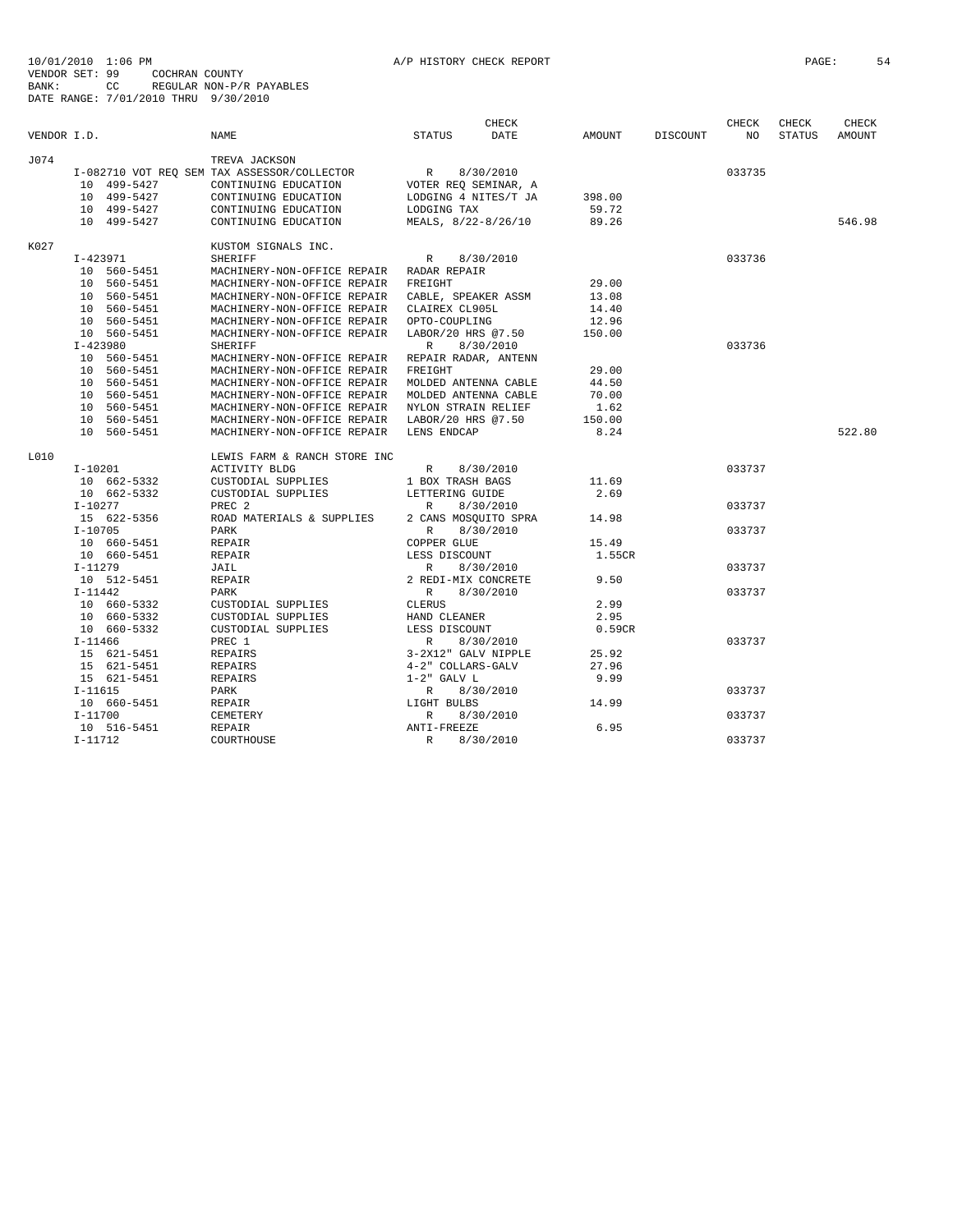|             |             |                                               |                    | CHECK                |        |          | CHECK  | CHECK         | CHECK  |
|-------------|-------------|-----------------------------------------------|--------------------|----------------------|--------|----------|--------|---------------|--------|
| VENDOR I.D. |             | NAME                                          | STATUS             | DATE                 | AMOUNT | DISCOUNT | NO.    | <b>STATUS</b> | AMOUNT |
| L010        |             | LEWIS FARM & RANCH STOCONT                    |                    |                      |        |          |        |               |        |
|             | $I-11712$   | COURTHOUSE                                    | R                  | 8/30/2010            |        |          | 033737 |               |        |
|             | 10 510-5332 | CUSTODIAL SUPPLIES                            | PAPER TOWELS       |                      | 38.70  |          |        |               |        |
|             | 10 510-5332 | CUSTODIAL SUPPLIES                            | 3 SOAP             |                      | 8.37   |          |        |               |        |
|             | $I-11748$   | PREC 1                                        | R                  | 8/30/2010            |        |          | 033737 |               |        |
|             | 15 621-5451 | REPAIRS                                       | 3 REDI-MIX         |                      | 14.25  |          |        |               |        |
|             | 15 621-5451 | REPAIRS                                       | 2" ELBOW-GALV      |                      | 7.97   |          |        |               |        |
|             | 15 621-5451 | REPAIRS                                       | 2X12" NIPPLE-GALV  |                      | 8.64   |          |        |               |        |
|             | 15 621-5451 | REPAIRS                                       | 2" OUICK COUPLER   |                      | 12.95  |          |        |               |        |
|             | 15 621-5451 | REPAIRS                                       | 2" OUICK COUPLER   |                      | 4.50   |          |        |               |        |
|             | 15 621-5451 | REPAIRS                                       | LESS DISCOUNT      |                      | 4.83CR |          |        |               |        |
|             | I-11767     | PREC 1                                        | R                  | 8/30/2010            |        |          | 033737 |               |        |
|             | 15 621-5451 | REPAIRS                                       | 3X2 BELL           |                      | 10.99  |          |        |               |        |
|             | 15 621-5451 | <b>REPAIRS</b>                                | OUICK CONNECTOR    |                      | 5.29   |          |        |               |        |
|             | $I-11966$   | ACTIVITY BLDG                                 | R                  | 8/30/2010            |        |          | 033737 |               |        |
|             | 10 662-5332 | CUSTODIAL SUPPLIES                            | ACID               |                      | 10.95  |          |        |               |        |
|             | 10 662-5332 | CUSTODIAL SUPPLIES                            | LESS DISCOUNT      |                      | 1.10CR |          |        |               |        |
|             | $I-12235$   | CEMETERY                                      | R                  | 8/30/2010            |        |          | 033737 |               |        |
|             | 10 516-5451 | REPAIR                                        | WIRE               |                      | 7.49   |          |        |               | 268.13 |
| L057        |             | LYNDELL KENLEY, dba                           |                    |                      |        |          |        |               |        |
|             | I-3795      | <b>SHERIFF</b>                                | R                  | 8/30/2010            |        |          | 033739 |               |        |
|             | 10 560-5451 | MACHINERY-NON-OFFICE REPAIR LETTER PATROL CAR |                    |                      | 150.00 |          |        |               | 150.00 |
| L113        |             | LAW ENFORCEMENT SYSTEMS,                      |                    |                      |        |          |        |               |        |
|             | I-166961    | JUSTICE OF PEACE                              | R                  | 8/30/2010            |        |          | 033740 |               |        |
|             | 10 455-5310 | OFFICE SUPPLIES                               |                    | 1000 TRAFFIC TICKETS | 263.00 |          |        |               | 263.00 |
| L164        |             | LAFARGE NORTH AMERICA INC                     |                    |                      |        |          |        |               |        |
|             | I-17243489  | PREC 1                                        | R                  | 8/30/2010            |        |          | 033741 |               |        |
|             | 15 621-5356 | ROAD MATERIALS & SUPPLIES                     | 23 TONS BOTTOM ASH |                      | 80.50  |          |        |               |        |
|             | 15 621-5356 | ROAD MATERIALS & SUPPLIES                     | 23 TONS BOTTOM ASH |                      | 81.55  |          |        |               |        |
|             | I-17342848  | PREC 1                                        | R                  | 8/30/2010            |        |          | 033741 |               |        |
|             | 15 621-5356 | ROAD MATERIALS & SUPPLIES                     |                    | #8046, 23.125 TONS B | 80.94  |          |        |               |        |
|             | 15 621-5356 | ROAD MATERIALS & SUPPLIES                     |                    | #4324, 22.625 TONS B | 79.19  |          |        |               |        |
|             | 15 621-5356 | ROAD MATERIALS & SUPPLIES                     |                    | #4883, 24 TONS BOTTO | 84.00  |          |        |               |        |
|             | 15 621-5356 | ROAD MATERIALS & SUPPLIES                     |                    | #5325, 23.45 TONS BO | 82.08  |          |        |               |        |
|             | 15 621-5356 | ROAD MATERIALS & SUPPLIES                     |                    | #7113, 22.75 TONS FL | 22.75  |          |        |               |        |
|             | 15 621-5356 | ROAD MATERIALS & SUPPLIES                     |                    | #7706, 22.5 TONS FLY | 22.50  |          |        |               |        |
|             | 15 621-5356 | ROAD MATERIALS & SUPPLIES                     |                    | #8187, 22.65 TONS FL | 22.65  |          |        |               |        |
|             | I-17436922  | PREC 1                                        | R                  | 8/30/2010            |        |          | 033741 |               |        |
|             | 15 621-5356 | ROAD MATERIALS & SUPPLIES                     |                    | 254.8 TONS FLY ASH R | 254.83 |          |        |               | 810.99 |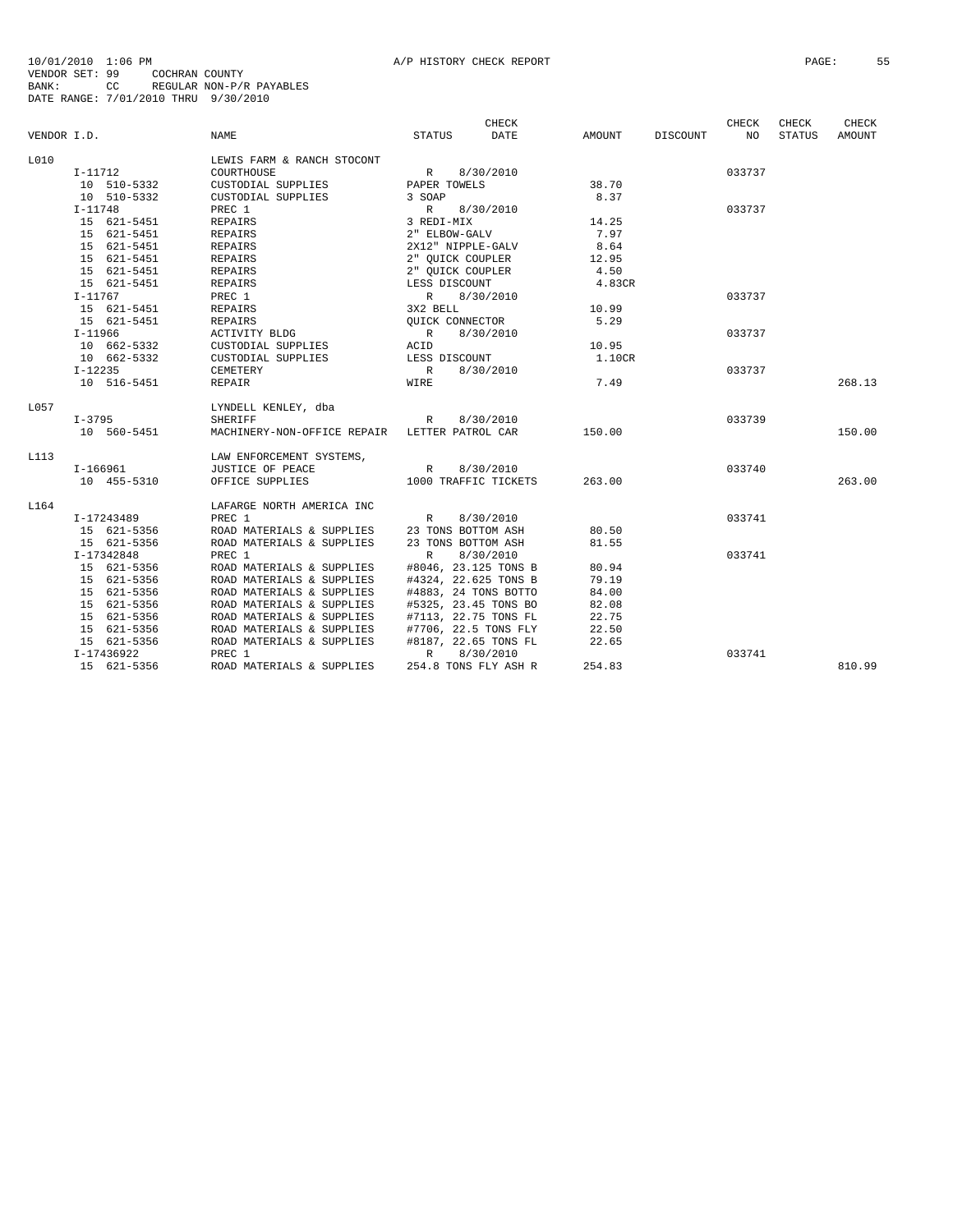|             |                    |                                                    |                      | <b>CHECK</b>         |               |                 | CHECK  | CHECK         | <b>CHECK</b> |
|-------------|--------------------|----------------------------------------------------|----------------------|----------------------|---------------|-----------------|--------|---------------|--------------|
| VENDOR I.D. |                    | <b>NAME</b>                                        | <b>STATUS</b>        | <b>DATE</b>          | <b>AMOUNT</b> | <b>DISCOUNT</b> | NO.    | <b>STATUS</b> | AMOUNT       |
| M053        |                    | MYATT BLUME & FIDALEO LTD LLP                      |                      |                      |               |                 |        |               |              |
|             | I-116858           | PUBLIC SAFETY                                      | R                    | 8/30/2010            |               |                 | 033742 |               |              |
|             | 10 580-5499        | MISCELLANEOUS                                      | PREPARATION AND DISS |                      |               |                 |        |               |              |
|             | 10 580-5499        | MISCELLANEOUS                                      | OF COCHRAN CO CRIME  |                      | 75.00         |                 |        |               | 75.00        |
| M238        |                    | MORTON THRIFTY FOOD                                |                      |                      |               |                 |        |               |              |
|             | $I-080210$         | JAIL                                               | $\mathbb{R}$         | 8/30/2010            |               |                 | 033743 |               |              |
|             | 10 512-5333        | FOOD-PRISONERS                                     | 7 SHURFINE SA        |                      | 10.29         |                 |        |               |              |
|             | $I-080610$         | JAIL                                               | $\mathbb{R}$         | 8/30/2010            |               |                 | 033743 |               |              |
|             | 10 512-5333        | FOOD-PRISONERS                                     | ORE IDA RINGS        |                      | 4.45          |                 |        |               |              |
|             | 10 512-5333        | FOOD-PRISONERS                                     |                      | SHURFINE POTATO STEA | 3.19          |                 |        |               |              |
|             | $I-081410$         | EXTENSION SVC                                      | $\mathbb{R}$         | 8/30/2010            |               |                 | 033743 |               |              |
|             | 10 665-5334        | OTHER SUPPLIES                                     |                      | SUPPLIES FOR 4-H BAN | 15.76         |                 |        |               |              |
|             | I-081710           | JAIL                                               | R                    | 8/30/2010            |               |                 | 033743 |               |              |
|             | 10 512-5333        | FOOD-PRISONERS                                     | 8 SHURFINE SA        |                      | 11.76         |                 |        |               |              |
|             | $I-082001$         | JAIL                                               | $\mathbb{R}$         | 8/30/2010            |               |                 | 033743 |               |              |
|             | 10 512-5333        | FOOD-PRISONERS                                     | 2 MOTTS APPLE        |                      | 7.70          |                 |        |               |              |
|             |                    |                                                    |                      |                      |               |                 |        |               |              |
|             | 10 512-5333        | FOOD-PRISONERS<br>FOOD-PRISONERS                   |                      | 2 BIG TEX GRAPE JUIC | 5.70<br>4.18  |                 |        |               | 63.03        |
|             | 10 512-5333        |                                                    | 2 BIG TEX PET        |                      |               |                 |        |               |              |
| M252        |                    | JEFF MOLLOY                                        |                      |                      |               |                 |        |               |              |
|             | I-072810 MEAL      | EXTENSION SVC                                      | R                    | 8/30/2010            |               |                 | 033744 |               |              |
|             | 10 665-5427        | CO AGENT-TRAVEL-OUT OF COUNTY MEAL IN ABILENE/S PA |                      |                      | 25.92         |                 |        |               |              |
|             | I-080910           | <b>EXTENSION SVC</b>                               | R                    | 8/30/2010            |               |                 | 033744 |               |              |
|             | 10 665-5427        | CO AGENT-TRAVEL-OUT OF COUNTY MEALS/7/28-8/5/CORPU |                      |                      | 192.14        |                 |        |               | 218.06       |
| P017        |                    | POSTMASTER                                         |                      |                      |               |                 |        |               |              |
|             | $I-080910$         | <b>AUDITOR</b>                                     | $\mathbb{R}$         | 8/30/2010            |               |                 | 033745 |               |              |
|             | 10 495-5311        | POSTAL EXPENSES                                    | 22 \$1.00 STAMPS     |                      | 22.00         |                 |        |               | 22.00        |
|             |                    |                                                    |                      |                      |               |                 |        |               |              |
| P221        |                    | PERDUE, BRANDON, FIELDER, COLLINS                  |                      |                      |               |                 |        |               |              |
|             | $I-05/01-05/31/10$ | JUSTICE OF PEACE                                   | R                    | 8/30/2010            |               |                 | 033746 |               |              |
|             | 10 000-2206.002    | ATTORNEY COLLECTION FEES                           | MAY COLLECTIONS FEE  |                      | 2,195.10      |                 |        |               |              |
|             | $I-06/01-06/30/10$ | JUSTICE OF PEACE                                   | R                    | 8/30/2010            |               |                 | 033746 |               |              |
|             | 10 000-2206.002    | ATTORNEY COLLECTION FEES                           | JUNE COLLECTIONS FEE |                      | 974.76        |                 |        |               |              |
|             | I-07/01-07/31/2010 | JUSTICE OF PEACE                                   | R                    | 8/30/2010            |               |                 | 033746 |               |              |
|             | 10 000-2206.002    | ATTORNEY COLLECTION FEES                           | JULY COLLECTIONS FEE |                      | 407.80        |                 |        |               | 3,577.66     |
| R033        |                    | GERALD RAMSEY                                      |                      |                      |               |                 |        |               |              |
|             | I-SEP 2010         | NON-DEPT'L/STORAGE BLDG                            | $\mathbb{R}$         | 8/30/2010            |               |                 | 033747 |               |              |
|             | 10 409-5499        | MISCELLANEOUS                                      | STORAGE BLDG SEP 201 |                      | 300.00        |                 |        |               | 300.00       |
|             |                    |                                                    |                      |                      |               |                 |        |               |              |
| R043        |                    | RAY RAMON                                          |                      |                      |               |                 |        |               |              |
|             | I-122651           | COURTHOUSE                                         | $\mathbb R$          | 8/30/2010            |               |                 | 033748 |               |              |
|             | 10 510-5411        | MAINTENANCE CONTRACTS                              | YARD CUT             |                      | 150.00        |                 |        |               |              |
|             | $I-122652$         | COURTHOUSE                                         | $\mathbb R$          | 8/30/2010            |               |                 | 033748 |               |              |
|             | 10 510-5411        | MAINTENANCE CONTRACTS                              | YARD CUT             |                      | 150.00        |                 |        |               |              |
|             | I-621750 080610    | COURTHOUSE                                         | $\mathbb{R}$         | 8/30/2010            |               |                 | 033748 |               |              |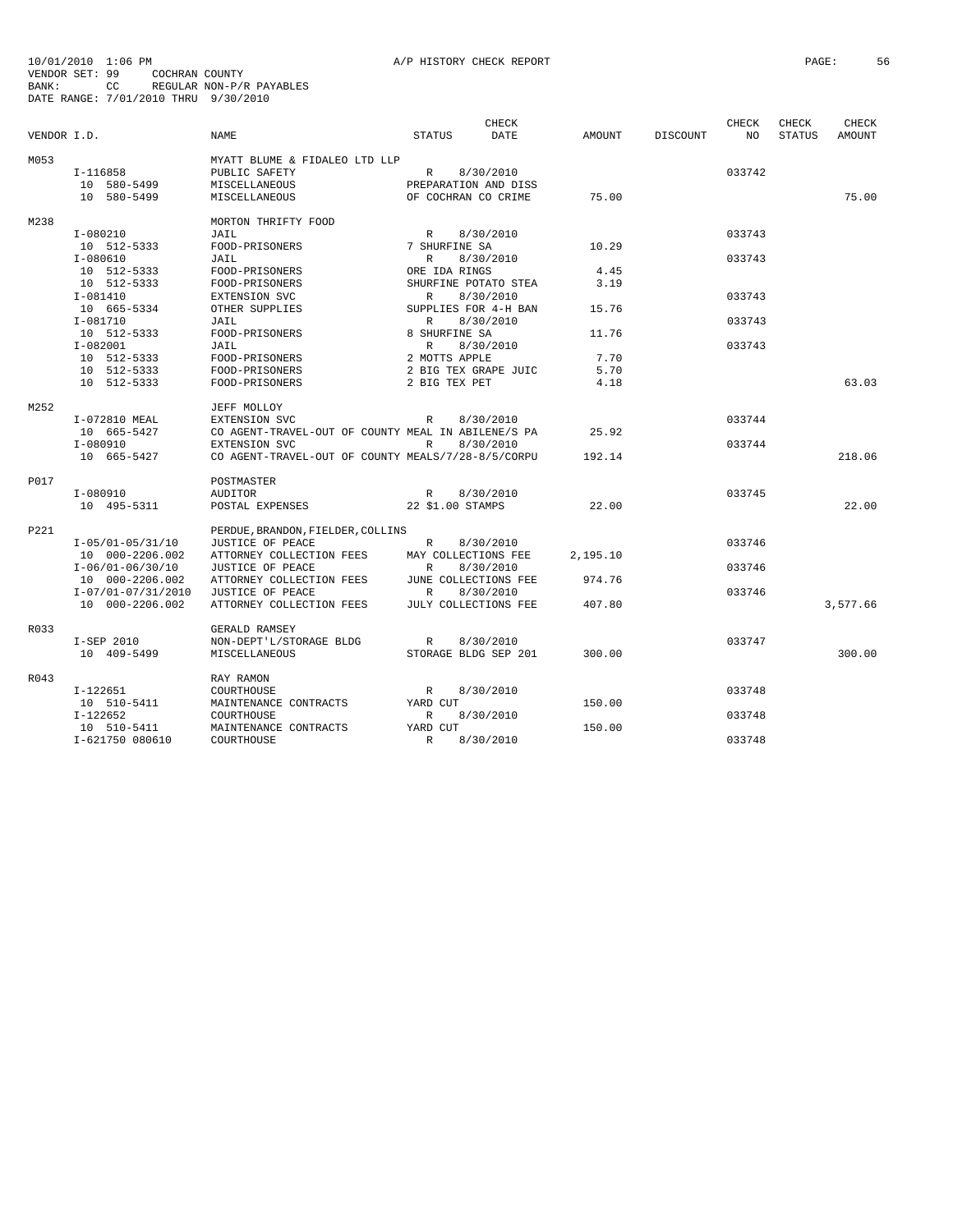10/01/2010 1:06 PM<br>VENDOR SET: 99 COCHRAN COUNTY<br>BANK: 99 COCHRAN COUNTY<br>BATE RANGE: 7/01/2010 THRU 9/30/2010<br>DATE RANGE: 7/01/2010 THRU 9/30/2010

|             |                                    |                                |                      | <b>CHECK</b> |        |          | CHECK           | CHECK  | <b>CHECK</b> |
|-------------|------------------------------------|--------------------------------|----------------------|--------------|--------|----------|-----------------|--------|--------------|
| VENDOR I.D. |                                    | NAME                           | STATUS               | DATE         | AMOUNT | DISCOUNT | NO <sub>N</sub> | STATUS | AMOUNT       |
| R043        |                                    | RAY RAMON<br>CONT              |                      |              |        |          |                 |        |              |
|             | I-621750 080610                    | COURTHOUSE                     | R 8/30/2010          |              |        |          | 033748          |        |              |
|             | 10 510-5411                        | MAINTENANCE CONTRACTS YARD CUT |                      |              | 150.00 |          |                 |        | 450.00       |
| R099        |                                    | CYNDIA L. GUAJARDO dba         |                      |              |        |          |                 |        |              |
|             | I-94438                            | PREC 1                         | R                    | 8/30/2010    |        |          | 033749          |        |              |
|             | 15 621-5454                        | TIRES                          | 21X12 FLAT ON SPARE  |              | 14.00  |          |                 |        |              |
|             | I-94469                            | PREC 1                         | R                    | 8/30/2010    |        |          | 033749          |        |              |
|             | 15 621-5454                        | TIRES                          | FLAT REPAIR, 2 PT WH |              | 14.00  |          |                 |        |              |
|             | $I-94472$                          | CEMETERY                       | R                    | 8/30/2010    |        |          | 033749          |        |              |
|             | 10 516-5454                        | TIRES                          | 2 SHOTS TUBELESS TIR |              | 5.50   |          |                 |        |              |
|             | $I - 94504$                        | PREC <sub>3</sub>              | R                    | 8/30/2010    |        |          | 033749          |        |              |
|             | 15 623-5454                        | TIRES                          | FLAT, 11.00-16 ON SP |              | 14.00  |          |                 |        |              |
|             | 15 623-5454                        | TIRES                          | REMA #3              |              | 3.00   |          |                 |        |              |
|             | I-94515                            | PREC 4                         | R                    | 8/30/2010    |        |          | 033749          |        |              |
|             | 15 624-5454                        | TIRES                          | 1400X24 AIR TIRE     |              | 50.00  |          |                 |        |              |
|             | I-94517                            | PREC 1                         | R                    | 8/30/2010    |        |          | 033749          |        |              |
|             | 15 621-5454                        | TIRES                          | FLAT REPAIR21X7-12,  |              | 14.00  |          |                 |        |              |
|             | $I-94662$                          | PREC 1                         | R                    | 8/30/2010    |        |          | 033749          |        |              |
|             | 15 621-5454                        | TIRES                          | FLAT ON LEFT R, 1400 |              | 40.00  |          |                 |        |              |
|             | $I-94735$                          | PARK                           | R.                   | 8/30/2010    |        |          | 033749          |        |              |
|             | 10 660-5454                        | TIRES                          | 2 SHOTS TIRE SEAL    |              | 5.50   |          |                 |        |              |
|             | I-94812                            | SHERIFF                        | R                    | 8/30/2010    |        |          | 033749          |        |              |
|             | 10 560-5454                        | TIRES                          | FLAT ON UNIT 137     |              | 13.00  |          |                 |        | 173.00       |
| S006        |                                    | SECRETARY OF STATE             |                      |              |        |          |                 |        |              |
|             | I-DISS CRIME CONTROL PUBLIC SAFETY |                                | R                    | 8/30/2010    |        |          | 033750          |        |              |
|             | 10 580-5499                        | MISCELLANEOUS                  | FILING FEE/DISSOLVE  |              | 40.00  |          |                 |        |              |
|             | 10 580-5499                        | MISCELLANEOUS                  | CONTROL, INC         |              |        |          |                 |        | 40.00        |
| S071        |                                    | SCRIPT OFFICE PRODUCTS, INC.   |                      |              |        |          |                 |        |              |
|             | $I - 33264$                        | AUDITOR                        | R 8/30/2010          |              |        |          | 033751          |        |              |
|             | 10 495-5310                        | OFFICE SUPPLIES                | 6 CALCULATOR RIBBONS |              | 11.40  |          |                 |        | 11.40        |
| S073        |                                    | SIRCHIE FINGER PRINT LAB.      |                      |              |        |          |                 |        |              |
|             | I-0557562-IN                       | SHERIFF                        | R                    | 8/30/2010    |        |          | 033752          |        |              |
|             | 10 560-5334                        | OTHER SUPPLIES                 | SEARCH II LP KIT     |              | 98.50  |          |                 |        |              |
|             | 10 560-5334                        | OTHER SUPPLIES                 | SHIPPING/HANDLING    |              | 15.29  |          |                 |        | 113.79       |
| S242        |                                    | SAM'S CLUB                     |                      |              |        |          |                 |        |              |
|             | I-28384787 082710                  | JAIL                           | R 8/30/2010          |              |        |          | 033753          |        |              |
|             | 10 512-5499                        | MISCELLANEOUS                  | LATE CHG             |              | 29.00  |          |                 |        |              |
|             | 10 512-5499                        | MISCELLANEOUS                  | INTEREST             |              | 3.66   |          |                 |        |              |
|             | I-840 081210                       | JAIL                           | R 8/30/2010          |              |        |          | 033753          |        |              |
|             | 10 512-5392                        | MISCELLANEOUS SUPPLIES         | BOUNTY 12 ROLL       |              | 18.48  |          |                 |        |              |
|             | 10 512-5392                        | MISCELLANEOUS SUPPLIES         | COMET                |              | 5.88   |          |                 |        |              |
|             | 10 512-5392                        | MISCELLANEOUS SUPPLIES         | AA LITHIUM BATTERIES |              | 19.98  |          |                 |        |              |
|             | 10 512-5392                        | MISCELLANEOUS SUPPLIES         | 20 OZ CUPS           |              | 17.48  |          |                 |        |              |
|             |                                    |                                |                      |              |        |          |                 |        |              |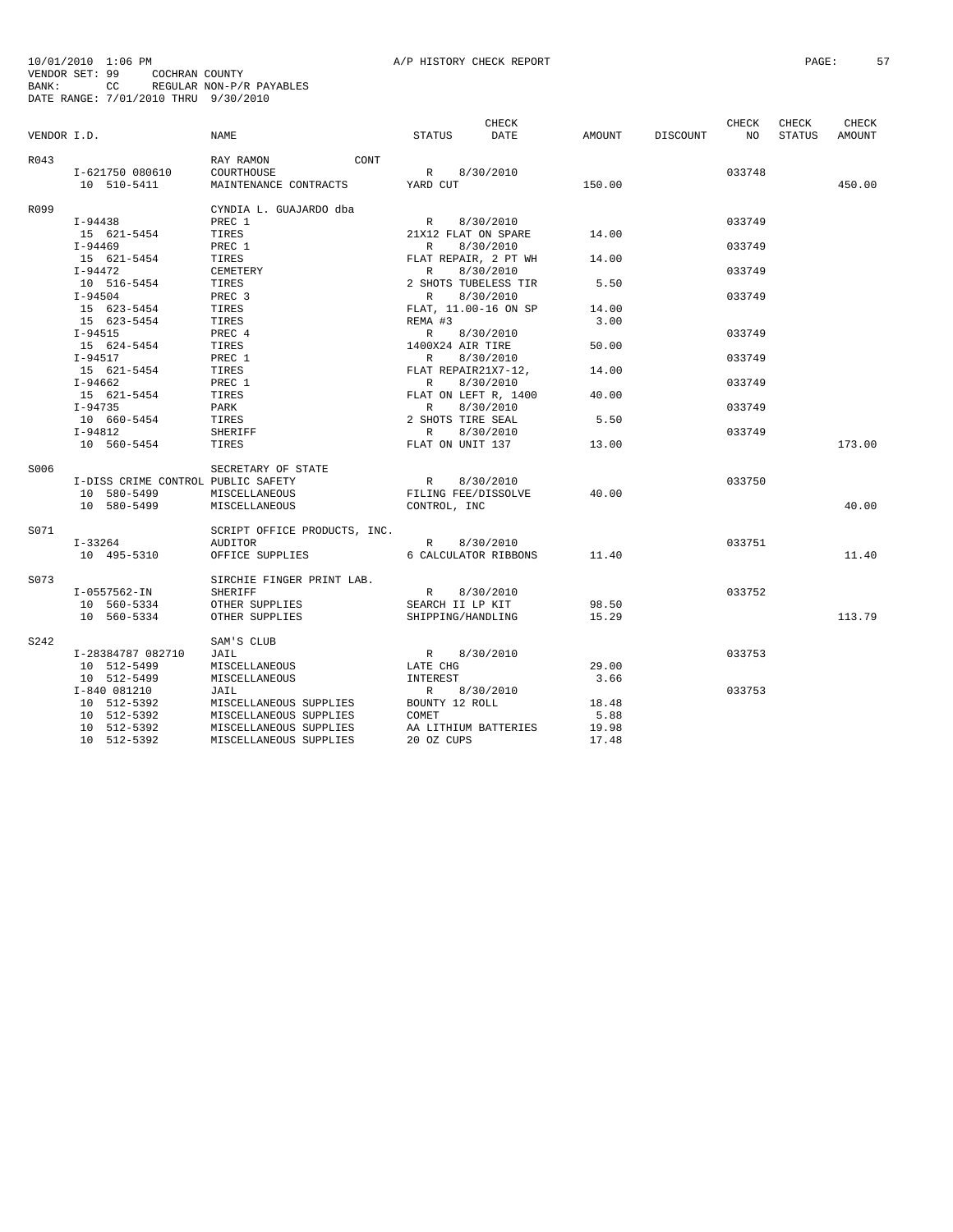|             |                |                            | CHECK                        |               |          | CHECK  | CHECK         | CHECK         |
|-------------|----------------|----------------------------|------------------------------|---------------|----------|--------|---------------|---------------|
| VENDOR I.D. |                | NAME                       | <b>DATE</b><br><b>STATUS</b> | <b>AMOUNT</b> | DISCOUNT | NO     | <b>STATUS</b> | <b>AMOUNT</b> |
| S242        |                | SAM'S CLUB<br>CONT         |                              |               |          |        |               |               |
|             | I-840 081210   | JAIL                       | 8/30/2010<br>R               |               |          | 033753 |               |               |
|             | 10 512-5392    | MISCELLANEOUS SUPPLIES     | PINE-SOL                     | 9.84          |          |        |               |               |
|             | 10 512-5392    | MISCELLANEOUS SUPPLIES     | PINE-SOL                     | 9.84          |          |        |               |               |
|             | 10 512-5392    | MISCELLANEOUS SUPPLIES     | 3 BOXES FORKS @9.84          | 29.52         |          |        |               |               |
|             | 10 512-5392    | MISCELLANEOUS SUPPLIES     | PINE-SOL                     | 9.84          |          |        |               |               |
|             | 10 512-5392    | MISCELLANEOUS SUPPLIES     | 20 OZ CUPS                   | 17.48         |          |        |               | 171.00        |
| S281        |                | <b>STAPLES</b>             |                              |               |          |        |               |               |
|             | I-F527411001   | SHERIFF/JAIL               | R<br>8/30/2010               |               |          | 033754 |               |               |
|             | 10 512-5310    | OFFICE SUPPLIES            | 2 DOZ LTR SIZE PADS          | 16.58         |          |        |               |               |
|             | 10 512-5310    | OFFICE SUPPLIES            | SNAP HOOK TAGS               | 6.99          |          |        |               |               |
|             | 10 512-5310    | OFFICE SUPPLIES            | 2-8.5X11 MULTI USE           | 95.98         |          |        |               |               |
|             | 10 560-5310    | OFFICE SUPPLIES            | LASERJET 64A BLACK           | 172.99        |          |        |               |               |
|             | 10 560-5310    | OFFICE SUPPLIES            | FILE BOX WITH ORG            | 16.29         |          |        |               | 308.83        |
| S315        |                | D.J. SOJAK                 |                              |               |          |        |               |               |
|             | $I-081210$     | COUNTY COURT               | R<br>8/30/2010               |               |          | 033755 |               |               |
|             | 10 426-5400    | ATTORNEY AD LITEM          | JUV #600                     | 300.00        |          |        |               |               |
|             | 10 426-5400    | ATTORNEY AD LITEM          | JUV #605                     | 300.00        |          |        |               |               |
|             | 10 426-5400    | ATTORNEY AD LITEM          | ANTHONY MILLER #6249         | 300.00        |          |        |               | 900.00        |
| S331        |                | STANDARD COFFEE SERVICE    |                              |               |          |        |               |               |
|             | $I-8311-63609$ | NON-DEPT'L                 | 8/30/2010<br>R               |               |          | 033756 |               |               |
|             | 10 409-5300    | COUNTY-WIDE SUPPLIES       | 4 FR VAN CREAMER             | 29.32         |          |        |               |               |
|             | 10 409-5300    | COUNTY-WIDE SUPPLIES       | FR VAN CAPPUCINO             | 7.58          |          |        |               |               |
|             | 10 409-5300    | COUNTY-WIDE SUPPLIES       | 2 COFFEE                     | 59.00         |          |        |               |               |
|             | 10 409-5300    | COUNTY-WIDE SUPPLIES       | FUEL ADJ                     | 2.45          |          |        |               | 98.35         |
| T083        |                | TYLER TECHNOLOGIES, INC    |                              |               |          |        |               |               |
|             | I-173609       | NON-DEPT'L                 | $\mathbb{R}$<br>8/30/2010    |               |          | 033757 |               |               |
|             | 10 409-5411    | MAINTENANCE CONTRACTS      | MONTHLY NETWORK FEE          | 200.00        |          |        |               | 200.00        |
| T087        |                | TEXAS DEPARTMENT OF HEALTH |                              |               |          |        |               |               |
|             | $I-11976$      | <b>CLERK</b>               | 8/30/2010<br>R               |               |          | 033758 |               | 36.60         |
|             | 10 403-5310    | OFFICE SUPPLIES            | 20 REMOTE BIRTH ACCE         | 36.60         |          |        |               |               |
| T212        |                | TEXAS HOMELAND SECURITY    |                              |               |          |        |               |               |
|             | $I-13394$      | JAIL                       | $\mathbb{R}$<br>8/30/2010    |               |          | 033759 |               |               |
|             | 10 512-5451    | <b>REPAIR</b>              | LABOR TO REPAIR AND          |               |          |        |               |               |
|             | 10 512-5451    | <b>REPAIR</b>              | INTERCOM 6 HRS @80.0         | 480.00        |          |        |               |               |
|             | 10 512-5451    | <b>REPAIR</b>              | BOGEN 25 PORT INTERC         | 1,977.00      |          |        |               | 2,457.00      |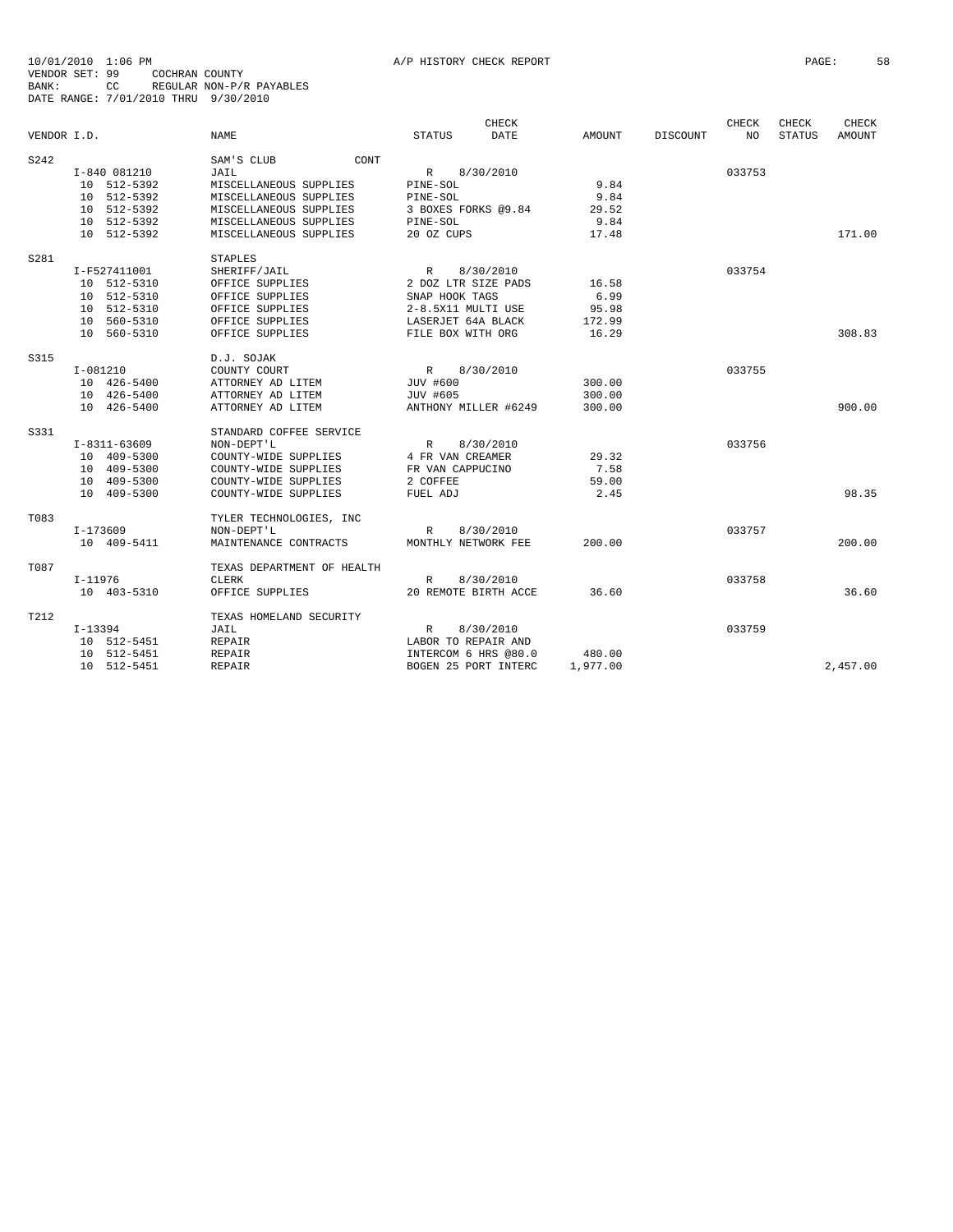| VENDOR I.D. |                               | <b>NAME</b>                                        | <b>STATUS</b>        | CHECK<br>DATE        | <b>AMOUNT</b> | DISCOUNT | CHECK<br>NO | CHECK<br><b>STATUS</b> | CHECK<br><b>AMOUNT</b> |
|-------------|-------------------------------|----------------------------------------------------|----------------------|----------------------|---------------|----------|-------------|------------------------|------------------------|
| T213        |                               | TEXAS A&M UNIVERSITY PRESS                         |                      |                      |               |          |             |                        |                        |
|             | I-941087                      | MUSEUM                                             | R                    | 8/30/2010            |               |          | 033760      |                        |                        |
|             | 31 652-5435                   | MDSE - TO BE SOLD                                  |                      | 20 BUFFALO SOLDIER B | 299.40        |          |             |                        |                        |
|             | 31 652-5435                   | MDSE - TO BE SOLD                                  | SHIPPING/HANDLING    |                      | 9.37          |          |             |                        | 308.77                 |
|             |                               |                                                    |                      |                      |               |          |             |                        |                        |
| T262        |                               | TCAAA DISTRICT 2                                   |                      |                      |               |          |             |                        |                        |
|             | I-2010 DIST REGIS             | <b>EXTENSION SVC</b>                               | $\mathbb{R}$         | 8/30/2010            |               |          | 033761      |                        |                        |
|             | 10 665-5427                   | CO AGENT-TRAVEL-OUT OF COUNTY DIST 2 INSERVICE TRA |                      |                      | 60.00         |          |             |                        | 60.00                  |
| U019        |                               | UNITED SUPERMARKETS, INC                           |                      |                      |               |          |             |                        |                        |
|             | I-0702 092520                 | JAIL                                               | R                    | 8/30/2010            |               |          | 033762      |                        |                        |
|             | 10 512-5391                   | MEDICAL CARE-PRISONERS                             | A LOPEZ/PHARMACY RX  |                      | 39.99         |          |             |                        |                        |
|             | $I-08/21/10$                  | JAIL                                               | R                    | 8/30/2010            |               |          | 033762      |                        |                        |
|             | 10 512-5333                   | FOOD-PRISONERS                                     | 101 FROZEN DINNERS   |                      | 339.51        |          |             |                        |                        |
|             | I-9249 081410                 | JAIL                                               | $\mathbb{R}$         | 8/30/2010            |               |          | 033762      |                        |                        |
|             | 10 512-5333                   | FOOD-PRISONERS                                     | 2 GAL MILK           |                      | 7.78          |          |             |                        |                        |
|             | 10 512-5333                   | FOOD-PRISONERS                                     | LARGE EGGS           |                      | 3.79          |          |             |                        |                        |
|             | 10 512-5333                   | FOOD-PRISONERS                                     | 2 SHURFINE HASH BROW |                      | 3.58          |          |             |                        |                        |
|             | 10 512-5333                   | FOOD-PRISONERS                                     | MEX BLEND CHEESE     |                      | 7.97          |          |             |                        |                        |
|             | 10 512-5333                   | FOOD-PRISONERS                                     | 2 MISSION FLOUR      |                      | 7.00          |          |             |                        |                        |
|             | 10 512-5333                   | FOOD-PRISONERS                                     | SLICED BACON         |                      | 3.39          |          |             |                        |                        |
|             | 10 512-5333                   | FOOD-PRISONERS                                     | 2 HICKORY BACON      |                      | 5.98          |          |             |                        |                        |
|             | 10 512-5333                   | FOOD-PRISONERS                                     | 2 BAGS RED DEL APPLE |                      | 6.94          |          |             |                        |                        |
|             | 10 512-5333                   | FOOD-PRISONERS                                     | 2 VALENCIA ORANGES @ |                      | 5.98          |          |             |                        | 431.91                 |
| <b>W007</b> |                               | WEST, A THOMSON REUTERS BUSINE                     |                      |                      |               |          |             |                        |                        |
|             | I-821165045                   | COUNTY ATTY/LAW LIBRARY                            | $\mathbb{R}$         | 8/30/2010            |               |          | 033763      |                        |                        |
|             | 10 475-5590                   | LAW LIBRARY MTRLS/UPDATES                          | TX PROBATE CODE ANNO |                      | 98.50         |          |             |                        | 98.50                  |
| W010        |                               | WEST TEXAS GAS INC                                 |                      |                      |               |          |             |                        |                        |
|             | C-004049022001 0810           | PREC 3                                             | $\mathbb{R}$         | 8/30/2010            |               |          | 033764      |                        |                        |
|             | 15 623-5440                   | UTILITIES                                          | MINIMUM CHG/METER OV |                      | 9.00          |          |             |                        |                        |
|             | 15 623-5440                   | UTILITIES                                          | 14.51 CR ADJUSTMENT  |                      | 14.51CR       |          |             |                        |                        |
|             | I-004036001501 0810 PARK/SHOP |                                                    | R                    | 8/30/2010            |               |          | 033764      |                        |                        |
|             | 10 660-5440                   | UTILITIES & IRRIGATION                             | SHOP 0.0 MCF GAS 07/ |                      | 9.00          |          |             |                        |                        |
|             | I-004036002501 0810           | PARK/SHOWBARN                                      | $\mathbb{R}$         | 8/30/2010            |               |          | 033764      |                        |                        |
|             | 10 660-5440                   | UTILITIES & IRRIGATION                             |                      | 0.7 MCF GAS 07/14-08 | 13.33         |          |             |                        | 16.82                  |
| W055        |                               | WINDSTREAM COMMUNICATIONS SW                       |                      |                      |               |          |             |                        |                        |
|             | I-266-0638 0910               | MUSEUM                                             | R                    | 8/30/2010            |               |          | 033765      |                        |                        |
|             | 10 652-5420                   | TELECOMMUNICATIONS                                 | SEPT PHONE BILL      |                      | 56.53         |          |             |                        |                        |
|             | I-266-5074 0910               | ADULT PROBATION                                    | $\mathbb{R}$         | 8/30/2010            |               |          | 033765      |                        |                        |
|             | 10 570-5420                   | TELECOMMUNICATIONS                                 | SEPT PHONE BILL      |                      | 51.99         |          |             |                        |                        |
|             | 10 570-5420                   | TELECOMMUNICATIONS                                 | VOICEMAIL SERVICE    |                      | 11.97         |          |             |                        |                        |
|             | I-266-5161 0910               | TREASURER                                          | $\mathbb{R}$         | 8/30/2010            |               |          | 033765      |                        |                        |
|             | 10 497-5420                   | TELECOMMUNICATIONS                                 | PHONE BILL 08/22-09/ |                      | 51.99         |          |             |                        |                        |
|             | I-266-5171 0910               | TAX A/C                                            | $\mathbb{R}$         | 8/30/2010            |               |          | 033765      |                        |                        |
|             | 10 499-5420                   | TELECOMMUNICATIONS                                 | SEP PHONE BILL       |                      | 166.38        |          |             |                        |                        |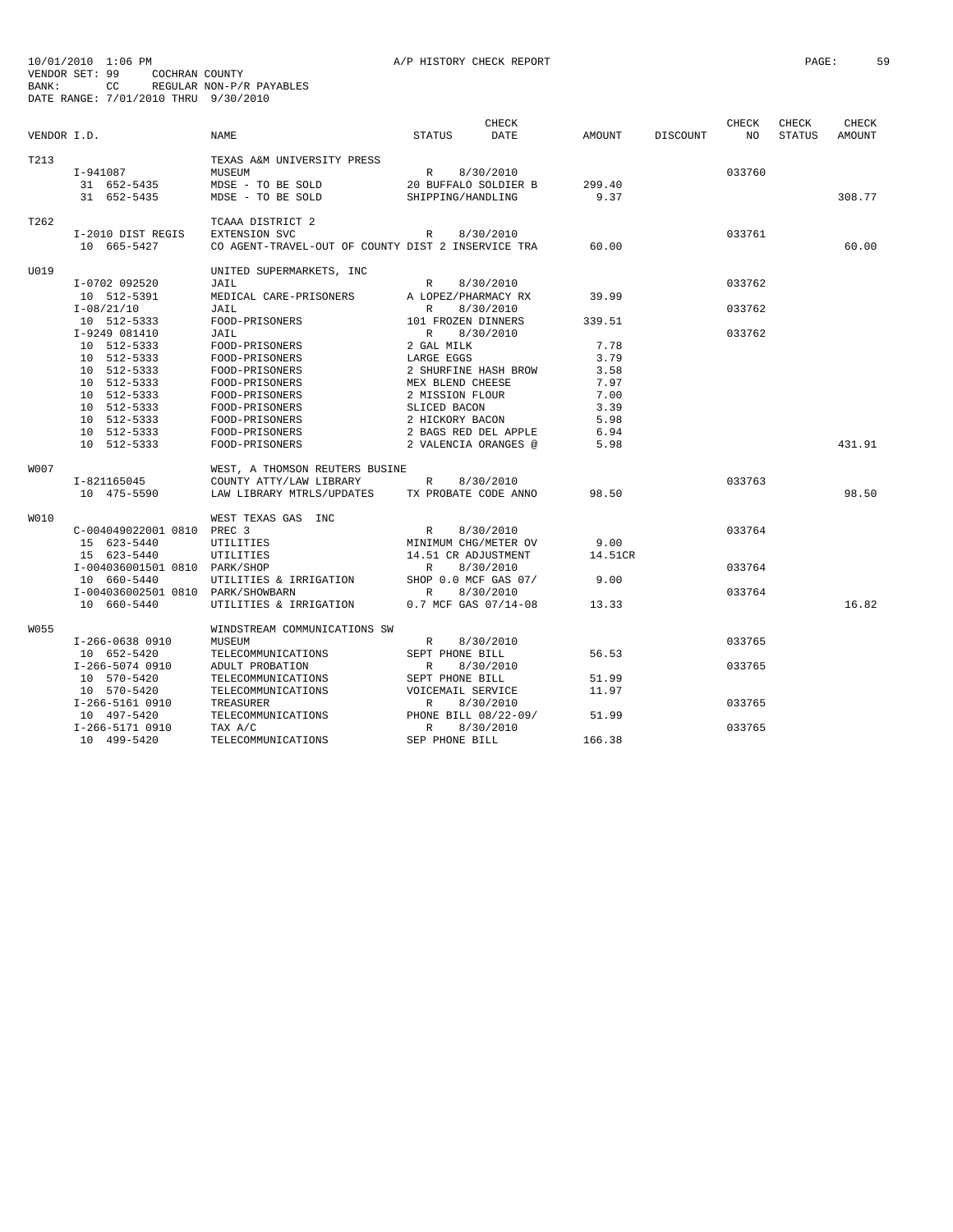|             |                            |                                  |                                             | CHECK                |              |          | CHECK  | CHECK         | CHECK    |
|-------------|----------------------------|----------------------------------|---------------------------------------------|----------------------|--------------|----------|--------|---------------|----------|
| VENDOR I.D. |                            | NAME                             | STATUS                                      | DATE                 | AMOUNT       | DISCOUNT | NO     | <b>STATUS</b> | AMOUNT   |
| W055        |                            | WINDSTREAM COMMUNICATICONT       |                                             |                      |              |          |        |               |          |
|             | I-266-5171 0910            | TAX A/C                          | R                                           | 8/30/2010            |              |          | 033765 |               |          |
|             | 10 499-5420                | TELECOMMUNICATIONS               | INTERNET SVC                                |                      | 72.92        |          |        |               |          |
|             | I-266-5302 0910            | JUSTICE OF PEACE                 | $\mathbb{R}$                                | 8/30/2010            |              |          | 033765 |               |          |
|             | 10 455-5420                | TELECOMMUNICATIONS               | SEPT PHONE BILL                             |                      | 51.99        |          |        |               |          |
|             | I-266-5411 0910            | JUVENILE PROBATION               | R                                           | 8/30/2010            |              |          | 033765 |               |          |
|             | 10 571-5420                | TELECOMMUNICATIONS               | SEPT PHONE BILL                             |                      | 51.99        |          |        |               |          |
|             | I-266-5412 0910            | DISTRICT COURT                   | $\mathbb{R}$                                | 8/30/2010            |              |          | 033765 |               |          |
|             | 10 435-5420                | TELECOMMUNICATIONS               | SEPT TELEPHONE                              |                      | 51.99        |          |        |               |          |
|             | 10 435-5420                | TELECOMMUNICATIONS               | INTERNET                                    |                      | 69.99        |          |        |               |          |
|             | I-266-5450 0910            | COUNTY/DIST CLERK                | $\mathbb{R}$                                | 8/30/2010            |              |          | 033765 |               |          |
|             | 10 403-5420                | TELECOMMUNICATIONS               | SEPT PHONE LINE                             |                      | 166.38       |          |        |               |          |
|             | I-266-5508 0910            | COUNTY JUDGE/COMMR CT            | R                                           | 8/30/2010            |              |          | 033765 |               |          |
|             | 15 610-5420                | TELECOMMUNICATIONS               | SEPT 2 LINES                                |                      | 114.39       |          |        |               |          |
|             | I-266-5700 0910            | SHERIFF                          | R                                           | 8/30/2010            |              |          | 033765 |               |          |
|             | 10 560-5420                | TELECOMMUNICATIONS               | SEPT TELEPHONE                              |                      | 78.23        |          |        |               |          |
|             | I-266-5822 0910            | AUDITOR & NON-DEPT'L             | R                                           | 8/30/2010            |              |          | 033765 |               |          |
|             | 10 495-5420                | TELECOMMUNICATIONS               | SEPT PHONE & FAX                            |                      | 103.97       |          |        |               |          |
|             | 10 495-5420                | TELECOMMUNICATIONS               | COURTHOUSE INTERNET                         |                      | 154.99       |          |        |               |          |
|             | I-266-8888 0910            | SHERIFF                          | R                                           | 8/30/2010            |              |          | 033765 |               |          |
|             | 10 560-5420                | TELECOMMUNICATIONS               | SEPT FAX LINE & CRIM                        |                      | 57.46        |          |        |               |          |
|             | I-300-6754 082510          | SHERIFF                          | $\mathbb{R}$                                | 8/30/2010            |              |          | 033765 |               |          |
|             | 10 560-5420                | TELECOMMUNICATIONS               | SEPT RADIO LINK PHON                        |                      | 10.42        |          |        |               | 1,323.58 |
| W062.       |                            | WAL-MART COMMUNITY               |                                             |                      |              |          |        |               |          |
|             | $I-082110$                 | JAIL                             | $\mathbb R$                                 | 8/30/2010            |              |          | 033767 |               |          |
|             | 10 512-5333                | FOOD-PRISONERS                   | 8 WHITE BREAD @1.00                         |                      | 8.00         |          |        |               |          |
|             | 10 512-5333                | FOOD-PRISONERS                   | ONION RINGS                                 |                      | 2.18         |          |        |               |          |
|             | 10 512-5333                | FOOD-PRISONERS                   | HASH BROWNS                                 |                      | 2.28         |          |        |               |          |
|             | 10 512-5333                | FOOD-PRISONERS                   | TATER PUFFS                                 |                      | 2.27         |          |        |               |          |
|             |                            |                                  |                                             |                      |              |          |        |               |          |
|             | 10 512-5333<br>10 512-5333 | FOOD-PRISONERS                   | FROZEN POTATO                               |                      | 2.27<br>2.27 |          |        |               |          |
|             |                            | FOOD-PRISONERS                   | HASHBROWNS                                  |                      | 5.88         |          |        |               |          |
|             | 10 512-5333                | FOOD-PRISONERS                   | 4 FROZEN BREAKFASTS<br>5 FROZEN SCRAMBLED @ |                      | 7.35         |          |        |               |          |
|             | 10 512-5333<br>10 512-5333 | FOOD-PRISONERS<br>FOOD-PRISONERS | 6 FROZEN BREAKFASTS                         |                      | 8.82         |          |        |               |          |
|             | 10 512-5333                | FOOD-PRISONERS                   | 5 RED DEL APPLES                            |                      | 5.57         |          |        |               |          |
|             | 10 512-5333                | FOOD-PRISONERS                   | ORANGE JUICE                                |                      | 3.48         |          |        |               |          |
|             |                            |                                  |                                             |                      |              |          |        |               |          |
|             | 10 512-5333                | FOOD-PRISONERS                   | GRAPE JUICE 2@5.00                          |                      | 10.00        |          |        |               |          |
|             | 10 512-5333                | FOOD-PRISONERS                   | JUICE                                       |                      | 1.97         |          |        |               |          |
|             | 10 512-5333                | FOOD-PRISONERS                   | 10 FROZEN BREAKFASTS                        |                      | 14.70        |          |        |               |          |
|             | 10 512-5333                | FOOD-PRISONERS                   | 3 FROZEN BREAKFASTS@                        |                      | 4.41         |          |        |               |          |
|             | 10 512-5333                | FOOD-PRISONERS                   | FROZEN SCRAMBLED                            |                      | 1.47         |          |        |               |          |
|             | 10 512-5333                | FOOD-PRISONERS                   | GRIDDLECAKE                                 |                      | 4.46         |          |        |               |          |
|             | 10 512-5333                | FOOD-PRISONERS                   | FROZEN BISCUITS                             |                      | 8.00         |          |        |               |          |
|             | 10 512-5333                | FOOD-PRISONERS                   | FROZEN CROISSANTS                           |                      | 8.00         |          |        |               |          |
|             | 10 512-5333                | FOOD-PRISONERS                   | FROZEN SCRAMBLED                            |                      | 1.47         |          |        |               |          |
|             | 10 512-5333                | FOOD-PRISONERS                   | VITAMIN D MILK                              |                      | 3.78         |          |        |               |          |
|             | 10 512-5333                | FOOD-PRISONERS                   |                                             | 2 ORANGE JUICE @2.97 | 5.94         |          |        |               |          |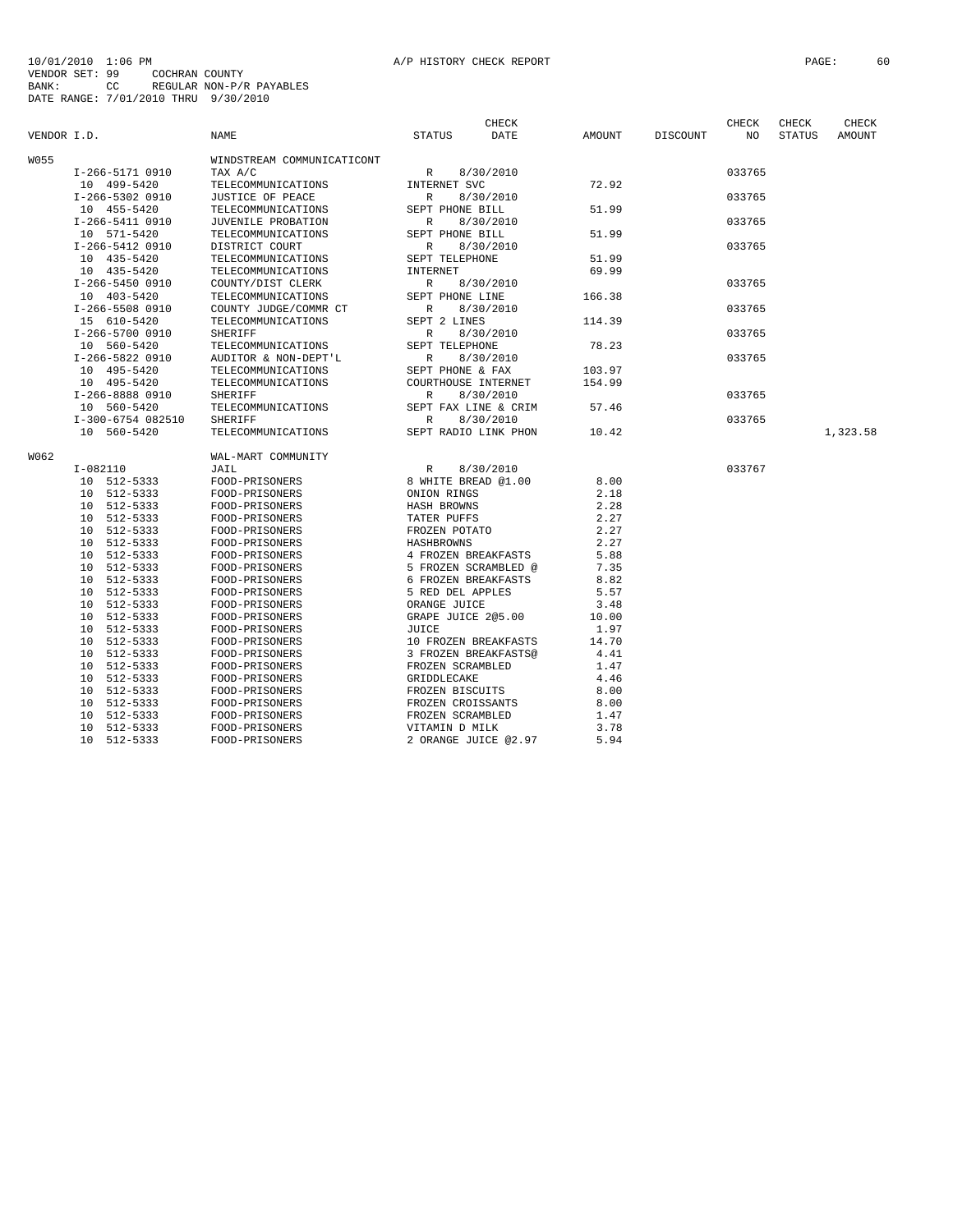|             |               |                     |                        |      |                      | CHECK       |          |          | CHECK  | CHECK         | CHECK  |
|-------------|---------------|---------------------|------------------------|------|----------------------|-------------|----------|----------|--------|---------------|--------|
| VENDOR I.D. |               |                     | <b>NAME</b>            |      | <b>STATUS</b>        | <b>DATE</b> | AMOUNT   | DISCOUNT | NO     | <b>STATUS</b> | AMOUNT |
| W062        |               |                     | WAL-MART COMMUNITY     | CONT |                      |             |          |          |        |               |        |
|             | $I-082110$    |                     | JAIL                   |      | R                    | 8/30/2010   |          |          | 033767 |               |        |
|             | 10 512-5333   |                     | FOOD-PRISONERS         |      | 2 VIT D MILK @3.78   |             | 7.56     |          |        |               |        |
|             | 10            | 512-5333            | FOOD-PRISONERS         |      | 16 FROZEN SCRAMBLED  |             | 23.52    |          |        |               |        |
|             | 10 512-5333   |                     | FOOD-PRISONERS         |      | 3 FROZEN BREAKFASTS  |             | 4.41     |          |        |               |        |
|             | 10 512-5333   |                     | FOOD-PRISONERS         |      | 2 FROZEN CROISSANTS  |             | 8.92     |          |        |               |        |
|             | 10 512-5333   |                     | FOOD-PRISONERS         |      | FROZEN JD BISCUIT    |             | 8.00     |          |        |               |        |
|             | 10 512-5333   |                     | FOOD-PRISONERS         |      | FROZEN JD CROISSANT  |             | 8.00     |          |        |               |        |
|             | 10 512-5333   |                     | FOOD-PRISONERS         |      | 2 FROZEN CROISSANTS  |             | 8.92     |          |        |               |        |
|             | 10 512-5333   |                     | FOOD-PRISONERS         |      | EGGS                 |             | 2.22     |          |        |               |        |
|             | 10 512-5333   |                     | FOOD-PRISONERS         |      | GRIDDLECAKE          |             | 4.46     |          |        |               |        |
|             | 10            | 512-5333            | FOOD-PRISONERS         |      | FROZEN BREAKFAST     |             | 1.47     |          |        |               |        |
|             | 10 512-5333   |                     | FOOD-PRISONERS         |      | FROZEN SCRAMBLED     |             | 1.47     |          |        |               |        |
|             | 10 512-5333   |                     | FOOD-PRISONERS         |      | GRIDDLECAKE          |             | 4.46     |          |        |               |        |
|             | 10 512-5333   |                     | FOOD-PRISONERS         |      | 3 SOFT TACOS @1.82   |             | 5.46     |          |        |               |        |
|             | 10 512-5333   |                     | FOOD-PRISONERS         |      | CHERRY MIX           |             | 1.36     |          |        |               |        |
|             | 10 512-5333   |                     | FOOD-PRISONERS         |      | LEMONADE             |             | 1.36     |          |        |               |        |
|             | 10            | 512-5333            | FOOD-PRISONERS         |      | FRUIT PUNCH MIX      |             | 1.36     |          |        |               |        |
|             | 10            | 512-5333            | FOOD-PRISONERS         |      | 6 PKGS DRINK MIX @1. |             | 8.16     |          |        |               |        |
|             | 10 512-5333   |                     | FOOD-PRISONERS         |      | 3 SUGAR @6.24        |             | 18.72    |          |        |               | 234.40 |
| W097        |               |                     | W. L. MATHENY dba      |      |                      |             |          |          |        |               |        |
|             | $I-28161$     |                     | CRTHSE/LIB/ACT BLDG    |      | $\mathbb{R}$         | 8/30/2010   |          |          | 033768 |               |        |
|             | 10 510-5332   |                     | CUSTODIAL SUPPLIES     |      | SPRAY BUGS           |             | 70.00    |          |        |               |        |
|             | 10 662-5332   |                     | CUSTODIAL SUPPLIES     |      | SPRAY BUGS           |             | 45.00    |          |        |               |        |
|             | 10 650-5332   |                     | CUSTODIAL SUPPLIES     |      | SPRAY BUGS           |             | 35.00    |          |        |               | 150.00 |
| W164        |               |                     | <b>WARREN CAT</b>      |      |                      |             |          |          |        |               |        |
|             | I-W0020063584 |                     | PREC <sub>2</sub>      |      | $\mathbb{R}$         | 8/30/2010   |          |          | 033769 |               |        |
|             | 15 622-5451   |                     | REPAIRS                |      | REPLACE STEERING MOD |             |          |          |        |               |        |
|             | 15 622-5451   |                     | <b>REPAIRS</b>         |      | 98 MI @2.25          |             | 220.50   |          |        |               | 220.50 |
| X001        |               |                     | XCEL ENERGY            |      |                      |             |          |          |        |               |        |
|             | I-249671314   |                     | PREC <sub>2</sub>      |      | $\mathbb{R}$         | 8/30/2010   |          |          | 033770 |               |        |
|             | 15 622-5440   |                     | UTILITIES              |      | 6 KWH 07/13-08/11/10 |             | 11.70    |          |        |               |        |
|             | 15 622-5440   |                     | UTILITIES              |      | AREA LIGHT, 64 KWH   |             | 14.89    |          |        |               | 26.59  |
| X001        |               |                     | XCEL ENERGY            |      |                      |             |          |          |        |               |        |
|             |               | I-54-1324315-7 0910 | ALMOST ALL DEPTS       |      | $\mathbb{R}$         | 8/30/2010   |          |          | 033771 |               |        |
|             | 30 518-5440   |                     | UTILITIES              |      | 300210167 RUNWAY LIG |             | 61.26    |          |        |               |        |
|             | 10 510-5440   |                     | UTILITIES              |      | 300240736 COURTHOUSE |             | 2,110.29 |          |        |               |        |
|             | 10 660-5440   |                     | UTILITIES & IRRIGATION |      | 300265059 SOFTBALL P |             | 18.57    |          |        |               |        |
|             | 10 580-5440   |                     | UTILITIES [TOWER]      |      | 300282806 TOWER      |             | 70.51    |          |        |               |        |
|             | 15 621-5440   |                     | UTILITIES              |      | 300294119 PREC 1 SHO |             | 64.30    |          |        |               |        |
|             | 10 650-5440   |                     | UTILITIES              |      | 300338546 LIBRARY    |             | 487.17   |          |        |               |        |
|             | 10            | 652-5440            | UTILITIES              |      | 300342232 MUSEUM     |             | 68.27    |          |        |               |        |
|             | 10 662-5440   |                     | UTILITIES              |      | 300390484 ACTIVITY B |             | 749.97   |          |        |               |        |
|             | 10 409-5440   |                     | UTILITIES              |      | 300409931 TRAP SHOOT |             | 10.91    |          |        |               |        |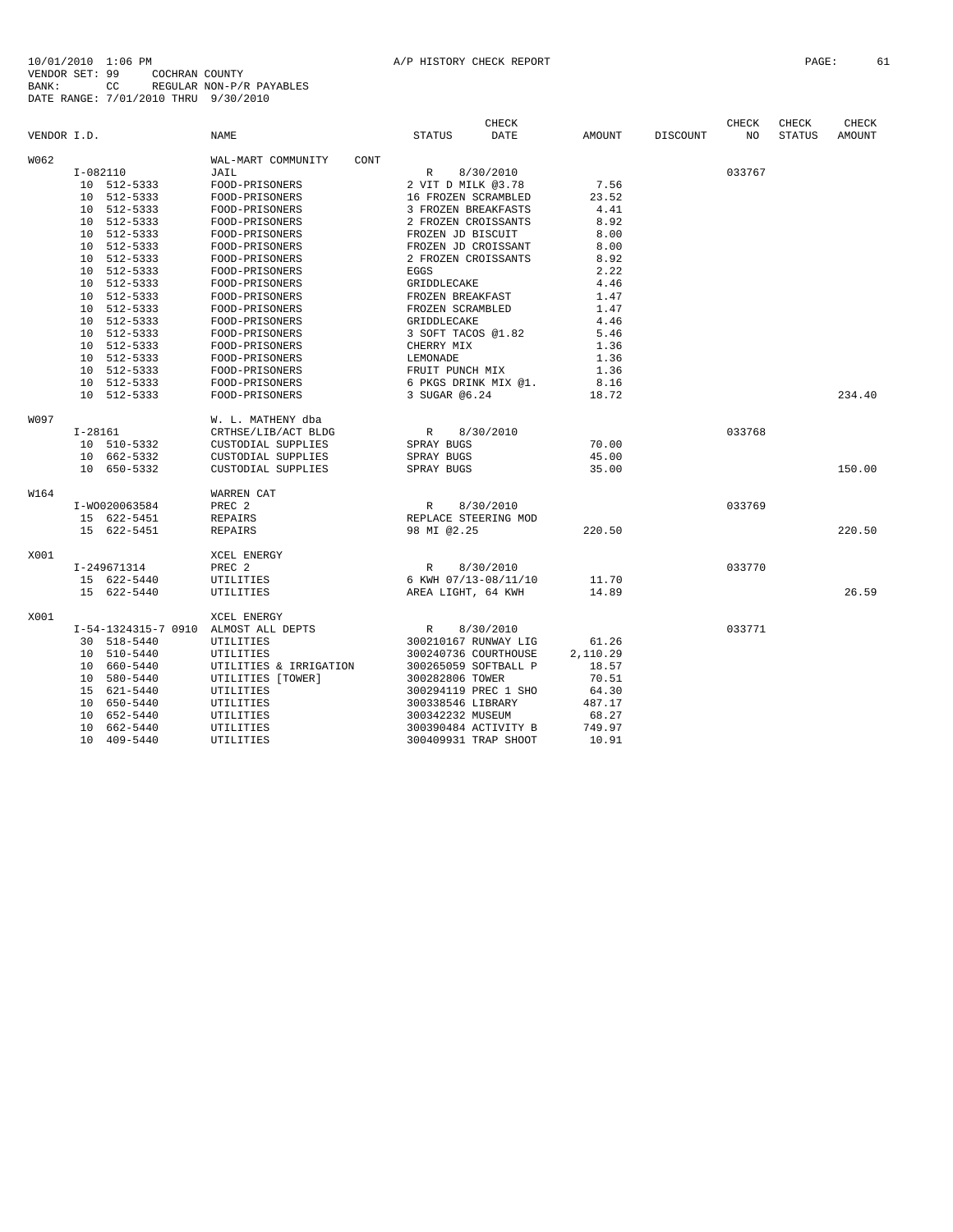|             |                                      |                                                    |                    | <b>CHECK</b>         |           |                 | CHECK  | <b>CHECK</b>  | CHECK     |
|-------------|--------------------------------------|----------------------------------------------------|--------------------|----------------------|-----------|-----------------|--------|---------------|-----------|
| VENDOR I.D. |                                      | <b>NAME</b>                                        | <b>STATUS</b>      | DATE                 | AMOUNT    | <b>DISCOUNT</b> | NO.    | <b>STATUS</b> | AMOUNT    |
| X001        |                                      | CONT<br>XCEL ENERGY                                |                    |                      |           |                 |        |               |           |
|             | I-54-1324315-7 0910 ALMOST ALL DEPTS |                                                    | $\mathbb{R}$       | 8/30/2010            |           |                 | 033771 |               |           |
|             | 10 660-5440                          | UTILITIES & IRRIGATION                             | 300410370 PARK     |                      | 362.10    |                 |        |               |           |
|             | 10 660-5440                          | UTILITIES & IRRIGATION                             |                    | 300457515 PARK/SHOP  | 11.13     |                 |        |               |           |
|             | 10 660-5440                          | UTILITIES & IRRIGATION                             |                    | 300505444 HOFMAN BAS | 18.57     |                 |        |               |           |
|             | 10 516-5440                          | UTILITIES                                          | 300555198 CEMETERY |                      | 212.35    |                 |        |               |           |
|             | 10 409-5440                          | UTILITIES                                          |                    | 300577364 102 N MAIN | 15.64     |                 |        |               |           |
|             | 10 660-5440                          | UTILITIES & IRRIGATION                             | 300587052 SHOWBARN |                      | 148.15    |                 |        |               |           |
|             | 10 660-5440                          | UTILITIES & IRRIGATION                             |                    | 300587753 RODEO GROU | 198.84    |                 |        |               |           |
|             | 10 516-5440                          | UTILITIES                                          | 300603417 CEMETERY |                      | 15.19     |                 |        |               |           |
|             | 10 516-5440                          | UTILITIES                                          |                    | 300637038 CEMETERY S | 260.48    |                 |        |               |           |
|             | 10 662-5440                          | UTILITIES                                          | AREA LIGHT LIBRARY |                      | 14.19     |                 |        |               |           |
|             | 10 660-5440                          | UTILITIES & IRRIGATION                             |                    | 3 AREA LIGHTS ACT BL | 42.60     |                 |        |               |           |
|             | 10 660-5440                          | UTILITIES & IRRIGATION                             |                    | AREA LIGHT PARK SHOP | 13.79     |                 |        |               | 4,954.28  |
| Y001        |                                      | YELLOWHOUSE MACHINERY COM                          |                    |                      |           |                 |        |               |           |
|             | $I - 202717$                         | PREC <sub>3</sub>                                  | R                  | 8/30/2010            |           |                 | 033772 |               |           |
|             | 15 623-5451                          | REPAIRS                                            | 8 TEETH @32.45     |                      | 259.60    |                 |        |               |           |
|             | 15 623-5451                          | REPAIRS                                            | 8 PINS @2.00       |                      | 16.00     |                 |        |               |           |
|             | 15 623-5451                          | <b>REPAIRS</b>                                     | 7 WASHERS @3.19    |                      | 25.52     |                 |        |               | 301.12    |
| G005        |                                      | GENERAL FUND                                       |                    |                      |           |                 |        |               |           |
|             | I-POSTING ERROR                      | JUV PROB-CORRECT POST'G ERROR R                    |                    | 8/31/2010            |           |                 | 033773 |               |           |
|             | 17 000-4333.305                      | GRANT #TJPC-G-2011-040                             |                    | JUV PROB-CORRECT POS | 4,235.20  |                 |        |               | 4,235.20  |
|             |                                      | TO MOVE HAVA GRANT TO GENERAL FUND                 |                    |                      |           |                 |        |               |           |
|             |                                      |                                                    |                    |                      |           |                 |        |               |           |
| S316        |                                      | BRYANT SEARS                                       |                    |                      |           |                 |        |               |           |
|             | I-LAPTOP & ACCESS.                   | JUVENILE PROBATION                                 | R                  | 8/31/2010            |           |                 | 033774 |               |           |
|             | 17 573-5310                          | OFFICE SUPPLIES                                    |                    | LAPTOP, SCANNER & AC | 1,595.88  |                 |        |               | 1,595.88  |
| T026        |                                      | TEXAS JUVENILE PROBATION                           |                    |                      |           |                 |        |               |           |
|             | I-"A" GRANT REFUND                   | JUVENILE PROBATION                                 | R                  | 8/31/2010            |           |                 | 033775 |               |           |
|             | 17 000-4333.302                      | GRANT #TJPC-A-2011-040                             | JUVENILE PROBATION |                      | 404.12    |                 |        |               | 404.12    |
|             |                                      | REFUND OF UNUSED PORTION OF \$2,000 COMPUTER GRANT |                    |                      |           |                 |        |               |           |
| T026        |                                      | TEXAS JUVENILE PROBATION                           |                    |                      |           |                 |        |               |           |
|             | I-TJPC-C-2010-040                    | JUVENILE PROBATION                                 | R                  | 8/31/2010            |           |                 | 033776 |               |           |
|             | 17 000-4333.309                      | GRANT #TJPC-C-2011-040                             |                    | UNUSED PORTION OF GR | 12,500.00 |                 |        |               | 12,500.00 |
|             |                                      |                                                    |                    |                      |           |                 |        |               |           |
| T026        |                                      | TEXAS JUVENILE PROBATION                           |                    |                      |           |                 |        |               |           |
|             | I-TJPC-H-2010-040                    | JUVENILE PROBATION                                 | R                  | 8/31/2010            |           |                 | 033777 |               |           |
|             | 17 000-4333.308                      | GRANT #TJPC-H-2011-040                             |                    | UNUSED PORTION OF GR | 16,200.00 |                 |        |               | 16,200.00 |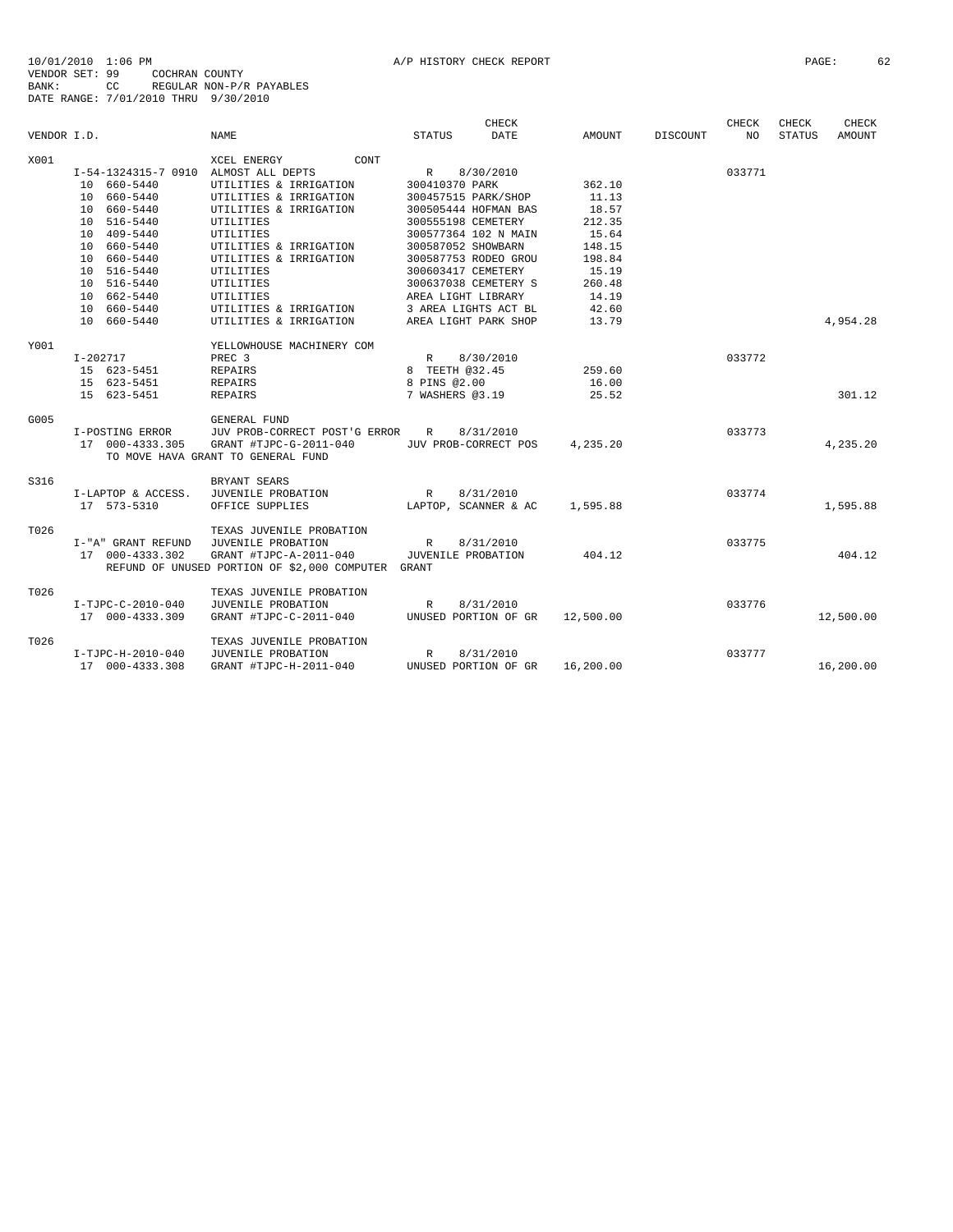| VENDOR I.D. |                   | <b>NAME</b>                                       | <b>STATUS</b>   | CHECK<br><b>DATE</b> | AMOUNT    | DISCOUNT | CHECK<br>NO | CHECK<br><b>STATUS</b> | CHECK<br>AMOUNT |
|-------------|-------------------|---------------------------------------------------|-----------------|----------------------|-----------|----------|-------------|------------------------|-----------------|
|             |                   |                                                   |                 |                      |           |          |             |                        |                 |
| T026        |                   | TEXAS JUVENILE PROBATION                          |                 |                      |           |          |             |                        |                 |
|             | I-TJPC-X-2010-040 | JUVENILE PROBATION                                | $\mathbb R$     | 8/31/2010            |           |          | 033778      |                        |                 |
|             | 17 000-4333.307   | GRANT #TJPC X-2011-040                            |                 | UNUSED PORTION OF GR | 468.00    |          |             |                        | 468.00          |
| G005        |                   | GENERAL FUND                                      |                 |                      |           |          |             |                        |                 |
|             | I-CK# 33439       | COURTHOUSE SECURITY                               | R               | 9/09/2010            |           |          | 033779      |                        |                 |
|             | 24 510-5499       | COURTHOUSE SECURITY CCP102.0 MV A/V SYSTEM FROM 1 |                 |                      | 13,000.00 |          |             |                        | 13,000.00       |
| A165        |                   | AFFILIATED COMPUTER SERVICES                      |                 |                      |           |          |             |                        |                 |
|             | $I - 567011$      | COUNTY/DISTRICT CLERK                             | $\mathbb{R}$    | 9/13/2010            |           |          | 033780      |                        |                 |
|             | 10 403-5416       | FILMING & INDEXING                                |                 | 20/20 PERFECT VISION | 1,000.00  |          |             |                        |                 |
|             | 10 403-5416       | FILMING & INDEXING                                | FREIGHT         |                      | 20.22     |          |             |                        |                 |
|             | 10 403-5416       | FILMING & INDEXING                                |                 | 36 ARCHIVAL PRINTS @ | 32.04     |          |             |                        | 1,052.26        |
| A200        |                   |                                                   |                 |                      |           |          |             |                        |                 |
|             | I-1039-10-109     | APPRISS, INC.<br>NON-DEPT'L                       | R               | 9/13/2010            |           |          | 033781      |                        |                 |
|             |                   |                                                   |                 |                      |           |          |             |                        |                 |
|             | 10 409-5411       | MAINTENANCE CONTRACTS                             |                 | TX VINE MAINTENANCE  | 6,874.00  |          |             |                        | 6,874.00        |
| B001        |                   | BAILEY CO. ELECTRIC COOP                          |                 |                      |           |          |             |                        |                 |
|             | $I-219285$        | PREC 4                                            | R               | 9/13/2010            |           |          | 033782      |                        |                 |
|             | 15 624-5440       | UTILITIES                                         |                 | 270 KWH--07/24-08/23 | 40.15     |          |             |                        |                 |
|             | 15 624-5440       | UTILITIES                                         | AREA LIGHT      |                      | 9.33      |          |             |                        |                 |
|             | I-219286          | PREC <sub>3</sub>                                 | R               | 9/13/2010            |           |          | 033782      |                        |                 |
|             | 15 623-5440       | UTILITIES                                         |                 | 96 KWH--07/07/2010-0 | 22.14     |          |             |                        |                 |
|             | 15 623-5440       | UTILITIES                                         | AREA LIGHTS     |                      | 20.20     |          |             |                        |                 |
|             | $I-219287$        | NON-DEPT'L/SHERIFF POSSE                          | $\mathbb{R}$    | 9/13/2010            |           |          | 033782      |                        |                 |
|             | 10 409-5440       | UTILITIES                                         |                 | 07/09/2010-08/09/201 | 38.44     |          |             |                        | 130.26          |
| B026        |                   | BLEDSOE WATER SUPPLY CORP                         |                 |                      |           |          |             |                        |                 |
|             | I-3004 0910       | PREC <sub>3</sub>                                 | $\mathbb{R}$    | 9/13/2010            |           |          | 033783      |                        |                 |
|             | 15 623-5440       | UTILITIES                                         |                 | WATER BILL DATED 9/7 | 20.10     |          |             |                        | 20.10           |
| B222        |                   | CARRIE BENAVIDEZ                                  |                 |                      |           |          |             |                        |                 |
|             | I-REF DEP 090410  | ACTIVITY BLDG                                     | $\mathbb{R}$    | 9/13/2010            |           |          | 033784      |                        |                 |
|             | 10 000-4370.101   | RENT-ACTIVITY BUILDING                            |                 | REF DEP OF 9/4/10 DW | 125.00    |          |             |                        | 125.00          |
| C007        |                   | CITY OF MORTON                                    |                 |                      |           |          |             |                        |                 |
|             | $I-083110$        | LIB/MUS/ACT BLDG/CRTHS/PREC 1                     | $\mathbb{R}$    | 9/13/2010            |           |          | 033785      |                        |                 |
|             | 10 650-5440       | UTILITIES                                         | LIBRARY GAS     |                      | 16.25     |          |             |                        |                 |
|             | 10 650-5440       | UTILITIES                                         | LIBRARY WATER   |                      | 10.00     |          |             |                        |                 |
|             | 10 650-5440       | UTILITIES                                         | LIBRARY GARBAGE |                      | 41.50     |          |             |                        |                 |
|             | 10 650-5440       | UTILITIES                                         | LIBRARY SEWER   |                      | 13.00     |          |             |                        |                 |
|             | 10 652-5440       | UTILITIES                                         | MUSEUM GAS      |                      | 16.25     |          |             |                        |                 |
|             | 10 652-5440       | UTILITIES                                         | MUSEUM WATER    |                      | 10.00     |          |             |                        |                 |
|             | 10 652-5440       | UTILITIES                                         | MUSEUM GARBAGE  |                      | 18.25     |          |             |                        |                 |
|             | 10 652-5440       | UTILITIES                                         | MUSEUM SEWER    |                      | 11.00     |          |             |                        |                 |
|             | 10 662-5440       | UTILITIES                                         |                 | ACTIVITY BUILDING GA | 16.25     |          |             |                        |                 |
|             | 10 662-5440       | UTILITIES                                         |                 | ACTIVITY BUILDING WA | 10.00     |          |             |                        |                 |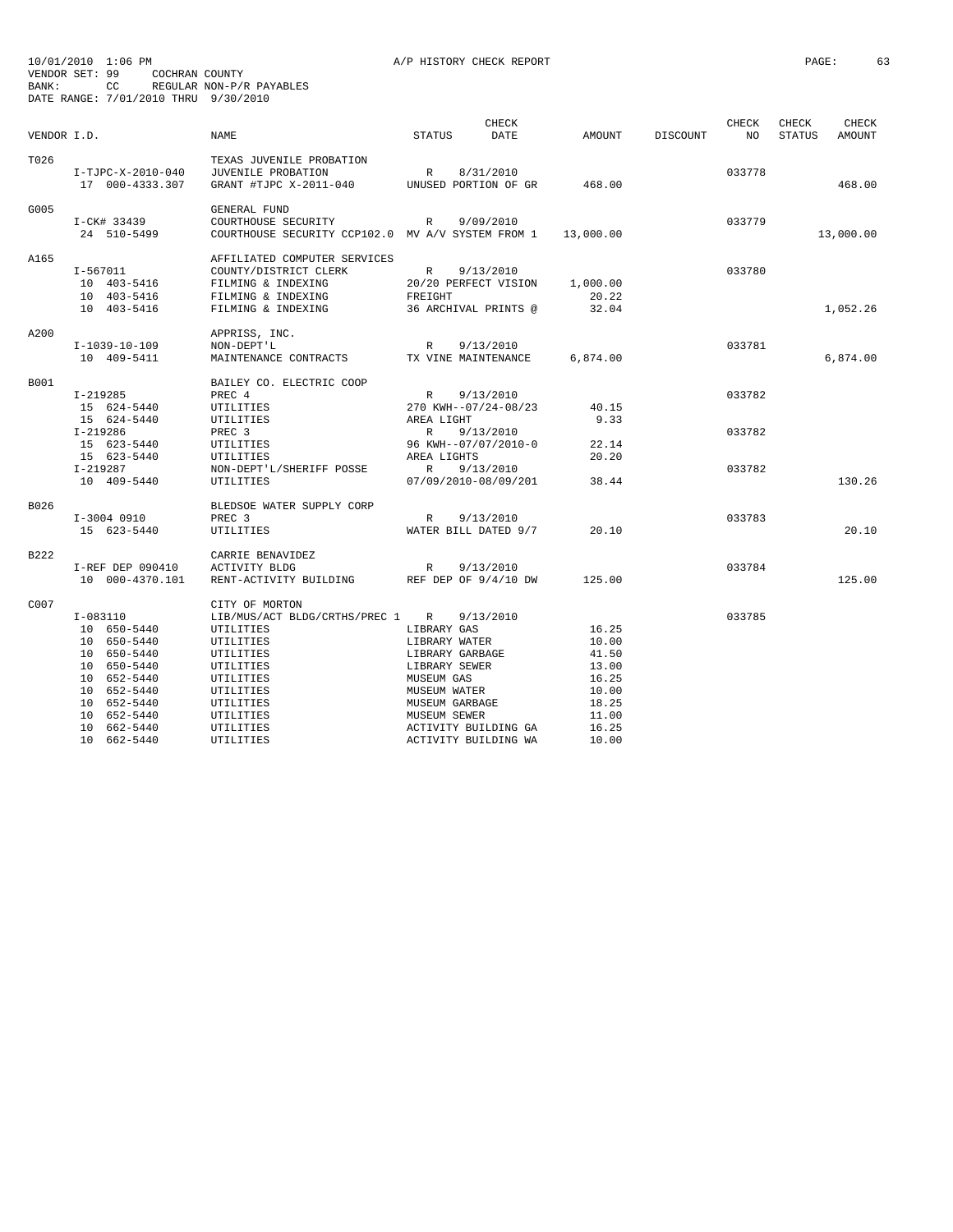|             |            |                                |                                                                                  |                                                         | CHECK                |                    | CHECK  | CHECK  | CHECK  |
|-------------|------------|--------------------------------|----------------------------------------------------------------------------------|---------------------------------------------------------|----------------------|--------------------|--------|--------|--------|
| VENDOR I.D. |            |                                | NAME                                                                             | STATUS                                                  | <b>DATE</b>          | AMOUNT DISCOUNT NO |        | STATUS | AMOUNT |
| C007        |            |                                | CITY OF MORTON CONT                                                              |                                                         |                      |                    |        |        |        |
|             |            | $I-083110$                     | LIB/MUS/ACT BLDG/CRTHS/PREC 1 R 9/13/2010                                        |                                                         |                      |                    | 033785 |        |        |
|             |            | 10 662-5440                    | UTILITIES                                                                        | ACTIVITY BUILDING GA                                    |                      | 67.00              |        |        |        |
|             |            | 10 662-5440                    | UTILITIES                                                                        | ACTIVITY BUILDING SE                                    |                      | 30.00              |        |        |        |
|             |            | 10 510-5440                    | UTILITIES                                                                        | COURTHOUSE GAS                                          |                      | 23.65              |        |        |        |
|             |            | 10 510-5440                    | UTILITIES                                                                        | COURTHOUSE WATER                                        |                      | 287.75             |        |        |        |
|             |            | 10 510-5440                    | UTILITIES                                                                        | COURTHOUSE GARBAGE                                      |                      | 233.00             |        |        |        |
|             |            | 10 510-5440                    | UTILITIES                                                                        |                                                         |                      | 39.00              |        |        |        |
|             |            | 15 621-5440                    | UTILITIES                                                                        | COURTHOUSE SEWER<br>PREC 1 GAS                          |                      | 23.65              |        |        |        |
|             |            | 15 621-5440                    | UTILITIES                                                                        | PREC 1 WATER                                            |                      | 67.75              |        |        |        |
|             |            | 15 621-5440                    | UTILITIES                                                                        | PREC 1 GARBAGE                                          |                      | 41.50              |        |        | 975.80 |
| C015        |            |                                | COCHRAN COUNTY SENIOR                                                            |                                                         |                      |                    |        |        |        |
|             |            | I-8230465 SYSCO                | SENIOR CITIZENS                                                                  | R 9/13/2010                                             |                      |                    | 033786 |        |        |
|             |            | 10 663-5333                    | FOOD                                                                             | MEAT FOR SEPT                                           |                      | 150.00             |        |        | 150.00 |
| C035        |            |                                | COX AUTO SUPPLY CO                                                               |                                                         |                      |                    |        |        |        |
|             |            | $C-124048$                     | PREC 1                                                                           | R 9/13/2010                                             |                      |                    | 033787 |        |        |
|             |            | 15 621-5451                    | REPAIRS                                                                          |                                                         | RET STARTER SOLENOID | 23.49CR            |        |        |        |
|             |            | 15 621-5451                    | REPAIRS                                                                          | RET UNIV SWITCH                                         |                      | 6.69CR             |        |        |        |
|             |            | 15 621-5451                    | REPAIRS                                                                          | STARTER BUSHINGS                                        |                      | 9.14               |        |        |        |
|             |            | I-121116                       | PREC 2<br>FUEL AND OIL 2 CS 2-GAL 15/50<br>ROAD MATERIALS & SUPPLIES FUNNEL 1.65 |                                                         |                      |                    | 033787 |        |        |
|             |            | $15$ 622-5330<br>$15$ 622-5330 |                                                                                  |                                                         |                      |                    |        |        |        |
|             |            | 15 622-5356                    |                                                                                  |                                                         |                      |                    |        |        |        |
|             |            | I-121297                       | PREC 3                                                                           |                                                         | R 9/13/2010          |                    | 033787 |        |        |
|             |            | 15 623-5330                    | FUEL AND OIL                                                                     |                                                         | 2 CS 1 GAL ROTELLA 1 | 89.96              |        |        |        |
|             |            | 15 623-5330                    | FUEL AND OIL                                                                     | 1 GAL ROTELLA 15/40                                     |                      | 15.66              |        |        |        |
|             | $I-121365$ |                                | SHERIFF                                                                          | R 9/13/2010                                             |                      |                    | 033787 |        |        |
|             |            |                                | MACHINERY-NON-OFFICE REPAIR FILTER ASSEMBLY                                      |                                                         |                      | 6.19               |        |        |        |
|             |            | $10$ 560-5451<br>10 560-5451   | MACHINERY-NON-OFFICE REPAIR 6 QTS AMSOIL                                         |                                                         |                      | 53.94              |        |        |        |
|             |            | 10 560-5451                    | MACHINERY-NON-OFFICE REPAIR WASHER FLUID                                         |                                                         |                      | 2.39               |        |        |        |
|             |            | 10 560-5451                    | MACHINERY-NON-OFFICE REPAIR AIR FILTER                                           |                                                         |                      | 9.98               |        |        |        |
|             |            | 10 560-5451                    | MACHINERY-NON-OFFICE REPAIR LABOR/OIL CHANGE                                     |                                                         |                      | 8.00               |        |        |        |
|             |            | 10 560-5451                    | MACHINERY-NON-OFFICE REPAIR POWER STEERING FLUID                                 |                                                         |                      | 2.25               |        |        |        |
|             |            | $I-121634$                     | SHERIFF                                                                          | R 9/13/2010                                             |                      |                    | 033787 |        |        |
|             |            | 10 560-5334                    | OTHER SUPPLIES                                                                   | 5 KEYS MADE                                             |                      | 3.75               |        |        |        |
|             |            | $I-122098$                     | PREC 2                                                                           | R 9/13/2010                                             |                      |                    | 033787 |        |        |
|             |            | 15 622-5451                    | REPAIRS                                                                          | CARB CLEANER                                            |                      | 4.14               |        |        |        |
|             |            | 15 622-5451                    | REPAIRS                                                                          | COPPER PLUG                                             |                      | 1.99               |        |        |        |
|             |            | 15 622-5451                    | REPAIRS                                                                          | SPRING<br>R 9/13/2010<br>3 2" PIPE<br>4 2" MALE ADAPTER |                      | 0.25               |        |        |        |
|             |            | $I-122215$                     | PREC 1                                                                           |                                                         |                      |                    | 033787 |        |        |
|             |            | 15 621-5451                    | REPAIRS                                                                          |                                                         |                      | 2.70               |        |        |        |
|             |            | 15 621-5451                    | REPAIRS                                                                          |                                                         |                      | 3.60               |        |        |        |
|             |            | 15 621-5451                    | REPAIRS                                                                          | $1\ 2$ " $\mathop{\hbox{\rm ELL}}$                      |                      | 1.39               |        |        |        |
|             |            | 15 621-5451                    | REPAIRS                                                                          | $2"$ TEE                                                |                      | 11.19              |        |        |        |
|             |            | 15 621-5451                    | REPAIRS                                                                          |                                                         |                      | 8.79               |        |        |        |
|             |            | 15 621-5451                    | REPAIRS                                                                          | 1 ELBOW<br>2" PVC PLUG                                  |                      | 1.37               |        |        |        |
|             |            | 15 621-5451                    | REPAIRS                                                                          | $T-TABLE$                                               |                      | 0.99               |        |        |        |
|             |            |                                |                                                                                  |                                                         |                      |                    |        |        |        |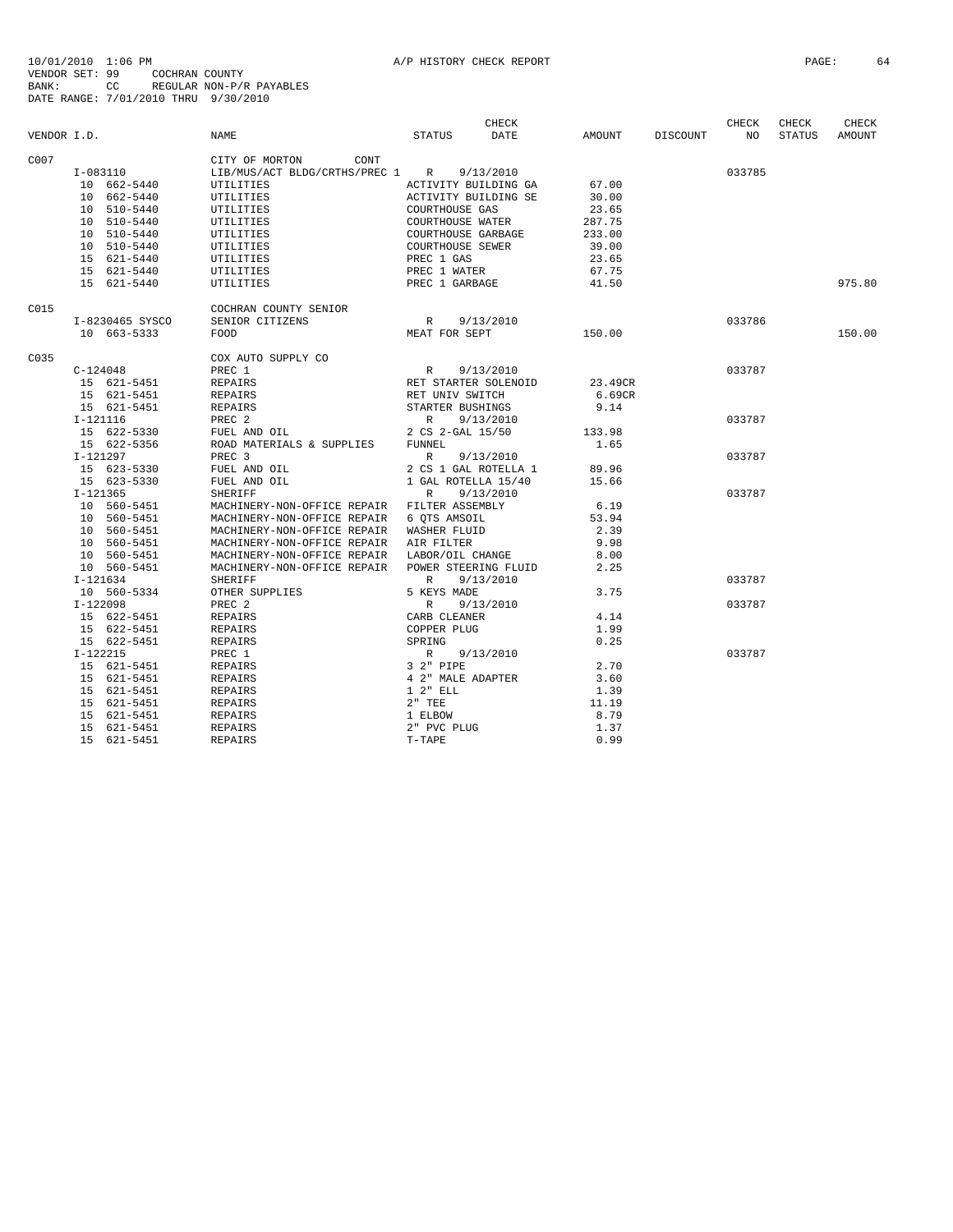|             |                            |                            | CHECK                        |        |          | CHECK  | CHECK         | CHECK  |
|-------------|----------------------------|----------------------------|------------------------------|--------|----------|--------|---------------|--------|
| VENDOR I.D. |                            | NAME                       | <b>DATE</b><br><b>STATUS</b> | AMOUNT | DISCOUNT | NO.    | <b>STATUS</b> | AMOUNT |
| C035        |                            | COX AUTO SUPPLY CO<br>CONT |                              |        |          |        |               |        |
|             | I-122215                   | PREC 1                     | 9/13/2010<br>R               |        |          | 033787 |               |        |
|             | 15 621-5451                | REPAIRS                    | COMP-TEE                     | 8.99   |          |        |               |        |
|             | 15 621-5451                | REPAIRS                    | 1 2X3/4" GALV BUSHIN         | 2.79   |          |        |               |        |
|             | 15 621-5451                | REPAIRS                    | 2 GLUE CLEANER               | 6.38   |          |        |               |        |
|             | 15 621-5451                | <b>REPAIRS</b>             | PIPE MENDER                  | 30.99  |          |        |               |        |
|             | 15 621-5451                | REPAIRS                    | PIPE MENDER                  | 15.99  |          |        |               |        |
|             | $I-122283$                 | PREC 1                     | R 9/13/2010                  |        |          | 033787 |               |        |
|             | 15 621-5451                | REPAIRS                    | SCREW & WASHER               | 0.48   |          |        |               |        |
|             | 15 621-5451                | <b>REPAIRS</b>             | METAL WELD                   | 4.99   |          |        |               |        |
|             | I-122290                   | PREC <sub>2</sub>          | $\mathbb{R}$<br>9/13/2010    |        |          | 033787 |               |        |
|             | 15 622-5356                | ROAD MATERIALS & SUPPLIES  | DEWALT GRINDER D2811         | 76.89  |          |        |               |        |
|             | 15 622-5356                | ROAD MATERIALS & SUPPLIES  | 4 CUTOFF WHLS                | 8.76   |          |        |               |        |
|             | $I-122558$                 | PREC 1                     | $\mathbb{R}$<br>9/13/2010    |        |          | 033787 |               |        |
|             | 15 621-5451                | REPAIRS                    | 1 TOG BOLT                   | 0.80   |          |        |               |        |
|             | 15 621-5451                | REPAIRS                    | 1 TOG BOLT                   | 0.37   |          |        |               |        |
|             | 15 621-5451                |                            | 2 FENDER-WASHERS             | 0.54   |          |        |               |        |
|             | $I-122563$                 | REPAIRS<br>SHERIFF         | 9/13/2010<br>R               |        |          | 033787 |               |        |
|             |                            |                            |                              | 4.99   |          |        |               |        |
|             | 10 560-5334<br>10 560-5334 | OTHER SUPPLIES             | RAIN-X<br>24 GLASS CLEANER   | 64.56  |          |        |               |        |
|             |                            | OTHER SUPPLIES             | $\mathbb{R}$                 |        |          | 033787 |               |        |
|             | $I-122700$                 | PREC 4                     | 9/13/2010                    |        |          |        |               |        |
|             | 15 624-5451                | REPAIRS                    | 4 3/8X3-1/2" BOLTS           | 1.56   |          |        |               |        |
|             | 15 624-5451                | REPAIRS                    | 4 3/8" HEX NUTS              | 0.28   |          |        |               |        |
|             | 15 624-5451                | REPAIRS                    | 8 3/8" FLAT WASHERS          | 0.48   |          |        |               |        |
|             | $I-122859$                 | PREC <sub>2</sub>          | 9/13/2010<br>R               |        |          | 033787 |               |        |
|             | 15 622-5499                | MISCELLANEOUS              | KEY MADE                     | 0.75   |          |        |               |        |
|             | $I - 123015$               | PREC 4                     | 9/13/2010<br>R               |        |          | 033787 |               |        |
|             | 15 624-5330                | FUEL AND OIL               | 2 CS MYST 2-GAL 15/5         | 136.38 |          |        |               |        |
|             | $I-123093$                 | PREC 1                     | 9/13/2010<br>R               |        |          | 033787 |               |        |
|             | 15 621-5451                | REPAIRS                    | GRAY TAPE                    | 7.49   |          |        |               |        |
|             | $I - 123100$               | COURTHOUSE                 | 9/13/2010<br>R               |        |          | 033787 |               |        |
|             | 10 510-5451                | REPAIR                     | 8 SCREWS                     | 2.00   |          |        |               |        |
|             | 10 510-5451                | REPAIR                     | 5 BITS                       | 9.95   |          |        |               |        |
|             | $I-123114$                 | PREC 1                     | 9/13/2010<br>$\mathbb{R}$    |        |          | 033787 |               |        |
|             | 15 621-5451                | REPAIRS                    | 4 COMBO-HEX FOR MACK         | 3.92   |          |        |               |        |
|             | 15 621-5451                | REPAIRS                    | 4 3/4" HEATER HOSE           | 4.08   |          |        |               |        |
|             | 15 621-5451                | REPAIRS                    | 4 1" HEATER HOSE             | 7.80   |          |        |               |        |
|             | $I-123139$                 | PREC 1                     | 9/13/2010<br>R               |        |          | 033787 |               |        |
|             | 15 621-5451                | REPAIRS                    | 3 ANTI-FREEZE                | 38.97  |          |        |               |        |
|             | 15 621-5451                | <b>REPAIRS</b>             | 7 ZIP TIES                   | 1.75   |          |        |               |        |
|             | $I-123173$                 | PREC 1                     | 9/13/2010<br>R               |        |          | 033787 |               |        |
|             | 15 621-5356                | ROAD MATERIALS & SUPPLIES  | WHISK BROOM                  | 3.99   |          |        |               |        |
|             | I-123436                   | PREC 1                     | $\mathbb{R}$<br>9/13/2010    |        |          | 033787 |               |        |
|             | 15 621-5356                | ROAD MATERIALS & SUPPLIES  | PIPE WRENCH                  | 39.75  |          |        |               |        |
|             | 15 621-5451                | REPAIRS                    | $2"$ ELL                     | 1.39   |          |        |               |        |
|             | 15 621-5451                | <b>REPAIRS</b>             | 2" MALE ADAPTER              | 0.90   |          |        |               |        |
|             | 15 621-5451                | REPAIRS                    | TAPE                         | 0.99   |          |        |               |        |
|             | 15 621-5451                | <b>REPAIRS</b>             | COMPRESSION-FITTING          | 3.35   |          |        |               |        |
|             |                            |                            |                              |        |          |        |               |        |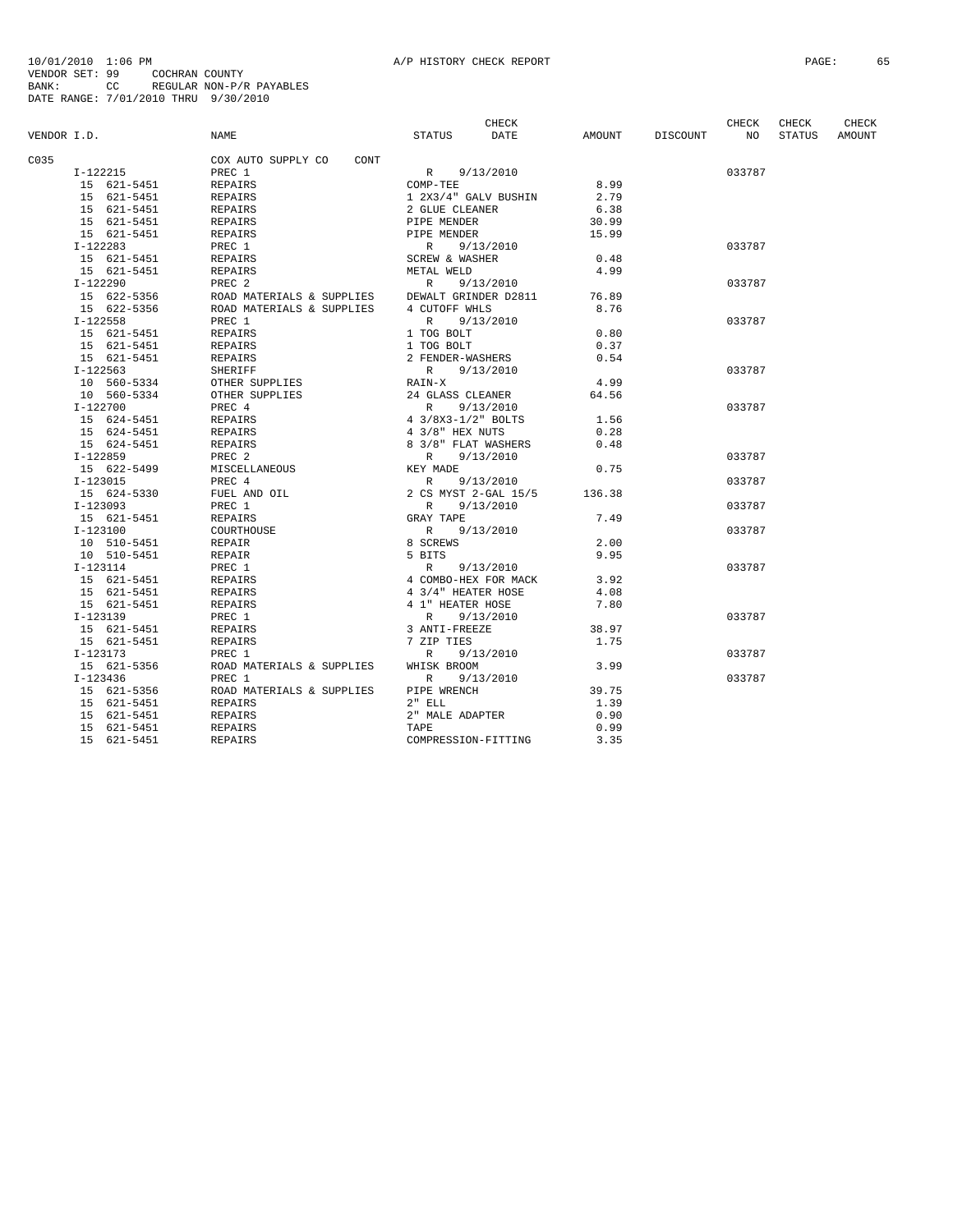|             |                |                                                 | CHECK                        |         |                 | CHECK           | CHECK         | CHECK     |
|-------------|----------------|-------------------------------------------------|------------------------------|---------|-----------------|-----------------|---------------|-----------|
| VENDOR I.D. |                | <b>NAME</b>                                     | <b>STATUS</b><br><b>DATE</b> |         | AMOUNT DISCOUNT | NO <sub>1</sub> | <b>STATUS</b> | AMOUNT    |
|             | I-123903       | PREC 1                                          | $R = 9/13/2010$<br>PATCH KIT |         |                 | 033787          |               |           |
|             | 15 621-5451    | REPAIRS                                         |                              | 2.99    |                 |                 |               |           |
|             | I-123910       | ACTIVITY BLDG                                   | 9/13/2010<br>R               |         |                 | 033787          |               |           |
|             | 10 662-5451    | REPAIR                                          | 2 BALLASTS                   | 65.98   |                 |                 |               |           |
|             | $I-124031$     | PREC 1                                          | 9/13/2010<br>R               |         |                 | 033787          |               |           |
|             | 15 621-5451    | REPAIRS                                         | UNIV SWITCH                  | 6.69    |                 |                 |               |           |
|             | 15 621-5451    | REPAIRS                                         | STARTER SOLENOID             | 23.49   |                 |                 |               |           |
|             | 15 621-5451    | REPAIRS                                         | SOLENOID                     | 12.29   |                 |                 |               |           |
|             | $I-124069$     | PREC 1                                          | R 9/13/2010                  |         |                 | 033787          |               |           |
|             | 15 621-5451    | REPAIRS                                         | STARTER SOLENOID             | 72.95   |                 |                 |               |           |
|             | 15 621-5451    | REPAIRS                                         | RETURN SOLENOID              | 12.29CR |                 |                 |               |           |
|             | I-124099       | PREC 1                                          | R<br>9/13/2010               |         |                 | 033787          |               |           |
|             | 15 621-5451    | REPAIRS                                         | BLACK TAPE                   | 0.79    |                 |                 |               |           |
|             | $I - 124509$   | PREC 1                                          | R<br>9/13/2010               |         |                 | 033787          |               |           |
|             | 15 621-5451    | REPAIRS                                         | ANC REFILL                   | 3.39    |                 |                 |               |           |
|             | $I - 124545$   | PREC 1                                          | R 9/13/2010                  |         |                 | 033787          |               |           |
|             | 15 621-5451    | REPAIRS                                         | RETURN ANC REFILL            | 3.39CR  |                 |                 |               |           |
|             | 15 621-5451    | REPAIRS                                         | WIPER BLADE                  | 7.59    |                 |                 |               |           |
|             | $I-124910$     | PREC 1                                          | R 9/13/2010                  |         |                 | 033787          |               |           |
|             | 15 621-5356    | ROAD MATERIALS & SUPPLIES DRILL BIT             |                              | 28.99   |                 |                 |               |           |
|             | 15 621-5451    | REPAIRS                                         | 4 1/2X2" SAE BOLTS           | 2.09    |                 |                 |               |           |
|             | 15 621-5451    | REPAIRS                                         | 4 1/2" SAE NUTS              | 0.56    |                 |                 |               |           |
|             | 15 621-5451    | REPAIRS                                         | 4 1/2" LOCK WASHERS          | 0.40    |                 |                 |               |           |
|             | 15 621-5451    | REPAIRS                                         | 12 5/8X2" SAE BOLTS          | 22.80   |                 |                 |               |           |
|             | 15 621-5451    | REPAIRS                                         | 12 5/8" SAE NUTS             | 3.84    |                 |                 |               |           |
|             | 15 621-5451    | REPAIRS                                         | 12 5/8" SAE WASHERS          | 1.32    |                 |                 |               |           |
|             | $I - 124945$   | PREC <sub>3</sub>                               | R<br>9/13/2010               |         |                 | 033787          |               |           |
|             | 15 623-5356    |                                                 |                              | 45.99   |                 |                 |               |           |
|             | 15 623-5356    |                                                 |                              | 31.32   |                 |                 |               |           |
|             | $I-125023$     | <b>SHERIFF</b>                                  | 9/13/2010<br>$\mathbb{R}$    |         |                 | 033787          |               |           |
|             | 10 560-5451    | MACHINERY-NON-OFFICE REPAIR 4 WING-NUTS         |                              | 1.00    |                 |                 |               |           |
|             | 10 560-5451    | MACHINERY-NON-OFFICE REPAIR 1 WING NUT          |                              | 0.40    |                 |                 |               |           |
|             | 10 560-5451    | MACHINERY-NON-OFFICE REPAIR 3 BOLTS             |                              | 0.15    |                 |                 |               |           |
|             | 10 560-5451    | MACHINERY-NON-OFFICE REPAIR 2 WASHERS           |                              | 0.10    |                 |                 |               |           |
|             | 10 560-5451    | MACHINERY-NON-OFFICE REPAIR 2 SCREWS            |                              | 1.00    |                 |                 |               |           |
|             | $I-125024$     | ACTIVITY BLDG                                   | R 9/13/2010                  |         |                 | 033787          |               |           |
|             | 10 662-5332    | CUSTODIAL SUPPLIES                              | <b>BLADES</b>                | 6.99    |                 |                 |               | 1,163.85  |
| C057        |                | CITY BANK AS DEPOSITORY                         |                              |         |                 |                 |               |           |
|             | I-4TH QTR 2010 | NON-DEPT'L                                      | R<br>9/13/2010               |         |                 | 033790          |               |           |
|             | 10 409-5406    | APPRAISAL DISTRICT 4TH OTR ASSESSMENT 17,570.51 |                              |         |                 |                 |               | 17,570.51 |
| C069        |                | COUNTRY DUMPSTERS, INC.                         |                              |         |                 |                 |               |           |
|             | I-22844        | PREC 3, PREC 4                                  | R<br>9/13/2010               |         |                 | 033791          |               |           |
|             | 15 623-5440    | UTILITIES                                       | SEP DUMPSTER SVC             | 46.25   |                 |                 |               |           |
|             | 15 624-5440    | UTILITIES                                       | SEP DUMPSTER SVC             | 46.25   |                 |                 |               | 92.50     |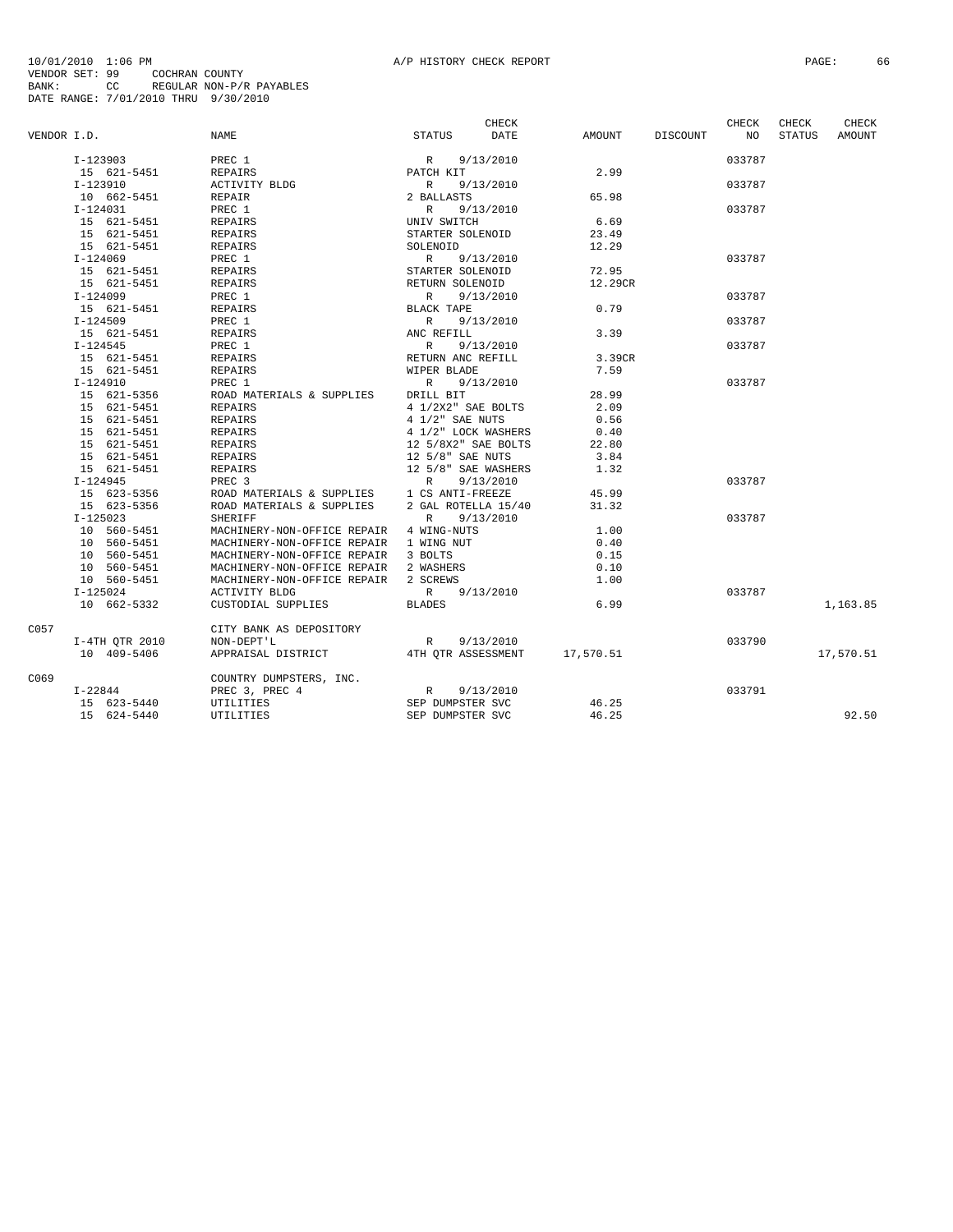| VENDOR I.D.      |                                   | NAME                                                   | <b>STATUS</b>            | <b>CHECK</b><br><b>DATE</b> | <b>AMOUNT</b> | <b>DISCOUNT</b> | <b>CHECK</b><br>NO. | CHECK<br><b>STATUS</b> | CHECK<br><b>AMOUNT</b> |
|------------------|-----------------------------------|--------------------------------------------------------|--------------------------|-----------------------------|---------------|-----------------|---------------------|------------------------|------------------------|
| C084             | I-AUG 2010                        | CLERK, SEVENTH COURT OF APPEAL<br>STATE FEES           | R                        | 9/13/2010                   |               |                 | 033792              |                        |                        |
|                  | 90 000-4379.002                   | 7th Crt of Appeal Gov't22.2081AUG COLLECTIONS          |                          |                             | 20.00         |                 |                     |                        | 20.00                  |
| C <sub>260</sub> | I-#20697176 090310<br>10 499-5310 | CITY BANK<br>TAX ASSESSOR/COLLECTOR<br>OFFICE SUPPLIES | R<br>CHECK ORDER FOR TAX | 9/13/2010                   | 380.49        |                 | 033793              |                        | 380.49                 |
| C305             |                                   | CAPROCK COURT REPORTING                                |                          |                             |               |                 |                     |                        |                        |
|                  | $I - 4105$                        | COUNTY COURT                                           | $\mathbb R$              | 9/13/2010                   |               |                 | 033794              |                        |                        |
|                  | 10 426-5410                       | COURT REPORTING SERVICES                               | HALF DAY ON $9/2/10$     |                             | 175.00        |                 |                     |                        |                        |
|                  | 10 426-5410                       | COURT REPORTING SERVICES                               | 120 MILES @ \$.50        |                             | 60.00         |                 |                     |                        | 235.00                 |
| E018             |                                   | ERF WIRELESS                                           |                          |                             |               |                 |                     |                        |                        |
|                  | $I-449716$                        | CRTHSE/ATTY/LIB/MUSEUM/EXT SVC R                       |                          | 9/13/2010                   |               |                 | 033795              |                        |                        |
|                  | 10 409-5420                       | TELECOMMUNICATIONS                                     | COURTHOUSE INTERNET      |                             | 90.05         |                 |                     |                        |                        |
|                  | 10 475-5420                       | TELECOMMUNICATIONS                                     | COUNTY ATTY INTERNET     |                             | 39.95         |                 |                     |                        |                        |
|                  | 10 665-5420                       | TELECOMMUNICATIONS                                     | EXTENSION SERVICE I      |                             | 39.95         |                 |                     |                        |                        |
|                  | 10 652-5420                       | TELECOMMUNICATIONS                                     | MUSEUM INTERNET          |                             | 39.95         |                 |                     |                        |                        |
|                  | 10 650-5420                       | TELECOMMUNICATIONS                                     | LIBRARY INTERNET         |                             |               |                 |                     |                        | 209.90                 |
| F010             |                                   | FIVE-AREA TELEPHONE CO-OP                              |                          |                             |               |                 |                     |                        |                        |
|                  | I-927-5510 0910                   | PREC 4                                                 | R                        | 9/13/2010                   |               |                 | 033796              |                        |                        |
|                  | 15 624-5420                       | TELECOMMUNICATIONS                                     | SEPT PHONE SERVICE       |                             | 40.13         |                 |                     |                        | 40.13                  |
| F038             |                                   | FARM PLAN CORPORATION                                  |                          |                             |               |                 |                     |                        |                        |
|                  | I-6019227                         | PREC 1                                                 | $\mathbb{R}$             | 9/13/2010                   |               |                 | 033797              |                        |                        |
|                  | 15 621-5451                       | REPAIRS                                                | WHEEL KIT                |                             | 131.25        |                 |                     |                        |                        |
|                  | $I-6019308$                       | PREC 4                                                 | $\mathbb{R}$             | 9/13/2010                   |               |                 | 033797              |                        |                        |
|                  | 15 624-5451                       | <b>REPAIRS</b>                                         | FILTER ELEM              |                             | 29.93         |                 |                     |                        |                        |
|                  | 15 624-5451                       | <b>REPAIRS</b>                                         | FILTER ELEM              |                             | 58.80         |                 |                     |                        |                        |
|                  | 15 624-5451                       | REPAIRS                                                | OIL FILTER               |                             | 36.49         |                 |                     |                        |                        |
|                  | I-6019407                         | PREC 4                                                 | $\mathbb{R}$             | 9/13/2010                   |               |                 | 033797              |                        |                        |
|                  | 15 624-5451                       | REPAIRS                                                | 1 OIL FILTER             |                             | 65.10         |                 |                     |                        |                        |
|                  | $I-6019512$                       | PREC <sub>2</sub>                                      | $\mathbb{R}$             | 9/13/2010                   |               |                 | 033797              |                        |                        |
|                  | 15 622-5330                       | FUEL AND OIL                                           | 2 HY-GARD TM OIL         |                             | 70.86         |                 |                     |                        |                        |
|                  | $I - 6019679$                     | PREC 1                                                 | $\mathbb{R}$             | 9/13/2010                   |               |                 | 033797              |                        |                        |
|                  | 15 621-5330                       | FUEL & OIL                                             | 24 PLUS-50 TM OIL @1     |                             | 344.16        |                 |                     |                        | 736.59                 |
| F073             |                                   | FRONTIER VALLEY INC.                                   |                          |                             |               |                 |                     |                        |                        |
|                  | $I-348778$                        | PREC 1                                                 | R                        | 9/13/2010                   |               |                 | 033798              |                        |                        |
|                  | 15 621-5451                       | <b>REPAIRS</b>                                         | 2" BRASS GATE VALVE      |                             | 35.91         |                 |                     |                        |                        |
|                  | $I-348973$                        | COUNTY PARK                                            | $\mathbb{R}$             | 9/13/2010                   |               |                 | 033798              |                        |                        |
|                  | 10 660-5451                       | REPAIR                                                 | ADJ AIR IN BLADDER/R     |                             | 89.00         |                 |                     |                        |                        |
|                  | $I - 349029$                      | PREC 1                                                 | $\mathbb{R}$             | 9/13/2010                   |               |                 | 033798              |                        |                        |
|                  | 15 621-5451                       | REPAIRS                                                | 2-3/8 X 79-3/4" COLD     |                             | 159.92        |                 |                     |                        |                        |
|                  | $I-349116$                        | <b>PARK</b>                                            | $\mathbb{R}$             | 9/13/2010                   |               |                 | 033798              |                        |                        |
|                  | 10 660-5451                       | REPAIR                                                 | LABOR/REPL WELL MOTO     |                             | 450.00        |                 |                     |                        |                        |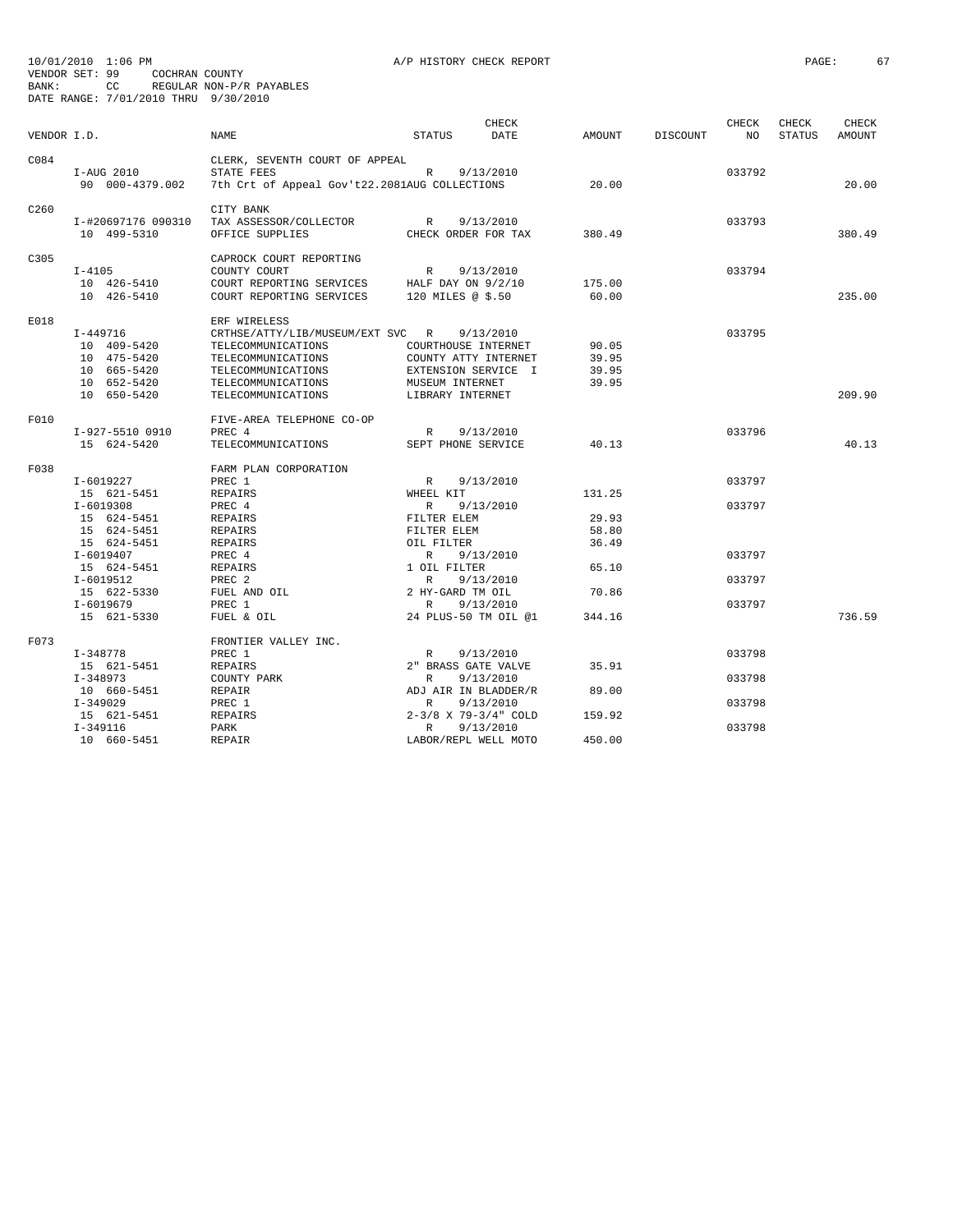| VENDOR I.D. |                                                   | <b>NAME</b>                                    | CHECK<br>STATUS<br>DATE                | AMOUNT | DISCOUNT | CHECK<br>NO | CHECK<br><b>STATUS</b> | CHECK<br>AMOUNT |
|-------------|---------------------------------------------------|------------------------------------------------|----------------------------------------|--------|----------|-------------|------------------------|-----------------|
| F073        |                                                   | FRONTIER VALLEY INC. CONT                      |                                        |        |          |             |                        |                 |
|             | I-349116                                          | PARK                                           | 9/13/2010<br>R                         |        |          | 033798      |                        |                 |
|             | 10 660-5451                                       | REPAIR                                         | BAIL WELL FROM 175 T                   | 130.00 |          |             |                        |                 |
|             | 10 660-5451                                       | REPAIR                                         | 2-230V-1PH FRNK MOTO                   | 516.00 |          |             |                        |                 |
|             | 10 660-5451                                       | REPAIR                                         | SPLICE KIT                             | 15.95  |          |             |                        |                 |
|             | 10 660-5451                                       | REPAIR                                         | $1 - 1/2"$ UNION GALV                  | 7.00   |          |             |                        |                 |
|             | 10 660-5451                                       | REPAIR                                         | 1-1/2" BRASS SWINGCK                   | 13.36  |          |             |                        |                 |
|             | 10 660-5451                                       | REPAIR                                         | $1-1/2$ " X 3" GALV NIP                | 2.90   |          |             |                        | 1,420.04        |
| H026        |                                                   | RICHARD L. HUSEN, ATTY.                        |                                        |        |          |             |                        |                 |
|             | I-05-09-3936 090210 DISTRICT COURT                |                                                | 9/13/2010<br>R                         |        |          | 033799      |                        |                 |
|             | 10 435-5400                                       | ATTORNEY AD LITEM                              | CH SUPPORT HEARING                     | 750.00 |          |             |                        | 750.00          |
| H126        |                                                   | HOLLAND'S OFFICE TECHNOLOGIES                  |                                        |        |          |             |                        |                 |
|             | I-87316                                           | COUNTY/DISTRICT CLERK                          | R 9/13/2010                            |        |          | 033800      |                        |                 |
|             | 10 403-5310                                       | OFFICE SUPPLIES                                | 500 MESSAGE CARDS                      | 62.50  |          |             |                        |                 |
|             | 10 403-5310                                       | OFFICE SUPPLIES                                | PRINTER SETUP                          | 10.00  |          |             |                        |                 |
|             | $I - 87406$                                       | TAX A/C                                        | R<br>9/13/2010                         |        |          | 033800      |                        |                 |
|             | 10 499-5408                                       | TAX ROLL                                       | 6 CS 8.5X11 PAPER                      | 227.94 |          |             |                        |                 |
|             | 10 499-5408                                       | TAX ROLL                                       | 2 BLK TONER                            | 599.98 |          |             |                        |                 |
|             | 10 499-5408                                       | TAX ROLL                                       | 1 BOX 10X13 ENVELOPE                   | 51.41  |          |             |                        |                 |
|             | 10 499-5408                                       | TAX ROLL                                       | 1 PK CALC , 12 ROLL                    | 6.99   |          |             |                        |                 |
|             | 10 499-5408                                       | TAX ROLL                                       | 1 BOX STAPLES                          | 3.09   |          |             |                        |                 |
|             | 10 499-5408                                       | TAX ROLL                                       | 6 MCRLN RIBBONS                        | 104.94 |          |             |                        |                 |
|             | $I-87416$                                         | TAX A/C                                        | R<br>9/13/2010                         |        |          | 033800      |                        |                 |
|             | 10 499-5408                                       | TAX ROLL                                       | 2500 #10 WIN ENV/PRI                   | 139.95 |          |             |                        | 1,206.80        |
| H264        |                                                   | PAT HENRY                                      |                                        |        |          | 033801      |                        |                 |
|             | I-95-11-3372 090210 DISTRICT COURT<br>10 435-5499 | MISCELLANEOUS                                  | R<br>9/13/2010<br>INTERPRETER/JUVENILE | 50.00  |          |             |                        | 50.00           |
|             |                                                   |                                                |                                        |        |          |             |                        |                 |
| J056        | I-083110                                          | JIMMY STUDDARD dba<br><b>SHERIFF</b>           | 9/13/2010<br>R                         |        |          | 033802      |                        |                 |
|             | 10 560-5451                                       | MACHINERY-NON-OFFICE REPAIR                    | STATE INSPECTION/99                    | 14.50  |          |             |                        | 14.50           |
|             |                                                   |                                                |                                        |        |          |             |                        |                 |
| L015        |                                                   | LUBBOCK COUNTY, TEXAS                          |                                        |        |          |             |                        |                 |
|             | I-ADR 0810<br>19 435-5409                         | DISTRICT COURT                                 | R<br>9/13/2010<br>DISTRICT COURT       | 40.00  |          | 033803      |                        | 40.00           |
|             |                                                   | A.D.R. CONTRACT                                |                                        |        |          |             |                        |                 |
| L018        |                                                   | LUBBOCK GRADER BLADE, INC                      |                                        |        |          | 033804      |                        |                 |
|             | $I-39877$<br>15 622-5356                          | PREC <sub>2</sub><br>ROAD MATERIALS & SUPPLIES | 9/13/2010<br>R<br>2 24X12" DETOUR SIGN | 30.00  |          |             |                        |                 |
|             | 15 622-5356                                       | ROAD MATERIALS & SUPPLIES                      | 2 24X12" REV ARROW S                   | 30.00  |          |             |                        |                 |
|             | 15 622-5356                                       | ROAD MATERIALS & SUPPLIES                      | 2 30X30" ROAD CLOSED                   | 78.00  |          |             |                        |                 |
|             | 15 622-5356                                       | ROAD MATERIALS & SUPPLIES                      | 4 24" TYPE "I" BARRI                   | 100.00 |          |             |                        | 238.00          |
|             |                                                   |                                                |                                        |        |          |             |                        |                 |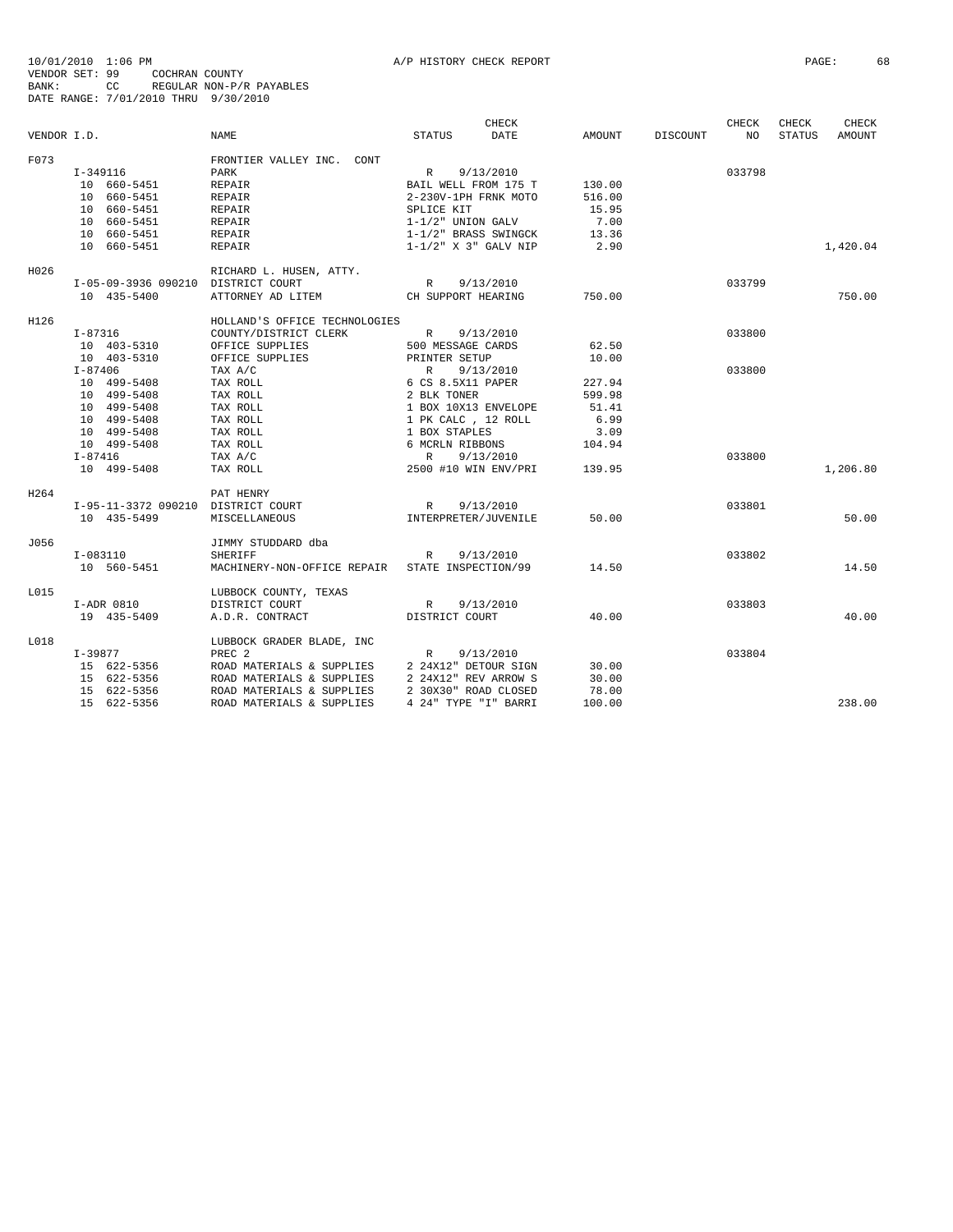| VENDOR I.D. |                | NAME                                                    | STATUS                                       | CHECK<br>DATE                  | AMOUNT | DISCOUNT NO | CHECK  | CHECK<br>STATUS | CHECK<br>AMOUNT |
|-------------|----------------|---------------------------------------------------------|----------------------------------------------|--------------------------------|--------|-------------|--------|-----------------|-----------------|
| L113        |                | LAW ENFORCEMENT SYSTEMS,                                |                                              |                                |        |             |        |                 |                 |
|             | I-166961 S/H   | JUSTICE OF PEACE                                        | R 9/13/2010                                  |                                |        |             | 033805 |                 |                 |
|             | 10 455-5310    | OFFICE SUPPLIES                                         |                                              | $S/H$ ON PREV PD TRAFF $12.00$ |        |             |        |                 | 12.00           |
| L140        |                | LOVETT PUBLISHING GROUP                                 |                                              |                                |        |             |        |                 |                 |
|             | $I - 9146$     | COUNTY COURT                                            |                                              | R 9/13/2010                    |        |             | 033806 |                 |                 |
|             | 10 426-5310    | OFFICE SUPPLIES                                         |                                              | 2010-2011 JUDICIAL C 219.50    |        |             |        |                 | 219.50          |
| MO 20       |                | SOUTH PLAINS MEDIA INC, dba                             |                                              |                                |        |             |        |                 |                 |
|             | $I - 7150$     | COMMISSIONERS COURT                                     | R 9/13/2010                                  |                                |        |             | 033807 |                 |                 |
|             | 15 610-5430    | LEGAL NOTICES                                           | PUBLIC HRNG ON TAX I                         |                                | 135.00 |             |        |                 |                 |
|             | 15 610-5430    | LEGAL NOTICES                                           |                                              | PUBLIC HRNG ON TAX I           | 135.00 |             |        |                 |                 |
|             | $I-7151$       | COMMISSIONERS COURT                                     | R                                            | 9/13/2010                      |        |             | 033807 |                 |                 |
|             | 15 610-5430    | LEGAL NOTICES                                           | 2010 PROP TAX RATES                          |                                | 135.00 |             |        |                 |                 |
|             | $I - 7152$     | COMMISSIONERS COURT                                     | R                                            | 9/13/2010                      |        |             | 033807 |                 |                 |
|             | 15 610-5430    | LEGAL NOTICES                                           |                                              | 2010 TAX RATES, CO W           | 135.00 |             |        |                 |                 |
|             | $I - 7157$     | CIMMISSIONERS COURT                                     | R                                            | 9/13/2010                      |        |             | 033807 |                 |                 |
|             | 15 610-5430    | LEGAL NOTICES                                           |                                              | PROPOSED BUDGET HRNG           | 32.00  |             |        |                 |                 |
|             | $I - 7158$     | COMMISSIONERS COURT                                     | R                                            | 9/13/2010                      |        |             | 033807 |                 |                 |
|             | 15 610-5430    | LEGAL NOTICES                                           |                                              | SALARY INCREASE NOTI           | 46.75  |             |        |                 |                 |
|             | $I - 7159$     | COMMISSIONERS COURT/HOME                                | R                                            | 9/13/2010                      |        |             | 033807 |                 |                 |
|             | 15 610-5430    | LEGAL NOTICES                                           |                                              | REO FOR PROPOSALS/HO           | 78.00  |             |        |                 |                 |
|             | $I - 7169$     | COMMISSIONERS COURT                                     | R                                            | 9/13/2010                      |        |             | 033807 |                 |                 |
|             | 15 610-5430    | LEGAL NOTICES                                           |                                              | NOTICE OF TAX REV IN           | 135.00 |             |        |                 |                 |
|             | $I-7171$       | COMMISSIONERS COURT                                     | R                                            | 9/13/2010                      |        |             | 033807 |                 |                 |
|             | 15 610-5430    | LEGAL NOTICES                                           |                                              | PROPOSED 2011 BUDGET           | 32.25  |             |        |                 | 864.00          |
| MO31        |                | MILLER PAPER & PACKAGING CO                             |                                              |                                |        |             |        |                 |                 |
|             | I-S1727155.001 | ACTIVITY BLDG                                           | R                                            | 9/13/2010                      |        |             | 033808 |                 |                 |
|             | 10 662-5332    | CUSTODIAL SUPPLIES                                      | DRIVER, PAD, 19X5                            |                                | 49.01  |             |        |                 |                 |
|             | I-S1727155.002 | ACTIVITY BLDG                                           | R                                            | 9/13/2010                      |        |             | 033808 |                 |                 |
|             | 10 662-5332    | CUSTODIAL SUPPLIES                                      | 1 CASE CORELESS TISS                         |                                | 81.61  |             |        |                 |                 |
|             | 10 662-5332    | CUSTODIAL SUPPLIES<br>CUSTODIAL SUPPLIES                | 3 19" RED BUFF PADS<br>CLUTCH PLATE          |                                | 11.39  |             |        |                 |                 |
|             | 10 662-5332    |                                                         |                                              |                                | 10.64  |             |        |                 |                 |
|             | I-S1756826.001 | COURTHOUSE                                              | R                                            | 9/13/2010                      |        |             | 033808 |                 |                 |
|             | 10 510-5332    | CUSTODIAL SUPPLIES                                      | 1 CS SINGLEFOLD TOWE                         |                                | 43.69  |             |        |                 |                 |
|             | 10 510-5332    | CUSTODIAL SUPPLIES                                      | 1 CS DISINF BATHROOM<br>1 CS FOAMING GERMICI |                                | 29.76  |             |        |                 |                 |
|             | 10 510-5332    | CUSTODIAL SUPPLIES                                      |                                              |                                | 42.08  |             |        |                 |                 |
|             | 10 510-5332    | CUSTODIAL SUPPLIES                                      | 1 CS ANGEL SOFT TISS                         |                                | 78.38  |             |        |                 |                 |
|             | 10 510-5332    | CUSTODIAL SUPPLIES                                      | 1 CS SPRAY FLOOR BUF                         |                                | 43.83  |             |        |                 |                 |
|             | I-S1759178.001 | COURTHOUSE                                              | $R$<br>2 BOX                                 | 9/13/2010                      |        |             | 033808 |                 |                 |
|             | 10 510-5332    | CUSTODIAL SUPPLIES                                      |                                              | 2 BOXES 136-B FLOOR            | 210.08 |             |        |                 |                 |
|             | 10 510-5332    | CUSTODIAL SUPPLIES                                      |                                              | 1 PK 1.25" GREY FLOO           | 38.30  |             |        |                 |                 |
|             | 10 510-5332    | CUSTODIAL SUPPLIES                                      |                                              | 1 PK 1.5" GREY FLOOR           | 45.26  |             |        |                 |                 |
|             | 10 510-5332    | CUSTODIAL SUPPLIES                                      |                                              | 2 BOXES 133- FLOOR S           | 201.16 |             |        |                 | 885.19          |
|             |                | RETURNING 2 BOXES 136-B AND 2 BOXES 133-B. SEE JAY LILE |                                              |                                |        |             |        |                 |                 |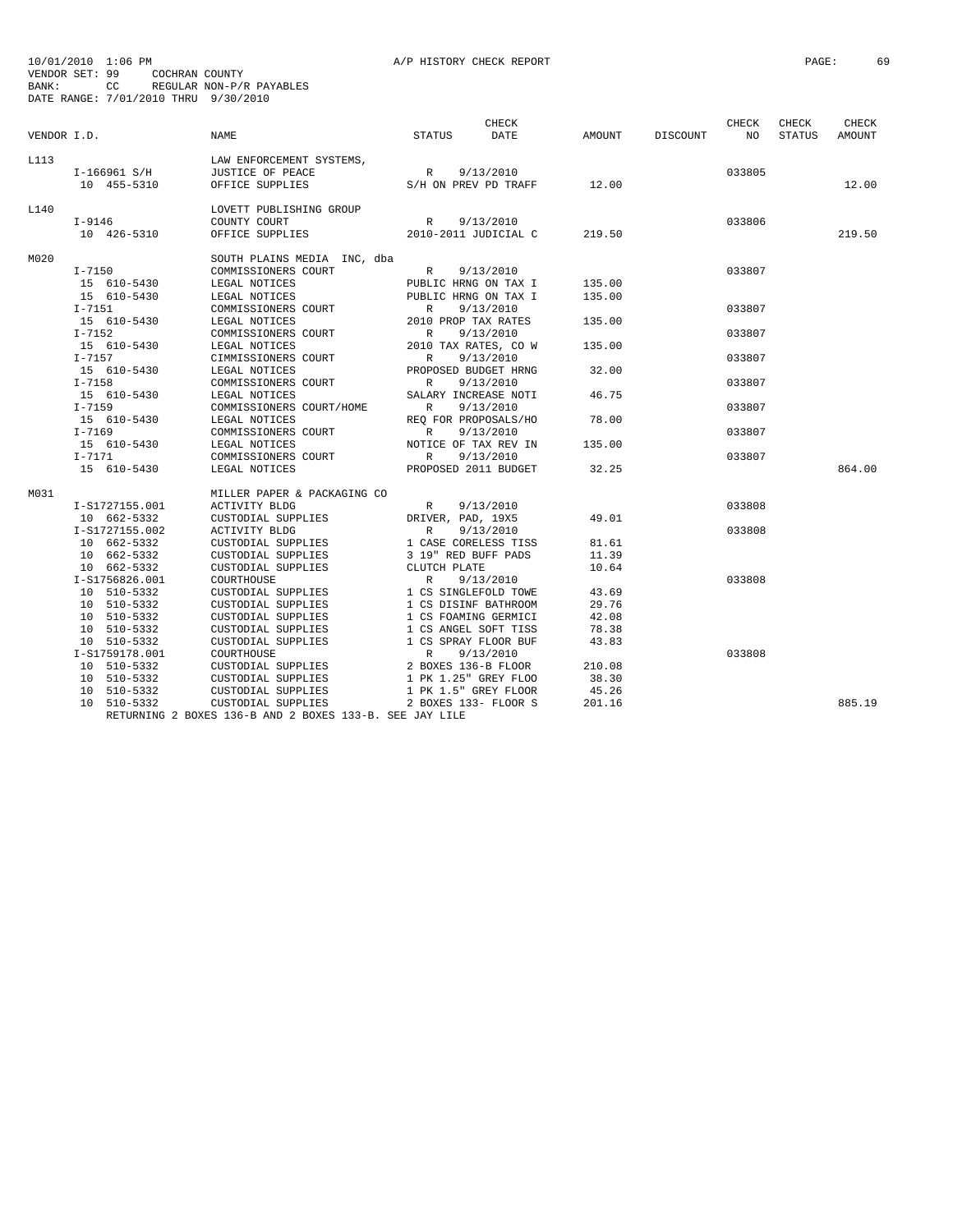|             |                            |                                                        |                            | CHECK       |                 |                 | CHECK  | CHECK         | CHECK         |
|-------------|----------------------------|--------------------------------------------------------|----------------------------|-------------|-----------------|-----------------|--------|---------------|---------------|
| VENDOR I.D. |                            | <b>NAME</b>                                            | <b>STATUS</b>              | <b>DATE</b> | AMOUNT          | <b>DISCOUNT</b> | NO.    | <b>STATUS</b> | <b>AMOUNT</b> |
| M171        |                            | MORRISON SUPPLY COMPANY                                |                            |             |                 |                 |        |               |               |
|             | $I-8064613$                | PREC 1                                                 | R                          | 9/13/2010   |                 |                 | 033809 |               |               |
|             | 15 621-5451                | <b>REPAIRS</b>                                         | 3/4" BALL DRIP CK VA       |             | 20.00           |                 |        |               |               |
|             | 15 621-5451                | <b>REPAIRS</b>                                         | SHIPPING/HANDLING          |             | 17.48           |                 |        |               | 37.48         |
|             |                            |                                                        |                            |             |                 |                 |        |               |               |
| M265        |                            | MOYERS GROUP                                           |                            |             |                 |                 |        |               |               |
|             | $I - 2250$                 | DISTRICT COURT                                         | $\mathbb{R}$               | 9/13/2010   |                 |                 | 033810 |               |               |
|             | 24 510-5499                | COURTHOUSE SECURITY CCP102.0 AUDIO/VIDEO SYSTEM B      |                            |             |                 |                 |        |               |               |
|             | 24 510-5499                | COURTHOUSE SECURITY CCP102.0 JOB COMPLETED 09/03/      |                            |             | 8,650.00        |                 |        |               | 8,650.00      |
| N015        |                            | NINTH ADM. JUDICIAL REGIO                              |                            |             |                 |                 |        |               |               |
|             | I-2010 ASSESSMENT          | DISTRICT COURT                                         | $\mathbb{R}$               | 9/13/2010   |                 |                 | 033811 |               |               |
|             | 10 435-5415                | ASSESSMENT                                             | 2010 ASSESSMENT            |             | 395.26          |                 |        |               | 395.26        |
|             |                            |                                                        |                            |             |                 |                 |        |               |               |
| N066        |                            | NTS COMMUNICATIONS                                     |                            |             |                 |                 |        |               |               |
|             | I-8062660032 0910          | ALL DEPTS/LONG DIST                                    | R                          | 9/13/2010   |                 |                 | 033812 |               |               |
|             | 10 665-5420                | TELECOMMUNICATIONS                                     | LONG DISTANCE/EXT          |             | 15.11           |                 |        |               |               |
|             | 10 650-5420                | TELECOMMUNICATIONS                                     | LONG DISTANCE/LIBRAR       |             | 5.61            |                 |        |               |               |
|             | 10 570-5420                | TELECOMMUNICATIONS                                     | LONG DISTANCE/ADULT        |             | 2.91            |                 |        |               |               |
|             | 10 497-5420                | TELECOMMUNICATIONS                                     | LONG DISTANCE/TREAS        |             | 2.44            |                 |        |               |               |
|             | 10 560-5420                | TELECOMMUNICATIONS                                     | LONG DISTANCE/SO           |             | 27.12           |                 |        |               |               |
|             | 10 455-5420                | TELECOMMUNICATIONS                                     | LONG DISTANCE/JP           |             | 2.65            |                 |        |               |               |
|             | 10 571-5420                | TELECOMMUNICATIONS                                     | LONG DISTANCE/JUV PR       |             | 7.94            |                 |        |               |               |
|             | 10 403-5420                | TELECOMMUNICATIONS                                     | LONG DISTANCE/CLERK        |             | 10.96           |                 |        |               |               |
|             | 15 610-5420                | TELECOMMUNICATIONS                                     | LONG DISTANCE/COMMIS       |             | 8.43            |                 |        |               |               |
|             | 10 409-5499                | MISCELLANEOUS                                          | LONG DISTANCE/FAX          |             | 3.91            |                 |        |               |               |
|             | 10 495-5420                | TELECOMMUNICATIONS                                     | LONG DISTANCE/AUDITO       |             | 3.45            |                 |        |               |               |
|             | 10 499-5420                | TELECOMMUNICATIONS                                     | LONG DISTANCE/TAX A/       |             | 7.49            |                 |        |               |               |
|             | 10 435-5420                | TELECOMMUNICATIONS                                     | LONG DISTANCE/DISTRI       |             | 2.34            |                 |        |               |               |
|             | 10 475-5420                | TELECOMMUNICATIONS                                     | LONG DISTANCE/CO ATT       |             | 4.99            |                 |        |               |               |
|             | 15 624-5420                | TELECOMMUNICATIONS                                     | LONG DISTANCE/PRECIN       |             |                 |                 |        |               | 105.35        |
| N079        |                            |                                                        |                            |             |                 |                 |        |               |               |
|             |                            | NAPA AUTO & FARM PARTS<br>PREC <sub>3</sub>            |                            |             |                 |                 | 033813 |               |               |
|             | $I - 275075$               |                                                        | $\mathbb{R}$               | 9/13/2010   |                 |                 |        |               |               |
|             | 15 623-5356<br>15 623-5356 | ROAD MATERIALS & SUPPLIES<br>ROAD MATERIALS & SUPPLIES | 2 7278BH BLADES<br>FREIGHT |             | 140.04<br>33.60 |                 |        |               | 173.64        |
|             |                            |                                                        |                            |             |                 |                 |        |               |               |
| N082        |                            | NETDATA                                                |                            |             |                 |                 |        |               |               |
|             | $I-12487$                  | <b>SHERIFF</b>                                         | R                          | 9/13/2010   |                 |                 | 033814 |               |               |
|             | 10 560-5411                | MAINTENANCE CONTRACTS                                  | SOFTWARE MA LAW ENF/       |             | 5,325.00        |                 |        |               | 5,325.00      |
| P073        |                            | THE PENWORTHY COMPANY                                  |                            |             |                 |                 |        |               |               |
|             | I-478798 071510            | LIBRARY                                                | $\mathbb{R}$               | 9/13/2010   |                 |                 | 033815 |               |               |
|             | 10 650-5590                | <b>BOOKS</b>                                           | 50 BOOKS                   |             | 789.00          |                 |        |               |               |
|             | 10 650-5590                | <b>BOOKS</b>                                           | LESS DISCOUNT              |             | 78.90CR         |                 |        |               |               |
|             | 10 650-5590                | <b>BOOKS</b>                                           | SHIPPING/HANDLING          |             | 45.45           |                 |        |               | 755.55        |
|             |                            |                                                        |                            |             |                 |                 |        |               |               |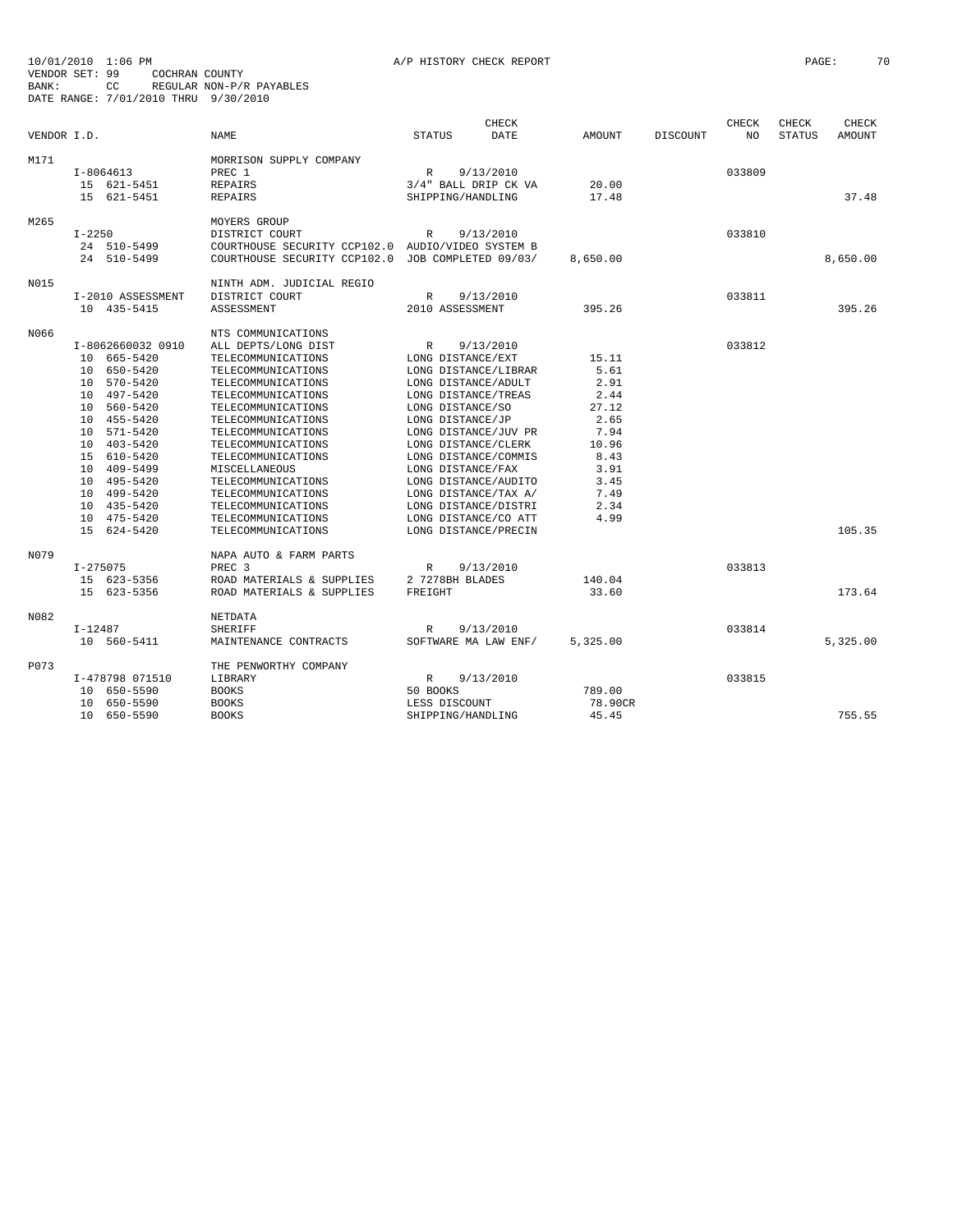|             |                    |                                   |                      | CHECK     |          |          | CHECK  | CHECK         | CHECK    |
|-------------|--------------------|-----------------------------------|----------------------|-----------|----------|----------|--------|---------------|----------|
| VENDOR I.D. |                    | NAME                              | <b>STATUS</b>        | DATE      | AMOUNT   | DISCOUNT | NO     | <b>STATUS</b> | AMOUNT   |
| P090        |                    | PURCHASE POWER                    |                      |           |          |          |        |               |          |
|             | I-090710           | TAX/SHERIFF/ATTY/TREAS/JP/VOTE R  |                      | 9/13/2010 |          |          | 033816 |               |          |
|             | 10 560-5311        | POSTAL EXPENSES                   | 10/04/08-09/10/10 PO |           | 692.60   |          |        |               |          |
|             | 10 410-5311        | POSTAL EXPENSES                   | 10/04/08-09/10/10 PO |           | 703.33   |          |        |               |          |
|             | 10 475-5311        | POSTAL EXPENSES                   | 10/04/08-09/10/10 PO |           | 366.28   |          |        |               |          |
|             | 10 497-5311        | POSTAL EXPENSES                   | 10/04/08-09/10/10 PO |           | 69.32    |          |        |               |          |
|             | 10 499-5311        | POSTAL EXPENSES                   | 10/04/08-09/10/10 PO |           | 1,070.52 |          |        |               |          |
|             | 10 455-5311        | POSTAL EXPENSES                   | 10/04/08-09/10/10 PO |           | 97.95    |          |        |               | 3,000.00 |
| P221        |                    | PERDUE, BRANDON, FIELDER, COLLINS |                      |           |          |          |        |               |          |
|             | I-08/01-08/31/2010 | JUSTICE OF PEACE                  | $\mathbb{R}$         | 9/13/2010 |          |          | 033817 |               |          |
|             | 10 000-2206.002    | ATTORNEY COLLECTION FEES          | AUG COLLECTIONS FEE  |           | 348.60   |          |        |               | 348.60   |
| R043        |                    | RAY RAMON                         |                      |           |          |          |        |               |          |
|             | I-122653           | COURTHOUSE                        | R                    | 9/13/2010 |          |          | 033818 |               |          |
|             | 10 510-5411        | MAINTENANCE CONTRACTS             | YARD CUT             |           | 150.00   |          |        |               | 150.00   |
| R144        |                    | ANNA J RICKER dba                 |                      |           |          |          |        |               |          |
|             | I-07054027 CPS     | DISTRICT COURT                    | R                    | 9/13/2010 |          |          | 033819 |               |          |
|             | 10 435-5400        | ATTORNEY AD LITEM                 | CPS HEARING ON 8/27/ |           | 300.00   |          |        |               | 300.00   |
|             |                    |                                   |                      |           |          |          |        |               |          |
| S010        |                    | SILVERS COMPANY                   |                      |           |          |          |        |               |          |
|             | $C-12918$          | CEMETERY                          | R                    | 9/13/2010 |          |          | 033820 |               |          |
|             | 10 516-5330        | FUEL & OIL                        | CREDIT FED TAX ON AU |           | 6.99CR   |          |        |               |          |
|             | $C-12920$          | EXTENSION SVC                     | $\mathbb{R}$         | 9/13/2010 |          |          | 033820 |               |          |
|             | 10 665-5330        | FUEL AND OIL                      | CREDIT FED TAX ON AU |           | 24.37CR  |          |        |               |          |
|             | $C-12921$          | JUVENILE PROBATION                | R                    | 9/13/2010 |          |          | 033820 |               |          |
|             | 10 571-5330        | FUEL                              | CREDIT FED TAX ON AU |           | 7.80CR   |          |        |               |          |
|             | $C-12922$          | TAX A/C                           | R                    | 9/13/2010 |          |          | 033820 |               |          |
|             | 10 499-5427        | CONTINUING EDUCATION              | CREDIT FED TAX ON FU |           | 1.85CR   |          |        |               |          |
|             | $C-12923$          | PREC 1                            | R                    | 9/13/2010 |          |          | 033820 |               |          |
|             | 15 621-5330        | FUEL & OIL                        | CREDIT FED TAX ON AU |           | 14.51CR  |          |        |               |          |
|             | $C-12924$          | PREC <sub>2</sub>                 | R                    | 9/13/2010 |          |          | 033820 |               |          |
|             | 15 622-5330        | FUEL AND OIL                      | CREDIT FED TAX ON AU |           | 9.81CR   |          |        |               |          |
|             | C-12925/7956       | SHERIFF                           | $\mathbb{R}$         | 9/13/2010 |          |          | 033820 |               |          |
|             | 10 560-5330        | FUEL AND OIL                      | CREDIT FED TAX FOR A |           | 88.27CR  |          |        |               |          |
|             | $I-12174$          | PREC 4                            | R                    | 9/13/2010 |          |          | 033820 |               |          |
|             | 15 624-5330        | FUEL AND OIL                      | 3/4" FUEL FILTER     |           | 11.80    |          |        |               |          |
|             | I-12922/7831       | TAX A/C                           | $\mathbb{R}$         | 9/13/2010 |          |          | 033820 |               |          |
|             | 10 499-5427        | CONTINUING EDUCATION              | 10.06 GAL UNL/TREVA/ |           | 27.65    |          |        |               |          |
|             | $I-1507$           | PREC 1                            | $\mathbb{R}$         | 9/13/2010 |          |          | 033820 |               |          |
|             | 15 621-5330        | FUEL & OIL                        | 13 GAL HIGH SULFUR D |           | 31.72    |          |        |               |          |
|             |                    |                                   |                      |           |          |          | 033820 |               |          |
|             | I-1516 080310      | PREC 1                            | R                    | 9/13/2010 | 67.83    |          |        |               |          |
|             | 15 621-5330        | FUEL & OIL                        | 27.8 GAL HIGH SULFUR |           |          |          |        |               |          |
|             | $I - 1530$         | PREC 1                            | R                    | 9/13/2010 |          |          | 033820 |               |          |
|             | 15 621-5330        | FUEL & OIL                        | 7.2 GAL HIGH SULF DI |           | 18.00    |          |        |               |          |
|             | $I - 1546$         | PREC 1                            | $\mathbb{R}$         | 9/13/2010 |          |          | 033820 |               |          |
|             | 15 621-5330        | FUEL & OIL                        | 35.1 GAL HIGH SULF D |           | 87.75    |          |        |               |          |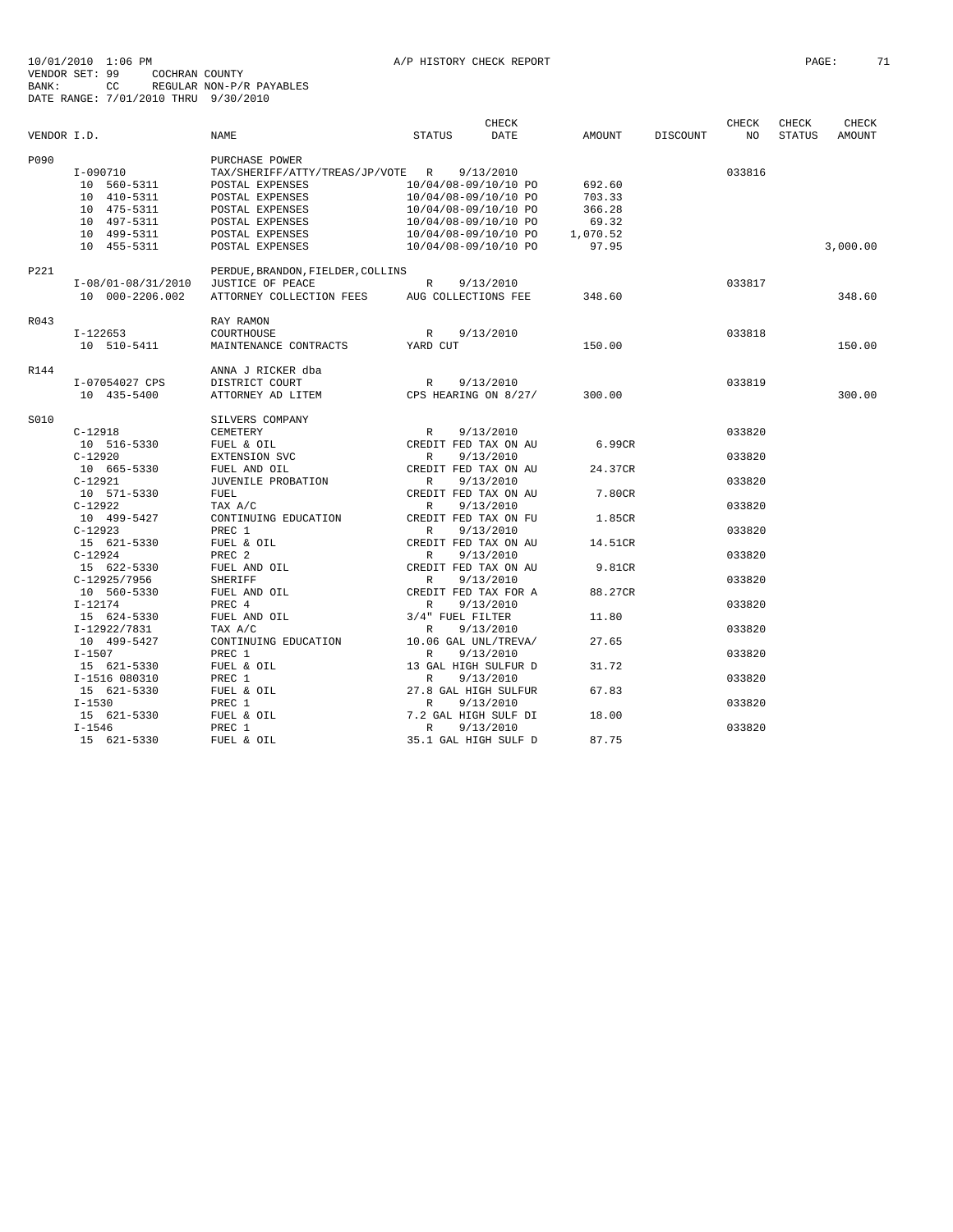|             |  |                                                                                                                                                                                                                                                                                                                                                                                                                                           |                 | CHECK           | CHECK  | CHECK  |
|-------------|--|-------------------------------------------------------------------------------------------------------------------------------------------------------------------------------------------------------------------------------------------------------------------------------------------------------------------------------------------------------------------------------------------------------------------------------------------|-----------------|-----------------|--------|--------|
| VENDOR I.D. |  |                                                                                                                                                                                                                                                                                                                                                                                                                                           | AMOUNT DISCOUNT | NO <sub>1</sub> | STATUS | AMOUNT |
|             |  | $\begin{tabular}{l c c c c} \hline .1.D. & \multicolumn{4}{c}{\textbf{NAME}} & \multicolumn{4}{c}{\textbf{CHECK}} \\ \hline 1-1664 & \multicolumn{4}{c}{\textbf{PREC 4}} & \multicolumn{4}{c}{\textbf{R}} & \multicolumn{4}{c}{\textbf{S}^T \textbf{R}^T \textbf{US}} & \multicolumn{4}{c}{\textbf{D} \textbf{A}^T \textbf{E}} & \multicolumn{4}{c}{\textbf{AMD}\textbf{O}\textbf{I}} \\ \hline 1-1669 & \multicolumn{4}{c}{\textbf{PREC$ |                 | 033820          |        |        |
|             |  |                                                                                                                                                                                                                                                                                                                                                                                                                                           |                 |                 |        |        |
|             |  |                                                                                                                                                                                                                                                                                                                                                                                                                                           |                 | 033820          |        |        |
|             |  |                                                                                                                                                                                                                                                                                                                                                                                                                                           |                 |                 |        |        |
|             |  |                                                                                                                                                                                                                                                                                                                                                                                                                                           |                 | 033820          |        |        |
|             |  |                                                                                                                                                                                                                                                                                                                                                                                                                                           |                 |                 |        |        |
|             |  |                                                                                                                                                                                                                                                                                                                                                                                                                                           |                 | 033820          |        |        |
|             |  |                                                                                                                                                                                                                                                                                                                                                                                                                                           |                 |                 |        |        |
|             |  |                                                                                                                                                                                                                                                                                                                                                                                                                                           |                 | 033820          |        |        |
|             |  |                                                                                                                                                                                                                                                                                                                                                                                                                                           |                 |                 |        |        |
|             |  |                                                                                                                                                                                                                                                                                                                                                                                                                                           |                 | 033820          |        |        |
|             |  |                                                                                                                                                                                                                                                                                                                                                                                                                                           |                 |                 |        |        |
|             |  |                                                                                                                                                                                                                                                                                                                                                                                                                                           |                 |                 |        |        |
|             |  |                                                                                                                                                                                                                                                                                                                                                                                                                                           |                 |                 |        |        |
|             |  |                                                                                                                                                                                                                                                                                                                                                                                                                                           |                 |                 |        |        |
|             |  |                                                                                                                                                                                                                                                                                                                                                                                                                                           |                 |                 |        |        |
|             |  |                                                                                                                                                                                                                                                                                                                                                                                                                                           |                 |                 |        |        |
|             |  |                                                                                                                                                                                                                                                                                                                                                                                                                                           |                 |                 |        |        |
|             |  |                                                                                                                                                                                                                                                                                                                                                                                                                                           |                 |                 |        |        |
|             |  |                                                                                                                                                                                                                                                                                                                                                                                                                                           |                 | 033820          |        |        |
|             |  |                                                                                                                                                                                                                                                                                                                                                                                                                                           |                 |                 |        |        |
|             |  |                                                                                                                                                                                                                                                                                                                                                                                                                                           |                 | 033820          |        |        |
|             |  |                                                                                                                                                                                                                                                                                                                                                                                                                                           |                 |                 |        |        |
|             |  |                                                                                                                                                                                                                                                                                                                                                                                                                                           |                 | 033820          |        |        |
|             |  |                                                                                                                                                                                                                                                                                                                                                                                                                                           |                 |                 |        |        |
|             |  |                                                                                                                                                                                                                                                                                                                                                                                                                                           |                 |                 |        |        |
|             |  |                                                                                                                                                                                                                                                                                                                                                                                                                                           |                 | 033820          |        |        |
|             |  |                                                                                                                                                                                                                                                                                                                                                                                                                                           |                 |                 |        |        |
|             |  |                                                                                                                                                                                                                                                                                                                                                                                                                                           |                 |                 |        |        |
|             |  |                                                                                                                                                                                                                                                                                                                                                                                                                                           |                 | 033820          |        |        |
|             |  |                                                                                                                                                                                                                                                                                                                                                                                                                                           |                 |                 |        |        |
|             |  |                                                                                                                                                                                                                                                                                                                                                                                                                                           |                 | 033820          |        |        |
|             |  |                                                                                                                                                                                                                                                                                                                                                                                                                                           |                 |                 |        |        |
|             |  |                                                                                                                                                                                                                                                                                                                                                                                                                                           |                 | 033820          |        |        |
|             |  |                                                                                                                                                                                                                                                                                                                                                                                                                                           |                 |                 |        |        |
|             |  |                                                                                                                                                                                                                                                                                                                                                                                                                                           |                 |                 |        |        |
|             |  |                                                                                                                                                                                                                                                                                                                                                                                                                                           |                 | 033820          |        |        |
|             |  |                                                                                                                                                                                                                                                                                                                                                                                                                                           |                 |                 |        |        |
|             |  |                                                                                                                                                                                                                                                                                                                                                                                                                                           |                 | 033820          |        |        |
|             |  |                                                                                                                                                                                                                                                                                                                                                                                                                                           |                 |                 |        |        |
|             |  |                                                                                                                                                                                                                                                                                                                                                                                                                                           |                 | 033820          |        |        |
|             |  |                                                                                                                                                                                                                                                                                                                                                                                                                                           |                 |                 |        |        |
|             |  |                                                                                                                                                                                                                                                                                                                                                                                                                                           |                 | 033820          |        |        |
|             |  |                                                                                                                                                                                                                                                                                                                                                                                                                                           |                 |                 |        |        |
|             |  |                                                                                                                                                                                                                                                                                                                                                                                                                                           |                 | 033820          |        |        |
|             |  |                                                                                                                                                                                                                                                                                                                                                                                                                                           |                 |                 |        |        |
|             |  |                                                                                                                                                                                                                                                                                                                                                                                                                                           |                 | 033820          |        |        |
|             |  |                                                                                                                                                                                                                                                                                                                                                                                                                                           |                 |                 |        |        |
|             |  |                                                                                                                                                                                                                                                                                                                                                                                                                                           |                 |                 |        |        |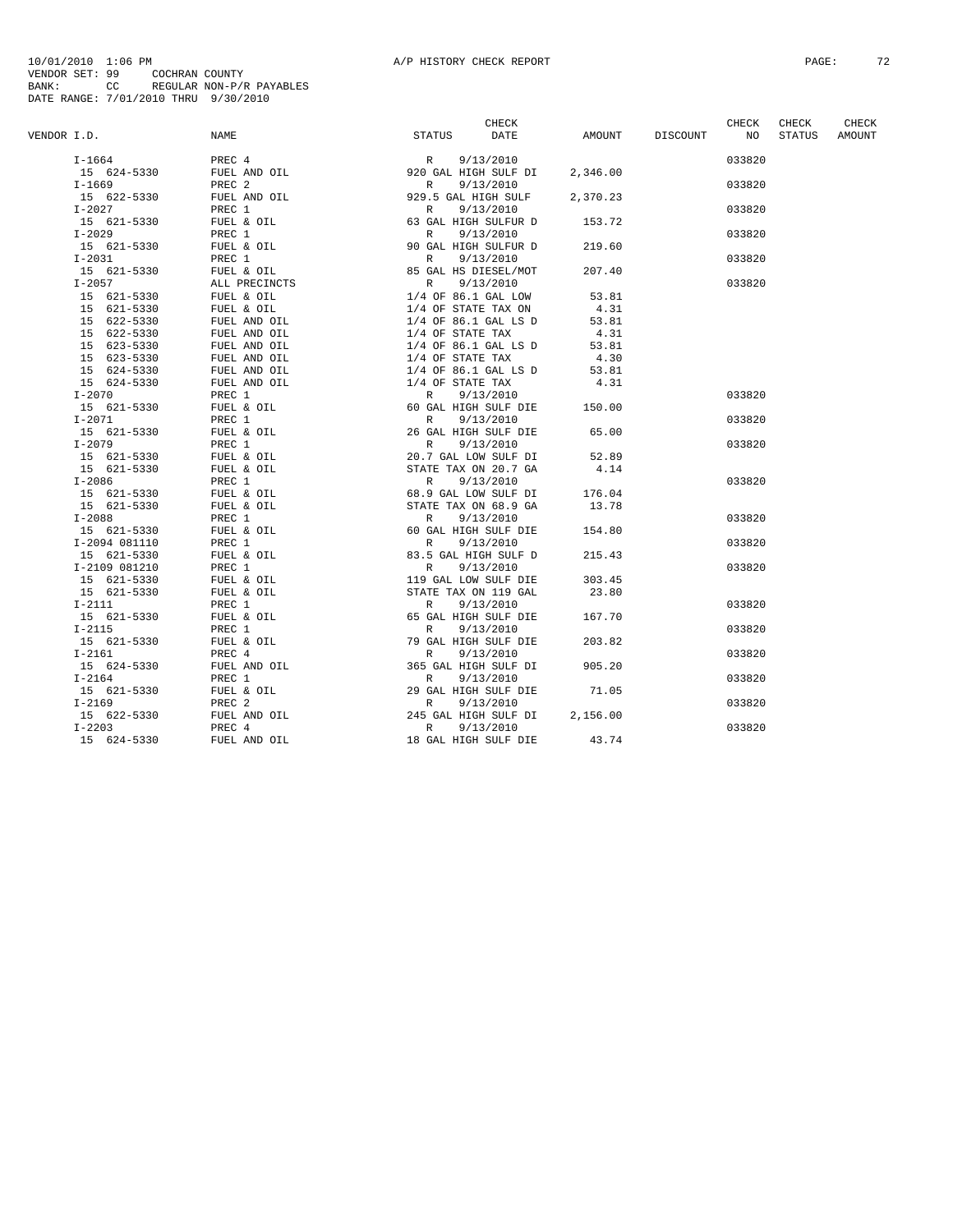|             |             |                   | CHECK                     |      |        |          | CHECK  | <b>CHECK</b>  |               |
|-------------|-------------|-------------------|---------------------------|------|--------|----------|--------|---------------|---------------|
| VENDOR I.D. |             | NAME              | STATUS                    | DATE | AMOUNT | DISCOUNT | NO.    | <b>STATUS</b> | <b>AMOUNT</b> |
|             | $I-2204$    | PREC 1            | 9/13/2010<br>R            |      |        |          | 033820 |               |               |
|             | 15 621-5330 | FUEL & OIL        | 33.3 GAL HIGH SULF D      |      | 80.92  |          |        |               |               |
|             | $I-2211$    | PREC 1            | 9/13/2010<br>R            |      |        |          | 033820 |               |               |
|             | 15 621-5330 | FUEL & OIL        | 65 GAL HIGH SULF DIE      |      | 157.95 |          |        |               |               |
|             | $I - 2243$  | PREC 1            | 9/13/2010<br>$\mathbb{R}$ |      |        |          | 033820 |               |               |
|             | 15 621-5330 | FUEL & OIL        | 88 GAL LOW SULF DIES      |      | 224.84 |          |        |               |               |
|             | 15 621-5330 | FUEL & OIL        | STATE TAX ON 88 GAL       |      | 17.60  |          |        |               |               |
|             | $I - 2244$  | PREC 1            | 9/13/2010<br>R            |      |        |          | 033820 |               |               |
|             | 15 621-5330 | FUEL & OIL        | 48 GAL HIGH SULF DIE      |      | 115.20 |          |        |               |               |
|             | $I - 2257$  | PREC 1            | 9/13/2010<br>R            |      |        |          | 033820 |               |               |
|             | 15 621-5330 | FUEL & OIL        | 60 GAL HIGH SULF DIE      |      | 144.00 |          |        |               |               |
|             | $I - 6859$  | <b>SHERIFF</b>    | R<br>9/13/2010            |      |        |          | 033820 |               |               |
|             | 10 560-5330 | FUEL AND OIL      | 17 GAL UNLEADED           |      | 47.58  |          |        |               |               |
|             | $I - 6867$  | <b>SHERIFF</b>    | $\mathbb{R}$<br>9/13/2010 |      |        |          | 033820 |               |               |
|             | 10 560-5330 | FUEL AND OIL      | 17.5 GAL UNLEADED         |      | 48.98  |          |        |               |               |
|             | $I - 6873$  | SHERIFF           | 9/13/2010<br>R            |      |        |          | 033820 |               |               |
|             | 10 560-5330 | FUEL AND OIL      | 13 GAL UNLEADED           |      | 36.39  |          |        |               |               |
|             | $I - 6881$  | CEMETERY          | 9/13/2010<br>$\mathbb{R}$ |      |        |          | 033820 |               |               |
|             | 10 516-5330 | FUEL & OIL        | 17.01 GAL UNLEADED        |      | 47.61  |          |        |               |               |
|             | $I - 6925$  | <b>SHERIFF</b>    | 9/13/2010<br>R            |      |        |          | 033820 |               |               |
|             | 10 560-5330 | FUEL AND OIL      | 14.51 GAL UNLEADED        |      | 40.61  |          |        |               |               |
|             | $I - 6930$  | <b>SHERIFF</b>    | R<br>9/13/2010            |      |        |          | 033820 |               |               |
|             | 10 560-5330 | FUEL AND OIL      | 9.49 GAL UNLEADED         |      | 26.56  |          |        |               |               |
|             | $I - 6936$  | SHERIFF           | 9/13/2010<br>$\mathbb{R}$ |      |        |          | 033820 |               |               |
|             | 10 560-5330 | FUEL AND OIL      | 10.5 GAL UNLEADED         |      | 29.39  |          |        |               |               |
|             | $I - 6942$  | PREC 1            | R<br>9/13/2010            |      |        |          | 033820 |               |               |
|             | 15 621-5330 | FUEL & OIL        | 23.53 GAL UNLEADED        |      | 65.86  |          |        |               |               |
|             | $I - 6949$  | <b>SHERIFF</b>    | 9/13/2010<br>R            |      |        |          | 033820 |               |               |
|             | 10 560-5330 | FUEL AND OIL      | 16.02 GAL UNLEADED        |      | 44.84  |          |        |               |               |
|             | $I - 6994$  | SHERIFF           | $\mathbb{R}$<br>9/13/2010 |      |        |          | 033820 |               |               |
|             | 10 560-5330 | FUEL AND OIL      | 10 GAL UNLEADED           |      | 27.99  |          |        |               |               |
|             | $I - 7002$  | SHERIFF           | 9/13/2010<br>R            |      |        |          | 033820 |               |               |
|             | 10 560-5330 | FUEL AND OIL      | 14.01 GAL UNLEADED        |      | 39.21  |          |        |               |               |
|             | $I - 7004$  | EXTENSION SVC     | 9/13/2010<br>$\mathbb{R}$ |      |        |          | 033820 |               |               |
|             | 10 665-5330 | FUEL AND OIL      | 22.92 GAL UNLEADED        |      | 64.15  |          |        |               |               |
|             | $I - 7049$  | <b>SHERIFF</b>    | R<br>9/13/2010            |      |        |          | 033820 |               |               |
|             | 10 560-5330 | FUEL AND OIL      | 12.49 GALUNLEADED         |      | 34.96  |          |        |               |               |
|             | $I - 7082$  | <b>SHERIFF</b>    | 9/13/2010<br>$\mathbb{R}$ |      |        |          | 033820 |               |               |
|             | 10 560-5330 | FUEL AND OIL      | 16 GAL UNLEADED           |      | 44.78  |          |        |               |               |
|             | $I - 7138$  | EXTENSION SVC     | 9/13/2010<br>R            |      |        |          | 033820 |               |               |
|             | 10 665-5330 | FUEL AND OIL      | 20.96 GAL UNLEADED        |      | 58.67  |          |        |               |               |
|             | $I - 7139$  | <b>CEMETERY</b>   | 9/13/2010<br>R            |      |        |          | 033820 |               |               |
|             | 10 516-5330 | FUEL & OIL        | 14.99 GAL UNLEADED        |      | 41.96  |          |        |               |               |
|             | $I-7174$    | SHERIFF           | 9/13/2010<br>R            |      |        |          | 033820 |               |               |
|             | 10 560-5330 | FUEL AND OIL      | 11.01 GAL UNLEADED        |      | 30.82  |          |        |               |               |
|             | $I - 7179$  | <b>SHERIFF</b>    | 9/13/2010<br>$\mathbb{R}$ |      |        |          | 033820 |               |               |
|             | 10 560-5330 | FUEL AND OIL      | 12.99 GAL UNLEADED        |      | 36.36  |          |        |               |               |
|             | $I - 7187$  | PREC <sub>2</sub> | R<br>9/13/2010            |      |        |          | 033820 |               |               |
|             |             |                   |                           |      |        |          |        |               |               |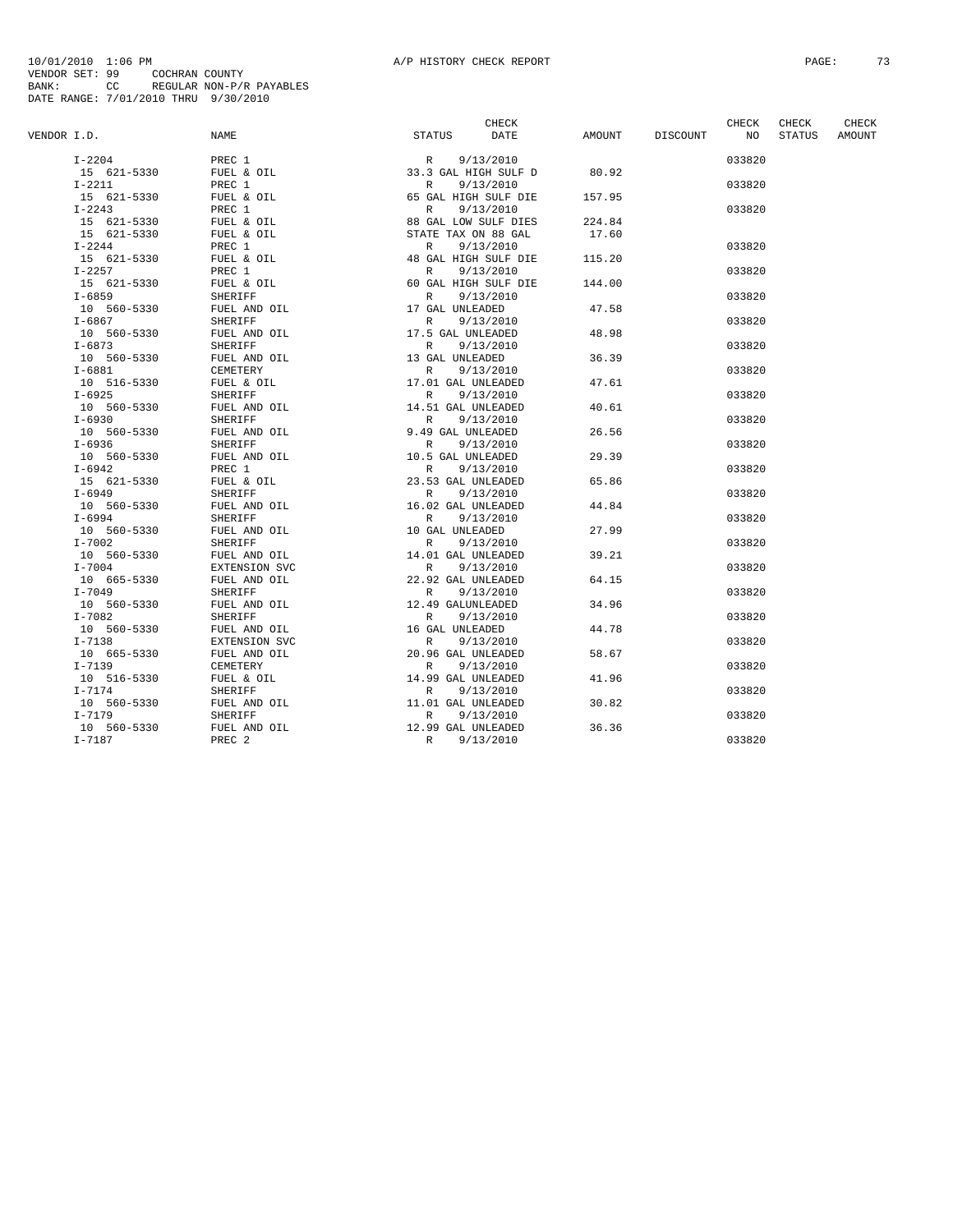|             |               |                    |                                    | CHECK       |        |          | CHECK  | CHECK         | CHECK  |
|-------------|---------------|--------------------|------------------------------------|-------------|--------|----------|--------|---------------|--------|
| VENDOR I.D. |               | <b>NAME</b>        | <b>STATUS</b>                      | <b>DATE</b> | AMOUNT | DISCOUNT | NO     | <b>STATUS</b> | AMOUNT |
| S010        |               | SILVERS COMPANY    | CONT                               |             |        |          |        |               |        |
|             | I-7187        | PREC <sub>2</sub>  | R                                  | 9/13/2010   |        |          | 033820 |               |        |
|             | 15 622-5330   | FUEL AND OIL       | 24.33 GAL UNLEADED                 |             | 68.10  |          |        |               |        |
|             | $I - 7225$    | <b>SHERIFF</b>     | R                                  | 9/13/2010   |        |          | 033820 |               |        |
|             | 10 560-5330   | FUEL AND OIL       | 12.67 GAL UNLEADED                 |             | 35.46  |          |        |               |        |
|             | $I-7245$      | JUVENILE PROBATION | $\mathbb{R}$                       | 9/13/2010   |        |          | 033820 |               |        |
|             | 10 571-5330   | FUEL               | 10.19 GAL UNLEADED                 |             | 28.52  |          |        |               |        |
|             | $I-7256$      | <b>SHERIFF</b>     | $\mathbb{R}$                       | 9/13/2010   |        |          | 033820 |               |        |
|             | 10 560-5330   | FUEL AND OIL       | 12.01 GAL UNLEADED                 |             | 33.62  |          |        |               |        |
|             | $I-7267$      | SHERIFF            | $\mathbb{R}$                       | 9/13/2010   |        |          | 033820 |               |        |
|             | 10 560-5330   | FUEL AND OIL       | 16.51 GAL UNLEADED                 |             | 46.21  |          |        |               |        |
|             | $I - 7304$    | <b>SHERIFF</b>     | R                                  | 9/13/2010   |        |          | 033820 |               |        |
|             | 10 560-5330   | FUEL AND OIL       | 12 GAL UNLEADED                    |             | 33.59  |          |        |               |        |
|             | $I - 7337$    | PREC 1             | R                                  | 9/13/2010   |        |          | 033820 |               |        |
|             | 15 621-5330   | FUEL & OIL         | 6.01 GAL UNLEADED                  |             | 16.82  |          |        |               |        |
|             | $I - 7346$    | JUVENILE PROBATION | R                                  | 9/13/2010   |        |          | 033820 |               |        |
|             | 10 571-5330   | FUEL               |                                    |             | 31.10  |          |        |               |        |
|             | $I - 7376$    | <b>SHERIFF</b>     | 11.11 GAL UNLEADED<br>$\mathbb{R}$ |             |        |          | 033820 |               |        |
|             |               |                    |                                    | 9/13/2010   |        |          |        |               |        |
|             | 10 560-5330   | FUEL AND OIL       | 13 GAL UNLEADED                    |             | 36.39  |          |        |               |        |
|             | $I - 7382$    | EXTENSION SVC      | R                                  | 9/13/2010   |        |          | 033820 |               |        |
|             | 10 665-5330   | FUEL AND OIL       | 6.23 GAL UNLEADED                  |             | 17.44  |          |        |               |        |
|             | $I - 7389$    | <b>SHERIFF</b>     | $\mathbb{R}$                       | 9/13/2010   |        |          | 033820 |               |        |
|             | 10 560-5330   | FUEL AND OIL       | 15 GAL UNLEADED                    |             | 41.99  |          |        |               |        |
|             | $I - 7403$    | <b>SHERIFF</b>     | R                                  | 9/13/2010   |        |          | 033820 |               |        |
|             | 10 560-5330   | FUEL AND OIL       | 10 GAL UNLEADED                    |             | 27.99  |          |        |               |        |
|             | I-7407        | <b>SHERIFF</b>     | $\mathbb{R}$                       | 9/13/2010   |        |          | 033820 |               |        |
|             | 10 560-5330   | FUEL AND OIL       | 19.01 GAL UNLEAED                  |             | 53.21  |          |        |               |        |
|             | I-7410 081710 | <b>SHERIFF</b>     | R                                  | 9/13/2010   |        |          | 033820 |               |        |
|             | 10 560-5330   | FUEL AND OIL       | 16.5 GAL UNLEADED                  |             | 46.18  |          |        |               |        |
|             | I-7417        | <b>SHERIFF</b>     | R                                  | 9/13/2010   |        |          | 033820 |               |        |
|             | 10 560-5330   | FUEL AND OIL       | 8.48 GAL UNLEADED                  |             | 23.74  |          |        |               |        |
|             | $I-7451$      | PREC 1             | R                                  | 9/13/2010   |        |          | 033820 |               |        |
|             | 15 621-5330   | FUEL & OIL         | 21.01 GAL UNLEADED                 |             | 58.81  |          |        |               |        |
|             | $I - 7463$    | <b>SHERIFF</b>     | R                                  | 9/13/2010   |        |          | 033820 |               |        |
|             | 10 560-5330   | FUEL AND OIL       | 16.51 GAL UNLEADED                 |             | 46.21  |          |        |               |        |
|             | I-7485 081810 | EXTENSION SVC      | R                                  | 9/13/2010   |        |          | 033820 |               |        |
|             | 10 665-5330   | FUEL AND OIL       | 22.6 GAL UNLEADED                  |             | 63.26  |          |        |               |        |
|             | $I - 7500$    | SHERIFF            | R                                  | 9/13/2010   |        |          | 033820 |               |        |
|             | 10 560-5330   | FUEL AND OIL       | 12 GAL UNLEADED                    |             | 33.59  |          |        |               |        |
|             | $I - 7519$    | EXTENSION SVC      | $\mathbb{R}$                       | 9/13/2010   |        |          | 033820 |               |        |
|             | 10 665-5330   | FUEL AND OIL       | 13.91 GAL UNLEADED                 |             | 38.93  |          |        |               |        |
|             | I-7573 082010 | PREC 1             | $\mathbb{R}$                       | 9/13/2010   |        |          | 033820 |               |        |
|             | 15 621-5330   | FUEL & OIL         | 9 GAL UNLEADED                     |             | 25.19  |          |        |               |        |
|             | I-7589 082010 | SHERIFF            | R                                  | 9/13/2010   |        |          | 033820 |               |        |
|             | 10 560-5330   | FUEL AND OIL       | 15.52 GAL UNLEADED                 |             | 43.44  |          |        |               |        |
|             | $I - 7636$    | SHERIFF            | $\mathbb{R}$                       | 9/13/2010   |        |          | 033820 |               |        |
|             | 10 560-5330   | FUEL AND OIL       | 11.5 GAL UNLEADED                  |             | 32.19  |          |        |               |        |
|             | $I - 7658$    | SHERIFF            | $\mathbb R$                        | 9/13/2010   |        |          | 033820 |               |        |
|             |               |                    |                                    |             |        |          |        |               |        |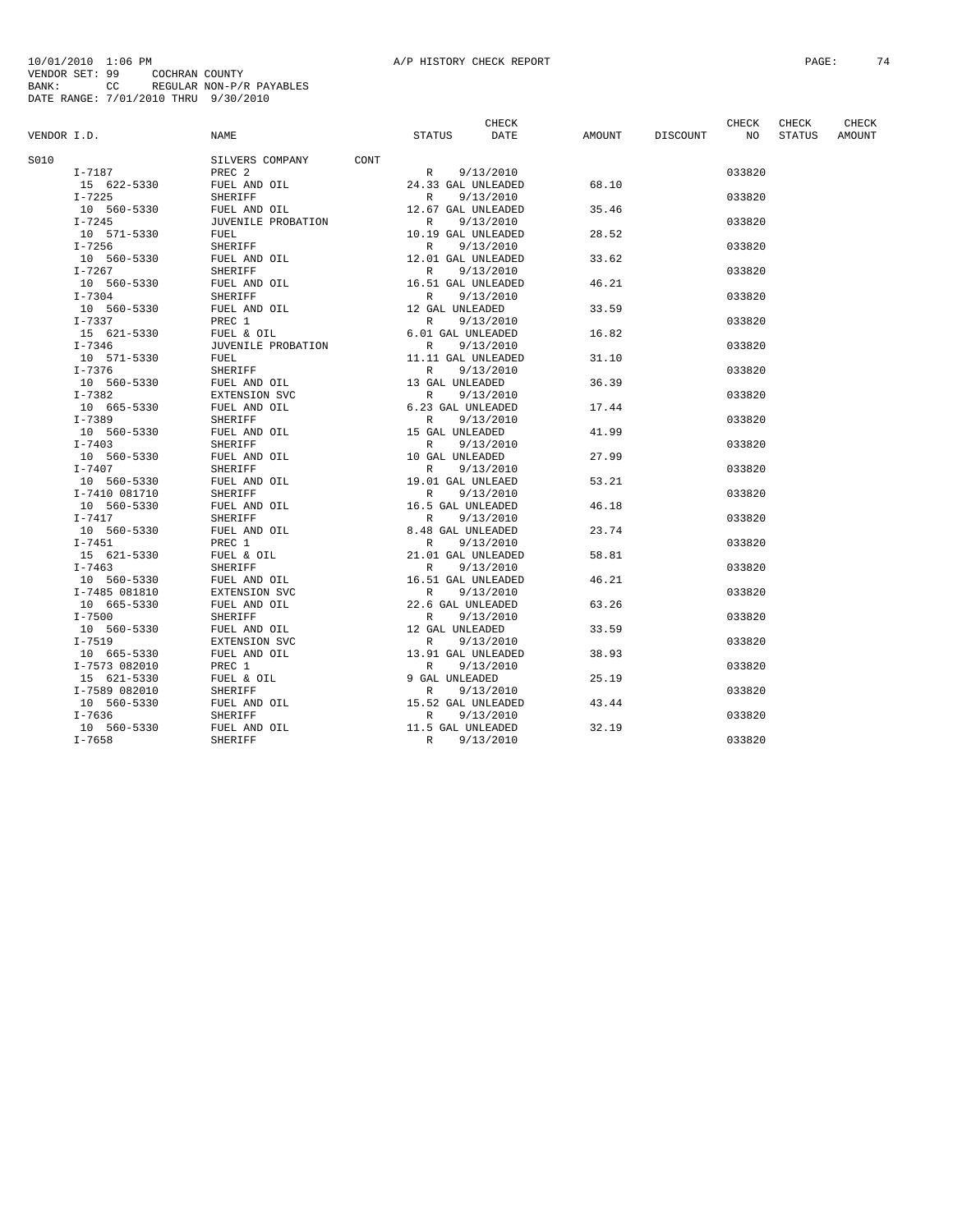## 10/01/2010 1:06 PM<br>VENDOR SET: 99 COCHRAN COUNTY<br>BANK: 99 COCHRAN COUNTY<br>BATE RANGE: 7/01/2010 THRU 9/30/2010<br>DATE RANGE: 7/01/2010 THRU 9/30/2010

|             |                |                                                    |                      | CHECK                |         |          | CHECK  | CHECK  | CHECK     |
|-------------|----------------|----------------------------------------------------|----------------------|----------------------|---------|----------|--------|--------|-----------|
| VENDOR I.D. |                | <b>NAME</b>                                        | <b>STATUS</b>        | DATE                 | AMOUNT  | DISCOUNT | NO     | STATUS | AMOUNT    |
| S010        |                | SILVERS COMPANY<br>CONT                            |                      |                      |         |          |        |        |           |
|             | I-7658         | SHERIFF                                            | R                    | 9/13/2010            |         |          | 033820 |        |           |
|             | 10 560-5330    | FUEL AND OIL                                       | 7.52 GAL UNLEADED    |                      | 21.05   |          |        |        |           |
|             | $I - 7669$     | CEMETERY                                           | $\mathbb{R}$         | 9/13/2010            |         |          | 033820 |        |           |
|             | 10 516-5330    | FUEL & OIL                                         | 5.98 GAL UNLEADED    |                      | 16.74   |          |        |        |           |
|             | $I - 7681$     | <b>SHERIFF</b>                                     | R                    | 9/13/2010            |         |          | 033820 |        |           |
|             | 10 560-5330    | FUEL AND OIL                                       | 15.5 GAL UNLEADED    |                      | 43.38   |          |        |        |           |
|             | $I-7717$       | JUVENILE PROBATION                                 | R                    | 9/13/2010            |         |          | 033820 |        |           |
|             | 10 571-5330    | FUEL                                               | 10.89 GAL UNLEADE    |                      | 30.48   |          |        |        |           |
|             | $I-7719$       | SHERIFF                                            | $\mathbb{R}$         | 9/13/2010            |         |          | 033820 |        |           |
|             | 10 560-5330    | FUEL AND OIL                                       | 13 GAL UNLEADED      |                      | 36.39   |          |        |        |           |
|             | I-7720 082410  | <b>SHERIFF</b>                                     | $\mathbb{R}$         | 9/13/2010            |         |          | 033820 |        |           |
|             | 10 560-5330    |                                                    | 11.49 GAL UNLEADED   |                      | 32.16   |          |        |        |           |
|             |                | FUEL AND OIL                                       | R                    |                      |         |          | 033820 |        |           |
|             | I-7747 082510  | EXTENSION SVC                                      |                      | 9/13/2010            | 67.54   |          |        |        |           |
|             | 10 665-5330    | FUEL AND OIL                                       | 24.57 GAL UNLEADED   |                      |         |          |        |        |           |
|             | $I - 7761$     | <b>SHERIFF</b>                                     | R                    | 9/13/2010            |         |          | 033820 |        |           |
|             | 10 560-5330    | FUEL AND OIL                                       | 14.5 GAL UNLEADED    |                      | 39.86   |          |        |        |           |
|             | $I - 7764$     | <b>SHERIFF</b>                                     | R                    | 9/13/2010            |         |          | 033820 |        |           |
|             | 10 560-5330    | FUEL AND OIL                                       | 11.51 GAL UNLEADED   |                      | 31.64   |          |        |        |           |
|             | $I-7791$       | PREC <sub>2</sub>                                  | R                    | 9/13/2010            |         |          | 033820 |        |           |
|             | 15 622-5330    | FUEL AND OIL                                       | 29.01 GAL UNLEADED   |                      | 79.75   |          |        |        |           |
|             | $I - 7861$     | EXTENSION SVC                                      | R                    | 9/13/2010            |         |          | 033820 |        |           |
|             | 10 665-5330    | FUEL AND OIL                                       | 21.23 GAL UNLEADED   |                      | 58.36   |          |        |        |           |
|             | $I - 7863$     | JUVENILE PROBATION                                 | R                    | 9/13/2010            |         |          | 033820 |        |           |
|             | 10 571-5330    | FUEL                                               | 10.19 GAL UNLEADED   |                      | 28.01   |          |        |        |           |
|             | $I-7911$       | SHERIFF                                            | $\mathbb{R}$         | 9/13/2010            |         |          | 033820 |        |           |
|             | 10 560-5330    | FUEL AND OIL                                       | 14.5 GAL UNLEADED    |                      | 39.86   |          |        |        |           |
|             | $I-7914$       | <b>SHERIFF</b>                                     | $\mathbb{R}$         | 9/13/2010            |         |          | 033820 |        |           |
|             | 10 560-5330    | FUEL AND OIL                                       | 13 GAL UNLEADED      |                      | 35.74   |          |        |        |           |
|             | I-7932         | PREC 1                                             | R                    | 9/13/2010            |         |          | 033820 |        |           |
|             | 15 621-5330    | FUEL & OIL                                         | 19.32 GAL UNLEADED   |                      | 53.11   |          |        |        |           |
|             | I-7936 083010  | SHERIFF                                            | R                    | 9/13/2010            |         |          | 033820 |        |           |
|             | 10 560-5330    | FUEL AND OIL                                       | 13.5 GAL UNLEADED    |                      | 37.11   |          |        |        | 13,367.80 |
| S047        |                | SHELL FLEET PLUS                                   |                      |                      |         |          |        |        |           |
|             | I-065177891008 | EXTENSION SVC                                      | R                    | 9/13/2010            |         |          | 033830 |        |           |
|             | 10 665-5427    | CO AGENT-TRAVEL-OUT OF COUNTY 20.925 GAL UNL/MULES |                      |                      | 55.64   |          |        |        |           |
|             | 10 665-5427    | CO AGENT-TRAVEL-OUT OF COUNTY 19.342 GAL UNL/ROSWE |                      |                      | 54.16   |          |        |        |           |
|             | 10 665-5427    | CO AGENT-TRAVEL-OUT OF COUNTY 24.493 GAL UNL/LEVEL |                      |                      | 61.70   |          |        |        |           |
|             | 10 665-5427    | CO AGENT-TRAVEL-OUT OF COUNTY CREDIT FED TAX       |                      |                      | 11.85CR |          |        |        | 159.65    |
| S071        |                | SCRIPT OFFICE PRODUCTS, INC.                       |                      |                      |         |          |        |        |           |
|             | I-33149        | COUNTY/DIST CLERK                                  | R                    | 9/13/2010            |         |          | 033831 |        |           |
|             | 10 403-5310    | OFFICE SUPPLIES                                    |                      | SAF 1926MO WORKSTATI | 450.00  |          |        |        |           |
|             | 10 403-5310    | OFFICE SUPPLIES                                    | 2 4008-AB62T GUEST C |                      | 347.20  |          |        |        |           |
|             | $I-33272$      | COUNTY/DIST CLERK, AUDITOR                         | R                    | 9/13/2010            |         |          | 033831 |        |           |
|             | 10 403-5310    | OFFICE SUPPLIES                                    |                      | 6 CASES 8.5 X 11" PA | 237.00  |          |        |        |           |
|             | 10 495-5310    | OFFICE SUPPLIES                                    |                      | 4 CASES 8.5 X 11" PA | 158.00  |          |        |        |           |
|             |                |                                                    |                      |                      |         |          |        |        |           |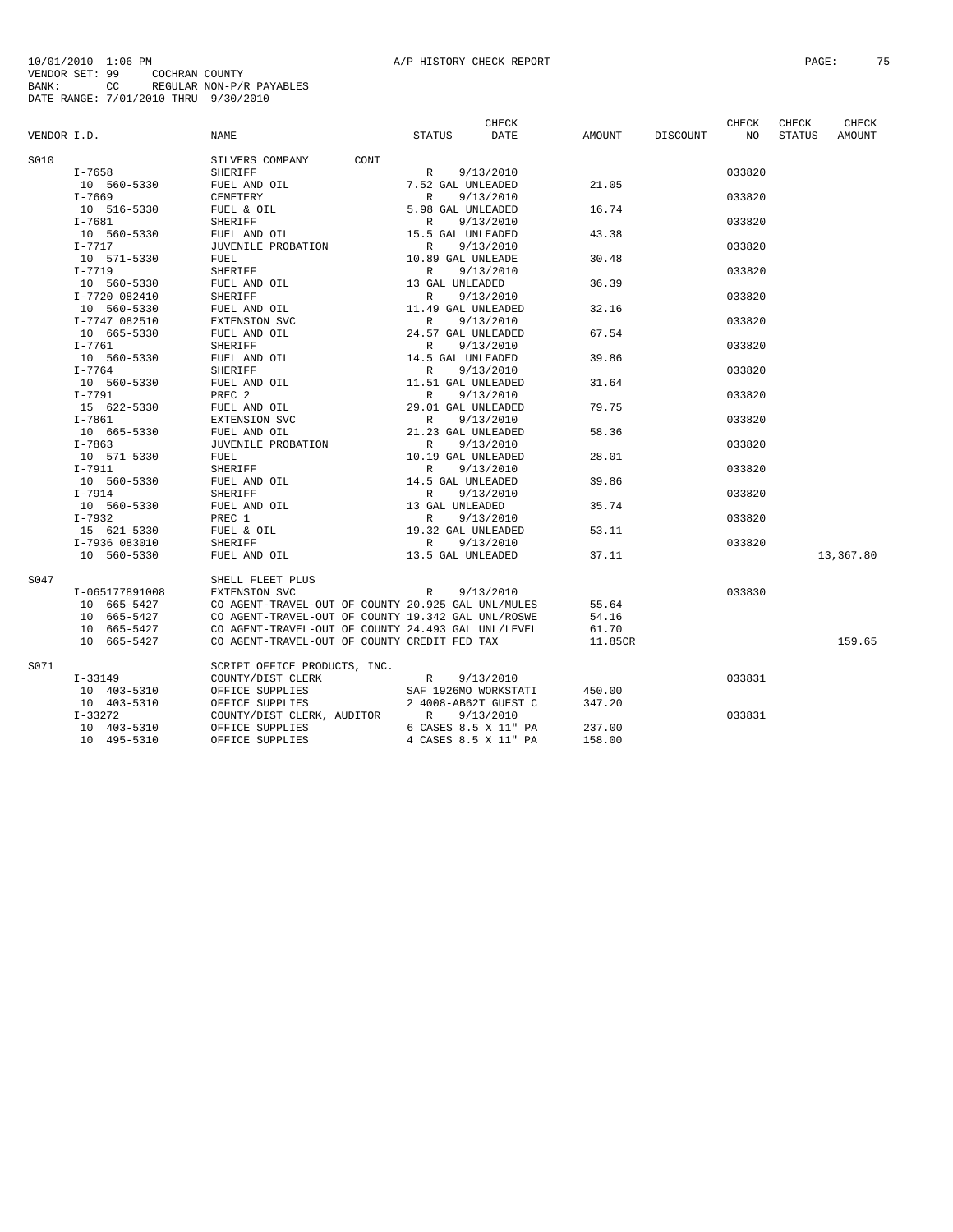| VENDOR I.D. |                            | <b>NAME</b>                                              | <b>STATUS</b>                               | <b>CHECK</b><br><b>DATE</b> | AMOUNT        | DISCOUNT | <b>CHECK</b><br>NO | CHECK<br><b>STATUS</b> | CHECK<br>AMOUNT |
|-------------|----------------------------|----------------------------------------------------------|---------------------------------------------|-----------------------------|---------------|----------|--------------------|------------------------|-----------------|
| S071        | $I-33272$                  | SCRIPT OFFICE PRODUCTSCONT<br>COUNTY/DIST CLERK, AUDITOR | R                                           | 9/13/2010                   |               |          | 033831             |                        |                 |
|             | 10 403-5310                | OFFICE SUPPLIES                                          | 5 CASES 8.5 X 14" PA                        |                             | 449.75        |          |                    |                        |                 |
|             | $I - 33522$<br>10 497-5310 | TREASURER<br>OFFICE SUPPLIES                             | $\mathbb{R}$<br>4 TB LEAD REFILL            | 9/13/2010                   | 4.00          |          | 033831             |                        |                 |
|             | $I - 33523$                | COUNTY JUDGE/COMM'RS CT                                  | $\mathbb{R}$                                | 9/13/2010                   |               |          | 033831             |                        |                 |
|             | 15 610-5310                | OFFICE SUPPLIES                                          | 12 ENERGEL PENS                             |                             | 40.20         |          |                    |                        |                 |
|             | 15 610-5310                | OFFICE SUPPLIES                                          | 1 DOZ LGL PADS                              |                             | 6.95          |          |                    |                        |                 |
|             | 15 610-5310                | OFFICE SUPPLIES                                          | 1 DOZ LTR/LGL PADS                          |                             | 9.95          |          |                    |                        |                 |
|             | $I - 33525$                | <b>SHERIFF</b>                                           | $\mathbb{R}$                                | 9/13/2010                   |               |          | 033831             |                        |                 |
|             | 10 560-5310                | OFFICE SUPPLIES                                          | 2 CS COPY PAPER<br>$\mathbb{R}$             |                             | 79.00         |          |                    |                        |                 |
|             | $I - 33567$<br>10 490-5335 | PREC 3/ELECTIONS<br>ELECTION SUPPLIES                    | 4 "ELECTION" CHAIRS                         | 9/13/2010                   | 694.40        |          | 033831             |                        | 2.476.45        |
|             |                            |                                                          |                                             |                             |               |          |                    |                        |                 |
| S212        |                            | WALLACE STALCUP                                          |                                             |                             |               |          |                    |                        |                 |
|             | I-090910                   | SHERIFF/JAIL                                             | $\mathbb{R}$                                | 9/13/2010                   |               |          | 033832             |                        |                 |
|             | 10 560-5311                | POSTAL EXPENSES                                          | POSTAGE/G GOFF                              |                             | 0.34          |          |                    |                        |                 |
|             | 10 560-5427                | CONTINUING EDUCATION                                     | SCHOOL MEAL 08/16/10                        |                             | 24.41         |          |                    |                        |                 |
|             | 10 512-5499                | MISCELLANEOUS                                            | DRINKS/TRANSP/SWEETW                        |                             | 4.56          |          |                    |                        |                 |
|             | 10 512-5499                | MISCELLANEOUS                                            | 2 WATER/TRANSP/SWEET                        |                             | 1.78          |          |                    |                        |                 |
|             | 10 512-5499                | MISCELLANEOUS                                            | TYLENOL/10CAP/TRANSP                        |                             | 3.09          |          |                    |                        |                 |
|             | 10 512-5499                | MISCELLANEOUS                                            | MEAL/TRANSPORT/HICO,                        |                             | 7.11          |          |                    |                        |                 |
|             | 10 512-5499                | MISCELLANEOUS                                            | MEAL/TRANSPORT                              |                             | 9.06          |          |                    |                        |                 |
|             | 10 512-5392                | MISCELLANEOUS SUPPLIES                                   | DOWNY FAB SOFTENER                          |                             | 6.00          |          |                    |                        |                 |
|             | 10 512-5333<br>10 512-5333 | FOOD-PRISONERS<br>FOOD-PRISONERS                         | 3 GAL MILK/ALLSUP'S                         |                             | 10.77<br>3.87 |          |                    |                        |                 |
|             | 10 512-5333                | FOOD-PRISONERS                                           | 6 BREAD @2/1.29, ALL<br>2 GAL MILK/ALLSUP'S |                             | 7.18          |          |                    |                        |                 |
|             | 10 512-5333                | FOOD-PRISONERS                                           | 12 BRD @2/1.29, ALLS                        |                             | 7.74          |          |                    |                        |                 |
|             | 10 512-5333                | FOOD-PRISONERS                                           | MNB FAMILY SACK, 22                         |                             | 6.50          |          |                    |                        |                 |
|             | 10 512-5333                | FOOD-PRISONERS                                           | LETTUCE                                     |                             | 1.49          |          |                    |                        |                 |
|             | 512-5333<br>10             | FOOD-PRISONERS                                           | 2 DOZ LG EGGS                               |                             | 4.98          |          |                    |                        |                 |
|             | 10 512-5333                | FOOD-PRISONERS                                           | WELCH'S GRAPE JUICE                         |                             | 4.99          |          |                    |                        |                 |
|             | 10 512-5333                | FOOD-PRISONERS                                           | 2 GAL MILK 081810                           |                             | 7.18          |          |                    |                        |                 |
|             | 10 512-5333                | FOOD-PRISONERS                                           | 1 GAL MILK 062110                           |                             | 3.59          |          |                    |                        |                 |
|             | 10 512-5391                | MEDICAL CARE-PRISONERS                                   | ALEVE 24 CT 073010                          |                             | 3.75          |          |                    |                        |                 |
|             | 10 512-5333                | FOOD-PRISONERS                                           | 2 GAL MILK/ALLSUP'S                         |                             | 7.18          |          |                    |                        |                 |
|             | 10 512-5333                | FOOD-PRISONERS                                           | 10 BREAD/ALLSUP'S 09                        |                             | 6.45          |          |                    |                        |                 |
|             | 10<br>512-5333             | FOOD-PRISONERS                                           | 2 GAL MILK/ALLSUP'S                         |                             | 7.18          |          |                    |                        | 139.20          |
| S242        |                            | SAM'S CLUB                                               |                                             |                             |               |          |                    |                        |                 |
|             | $I-082710$                 | JAIL                                                     | R                                           | 9/13/2010                   |               |          | 033833             |                        |                 |
|             | 10 512-5333                | FOOD-PRISONERS                                           | CHEERIOS                                    |                             | 5.76          |          |                    |                        |                 |
|             | 10 512-5333                | FOOD-PRISONERS                                           | RANCH DRESSING                              |                             | 8.98          |          |                    |                        |                 |
|             | 10 512-5392                | MISCELLANEOUS SUPPLIES                                   | DIXIE NAPKINS                               |                             | 9.98          |          |                    |                        |                 |
|             | 10 512-5392                | MISCELLANEOUS SUPPLIES                                   | 16 OZ CUPS                                  |                             | 7.46          |          |                    |                        |                 |
|             | 10 512-5333                | FOOD-PRISONERS                                           | CRAN-POM JUICE                              |                             | 7.98          |          |                    |                        |                 |
|             | 512-5333<br>10             | FOOD-PRISONERS                                           | APPLE JUICE                                 |                             | 3.98          |          |                    |                        |                 |
|             | 10 512-5392                | MISCELLANEOUS SUPPLIES                                   | <b>FORKS</b>                                |                             | 9.84          |          |                    |                        |                 |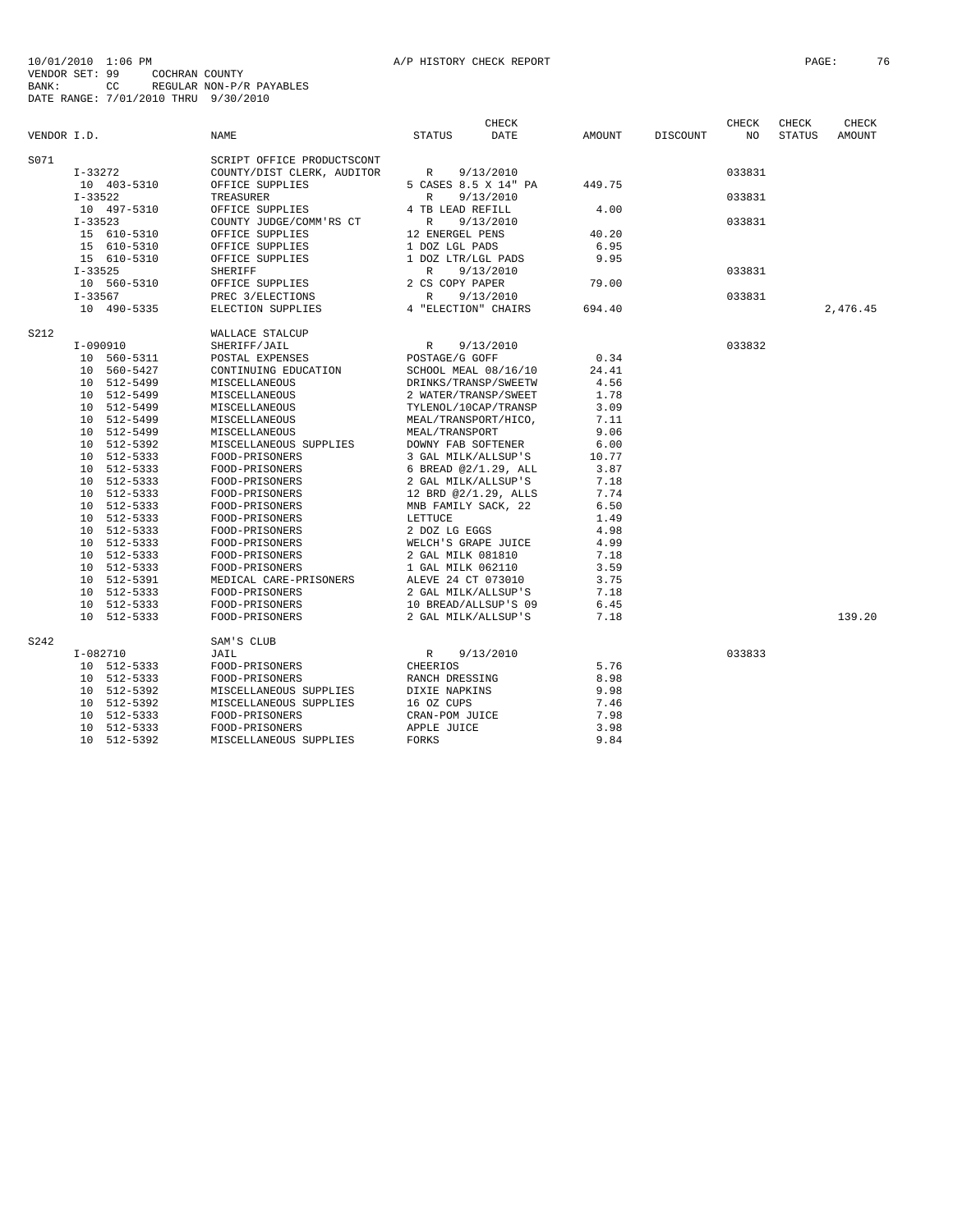|             |                |                                                    |                                                   | CHECK       |               |                 | CHECK  | CHECK         | CHECK         |
|-------------|----------------|----------------------------------------------------|---------------------------------------------------|-------------|---------------|-----------------|--------|---------------|---------------|
| VENDOR I.D. |                | <b>NAME</b>                                        | <b>STATUS</b>                                     | <b>DATE</b> | <b>AMOUNT</b> | <b>DISCOUNT</b> | NO.    | <b>STATUS</b> | <b>AMOUNT</b> |
| S242        |                | CONT<br>SAM'S CLUB                                 |                                                   |             |               |                 |        |               |               |
|             | I-082710       | JAIL                                               | 9/13/2010<br>R                                    |             |               |                 | 033833 |               |               |
|             | 10 512-5392    | MISCELLANEOUS SUPPLIES                             | <b>FORKS</b>                                      |             | 9.84          |                 |        |               |               |
|             | 10 512-5333    | FOOD-PRISONERS                                     | 4# BROWN GRAVY MIX                                |             | 5.56          |                 |        |               |               |
|             | 10 512-5333    | FOOD-PRISONERS                                     | TROPICANA OJ                                      |             | 7.98          |                 |        |               |               |
|             | 10 512-5392    | MISCELLANEOUS SUPPLIES                             | 3 PK LYSOL                                        |             | 10.88         |                 |        |               |               |
|             | 10 512-5392    | MISCELLANEOUS SUPPLIES                             | 3 PK LYSOL                                        |             | 10.88         |                 |        |               |               |
|             | 10 512-5333    | FOOD-PRISONERS                                     | RAISIN BRAN                                       |             | 6.54          |                 |        |               |               |
|             | 10 512-5392    | MISCELLANEOUS SUPPLIES                             | 8 OZ FOAM CUPS                                    |             | 13.88         |                 |        |               | 119.54        |
| S294        |                | SHIRLEY SEARS                                      |                                                   |             |               |                 |        |               |               |
|             | $I-090210$     | EXTENSION SVC                                      | 9/13/2010<br>$\mathbb{R}$                         |             |               |                 | 033834 |               |               |
|             | 10 665-5428    | FCS AGENT-TRAVEL-OUT OF COUNTYST TEA 4HA CONF/ODES |                                                   |             | 10.61         |                 |        |               |               |
|             | 10 665-5428    | FCS AGENT-TRAVEL-OUT OF COUNTYLODGING/3 NITES      |                                                   |             | 127.50        |                 |        |               |               |
|             | 10 665-5428    | FCS AGENT-TRAVEL-OUT OF COUNTYLODGING TAX          |                                                   |             | 11.49         |                 |        |               |               |
|             | 10 665-5428    | FCS AGENT-TRAVEL-OUT OF COUNTY276 MILES/ODESSA     |                                                   |             | 138.00        |                 |        |               |               |
|             | 10 665-5428    | FCS AGENT-TRAVEL-OUT OF COUNTY130 MI/LUBBOCK FCS R |                                                   |             | 65.00         |                 |        |               |               |
|             | 10 665-5428    | FCS AGENT-TRAVEL-OUT OF COUNTY120 MI/LBK FCS RETRE |                                                   |             | 60.00         |                 |        |               |               |
|             | 10 665-5428    | FCS AGENT-TRAVEL-OUT OF COUNTYMEALS/FCS RETREAT    |                                                   |             | 58.48         |                 |        |               |               |
|             | 10 665-5428    |                                                    | FCS AGENT-TRAVEL-OUT OF COUNTY1/2 LODGING 2 NITES |             |               |                 |        |               |               |
| 10 665-5428 |                | FCS AGENT-TRAVEL-OUT OF COUNTY1/2 LODGING TAX      |                                                   |             | 5.67          |                 |        |               | 557.74        |
| T051        |                | TAC RISK MANAGEMENT POOL                           |                                                   |             |               |                 |        |               |               |
|             | I-4TH QTR 2010 | NON-DEPT'L/WRKR COMP                               | 9/13/2010<br>R                                    |             |               |                 | 033835 |               |               |
|             | 10 000-2500.10 | RESERVE FOR W/C, UNEMPLYMNT 4TH OTR WORK COMP DE   |                                                   |             | 6.388.00      |                 |        |               | 6,388.00      |
| T087        |                | TEXAS DEPARTMENT OF HEALTH                         |                                                   |             |               |                 |        |               |               |
|             | $I-12169$      | <b>CLERK</b>                                       | 9/13/2010<br>$\mathbb{R}$                         |             |               |                 | 033836 |               |               |
|             | 10 403-5310    | OFFICE SUPPLIES                                    | 17 REMOTE BIRTH ACCE                              |             | 31.11         |                 |        |               | 31.11         |
| T148        |                | TASCOSA OFFICE MACHINES INC                        |                                                   |             |               |                 |        |               |               |
|             | I-9AC391       | <b>SHERIFF</b>                                     | 9/13/2010<br>$\mathbb{R}$                         |             |               |                 | 033837 |               |               |
|             | 10 560-5411    | MAINTENANCE CONTRACTS                              | CANON COPIER MAINTEN                              |             | 69.00         |                 |        |               | 69.00         |
| T184        |                | THYSSENKRUPP ELEVATOR COR                          |                                                   |             |               |                 |        |               |               |
|             | I-621117       | COURTHOUSE                                         | 9/13/2010<br>R                                    |             |               |                 | 033838 |               |               |
|             | 10 510-5411    | MAINTENANCE CONTRACTS                              | ELEVATOR MAINTENANCE                              |             | 540.67        |                 |        |               | 540.67        |
| T191        |                | TASTE OF HOME BOOKS                                |                                                   |             |               |                 |        |               |               |
|             | I-1004 072210  | LIBRARY                                            | R<br>9/13/2010                                    |             |               |                 | 033839 |               |               |
|             | 10 650-5590    | <b>BOOKS</b><br><b>BOOKS</b>                       | 2010 SLOWCOOKER AND                               |             | 24.99<br>4.99 |                 |        |               | 29.98         |
|             | 10 650-5590    |                                                    | SHIPPING/HANDLING                                 |             |               |                 |        |               |               |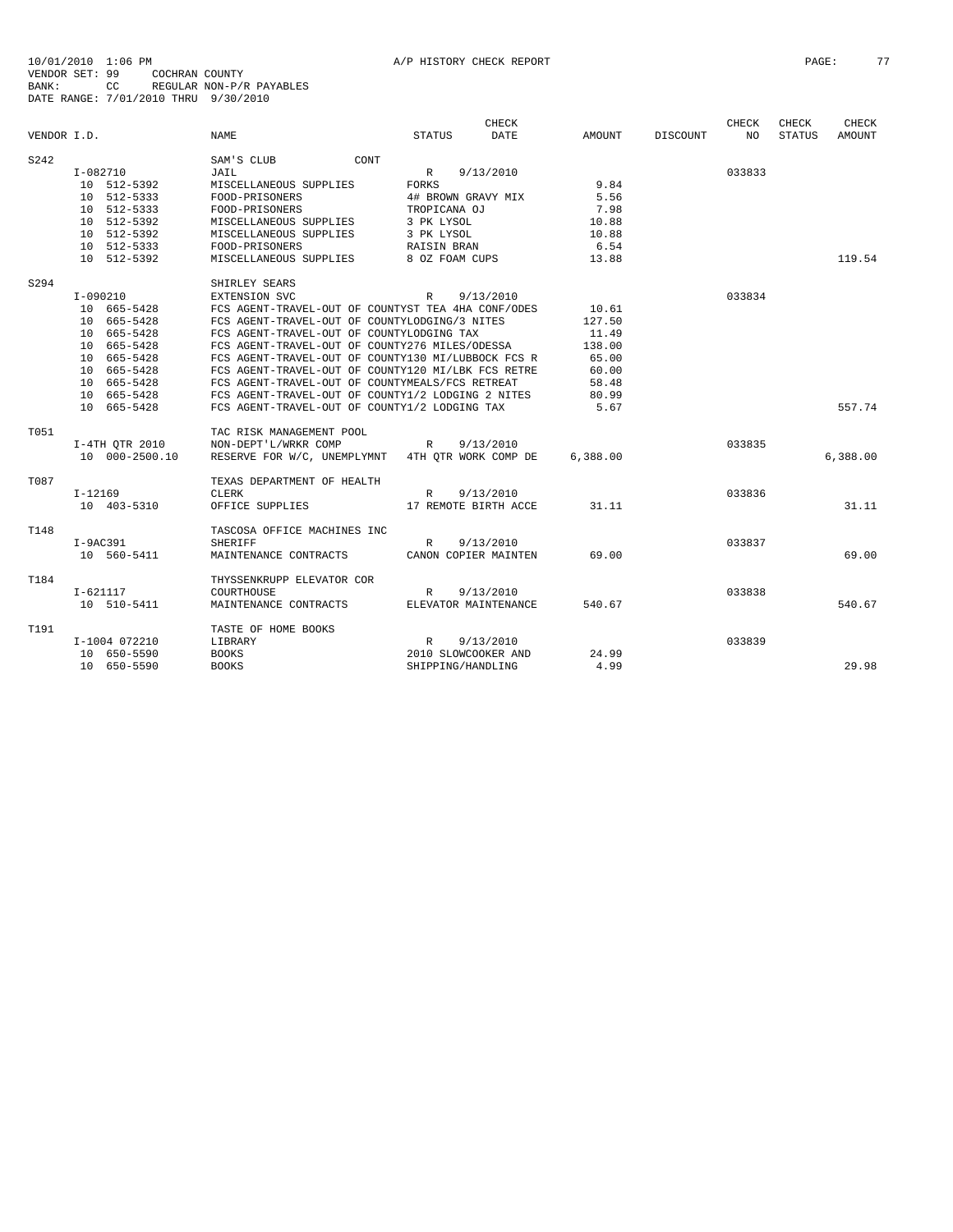|             |                   |                              |                      | CHECK                |         |                 | CHECK  | CHECK         | CHECK  |
|-------------|-------------------|------------------------------|----------------------|----------------------|---------|-----------------|--------|---------------|--------|
| VENDOR I.D. |                   | NAME                         | <b>STATUS</b>        | DATE                 | AMOUNT  | <b>DISCOUNT</b> | NO     | <b>STATUS</b> | AMOUNT |
| T237        |                   | TDCAA NOW TRUST FUND         |                      |                      |         |                 |        |               |        |
|             | $I-29571$         | <b>ATTORNEY</b>              | R                    | 9/13/2010            |         |                 | 033840 |               |        |
|             | 10 475-5310       | OFFICE SUPPLIES              | PROSECUTOR TRIAL NOT |                      | 85.00   |                 |        |               |        |
|             | 10 475-5310       | OFFICE SUPPLIES              | SHIPPING/HANDLING    |                      | 9.00    |                 |        |               | 94.00  |
|             |                   |                              |                      |                      |         |                 |        |               |        |
| U019        |                   | UNITED SUPERMARKETS, INC     |                      |                      |         |                 |        |               |        |
|             | I-2273 090210     | JAIL                         | $\mathbb{R}$         | 9/13/2010            |         |                 | 033841 |               |        |
|             | 10 512-5333       | FOOD-PRISONERS               | 128 FROZEN DINNERS   |                      | 426.67  |                 |        |               |        |
|             | 10 512-5333       | FOOD-PRISONERS               | 144 BANOUET DINNERS  |                      | 125.28  |                 |        |               |        |
|             | 10 512-5333       | FOOD-PRISONERS               | 14 HAM SANDWICHES    |                      | 39.06   |                 |        |               |        |
|             | 10 512-5333       | FOOD-PRISONERS               | 6 BBO SANDWICHES     |                      | 16.74   |                 |        |               |        |
|             | 10 512-5333       | FOOD-PRISONERS               |                      | CANCEL 8 HAM SANDWIC | 22.32CR |                 |        |               | 585.43 |
| W055        |                   | WINDSTREAM COMMUNICATIONS SW |                      |                      |         |                 |        |               |        |
|             | I-266-0503 082510 | PREC 1                       | R                    | 9/13/2010            |         |                 | 033842 |               |        |
|             | 15 621-5420       | TELECOMMUNICATIONS           | SEPT PHONE BILL      |                      | 79.77   |                 |        |               |        |
|             | 15 621-5420       | TELECOMMUNICATIONS           | LONG DISTANCE        |                      | 0.53    |                 |        |               |        |
|             | I-266-5051 0910   | LIBRARY                      | $\mathbb{R}$         | 9/13/2010            |         |                 | 033842 |               |        |
|             | 10 650-5420       | TELECOMMUNICATIONS           | SEPT PHONE BILL 2 LI |                      | 175.12  |                 |        |               |        |
|             | I-266-5211 0910   | <b>SHERIFF</b>               | $\mathbb{R}$         | 9/13/2010            |         |                 | 033842 |               |        |
|             | 10 560-5420       | TELECOMMUNICATIONS           | SEPT PHONE 3 LINES   |                      | 192.38  |                 |        |               |        |
|             | 10 560-5420       | TELECOMMUNICATIONS           | 6 CALL RETURNS       |                      | 9.00    |                 |        |               |        |
|             | I-266-5215 082510 | EXTENSION SVC                | R                    | 9/13/2010            |         |                 | 033842 |               |        |
|             | 10 665-5420       | TELECOMMUNICATIONS           | SEPT PHONE BILL      |                      | 169.88  |                 |        |               |        |
|             | I-266-8661 082510 | COUNTY ATTORNEY              | R                    | 9/13/2010            |         |                 | 033842 |               |        |
|             | 10 475-5420       | TELECOMMUNICATIONS           | SEPT PHONE 2 LINES   |                      | 116.85  |                 |        |               | 743.53 |
| W062        |                   | WAL-MART COMMUNITY           |                      |                      |         |                 |        |               |        |
|             | $I-083110$        | JAIL                         | R                    | 9/13/2010            |         |                 | 033843 |               |        |
|             | 10 512-5333       | FOOD-PRISONERS               | ORANGES              |                      | 3.98    |                 |        |               |        |
|             | 10 512-5333       | FOOD-PRISONERS               | PKG SALAD            |                      | 2.88    |                 |        |               |        |
|             | 10 512-5333       | FOOD-PRISONERS               | 5 RED DEL APPLES     |                      | 5.57    |                 |        |               |        |
|             | 10 512-5392       | MISCELLANEOUS SUPPLIES       | LYSOL WIPES          |                      | 4.47    |                 |        |               |        |
|             | 10 512-5333       | FOOD-PRISONERS               | 5 RED DEL APPLES     |                      | 5.57    |                 |        |               |        |
|             | 10 512-5333       | FOOD-PRISONERS               | PKG SALAD            |                      | 2.88    |                 |        |               |        |
|             | 10 512-5333       | FOOD-PRISONERS               | ORANGES              |                      | 3.98    |                 |        |               |        |
|             | 10 512-5499       | MISCELLANEOUS                | 26" HDTV             |                      | 298.00  |                 |        |               |        |
|             | $I-090210$        | JAIL                         | R                    | 9/13/2010            |         |                 | 033843 |               |        |
|             | 10 512-5333       | FOOD-PRISONERS               | <b>SUGAR</b>         |                      | 7.44    |                 |        |               |        |
|             | 10 512-5333       | FOOD-PRISONERS               | <b>SUGAR</b>         |                      | 7.44    |                 |        |               |        |
|             | 10 512-5333       | FOOD-PRISONERS               | PICKLES              |                      | 3.12    |                 |        |               |        |
|             | 10 512-5333       | FOOD-PRISONERS               | FRUIT PUNCH          |                      | 1.36    |                 |        |               |        |
|             | 10 512-5333       | FOOD-PRISONERS               | MIRACLE WHIP         |                      | 3.18    |                 |        |               |        |
|             | 10 512-5333       | FOOD-PRISONERS               | PICKLES              |                      | 3.12    |                 |        |               |        |
|             | 10 512-5333       | FOOD-PRISONERS               | MIRACLE WHIP         |                      | 3.18    |                 |        |               |        |
|             | 10 512-5333       | FOOD-PRISONERS               | MULTIPACK            |                      | 9.88    |                 |        |               |        |
|             | 10 512-5333       | FOOD-PRISONERS               | FRUIT PUNCH          |                      | 1.36    |                 |        |               |        |
|             | 10 512-5333       | FOOD-PRISONERS               | SOFT TACO TORTILLAS  |                      | 6.00    |                 |        |               |        |
|             |                   |                              |                      |                      |         |                 |        |               |        |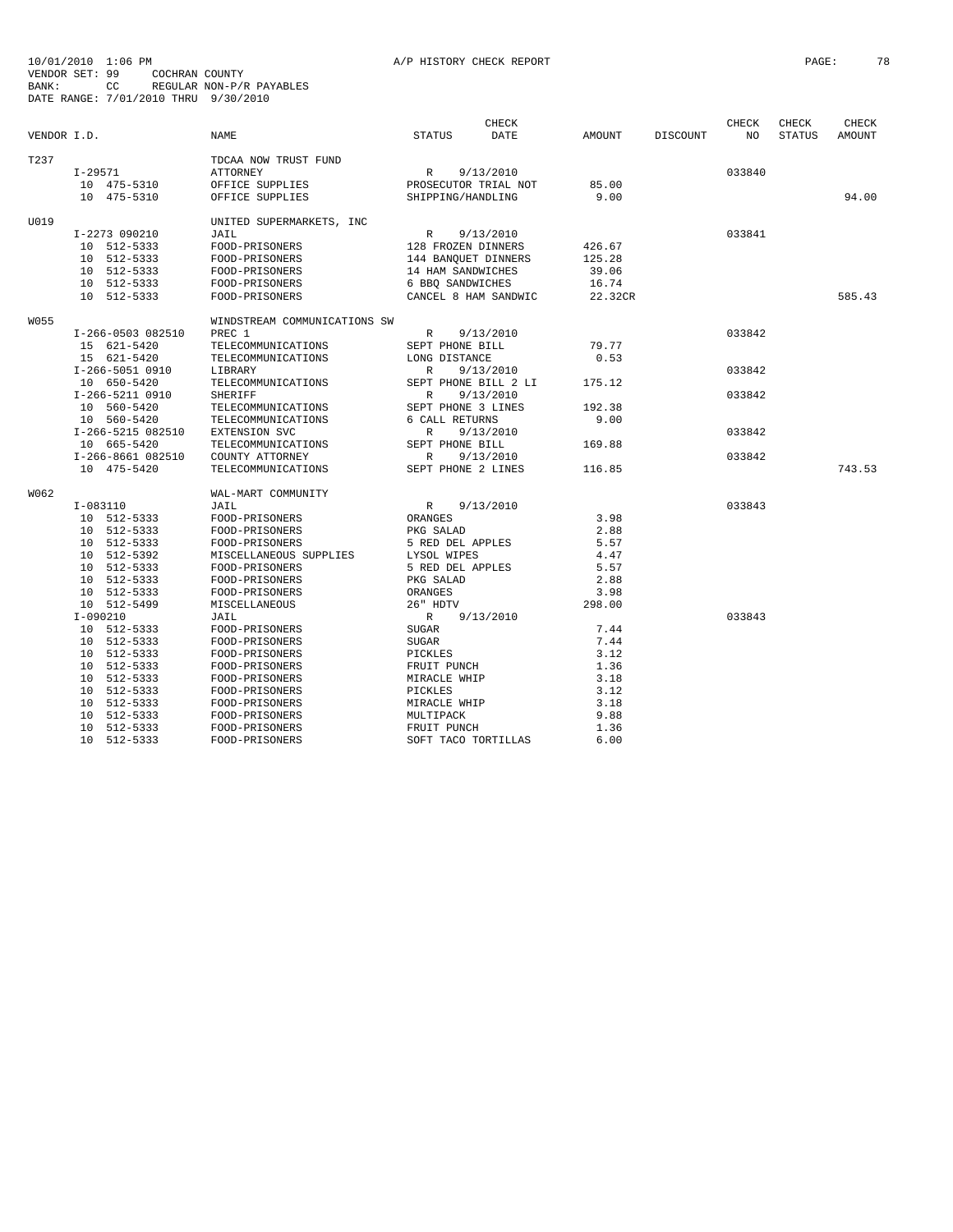| VENDOR I.D.     |               | <b>NAME</b>                | STATUS               | <b>CHECK</b><br><b>DATE</b> | AMOUNT   | DISCOUNT | CHECK<br>NO. | CHECK<br>STATUS | CHECK<br>AMOUNT |
|-----------------|---------------|----------------------------|----------------------|-----------------------------|----------|----------|--------------|-----------------|-----------------|
| W062            |               | WAL-MART COMMUNITY<br>CONT |                      |                             |          |          |              |                 |                 |
|                 | I-090210      | JAIL                       | R                    | 9/13/2010                   |          |          | 033843       |                 |                 |
|                 | 10 512-5333   | FOOD-PRISONERS             | HEINZ KETCHUP        |                             | 6.76     |          |              |                 |                 |
|                 | 10 512-5333   | FOOD-PRISONERS             | <b>BLUE BONNET</b>   |                             | 2.18     |          |              |                 |                 |
| 10 <sup>°</sup> | 512-5333      | FOOD-PRISONERS             | CHERRY MIX           |                             | 1.36     |          |              |                 |                 |
| 10              | 512-5333      | FOOD-PRISONERS             | 36 PACK EGGS         |                             | 5.52     |          |              |                 |                 |
|                 | 10 512-5333   | FOOD-PRISONERS             | CRISCO SPRAY         |                             | 1.98     |          |              |                 |                 |
| 10              | 512-5333      | FOOD-PRISONERS             | SALT                 |                             | 0.38     |          |              |                 |                 |
| 10              | 512-5333      | FOOD-PRISONERS             | CHERRY MIX           |                             | 1.36     |          |              |                 |                 |
| 10              | 512-5333      | FOOD-PRISONERS             | VEG OIL              |                             | 2.98     |          |              |                 |                 |
|                 | 10 512-5333   | FOOD-PRISONERS             | VITAMIN D MILK       |                             | 2.38     |          |              |                 |                 |
| 10              | 512-5333      | FOOD-PRISONERS             | CRISCO SPRAY         |                             | 1.98     |          |              |                 |                 |
| 10 <sup>°</sup> | 512-5333      | FOOD-PRISONERS             | CHEESE FOOD          |                             | 9.28     |          |              |                 |                 |
| 10 <sup>°</sup> | 512-5333      | FOOD-PRISONERS             | 5 RED DEL APPLES     |                             | 5.57     |          |              |                 |                 |
| 10 <sup>°</sup> | 512-5333      | FOOD-PRISONERS             | 5 RED DEL APPLES     |                             | 5.57     |          |              |                 |                 |
| 10 <sup>°</sup> | 512-5333      | FOOD-PRISONERS             | 1 LB SAUSAGE         |                             | 2.72     |          |              |                 |                 |
| 10 <sup>°</sup> | 512-5333      | FOOD-PRISONERS             | CHOPPED HAM          |                             | 2.98     |          |              |                 |                 |
| 10 <sup>°</sup> | 512-5333      | FOOD-PRISONERS             | HONEY HAM            |                             | 2.98     |          |              |                 |                 |
| 10              | 512-5333      | FOOD-PRISONERS             | HONEY HAM            |                             | 2.98     |          |              |                 |                 |
|                 | 10 512-5392   | MISCELLANEOUS SUPPLIES     | FOIL                 |                             | 8.73     |          |              |                 |                 |
| 10 <sup>°</sup> | 512-5333      | FOOD-PRISONERS             | LETTUCE              |                             | 1.14     |          |              |                 |                 |
|                 | 10 512-5333   | FOOD-PRISONERS             | PKG SALAD            |                             | 2.50     |          |              |                 |                 |
| 10              | 512-5333      | FOOD-PRISONERS             | 12 OZ BACON          |                             | 2.78     |          |              |                 |                 |
| 10              | 512-5333      | FOOD-PRISONERS             | 12 OZ BACON          |                             | 2.78     |          |              |                 |                 |
| 10 <sup>°</sup> | 512-5333      | FOOD-PRISONERS             | 1 LB SAUSAGE         |                             | 2.72     |          |              |                 |                 |
| 10 <sup>°</sup> | 512-5333      | FOOD-PRISONERS             | 1 LB SAUSAGE         |                             | 2.72     |          |              |                 |                 |
| 10 <sup>°</sup> | 512-5333      | FOOD-PRISONERS             | HAM & CHEESE         |                             | 2.98     |          |              |                 |                 |
| 10 <sup>°</sup> | 512-5333      | FOOD-PRISONERS             | 1 LB SAUSAGE         |                             | 2.72     |          |              |                 |                 |
|                 | 10 512-5333   | FOOD-PRISONERS             | ORANGES              |                             | 3.98     |          |              |                 |                 |
|                 | 10 512-5333   | FOOD-PRISONERS             | ORANGES              |                             | 3.98     |          |              |                 |                 |
|                 | 10 512-5333   | FOOD-PRISONERS             | HAM & CHEESE         |                             | 2.98     |          |              |                 |                 |
| 10 <sup>1</sup> | 512-5333      | FOOD-PRISONERS             | CHOPPED HAM          |                             | 2.98     |          |              |                 | 475.36          |
| <b>W070</b>     |               | R D WALLACE OIL CO INC     |                      |                             |          |          |              |                 |                 |
|                 | I-1400 0910   | PREC 4                     | R                    | 9/13/2010                   |          |          | 033844       |                 |                 |
|                 | 15 624-5330   | FUEL AND OIL               | 39.0 GAL UNLEADED    |                             | 101.35   |          |              |                 |                 |
|                 | $I-3440$ 0910 | PREC 1                     | R                    | 9/13/2010                   |          |          | 033844       |                 |                 |
|                 | 15 621-5330   | FUEL & OIL                 | 76.0 GAL UNLEADED    |                             | 198.74   |          |              |                 |                 |
|                 | $I-3540$ 0910 | PREC 3                     | $\mathbb R$          | 9/13/2010                   |          |          | 033844       |                 |                 |
|                 | 15 623-5330   | FUEL AND OIL               | 85.5 GAL UNLEADED    |                             | 239.31   |          |              |                 |                 |
| 15              | 623-5330      | FUEL AND OIL               | 805.1 GAL DYED DIESE |                             | 2,044.95 |          |              |                 |                 |
|                 | 15 623-5330   | FUEL AND OIL               | 3 80 OZ POWER SVC    |                             | 39.15    |          |              |                 |                 |
|                 | 15 623-5330   | FUEL AND OIL               | 452.0 GAL DYED DIESE |                             | 1,148.08 |          |              |                 |                 |
|                 | 15 623-5330   | FUEL AND OIL               | 2 80 OZ POWER SVC    |                             | 26.10    |          |              |                 |                 |
|                 | 15 623-5330   | FUEL AND OIL               | 500 GAL DYED DIESEL  |                             | 1,270.00 |          |              |                 |                 |
| 15              | 623-5330      | FUEL AND OIL               | 2 80 OZ POWER SVC    |                             | 26.10    |          |              |                 |                 |
| 15              | 623-5330      | FUEL AND OIL               | 302.4 GAL DYED DIESE |                             | 740.88   |          |              |                 |                 |
| 15              | 623-5330      | FUEL AND OIL               | 1 OT POWER SVC       |                             | 5.95     |          |              |                 |                 |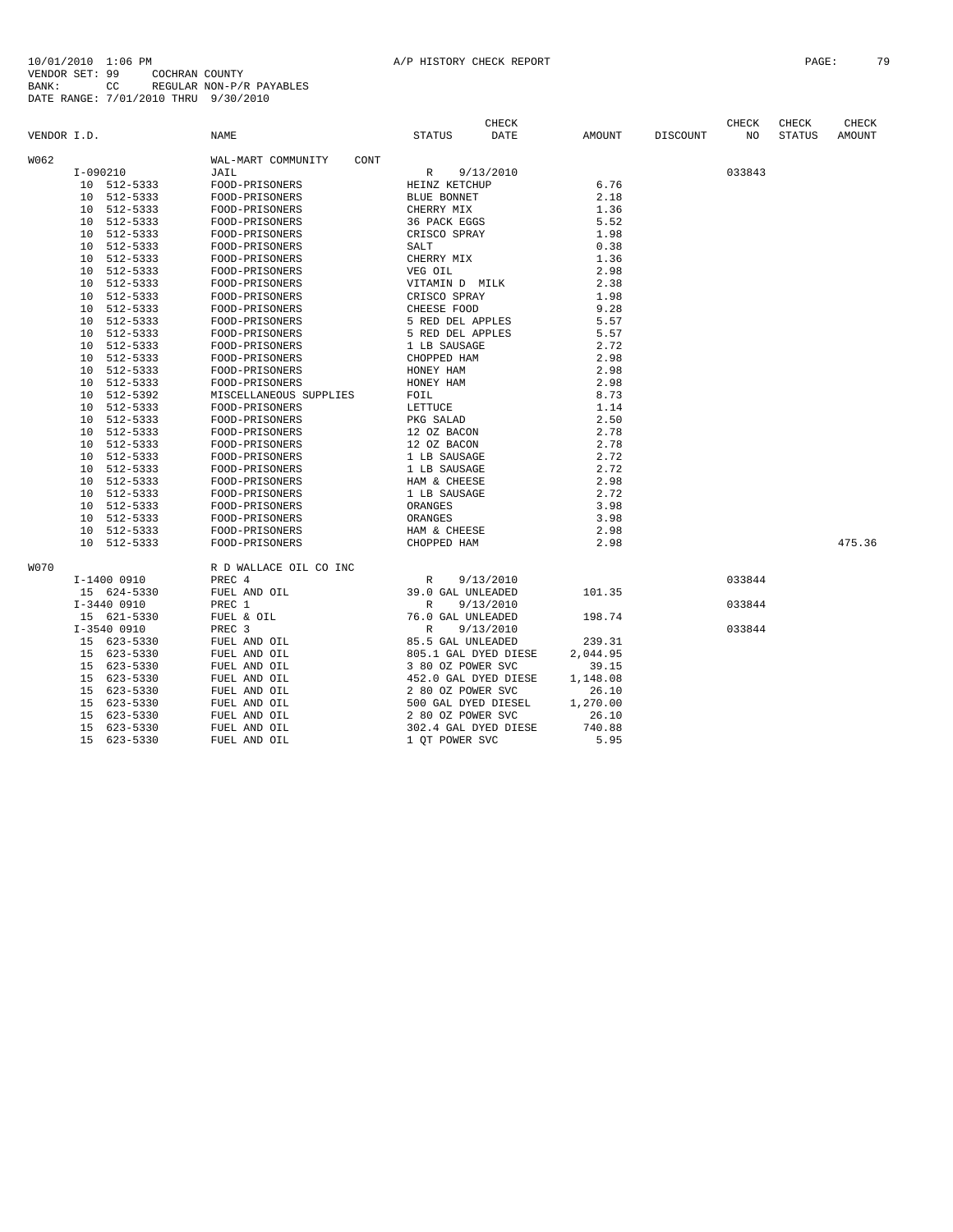|             |                                         |                            |                      | CHECK     |               |          | CHECK  | CHECK         | CHECK    |
|-------------|-----------------------------------------|----------------------------|----------------------|-----------|---------------|----------|--------|---------------|----------|
| VENDOR I.D. |                                         | <b>NAME</b>                | <b>STATUS</b>        | DATE      | <b>AMOUNT</b> | DISCOUNT | NO     | <b>STATUS</b> | AMOUNT   |
| <b>W070</b> |                                         | R D WALLACE OIL CO INCCONT |                      |           |               |          |        |               |          |
|             | I-3540 0910                             | PREC 3                     | R                    | 9/13/2010 |               |          | 033844 |               |          |
|             | 15 623-5330                             | FUEL AND OIL               | 1 80 OZ POWER SVC    |           | 13.05         |          |        |               |          |
|             | I-3600 0910                             | PARK                       | R                    | 9/13/2010 |               |          | 033844 |               |          |
|             | 10 660-5330                             | FUEL AND OIL               | 61.0 GAL UNLEADED    |           | 159.52        |          |        |               |          |
|             | I-3700 083110                           | <b>SHERIFF</b>             | $\mathbb{R}$         | 9/13/2010 |               |          | 033844 |               |          |
|             | 10 560-5330                             | FUEL AND OIL               | 29.5 GAL UNLEADED    |           | 77.14         |          |        |               |          |
|             | 10 560-5330                             | FUEL AND OIL               | 8.5 GAL UNLEADED     |           | 22.23         |          |        |               |          |
|             | 10 560-5330                             | FUEL AND OIL               | 72.6 GAL UNLEADED    |           | 188.44        |          |        |               |          |
|             | 10 560-5330                             | FUEL AND OIL               | 21.9 GAL UNLEADED    |           | 57.27         |          |        |               |          |
|             | 10 560-5330                             | FUEL AND OIL               | 58.6 GAL UNLEADED    |           | 153.24        |          |        |               |          |
|             | 10 560-5330                             | FUEL AND OIL               | 70.9 GAL UNLEADED    |           | 188.79        |          |        |               | 6,700.29 |
| W092        |                                         | WEST TEXAS GAS INC         |                      |           |               |          |        |               |          |
|             | I-15006-03496 0910                      | <b>SHERIFF</b>             | R                    | 9/13/2010 |               |          | 033845 |               |          |
|             | 10 560-5330                             | FUEL AND OIL               | 232.13 GAL UNLEADED  |           | 596.65        |          |        |               |          |
|             | 10 560-5330                             | FUEL AND OIL               | 16.01 GAL UNLEADED P |           | 45.08         |          |        |               | 641.73   |
| W092        |                                         | WEST TEXAS GAS INC         |                      |           |               |          |        |               |          |
|             | I-15006-47129 090110 JUVENILE PROBATION |                            | R                    | 9/13/2010 |               |          | 033846 |               |          |
|             | 10 571-5330                             | <b>FUEL</b>                | 9.69 GAL UNL/SAN ANG |           | 22.83         |          |        |               | 22.83    |
| <b>W097</b> |                                         | W. L. MATHENY dba          |                      |           |               |          |        |               |          |
|             | $I - 28701$                             | CRTHSE/LIB/ACT BLDG        | R                    | 9/13/2010 |               |          | 033847 |               |          |
|             | 10 510-5332                             | CUSTODIAL SUPPLIES         | SPRAY BUGS           |           | 70.00         |          |        |               |          |
|             | 10 662-5332                             | CUSTODIAL SUPPLIES         | SPRAY BUGS           |           | 45.00         |          |        |               |          |
|             | 10 650-5332                             | CUSTODIAL SUPPLIES         | SPRAY BUGS           |           | 35.00         |          |        |               | 150.00   |
| W164        |                                         | WARREN CAT                 |                      |           |               |          |        |               |          |
|             | I-W0020063651                           | PREC 1                     | R                    | 9/13/2010 |               |          | 033848 |               |          |
|             | 15 621-5451                             | <b>REPAIRS</b>             | LABOR TO REPL STEERI |           | 270.00        |          |        |               | 270.00   |
| Y001        |                                         | YELLOWHOUSE MACHINERY COM  |                      |           |               |          |        |               |          |
|             | $I - 202785$                            | PREC 4                     | $\mathbb{R}$         | 9/13/2010 |               |          | 033849 |               |          |
|             | 15 624-5451                             | <b>REPAIRS</b>             | 2 OUICK LOCKS        |           | 9.36          |          |        |               |          |
|             | 15 624-5451                             | <b>REPAIRS</b>             | 2 PIN FASTENERS      |           | 315.90        |          |        |               |          |
|             | 15 624-5451                             | <b>REPAIRS</b>             | FREIGHT              |           | 58.87         |          |        |               | 384.13   |
| Y022        |                                         | YORK DISCOUNT TIRE CENTER  |                      |           |               |          |        |               |          |
|             | $I - 601783$                            | PREC 1                     | $\mathbb{R}$         | 9/13/2010 |               |          | 033850 |               |          |
|             | 15 621-5454                             | TIRES                      | 300# TIRE-FILL       |           | 420.00        |          |        |               |          |
|             | 15 621-5454                             | TIRES                      | MOUNTING             |           | 27.50         |          |        |               |          |
|             | 15 621-5454                             | TIRES                      | DISPOSAL FEE         |           | 4.00          |          |        |               | 451.50   |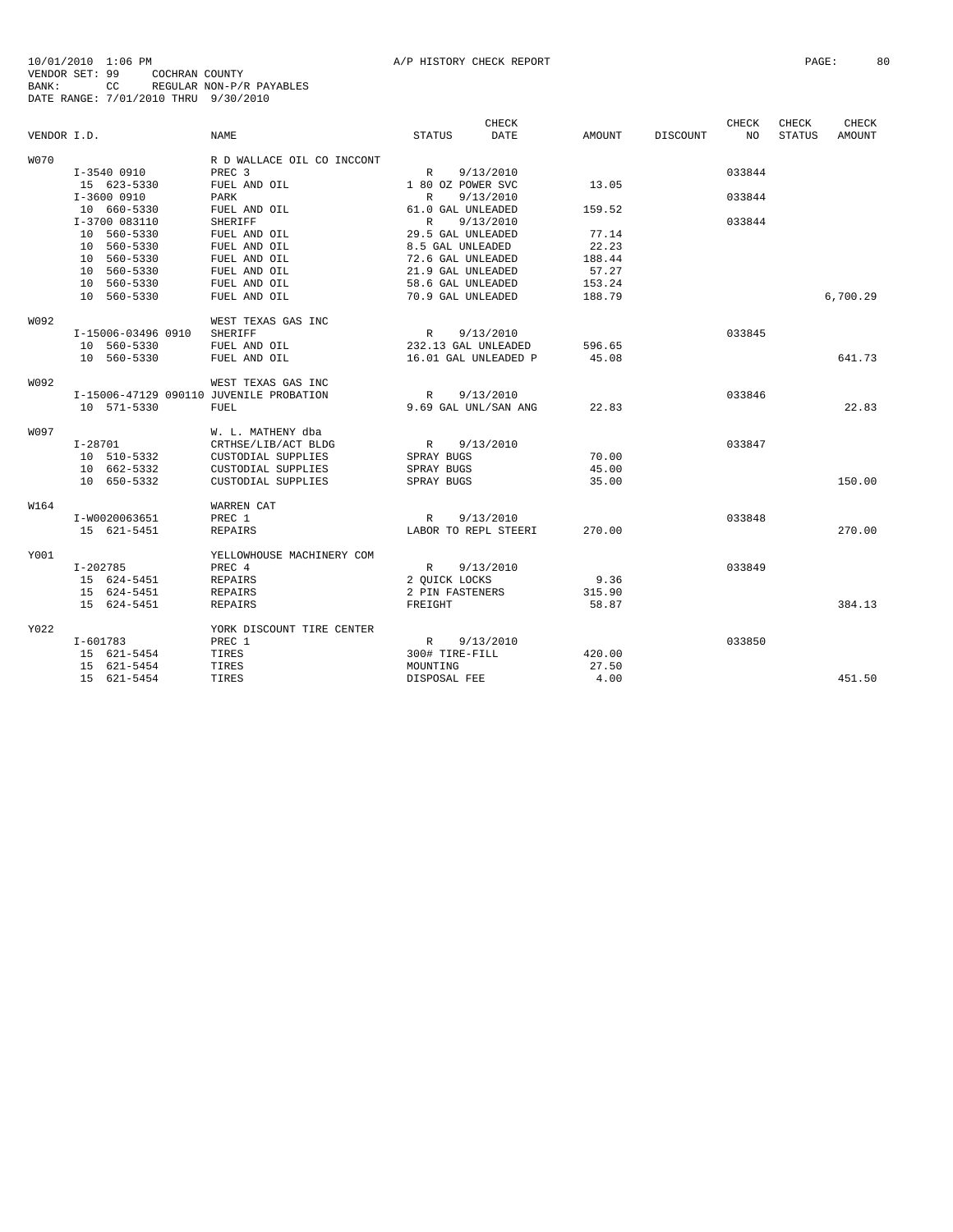| BANK:       | 10/01/2010 1:06 PM<br>VENDOR SET: 99<br>COCHRAN COUNTY<br>DATE RANGE: 7/01/2010 THRU 9/30/2010 | CC REGULAR NON-P/R PAYABLES                         | A/P HISTORY CHECK REPORT    |        |                         | PAGE:                                     | 81 |
|-------------|------------------------------------------------------------------------------------------------|-----------------------------------------------------|-----------------------------|--------|-------------------------|-------------------------------------------|----|
| VENDOR I.D. |                                                                                                | <b>NAME</b>                                         | CHECK<br>STATUS<br>DATE     | AMOUNT | CHECK<br>DISCOUNT<br>NO | <b>CHECK</b><br>CHECK<br>STATUS<br>AMOUNT |    |
| A078        | I-PETIT JURY 0910<br>10 435-5492                                                               | EDWARD JASON AMALLA<br>DISTRICT COURT<br>PETIT JURY | R<br>9/16/2010<br>JURY DUTY | 15.00  | 033851                  | 15.00                                     |    |
| A088        | I-PETIT JURY 0910<br>10 435-5492                                                               | <b>JERRY ARTHUR</b><br>DISTRICT COURT<br>PETIT JURY | R 9/16/2010<br>JURY DUTY    | 110.00 | 033852                  | 110.00                                    |    |
| A220        | I-PETIT JURY 0910<br>10 435-5492                                                               | CECILIA ANGUIANO<br>DISTRICT COURT<br>PETIT JURY    | R 9/16/2010<br>JURY DUTY    | 110.00 | 033853                  | 110.00                                    |    |
| A227        | I-PETIT JURY 0910<br>10 435-5492                                                               | LINDA E ARTHUR<br>DISTRICT COURT<br>PETIT JURY      | R 9/16/2010<br>JURY DUTY    | 15.00  | 033854                  | 15.00                                     |    |
| A228        | I-PETIT JURY 0910<br>10 435-5492                                                               | SONIA ANAYA<br>DISTRICT COURT<br>PETIT JURY         | R 9/16/2010<br>JURY DUTY    | 15.00  | 033855                  | 15.00                                     |    |
| A229        | I-PETIT JURY 0910<br>10 435-5492                                                               | LOUISINDA ANGUIANO<br>DISTRICT COURT<br>PETIT JURY  | R 9/16/2010<br>JURY DUTY    | 110.00 | 033856                  | 110.00                                    |    |
| B143        | I-PETIT JURY 0910<br>10 435-5492                                                               | JONATHAN BOWMAN<br>DISTRICT COURT<br>PETIT JURY     | R 9/16/2010<br>JURY DUTY    | 15.00  | 033857                  | 15.00                                     |    |
| B269        | I-PETIT JURY 0910<br>10 435-5492                                                               | <b>JAMIE BARKER</b><br>DISTRICT COURT<br>PETIT JURY | R 9/16/2010<br>JURY DUTY    | 15.00  | 033858                  | 15.00                                     |    |
| B270        | I-PETIT JURY 0910<br>10 435-5492                                                               | KIMBERLY BAKER<br>DISTRICT COURT<br>PETIT JURY      | R 9/16/2010<br>JURY DUTY    | 15.00  | 033859                  | 15.00                                     |    |
| B271        | I-PETIT JURY 0910<br>10 435-5492                                                               | DENNIS BROWN<br>DISTRICT COURT<br>PETIT JURY        | R 9/16/2010<br>JURY DUTY    | 15.00  | 033860                  | 15.00                                     |    |
| B272        | I-PETIT JURY 0910<br>10 435-5492                                                               | GARY BURTON<br>DISTRICT COURT<br>PETIT JURY         | R 9/16/2010<br>JURY DUTY    | 15.00  | 033861                  | 15.00                                     |    |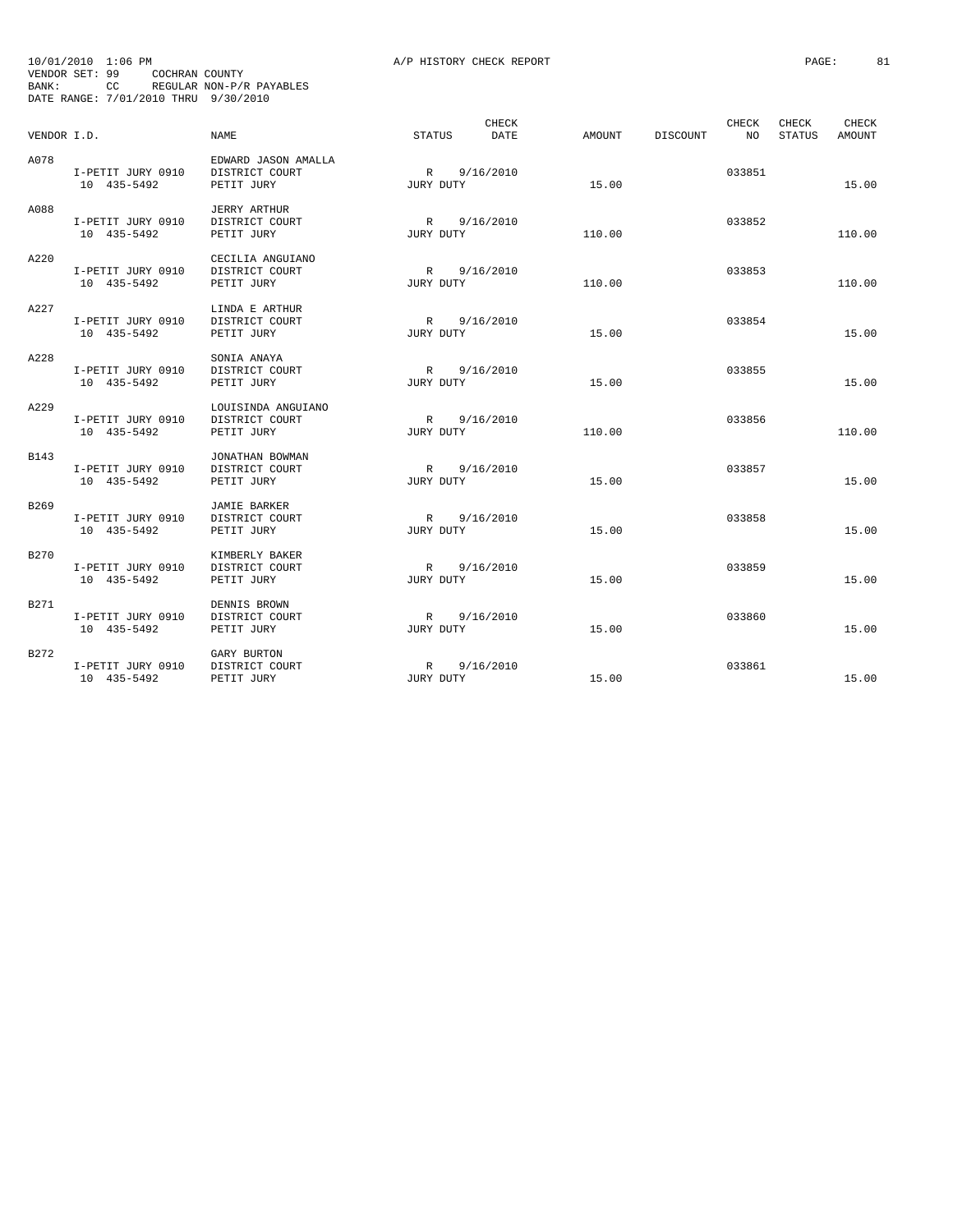| VENDOR I.D. |                                    | <b>NAME</b>                  | <b>STATUS</b>        | <b>CHECK</b><br><b>DATE</b> | AMOUNT | DISCOUNT | CHECK<br>NO | CHECK<br><b>STATUS</b> | CHECK<br>AMOUNT |
|-------------|------------------------------------|------------------------------|----------------------|-----------------------------|--------|----------|-------------|------------------------|-----------------|
| C051        |                                    | COCHRAN COUNTY CHILDRENS     |                      |                             |        |          |             |                        |                 |
|             | I-PETIT JURY 091510 DISTRICT COURT |                              | R                    | 9/16/2010                   |        |          | 033862      |                        |                 |
|             | 435-5492<br>10 <sup>1</sup>        | PETIT JURY                   | DEBORAH K COOPER DON |                             | 7.50   |          |             |                        |                 |
|             | 10 435-5492                        | PETIT JURY                   | JULIA ANNE THOMS DON |                             | 15.00  |          |             |                        |                 |
|             | 435-5492<br>10                     | PETIT JURY                   | WILEY PRITCHARD III  |                             | 15.00  |          |             |                        |                 |
|             | 435-5492<br>10                     | PETIT JURY                   | CINDY SIMPSON DONATI |                             | 15.00  |          |             |                        |                 |
|             | 10<br>435-5492                     | PETIT JURY                   | SHAWN GARNER DONATIO |                             | 15.00  |          |             |                        |                 |
|             | 10<br>435-5492                     | PETIT JURY                   | KARLA KIM SILHAN DON |                             | 110.00 |          |             |                        |                 |
|             | 435-5492<br>10                     | PETIT JURY                   | RANDY CHARLES GEORGE |                             | 15.00  |          |             |                        |                 |
|             | 435-5492<br>10                     | PETIT JURY                   | BRENDA ENOS DONATION |                             | 15.00  |          |             |                        |                 |
|             | 435-5492<br>10                     | PETIT JURY                   | STACEY DUNN DONATION |                             | 15.00  |          |             |                        |                 |
|             | 10<br>435-5492                     | PETIT JURY                   | DALILA SEPULBEDA DON |                             | 15.00  |          |             |                        |                 |
|             | 435-5492<br>10                     | PETIT JURY                   | LETTIE ROBERTS DONAT |                             | 15.00  |          |             |                        |                 |
|             | 435-5492<br>10                     | PETIT JURY                   | REGINA INGLE DONATIO |                             | 15.00  |          |             |                        |                 |
|             | 435-5492<br>10                     | PETIT JURY                   | ELISA FRANCO DONATIO |                             | 15.00  |          |             |                        |                 |
|             | 435-5492<br>10                     | PETIT JURY                   | DOROTHY HESTER DONAT |                             | 15.00  |          |             |                        |                 |
|             | 435-5492<br>10                     | PETIT JURY                   | TOBIE GATTIS DONATIO |                             | 15.00  |          |             |                        |                 |
|             | 435-5492<br>10                     | PETIT JURY                   | DALLAS O'BRIEN DONAT |                             | 15.00  |          |             |                        |                 |
|             | 435-5492<br>10                     | PETIT JURY                   | ROBERT ESCALANTE DON |                             | 15.00  |          |             |                        |                 |
|             | 435-5492<br>10                     | PETIT JURY                   | JACK WILLIAM ROBINSO |                             | 110.00 |          |             |                        |                 |
|             | 10<br>435-5492                     | PETIT JURY                   | LISA GAY TURNER DONA |                             | 110.00 |          |             |                        |                 |
|             | 435-5492<br>10                     | PETIT JURY                   | SHERRY CHRIS WOOLAM  |                             | 110.00 |          |             |                        |                 |
|             | 435-5492<br>10                     | PETIT JURY                   | KAMI HUBER DONATION  |                             | 15.00  |          |             |                        |                 |
|             | 435-5492<br>10                     | PETIT JURY                   | SHANNON MARIE PRIETO |                             | 15.00  |          |             |                        |                 |
|             | 435-5492<br>10                     | PETIT JURY                   | GEORGE JOSEPH HERRO  |                             | 15.00  |          |             |                        |                 |
|             | 10 435-5492                        | PETIT JURY                   | NATALIE DION SILHAN  |                             | 15.00  |          |             |                        |                 |
|             | 10 435-5492                        | PETIT JURY                   | SUSAN DAVIDSON DONAT |                             | 15.00  |          |             |                        | 747.50          |
| C220        |                                    | ROBERT F. CASAREZ            |                      |                             |        |          |             |                        |                 |
|             | I-PETIT JURY 0910                  | DISTRICT COURT               | R                    | 9/16/2010                   |        |          | 033863      |                        |                 |
|             | 10 435-5492                        | PETIT JURY                   | JURY DUTY            |                             | 15.00  |          |             |                        | 15.00           |
| C287        |                                    | JAMES P CORNISH              |                      |                             |        |          |             |                        |                 |
|             | I-PETIT JURY 0910                  | DISTRICT COURT               | R                    | 9/16/2010                   |        |          | 033864      |                        |                 |
|             | 10 435-5492                        | PETIT JURY                   | JURY DUTY            |                             | 15.00  |          |             |                        | 15.00           |
| C327        |                                    | RALPH CARDENAS               |                      |                             |        |          |             |                        |                 |
|             | I-PETIT JURY 0910<br>10 435-5492   | DISTRICT COURT               | R<br>JURY DUTY       | 9/16/2010                   | 15.00  |          | 033865      |                        | 15.00           |
|             |                                    | PETIT JURY                   |                      |                             |        |          |             |                        |                 |
| C331        |                                    | JAMES COEN                   |                      |                             |        |          |             |                        |                 |
|             | I-PETIT JURY 0910<br>10 435-5492   | DISTRICT COURT<br>PETIT JURY | R<br>JURY DUTY       | 9/16/2010                   | 15.00  |          | 033866      |                        | 15.00           |
|             |                                    |                              |                      |                             |        |          |             |                        |                 |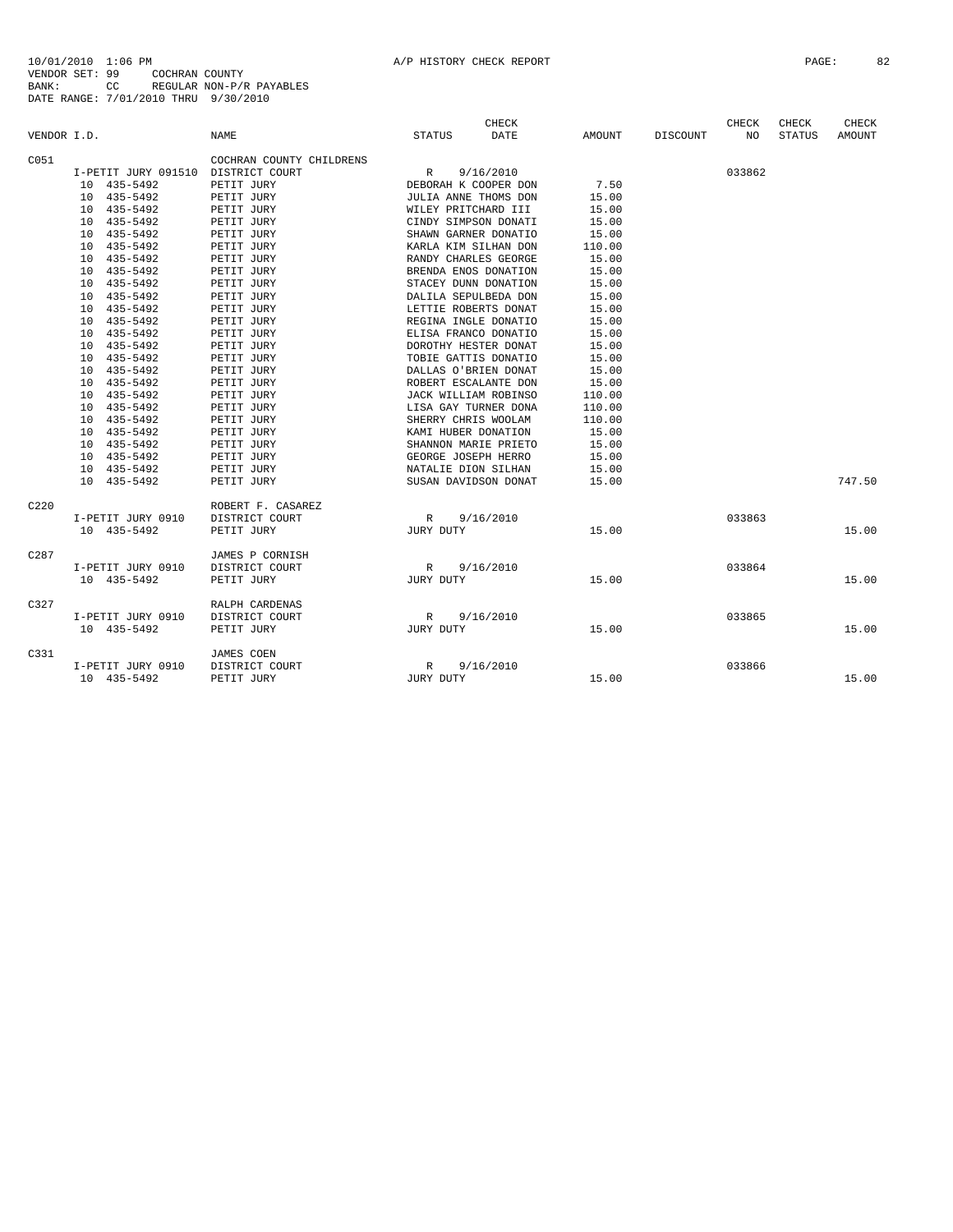| BANK:       | 10/01/2010 1:06 PM<br>VENDOR SET: 99<br>COCHRAN COUNTY<br>DATE RANGE: 7/01/2010 THRU 9/30/2010 | CC REGULAR NON-P/R PAYABLES                         | A/P HISTORY CHECK REPORT       |        |                          | PAGE:           | 83              |
|-------------|------------------------------------------------------------------------------------------------|-----------------------------------------------------|--------------------------------|--------|--------------------------|-----------------|-----------------|
| VENDOR I.D. |                                                                                                | <b>NAME</b>                                         | CHECK<br>STATUS<br><b>DATE</b> | AMOUNT | CHECK<br>DISCOUNT<br>NO. | CHECK<br>STATUS | CHECK<br>AMOUNT |
| D070        | I-PETIT JURY 0910<br>10 435-5492                                                               | ROY B. DAVIS, JR.<br>DISTRICT COURT<br>PETIT JURY   | R 9/16/2010<br>JURY DUTY       | 15.00  | 033867                   |                 | 15.00           |
| D124        | I-PETIT JURY 0910<br>10 435-5492                                                               | JOANN DOBSON<br>DISTRICT COURT<br>PETIT JURY        | R 9/16/2010<br>JURY DUTY       | 110.00 | 033868                   |                 | 110.00          |
| D142        | I-PETIT JURY 0910<br>10 435-5492                                                               | CLIFFORD E. DUPLER<br>DISTRICCT COURT<br>PETIT JURY | R 9/16/2010<br>JURY DUTY       | 15.00  | 033869                   |                 | 15.00           |
| D174        | I-PETIT JURY 0910<br>10 435-5492                                                               | TERRY L. DAVIS<br>DISTRICT COURT<br>PETIT JURY      | R 9/16/2010<br>JURY DUTY       | 15.00  | 033870                   |                 | 15.00           |
| D182        | I-PETIT JURY 0910<br>10 435-5492                                                               | RYAN HEATH DAVIS<br>DISTRICT COURT<br>PETIT JURY    | R 9/16/2010<br>JURY DUTY       | 15.00  | 033871                   |                 | 15.00           |
| D183        | I-PETIT JURY 0910<br>10 435-5492                                                               | IRIS DEWBRE<br>DISTRICT COURT<br>PETIT JURY         | R 9/16/2010<br>JURY DUTY       | 15.00  | 033872                   |                 | 15.00           |
| D184        | I-PETIT JURY 0910<br>10 435-5492                                                               | JANIE DELAROSA<br>DISTRICT COURT<br>PETIT JURY      | R 9/16/2010<br>JURY DUTY       | 15.00  | 033873                   |                 | 15.00           |
| E051        | I-PETIT JURY 0910<br>10 435-5492                                                               | TOMMY ELLISON<br>DISTRICT COURT<br>PETIT JURY       | R 9/16/2010<br>JURY DUTY       | 15.00  | 033874                   |                 | 15.00           |
| E065        | I-PETIT JURY 0910<br>10 435-5492                                                               | JIMMY ERICSON<br>DISTRICT COURT<br>PETIT JURY       | R 9/16/2010<br>JURY DUTY       | 15.00  | 033875                   |                 | 15.00           |
| G101        | I-PETIT JURY 0910<br>10 435-5492                                                               | LISA GRANADO<br>DISTRICT COURT<br>PETIT JURY        | R 9/16/2010<br>JURY DUTY       | 15.00  | 033876                   |                 | 15.00           |
| G147        | I-PETIT JURY 0910<br>10 435-5492                                                               | RAYMOND GRANADO<br>DISTRICT COURT<br>PETIT JURY     | R 9/16/2010<br>JURY DUTY       | 15.00  | 033877                   |                 | 15.00           |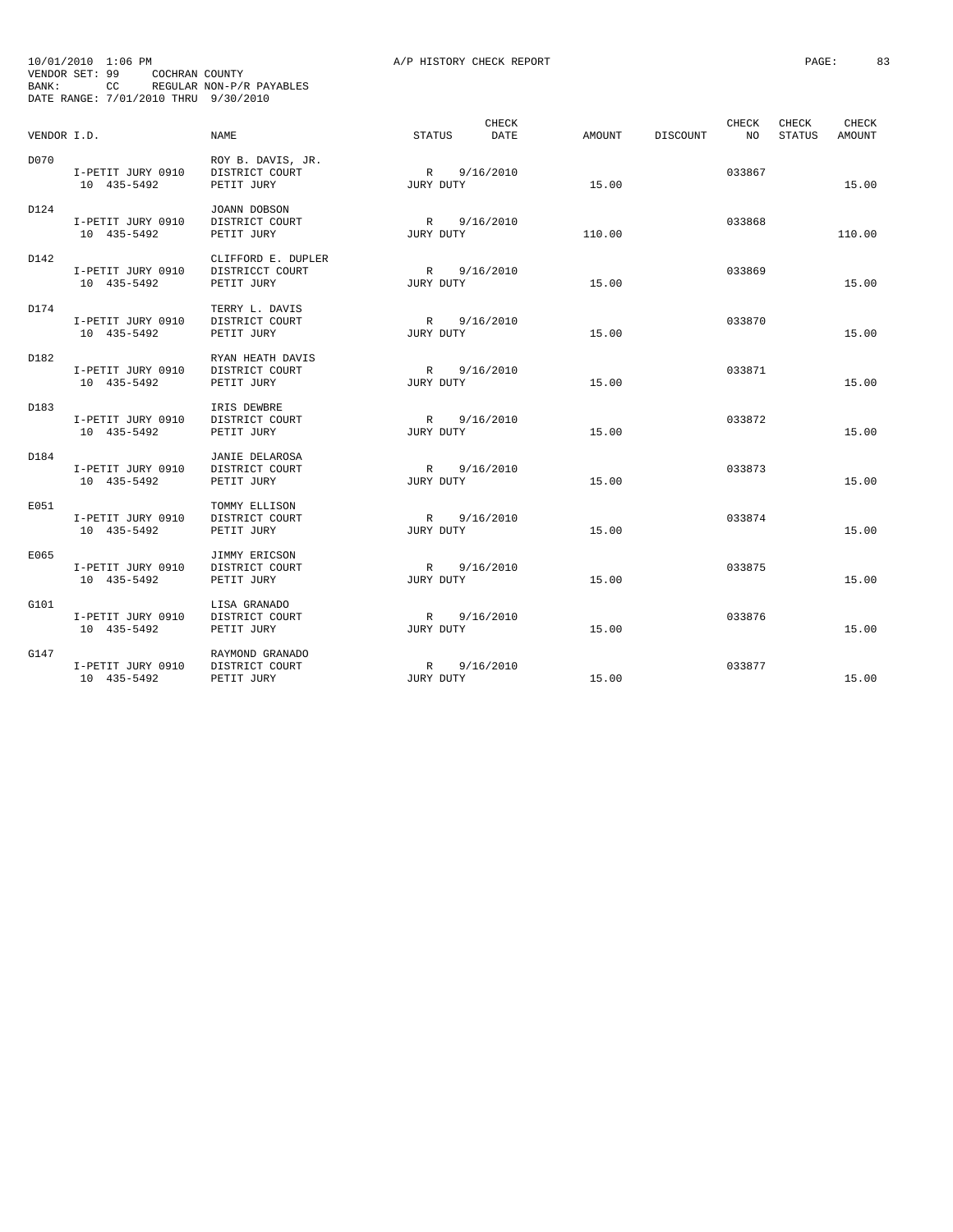| BANK:       | 10/01/2010 1:06 PM<br>VENDOR SET: 99<br>COCHRAN COUNTY<br>DATE RANGE: 7/01/2010 THRU 9/30/2010 | CC REGULAR NON-P/R PAYABLES                          | A/P HISTORY CHECK REPORT    |        |                                | PAGE:                              | 84 |
|-------------|------------------------------------------------------------------------------------------------|------------------------------------------------------|-----------------------------|--------|--------------------------------|------------------------------------|----|
| VENDOR I.D. |                                                                                                | NAME.                                                | CHECK<br>STATUS<br>DATE     |        | CHECK<br>AMOUNT DISCOUNT<br>NO | CHECK<br>CHECK<br>STATUS<br>AMOUNT |    |
| G230        | I-PETIT JURY 0910<br>10 435-5492                                                               | RUSSELL GOURLEY<br>DISTRICT COURT<br>PETIT JURY      | R 9/16/2010<br>JURY DUTY    | 15.00  | 033878                         | 15.00                              |    |
| G231        | I-PETIT JURY 0910<br>10 435-5492                                                               | LINDA GONZALEZ<br>DISTRICT COURT<br>PETIT JURY       | R 9/16/2010<br>JURY DUTY    | 15.00  | 033879                         | 15.00                              |    |
| G232        | I-PETIT JURY 0910<br>10 435-5492                                                               | BELINDA GUILLEN<br>DISTRICT COURT<br>PETIT JURY      | R 9/16/2010<br>JURY DUTY    | 15.00  | 033880                         | 15.00                              |    |
| H125        | I-PETIT JURY 0910<br>10 435-5492                                                               | KAY HOUSTON<br>DISTRICT COURT<br>PETIT JURY          | R 9/16/2010<br>JURY DUTY    | 110.00 | 033881                         | 110.00                             |    |
| H235        | I-PETIT JURY 0910<br>10 435-5492                                                               | JOHN HUGHES<br>DISTRICT COURT<br>PETIT JURY          | R 9/16/2010<br>JURY DUTY    | 15.00  | 033882                         | 15.00                              |    |
| H242        | I-PETIT JURY 0910<br>10 435-5492                                                               | DANA HEFLIN<br>DISTRICT COURT<br>PETIT JURY          | R 9/16/2010<br>JURY DUTY    | 110.00 | 033883                         | 110.00                             |    |
| H248        | I-PETIT JURY 0910<br>10 435-5492                                                               | <b>BRUCE HEFLIN</b><br>DISTRICT COURT<br>PETIT JURY  | R 9/16/2010<br>JURY DUTY    | 110.00 | 033884                         | 110.00                             |    |
| H274        | I-PETIT JURY 0910<br>10 435-5492                                                               | TAMMIE LOUISE HUGHES<br>DISTRICT COURT<br>PETIT JURY | 9/16/2010<br>R<br>JURY DUTY | 15.00  | 033885                         | 15.00                              |    |
| H295        | I-PETIT JURY 0910<br>10 435-5492                                                               | GLENNA ANNETTE HILL<br>DISTRICT COURT<br>PETIT JURY  | R 9/16/2010<br>JURY DUTY    | 15.00  | 033886                         | 15.00                              |    |
| H296        | I-PETIT JURY 0910<br>10 435-5492                                                               | CRUZ HONESTO JR<br>DISTRICT COURT<br>PETIT JURY      | 9/16/2010<br>R<br>JURY DUTY | 15.00  | 033887                         | 15.00                              |    |
| H297        | I-PETIT JURY 0910<br>10 435-5492                                                               | ETASHA HERNANDEZ<br>DISTRICT COURT<br>PETIT JURY     | R 9/16/2010<br>JURY DUTY    | 15.00  | 033888                         | 15.00                              |    |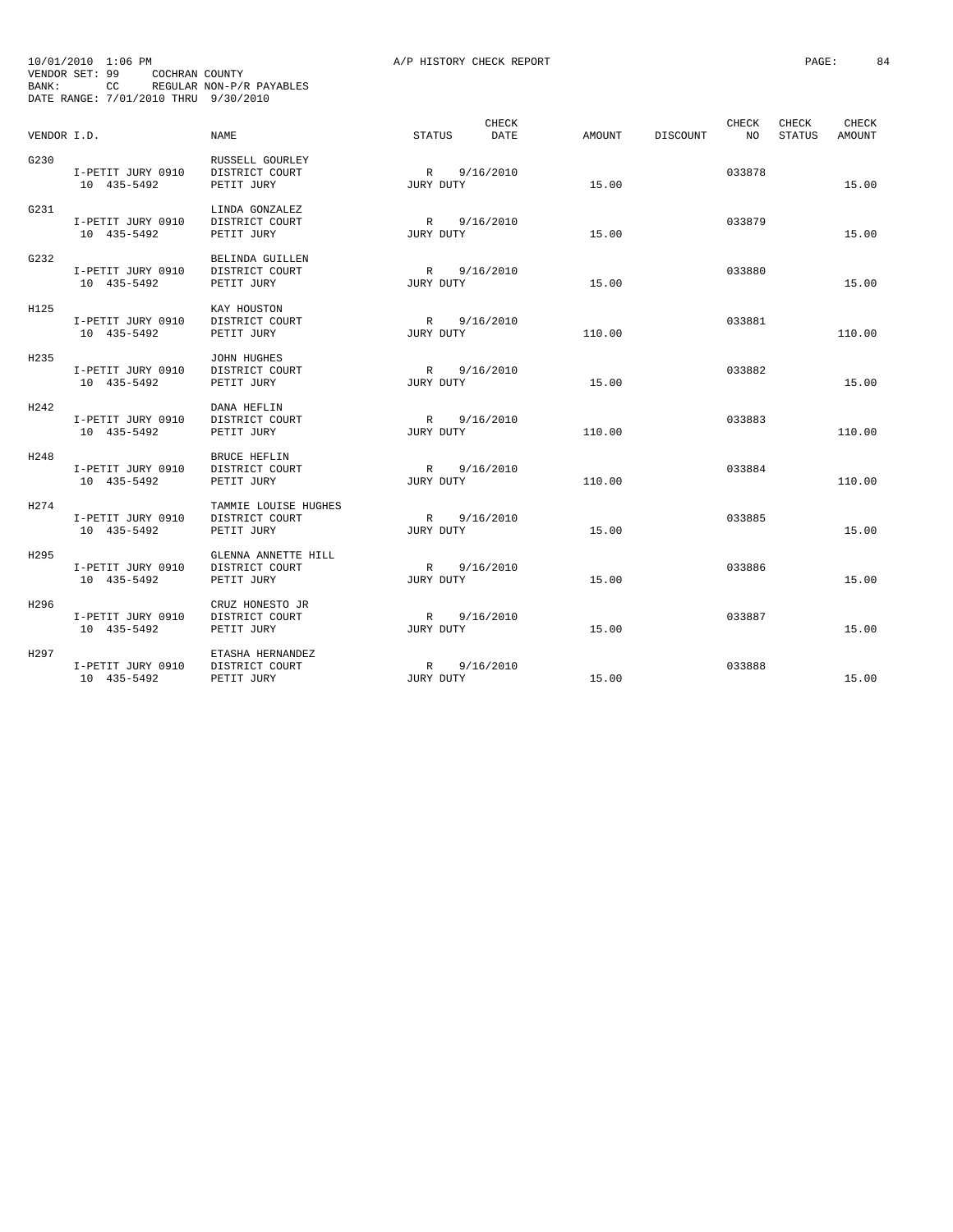|             | 10/01/2010 1:06 PM                                                       |                                                   | A/P HISTORY CHECK REPORT    |                 |             | PAGE:<br>85                        |
|-------------|--------------------------------------------------------------------------|---------------------------------------------------|-----------------------------|-----------------|-------------|------------------------------------|
| BANK:       | VENDOR SET: 99<br>COCHRAN COUNTY<br>DATE RANGE: 7/01/2010 THRU 9/30/2010 | CC REGULAR NON-P/R PAYABLES                       |                             |                 |             |                                    |
| VENDOR I.D. |                                                                          | NAME                                              | CHECK<br>STATUS<br>DATE     | AMOUNT DISCOUNT | CHECK<br>NO | CHECK<br>CHECK<br>STATUS<br>AMOUNT |
| H298        | I-PETIT JURY 0910<br>10 435-5492                                         | TRISTAN HONESTO<br>DISTRICT COURT<br>PETIT JURY   | R 9/16/2010<br>JURY DUTY    | 15.00           | 033889      | 15.00                              |
| J028        | I-PETIT JURY 0910<br>10 435-5492                                         | MELISSA JOHNSON<br>DISTRICT COURT<br>PETIT JURY   | R 9/16/2010<br>JURY DUTY    | 15.00           | 033890      | 15.00                              |
| J029        | I-PETIT JURY 0910<br>10 435-5492                                         | RANDY JOHNSON<br>DISTRICT COURT<br>PETIT JURY     | R 9/16/2010<br>JURY DUTY    | 15.00           | 033891      | 15.00                              |
| J052        | I-PETIT JURY 0910<br>10 435-5492                                         | EVA MARIA JACKSON<br>DISTRICT COURT<br>PETIT JURY | R 9/16/2010<br>JURY DUTY    | 15.00           | 033892      | 15.00                              |
| K036        | I-PETIT JURY 0910<br>10 435-5492                                         | LINDA KOZAK<br>DISTRICT COURT<br>PETIT JURY       | R 9/16/2010<br>JURY DUTY    | 15.00           | 033893      | 15.00                              |
| L047        | I-PETIT JURY 0910<br>10 435-5492                                         | RICKY LYNN LEVENS<br>DISTRICT COURT<br>PETIT JURY | R 9/16/2010<br>JURY DUTY    | 15.00           | 033894      | 15.00                              |
| L080        | I-PETIT JURY 0910<br>10 435-5492                                         | HASKELL LAMAR<br>DISTRICT COURT<br>PETIT JURY     | R 9/16/2010<br>JURY DUTY    | 15.00           | 033895      | 15.00                              |
| L145        | I-PETIT JURY 0910<br>10 435-5492                                         | GREGG LEWIS<br>DISTRICT COURT<br>PETIT JURY       | R 9/16/2010<br>JURY DUTY    | 15.00           | 033896      | 15.00                              |
| M079        | I-PETIT JURY 0910<br>10 435-5492                                         | LEM MCROREY<br>DISTRICT COURT<br>PETIT JURY       | R 9/16/2010<br>JURY DUTY    | 15.00           | 033897      | 15.00                              |
| M097        | I-PETIT JURY 0910<br>10 435-5492                                         | REYNALDO MORIN<br>DISTRICT COURT<br>PETIT JURY    | 9/16/2010<br>R<br>JURY DUTY | 15.00           | 033898      | 15.00                              |
| M212        | I-PETIT JURY 0910<br>10 435-5492                                         | GILBERT MARTINEZ<br>DISTRICT COURT<br>PETIT JURY  | R 9/16/2010<br>JURY DUTY    | 15.00           | 033899      | 15.00                              |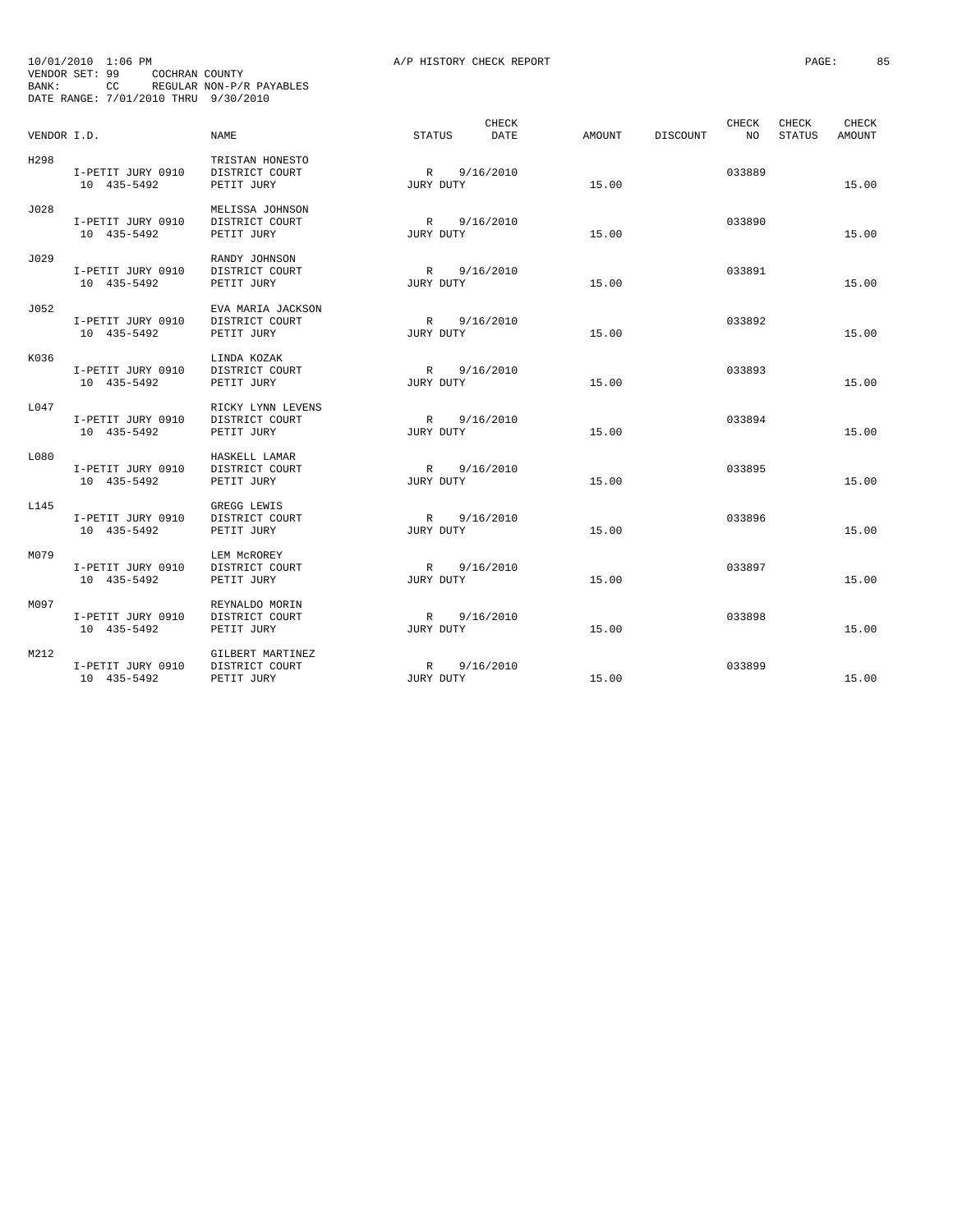|             | 10/01/2010 1:06 PM                                                       |                                                    | A/P HISTORY CHECK REPORT |        |                         | PAGE:<br>86                               |
|-------------|--------------------------------------------------------------------------|----------------------------------------------------|--------------------------|--------|-------------------------|-------------------------------------------|
| BANK:       | VENDOR SET: 99<br>COCHRAN COUNTY<br>DATE RANGE: 7/01/2010 THRU 9/30/2010 | CC REGULAR NON-P/R PAYABLES                        |                          |        |                         |                                           |
| VENDOR I.D. |                                                                          | <b>NAME</b>                                        | CHECK<br>STATUS<br>DATE  | AMOUNT | CHECK<br>DISCOUNT<br>NO | <b>CHECK</b><br>CHECK<br>STATUS<br>AMOUNT |
| M233        | I-PETIT JURY 0910<br>10 435-5492                                         | CHRISTOPHER MENDEZ<br>DISTRICT COURT<br>PETIT JURY | R 9/16/2010<br>JURY DUTY | 15.00  | 033900                  | 15.00                                     |
| M244        | I-PETIT JURY 0910<br>10 435-5492                                         | DANIEL LYNN MOORE<br>DISTRICT COURT<br>PETIT JURY  | R 9/16/2010<br>JURY DUTY | 15.00  | 033901                  | 15.00                                     |
| M268        | I-PETIT JURY 0910<br>10 435-5492                                         | MAYRA MENDOZA<br>DISTRICT COURT<br>PETIT JURY      | R 9/16/2010<br>JURY DUTY | 15.00  | 033902                  | 15.00                                     |
| M269        | I-PETIT JURY 0910<br>10 435-5492                                         | AMBER MCLEAN<br>DISTRICT COURT<br>PETIT JURY       | R 9/16/2010<br>JURY DUTY | 15.00  | 033903                  | 15.00                                     |
| M270        | I-PETIT JURY 0910<br>10 435-5492                                         | ISAI MARTINEZ<br>DISTRICT COURT<br>PETIT JURY      | R 9/16/2010<br>JURY DUTY | 15.00  | 033904                  | 15.00                                     |
| N029        | I-PETIT JURY 0910<br>10 435-5492                                         | CAROLYN NEWTON<br>DISTRICT COURT<br>PETIT JURY     | R 9/16/2010<br>JURY DUTY | 15.00  | 033905                  | 15.00                                     |
| P053        | I-PETIT JURY 0910<br>10 435-5492                                         | OSCAR POMPA<br>DISTRICT COURT<br>PETIT JURY        | R 9/16/2010<br>JURY DUTY | 15.00  | 033906                  | 15.00                                     |
| P234        | I-PETIT JURY 0910<br>10 435-5492                                         | JEREMIAH PEREZ<br>DISTRICT COURT<br>PETIT JURY     | R 9/16/2010<br>JURY DUTY | 15.00  | 033907                  | 15.00                                     |
| P236        | I-PETIT JURY 0910<br>10 435-5492                                         | DIANA PEREZ<br>DISTRICT COURT<br>PETIT JURY        | R 9/16/2010<br>JURY DUTY | 15.00  | 033908                  | 15.00                                     |
| R110        | I-PETIT JURY 0910<br>10 435-5492                                         | ELLEN RUIZ<br>DISTRICT COURT<br>PETIT JURY         | R 9/16/2010<br>JURY DUTY | 15.00  | 033909                  | 15.00                                     |
| R202        | I-PETIT JURY 0910<br>10 435-5492                                         | ELVIRA G. RIOS<br>DISTRICT COURT<br>PETIT JURY     | R 9/16/2010<br>JURY DUTY | 15.00  | 033910                  | 15.00                                     |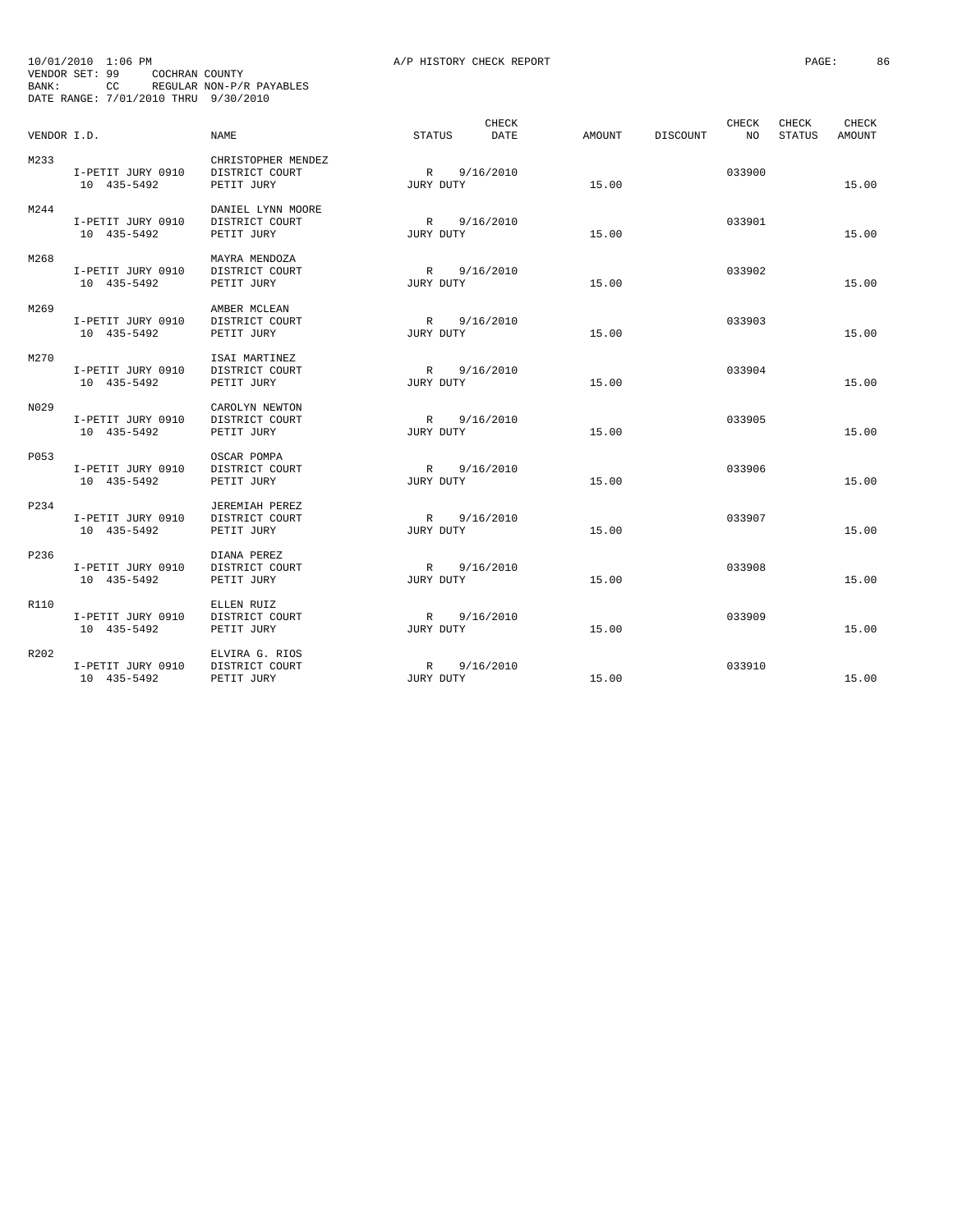| VENDOR I.D. |                                                                  | <b>NAME</b>                                                | <b>STATUS</b>             | CHECK<br><b>DATE</b>              | AMOUNT        | <b>DISCOUNT</b> | <b>CHECK</b><br>NO. | <b>CHECK</b><br><b>STATUS</b> | CHECK<br><b>AMOUNT</b> |
|-------------|------------------------------------------------------------------|------------------------------------------------------------|---------------------------|-----------------------------------|---------------|-----------------|---------------------|-------------------------------|------------------------|
| R226        | I-PETIT JURY 0910<br>10 435-5492                                 | CHRISTOPHER JERE RODRIQUEZ<br>DISTRICT COURT<br>PETIT JURY | R<br>JURY DUTY            | 9/16/2010                         | 15.00         |                 | 033911              |                               | 15.00                  |
| R238        | I-PETIT JURY 0910<br>10 435-5492                                 | TRINA VESTAL RUTHARDT<br>DISTRICT COURT<br>PETIT JURY      | R 9/16/2010<br>JURY DUTY  |                                   | 15.00         |                 | 033912              |                               | 15.00                  |
| R250        | I-PETIT JURY 0910<br>10 435-5492                                 | MAGGIE RAMON<br>DISTRICT COURT<br>PETIT JURY               | R 9/16/2010<br>JURY DUTY  |                                   | 110.00        |                 | 033913              |                               | 110.00                 |
| S027        | I-PETIT JURY 0910<br>10 435-5492                                 | WANDA SHELLENBERGER<br>DISTRICT COURT<br>PETIT JURY        | R<br>JURY DUTY            | 9/16/2010                         | 15.00         |                 | 033914              |                               | 15.00                  |
| S233        | I-PETIT JURY 091510 DISTRICT COURT<br>10 435-5492<br>10 435-5492 | COCHRAN COUNTY STATE FEE<br>PETIT JURY<br>PETIT JURY       | R<br>DEBORAH K COOPER DON | 9/16/2010<br>CHARLES PEERY DONATI | 7.50<br>15.00 |                 | 033915              |                               | 22.50                  |
| S264        | I-PETIT JURY 0910<br>10 435-5492                                 | PEGGY SILHAN<br>DISTRICT COURT<br>PETIT JURY               | R<br>JURY DUTY            | 9/16/2010                         | 15.00         |                 | 033916              |                               | 15.00                  |
| S353        | I-PETIT JURY 0910<br>10 435-5492                                 | LEON SEALES<br>DISTRICT COURT<br>PETIT JURY                | R 9/16/2010<br>JURY DUTY  |                                   | 15.00         |                 | 033917              |                               | 15.00                  |
| S376        | I-PETIT JURY 0910<br>10 435-5492                                 | VICKI SIMPSON<br>DISTRICT COURT<br>PETIT JURY              | R<br>JURY DUTY            | 9/16/2010                         | 15.00         |                 | 033918              |                               | 15.00                  |
| S382        | I-PETIT JURY 0910<br>10 435-5492                                 | RANDALL SMITH<br>DISTRICT COURT<br>PETIT JURY              | R<br>JURY DUTY            | 9/16/2010                         | 15.00         |                 | 033919              |                               | 15.00                  |
| T226        | I-PETIT JURY 0910<br>10 435-5492                                 | J.W. TYSON<br>DISTRICT COURT<br>PETIT JURY                 | R<br>JURY DUTY            | 9/16/2010                         | 110.00        |                 | 033920              |                               | 110.00                 |
| T239        | I-PETIT JURY 0910<br>10 435-5492                                 | NETA ERWIN TERRY<br>DISTRICT COURT<br>PETIT JURY           | R<br>JURY DUTY            | 9/16/2010                         | 15.00         |                 | 033921              |                               | 15.00                  |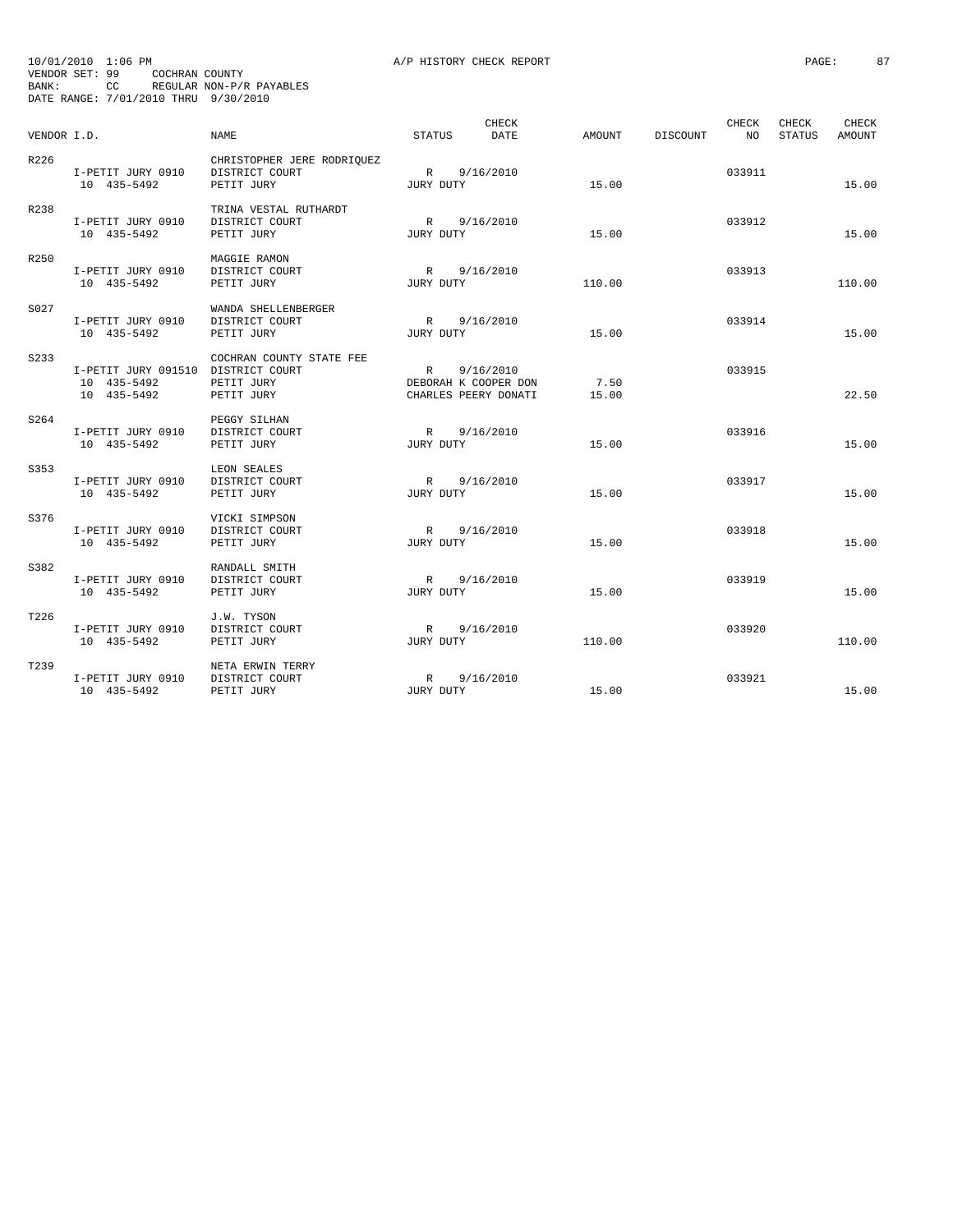| 10/01/2010 1:06 PM                   |     |                |                          |  |
|--------------------------------------|-----|----------------|--------------------------|--|
| VENDOR SET: 99                       |     | COCHRAN COUNTY |                          |  |
| BANK:                                | CC. |                | REGULAR NON-P/R PAYABLES |  |
| DATE RANGE: 7/01/2010 THRU 9/30/2010 |     |                |                          |  |

|             |                                                           |                                                                                                                |                                                                        |           | CHECK |                             |                 | <b>CHECK</b> | <b>CHECK</b>  | CHECK    |
|-------------|-----------------------------------------------------------|----------------------------------------------------------------------------------------------------------------|------------------------------------------------------------------------|-----------|-------|-----------------------------|-----------------|--------------|---------------|----------|
| VENDOR I.D. |                                                           | NAME                                                                                                           | <b>STATUS</b>                                                          |           | DATE  | AMOUNT                      | <b>DISCOUNT</b> | NO.          | <b>STATUS</b> | AMOUNT   |
| T263        | I-PETIT JURY 0910<br>10 435-5492                          | STEPHEN LEE TANNER<br>DISTRICT COURT<br>PETIT JURY                                                             | $\mathbb{R}$<br>JURY DUTY                                              | 9/16/2010 |       | 15.00                       |                 | 033922       |               | 15.00    |
| T264        | I-PETIT JURY 0910<br>10 435-5492                          | DEBORA TRENT<br>DISTRICT COURT<br>PETIT JURY                                                                   | R<br>JURY DUTY                                                         | 9/16/2010 |       | 15.00                       |                 | 033923       |               | 15.00    |
| W052        | I-PETIT JURY 0910<br>10 435-5492                          | DANNY WISELEY<br>DISTRICT COURT<br>PETIT JURY                                                                  | R<br>JURY DUTY                                                         | 9/16/2010 |       | 15.00                       |                 | 033924       |               | 15.00    |
| W138        | I-PETIT JURY 0910<br>10 435-5492                          | LELA WESTBROOK<br>DISTRICT COURT<br>PETIT JURY                                                                 | R<br>JURY DUTY                                                         | 9/16/2010 |       | 110.00                      |                 | 033925       |               | 110.00   |
| W184        | I-PETIT JURY 0910<br>10 435-5492                          | GWYNNE WHITTED<br>DISTRICT COURT<br>PETIT JURY                                                                 | R<br>JURY DUTY                                                         | 9/16/2010 |       | 15.00                       |                 | 033926       |               | 15.00    |
| W190        | I-PETIT JURY 0910<br>10 435-5492                          | LESLIE VIRGIL WATTERSON<br>DISTRICT COURT<br>PETIT JURY                                                        | R<br>JURY DUTY                                                         | 9/16/2010 |       | 15.00                       |                 | 033927       |               | 15.00    |
| W207        | I-PETIT JURY 0910<br>10 435-5492                          | RANDY WILLIS<br>DISTRICT COURT<br>PETIT JURY                                                                   | R<br>JURY DUTY                                                         | 9/16/2010 |       | 15.00                       |                 | 033928       |               | 15.00    |
| A042        | I-LOISLAW 0910<br>10 475-5590                             | J C ADAMS JR<br>COUNTY ATY/LAW LIBRARY<br>LAW LIBRARY MTRLS/UPDATES                                            | R<br>LOIS LAW SEPT 10 BIL                                              | 9/29/2010 |       | 202.46                      |                 | 033976       |               | 202.46   |
| A165        | $I - 577064$<br>10 403-5416<br>10 403-5416<br>10 403-5416 | AFFILIATED COMPUTER SERVICES<br><b>CLERK</b><br>FILMING & INDEXING<br>FILMING & INDEXING<br>FILMING & INDEXING | $\mathbb{R}$<br>20/20 PERFECT VISION<br>346 ARCHIVAL PRINTS<br>FREIGHT | 9/29/2010 |       | 1,000.00<br>307.94<br>72.93 |                 | 033977       |               | 1,380.87 |
| B007        | I-UT1000172267<br>10 512-5392<br>10 512-5392              | BOB BARKER COMPANY, INC.<br>JAIL<br>MISCELLANEOUS SUPPLIES<br>MISCELLANEOUS SUPPLIES                           | $\mathbb{R}$<br>2 CS/12 PILLOWCASES<br>4 PR/12 DECK SHOE, O            | 9/29/2010 |       | 41.90<br>27.40              |                 | 033978       |               |          |
|             | 10 512-5392                                               | MISCELLANEOUS SUPPLIES                                                                                         | FREIGHT                                                                |           |       | 9.44                        |                 |              |               | 78.74    |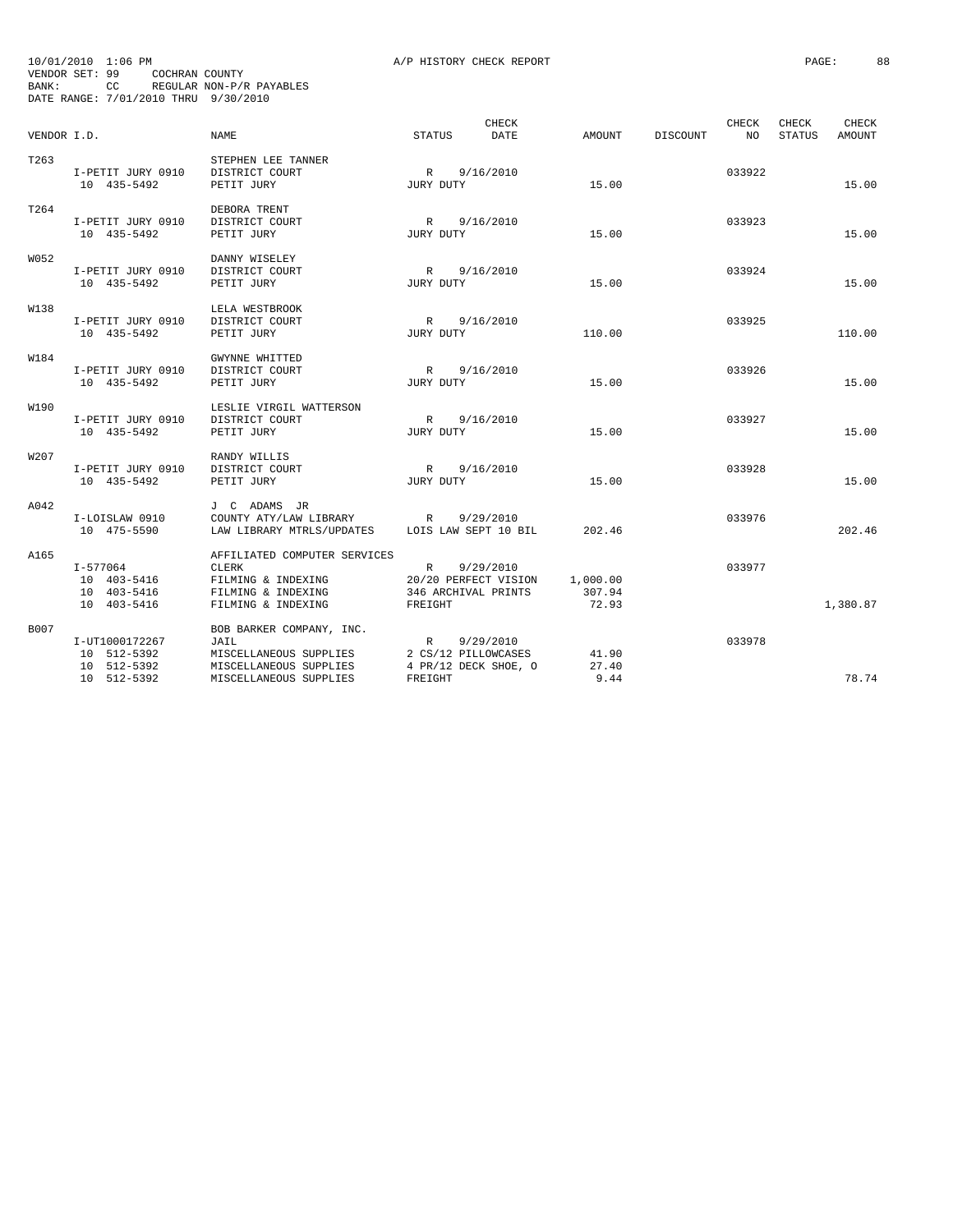|      | $I-409$ 09/10              | PREC <sub>2</sub>                        | $\mathbb{R}$<br>9/29/2010           |        | 033980 |        |
|------|----------------------------|------------------------------------------|-------------------------------------|--------|--------|--------|
|      | 15 622-5440                | UTILITIES                                | SVC 08/17/10-09/16/1                | 16.25  |        |        |
|      | 15 622-5440                | UTILITIES                                | SVC 08/17/10-09/16/1                | 9.00   |        |        |
|      | 15 622-5440                | UTILITIES                                | SVC 08/17/10-09/16/1                | 50.10  |        |        |
|      | 15 622-5440                | UTILITIES                                | SVC 08/17/10-09/16/1                | 17.50  |        | 92.85  |
| C018 |                            | COCHRAN FARM BUREAU                      |                                     |        |        |        |
|      | $I-DW$ #14044              | <b>ACTIVITY BLDG</b>                     | $\mathbb{R}$<br>9/29/2010           |        | 033981 |        |
|      | 10 000-4370.101            | RENT-ACTIVITY BUILDING                   | REFUND DEPOSIT OF 9/                | 125.00 |        | 125.00 |
| C165 |                            | CITY OF MORTON                           |                                     |        |        |        |
|      | I-JUL-SEP 2010             | CEMETERY                                 | 9/29/2010<br>$\mathbb{R}$           |        | 033982 |        |
|      | 10 516-5486                | CONTRACT LABOR-OPEN CLOSE                | DELLA SCOGGINS 7/24/                | 100.00 |        |        |
|      | 10 516-5486                | CONTRACT LABOR-OPEN CLOSE                | MR SEPULBEDA 07/24/1                | 100.00 |        |        |
|      | 10 516-5486                | CONTRACT LABOR-OPEN CLOSE                | WILEY HODGE 08/14/10                | 100.00 |        |        |
|      | 10 516-5486                | CONTRACT LABOR-OPEN CLOSE                | NADINE POOL 08/21/10                | 100.00 |        |        |
|      | 10 516-5486                | CONTRACT LABOR-OPEN CLOSE                | TERRENCE DAWSON 09/0                | 100.00 |        |        |
|      | 10 516-5486                | CONTRACT LABOR-OPEN CLOSE                | LAVERNE HARRISON 09/                | 100.00 |        | 600.00 |
| C293 |                            | CAVENDER'S WESTERN OUTFITTER             |                                     |        |        |        |
|      | $I - 8 - 10009$            | <b>SHERIFF</b>                           | 9/29/2010<br>R                      |        | 033983 |        |
|      | 10 560-5205                | UNIFORMS                                 | 1 PR 13 MWZ/STEFFLER                | 24.64  |        | 24.64  |
| D048 |                            | DATA-LINE OFFICE SYSTEMS                 |                                     |        |        |        |
|      | $I - 48906$                | LIBRARY                                  | 9/29/2010<br>R                      |        | 033984 |        |
|      | 10 650-5411                | MAINTENANCE CONTRACTS                    | COPIER MAINTENANCE A                | 37.50  |        |        |
|      | $T - 49213$                | <b>LIBRARY</b>                           | 9/29/2010<br>$\mathbb{R}$           |        | 033984 |        |
|      | 10 650-5310                | OFFICE SUPPLIES                          | 214 COLOR COPIES AUG                | 21.40  |        | 58.90  |
| E018 |                            | ERF WIRELESS                             |                                     |        |        |        |
|      | $I-462688$                 | CRTHSE/ATTY/LIB/MUS                      | R<br>9/29/2010                      |        | 033985 |        |
|      | 10 409-5420                | TELECOMMUNICATIONS                       | COURTHOUSE INTERNET                 | 90.05  |        |        |
|      | 10 475-5420                | TELECOMMUNICATIONS                       | COUNTY ATTY INTERNET                | 39.95  |        |        |
|      | 10 665-5420                | TELECOMMUNICATIONS                       | EXTENSION SERVICE I                 | 39.95  |        |        |
|      | 10 652-5420<br>10 650-5420 | TELECOMMUNICATIONS<br>TELECOMMUNICATIONS | MUSEUM INTERNET<br>LIBRARY INTERNET | 39.95  |        | 209.90 |
|      |                            |                                          |                                     |        |        |        |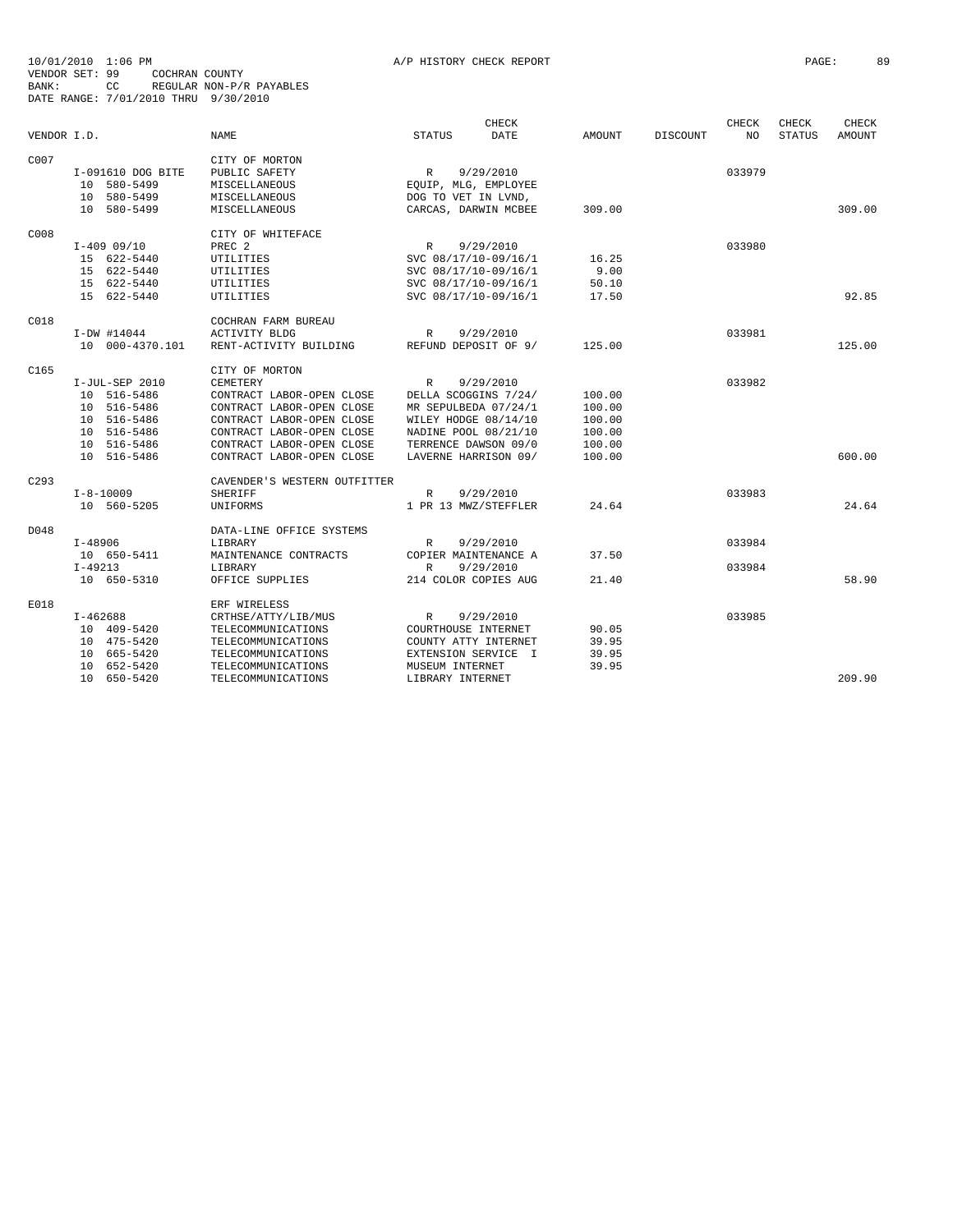| VENDOR I.D. |                                                                                        | <b>NAME</b>                                                                                                                 | <b>STATUS</b>                                                                                                               | CHECK<br>DATE          | <b>AMOUNT</b>                             | <b>DISCOUNT</b> | CHECK<br>NO      | CHECK<br><b>STATUS</b> | CHECK<br><b>AMOUNT</b> |
|-------------|----------------------------------------------------------------------------------------|-----------------------------------------------------------------------------------------------------------------------------|-----------------------------------------------------------------------------------------------------------------------------|------------------------|-------------------------------------------|-----------------|------------------|------------------------|------------------------|
| G031        | I-9344337382<br>15 623-5451<br>15 623-5451<br>I-9344622767                             | GRAINGER<br>PREC <sub>3</sub><br><b>REPAIRS</b><br><b>REPAIRS</b><br>PREC <sub>3</sub>                                      | $\mathbb{R}$<br>2 20 OZ STAINLESS ST<br>33" 20 GAUGE SS SINK<br>R                                                           | 9/29/2010<br>9/29/2010 | 9.84<br>167.44                            |                 | 033986<br>033986 |                        |                        |
|             | 15 623-5451                                                                            | <b>REPAIRS</b>                                                                                                              | KITCHEN FAUCET                                                                                                              |                        | 118.74                                    |                 |                  |                        | 296.02                 |
| G233        | I-DW #14053<br>10 000-4370.101                                                         | MANUELA GALINDO<br>ACTIVITY BLDG<br>RENT-ACTIVITY BUILDING                                                                  | R<br>REFUND DEP OF 09/18/                                                                                                   | 9/29/2010              | 125.00                                    |                 | 033987           |                        | 125.00                 |
| H029        | $I - 445700$<br>10 497-5310<br>10 497-5310<br>10 495-5310                              | HR DIRECT<br>TREASURER<br>OFFICE SUPPLIES<br>OFFICE SUPPLIES<br>OFFICE SUPPLIES                                             | R<br>2 ABSENTEE CALENDARS<br>2 PAYROLL STATUS CHG<br>SHIPPING                                                               | 9/29/2010              | 72.24<br>95.92<br>23.76                   |                 | 033988           |                        | 191.92                 |
| H047        | I-10-07-1388 0910<br>10 435-5400                                                       | MATTHEW HARTLEY<br>DISTRICT COURT<br>ATTORNEY AD LITEM                                                                      | $\mathbb{R}$<br>SERVICES 7/28-9/09/1                                                                                        | 9/29/2010              | 350.00                                    |                 | 033989           |                        | 350.00                 |
| H250        | $I-34929$<br>10 512-5451<br>10 512-5451<br>10 512-5451                                 | HOST EQUIPMENT , LTD.<br>JAIL<br>REPAIR<br>REPAIR<br><b>REPAIR</b>                                                          | $\mathbb{R}$<br>SPRAY TUBE KM'S<br>WATER SUPPLY TUBE<br>LABOR TO REPLACE WAT                                                | 9/29/2010              | 8.27<br>6.91<br>70.00                     |                 | 033990           |                        | 85.18                  |
| L164        | I-17796958<br>15 621-5356                                                              | LAFARGE NORTH AMERICA INC<br>PREC 1<br>ROAD MATERIALS & SUPPLIES                                                            | R<br>22.7 TS BOTTOM ASH                                                                                                     | 9/29/2010              | 79.45                                     |                 | 033991           |                        | 79.45                  |
| M059        | I-182423 082610<br>10 499-5427<br>10 499-5427<br>10 499-5427                           | MUNICIPAL SERVICES BUREAU<br>TAX ASSESSOR/COLLECTOR<br>CONTINUING EDUCATION<br>CONTINUING EDUCATION<br>CONTINUING EDUCATION | $\mathbb{R}$<br>TOLL PARK STREET MAI<br>TOLL LAKELINE PLAZA<br>PROCESSING FEE                                               | 9/29/2010              | 2.07<br>0.60<br>1.00                      |                 | 033992           |                        | 3.67                   |
| M214        | I-DW #14058<br>10 000-4370.101                                                         | DIXIE MENDOZA<br>REFUND ACT BLDG DEPOSIT<br>RENT-ACTIVITY BUILDING                                                          | R<br>REFUND DEPOSIT FOR 9                                                                                                   | 9/29/2010              | 125.00                                    |                 | 033993           |                        | 125.00                 |
| M239        | $I-190324A$<br>10 650-5590<br>10 650-5590<br>10 650-5590<br>10 650-5590<br>10 650-5590 | MIDAMERICA BOOKS<br>LIBRARY<br><b>BOOKS</b><br><b>BOOKS</b><br><b>BOOKS</b><br><b>BOOKS</b><br><b>BOOKS</b>                 | $\mathbb{R}$<br>0626-1 DON'T BET ON<br>0627-8 FACE THE MUSI<br>0628-5 ON THE ROAD<br>0629-2 TRUE BLUE<br>0630-8 WIN OR LOSE | 9/29/2010              | 15.95<br>15.95<br>15.95<br>15.95<br>15.95 |                 | 033994           |                        |                        |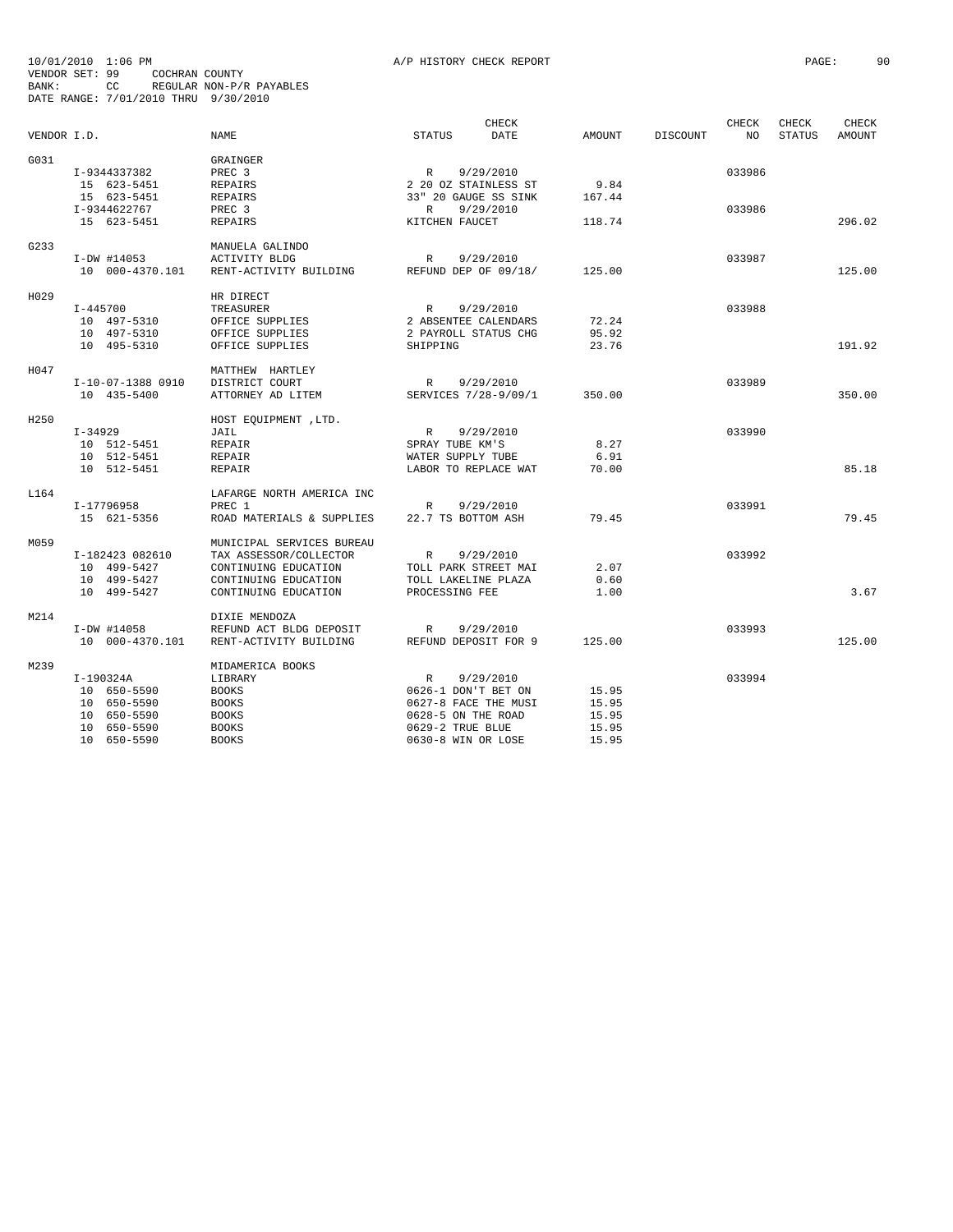|             |                                  |                                                |                                              | CHECK     |                  |          | CHECK  | CHECK         | CHECK         |
|-------------|----------------------------------|------------------------------------------------|----------------------------------------------|-----------|------------------|----------|--------|---------------|---------------|
| VENDOR I.D. |                                  | NAME                                           | <b>STATUS</b>                                | DATE      | AMOUNT           | DISCOUNT | NO     | <b>STATUS</b> | <b>AMOUNT</b> |
| M239        |                                  | MIDAMERICA BOOKS<br>CONT                       |                                              |           |                  |          |        |               |               |
|             | I-190324A                        | LIBRARY                                        | $\mathbb R$                                  | 9/29/2010 |                  |          | 033994 |               |               |
|             | 10 650-5590                      | <b>BOOKS</b>                                   | 0631-5 WISHFUL THINK                         |           | 15.95            |          |        |               |               |
|             | 10 650-5590                      | <b>BOOKS</b>                                   | 0633-9 BROADWAY DREA                         |           | 15.95            |          |        |               |               |
|             | 10 650-5590                      | <b>BOOKS</b>                                   | 0634-6 FRIENDS 4EVER                         |           | 15.95            |          |        |               |               |
|             | 10 650-5590                      | <b>BOOKS</b>                                   | 0635-3 GET YOUR VOTE                         |           | 15.95            |          |        |               |               |
|             | 10 650-5590                      | <b>BOOKS</b>                                   | 0636-0 HEART TO HEAR                         |           | 15.95            |          |        |               |               |
|             | 10 650-5590                      | <b>BOOKS</b>                                   | 0637-7 RINGIN' IT IN                         |           | 15.95            |          |        |               |               |
|             | 10 650-5590                      | <b>BOOKS</b>                                   | 0638-4 TURN UP THE H                         |           | 15.95            |          |        |               |               |
|             | 10<br>650-5590                   | <b>BOOKS</b>                                   | 0541-7 PLAY IT AGAIN                         |           | 15.95            |          |        |               |               |
|             | 10 650-5590                      | <b>BOOKS</b>                                   | 0542-4 FOR THE RECOR                         |           | 15.95            |          |        |               |               |
|             | 650-5590<br>10                   | <b>BOOKS</b>                                   | 0543-1 GOING PLATINU                         |           | 15.95            |          |        |               |               |
|             | 10 650-5590                      | <b>BOOKS</b>                                   | 0544-8 HIDDEN TRACKS                         |           | 15.95            |          |        |               |               |
|             | 10 650-5590                      | <b>BOOKS</b>                                   | SHIPPING/HANDLING                            |           | 17.86            |          |        |               | 273.06        |
| M266        |                                  | EVERETT MCDANIEL                               |                                              |           |                  |          |        |               |               |
|             | I-091410 MILLS                   | DISTRICT COURT                                 | R                                            | 9/29/2010 |                  |          | 033995 |               |               |
|             | 10 435-5499                      | MISCELLANEOUS                                  | 2 DAYS BAILIFF @ \$10                        |           | 200.00           |          |        |               |               |
|             | 10 435-5499                      | MISCELLANEOUS                                  | 2 RD TRIP/SUNDOWN 11                         |           | 58.40            |          |        |               | 258.40        |
| M267        |                                  | CHRISTY MENDOZA                                |                                              |           |                  |          |        |               |               |
|             | $I-DW$ #14724                    | REFUND DEP ACT BLDG                            | R                                            | 9/29/2010 |                  |          | 033996 |               |               |
|             | 10 000-4370.101                  | RENT-ACTIVITY BUILDING                         | REF DEP CONCOURSE CT                         |           | 125.00           |          |        |               |               |
|             | 10 000-4370.101                  | RENT-ACTIVITY BUILDING                         | (A/C OUT OF ORDER AT                         |           |                  |          |        |               | 125.00        |
| N082        |                                  | NETDATA                                        |                                              |           |                  |          |        |               |               |
|             | I-12566                          | <b>CLERK</b>                                   | R                                            | 9/29/2010 |                  |          | 033997 |               |               |
|             | 10 403-5411                      | MAINTENANCE CONTRACTS                          | HARDWARE MAIN 10/1/1                         |           | 5,000.00         |          |        |               | 5,000.00      |
| 0037        |                                  | ANGELA OVERMAN                                 |                                              |           |                  |          |        |               |               |
|             | I-#6168 GARCIA                   | COUNTY COURT                                   | R                                            | 9/29/2010 |                  |          | 033998 |               |               |
|             | 10 426-5400                      | ATTORNEY AD LITEM                              | REVOCATION HEARING                           |           | 300.00           |          |        |               | 300.00        |
| P007        |                                  | PAYROLL CLEARING ACCT                          |                                              |           |                  |          |        |               |               |
|             | I-3RD QTR 2010                   | ALL DEPARTMENTS                                | R                                            | 9/29/2010 |                  |          | 033999 |               |               |
|             | 10 400-5204                      | WORKERS' COMPENSATION                          | W/C QTRLY DEPOSIT-CN                         |           | 50.49            |          |        |               |               |
|             | 10 403-5204                      | WORKERS' COMPENSATION                          | W/C QTRLY DEPOSIT-CL                         |           | 61.34            |          |        |               |               |
|             | 10 435-5204                      | WORKERS' COMPENSATION                          | W/C OTRLY DEPOSIT-DI                         |           | 9.94             |          |        |               |               |
|             | 10 455-5204                      | WORKERS' COMPENSATION                          | W/C QRTRLY DEPOSIT-J                         |           | 40.94            |          |        |               |               |
|             | 10 475-5204                      | WORKERS' COMPENSATION                          | W/C OTRLY DEPOSIT-CN                         |           | 38.50            |          |        |               |               |
|             | 10 476-5204                      | WORKERS' COMPENSATION                          | W/C QTRLY DEPOSIT-DI                         |           | 63.47            |          |        |               |               |
|             | 10 490-5204                      | WORKERS' COMPENSATION                          | W/C QTRLY DEPOSIT-EL                         |           | 6.26             |          |        |               |               |
|             | 10 495-5204                      | WORKERS' COMPENSATION                          | W/C QTRLY DEPOSIT-AU                         |           | 42.35            |          |        |               |               |
|             | 10<br>497-5204                   | WORKERS' COMPENSATION                          | W/C QTRLY DEPOSIT-TR                         |           | 23.89            |          |        |               |               |
|             | 10<br>499-5204                   | WORKERS' COMPENSATION                          | W/C OTRLY DEPOSIT-TA                         |           | 63.03            |          |        |               |               |
|             | 510-5204<br>10<br>10<br>512-5204 | WORKERS' COMPENSATION<br>WORKERS' COMPENSATION | W/C QTRLY DEPOSIT-CO<br>W/C OTRLY DEPOSIT-JA |           | 394.32<br>630.69 |          |        |               |               |
|             | 10 516-5204                      | WORKERS' COMPENSATION                          | W/C QTRLY DEPOSIT-CE                         |           | 440.38           |          |        |               |               |
|             |                                  |                                                |                                              |           |                  |          |        |               |               |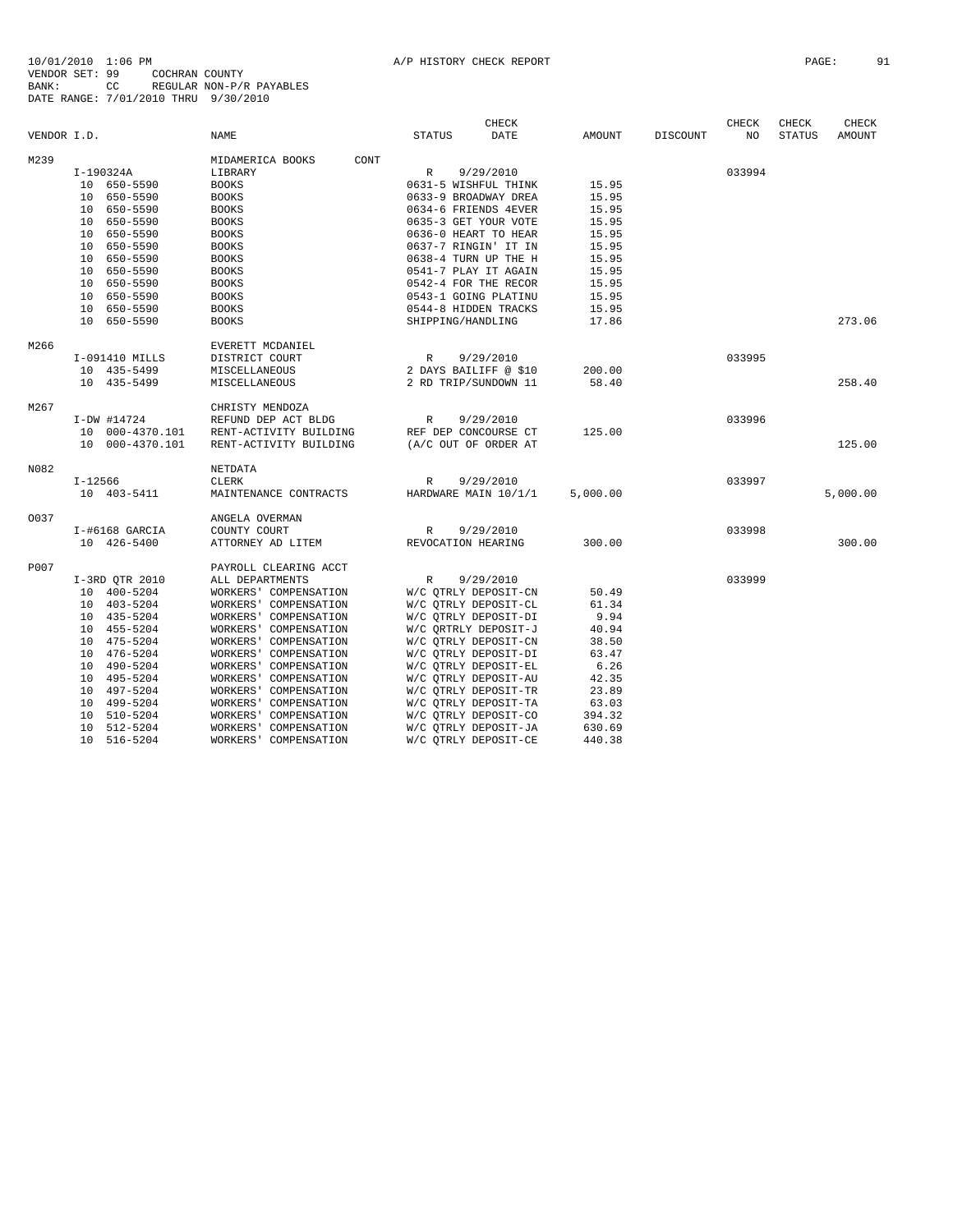|             |                |                                        | <b>CHECK</b>                                             |          |          | CHECK  | CHECK         | CHECK     |
|-------------|----------------|----------------------------------------|----------------------------------------------------------|----------|----------|--------|---------------|-----------|
| VENDOR I.D. |                | <b>NAME</b>                            | <b>DATE</b><br><b>STATUS</b>                             | AMOUNT   | DISCOUNT | NO.    | <b>STATUS</b> | AMOUNT    |
| P007        |                | PAYROLL CLEARING ACCT CONT             |                                                          |          |          |        |               |           |
|             | I-3RD QTR 2010 | ALL DEPARTMENTS                        | 9/29/2010<br>R                                           |          |          | 033999 |               |           |
|             | 10 550-5204    | WORKERS' COMPENSATION                  | W/C QTRLY DEPOSIT-CO 212.24                              |          |          |        |               |           |
|             | 10 560-5204    | WORKERS' COMPENSATION                  | W/C QTRLY DEPOSIT-SH                                     | 2,627.29 |          |        |               |           |
|             | 10 571-5204    | WORKERS' COMPENSATION                  | W/C QTRLY DEPOSIT-JU                                     | 39.74    |          |        |               |           |
|             | 10 650-5204    | WORKERS' COMPENSATION                  | W/C OTRLY DEPOSIT-LI                                     | 63.84    |          |        |               |           |
|             | 10 652-5204    | WORKERS' COMPENSATION                  | W/C QTRLY DEPOSIT-MU                                     | 18.18    |          |        |               |           |
|             | 10 660-5204    | WORKERS' COMPENSATION                  | W/C OTRLY DEPOSIT-PA                                     | 293.13   |          |        |               |           |
|             | 10 662-5204    | WORKERS' COMPENSATION                  | W/C OTRLY DEPOSIT-AC                                     | 341.45   |          |        |               |           |
|             | 10 663-5204    | WORKERS' COMPENSATION                  | W/C QTRLY DEPOSIT-SR                                     | 133.65   |          |        |               |           |
|             | 10 665-5204    | WORKERS' COMPENSATION                  | W/C OTRLY DEPOSIT-EX                                     | 268.41   |          |        |               |           |
|             | 15 610-5204    | WORKERS' COMPENSATION                  | W/C QTRLY DEPOSIT-CO                                     | 506.04   |          |        |               |           |
|             | 15 621-5204    | WORKERS' COMPENSATION                  | W/C OTRLY DEPOSIT-PR                                     | 1,343.35 |          |        |               |           |
|             | 15 622-5204    | WORKERS' COMPENSATION                  | W/C QTRLY DEPOSIT-PR 1,202.93                            |          |          |        |               |           |
|             | 15 623-5204    | WORKERS' COMPENSATION                  | W/C QTRLY DEPOSIT-PR 1,129.41                            |          |          |        |               |           |
|             | 15 624-5204    | WORKERS' COMPENSATION                  | W/C OTRLY DEPOSIT-PR                                     | 1,119.92 |          |        |               |           |
|             | 30 518-5204    | WORKERS COMPENSATION                   | W/C OTRLY DEPOSIT-AI                                     | 125.63   |          |        |               | 11,290.81 |
| P017        |                | POSTMASTER                             |                                                          |          |          |        |               |           |
|             | $I-092710$     | LIBRARY                                |                                                          |          |          | 034000 |               |           |
|             | 10 650-5311    | POSTAL EXPENSES                        |                                                          | 44.00    |          |        |               |           |
|             | 10 650-5311    | POSTAL EXPENSES                        | R 9/29/2010<br>5 BOOKS OF \$.44 STAM<br>21 \$2.00 STAMPS | 42.00    |          |        |               |           |
|             | 10 650-5311    | POSTAL EXPENSES                        | 36 \$1.00 STAMPS                                         | 36.00    |          |        |               | 122.00    |
| P088        |                | PITNEY BOWES CREDIT CORP               |                                                          |          |          |        |               |           |
|             | I-6606405-SP10 | <b>CLERK</b>                           | 9/29/2010<br>$\mathbb{R}$                                |          |          | 034001 |               |           |
|             | 10 403-5311    | POSTAL EXPENSES                        | RENTAL FOR $6/30 - 9/$                                   | 771.00   |          |        |               | 771.00    |
| P088        |                | PITNEY BOWES CREDIT CORP               |                                                          |          |          |        |               |           |
|             | I-6617824 SP10 | TAX ASSESSOR/COLLECTOR                 | 9/29/2010<br>R                                           |          |          | 034002 |               |           |
|             | 10 499-5311    | POSTAL EXPENSES                        | POSTAGE METER 06/30-                                     | 1,197.00 |          |        |               | 1,197.00  |
| P225        |                | GENE POWERS                            |                                                          |          |          |        |               |           |
|             | $I-1284$       | LIBRARY                                | 9/29/2010<br>R                                           |          |          | 034003 |               |           |
|             | 10 652-5451    | REPAIR                                 | COMPUTER HARDWARE RE                                     | 93.75    |          |        |               | 93.75     |
| P229        |                | PANHANDLE AREA JUVENILE PROBAT         |                                                          |          |          |        |               |           |
|             | I-2011 DUES    | JUVENILE PROBATION                     | 9/29/2010<br>R                                           |          |          | 034004 |               |           |
|             | 10 571-5427    | CONTINUING EDUCATION ANNUAL PAJPO DUES |                                                          | 20.00    |          |        |               | 20.00     |
| P232        |                | THE POLICE AND SHERIFFS PRESS,         |                                                          |          |          |        |               |           |
|             | $I - 26903$    | SHERIFF                                | 9/29/2010<br>R                                           |          |          | 034005 |               |           |
|             | 10 560-5310    | OFFICE SUPPLIES 2 SECURE ID CARDS      |                                                          | 20.00    |          |        |               |           |
|             | 10 560-5310    | OFFICE SUPPLIES                        | SHIPPING                                                 | 2.44     |          |        |               | 22.44     |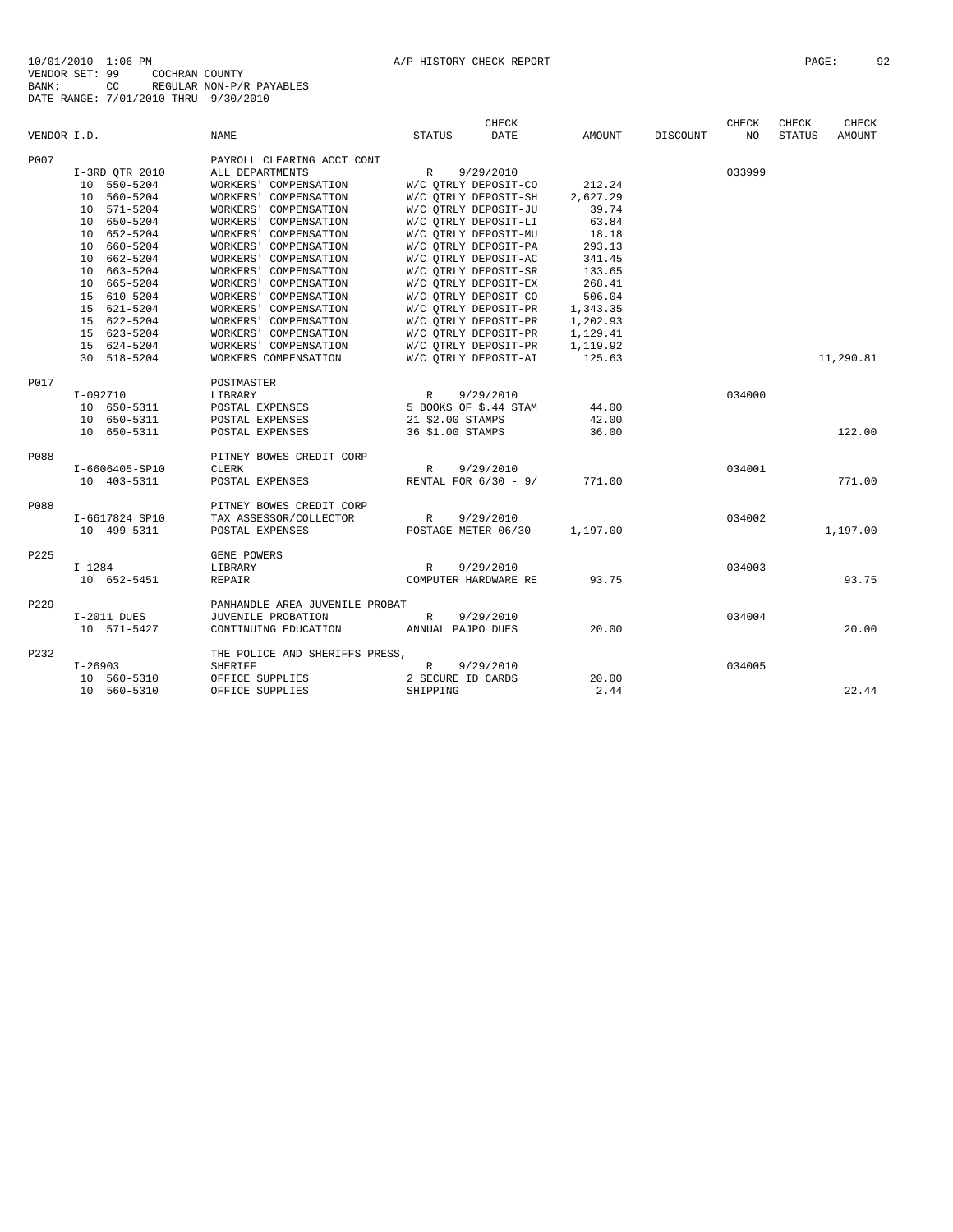|             |                  |                           | CHECK                     |               |          | CHECK  | CHECK         | <b>CHECK</b> |
|-------------|------------------|---------------------------|---------------------------|---------------|----------|--------|---------------|--------------|
| VENDOR I.D. |                  | <b>NAME</b>               | <b>STATUS</b><br>DATE     | <b>AMOUNT</b> | DISCOUNT | NO.    | <b>STATUS</b> | AMOUNT       |
| Q010        |                  | OUEST & SONS , INC.       |                           |               |          |        |               |              |
|             | I-106863         | PREC 1                    | R<br>9/29/2010            |               |          | 034006 |               |              |
|             | 15 621-5451      | <b>REPAIRS</b>            | 92"X18' FLIP TARP, B      | 151.20        |          |        |               |              |
|             | 15 621-5451      | REPAIRS                   | 2 12' ARMS                | 432.50        |          |        |               |              |
|             | 15 621-5451      | <b>REPAIRS</b>            | CROSSOVER BAR             | 54.00         |          |        |               |              |
|             | 15 621-5451      | <b>REPAIRS</b>            | INSTALLATION              | 125.00        |          |        |               | 762.70       |
| R026        |                  | RODALE BOOKS              |                           |               |          |        |               |              |
|             | I-H39817760001   | LIBRARY                   | $\mathbb{R}$<br>9/29/2010 |               |          | 034007 |               |              |
|             | 10 650-5590      | <b>BOOKS</b>              | ULT SHORTCUT COOKIE       | 31.95         |          |        |               |              |
|             | 10 650-5590      | <b>BOOKS</b>              | SUPER-FAST COMFORT F      |               |          |        |               |              |
|             | 10 650-5590      | <b>BOOKS</b>              | SHIPPING/HANDLING         | 7.99          |          |        |               | 39.94        |
| R033        |                  | GERALD RAMSEY             |                           |               |          |        |               |              |
|             | I-OCT 2010       | NON-DEPT'L/STORAGE BLDG   | $\mathbb{R}$<br>9/29/2010 |               |          | 034008 |               |              |
|             | 10 409-5499      | MISCELLANEOUS             | STORAGE BLDG OCT 201      | 300.00        |          |        |               | 300.00       |
| R043        |                  | RAY RAMON                 |                           |               |          |        |               |              |
|             | $I-122654$       | COURTHOUSE                | $\mathbb{R}$<br>9/29/2010 |               |          | 034009 |               |              |
|             | 10 510-5411      | MAINTENANCE CONTRACTS     | YARD CUT                  | 150.00        |          |        |               |              |
|             | I-122655         | COURTHOUSE                | R<br>9/29/2010            |               |          | 034009 |               |              |
|             | 10 510-5411      | MAINTENANCE CONTRACTS     | YARD CUT                  | 150.00        |          |        |               |              |
|             | $I-122656$       | COURTHOUSE                | $\mathbb{R}$<br>9/29/2010 |               |          | 034009 |               |              |
|             | 10 510-5411      | MAINTENANCE CONTRACTS     | YARD CUT                  | 150.00        |          |        |               | 450.00       |
| R099        |                  | CYNDIA L. GUAJARDO dba    |                           |               |          |        |               |              |
|             | I-94865          | PREC 4                    | R<br>9/29/2010            |               |          | 034010 |               |              |
|             | 15 624-5454      | TIRES                     | FLAT 1400X24              | 50.00         |          |        |               |              |
|             | 15 624-5454      | TIRES                     | #4 PERM PATCH             | 4.00          |          |        |               |              |
|             | I-94892          | PREC 3                    | 9/29/2010<br>R            |               |          | 034010 |               |              |
|             | 15 623-5454      | TIRES                     | FLAT LT265X75X16          | 10.00         |          |        |               |              |
|             | $I-95088$        | <b>SHERIFF</b>            | $\mathbb{R}$<br>9/29/2010 |               |          | 034010 |               |              |
|             | 10 560-5454      | TIRES                     | FLAT REPAIR P235 55X      | 13.00         |          |        |               |              |
|             | $I-95107$        | PREC 4                    | $\mathbb{R}$<br>9/29/2010 |               |          | 034010 |               |              |
|             | 15 624-5454      | TIRES                     | FLAT 1400X24              | 50.00         |          |        |               |              |
|             | $I-95186$        | PREC 1                    | 9/29/2010<br>R            |               |          | 034010 |               |              |
|             | 15 621-5454      | TIRES                     | FLAT R22.5 RR             | 25.00         |          |        |               |              |
|             | 15 621-5454      | TIRES                     | BOOT INST                 | 3.00          |          |        |               | 155.00       |
| S005        |                  | DORIS SEALY, COUNTY TREAS |                           |               |          |        |               |              |
|             | I-CTAT CONF 0910 | TREASURER                 | 9/29/2010<br>R            |               |          | 034011 |               |              |
|             | 10 497-5427      | CONTINUING EDUCATION      | HOTEL 9/14-9/16/10,       | 170.00        |          |        |               |              |
|             | 10 497-5427      | CONTINUING EDUCATION      | HOTEL TAX, 2 NITES        | 25.50         |          |        |               |              |
|             | 10 497-5427      | CONTINUING EDUCATION      | 438 MI TO/FROM ABILE      | 219.00        |          |        |               | 414.50       |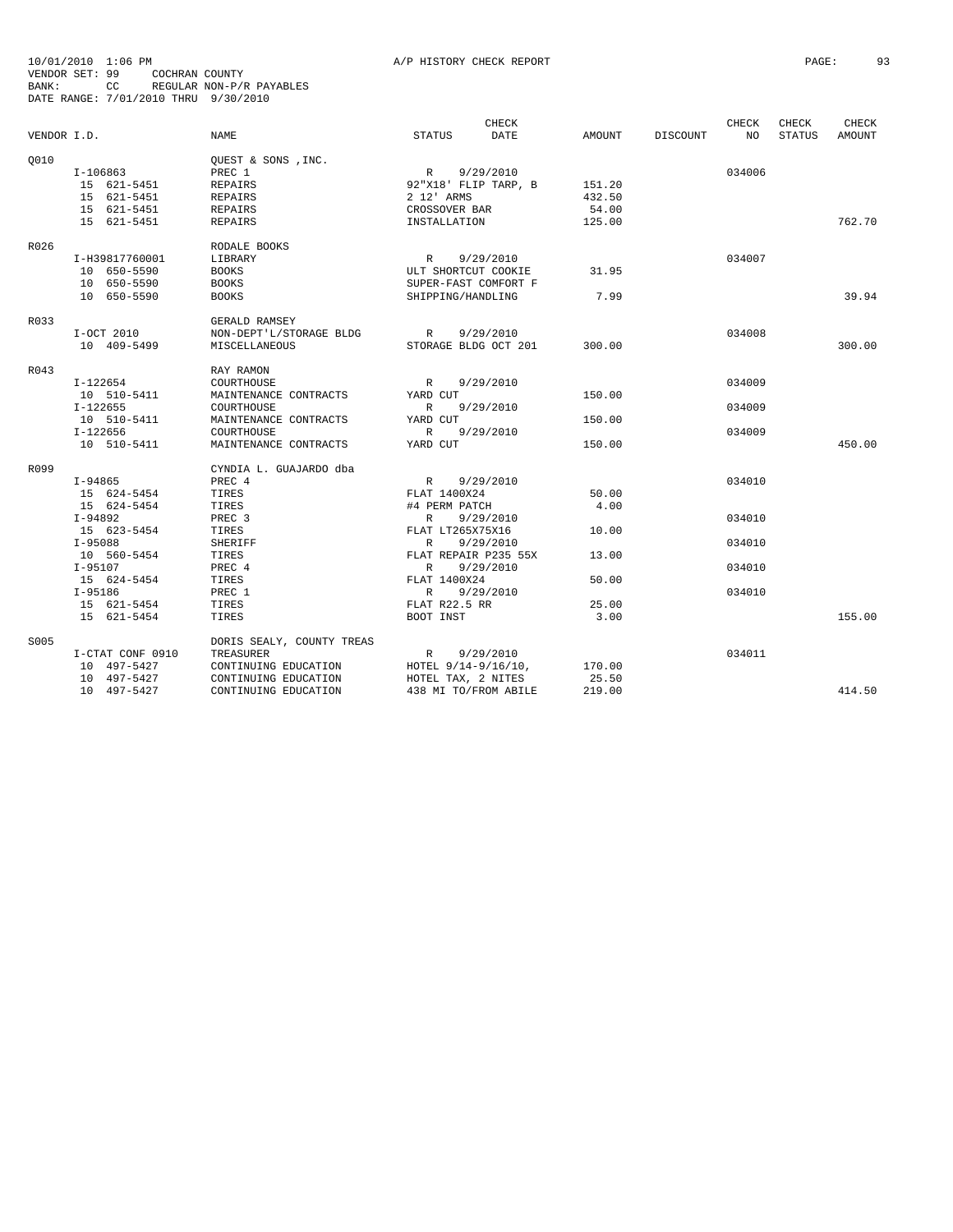|             |                    |                              |                           | <b>CHECK</b> |        |                 | <b>CHECK</b> | CHECK         | <b>CHECK</b> |
|-------------|--------------------|------------------------------|---------------------------|--------------|--------|-----------------|--------------|---------------|--------------|
| VENDOR I.D. |                    | <b>NAME</b>                  | <b>STATUS</b>             | DATE         | AMOUNT | <b>DISCOUNT</b> | NO           | <b>STATUS</b> | AMOUNT       |
| S047        |                    | SHELL FLEET PLUS             |                           |              |        |                 |              |               |              |
|             | I-665174922009     | TAX A/C                      | R<br>9/29/2010            |              |        |                 | 034012       |               |              |
|             | 10 499-5427        | CONTINUING EDUCATION         | 12.714 GAL UNL/BRADY      |              | 32.93  |                 |              |               |              |
|             | 10 499-5427        | CONTINUING EDUCATION         | FED TAX CREDIT/TREVA      |              | 2.33CR |                 |              |               | 30.60        |
| S058        |                    | SCOTT-MERRIMAN, INC.         |                           |              |        |                 |              |               |              |
|             | I-044131           | <b>CLERK</b>                 | 9/29/2010<br>R            |              |        |                 | 034013       |               |              |
|             | 10 403-5310        | OFFICE SUPPLIES              | 100 CRIMINAL, 100 CI      |              |        |                 |              |               |              |
|             | 10 403-5310        | OFFICE SUPPLIES              | SHEETS, TOTAL FOR BO      |              | 273.14 |                 |              |               |              |
|             | 10 403-5310        | OFFICE SUPPLIES              | SHIPPING/HANDLING         |              | 19.06  |                 |              |               | 292.20       |
| S071        |                    | SCRIPT OFFICE PRODUCTS, INC. |                           |              |        |                 |              |               |              |
|             | $I-33524$          | <b>AUDITOR</b>               | 9/29/2010<br>R            |              |        |                 | 034014       |               |              |
|             | 10 495-5310        | OFFICE SUPPLIES              | TASK CHAIR                |              | 145.95 |                 |              |               |              |
|             | $I - 33566$        | JUVENILE PROBATION           | R                         | 9/29/2010    |        |                 | 034014       |               |              |
|             | 10 571-5310        | OFFICE SUPPLIES              | PLANNER, DAYMINDER        |              | 16.95  |                 |              |               |              |
|             | $I - 33572$        | COUNTY JUDGE/COMM'R COURT    | 9/29/2010<br>R            |              |        |                 | 034014       |               |              |
|             | 15 610-5310        | OFFICE SUPPLIES              | 1 HP CARTRIDGE 75XL       |              | 43.22  |                 |              |               |              |
|             | 15 610-5310        | OFFICE SUPPLIES              | 2 HP CARTRIDGE 74XL       |              | 74.54  |                 |              |               |              |
|             | $I - 33630$        | <b>SHERIFF</b>               | 9/29/2010<br>R            |              |        |                 | 034014       |               |              |
|             | 10 560-5310        | OFFICE SUPPLIES              | 2 NUKB179 RIBBONS         |              | 9.56   |                 |              |               | 290.22       |
| S212        |                    | WALLACE STALCUP              |                           |              |        |                 |              |               |              |
|             | I-092210 JAIL FOOD | JAIL                         | 9/29/2010<br>$\mathbb{R}$ |              |        |                 | 034015       |               |              |
|             | 10 512-5333        | FOOD-PRISONERS               | MNB FAMILY SNACK 22       |              | 6.50   |                 |              |               |              |
|             | 10 512-5333        | FOOD-PRISONERS               | GAL MILK                  |              | 3.59   |                 |              |               |              |
|             | 10 512-5333        | FOOD-PRISONERS               | 2 WHITE BREAD             |              | 1.29   |                 |              |               |              |
|             | 10 512-5333        | FOOD-PRISONERS               | 10 WHITE BREAD            |              | 6.45   |                 |              |               |              |
|             | 10 512-5333        | FOOD-PRISONERS               | LG EGGS                   |              | 2.99   |                 |              |               |              |
|             | 10 512-5333        | FOOD-PRISONERS               | 2 GAL MILK                |              | 7.18   |                 |              |               | 28.00        |
| S222        |                    | SOUTH PLAINS COMMUNICATIONS  |                           |              |        |                 |              |               |              |
|             | I-639265           | SHERIFF                      | 9/29/2010<br>$\mathbb{R}$ |              |        |                 | 034016       |               |              |
|             | 10 560-5334        | OTHER SUPPLIES               | 2 KMC41 MICROPHONES       |              | 180.00 |                 |              |               | 180.00       |
| S242        |                    | SAM'S CLUB                   |                           |              |        |                 |              |               |              |
|             | I-2598 091010      | JAIL                         | 9/29/2010<br>R            |              |        |                 | 034017       |               |              |
|             | 10 512-5333        | FOOD-PRISONERS               | RAISIN BRAN               |              | 6.54   |                 |              |               |              |
|             | 10 512-5333        | FOOD-PRISONERS               | 2 SYRUP @6.62             |              | 13.24  |                 |              |               |              |
|             | 10 512-5333        | FOOD-PRISONERS               | APPLE JUICE               |              | 4.34   |                 |              |               |              |
|             | 10 512-5333        | FOOD-PRISONERS               | TROPICANA OJ              |              | 7.98   |                 |              |               |              |
|             | 10 512-5392        | MISCELLANEOUS SUPPLIES       | 2 12 RL BOUNTY PAPER      |              | 36.96  |                 |              |               |              |
|             | 10 512-5392        | MISCELLANEOUS SUPPLIES       | <b>BATH TISSUE</b>        |              | 35.96  |                 |              |               |              |
|             | 10 512-5392        | MISCELLANEOUS SUPPLIES       | ZIPLOC SANDWICH BAGS      |              | 8.38   |                 |              |               |              |
|             | 10 512-5392        | MISCELLANEOUS SUPPLIES       | GAL FREEZER BAGS          |              | 10.98  |                 |              |               | 124.38       |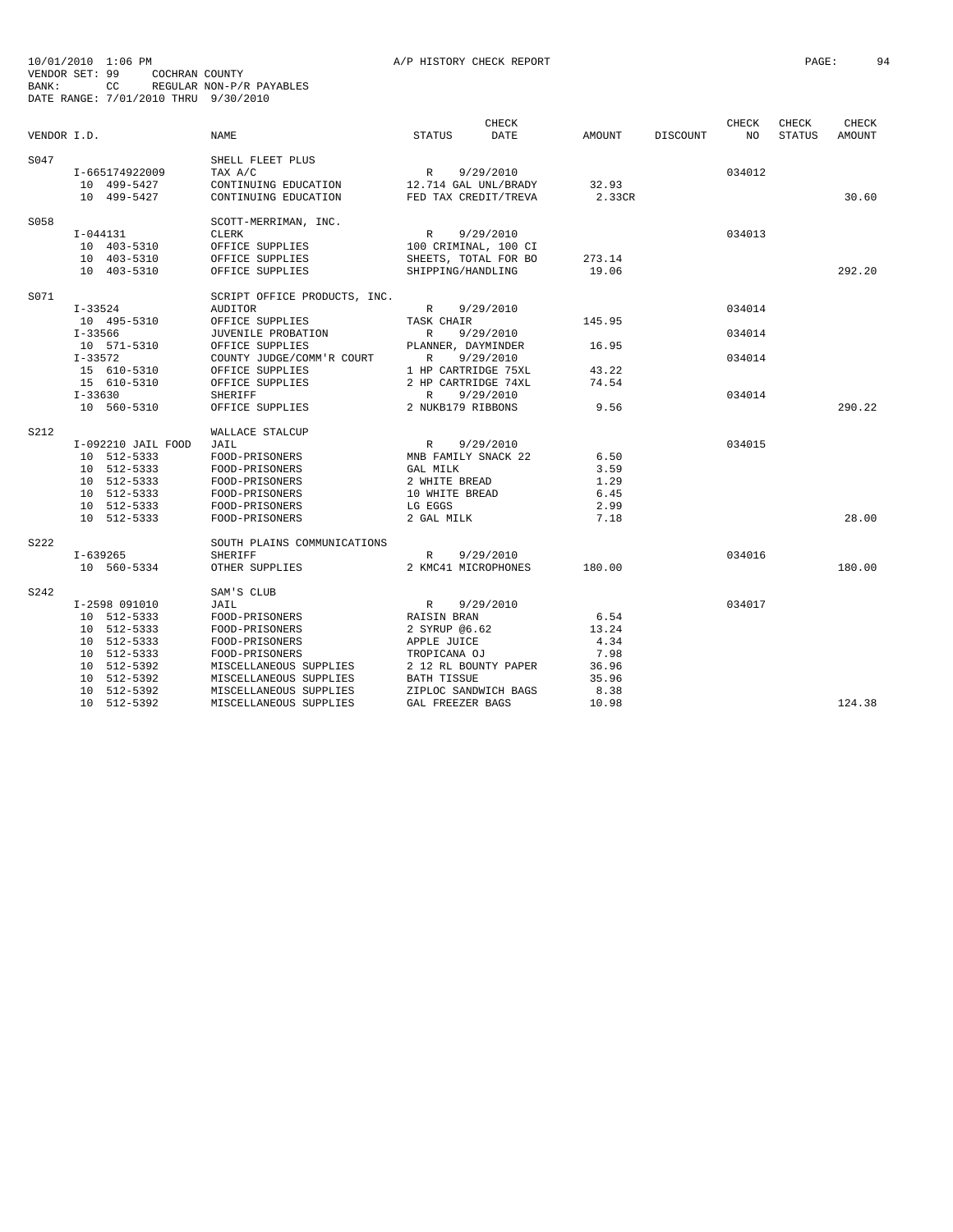|             |                             |                                |                        | <b>CHECK</b> |         |                 | CHECK  | CHECK         | CHECK         |
|-------------|-----------------------------|--------------------------------|------------------------|--------------|---------|-----------------|--------|---------------|---------------|
| VENDOR I.D. |                             | <b>NAME</b>                    | <b>STATUS</b>          | <b>DATE</b>  | AMOUNT  | <b>DISCOUNT</b> | NO.    | <b>STATUS</b> | <b>AMOUNT</b> |
| S281        |                             | <b>STAPLES</b>                 |                        |              |         |                 |        |               |               |
|             | I-G469175001                | JAIL                           | R                      | 9/29/2010    |         |                 | 034018 |               |               |
|             | 10 512-5310                 | OFFICE SUPPLIES                | 5 PK 3X5 MEMO BOOK     |              | 27.45   |                 |        |               |               |
|             | 10 512-5310                 | OFFICE SUPPLIES                | 2 PK BINDER CLIPS      |              | 9.58    |                 |        |               |               |
|             | 10 512-5310                 | OFFICE SUPPLIES                | 2 CS 8.5X11 MULTIUSE   |              | 95.98   |                 |        |               |               |
|             | 10 512-5310                 | OFFICE SUPPLIES                | 4 BX FOLDER 100% REC   |              | 167.96  |                 |        |               |               |
|             | 10 512-5310                 | OFFICE SUPPLIES                | COMFORT OPTICAL MOUS   |              | 9.99    |                 |        |               |               |
|             | 10 512-5310                 | OFFICE SUPPLIES                | 3 HP 02 MAGENTA INK    |              | 32.97   |                 |        |               |               |
|             | 10 512-5310                 | OFFICE SUPPLIES                | HP 74XL BLACK INK      |              | 34.99   |                 |        |               |               |
|             | 10 512-5310                 | OFFICE SUPPLIES                | 564XL YELLOW INK       |              | 17.99   |                 |        |               |               |
|             | 10 512-5310                 | OFFICE SUPPLIES                | 2 564XL PHOTO BLACK    |              | 35.98   |                 |        |               |               |
|             | 10 512-5310                 | OFFICE SUPPLIES                | 564XL CYAN INK         |              | 17.99   |                 |        |               |               |
|             | 10 512-5310                 | OFFICE SUPPLIES                | 564XL MAGENTA INK      |              | 17.99   |                 |        |               |               |
|             | 10 512-5310                 | OFFICE SUPPLIES                | SAVE \$20 ON \$80 OR M |              | 10.99CR |                 |        |               |               |
|             | 10 512-5310                 | OFFICE SUPPLIES                | COUPON 1415005314863   |              | 27.00CR |                 |        |               |               |
|             | 10 512-5310                 | OFFICE SUPPLIES                | COUPON 6624005314863   |              | 8.50CR  |                 |        |               | 422.38        |
| S315        |                             | D.J. SOJAK                     |                        |              |         |                 |        |               |               |
|             | I-091510                    | COUNTY COURT                   | R                      | 9/29/2010    |         |                 | 034019 |               |               |
|             | 10 426-5400                 | ATTORNEY AD LITEM              | #6252, JOSE ANGEL MA   |              | 300.00  |                 |        |               |               |
|             | $I-091610$                  | COUNTY COURT                   | R                      | 9/29/2010    |         |                 | 034019 |               |               |
|             | 10 426-5400                 | ATTORNEY AD LITEM              | JUVENILE #600, CH SU   |              | 200.00  |                 |        |               |               |
|             | I-JUVENILE #606             | COUNTY COURT                   | $\mathbb{R}$           | 9/29/2010    |         |                 | 034019 |               |               |
|             | 10 426-5400                 | ATTORNEY AD LITEM              | DET HEARING JUV #606   |              | 200.00  |                 |        |               | 700.00        |
| S331        |                             | STANDARD COFFEE SERVICE        |                        |              |         |                 |        |               |               |
|             | I-8311-64379                | NON-DEPT'L                     | R                      | 9/29/2010    |         |                 | 034020 |               |               |
|             | 10 409-5300                 | COUNTY-WIDE SUPPLIES           | 4 FREN CREAMER         |              | 29.32   |                 |        |               |               |
|             | 10 409-5300                 | COUNTY-WIDE SUPPLIES           | 3 AAA EXC 40 CT COFF   |              | 88.50   |                 |        |               | 117.82        |
| S347        |                             | SOUTHERN TIRE MART, LLC        |                        |              |         |                 |        |               |               |
|             | I-70090627                  | PREC 1                         | $\mathbb{R}$           | 9/29/2010    |         |                 | 034021 |               |               |
|             | 15 621-5454                 | TIRES                          | 13.00R24               |              | 60.00   |                 |        |               |               |
|             | 15 621-5454                 | TIRES                          | 2 FLAT REPAIR MED T    |              | 70.00   |                 |        |               |               |
|             | 15 621-5454                 | TIRES                          | 24" TUBLESS ORING      |              | 15.00   |                 |        |               |               |
|             | 15 621-5454                 | TIRES                          | VALVE STEM             |              | 15.00   |                 |        |               |               |
|             | I-70090868                  | PREC <sub>2</sub>              | $\mathbb{R}$           | 9/29/2010    |         |                 | 034021 |               |               |
|             | 15 622-5454                 | TIRES                          | 4 LT245/75R17          |              | 402.00  |                 |        |               |               |
|             | 15 622-5454                 | TIRES                          | MOUNT/DISMOUNT 4 TIR   |              | 40.00   |                 |        |               |               |
|             | 15 622-5454                 | TIRES                          | BALANCE 4 TIRES/WHIT   |              | 32.00   |                 |        |               | 634.00        |
| T012        |                             | TEXAS ASSN. OF COUNTY AUDITORS |                        |              |         |                 |        |               |               |
|             | I-2010 CONF LUBBOCK AUDITOR |                                | R                      | 9/29/2010    |         |                 | 034022 |               |               |
|             | 10 495-5427                 | CONTINUING EDUCATION           | CONF REGISTRATION      |              | 295.00  |                 |        |               | 295.00        |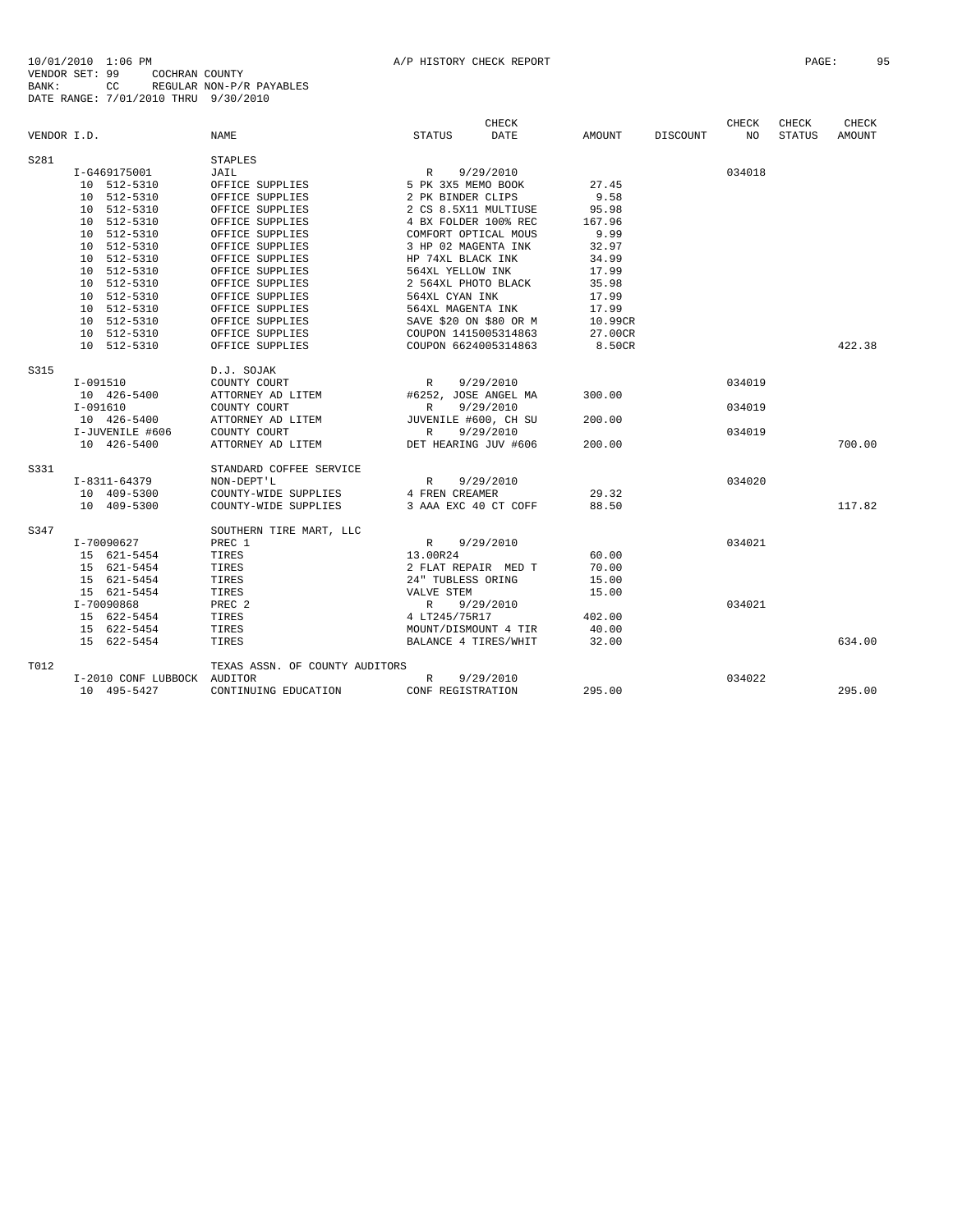|             |          |                                     |                             |               | <b>CHECK</b>         |               |          | <b>CHECK</b>   | CHECK         | CHECK    |
|-------------|----------|-------------------------------------|-----------------------------|---------------|----------------------|---------------|----------|----------------|---------------|----------|
| VENDOR I.D. |          |                                     | <b>NAME</b>                 | <b>STATUS</b> | <b>DATE</b>          | <b>AMOUNT</b> | DISCOUNT | N <sub>O</sub> | <b>STATUS</b> | AMOUNT   |
| T050        |          |                                     | TAC UNEMPLOYMENT FUND       |               |                      |               |          |                |               |          |
|             |          | I-3RD QTR 2010                      | ALL DEPARTMENTS             | R             | 9/29/2010            |               |          | 034023         |               |          |
|             |          | 10 400-5206                         | UNEMPLOYMENT                |               | OTRLY UNEMPLYMNT-CO  | 14.30         |          |                |               |          |
|             |          | 10 403-5206                         | UNEMPLOYMENT                |               | OTRLY UNEMPLYMNT-CLE | 34.61         |          |                |               |          |
|             |          | 10 435-5206                         | UNEMPLOYMENT                |               | OTRLY UNEMPLYMNT-DIS | 5.66          |          |                |               |          |
|             | 10       | 455-5206                            | UNEMPLOYMENT                |               | OTRLY UNEMPLYMNT-J P | 14.30         |          |                |               |          |
|             | 10       | 475-5206                            | UNEMPLOYMENT                |               | OTRLY UNEMPLYMNT-CO  | 16.59         |          |                |               |          |
|             |          | 10 476-5206                         | UNEMPLOYMENT                |               | OTRLYUNEMPLYMNT-DIST | 5.83          |          |                |               |          |
|             | 10       | 495-5206                            | UNEMPLOYMENT                |               | OTRLY UNEMPLYMNT-CO  | 32.65         |          |                |               |          |
|             | 10       | 497-5206                            | UNEMPLOYMENT                |               | OTRLY UNEMPLYMNT-TRE | 0.88          |          |                |               |          |
|             | 10       | 499-5206                            | UNEMPLOYMENT                |               | OTRLY UNEMPLYMNT-TAX | 31.35         |          |                |               |          |
|             | 10       | 510-5206                            | UNEMPLOYMENT                |               | OTRLY UNEMPLYMNT-CRT | 16.72         |          |                |               |          |
|             | 10       | 512-5206                            | UNEMPLOYMENT                |               | OTRLY UNEMPLYMNT-JAI | 31.02         |          |                |               |          |
|             | 10       | 516-5206                            | UNEMPLOYMENT                |               | OTRLY UNEMPLYMNT-CEM | 15.93         |          |                |               |          |
|             | 10       | 560-5206                            | UNEMPLOYMENT                |               | OTRLY UNEMPLYMNT-SHE | 171.17        |          |                |               |          |
|             | 10       | 571-5206                            | UNEMPLOYMENT                |               | OTRLY UNEMPLYMNT-JUV | 18.65         |          |                |               |          |
|             | 10       | 650-5206                            | UNEMPLOYMENT                |               | OTRLY UNEMPLYMNT-LIB | 15.34         |          |                |               |          |
|             | 10       | 660-5206                            | UNEMPLOYMENT                |               | OTRLY UNEMPLYMNT-PAR | 11.81         |          |                |               |          |
|             |          | 10 662-5206                         | UNEMPLOYMENT                |               | OTRLY UNEMPLYMNT-ACT | 16.00         |          |                |               |          |
|             | 10       | 663-5206                            | UNEMPLOYMENT                |               | OTRLY UNEMPLYMNT-SR  | 18.80         |          |                |               |          |
|             | 10       | 665-5206                            | UNEMPLOYMENT                |               | OTRLY UNEMPLYMNT-EXT | 24.35         |          |                |               |          |
|             |          | 15 621-5206                         | UNEMPLOYMENT                |               | OTRLY UNEMPLYMNT-PRE | 37.46         |          |                |               |          |
|             |          | 15 622-5206                         | UNEMPLOYMENT                |               | QTRLY UNEMPLYMNT-PRE | 34.43         |          |                |               |          |
|             |          | 15 623-5206                         | UNEMPLOYMENT                |               | OTRLY UNEMPLYMNT-PRE | 31.43         |          |                |               |          |
|             |          | 15 624-5206                         | UNEMPLOYMENT                |               | OTRLY UNEMPLYMNT-PRE | 31.21         |          |                |               | 630.49   |
| T058        |          |                                     | RITA TYSON, CO & DIST CLERK |               |                      |               |          |                |               |          |
|             |          | I-091510 JURY SNACKS DISTRICT COURT |                             | $\mathbb{R}$  | 9/29/2010            |               |          | 034024         |               |          |
|             |          | 10 435-5499                         | MISCELLANEOUS               | CAKE          |                      | 29.70         |          |                |               |          |
|             |          | 10 435-5499                         | MISCELLANEOUS               | 3 DOZ COOKIES |                      | 12.60         |          |                |               |          |
|             |          | 10 435-5499                         | MISCELLANEOUS               |               | RITZ CRACKER SANDWIC | 4.14          |          |                |               |          |
|             |          | 10 435-5499                         | MISCELLANEOUS               |               | KEEBLER SANDWICH COO | 5.97          |          |                |               | 52.41    |
| T083        |          |                                     | TYLER TECHNOLOGIES, INC     |               |                      |               |          |                |               |          |
|             |          | $I - 1123 - 10$                     | TAX A/C                     | $\mathbb{R}$  | 9/29/2010            |               |          | 034025         |               |          |
|             |          | 10 499-5408                         | TAX ROLL                    |               | CERT CONVERSIONS/COC | 4,635.00      |          |                |               |          |
|             |          | 10 499-5408                         | TAX ROLL                    |               | CERT CONVERSIONS/HOC | 3,090.00      |          |                |               |          |
|             | $I-1941$ |                                     | NON-DEPT'L                  | $\mathbb R$   | 9/29/2010            |               |          | 034025         |               |          |
|             |          | 10 409-5411                         | MAINTENANCE CONTRACTS       |               | MONTHLY NETWORK FEE  | 200.00        |          |                |               | 7,925.00 |
| T130        |          |                                     | TEXAS DEPT OF LICENSING     |               |                      |               |          |                |               |          |
|             |          | I-2011000822                        | COURTHOUSE/BOILER           | $\mathbb{R}$  | 9/29/2010            |               |          | 034026         |               |          |
|             |          | 10 510-5451                         | REPAIR                      |               | BOILER CERTIFICATE F | 70.00         |          |                |               | 70.00    |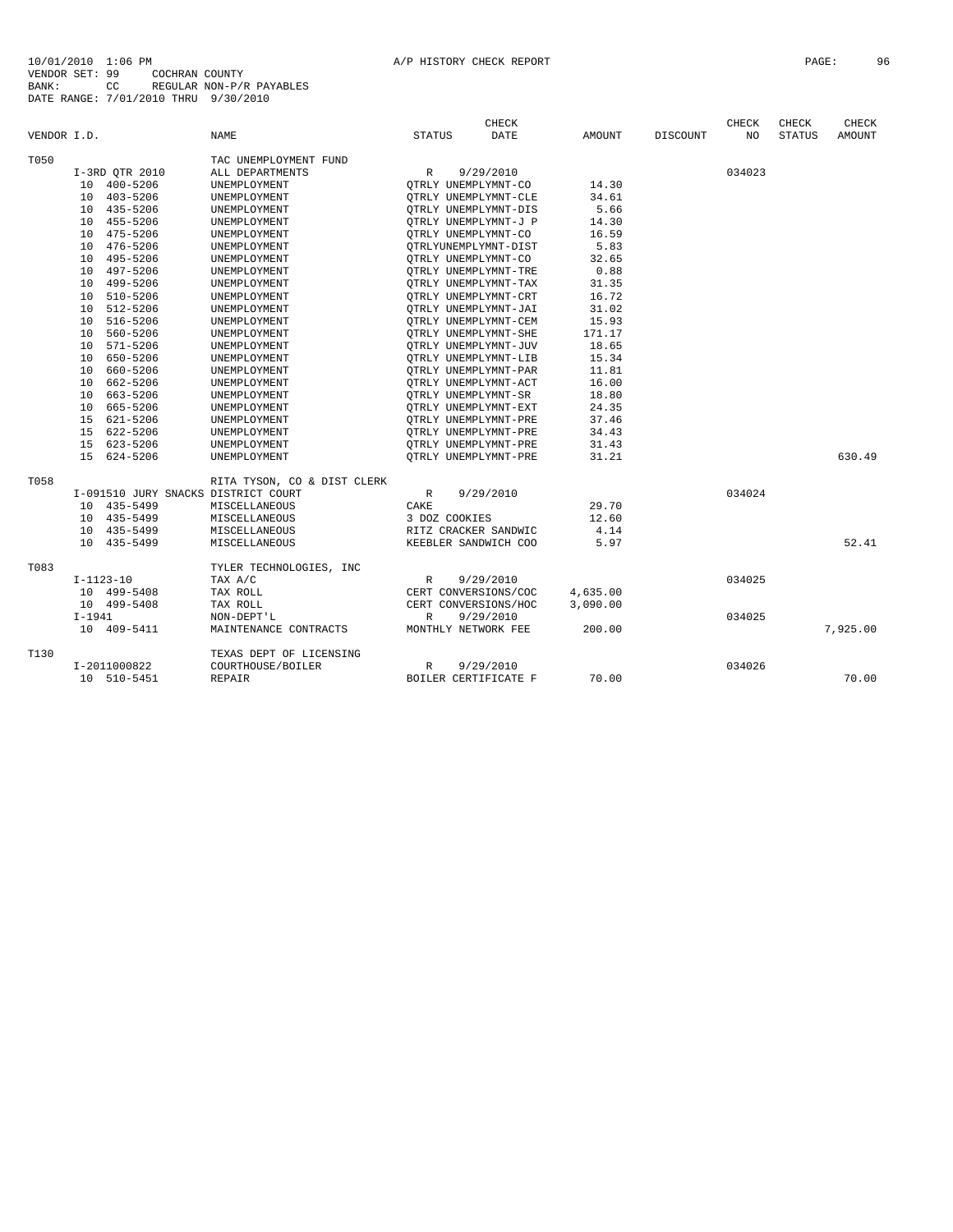| VENDOR I.D. |    |                         | NAME               |                                                        | <b>STATUS</b>                                | CHECK<br><b>DATE</b> | AMOUNT         | DISCOUNT | CHECK<br>NO | CHECK<br><b>STATUS</b> | CHECK<br>AMOUNT |
|-------------|----|-------------------------|--------------------|--------------------------------------------------------|----------------------------------------------|----------------------|----------------|----------|-------------|------------------------|-----------------|
|             |    |                         |                    |                                                        |                                              |                      |                |          |             |                        |                 |
| T265        |    |                         |                    | TEXAS SCHOOL SAFETY CENTER                             |                                              |                      |                |          |             |                        |                 |
|             |    | I-2010 TSAS CONF        | JUVENILE PROBATION |                                                        | R                                            | 9/29/2010            |                |          | 034027      |                        |                 |
|             |    | 10 571-5427             |                    | CONTINUING EDUCATION                                   | REGIS FEE NOV 2010 C                         |                      | 250.00         |          |             |                        | 250.00          |
| W007        |    |                         |                    | WEST, A THOMSON REUTERS BUSINE                         |                                              |                      |                |          |             |                        |                 |
|             |    | I-821338156             |                    | COUNTY ATTY/LAW LIBRARY                                | R                                            | 9/29/2010            |                |          | 034028      |                        |                 |
|             |    | 10 475-5590             |                    | LAW LIBRARY MTRLS/UPDATES                              | VERNST ALCOHOL BEV V                         |                      | 25.00          |          |             |                        |                 |
|             |    | 10 475-5590             |                    | LAW LIBRARY MTRLS/UPDATES                              | HEALTH V9 '10 PP                             |                      | 25.00          |          |             |                        |                 |
|             |    | 10 475-5590             |                    | LAW LIBRARY MTRLS/UPDATES                              | ALCOHOL BEV V2 '10 P                         |                      | 25.00          |          |             |                        |                 |
|             |    | 10 475-5590             |                    | LAW LIBRARY MTRLS/UPDATES                              | CIV PR&REM V1 '10 PP                         |                      | 25.00          |          |             |                        |                 |
|             |    | 10 475-5590             |                    | LAW LIBRARY MTRLS/UPDATES                              | CIV PR&REM V1A '10 P                         |                      | 25.00          |          |             |                        |                 |
|             |    | 10 475-5590             |                    | LAW LIBRARY MTRLS/UPDATES                              | CIV PR&REM V2 '10 PP                         |                      | 25.00          |          |             |                        |                 |
|             |    | 10 475-5590             |                    | LAW LIBRARY MTRLS/UPDATES                              | CIV PR&REM V2A '10 P                         |                      | 25.00          |          |             |                        |                 |
|             |    | 10 475-5590             |                    | LAW LIBRARY MTRLS/UPDATES                              | CIV PR&REM V3 '10 PP                         |                      | 25.00          |          |             |                        |                 |
|             |    | 10 475-5590             |                    | LAW LIBRARY MTRLS/UPDATES                              | CIV PR&REM V4 '10 SU                         |                      | 25.00          |          |             |                        |                 |
|             |    | 10 475-5590             |                    | LAW LIBRARY MTRLS/UPDATES                              | CIV PR&REM V5 '10 PP                         |                      | 25.00          |          |             |                        |                 |
|             | 10 | 475-5590                |                    | LAW LIBRARY MTRLS/UPDATES                              | TX VERN STAT EDUC V1                         |                      | 25.00          |          |             |                        |                 |
|             | 10 | 475-5590                |                    | LAW LIBRARY MTRLS/UPDATES                              | STAT EDUC V1A '10 SU                         |                      | 25.00          |          |             |                        |                 |
|             | 10 | 475-5590                |                    | LAW LIBRARY MTRLS/UPDATES                              | STAT EDUC V2 '10 PP                          |                      | 25.00          |          |             |                        |                 |
|             | 10 | 475-5590                |                    | LAW LIBRARY MTRLS/UPDATES                              | STAT EDUC V3 '10 PP                          |                      | 25.00          |          |             |                        |                 |
|             | 10 | 475-5590                |                    | LAW LIBRARY MTRLS/UPDATES                              | STAT EDUC V4 '10 PP                          |                      | 25.00          |          |             |                        |                 |
|             |    | 10 475-5590             |                    | LAW LIBRARY MTRLS/UPDATES                              | TXVERN ST ELECTION V                         |                      | 25.00          |          |             |                        |                 |
|             | 10 | 475-5590                |                    | LAW LIBRARY MTRLS/UPDATES                              | TXVERN ST ELECTION V                         |                      | 25.00          |          |             |                        |                 |
|             | 10 | 475-5590                |                    | LAW LIBRARY MTRLS/UPDATES                              | TXVERN ST FAMILY V1                          |                      | 25.00          |          |             |                        |                 |
|             | 10 | 475-5590                |                    | LAW LIBRARY MTRLS/UPDATES                              | TXVERN ST FAMILY V1A                         |                      | 25.00          |          |             |                        |                 |
|             | 10 | 475-5590                |                    | LAW LIBRARY MTRLS/UPDATES                              | TXVERN ST FAMILY V2                          |                      | 25.00          |          |             |                        |                 |
|             | 10 | 475-5590                |                    | LAW LIBRARY MTRLS/UPDATES                              | TXVERN ST FAMILY V3                          |                      | 25.00          |          |             |                        |                 |
|             |    | 10 475-5590             |                    | LAW LIBRARY MTRLS/UPDATES                              | TXVERN ST FAMILY V4                          |                      | 25.00          |          |             |                        |                 |
|             |    | 10 475-5590             |                    | LAW LIBRARY MTRLS/UPDATES                              | TXVERN ST FAMILY V5                          |                      | 25.00          |          |             |                        |                 |
|             |    | 10 475-5590             |                    | LAW LIBRARY MTRLS/UPDATES                              | TXVERN ST FAMILY V6                          |                      | 25.00          |          |             |                        |                 |
|             | 10 | 475-5590                |                    | LAW LIBRARY MTRLS/UPDATES                              | TXVERN ST FINANCE V1                         |                      | 25.00          |          |             |                        |                 |
|             |    | 10 475-5590             |                    | LAW LIBRARY MTRLS/UPDATES                              | TXVERN ST FINANCE V2                         |                      | 25.00          |          |             |                        |                 |
|             |    | 10 475-5590             |                    | LAW LIBRARY MTRLS/UPDATES                              | TXVERN ST FINANCE V3                         |                      | 25.00          |          |             |                        |                 |
|             |    | 10 475-5590             |                    | LAW LIBRARY MTRLS/UPDATES                              | TXVERN ST FINANCE V4                         |                      | 25.00          |          |             |                        |                 |
|             |    | 10 475-5590             |                    | LAW LIBRARY MTRLS/UPDATES                              | TXVERN ST GOVT V1 '1                         |                      | 25.00          |          |             |                        |                 |
|             | 10 | 475-5590                |                    | LAW LIBRARY MTRLS/UPDATES                              | TXVERN ST GOVT V2 '1                         |                      | 25.00          |          |             |                        |                 |
|             | 10 | 475-5590                |                    | LAW LIBRARY MTRLS/UPDATES                              | TXVERN ST GOVT V2A '                         |                      | 25.00          |          |             |                        |                 |
|             | 10 | 475-5590                |                    | LAW LIBRARY MTRLS/UPDATES                              | TXVERN ST GOVT V3 '1                         |                      | 25.00          |          |             |                        |                 |
|             | 10 | 475-5590                |                    | LAW LIBRARY MTRLS/UPDATES                              | TXVERN ST GOVT V3A '                         |                      | 25.00          |          |             |                        |                 |
|             | 10 | 475-5590                |                    |                                                        | TXVERN ST GOVT V3B '                         |                      | 25.00          |          |             |                        |                 |
|             |    | 10 475-5590             |                    | LAW LIBRARY MTRLS/UPDATES<br>LAW LIBRARY MTRLS/UPDATES | TXVERN ST GOVT V4 '1                         |                      | 25.00          |          |             |                        |                 |
|             | 10 |                         |                    |                                                        |                                              |                      |                |          |             |                        |                 |
|             |    | 475-5590                |                    | LAW LIBRARY MTRLS/UPDATES                              | TXVERN ST GOVT V4A '                         |                      | 25.00          |          |             |                        |                 |
|             | 10 | 10 475-5590<br>475-5590 |                    | LAW LIBRARY MTRLS/UPDATES<br>LAW LIBRARY MTRLS/UPDATES | TXVERN ST GOVT V5 '1<br>TXVERN ST GOVT V5A ' |                      | 25.00<br>25.00 |          |             |                        |                 |
|             |    |                         |                    |                                                        |                                              |                      |                |          |             |                        |                 |
|             | 10 | 475-5590                |                    | LAW LIBRARY MTRLS/UPDATES                              | TXVERN ST GOVT V6 '1                         |                      | 25.00          |          |             |                        |                 |
|             | 10 | 475-5590                |                    | LAW LIBRARY MTRLS/UPDATES                              | TXVERN ST GOVT V6A '                         |                      | 25.00          |          |             |                        |                 |
|             | 10 | 475-5590                |                    | LAW LIBRARY MTRLS/UPDATES                              | TXVERN ST GOVT V7 '1                         |                      | 25.00          |          |             |                        |                 |
|             |    | 10 475-5590             |                    | LAW LIBRARY MTRLS/UPDATES                              | TXVERN ST GOVT V8 '1                         |                      | 25.00          |          |             |                        |                 |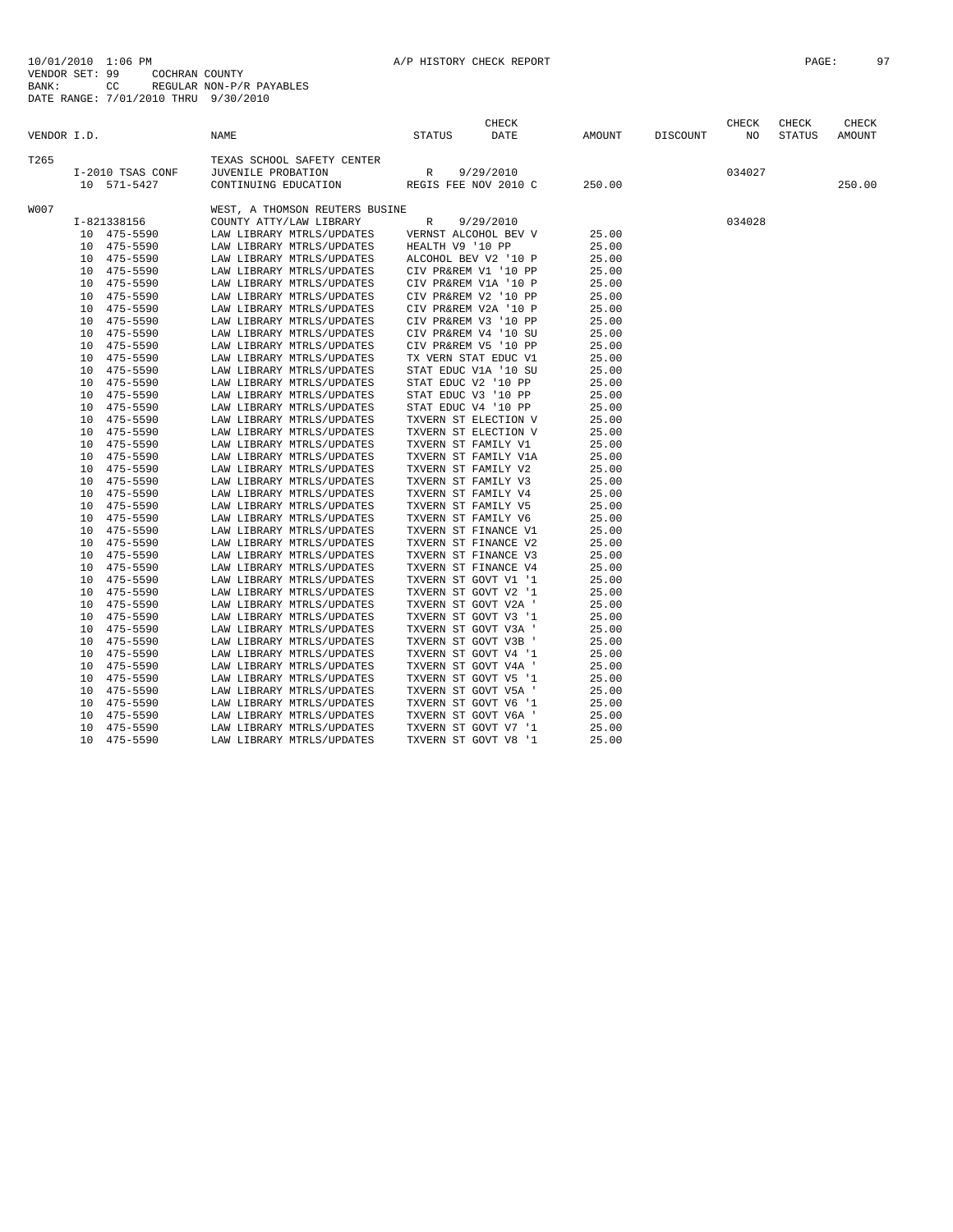|             |    |              |      |                            |                 | CHECK                |        |          | CHECK  | CHECK         | CHECK  |
|-------------|----|--------------|------|----------------------------|-----------------|----------------------|--------|----------|--------|---------------|--------|
| VENDOR I.D. |    |              | NAME |                            | <b>STATUS</b>   | <b>DATE</b>          | AMOUNT | DISCOUNT | NO     | <b>STATUS</b> | AMOUNT |
| W007        |    |              |      | WEST, A THOMSON REUTERCONT |                 |                      |        |          |        |               |        |
|             |    | I-821338156  |      | COUNTY ATTY/LAW LIBRARY    | R               | 9/29/2010            |        |          | 034028 |               |        |
|             |    | 10 475-5590  |      | LAW LIBRARY MTRLS/UPDATES  |                 | TXVERN ST GOVT V9 '1 | 25.00  |          |        |               |        |
|             |    | 10 475-5590  |      | LAW LIBRARY MTRLS/UPDATES  |                 | TXVERN ST GOVT V10 ' | 25.00  |          |        |               |        |
|             |    | 10 475-5590  |      | LAW LIBRARY MTRLS/UPDATES  |                 | TXVERN ST GOVT V11 ' | 25.00  |          |        |               |        |
|             | 10 | 475-5590     |      | LAW LIBRARY MTRLS/UPDATES  |                 | TXVERN ST GOVT V12 ' | 25.00  |          |        |               |        |
|             | 10 | 475-5590     |      | LAW LIBRARY MTRLS/UPDATES  |                 | TXVERN ST HEALTH V1  | 25.00  |          |        |               |        |
|             | 10 | 475-5590     |      | LAW LIBRARY MTRLS/UPDATES  |                 | TXVERN ST HEALTH V2  | 25.00  |          |        |               |        |
|             | 10 | 475-5590     |      | LAW LIBRARY MTRLS/UPDATES  |                 | TXVERN ST HEALTH V3  | 25.00  |          |        |               |        |
|             | 10 | 475-5590     |      | LAW LIBRARY MTRLS/UPDATES  |                 | TXVERN ST HEALTH V4  | 25.00  |          |        |               |        |
|             | 10 | 475-5590     |      | LAW LIBRARY MTRLS/UPDATES  |                 | TXVERN ST HEALTH V5  | 25.00  |          |        |               |        |
|             | 10 | 475-5590     |      | LAW LIBRARY MTRLS/UPDATES  |                 | TXVERN ST HEALTH V6  | 25.00  |          |        |               |        |
|             | 10 | 475-5590     |      | LAW LIBRARY MTRLS/UPDATES  |                 | TXVERN ST HEALTH V7  | 25.00  |          |        |               |        |
|             | 10 | 475-5590     |      | LAW LIBRARY MTRLS/UPDATES  |                 | TXVERN ST HEALTH V8  | 25.00  |          |        |               |        |
|             | 10 | 475-5590     |      | LAW LIBRARY MTRLS/UPDATES  |                 | HR V1 2010 SUPP PAMP | 25.00  |          |        |               |        |
|             | 10 | 475-5590     |      | LAW LIBRARY MTRLS/UPDATES  | HR V2 2010 PP   |                      | 25.00  |          |        |               |        |
|             | 10 | $475 - 5590$ |      | LAW LIBRARY MTRLS/UPDATES  | LABOR V1 '10 PP |                      | 25.00  |          |        |               |        |
|             | 10 | 475-5590     |      | LAW LIBRARY MTRLS/UPDATES  | LABOR V2 '10 PP |                      | 25.00  |          |        |               |        |
|             | 10 | 475-5590     |      | LAW LIBRARY MTRLS/UPDATES  | LABOR V3 '10 PP |                      | 25.00  |          |        |               |        |
|             | 10 | 475-5590     |      | LAW LIBRARY MTRLS/UPDATES  |                 | LOCAL GOV'T V1 '10 P | 25.00  |          |        |               |        |
|             | 10 | 475-5590     |      | LAW LIBRARY MTRLS/UPDATES  |                 | LOCAL GOV'T V1A '10  | 25.00  |          |        |               |        |
|             | 10 | 475-5590     |      | LAW LIBRARY MTRLS/UPDATES  |                 | LOCAL GOV'T V1B '10  | 25.00  |          |        |               |        |
|             | 10 | 475-5590     |      | LAW LIBRARY MTRLS/UPDATES  |                 | LOCAL GOV'T V2 '10 P | 25.00  |          |        |               |        |
|             | 10 | 475-5590     |      | LAW LIBRARY MTRLS/UPDATES  |                 | LOCAL GOV'T V3 '10 P | 25.00  |          |        |               |        |
|             | 10 | 475-5590     |      | LAW LIBRARY MTRLS/UPDATES  |                 | LOCAL GOV'T V4 '10 P | 25.00  |          |        |               |        |
|             | 10 | 475-5590     |      | LAW LIBRARY MTRLS/UPDATES  |                 | LOCAL GOV'T V5 '10 P | 25.00  |          |        |               |        |
|             | 10 | 475-5590     |      | LAW LIBRARY MTRLS/UPDATES  |                 | LOCAL GOV'T V6 '10 P | 25.00  |          |        |               |        |
|             | 10 | 475-5590     |      | LAW LIBRARY MTRLS/UPDATES  |                 | NAT RES V1 '10 PP    | 25.00  |          |        |               |        |
|             | 10 | 475-5590     |      | LAW LIBRARY MTRLS/UPDATES  |                 | NAT RES V2 '10 PP    | 25.00  |          |        |               |        |
|             | 10 | 475-5590     |      | LAW LIBRARY MTRLS/UPDATES  |                 | NAT RES V3 '10 PP    | 25.00  |          |        |               |        |
|             | 10 | 475-5590     |      | LAW LIBRARY MTRLS/UPDATES  |                 | OCCUPATIONS V1 '10 P | 25.00  |          |        |               |        |
|             | 10 | 475-5590     |      | LAW LIBRARY MTRLS/UPDATES  |                 | OCCUPATIONS V2 '10 P | 25.00  |          |        |               |        |
|             |    | 10 475-5590  |      | LAW LIBRARY MTRLS/UPDATES  |                 | OCCUPATIONS V3 '10 P | 25.00  |          |        |               |        |
|             | 10 | 475-5590     |      | LAW LIBRARY MTRLS/UPDATES  |                 | OCCUPATIONS V4 '10 P | 25.00  |          |        |               |        |
|             | 10 | 475-5590     |      | LAW LIBRARY MTRLS/UPDATES  |                 | OCCUPATIONS V5 '10 P | 25.00  |          |        |               |        |
|             | 10 | 475-5590     |      | LAW LIBRARY MTRLS/UPDATES  |                 | OCCUPATIONS V6 '10 P | 25.00  |          |        |               |        |
|             | 10 | 475-5590     |      | LAW LIBRARY MTRLS/UPDATES  |                 | OCCUPATIONS V7 '10 P | 25.00  |          |        |               |        |
|             | 10 | 475-5590     |      | LAW LIBRARY MTRLS/UPDATES  | PARKS V1 '10 PP |                      | 25.00  |          |        |               |        |
|             | 10 | 475-5590     |      | LAW LIBRARY MTRLS/UPDATES  | PARKS V2 '10 PP |                      | 25.00  |          |        |               |        |
|             | 10 | 475-5590     |      | LAW LIBRARY MTRLS/UPDATES  | PENAL V1 '10 PP |                      | 25.00  |          |        |               |        |
|             | 10 | 475-5590     |      | LAW LIBRARY MTRLS/UPDATES  | PENAL V2 '10 PP |                      | 25.00  |          |        |               |        |
|             | 10 | 475-5590     |      | LAW LIBRARY MTRLS/UPDATES  | PENAL V3 '10 PP |                      | 25.00  |          |        |               |        |
|             | 10 | 475-5590     |      | LAW LIBRARY MTRLS/UPDATES  | PENAL V4 '10 PP |                      | 25.00  |          |        |               |        |
|             | 10 | 475-5590     |      | LAW LIBRARY MTRLS/UPDATES  |                 | HEALTH V10 '10 PP    | 25.00  |          |        |               |        |
|             | 10 | 475-5590     |      | LAW LIBRARY MTRLS/UPDATES  |                 | ELECTION V1 '10 GENE |        |          |        |               |        |
|             | 10 | 475-5590     |      | LAW LIBRARY MTRLS/UPDATES  |                 | TAX CODE V1 '10 PP   | 25.00  |          |        |               |        |
|             | 10 | 475-5590     |      | LAW LIBRARY MTRLS/UPDATES  |                 | TAX CODE V2 '10 PP   | 25.00  |          |        |               |        |
|             | 10 | 475-5590     |      | LAW LIBRARY MTRLS/UPDATES  |                 | TAX CODE V3 '10 PP   | 25.00  |          |        |               |        |
|             |    |              |      |                            |                 |                      |        |          |        |               |        |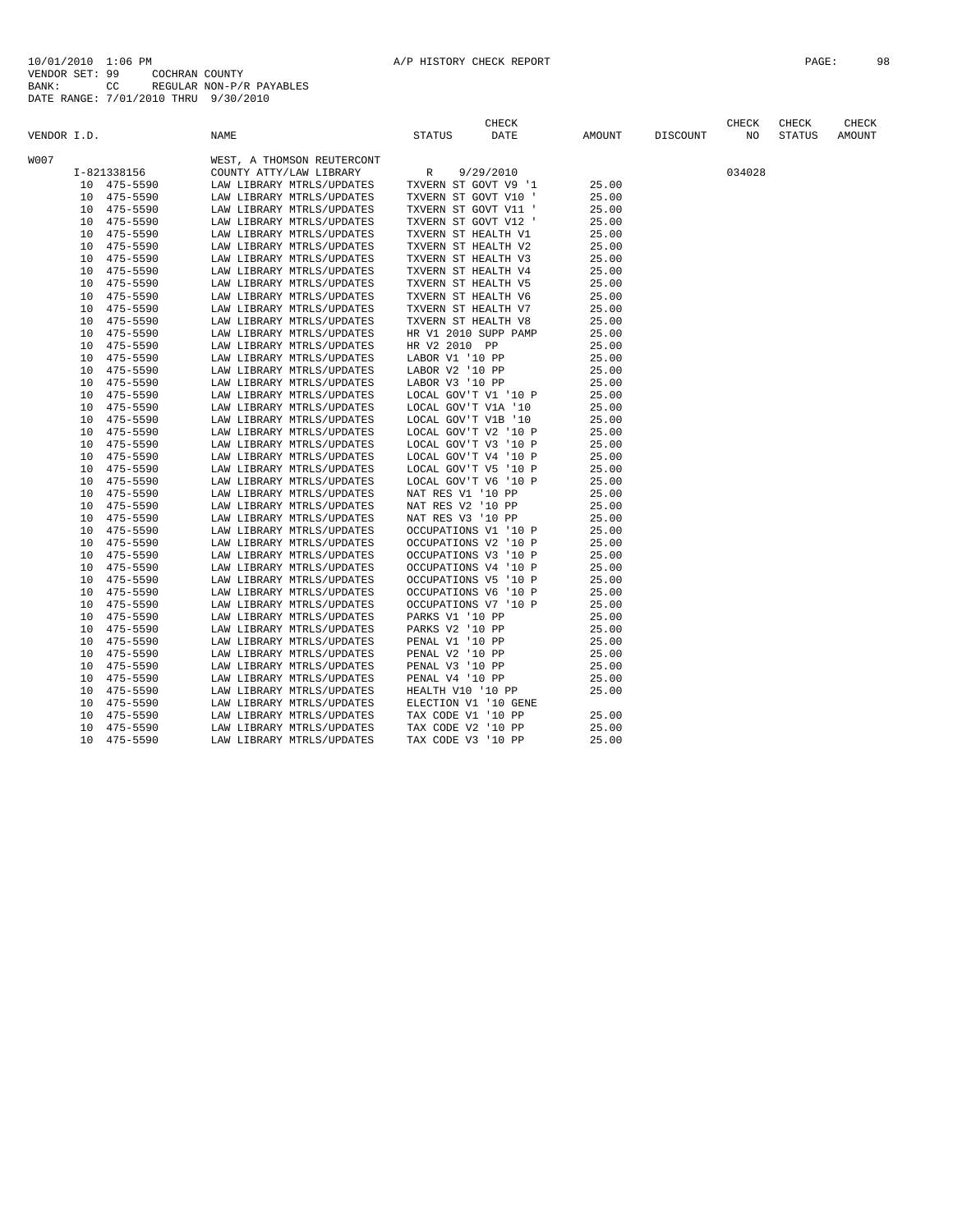10/01/2010 1:06 PM<br>VENDOR SET: 99 COCHRAN COUNTY<br>BANK: 99 COCHRAN COUNTY<br>BATE RANGE: 7/01/2010 THRU 9/30/2010<br>DATE RANGE: 7/01/2010 THRU 9/30/2010

| VENDOR I.D.    | <b>NAME</b>                | <b>CHECK</b><br>DATE<br>STATUS   | AMOUNT | DISCOUNT | CHECK<br>NO | CHECK<br><b>STATUS</b> | CHECK<br>AMOUNT |
|----------------|----------------------------|----------------------------------|--------|----------|-------------|------------------------|-----------------|
|                |                            |                                  |        |          |             |                        |                 |
| <b>W007</b>    | WEST, A THOMSON REUTERCONT |                                  |        |          |             |                        |                 |
| I-821338156    | COUNTY ATTY/LAW LIBRARY    | 9/29/2010<br>R                   |        |          | 034028      |                        |                 |
| 10 475-5590    | LAW LIBRARY MTRLS/UPDATES  | TAX CODE V4 '10 PP               | 25.00  |          |             |                        |                 |
| 10 475-5590    | LAW LIBRARY MTRLS/UPDATES  | TAX CODE V5 '10 PP               | 25.00  |          |             |                        |                 |
| 475-5590<br>10 | LAW LIBRARY MTRLS/UPDATES  | TRANSP CD V1 '10 SUP             | 25.00  |          |             |                        |                 |
| 475-5590<br>10 | LAW LIBRARY MTRLS/UPDATES  | TRANSP CD V2 '10<br>PP           | 25.00  |          |             |                        |                 |
| 475-5590<br>10 | LAW LIBRARY MTRLS/UPDATES  | TRANSP CD V3 '10<br>PP           | 25.00  |          |             |                        |                 |
| 475-5590<br>10 | LAW LIBRARY MTRLS/UPDATES  | TRANSP CD V3A'10<br>PP           | 25.00  |          |             |                        |                 |
| 475-5590<br>10 | LAW LIBRARY MTRLS/UPDATES  | TRANSP CD V4'10 PP               | 25.00  |          |             |                        |                 |
| 475-5590<br>10 | LAW LIBRARY MTRLS/UPDATES  | TRANSP CD V5 '10<br><b>PP</b>    | 25.00  |          |             |                        |                 |
| 475-5590<br>10 | LAW LIBRARY MTRLS/UPDATES  | TRANSP CD V6 '10<br><b>PP</b>    | 25.00  |          |             |                        |                 |
| 475-5590<br>10 | LAW LIBRARY MTRLS/UPDATES  | UTILITIES CD V1 '10              | 25.00  |          |             |                        |                 |
| 475-5590<br>10 | LAW LIBRARY MTRLS/UPDATES  | UTILITIES CD V2 '10              | 25.00  |          |             |                        |                 |
| 475-5590<br>10 | LAW LIBRARY MTRLS/UPDATES  | CONSTITUTION V1 '10              | 25.00  |          |             |                        |                 |
| 475-5590<br>10 | LAW LIBRARY MTRLS/UPDATES  | CONSTITUTION V1A '10             | 25.00  |          |             |                        |                 |
| 475-5590<br>10 | LAW LIBRARY MTRLS/UPDATES  | CONSTITUTION V1B '10             | 25.00  |          |             |                        |                 |
| 475-5590<br>10 | LAW LIBRARY MTRLS/UPDATES  | CONSTITUTION V1C '10             | 25.00  |          |             |                        |                 |
| 475-5590<br>10 | LAW LIBRARY MTRLS/UPDATES  | CONSTITUTION V2 '10              | 25.00  |          |             |                        |                 |
| 475-5590<br>10 | LAW LIBRARY MTRLS/UPDATES  | CONSTITUTION V2A '10             | 25.00  |          |             |                        |                 |
| 475-5590<br>10 | LAW LIBRARY MTRLS/UPDATES  | CONSTITUTION V2B '10             | 25.00  |          |             |                        |                 |
| 475-5590<br>10 | LAW LIBRARY MTRLS/UPDATES  | CONSTITUTION V3 '10              | 25.00  |          |             |                        |                 |
| 10<br>475-5590 | LAW LIBRARY MTRLS/UPDATES  | CRIM V1 '10 PP                   | 25.00  |          |             |                        |                 |
| 475-5590<br>10 | LAW LIBRARY MTRLS/UPDATES  | CRIM V1A '10 PP                  | 25.00  |          |             |                        |                 |
| 475-5590<br>10 | LAW LIBRARY MTRLS/UPDATES  | CRIM V1B '10 PP                  | 25.00  |          |             |                        |                 |
| 475-5590<br>10 | LAW LIBRARY MTRLS/UPDATES  | CRIM V2 '10 PP                   | 25.00  |          |             |                        |                 |
| 475-5590<br>10 | LAW LIBRARY MTRLS/UPDATES  | CRIM V2A '10 PP                  | 25.00  |          |             |                        |                 |
| 475-5590<br>10 | LAW LIBRARY MTRLS/UPDATES  | CRIM V2B '10 PP                  | 25.00  |          |             |                        |                 |
| 475-5590<br>10 | LAW LIBRARY MTRLS/UPDATES  | CRIM V3 PT 1 '10<br>$\mathbb{P}$ | 25.00  |          |             |                        |                 |
| 475-5590<br>10 | LAW LIBRARY MTRLS/UPDATES  | CRIM V3 PT 2 '10<br>PP           | 25.00  |          |             |                        |                 |
| 475-5590<br>10 | LAW LIBRARY MTRLS/UPDATES  | CRIM V3A '10<br>PP               | 25.00  |          |             |                        |                 |
| 475-5590<br>10 | LAW LIBRARY MTRLS/UPDATES  | CRIM V3B '10 PP                  | 25.00  |          |             |                        |                 |
| 475-5590<br>10 | LAW LIBRARY MTRLS/UPDATES  | CRIM V4 '10 PP                   | 25.00  |          |             |                        |                 |
| 475-5590<br>10 | LAW LIBRARY MTRLS/UPDATES  | CRIM V4A '10 PP                  | 25.00  |          |             |                        |                 |
| 10<br>475-5590 | LAW LIBRARY MTRLS/UPDATES  | CRIM V4B '10<br>PP               | 25.00  |          |             |                        |                 |
| 475-5590<br>10 | LAW LIBRARY MTRLS/UPDATES  | CRIM V5 '10<br>PP                | 25.00  |          |             |                        |                 |
| 10<br>475-5590 | LAW LIBRARY MTRLS/UPDATES  | CRIM V6 '10<br>PP                | 25.00  |          |             |                        |                 |
| 475-5590<br>10 | LAW LIBRARY MTRLS/UPDATES  | CRIM V7 '10<br>PP                | 25.00  |          |             |                        |                 |
| 10 475-5590    | LAW LIBRARY MTRLS/UPDATES  | CRIM V8 '10 PP                   | 25.00  |          |             |                        |                 |
| I-821354512    | COUNTY ATTY/LAW LIBRARY    | 9/29/2010<br>R                   |        |          | 034028      |                        |                 |
| 10 475-5590    | LAW LIBRARY MTRLS/UPDATES  | PR V 35 CO/SPEC DIST             | 60.00  |          |             |                        |                 |
| 10 475-5590    | LAW LIBRARY MTRLS/UPDATES  | PR V 36 CO/SPEC DIST             | 60.00  |          |             |                        |                 |
| 10 475-5590    | LAW LIBRARY MTRLS/UPDATES  | 36A CO/SPEC DIST LAW             | 60.00  |          |             |                        |                 |
| I-821357521    | <b>AUDITOR</b>             | $\mathbb R$<br>9/29/2010         |        |          | 034028      |                        |                 |
| 495-5310<br>10 | OFFICE SUPPLIES            | TX VERN STAT 2010 PP             |        |          |             |                        |                 |
| 495-5310<br>10 | OFFICE SUPPLIES            | LOC GOVT V1                      | 25.00  |          |             |                        |                 |
| 10<br>495-5310 | OFFICE SUPPLIES            | LOC GOVT V1A                     | 25.00  |          |             |                        |                 |
| 495-5310<br>10 | OFFICE SUPPLIES            | LOC GOVT V1B                     | 25.00  |          |             |                        |                 |
| 495-5310<br>10 | OFFICE SUPPLIES            | LOC GOVT V2                      | 25.00  |          |             |                        |                 |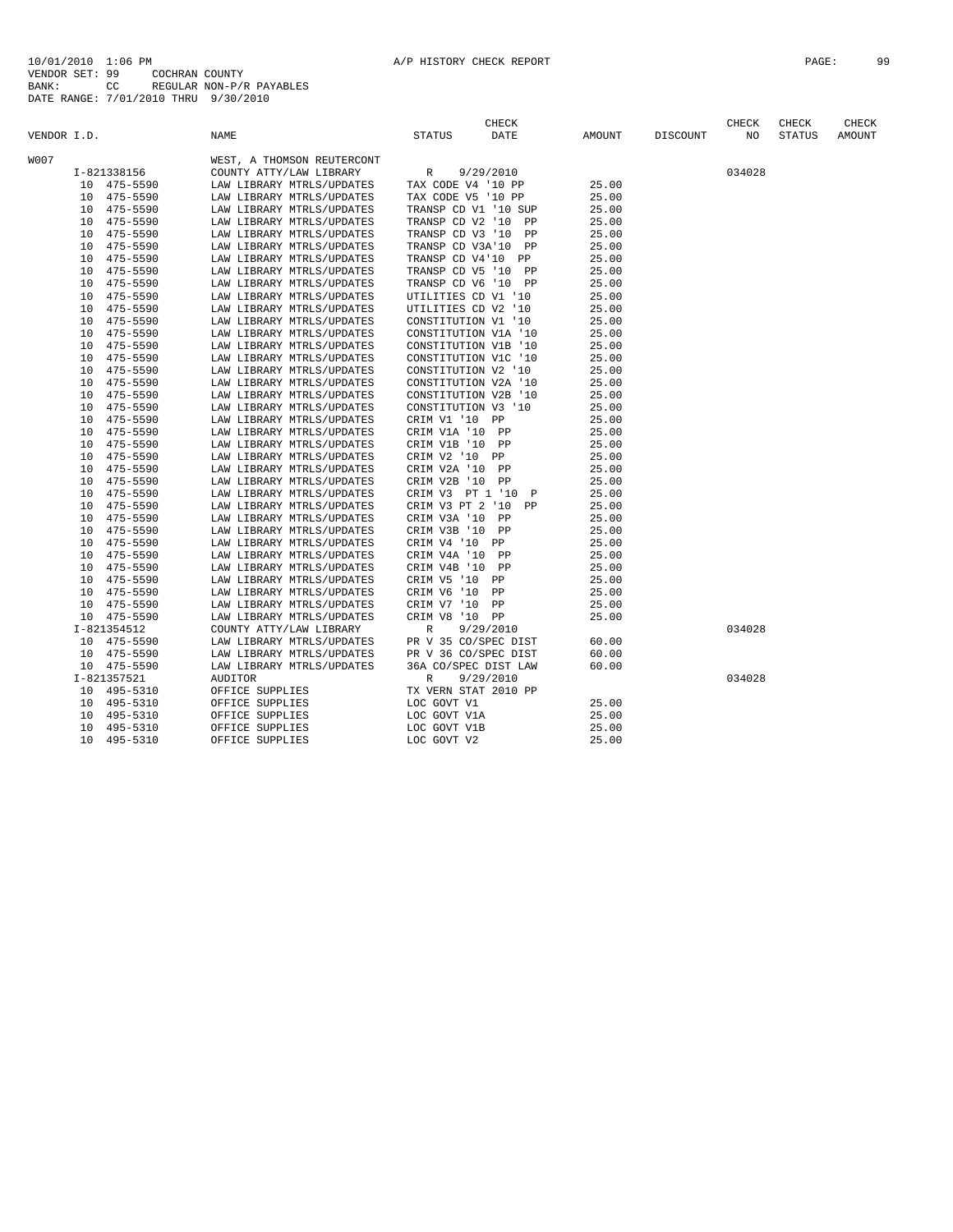|             |                                   |                                |                      | CHECK     |        |                 | CHECK  | CHECK         | CHECK    |
|-------------|-----------------------------------|--------------------------------|----------------------|-----------|--------|-----------------|--------|---------------|----------|
| VENDOR I.D. |                                   | NAME                           | <b>STATUS</b>        | DATE      | AMOUNT | <b>DISCOUNT</b> | NO     | <b>STATUS</b> | AMOUNT   |
| <b>W007</b> |                                   | WEST, A THOMSON REUTERCONT     |                      |           |        |                 |        |               |          |
|             | I-821357521                       | AUDITOR                        | $\mathbb{R}$         | 9/29/2010 |        |                 | 034028 |               |          |
|             | 10 495-5310                       | OFFICE SUPPLIES                | LOC GOVT V3          |           | 25.00  |                 |        |               |          |
|             | 10 495-5310                       | OFFICE SUPPLIES                | LOC GOVT V4          |           | 25.00  |                 |        |               |          |
|             | 10 495-5310                       | OFFICE SUPPLIES                | LOC GOVT V5          |           | 25.00  |                 |        |               |          |
|             | 10 495-5310                       | OFFICE SUPPLIES                | LOC GOVT V6          |           | 25.00  |                 |        |               | 3,455.00 |
| W010        |                                   | WEST TEXAS GAS INC             |                      |           |        |                 |        |               |          |
|             | I-004036001501 0910 PARK/SHOP     |                                | R                    | 9/29/2010 |        |                 | 034029 |               |          |
|             | 10 660-5440                       | UTILITIES & IRRIGATION         | 1.0 MCF 08/05/10-08/ |           | 15.31  |                 |        |               |          |
|             | I-004036002501 0910 PARK/SHOWBARN |                                | R                    | 9/29/2010 |        |                 | 034029 |               |          |
|             | 10 660-5440                       | UTILITIES & IRRIGATION         | 1.3 MCF 08/05/10-08/ |           | 17.20  |                 |        |               |          |
|             | I-004049022001 0910 PREC 3        |                                | R                    | 9/29/2010 |        |                 | 034029 |               |          |
|             | 15 623-5440                       | UTILITIES                      | 08/12/10-08/28/10    |           | 9.00   |                 |        |               | 41.51    |
| W021        |                                   | SUSAN WISELEY                  |                      |           |        |                 |        |               |          |
|             | I-091010                          | TAX ASSESSOR/COLLECTOR         | R                    | 9/29/2010 |        |                 | 034030 |               |          |
|             | 10 499-5310                       | OFFICE SUPPLIES                | INK CARTRIDGE        |           | 14.50  |                 |        |               |          |
|             | 10 499-5310                       | OFFICE SUPPLIES                | COOLING PAD          |           | 19.88  |                 |        |               |          |
|             | 10 499-5310                       | OFFICE SUPPLIES                | LAPTOP PC            |           | 448.00 |                 |        |               |          |
|             | 10 499-5310                       | OFFICE SUPPLIES                | PRINTER              |           | 69.00  |                 |        |               |          |
|             | 10 499-5427                       | CONTINUING EDUCATION           | 55 MI TO PICK UP CO  |           | 27.50  |                 |        |               | 578.88   |
| W045        |                                   |                                |                      |           |        |                 |        |               |          |
|             | I-167418 092510                   | WEST PLAINS VETERINARY HOSPITA |                      | 9/29/2010 |        |                 | 034031 |               |          |
|             | 10 580-5499                       | PUBLIC SAFETY<br>MISCELLANEOUS | R<br>RABIES TESTING  |           | 100.00 |                 |        |               |          |
|             | 10 580-5499                       | MISCELLANEOUS                  | LAB PREP & SHIPPING  |           | 20.00  |                 |        |               |          |
|             | 10 580-5499                       | MISCELLANEOUS                  | DISPOSAL SMALL ANIMA |           | 25.00  |                 |        |               |          |
|             | 10 580-5499                       | MISCELLANEOUS                  | BILLING CHG          |           | 5.00   |                 |        |               |          |
|             | 10 580-5499                       | MISCELLANEOUS                  | DARWIN MCBEE/DOG BIT |           |        |                 |        |               | 150.00   |
|             |                                   |                                |                      |           |        |                 |        |               |          |
| W062        |                                   | WAL-MART COMMUNITY             |                      |           |        |                 |        |               |          |
|             | I-09462 091410                    | JAIL                           | R                    | 9/29/2010 |        |                 | 034032 |               |          |
|             | 10 512-5391                       | MEDICAL CARE-PRISONERS         | 20 CT ALEVE-D        |           | 9.98   |                 |        |               |          |
|             | I-5156 091710                     | JAIL                           | $\mathbb{R}$         | 9/29/2010 |        |                 | 034032 |               |          |
|             | 10 512-5333                       | FOOD-PRISONERS                 | CHS/SAUSAGE          |           | 5.98   |                 |        |               |          |
|             | 10 512-5333                       | FOOD-PRISONERS                 | SAUSAGE BISCUIT      |           | 5.98   |                 |        |               |          |
|             | 10 512-5333                       | FOOD-PRISONERS                 | PICKLES              |           | 3.12   |                 |        |               |          |
|             | 10 512-5333                       | FOOD-PRISONERS                 | CHEESE               |           | 7.78   |                 |        |               |          |
|             | 10 512-5333                       | FOOD-PRISONERS                 | PKG SALAD            |           | 2.88   |                 |        |               |          |
|             | 10 512-5333                       | FOOD-PRISONERS                 | PKG SALAD            |           | 2.88   |                 |        |               |          |
|             | 10 512-5333                       | FOOD-PRISONERS                 | TATERPUFF            |           | 4.52   |                 |        |               |          |
|             | 10 512-5333                       | FOOD-PRISONERS                 | ORANGE               |           | 4.98   |                 |        |               |          |
|             | 10 512-5333                       | FOOD-PRISONERS                 | GAL VIT D MILK       |           | 3.48   |                 |        |               |          |
|             | 10 512-5333                       | FOOD-PRISONERS                 | SPCY SSG             |           | 4.32   |                 |        |               |          |
|             | 10 512-5333                       | FOOD-PRISONERS                 | SOFT TACO TORTILLA   |           | 3.00   |                 |        |               |          |
|             | 10 512-5333                       | FOOD-PRISONERS                 | SOFT TACO TORTILLA   |           | 3.00   |                 |        |               |          |
|             | 10 512-5333                       | FOOD-PRISONERS                 | ORANGE               |           | 4.98   |                 |        |               |          |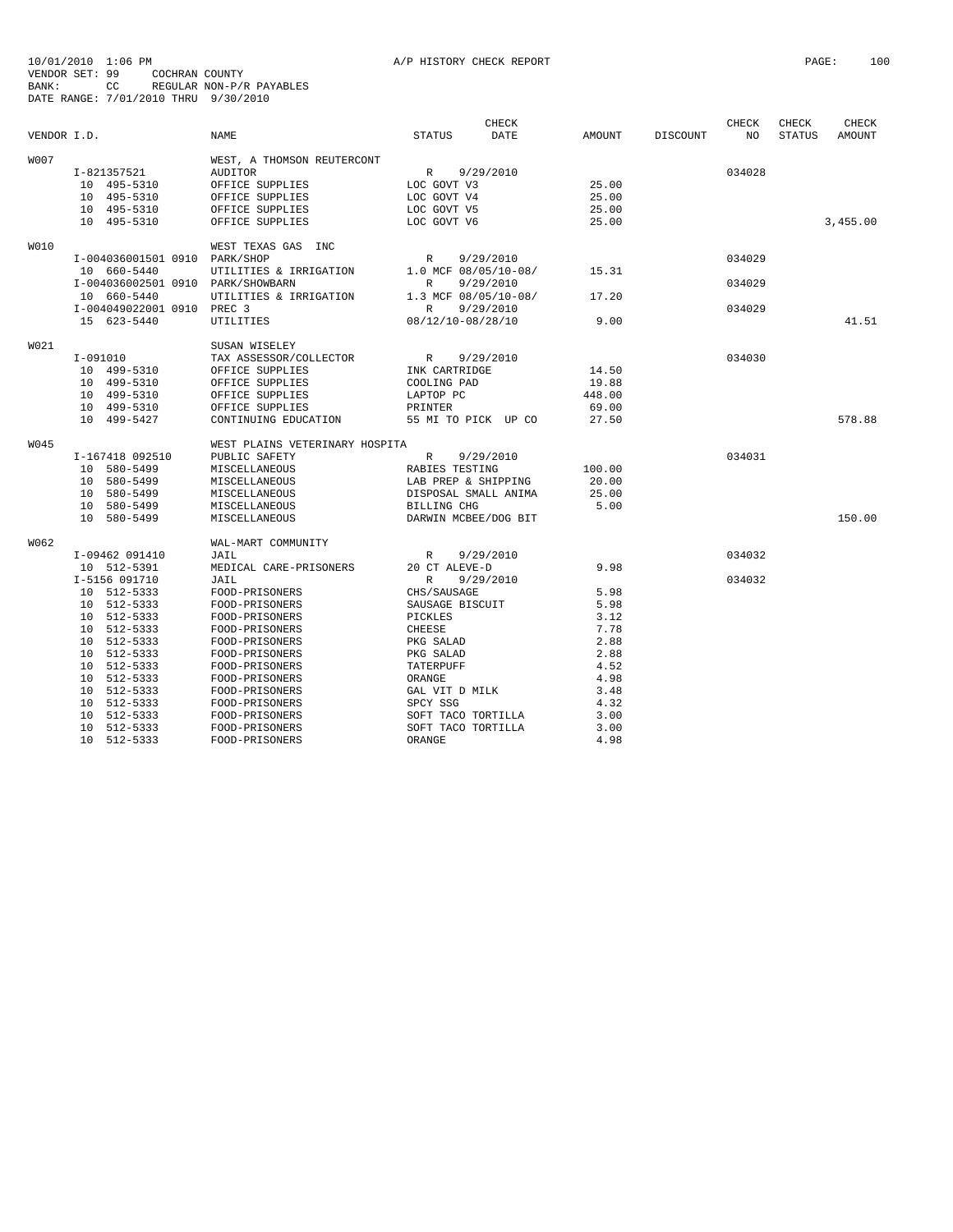|             |          |               |                                |                      | CHECK                |        |          | CHECK  | CHECK         | CHECK  |
|-------------|----------|---------------|--------------------------------|----------------------|----------------------|--------|----------|--------|---------------|--------|
| VENDOR I.D. |          |               | <b>NAME</b>                    | <b>STATUS</b>        | DATE                 | AMOUNT | DISCOUNT | NO.    | <b>STATUS</b> | AMOUNT |
| W062        |          |               | WAL-MART COMMUNITY<br>CONT     |                      |                      |        |          |        |               |        |
|             |          | I-5156 091710 | JAIL                           | $\mathbb R$          | 9/29/2010            |        |          | 034032 |               |        |
|             |          | 10 512-5333   | FOOD-PRISONERS                 | ORANGE               |                      | 3.98   |          |        |               |        |
|             |          | 10 512-5333   | FOOD-PRISONERS                 | <b>BACON</b>         |                      | 3.38   |          |        |               |        |
|             |          | 10 512-5333   | FOOD-PRISONERS                 | HAM SANDWICH/3       |                      | 6.42   |          |        |               |        |
|             |          | 10 512-5333   | FOOD-PRISONERS                 | CHEESE FOOD          |                      | 9.48   |          |        |               |        |
|             |          | 10 512-5333   | FOOD-PRISONERS                 | 1 LB SAUSAGE HOT     |                      | 2.72   |          |        |               |        |
|             |          | 10 512-5333   | FOOD-PRISONERS                 | 1 LB SAUSAGE OT      |                      | 2.72   |          |        |               |        |
|             |          | 10 512-5333   | FOOD-PRISONERS                 | HAM SAND/3           |                      | 6.42   |          |        |               |        |
|             |          | 10 512-5333   | FOOD-PRISONERS                 | <b>BACON</b>         |                      | 4.28   |          |        |               |        |
|             |          | 10 512-5333   | FOOD-PRISONERS                 | <b>BACON</b>         |                      | 3.38   |          |        |               |        |
|             |          | 10 512-5333   | FOOD-PRISONERS                 | <b>BACON</b>         |                      | 3.38   |          |        |               |        |
|             |          | 10 512-5333   | FOOD-PRISONERS                 | HAM SANDWICH         |                      | 2.14   |          |        |               |        |
|             | 10       | 512-5333      | FOOD-PRISONERS                 | CHOPPED HAM          |                      | 2.98   |          |        |               |        |
|             |          | 10 512-5333   | FOOD-PRISONERS                 | CHOPPED HAM          |                      | 2.98   |          |        |               |        |
|             |          | 10 512-5333   | FOOD-PRISONERS                 | HAM/CHEESE           |                      | 2.98   |          |        |               |        |
|             | 10       | 512-5333      | FOOD-PRISONERS                 | HAM/CHEESE           |                      | 2.98   |          |        |               |        |
|             |          | 10 512-5333   | FOOD-PRISONERS                 | CELLO LETTUCE        |                      | 1.14   |          |        |               |        |
|             | 10       | 512-5391      | MEDICAL CARE-PRISONERS         | CHLORASEPTIC         |                      | 3.66   |          |        |               |        |
|             |          | 10 512-5391   | MEDICAL CARE-PRISONERS         | EO APAP              |                      | 7.48   |          |        |               |        |
|             |          | 10 512-5333   | FOOD-PRISONERS                 | GAL VIT D MILK       |                      | 3.48   |          |        |               |        |
|             |          | 10 512-5391   | MEDICAL CARE-PRISONERS         | LOZENGE              |                      | 3.66   |          |        |               |        |
|             |          | 10 512-5333   | FOOD-PRISONERS                 | HONEY HAM            |                      | 2.98   |          |        |               |        |
|             |          | 10 512-5333   | FOOD-PRISONERS                 | HONEY HAM            |                      | 2.98   |          |        |               |        |
|             |          | 10 512-5333   | FOOD-PRISONERS                 | 3 WA GRAN            |                      | 3.67   |          |        |               |        |
|             |          | 10 512-5333   | FOOD-PRISONERS                 | 36 PK EGGS           |                      | 3.67   |          |        |               | 159.82 |
| W193        |          |               | WESTWARD AUTOMOTIVE REPAIR LLC |                      |                      |        |          |        |               |        |
|             | $I-1804$ |               | <b>SHERIFF</b>                 | $\mathbb{R}$         | 9/29/2010            |        |          | 034033 |               |        |
|             |          | 10 560-5451   | MACHINERY-NON-OFFICE REPAIR    | REPL ALTRNTR, REFILL |                      | 75.00  |          |        |               |        |
|             |          | 10 560-5451   | MACHINERY-NON-OFFICE REPAIR    | 06 F150, UNIT 112    |                      |        |          |        |               |        |
|             |          | 10 560-5451   | MACHINERY-NON-OFFICE REPAIR    | REPLACE WINDSHIELD C |                      | 15.00  |          |        |               |        |
|             |          | 10 560-5451   | MACHINERY-NON-OFFICE REPAIR    | ALTERNATOR           |                      | 267.89 |          |        |               |        |
|             |          | 10 560-5451   | MACHINERY-NON-OFFICE REPAIR    | 1 DEXCOOL            |                      | 15.00  |          |        |               |        |
|             |          | 10 560-5451   | MACHINERY-NON-OFFICE REPAIR    | 1 LS COWL            |                      | 78.20  |          |        |               |        |
|             |          | 10 560-5451   | MACHINERY-NON-OFFICE REPAIR    | 1 RS COWL            |                      | 89.79  |          |        |               | 540.88 |
| X001        |          |               | XCEL ENERGY                    |                      |                      |        |          |        |               |        |
|             |          | I-253099877   | PREC <sub>2</sub>              | $\mathbb{R}$         | 9/29/2010            |        |          | 034034 |               |        |
|             |          | 15 622-5440   | UTILITIES                      |                      | 6 KWH 08/11/2010-09/ | 11.71  |          |        |               |        |
|             |          | 15 622-5440   | UTILITIES                      | 66 KWH AREA LIGHT    |                      | 15.10  |          |        |               | 26.81  |
| Y022        |          |               | YORK DISCOUNT TIRE CENTER      |                      |                      |        |          |        |               |        |
|             |          | $I-602959$    | PREC 1                         | R                    | 9/29/2010            |        |          | 034035 |               |        |
|             |          | 15 621-5454   | TIRES                          | 44 TIRE FILL         |                      | 61.60  |          |        |               | 61.60  |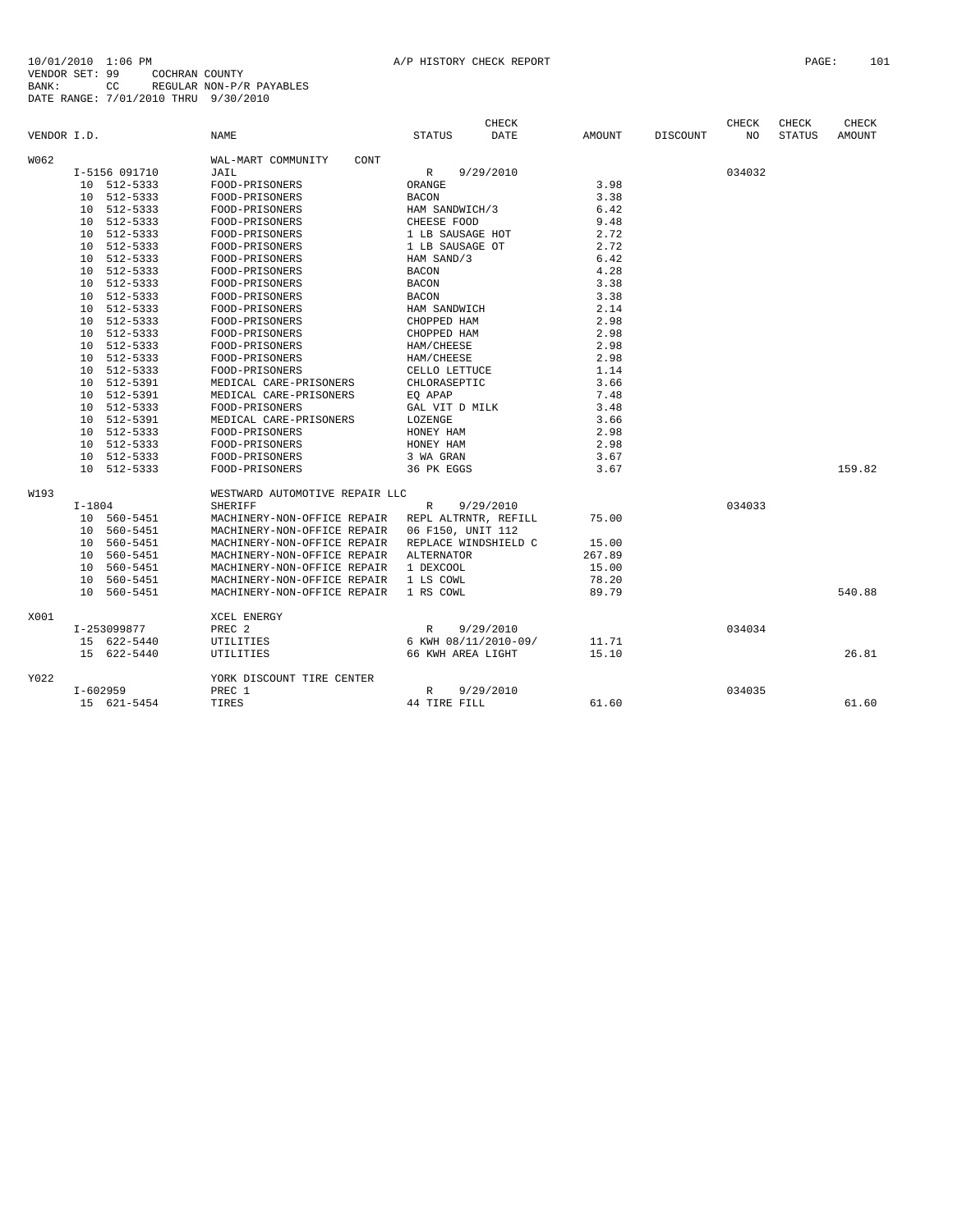CHECK CHECK CHECK CHECK

| VENDOR I.D.     | <b>NAME</b> |                               | <b>STATUS</b> | <b>DATE</b>      | AMOUNT       | DISCOUNT         | NO. | STATUS | AMOUNT        |
|-----------------|-------------|-------------------------------|---------------|------------------|--------------|------------------|-----|--------|---------------|
| * * TOTALS * *  |             | NO                            |               |                  | CHECK AMOUNT | <b>DISCOUNTS</b> |     |        | TOTAL APPLIED |
| REGULAR CHECKS: |             | 445                           |               |                  | 508,797.99   | 0.00             |     |        | 508,797.99    |
| HAND CHECKS:    |             | 0                             |               |                  | 0.00         | 0.00             |     |        | 0.00          |
| DRAFTS:         |             |                               |               |                  | 0.00         | 0.00             |     |        | 0.00          |
| EFT:            |             |                               |               |                  | 0.00         | 0.00             |     |        | 0.00          |
| NON CHECKS:     |             | 0                             |               |                  | 0.00         | 0.00             |     |        | 0.00          |
| VOID CHECKS:    |             | 2 VOID DEBITS<br>VOID CREDITS |               | 513.50<br>483.50 | 30.00        | 0.00             |     |        | 30.00         |

TOTAL ERRORS: 0

|                 | G/L ACCOUNT  | NAME.                                      | AMOUNT    |
|-----------------|--------------|--------------------------------------------|-----------|
|                 |              |                                            |           |
|                 |              | 10 000-2206.002 ATTORNEY COLLECTION FEES   | 3,926.26  |
|                 |              | 10 000-2500.10 RESERVE FOR W/C, UNEMPLYMNT | 6,388.00  |
| 10              | 000-4370.101 | RENT-ACTIVITY BUILDING                     | 1,125.00  |
| 1 O             | 000-4380.200 | OTHER [MISCELLANEOUS]                      | 100.00    |
| 10              | $400 - 5204$ | WORKERS' COMPENSATION                      | 50.49     |
| 10 <sup>1</sup> | $400 - 5206$ | UNEMPLOYMENT                               | 14.30     |
|                 |              | 10 403-5204 WORKERS' COMPENSATION          | 61.34     |
|                 | 10 403-5206  | UNEMPLOYMENT                               | 34.61     |
| 10 <sup>1</sup> |              | 403-5310 OFFICE SUPPLIES                   | 4,494.47  |
| 10              |              | 403-5311 POSTAL EXPENSES                   | 771.00    |
|                 | 10 403-5411  | MAINTENANCE CONTRACTS                      | 5,044.00  |
|                 |              | 10 403-5416 FILMING & INDEXING             | 5,199.48  |
|                 | 10 403-5420  | TELECOMMUNICATIONS                         | 371.69    |
| 10              |              | 403-5427 CONTINUING EDUCATION              | 40.00     |
| 10              | $403 - 5481$ | DUES AND REGISTRATION                      | 80.00     |
| 10 <sup>1</sup> | 409-5300     | COUNTY-WIDE SUPPLIES                       | 299.53    |
| 10              | $409 - 5406$ | APPRAISAL DISTRICT                         | 17,570.51 |
| 10              | $409 - 5411$ | MAINTENANCE CONTRACTS                      | 7,474.00  |
|                 | 10 409-5420  | TELECOMMUNICATIONS                         | 515.19    |
| 10              | 409-5440     | UTILITIES                                  | 194.90    |
| 10 <sup>1</sup> | 409-5482     | PROPERTY INSURANCE                         | 24,725.00 |
|                 | 10 409-5499  | MISCELLANEOUS                              | 2,411.54  |
| 10              | $410 - 5311$ | POSTAL EXPENSES                            | 703.33    |
| 10              | 426-5310     | OFFICE SUPPLIES                            | 219.50    |
| 1 O             | $426 - 5400$ | ATTORNEY AD LITEM                          | 1,900.00  |
| 1 O             | $426 - 5410$ | COURT REPORTING SERVICES                   | 235.00    |
| 10              | $435 - 5204$ | WORKERS' COMPENSATION                      | 9.94      |
|                 | 10 435-5206  | UNEMPLOYMENT                               | 5.66      |
| 10              | $435 - 5400$ | ATTORNEY AD LITEM                          | 1,750.00  |
|                 |              |                                            |           |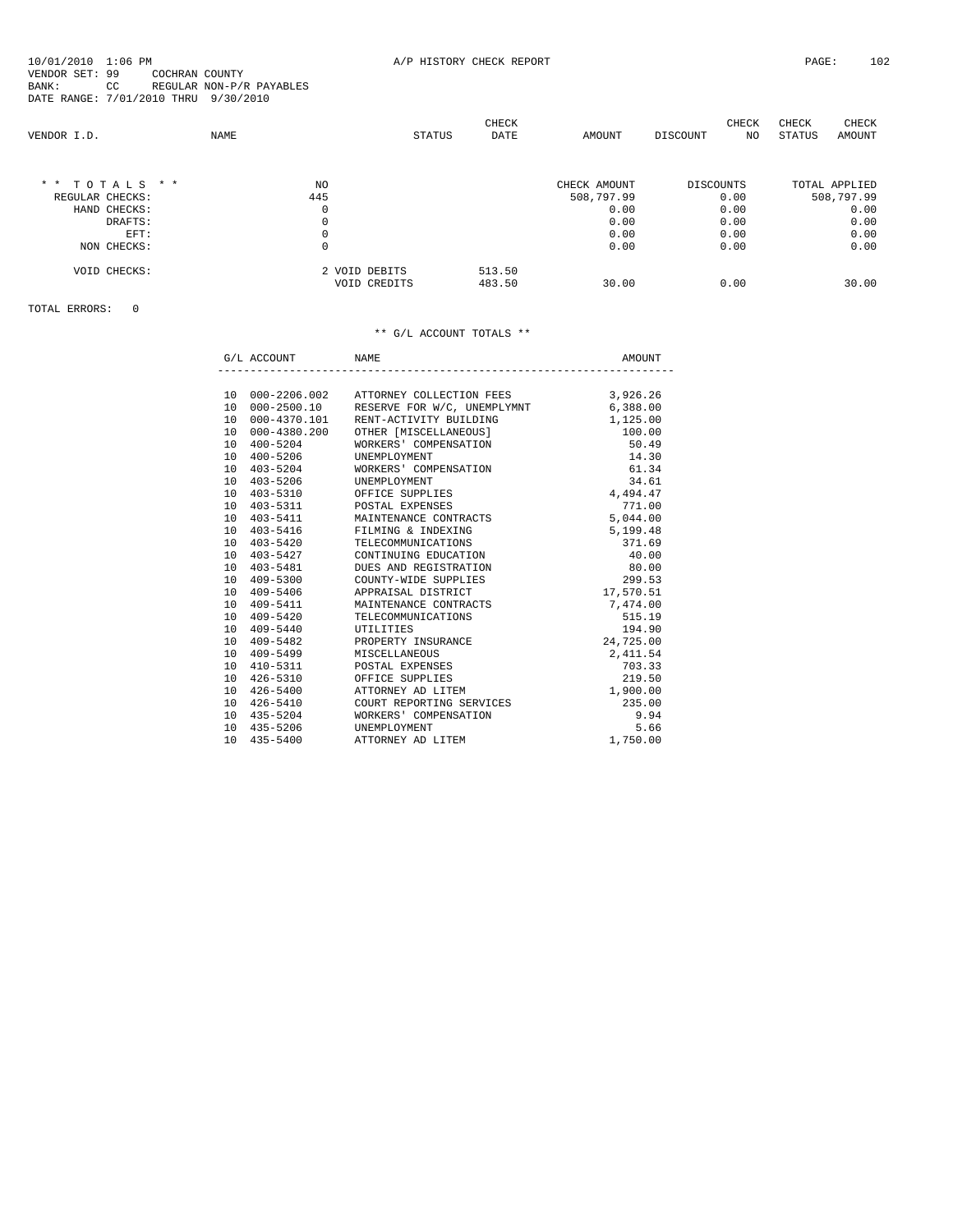|    | G/L ACCOUNT  | NAME                            | AMOUNT                             |
|----|--------------|---------------------------------|------------------------------------|
|    |              |                                 |                                    |
|    | 10 435-5415  | ASSESSMENT                      | 395.26                             |
|    | 10 435-5420  | TELECOMMUNICATIONS              | 250.82                             |
|    | 10 435-5491  | GRAND JURY                      | 480.00                             |
|    | 10 435-5492  | PETIT JURY                      | 2,875.00                           |
|    | 10 435-5499  | MISCELLANEOUS<br>CAPITAL OUTLAY | 422.61                             |
|    | 10 435-5571  |                                 | 13,000.00                          |
|    | 10 455-5204  | WORKERS' COMPENSATION           | 40.94                              |
|    | 10 455-5206  | UNEMPLOYMENT                    | 14.30                              |
|    | 10 455-5310  | OFFICE SUPPLIES                 | 1,191.24                           |
|    | 10 455-5311  | POSTAL EXPENSES                 | 146.81                             |
|    | 10 455-5411  | MAINTENANCE CONTRACTS           | 1,650.00                           |
|    | 10 455-5420  | TELECOMMUNICATIONS              | 114.44                             |
|    | 10 475-5204  | WORKERS' COMPENSATION           | 38.50                              |
|    | 10 475-5206  | UNEMPLOYMENT                    | 16.59                              |
|    | 10 475-5310  | OFFICE SUPPLIES                 | 94.00                              |
|    | 10 475-5311  | POSTAL EXPENSES                 | 366.28                             |
|    | 10 475-5420  | TELECOMMUNICATIONS              | 521.10                             |
|    | 10 475-5590  | LAW LIBRARY MTRLS/UPDATES       | 3,960.85                           |
|    | 10 476-5204  | WORKERS' COMPENSATION           | 63.47                              |
|    | 10 476-5206  | UNEMPLOYMENT                    | 5.83                               |
|    | 10 490-5204  | WORKERS' COMPENSATION           | 6.26                               |
|    | 10 490-5335  | ELECTION SUPPLIES               |                                    |
|    | 10 495-5204  | WORKERS' COMPENSATION           | $6.26$<br>886.32<br>42.35<br>32.65 |
|    | 10 495-5206  | UNEMPLOYMENT                    | 32.65                              |
|    | 10 495-5310  | OFFICE SUPPLIES                 | ده. ۶۷<br>3,377.98                 |
|    | 10 495-5311  | POSTAL EXPENSES                 | 22.00                              |
|    | 10 495-5420  | TELECOMMUNICATIONS              | 372.35                             |
|    | 10 495-5427  | CONTINUING EDUCATION            | 295.00                             |
|    | 10 497-5204  | WORKERS' COMPENSATION           | 23.89                              |
|    | 10 497-5206  | UNEMPLOYMENT                    | 0.88                               |
|    | 10 497-5310  | OFFICE SUPPLIES                 | 3,155.10                           |
|    | 10 497-5311  | POSTAL EXPENSES                 | 69.32                              |
|    | 10 497-5420  | TELECOMMUNICATIONS              | 114.35                             |
|    | 10 497-5427  | CONTINUING EDUCATION            | 1,097.80                           |
|    | 10 499-5204  | WORKERS' COMPENSATION           | 63.03                              |
|    | 10 499-5206  | UNEMPLOYMENT                    | 31.35                              |
|    | 10 499-5310  | OFFICE SUPPLIES                 | 1,459.71                           |
|    | 10 499-5311  | POSTAL EXPENSES                 | 2,267.52                           |
|    | 10 499-5408  | TAX ROLL                        |                                    |
|    | 10 499-5411  | MAINTENANCE CONTRACTS           | 8,859.30<br>286.60                 |
|    | 10 499-5420  | TELECOMMUNICATIONS              | 503.95                             |
|    | 10 499-5427  | CONTINUING EDUCATION            | 839.55                             |
| 10 | 510-5204     | WORKERS' COMPENSATION           | 394.32                             |
| 10 | 510-5206     | UNEMPLOYMENT                    | 16.72                              |
| 10 | 510-5332     | CUSTODIAL SUPPLIES              | 2,536.01                           |
| 10 | $510 - 5411$ | MAINTENANCE CONTRACTS           | 3,297.01                           |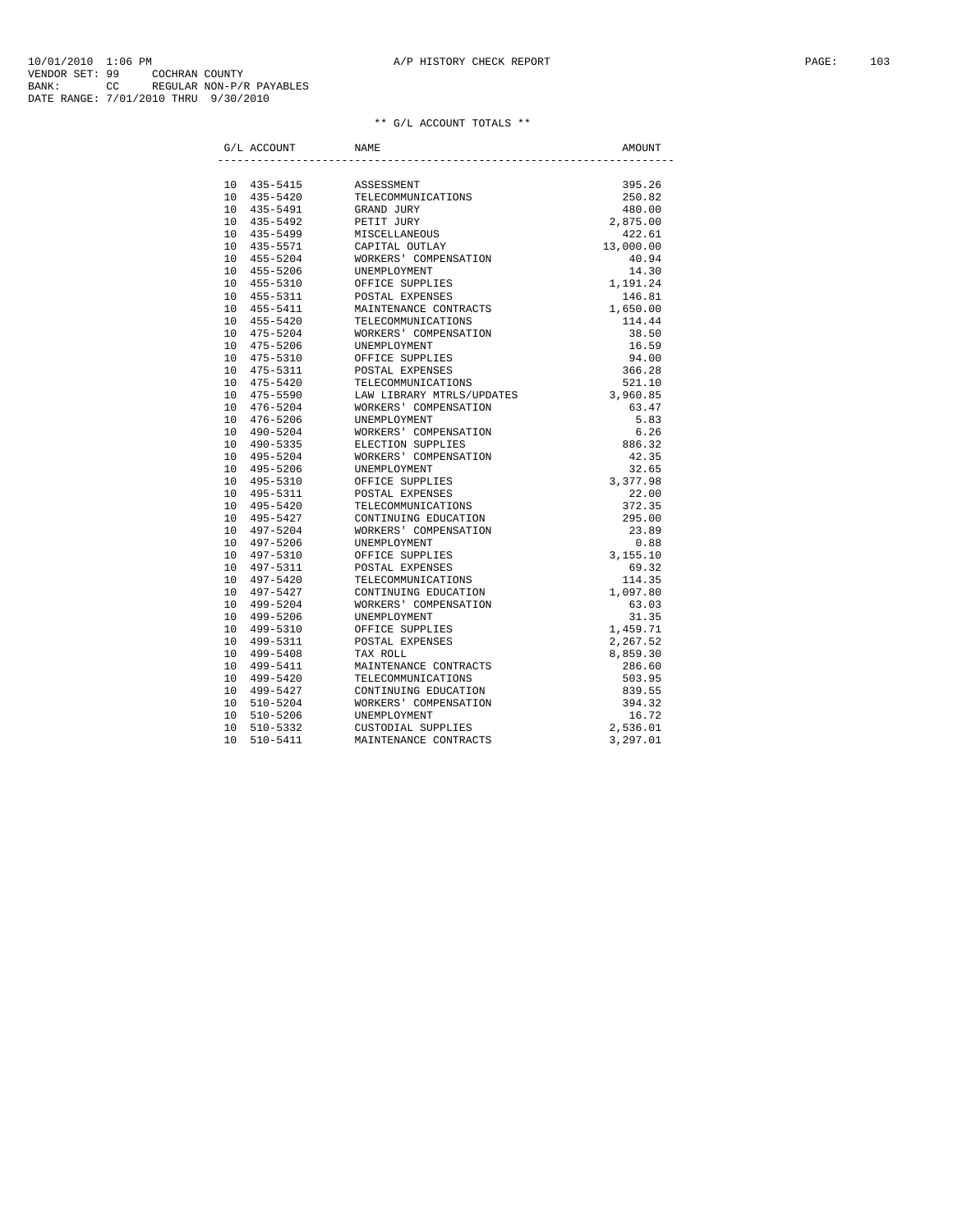|                 | G/L ACCOUNT                           | NAME                                                                                                                                                                                                                                          | AMOUNT               |
|-----------------|---------------------------------------|-----------------------------------------------------------------------------------------------------------------------------------------------------------------------------------------------------------------------------------------------|----------------------|
|                 |                                       |                                                                                                                                                                                                                                               |                      |
|                 |                                       | 10 510-5440 UTILITIES<br>10 510-5451 REPAIR<br>10 510-5571 CAPITAL OUTLAY<br>10 512-5204 WORKERS' COMPENSATION<br>10 512-5205 UNEWPLOYMENT<br>10 512-5310 OFFICE SUPPLIES<br>10 512-5331 FOOD-PRISONERS<br>10 512-5333 FOOD-PRISONERS<br>10 5 | 6,120.55             |
|                 |                                       |                                                                                                                                                                                                                                               | 4,734.11             |
|                 |                                       |                                                                                                                                                                                                                                               | 61,509.00            |
|                 |                                       |                                                                                                                                                                                                                                               | 630.69               |
|                 |                                       |                                                                                                                                                                                                                                               | 25.50                |
|                 |                                       |                                                                                                                                                                                                                                               | 31.02                |
|                 |                                       |                                                                                                                                                                                                                                               |                      |
|                 |                                       |                                                                                                                                                                                                                                               | $541.93$<br>2,655.91 |
|                 |                                       |                                                                                                                                                                                                                                               | 154.65               |
|                 | 10 512-5392                           | MISCELLANEOUS SUPPLIES<br>REPAIR                                                                                                                                                                                                              | 821.07               |
|                 | 10 512-5451                           |                                                                                                                                                                                                                                               | 7,976.57             |
|                 | 10 512-5499                           |                                                                                                                                                                                                                                               | 1,682.26             |
|                 | 10 516-5204                           | NEFILEN<br>MISCELLANEOUS<br>WORKERS' COMPENSATION                                                                                                                                                                                             | 440.38               |
|                 | 10 516-5206                           | UNEMPLOYMENT<br>FUEL & OIL                                                                                                                                                                                                                    | 15.93                |
|                 | 10 516-5330                           |                                                                                                                                                                                                                                               | 913.00               |
|                 | 10 516-5440                           | UTILITIES<br>REPAIR                                                                                                                                                                                                                           | 940.38               |
|                 | 10 516-5451                           |                                                                                                                                                                                                                                               | 646.67               |
|                 |                                       |                                                                                                                                                                                                                                               |                      |
|                 |                                       |                                                                                                                                                                                                                                               | $5.50$<br>700.00     |
|                 |                                       |                                                                                                                                                                                                                                               | 900.00               |
|                 |                                       |                                                                                                                                                                                                                                               | 212.24               |
|                 |                                       |                                                                                                                                                                                                                                               | 201.96               |
|                 |                                       |                                                                                                                                                                                                                                               | 2,627.29             |
|                 |                                       |                                                                                                                                                                                                                                               | 101.14               |
|                 |                                       |                                                                                                                                                                                                                                               | 171.17               |
|                 |                                       |                                                                                                                                                                                                                                               | 660.18               |
|                 |                                       |                                                                                                                                                                                                                                               | 868.94               |
|                 |                                       |                                                                                                                                                                                                                                               | 7,481.24             |
|                 |                                       |                                                                                                                                                                                                                                               |                      |
|                 |                                       |                                                                                                                                                                                                                                               | 1,864.73<br>5,532.00 |
|                 |                                       |                                                                                                                                                                                                                                               | 768.58               |
|                 |                                       | 10 560-5334 CHER SUPPLIES<br>10 560-5334 CHER SUPPLIES<br>10 560-5411 MAINTENANCE CONTRACTS<br>10 560-5427 CONTINUING EDUCATION                                                                                                               | 1,262.33             |
|                 | 10 560-5451                           |                                                                                                                                                                                                                                               | 4,461.25             |
|                 | 10 560-5454                           | NACHINERY-NON-OFFICE REPAIR<br>TIRES                                                                                                                                                                                                          | 864.00               |
|                 |                                       |                                                                                                                                                                                                                                               | 50.00                |
|                 | 10 560-5499<br>10 570-5420<br>11 5102 | 10 560-5480 BONDS & NOTARY FEES<br>10 560-5499 MISCELLANEOUS                                                                                                                                                                                  | 298.75               |
|                 |                                       | TELECOMMUNICATIONS                                                                                                                                                                                                                            |                      |
|                 |                                       | JUV PROBATION OFFICER SALARY                                                                                                                                                                                                                  | 135.35<br>2,623.60   |
|                 |                                       | SOCIAL SECURITY                                                                                                                                                                                                                               | 2,415.18             |
|                 | 10 571-5201<br>10 571-5202            |                                                                                                                                                                                                                                               | 7,108.64             |
|                 |                                       | GROUP INSURANCE<br>PETIREMENT<br>10 571-5203 RETIREMENT                                                                                                                                                                                       | 4,023.13             |
|                 | 10 571-5204                           | WORKERS' COMPENSATION                                                                                                                                                                                                                         | 39.74                |
|                 |                                       | 10 571-5206 UNEMPLOYMENT                                                                                                                                                                                                                      | 18.65                |
|                 |                                       |                                                                                                                                                                                                                                               |                      |
|                 | 10 571-5310                           | OFFICE SUPPLIES                                                                                                                                                                                                                               | 65.42                |
|                 | 10 571-5330                           | FUEL<br>RESIDENTIAL SERVICES                                                                                                                                                                                                                  | 404.45               |
| 10 <sup>°</sup> | 571-5413                              |                                                                                                                                                                                                                                               | 1,805.00             |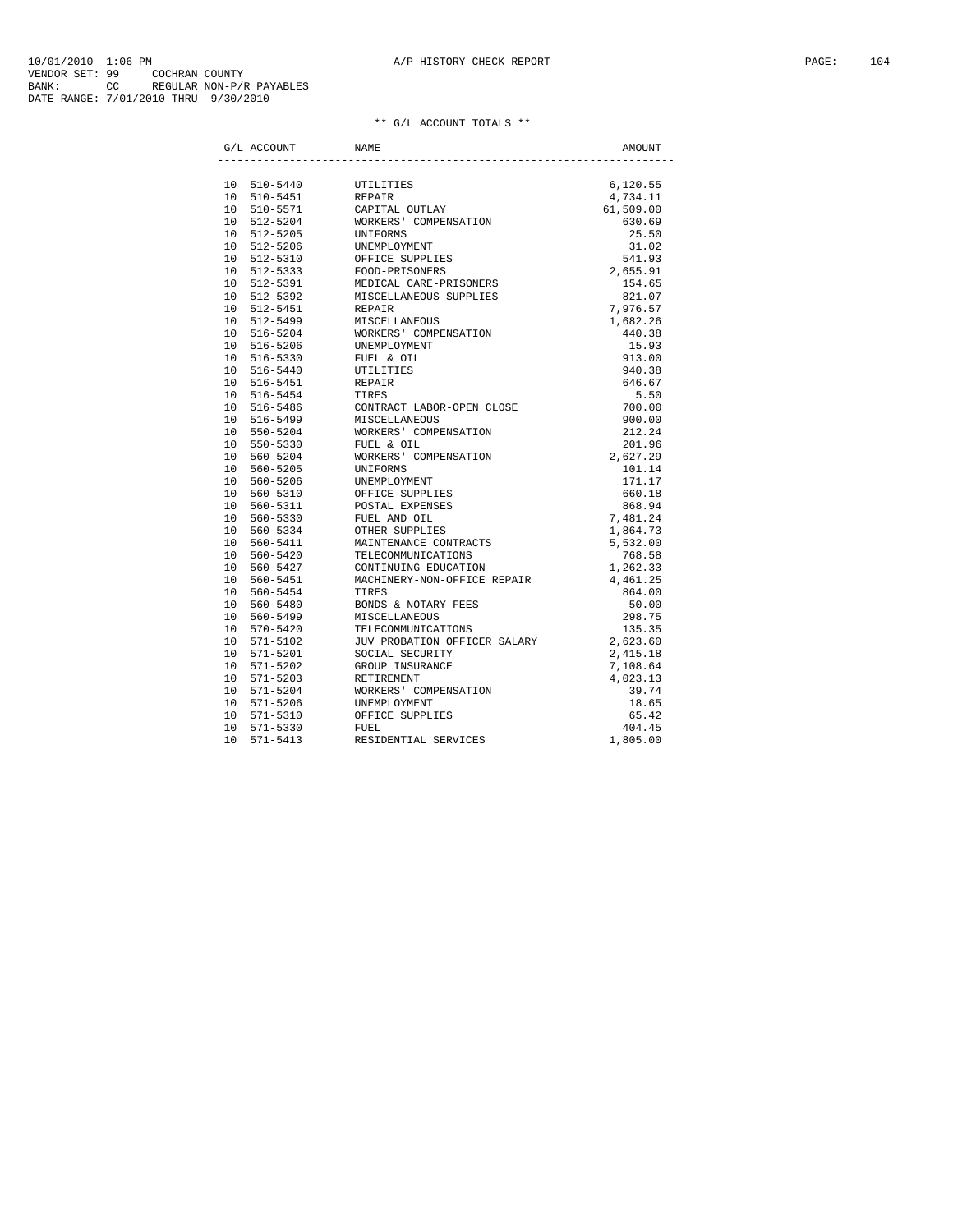|  | G/L ACCOUNT | NAME                                       | AMOUNT               |
|--|-------------|--------------------------------------------|----------------------|
|  |             |                                            |                      |
|  | 10 571-5420 | TELECOMMUNICATIONS<br>CONTINUING EDUCATION | 121.28               |
|  | 10 571-5427 |                                            | 270.00               |
|  | 10 571-5451 | REPAIR                                     | 29.84                |
|  | 10 580-5414 | FIRE PROTECTION CONTRACTS                  | 28,000.00            |
|  | 10 580-5440 | UTILITIES [TOWER]                          | 156.72               |
|  | 10 580-5450 | REPAIR                                     | 715.69               |
|  | 10 580-5499 | MISCELLANEOUS                              | 574.00               |
|  | 10 650-5204 | WORKERS' COMPENSATION                      | 63.84                |
|  | 10 650-5206 | UNEMPLOYMENT                               | 15.34                |
|  | 10 650-5310 | OFFICE SUPPLIES                            | 49.20                |
|  | 10 650-5311 | POSTAL EXPENSES                            | 122.00               |
|  | 10 650-5332 | CUSTODIAL SUPPLIES                         | 105.00               |
|  | 10 650-5411 | MAINTENANCE CONTRACTS                      | 112.50               |
|  | 10 650-5420 | TELECOMMUNICATIONS                         | 368.89               |
|  | 10 650-5427 | CONTINUING EDUCATION                       | 81.85                |
|  | 10 650-5440 | UTILITIES                                  | 1,211.48             |
|  | 10 650-5590 | <b>BOOKS</b>                               | 1,312.96             |
|  | 10 652-5204 | WORKERS' COMPENSATION                      | 18.18                |
|  | 10 652-5420 | TELECOMMUNICATIONS                         | 270.17               |
|  | 10 652-5440 | UTILITIES                                  | 317.67               |
|  | 10 652-5451 | REPAIR                                     | 93.75                |
|  | 10 660-5204 | WORKERS' COMPENSATION                      | $93.75$<br>293.13    |
|  | 10 660-5206 | WORKERS - .<br>UNEMPLOYMENT                | 11.81                |
|  | 10 660-5330 | FUEL AND OIL                               | 18.11<br>1,057.89    |
|  | 10 660-5332 | CUSTODIAL SUPPLIES                         | 718.64               |
|  | 10 660-5440 | UTILITIES & IRRIGATION                     | 1,683.57             |
|  | 10 660-5451 | REPAIR                                     | 1,742.04             |
|  | 10 660-5454 | TIRES                                      | 98.20                |
|  | 10 662-5204 | WORKERS' COMPENSATION                      | 341.45               |
|  | 10 662-5206 | UNEMPLOYMENT                               | 16.00                |
|  | 10 662-5332 | CUSTODIAL SUPPLIES                         | 1,084.13             |
|  | 10 662-5440 | UTILITIES                                  | 2,070.81             |
|  | 10 662-5451 | REPAIR                                     | 371.34               |
|  | 10 663-5204 | WORKERS' COMPENSATION                      | 133.65               |
|  | 10 663-5206 | UNEMPLOYMENT                               | 18.80                |
|  | 10 663-5333 | FOOD                                       | 444.49               |
|  | 10 665-5204 | WORKERS' COMPENSATION                      | 268.41               |
|  | 10 665-5206 | UNEMPLOYMENT                               | 24.35                |
|  | 10 665-5310 | OFFICE SUPPLIES                            | 5.37                 |
|  | 10 665-5311 | POSTAL EXPENSES                            | 12.45                |
|  | 10 665-5330 |                                            |                      |
|  | 10 665-5334 | FUEL AND OIL<br>OTHER SUPPLIES             | 1,160.31<br>1,056.92 |
|  | 10 665-5420 | TELECOMMUNICATIONS                         | 548.01               |
|  | 10 665-5427 | CO AGENT-TRAVEL-OUT OF COUNTY              | 2,128.78             |
|  | 10 665-5428 | FCS AGENT-TRAVEL-OUT OF COUNTY             | 1,772.90             |
|  | 10 665-5451 | <b>REPAIRS</b>                             | 12.38                |
|  |             |                                            |                      |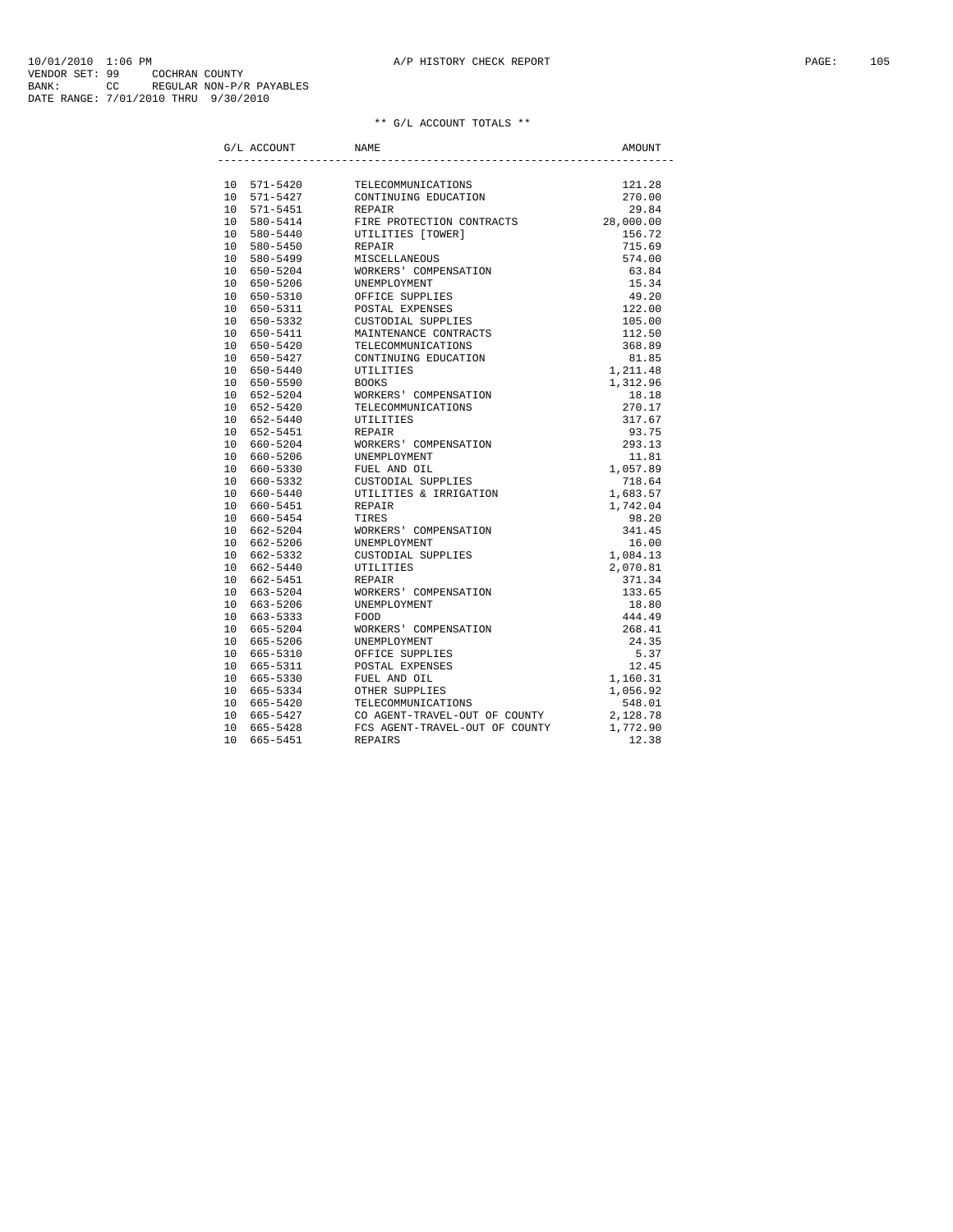10/01/2010 1:06 PM<br>VENDOR SET: 99 COCHRAN COUNTY<br>BANK: 99 COCHRAN COUNTY<br>BANK: 7/01/2010 THRU 9/30/2010<br>DATE RANGE: 7/01/2010 THRU 9/30/2010

| G/L ACCOUNT | NAME                                                                                                                                                                                                                                     | AMOUNT |
|-------------|------------------------------------------------------------------------------------------------------------------------------------------------------------------------------------------------------------------------------------------|--------|
|             |                                                                                                                                                                                                                                          |        |
|             | $\begin{tabular}{lllllll} 10 & 700-5700 & \hspace{0.1cm} \texttt{TRANSFERS TO OTHER FUNDS} & \hspace{0.1cm} 5,000.00 \\ & & \hspace{0.1cm} ** & \hspace{0.1cm} \texttt{FUND TOTAL} & * * * & \hspace{0.1cm} 335,010.37 \\ \end{tabular}$ |        |
|             |                                                                                                                                                                                                                                          |        |
|             |                                                                                                                                                                                                                                          |        |
|             |                                                                                                                                                                                                                                          |        |
|             |                                                                                                                                                                                                                                          |        |
|             |                                                                                                                                                                                                                                          |        |
|             |                                                                                                                                                                                                                                          |        |
|             |                                                                                                                                                                                                                                          |        |
|             |                                                                                                                                                                                                                                          |        |
|             |                                                                                                                                                                                                                                          |        |
|             |                                                                                                                                                                                                                                          |        |
|             |                                                                                                                                                                                                                                          |        |
|             |                                                                                                                                                                                                                                          |        |
|             |                                                                                                                                                                                                                                          |        |
|             |                                                                                                                                                                                                                                          |        |
|             |                                                                                                                                                                                                                                          |        |
|             |                                                                                                                                                                                                                                          |        |
|             |                                                                                                                                                                                                                                          |        |
|             |                                                                                                                                                                                                                                          |        |
|             |                                                                                                                                                                                                                                          |        |
|             |                                                                                                                                                                                                                                          |        |
|             |                                                                                                                                                                                                                                          |        |
|             |                                                                                                                                                                                                                                          |        |
|             |                                                                                                                                                                                                                                          |        |
|             |                                                                                                                                                                                                                                          |        |
|             |                                                                                                                                                                                                                                          |        |
|             |                                                                                                                                                                                                                                          |        |
|             |                                                                                                                                                                                                                                          |        |
|             |                                                                                                                                                                                                                                          |        |
|             |                                                                                                                                                                                                                                          |        |
|             |                                                                                                                                                                                                                                          |        |
|             |                                                                                                                                                                                                                                          |        |
|             |                                                                                                                                                                                                                                          |        |
|             |                                                                                                                                                                                                                                          |        |
|             |                                                                                                                                                                                                                                          |        |
|             |                                                                                                                                                                                                                                          |        |
|             |                                                                                                                                                                                                                                          |        |
|             |                                                                                                                                                                                                                                          |        |
|             |                                                                                                                                                                                                                                          |        |
|             |                                                                                                                                                                                                                                          |        |
|             |                                                                                                                                                                                                                                          |        |
|             |                                                                                                                                                                                                                                          |        |
|             |                                                                                                                                                                                                                                          |        |
|             | 10 700-5700 TRANSFERS TO OTHER FUNDS 15.001.001<br>16 610-5310 WORKERS COMPERIENT 56 50.01.37<br>15 610-5310 WORKERS COMPERIENT 25<br>15 610-5420 TELECOMMITICATIONS 201.03<br>15 610-5427 TELECOMMITICS 2010.02<br>15 610-5440 MORE IN  |        |
|             | 17 000-4333.302 GRANT #TJPC-A-2011-040                                                                                                                                                                                                   | 404.12 |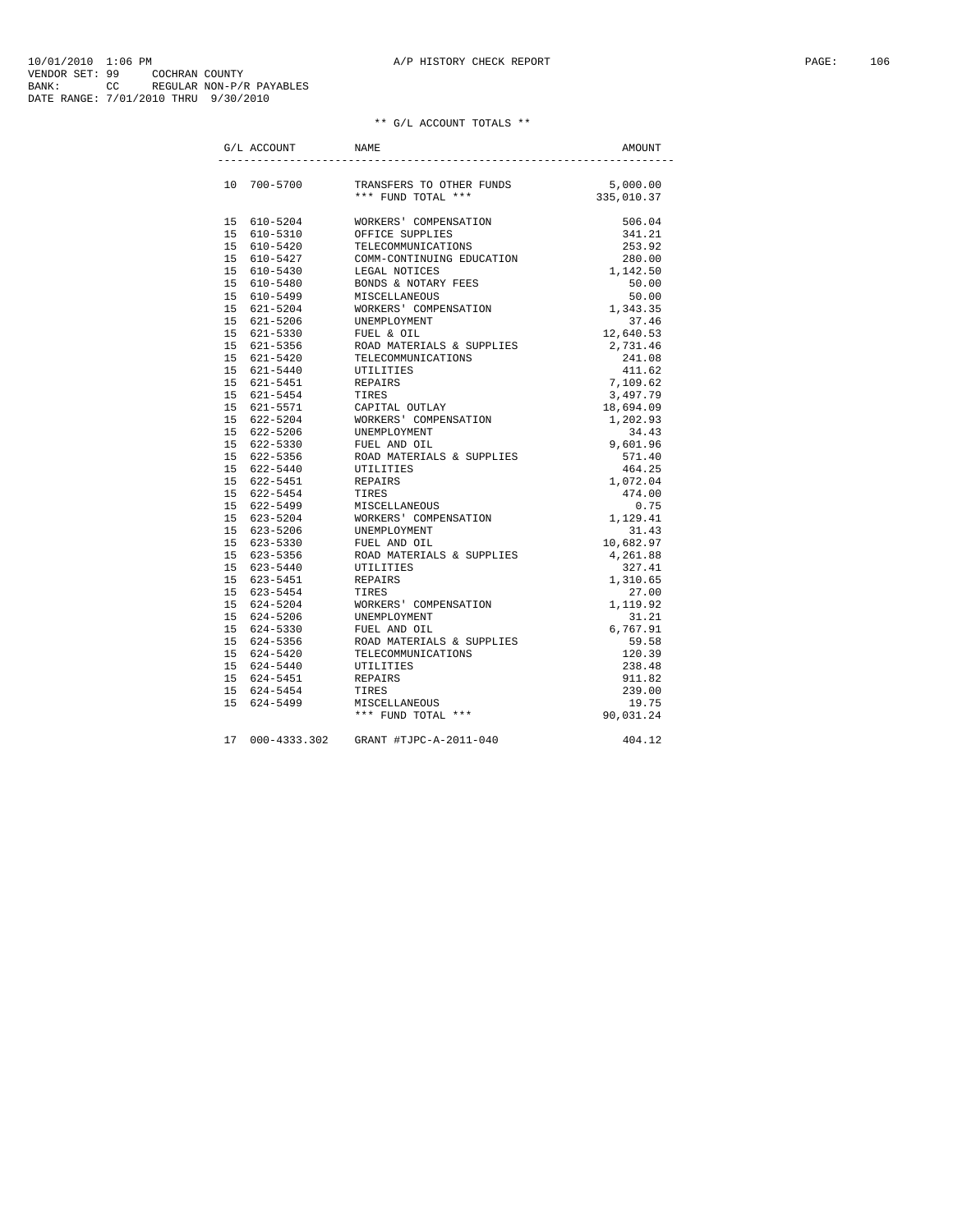| $\operatorname{G}/\operatorname{L}$ ACCOUNT $\qquad \qquad$ NAME |                                                                                                                                                                                                                                                                                        | AMOUNT |
|------------------------------------------------------------------|----------------------------------------------------------------------------------------------------------------------------------------------------------------------------------------------------------------------------------------------------------------------------------------|--------|
|                                                                  |                                                                                                                                                                                                                                                                                        |        |
|                                                                  |                                                                                                                                                                                                                                                                                        |        |
|                                                                  |                                                                                                                                                                                                                                                                                        |        |
|                                                                  |                                                                                                                                                                                                                                                                                        |        |
|                                                                  |                                                                                                                                                                                                                                                                                        |        |
|                                                                  |                                                                                                                                                                                                                                                                                        |        |
|                                                                  | $\begin{tabular}{lllllllllllllllllll} 17&000-4333.305&GRANT\ \#TJPC-G-2011-040&4,235.20\\ 17&000-4333.307&GRANT\ \#TJPC X-2011-040&468.00\\ 17&000-4333.308&GRANT\ \#TJPC-H-2011-040&16,200.00\\ 17&000-4333.309&GRANT\ \#TJPC-C-2011-040&12,500.00\\ 17&573-5310&OFFICE SUPPLIES&1,5$ |        |
|                                                                  | $\begin{tabular}{lllllll} 19 & 435-5409 & \text{A.D.R. } \text{CONTRACT} \cr & & \ast\ast\ast & \text{FUND } \text{TOTAL } \ast\ast\ast \end{tabular} \hspace{1cm} \begin{tabular}{lllllllllll} 70.00 & \text{A.D.R. } \text{CONTRACT} \cr \end{tabular}$                              |        |
|                                                                  |                                                                                                                                                                                                                                                                                        |        |
|                                                                  | 22 403-5499 CNTY CLERK R.M. & P LGC118.05 9,772.81                                                                                                                                                                                                                                     |        |
|                                                                  | *** FUND TOTAL *** 9,772.81                                                                                                                                                                                                                                                            |        |
|                                                                  | $\begin{array}{lllllll} \text{23} & \text{409--5499} & \text{COUNTY R M & \& P EXP LGC 203.0 & & & & \\ & & & & & & \\ \text{\tiny\text{***} FUND TOTAL} & \text{\tiny\text{***}} & & & & \\ \text{\tiny\text{232.79}} & \text{ } & & & & \\ \end{array}$                              |        |
|                                                                  |                                                                                                                                                                                                                                                                                        |        |
| 24 510-5499                                                      | COURTHOUSE SECURITY CCP102.0 21,650.00<br>*** FUND TOTAL *** 21,650.00                                                                                                                                                                                                                 |        |
|                                                                  |                                                                                                                                                                                                                                                                                        |        |
|                                                                  |                                                                                                                                                                                                                                                                                        |        |
|                                                                  |                                                                                                                                                                                                                                                                                        |        |
|                                                                  | $\begin{tabular}{lllllllllll} 30 & 518-5204 & \text{WORKERS COMPENSATION} & & & & 125.63 \\ 30 & 518-5440 & \text{UTILITIES} & & & 124.89 \\ & & & & & & & \\ * & * & \text{FUND TOTAL} & * & * & & & \\ & & & & & & & 250.52 \\ \end{tabular}$                                        |        |
|                                                                  |                                                                                                                                                                                                                                                                                        |        |
|                                                                  |                                                                                                                                                                                                                                                                                        |        |
|                                                                  |                                                                                                                                                                                                                                                                                        |        |
|                                                                  |                                                                                                                                                                                                                                                                                        |        |
|                                                                  |                                                                                                                                                                                                                                                                                        |        |
|                                                                  |                                                                                                                                                                                                                                                                                        |        |
|                                                                  |                                                                                                                                                                                                                                                                                        |        |
|                                                                  |                                                                                                                                                                                                                                                                                        |        |
|                                                                  |                                                                                                                                                                                                                                                                                        |        |
|                                                                  |                                                                                                                                                                                                                                                                                        |        |
|                                                                  |                                                                                                                                                                                                                                                                                        |        |
|                                                                  |                                                                                                                                                                                                                                                                                        |        |
|                                                                  |                                                                                                                                                                                                                                                                                        |        |
|                                                                  |                                                                                                                                                                                                                                                                                        |        |
|                                                                  |                                                                                                                                                                                                                                                                                        |        |
|                                                                  |                                                                                                                                                                                                                                                                                        |        |
|                                                                  |                                                                                                                                                                                                                                                                                        |        |
|                                                                  |                                                                                                                                                                                                                                                                                        |        |
|                                                                  |                                                                                                                                                                                                                                                                                        |        |
|                                                                  |                                                                                                                                                                                                                                                                                        |        |
|                                                                  |                                                                                                                                                                                                                                                                                        |        |
|                                                                  |                                                                                                                                                                                                                                                                                        |        |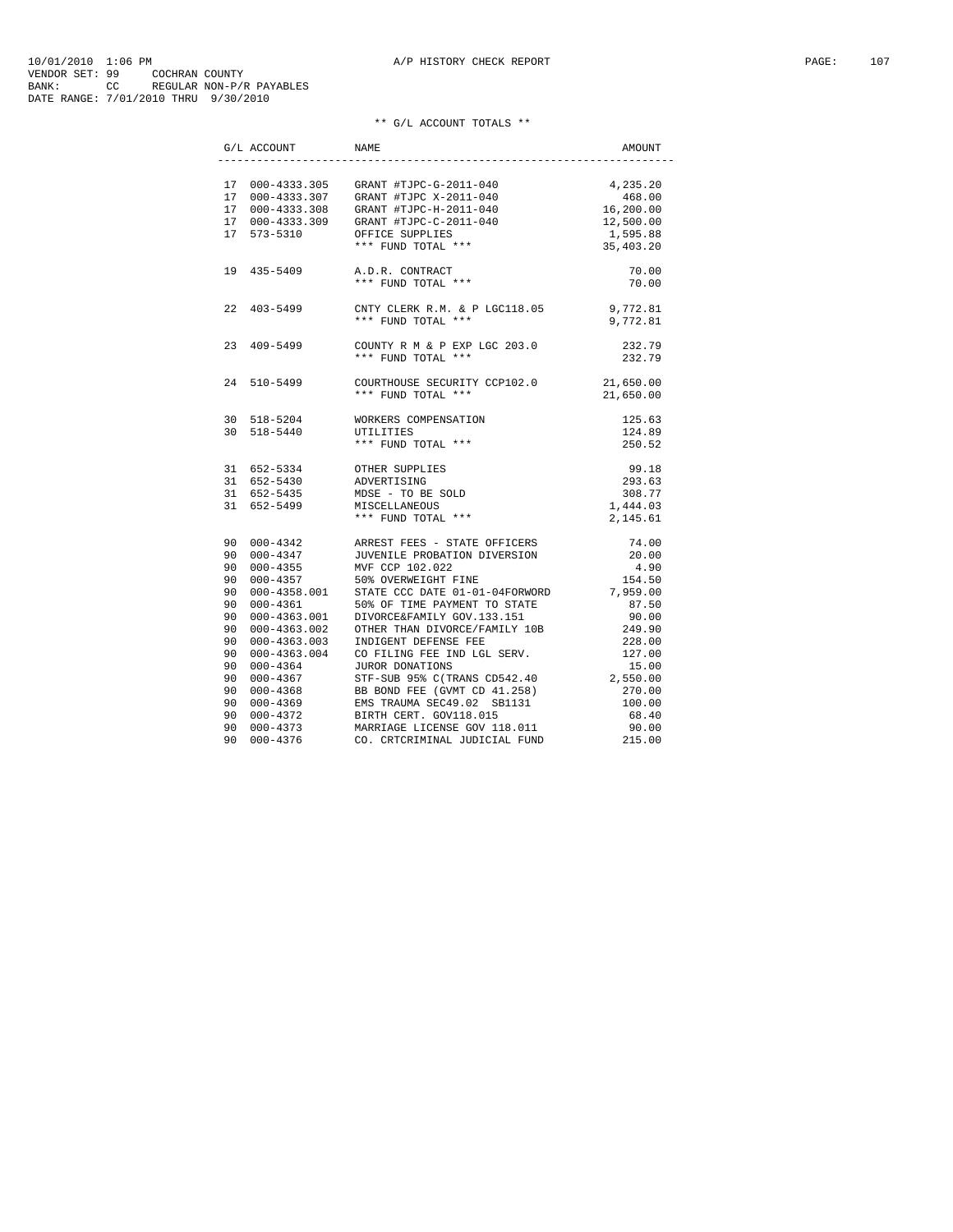|                            | G/L ACCOUNT         | NAME                           | AMOUNT     |      |            |
|----------------------------|---------------------|--------------------------------|------------|------|------------|
|                            | 000-4378<br>90      | JRF JURY REIMB FEE/CCP102.0045 | 652.25     |      |            |
|                            | 000-4379<br>90      | JUDICIAL SUPPORT FEE/L133.105  | 1,201.00   |      |            |
|                            | 000-4379.001<br>90. | DRUG COURT FEE CCP102.0178     | 40.00      |      |            |
|                            |                     |                                |            |      |            |
|                            | 90 000-4379.002     | 7th Crt of Appeal Gov't22.2081 | 35.00      |      |            |
|                            |                     | $***$ FUND TOTAL $***$         | 14,231.45  |      |            |
| VENDOR SET: 99<br>BANK: CC | 447<br>TOTALS:      |                                | 508,827.99 | 0.00 | 508,827.99 |
| TOTALS:<br>BANK: CC        | 447                 |                                | 508,827.99 | 0.00 | 508,827.99 |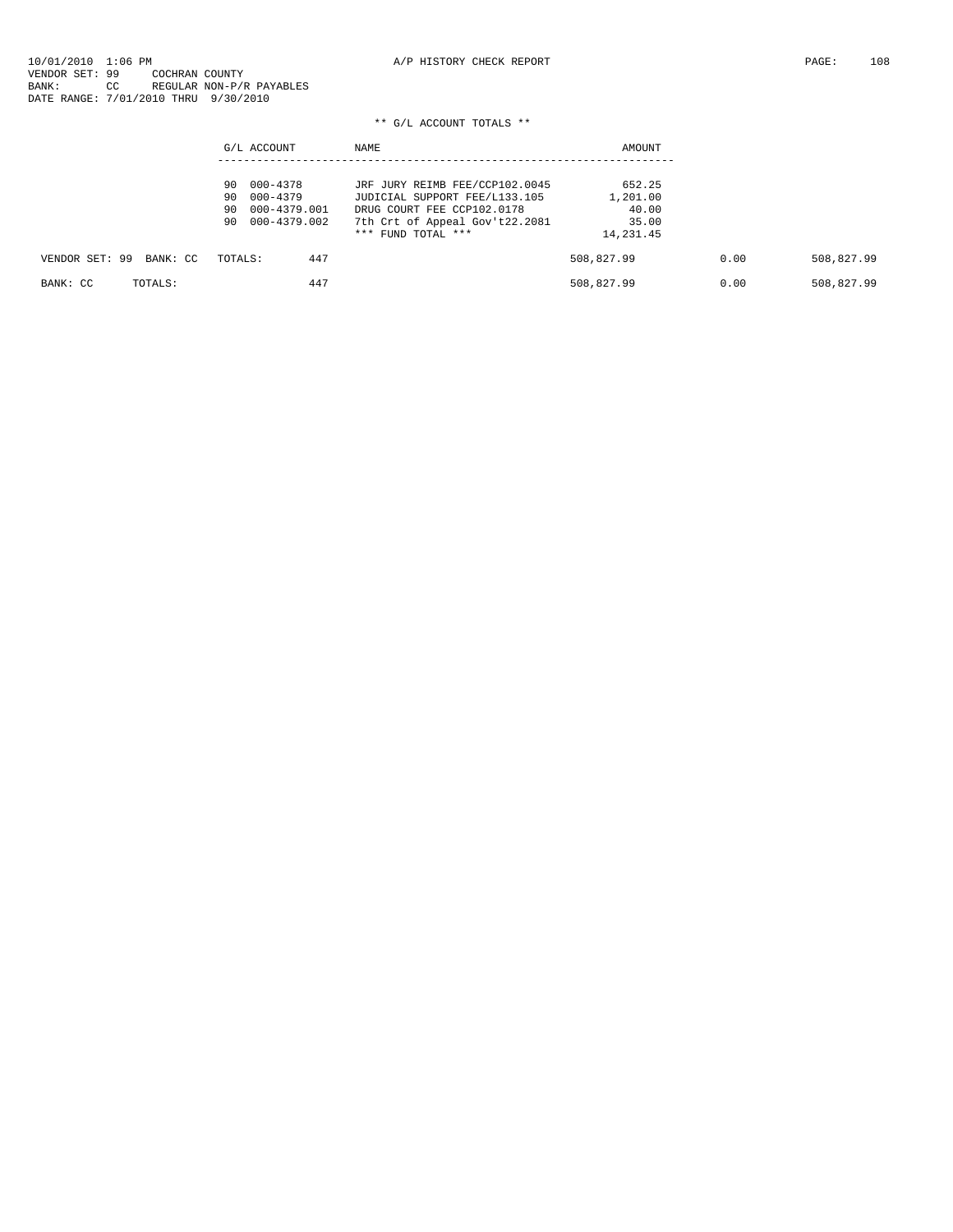|             |                 |                   |                                |                 | CHECK                |          |          | CHECK  | CHECK         | CHECK     |
|-------------|-----------------|-------------------|--------------------------------|-----------------|----------------------|----------|----------|--------|---------------|-----------|
| VENDOR I.D. |                 |                   | <b>NAME</b>                    | STATUS          | DATE                 | AMOUNT   | DISCOUNT | NO.    | <b>STATUS</b> | AMOUNT    |
| A067        |                 |                   | AMERICAN FAMILY LIFE ASSURANCE |                 |                      |          |          |        |               |           |
|             |                 | I-08 201007260445 | MONTHLY PREMIUM                | R               | 7/30/2010            |          |          | 033531 |               |           |
|             |                 | 10 000-2500.4     | INSURANCE PAYABLE              | MONTHLY PREMIUM |                      | 474.50   |          |        |               |           |
|             |                 | 15 000-2500.4     | INSURANCE PAYABLE              | MONTHLY PREMIUM |                      | 137.60   |          |        |               |           |
|             |                 | I-08A201007260445 | MONTHLY PREMIUM                | R               | 7/30/2010            |          |          | 033531 |               |           |
|             |                 | 10 000-2500.4     | INSURANCE PAYABLE              | MONTHLY PREMIUM |                      | 200.46   |          |        |               | 812.56    |
| C253        |                 |                   | COCHRAN COUNTY MONEY MKT       |                 |                      |          |          |        |               |           |
|             |                 | I-01 201007260445 | RETIREMENT CONTRIBUTIONS       | R               | 7/30/2010            |          |          | 033532 |               |           |
|             |                 | 10 000-2500.3     | TCDRS PAYABLE                  |                 | RETIREMENT CONTRIBUT | 7,964.25 |          |        |               |           |
|             |                 | 10 400-5203       | RETIREMENT                     |                 | RETIREMENT CONTRIBUT | 928.38   |          |        |               |           |
|             |                 | 10 403-5203       | RETIREMENT                     |                 | RETIREMENT CONTRIBUT | 1,134.95 |          |        |               |           |
|             |                 | 10 435-5203       | RETIREMENT                     |                 | RETIREMENT CONTRIBUT | 190.87   |          |        |               |           |
|             |                 | 10 455-5203       | RETIREMENT                     |                 | RETIREMENT CONTRIBUT | 759.79   |          |        |               |           |
|             |                 | 10 475-5203       | RETIREMENT                     |                 | RETIREMENT CONTRIBUT | 1,130.86 |          |        |               |           |
|             |                 | 10 476-5203       | RETIREMENT                     |                 | RETIREMENT CONTRIBUT | 194.88   |          |        |               |           |
|             |                 | 10 490-5203       | RETIREMENT                     |                 | RETIREMENT CONTRIBUT | 227.96   |          |        |               |           |
|             |                 | 10 495-5203       | RETIREMENT                     |                 | RETIREMENT CONTRIBUT | 786.78   |          |        |               |           |
|             | 10              | 497-5203          | RETIREMENT                     |                 | RETIREMENT CONTRIBUT | 432.75   |          |        |               |           |
|             |                 | 10 499-5203       | RETIREMENT                     |                 | RETIREMENT CONTRIBUT | 1,131.61 |          |        |               |           |
|             |                 | 10 510-5203       | RETIREMENT                     |                 | RETIREMENT CONTRIBUT | 352.42   |          |        |               |           |
|             |                 | 10 512-5203       | RETIREMENT                     |                 | RETIREMENT CONTRIBUT | 732.75   |          |        |               |           |
|             |                 | 10 516-5203       | RETIREMENT                     |                 | RETIREMENT CONTRIBUT | 350.32   |          |        |               |           |
|             |                 | 10 550-5203       | RETIREMENT                     |                 | RETIREMENT CONTRIBUT | 292.42   |          |        |               |           |
|             | 10 <sup>1</sup> | 560-5203          | RETIREMENT                     |                 | RETIREMENT CONTRIBUT | 4,398.36 |          |        |               |           |
|             |                 | 10 571-5203       | RETIREMENT                     |                 | RETIREMENT CONTRIBUT | 5.20     |          |        |               |           |
|             |                 | 10 650-5203       | RETIREMENT                     |                 | RETIREMENT CONTRIBUT | 337.44   |          |        |               |           |
|             |                 | 10 652-5203       | RETIREMENT                     |                 | RETIREMENT CONTRIBUT | 18.53    |          |        |               |           |
|             |                 | 10 660-5203       | RETIREMENT                     |                 | RETIREMENT CONTRIBUT | 237.93   |          |        |               |           |
|             |                 | 10 662-5203       | RETIREMENT                     |                 | RETIREMENT CONTRIBUT | 333.53   |          |        |               |           |
|             |                 | 10 663-5203       | RETIREMENT                     |                 | RETIREMENT CONTRIBUT | 478.18   |          |        |               |           |
|             |                 | 10 665-5203       | RETIREMENT                     |                 | RETIREMENT CONTRIBUT | 334.85   |          |        |               |           |
|             |                 | 15 000-2500.3     | TCDRS PAYABLE                  |                 | RETIREMENT CONTRIBUT | 2,607.24 |          |        |               |           |
|             | 15              | 610-5203          | RETIREMENT                     |                 | RETIREMENT CONTRIBUT | 1,783.07 |          |        |               |           |
|             |                 | 15 621-5203       | RETIREMENT                     |                 | RETIREMENT CONTRIBUT | 754.09   |          |        |               |           |
|             | 15              | 622-5203          | RETIREMENT                     |                 | RETIREMENT CONTRIBUT | 798.83   |          |        |               |           |
|             | 15              | 623-5203          | RETIREMENT                     |                 | RETIREMENT CONTRIBUT | 754.83   |          |        |               |           |
|             |                 | 15 624-5203       | RETIREMENT                     |                 | RETIREMENT CONTRIBUT | 751.21   |          |        |               |           |
|             |                 | 17 000-2500.3     | TCDRS PAYABLE                  |                 | RETIREMENT CONTRIBUT | 183.39   |          |        |               |           |
|             | 17              | $573 - 5203$      | RETIREMENT                     |                 | RETIREMENT CONTRIBUT | 340.57   |          |        |               |           |
|             | 30              | $000 - 2500.3$    | TCDRS                          |                 | RETIREMENT CONTRIBUT | 54.91    |          |        |               |           |
|             | 30              | 518-5203          | RETIREMENT                     |                 | RETIREMENT CONTRIBUT | 101.97   |          |        |               | 30,885.12 |
|             |                 |                   |                                |                 |                      |          |          |        |               |           |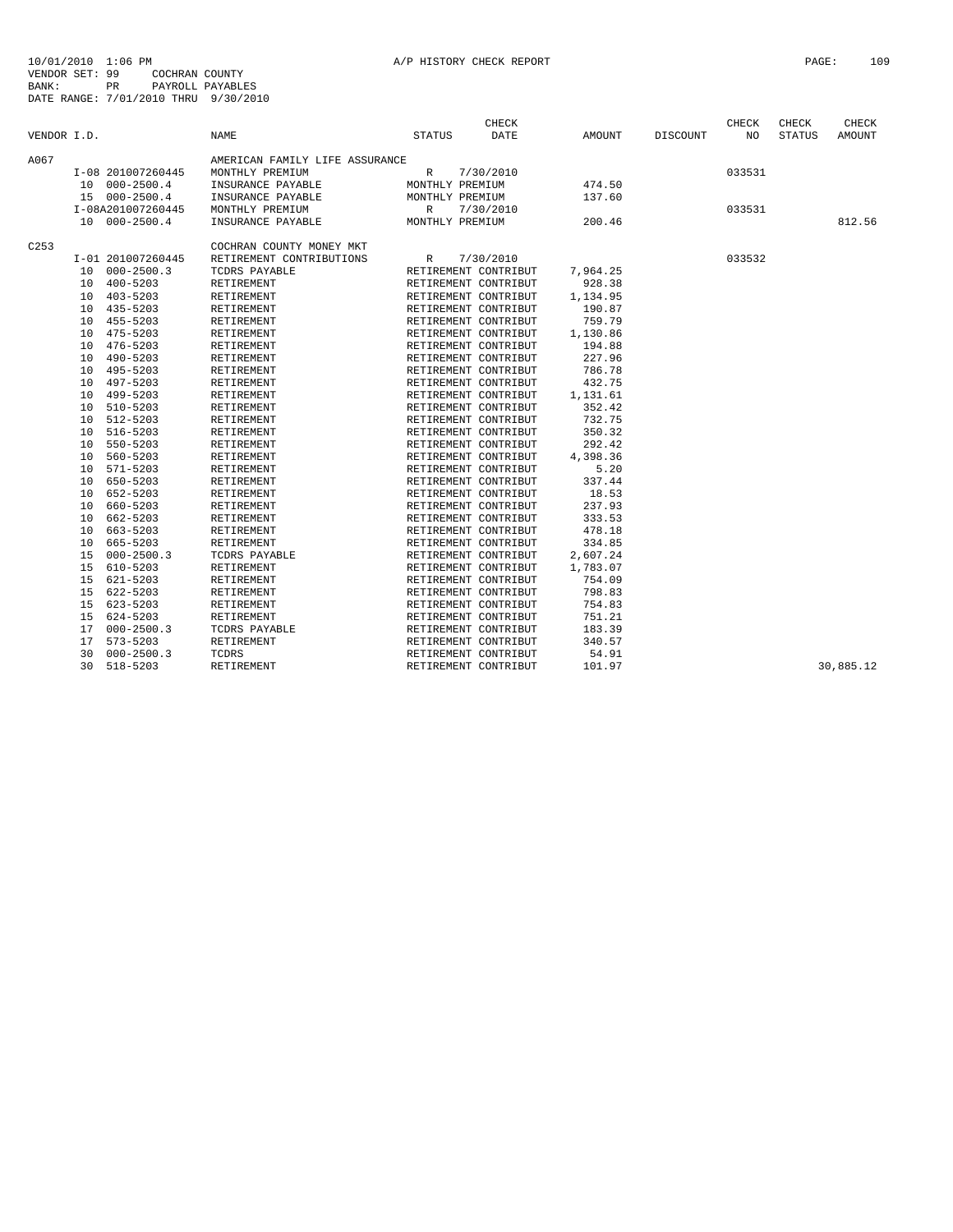10/01/2010 1:06 PM<br>VENDOR SET: 99 COCHRAN COUNTY<br>BANK: 99 COCHRAN COUNTY<br>BATE RANGE: 7/01/2010 THRU 9/30/2010<br>DATE RANGE: 7/01/2010 THRU 9/30/2010

|             |                   |                                | CHECK                        |          |          | CHECK  | CHECK         | CHECK    |
|-------------|-------------------|--------------------------------|------------------------------|----------|----------|--------|---------------|----------|
| VENDOR I.D. |                   | <b>NAME</b>                    | <b>STATUS</b><br><b>DATE</b> | AMOUNT   | DISCOUNT | NO     | <b>STATUS</b> | AMOUNT   |
| C300        |                   | COCHRAN COUNTY SCHOOLS FEDERAL |                              |          |          |        |               |          |
|             | I-18A201007260445 | MONTHLY PREMUIM                | R<br>7/30/2010               |          |          | 033533 |               |          |
|             | 10 000-2500.4     | INSURANCE PAYABLE              | MONTHLY PREMUIM              | 6,477.00 |          |        |               |          |
|             | 15 000-2500.4     | INSURANCE PAYABLE              | MONTHLY PREMUIM              | 910.00   |          |        |               |          |
|             | 30 000-2500.4     | AFLAC                          | MONTHLY PREMUIM              | 93.64    |          |        |               | 7,480.64 |
|             |                   |                                |                              |          |          |        |               |          |
| N017        |                   | NATIONAL FARM LIFE             |                              |          |          |        |               |          |
|             | I-05 201007260445 | NFL PREMIUM                    | R<br>7/30/2010               |          |          | 033534 |               |          |
|             | 10 000-2500.4     | INSURANCE PAYABLE              | NFL PREMIUM                  | 590.87   |          |        |               |          |
|             | 15 000-2500.4     | INSURANCE PAYABLE              | NFL PREMIUM                  | 69.37    |          |        |               |          |
|             | I-05A201007260445 | AFTER TAX PREM                 | $\mathbb{R}$<br>7/30/2010    |          |          | 033534 |               |          |
|             | 10 000-2500.4     | INSURANCE PAYABLE              | AFTER TAX PREM               | 202.01   |          |        |               |          |
|             | 15 000-2500.4     | INSURANCE PAYABLE              | AFTER TAX PREM               | 51.55    |          |        |               | 913.80   |
| N060        |                   | NATIONWIDE RETIREMENT SOL      |                              |          |          |        |               |          |
|             | I-04 201007260445 | DEFERRED COMP WITHHELD         | 7/30/2010<br>R               |          |          | 033535 |               |          |
|             | 10 000-2500.7     | PEBSCO DEF COMP PAYABLE        | DEFERRED COMP WITHHE         | 2,747.11 |          |        |               |          |
|             | 15 000-2500.7     | PEBSCO DEF COMP PAYABLE        | DEFERRED COMP WITHHE         | 1,083.89 |          |        |               | 3,831.00 |
|             |                   |                                |                              |          |          |        |               |          |
| N081        |                   | NATIONAL FAMILY CARE LIFE INSU |                              |          |          |        |               |          |
|             | I-21 201007260445 | NATIONAL FAMILY CARE           | $\mathbb{R}$<br>7/30/2010    |          |          | 033536 |               |          |
|             | 10 000-2500.4     | INSURANCE PAYABLE              | NATIONAL FAMILY CARE         | 259.55   |          |        |               |          |
|             | 15 000-2500.4     | INSURANCE PAYABLE              | NATIONAL FAMILY CARE         | 4.85     |          |        |               | 264.40   |
| 0029        |                   | OFFICE OF THE ATTORNEY GE      |                              |          |          |        |               |          |
|             | I-CSR201007260445 | CAUSE#0010728822               | R<br>7/30/2010               |          |          | 033537 |               |          |
|             | 10 000-2500.8     | CHILD SUPPORT PAYABLE          | CAUSE#0010728822             | 315.00   |          |        |               | 315.00   |
| P187        |                   | COCHRAN COUNTY PAYROLL TA      |                              |          |          |        |               |          |
|             | I-T1 201007260445 | FEDERAL INCOME TAX W/H         | R<br>7/30/2010               |          |          | 033538 |               |          |
|             | 10 000-2500.1     | WITHHOLDING TAX PAYABLE        | FEDERAL INCOME TAX W         | 9,700.53 |          |        |               |          |
|             | 15 000-2500.1     | WITHHOLDING TAX PAYABLE        | FEDERAL INCOME TAX W         | 2,236.35 |          |        |               |          |
|             | 17 000-2500.1     | WITHHOLDING TAX PAYABLE        | FEDERAL INCOME TAX W         | 160.48   |          |        |               |          |
|             | 30 000-2500.1     | FEDERAL WITHOLDING             | FEDERAL INCOME TAX W         | 66.76    |          |        |               |          |
|             | I-T3 201007260445 | FICA TAX                       | R 7/30/2010                  |          |          | 033538 |               |          |
|             | 10 000-2500.2     | FICA PAYABLE                   | FICA TAX                     | 7,216.02 |          |        |               |          |
|             | 10 400-5201       | SOCIAL SECURITY                | FICA TAX                     | 439.07   |          |        |               |          |
|             | 10 403-5201       | SOCIAL SECURITY                | FICA TAX                     | 528.52   |          |        |               |          |
|             | 10 435-5201       | SOCIAL SECURITY                | FICA TAX                     | 91.02    |          |        |               |          |
|             |                   |                                |                              |          |          |        |               |          |
|             | 10 455-5201       | SOCIAL SECURITY                | FICA TAX                     | 362.36   |          |        |               |          |
|             | 10 475-5201       | SOCIAL SECURITY                | FICA TAX                     | 564.87   |          |        |               |          |
|             | 10 476-5201       | SOCIAL SECURITY                | FICA TAX                     | 92.94    |          |        |               |          |
|             | 10 490-5201       | SOCIAL SECURITY                | FICA TAX                     | 108.72   |          |        |               |          |
|             | 10 495-5201       | SOCIAL SECURITY                | FICA TAX                     | 375.23   |          |        |               |          |
|             | 10 497-5201       | SOCIAL SECURITY                | FICA TAX                     | 206.38   |          |        |               |          |
|             | 10 499-5201       | SOCIAL SECURITY                | FICA TAX                     | 557.91   |          |        |               |          |
|             | 10 510-5201       | SOCIAL SECURITY                | FICA TAX                     | 179.77   |          |        |               |          |
|             | 10 512-5201       | SOCIAL SECURITY                | FICA TAX                     | 336.52   |          |        |               |          |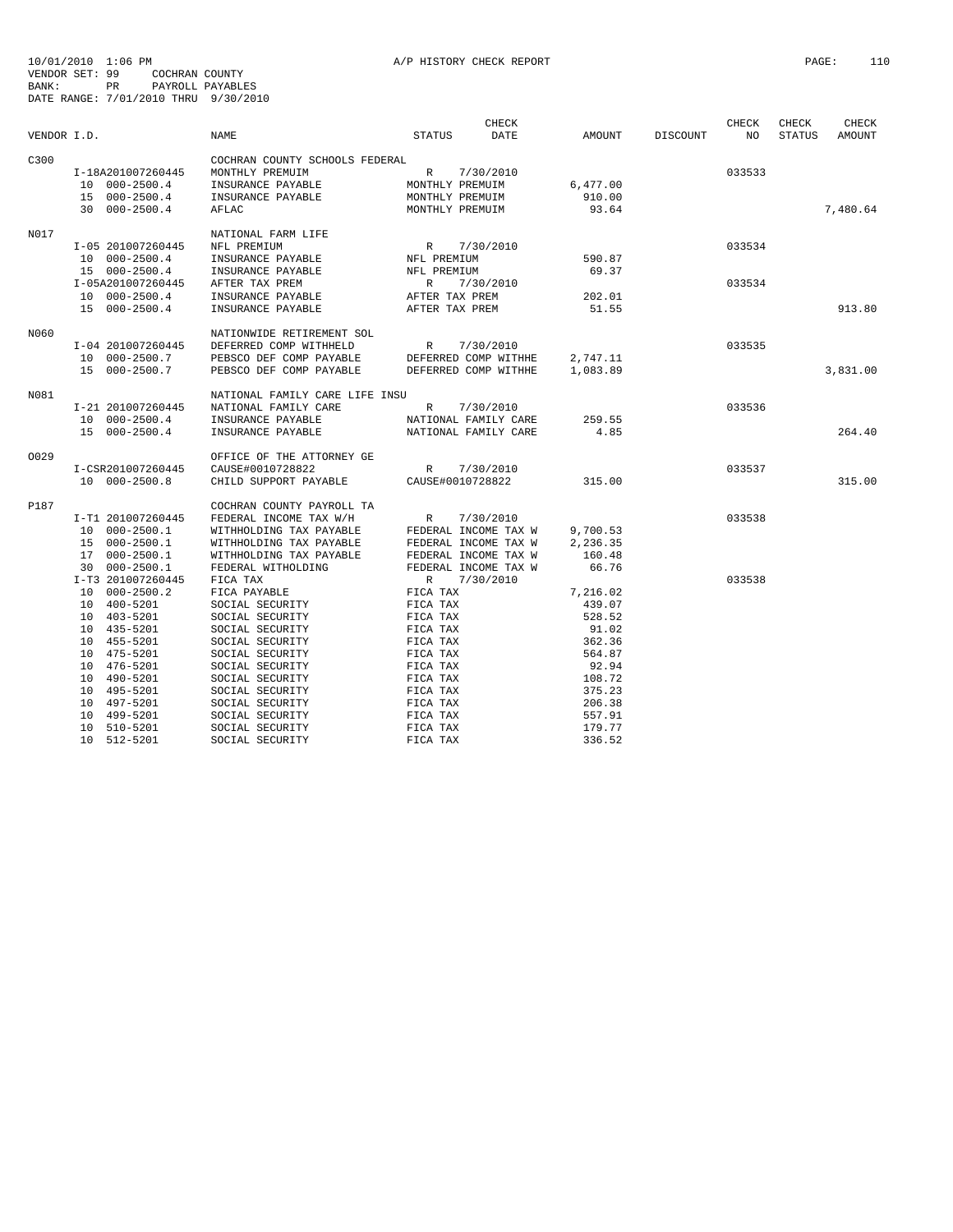| VENDOR I.D.          | <b>NAME</b>                            | STATUS       | <b>CHECK</b><br>DATE | AMOUNT   | DISCOUNT | CHECK<br>NO | CHECK<br><b>STATUS</b> | CHECK<br>AMOUNT |
|----------------------|----------------------------------------|--------------|----------------------|----------|----------|-------------|------------------------|-----------------|
| P187                 |                                        |              |                      |          |          |             |                        |                 |
| I-T3 201007260445    | COCHRAN COUNTY PAYROLLCONT<br>FICA TAX | R            | 7/30/2010            |          |          | 033538      |                        |                 |
| 516-5201<br>10       | SOCIAL SECURITY                        | FICA TAX     |                      | 171.40   |          |             |                        |                 |
| 550-5201<br>10       | SOCIAL SECURITY                        | FICA TAX     |                      | 139.46   |          |             |                        |                 |
| 560-5201<br>10       | SOCIAL SECURITY                        | FICA TAX     |                      | 2,078.34 |          |             |                        |                 |
| 571-5201<br>10       | SOCIAL SECURITY                        | FICA TAX     |                      | 2.53     |          |             |                        |                 |
| 650-5201<br>10       | SOCIAL SECURITY                        | FICA TAX     |                      | 186.73   |          |             |                        |                 |
| 652-5201<br>10       | SOCIAL SECURITY                        | FICA TAX     |                      | 8.83     |          |             |                        |                 |
| 660-5201<br>10       | SOCIAL SECURITY                        | FICA TAX     |                      | 116.43   |          |             |                        |                 |
| 662-5201<br>10       | SOCIAL SECURITY                        | FICA TAX     |                      | 159.07   |          |             |                        |                 |
| 663-5201<br>10       | SOCIAL SECURITY                        | FICA TAX     |                      | 228.06   |          |             |                        |                 |
| 665-5201<br>10       | SOCIAL SECURITY                        | FICA TAX     |                      | 281.86   |          |             |                        |                 |
| $000 - 2500.2$<br>15 | FICA PAYABLE                           | FICA TAX     |                      | 2,241.61 |          |             |                        |                 |
| 610-5201<br>15       | SOCIAL SECURITY                        | FICA TAX     |                      | 814.37   |          |             |                        |                 |
| 621-5201<br>15       | SOCIAL SECURITY                        | FICA TAX     |                      | 359.64   |          |             |                        |                 |
| 622-5201<br>15       | SOCIAL SECURITY                        | FICA TAX     |                      | 379.41   |          |             |                        |                 |
| 623-5201<br>15       | SOCIAL SECURITY                        | FICA TAX     |                      | 375.76   |          |             |                        |                 |
| 624-5201<br>15       | SOCIAL SECURITY                        | FICA TAX     |                      | 312.43   |          |             |                        |                 |
| $000 - 2500.2$<br>17 | FICA PAYABLE                           | FICA TAX     |                      | 165.91   |          |             |                        |                 |
| $573 - 5201$<br>17   | SOCIAL SECURITY                        | FICA TAX     |                      | 165.91   |          |             |                        |                 |
| $000 - 2500.2$<br>30 | FICA                                   | FICA TAX     |                      | 49.90    |          |             |                        |                 |
| 518-5201<br>30       | SOCIAL SECURITY                        | FICA TAX     |                      | 49.90    |          |             |                        |                 |
| I-T4 201007260445    | MEDICARE TAX                           | R            | 7/30/2010            |          |          | 033538      |                        |                 |
| 10<br>$000 - 2500.2$ | FICA PAYABLE                           | MEDICARE TAX |                      | 1,687.64 |          |             |                        |                 |
| $400 - 5201$<br>10   | SOCIAL SECURITY                        | MEDICARE TAX |                      | 102.68   |          |             |                        |                 |
| $403 - 5201$<br>10   | SOCIAL SECURITY                        | MEDICARE TAX |                      | 123.61   |          |             |                        |                 |
| 435-5201<br>10       | SOCIAL SECURITY                        | MEDICARE TAX |                      | 21.29    |          |             |                        |                 |
| 455-5201<br>10       | SOCIAL SECURITY                        | MEDICARE TAX |                      | 84.75    |          |             |                        |                 |
| 475-5201<br>10       | SOCIAL SECURITY                        | MEDICARE TAX |                      | 132.10   |          |             |                        |                 |
| 476-5201<br>10       | SOCIAL SECURITY                        | MEDICARE TAX |                      | 21.74    |          |             |                        |                 |
| 490-5201<br>10       | SOCIAL SECURITY                        | MEDICARE TAX |                      | 25.43    |          |             |                        |                 |
| 495-5201<br>10       | SOCIAL SECURITY                        | MEDICARE TAX |                      | 87.76    |          |             |                        |                 |
| 497-5201<br>10       | SOCIAL SECURITY                        | MEDICARE TAX |                      | 48.27    |          |             |                        |                 |
| 499-5201<br>10       | SOCIAL SECURITY                        | MEDICARE TAX |                      | 130.48   |          |             |                        |                 |
| 510-5201<br>10       | SOCIAL SECURITY                        | MEDICARE TAX |                      | 42.05    |          |             |                        |                 |
| 512-5201<br>10       | SOCIAL SECURITY                        | MEDICARE TAX |                      | 78.72    |          |             |                        |                 |
| $516 - 5201$<br>10   | SOCIAL SECURITY                        | MEDICARE TAX |                      | 40.09    |          |             |                        |                 |
| 550-5201<br>10       | SOCIAL SECURITY                        | MEDICARE TAX |                      | 32.62    |          |             |                        |                 |
| 560-5201<br>10       | SOCIAL SECURITY                        | MEDICARE TAX |                      | 486.05   |          |             |                        |                 |
| 571-5201<br>10       | SOCIAL SECURITY                        | MEDICARE TAX |                      | 0.59     |          |             |                        |                 |
| 650-5201<br>10       | SOCIAL SECURITY                        | MEDICARE TAX |                      | 43.66    |          |             |                        |                 |
| 652-5201<br>10       | SOCIAL SECURITY                        | MEDICARE TAX |                      | 2.06     |          |             |                        |                 |
| 660-5201<br>10       | SOCIAL SECURITY                        | MEDICARE TAX |                      | 27.23    |          |             |                        |                 |
| 662-5201<br>10       | SOCIAL SECURITY                        | MEDICARE TAX |                      | 37.21    |          |             |                        |                 |
| 663-5201<br>10       | SOCIAL SECURITY                        | MEDICARE TAX |                      | 53.34    |          |             |                        |                 |
| 665-5201<br>10       | SOCIAL SECURITY                        | MEDICARE TAX |                      | 65.91    |          |             |                        |                 |
| 15<br>$000 - 2500.2$ | FICA PAYABLE                           | MEDICARE TAX |                      | 524.26   |          |             |                        |                 |
| 15<br>610-5201       | SOCIAL SECURITY                        | MEDICARE TAX |                      | 190.46   |          |             |                        |                 |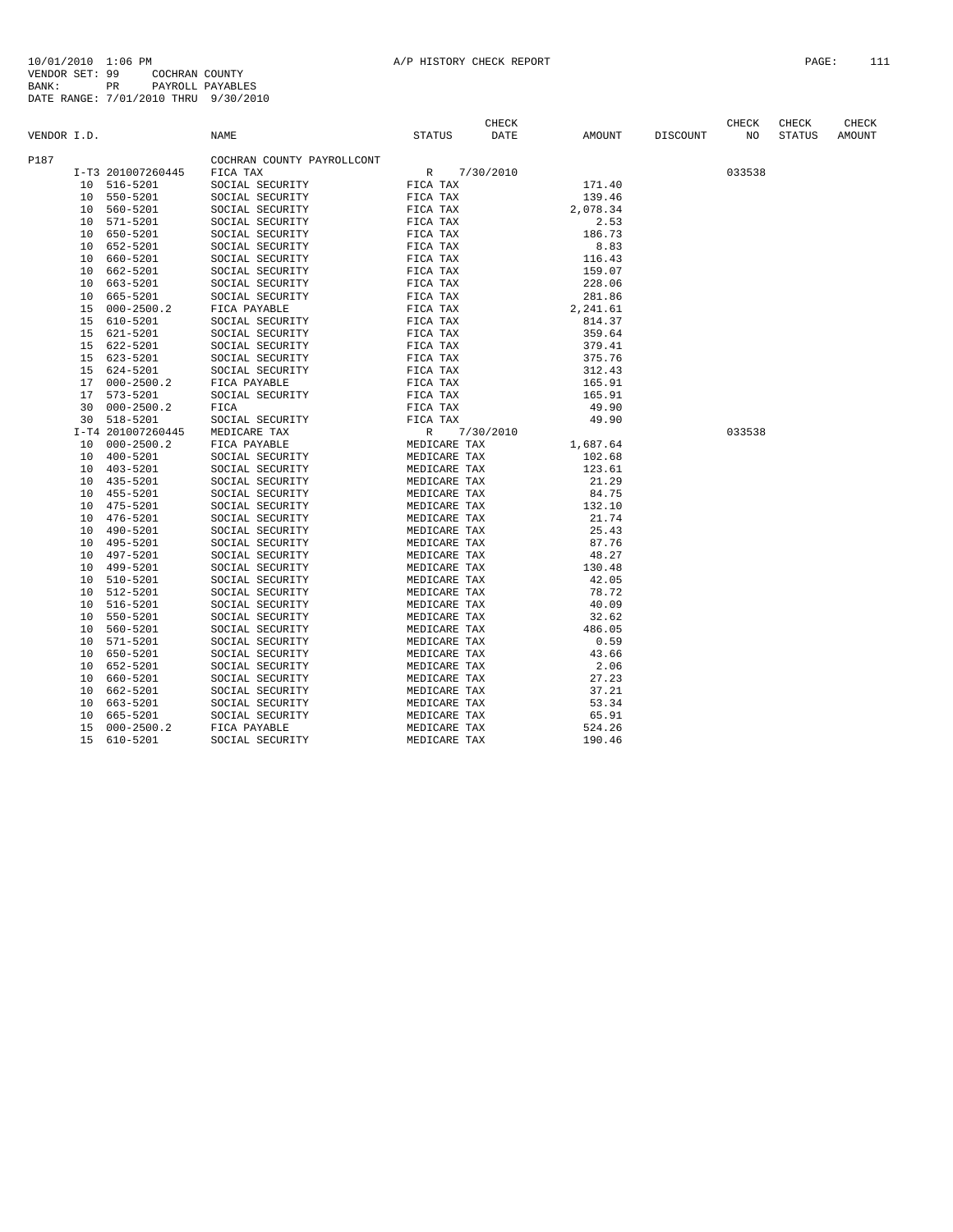| VENDOR I.D. |                 |                   | <b>NAME</b>                | STATUS            | CHECK<br>DATE        | AMOUNT   | DISCOUNT | ${\tt CHECK}$<br>NO | CHECK<br><b>STATUS</b> | CHECK<br>AMOUNT |
|-------------|-----------------|-------------------|----------------------------|-------------------|----------------------|----------|----------|---------------------|------------------------|-----------------|
| P187        |                 |                   | COCHRAN COUNTY PAYROLLCONT |                   |                      |          |          |                     |                        |                 |
|             |                 | I-T4 201007260445 | MEDICARE TAX               | R                 | 7/30/2010            |          |          | 033538              |                        |                 |
|             | 15              | 621-5201          | SOCIAL SECURITY            | MEDICARE TAX      |                      | 84.11    |          |                     |                        |                 |
|             | 15              | 622-5201          | SOCIAL SECURITY            | MEDICARE TAX      |                      | 88.74    |          |                     |                        |                 |
|             | 15              | 623-5201          | SOCIAL SECURITY            | MEDICARE TAX      |                      | 87.88    |          |                     |                        |                 |
|             | 15              | 624-5201          | SOCIAL SECURITY            | MEDICARE TAX      |                      | 73.07    |          |                     |                        |                 |
|             | 17              | $000 - 2500.2$    | FICA PAYABLE               | MEDICARE TAX      |                      | 38.80    |          |                     |                        |                 |
|             | 17              | 573-5201          | SOCIAL SECURITY            | MEDICARE TAX      |                      | 38.80    |          |                     |                        |                 |
|             | 30              | $000 - 2500.2$    | FICA                       | MEDICARE TAX      |                      | 11.67    |          |                     |                        |                 |
|             | 30              | 518-5201          | SOCIAL SECURITY            | MEDICARE TAX      |                      | 11.67    |          |                     |                        | 36,035.74       |
| T218        |                 |                   | TEXAS ASS'N OF COUNTIES    |                   |                      |          |          |                     |                        |                 |
|             |                 | I-11 201007260445 | EMPLOYEE PREMIUMS          | R                 | 7/30/2010            |          |          | 033539              |                        |                 |
|             | 10              | $400 - 5202$      | GROUP INSURANCE            | EMPLOYEE PREMIUMS |                      | 1,145.64 |          |                     |                        |                 |
|             | 10              | $403 - 5202$      | GROUP INSURANCE            | EMPLOYEE PREMIUMS |                      | 1,816.35 |          |                     |                        |                 |
|             | 10              | 455-5202          | GROUP INSURANCE            | EMPLOYEE PREMIUMS |                      | 1,210.90 |          |                     |                        |                 |
|             | 10              | 475-5202          | GROUP INSURANCE            | EMPLOYEE PREMIUMS |                      | 1,210.90 |          |                     |                        |                 |
|             | 10              | 495-5202          | GROUP INSURANCE            | EMPLOYEE PREMIUMS |                      | 1,210.90 |          |                     |                        |                 |
|             | 10              | 497-5202          | GROUP INSURANCE            | EMPLOYEE PREMIUMS |                      | 605.45   |          |                     |                        |                 |
|             | 10              | 499-5202          | GROUP INSURANCE            | EMPLOYEE PREMIUMS |                      | 1,816.35 |          |                     |                        |                 |
|             | 10              | 510-5202          | GROUP INSURANCE            | EMPLOYEE PREMIUMS |                      | 605.45   |          |                     |                        |                 |
|             | 10              | 512-5202          | GROUP INSURANCE            | EMPLOYEE PREMIUMS |                      | 1,422.81 |          |                     |                        |                 |
|             | 10              | 516-5202          | GROUP INSURANCE [50%]      | EMPLOYEE PREMIUMS |                      | 613.31   |          |                     |                        |                 |
|             | 10              | 550-5202          | GROUP INSURANCE            | EMPLOYEE PREMIUMS |                      | 605.45   |          |                     |                        |                 |
|             | 10              | 560-5202          | GROUP INSURANCE            | EMPLOYEE PREMIUMS |                      | 7,053.49 |          |                     |                        |                 |
|             | 10              | 571-5202          | GROUP INSURANCE            | EMPLOYEE PREMIUMS |                      | 9.11     |          |                     |                        |                 |
|             | 10              | 650-5202          | GROUP INSURANCE            | EMPLOYEE PREMIUMS |                      | 635.72   |          |                     |                        |                 |
|             | 10              | 652-5202          | GROUP INSURANCE            | EMPLOYEE PREMIUMS |                      | 30.27    |          |                     |                        |                 |
|             | 10              | 660-5202          | GROUP INSURANCE [35%]      | EMPLOYEE PREMIUMS |                      | 418.31   |          |                     |                        |                 |
|             | 10              | 662-5202          | GROUP INSURANCE            | EMPLOYEE PREMIUMS |                      | 544.91   |          |                     |                        |                 |
|             | 10              | 663-5202          | GROUP INSURANCE            | EMPLOYEE PREMIUMS |                      | 605.45   |          |                     |                        |                 |
|             | 10              | 665-5202          | GROUP INSURANCE            | EMPLOYEE PREMIUMS |                      | 605.45   |          |                     |                        |                 |
|             | 15              | 610-5202          | GROUP INSURANCE            | EMPLOYEE PREMIUMS |                      | 2,487.06 |          |                     |                        |                 |
|             | 15              | 621-5202          | GROUP INSURANCE            | EMPLOYEE PREMIUMS |                      | 1,210.90 |          |                     |                        |                 |
|             | 15              | 622-5202          | GROUP INSURANCE            | EMPLOYEE PREMIUMS |                      | 1,210.90 |          |                     |                        |                 |
|             | 15              | 623-5202          | GROUP INSURANCE            | EMPLOYEE PREMIUMS |                      | 1,210.90 |          |                     |                        |                 |
|             | 15              | 624-5202          | GROUP INSURANCE            | EMPLOYEE PREMIUMS |                      | 1,210.90 |          |                     |                        |                 |
|             | 17              | 573-5202          | GROUP HEALTH INSURANCE     | EMPLOYEE PREMIUMS |                      | 596.34   |          |                     |                        |                 |
|             | 30              | 518-5202          | GROUP INSURANCE [15%]      | EMPLOYEE PREMIUMS |                      | 179.28   |          |                     |                        |                 |
|             |                 | I-12 201007260445 | GROUP LIFE INSURANCE       | R                 | 7/30/2010            |          |          | 033539              |                        |                 |
|             | 10 <sup>°</sup> | $400 - 5202$      | GROUP INSURANCE            |                   | GROUP LIFE INSURANCE | 8.23     |          |                     |                        |                 |
|             | 10              | $403 - 5202$      | GROUP INSURANCE            |                   | GROUP LIFE INSURANCE | 13.05    |          |                     |                        |                 |
|             | 10              | 455-5202          | GROUP INSURANCE            |                   | GROUP LIFE INSURANCE | 6.09     |          |                     |                        |                 |
|             | 10              | 475-5202          | GROUP INSURANCE            |                   | GROUP LIFE INSURANCE | 8.70     |          |                     |                        |                 |
|             | 10              | 495-5202          | GROUP INSURANCE            |                   | GROUP LIFE INSURANCE | 8.70     |          |                     |                        |                 |
|             | 10              | 497-5202          | GROUP INSURANCE            |                   | GROUP LIFE INSURANCE | 4.35     |          |                     |                        |                 |
|             | 10              | 499-5202          | GROUP INSURANCE            |                   | GROUP LIFE INSURANCE | 13.05    |          |                     |                        |                 |
|             | 10              | $510 - 5202$      | GROUP INSURANCE            |                   | GROUP LIFE INSURANCE | 4.35     |          |                     |                        |                 |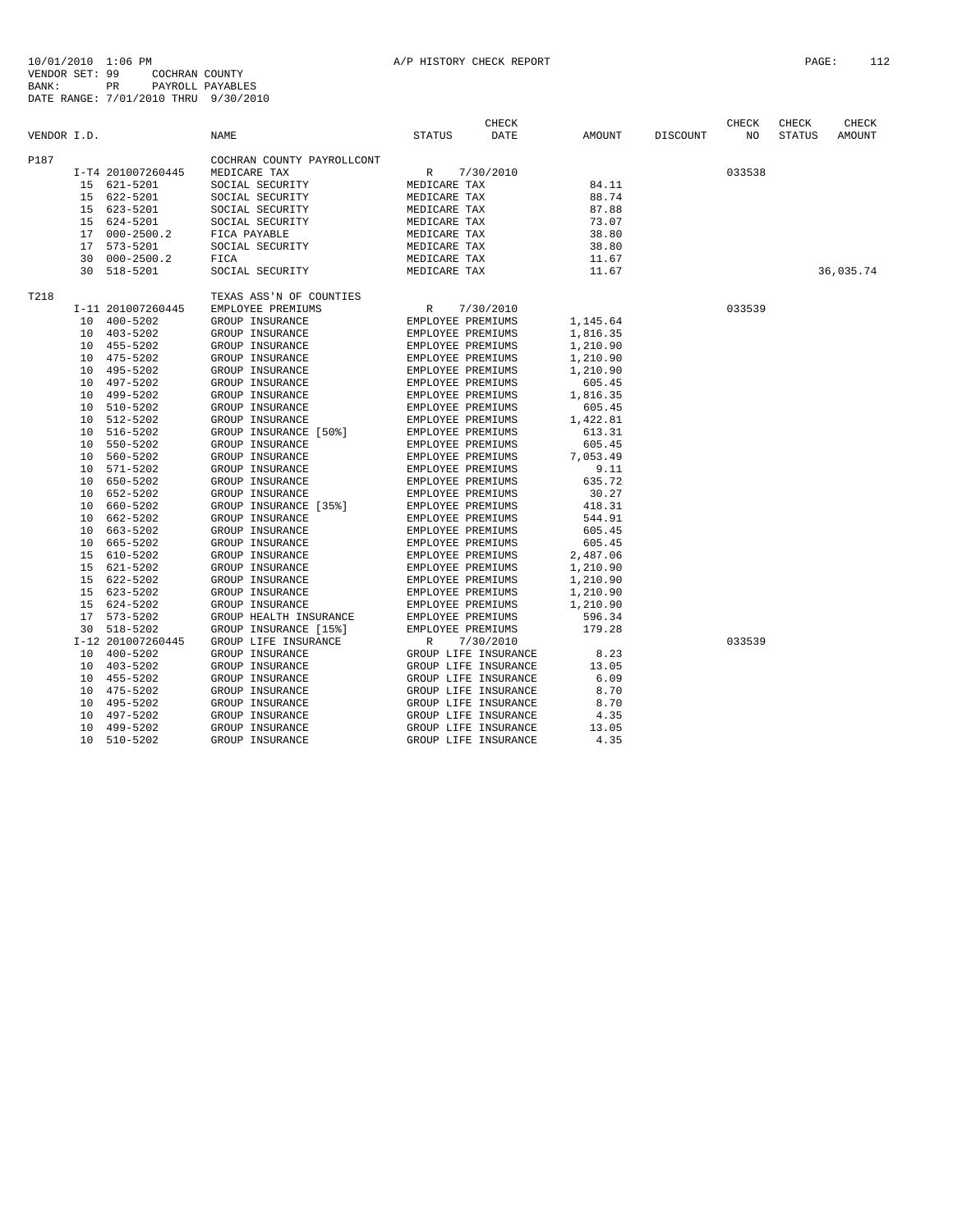| VENDOR I.D. |                   | <b>NAME</b>                                     | <b>CHECK</b><br><b>DATE</b><br>STATUS | AMOUNT   | DISCOUNT | <b>CHECK</b><br>NO | <b>CHECK</b><br>STATUS | CHECK<br>AMOUNT |
|-------------|-------------------|-------------------------------------------------|---------------------------------------|----------|----------|--------------------|------------------------|-----------------|
| T218        |                   | TEXAS ASS'N OF COUNTIECONT                      |                                       |          |          |                    |                        |                 |
|             | I-12 201007260445 | GROUP LIFE INSURANCE                            | R<br>7/30/2010                        |          |          | 033539             |                        |                 |
|             | 10 512-5202       | GROUP INSURANCE                                 | GROUP LIFE INSURANCE                  | 10.23    |          |                    |                        |                 |
|             | 10 516-5202       | GROUP INSURANCE [50%]                           | GROUP LIFE INSURANCE                  | 4.41     |          |                    |                        |                 |
|             | 10 550-5202       | GROUP INSURANCE                                 | GROUP LIFE INSURANCE                  | 4.35     |          |                    |                        |                 |
|             | 10 560-5202       | GROUP INSURANCE                                 | GROUP LIFE INSURANCE                  | 47.63    |          |                    |                        |                 |
|             | 10 571-5202       | GROUP INSURANCE                                 | GROUP LIFE INSURANCE                  | 0.07     |          |                    |                        |                 |
|             | 10 650-5202       | GROUP INSURANCE                                 | GROUP LIFE INSURANCE                  | 4.57     |          |                    |                        |                 |
|             | 10 652-5202       | GROUP INSURANCE                                 | GROUP LIFE INSURANCE                  | 0.21     |          |                    |                        |                 |
|             | 10 660-5202       | GROUP INSURANCE [35%]                           | GROUP LIFE INSURANCE                  | 3.00     |          |                    |                        |                 |
|             | 10 662-5202       | GROUP INSURANCE                                 | GROUP LIFE INSURANCE                  | 3.92     |          |                    |                        |                 |
|             | 10 663-5202       | GROUP INSURANCE                                 | GROUP LIFE INSURANCE                  | 4.35     |          |                    |                        |                 |
|             | 10 665-5202       | GROUP INSURANCE                                 | GROUP LIFE INSURANCE                  | 4.35     |          |                    |                        |                 |
|             | 15 610-5202       | GROUP INSURANCE                                 | GROUP LIFE INSURANCE                  | 15.26    |          |                    |                        |                 |
|             | 15 621-5202       | GROUP INSURANCE                                 | GROUP LIFE INSURANCE                  | 8.70     |          |                    |                        |                 |
|             | 15 622-5202       | GROUP INSURANCE                                 | GROUP LIFE INSURANCE                  | 8.70     |          |                    |                        |                 |
|             | 15 623-5202       | GROUP INSURANCE                                 | GROUP LIFE INSURANCE                  | 8.70     |          |                    |                        |                 |
|             | 15 624-5202       | GROUP INSURANCE                                 | GROUP LIFE INSURANCE                  | 8.70     |          |                    |                        |                 |
|             | 17 573-5202       | GROUP HEALTH INSURANCE                          | GROUP LIFE INSURANCE                  | 4.28     |          |                    |                        |                 |
|             | 30 518-5202       | GROUP INSURANCE [15%]                           | GROUP LIFE INSURANCE                  | 1.29     |          |                    |                        |                 |
|             | I-15 201007260445 | DEPENDENT HEALTH PREM WITHHELD R                | 7/30/2010                             |          |          | 033539             |                        |                 |
|             | 15 000-2500.4     | INSURANCE PAYABLE                               | DEPENDENT HEALTH PRE                  | 709.76   |          |                    |                        | 31,191.50       |
| V033        |                   | VISION CARE PLAN                                |                                       |          |          |                    |                        |                 |
|             | I-17A201007260445 | VISION MONTHLY PREMIUM                          | 7/30/2010<br>R                        |          |          | 033540             |                        |                 |
|             | 10 000-2500.4     | INSURANCE PAYABLE                               | VISION MONTHLY PREMI                  | 117.76   |          |                    |                        | 117.76          |
| C253        |                   | COCHRAN COUNTY MONEY MKT                        |                                       |          |          |                    |                        |                 |
|             | I-201007260446    | NON-DEPT SUPP DEATH                             | 7/30/2010<br>R.                       |          |          | 033541             |                        |                 |
|             | 10 409-5207       | SUPPLEMENTAL DEATH BENEFITS NON-DEPT SUPP DEATH |                                       | 1,482.49 |          |                    |                        | 1,482.49        |
| A067        |                   | AMERICAN FAMILY LIFE ASSURANCE                  |                                       |          |          |                    |                        |                 |
|             | I-08 201008250447 | MONTHLY PREMIUM                                 | 8/31/2010<br>R                        |          |          | 033708             |                        |                 |
|             | 10 000-2500.4     | INSURANCE PAYABLE                               | MONTHLY PREMIUM                       | 474.50   |          |                    |                        |                 |
|             | 15 000-2500.4     | INSURANCE PAYABLE                               | MONTHLY PREMIUM                       | 137.60   |          |                    |                        |                 |
|             | I-08A201008250447 | MONTHLY PREMIUM                                 | $R_{\parallel}$<br>8/31/2010          |          |          | 033708             |                        |                 |
|             | 10 000-2500.4     | INSURANCE PAYABLE                               | MONTHLY PREMIUM                       | 200.46   |          |                    |                        | 812.56          |
| C253        |                   | COCHRAN COUNTY MONEY MKT                        |                                       |          |          |                    |                        |                 |
|             | I-01 201008250447 | RETIREMENT CONTRIBUTIONS                        | 8/31/2010<br>R                        |          |          | 033709             |                        |                 |
|             | 10 000-2500.3     | TCDRS PAYABLE                                   | RETIREMENT CONTRIBUT                  | 8,148.02 |          |                    |                        |                 |
|             | 10 400-5203       | RETIREMENT                                      | RETIREMENT CONTRIBUT                  | 928.38   |          |                    |                        |                 |
|             | 10 403-5203       | RETIREMENT                                      | RETIREMENT CONTRIBUT                  | 1,139.18 |          |                    |                        |                 |
|             | 10 435-5203       | RETIREMENT                                      | RETIREMENT CONTRIBUT                  | 190.87   |          |                    |                        |                 |
|             | 10 455-5203       | RETIREMENT                                      | RETIREMENT CONTRIBUT                  | 759.79   |          |                    |                        |                 |
|             | 10 475-5203       | RETIREMENT                                      | RETIREMENT CONTRIBUT                  | 1,129.62 |          |                    |                        |                 |
|             | 10<br>476-5203    | RETIREMENT                                      | RETIREMENT CONTRIBUT                  | 194.88   |          |                    |                        |                 |
|             | 10 490-5203       | RETIREMENT                                      | RETIREMENT CONTRIBUT                  | 120.12   |          |                    |                        |                 |
|             |                   |                                                 |                                       |          |          |                    |                        |                 |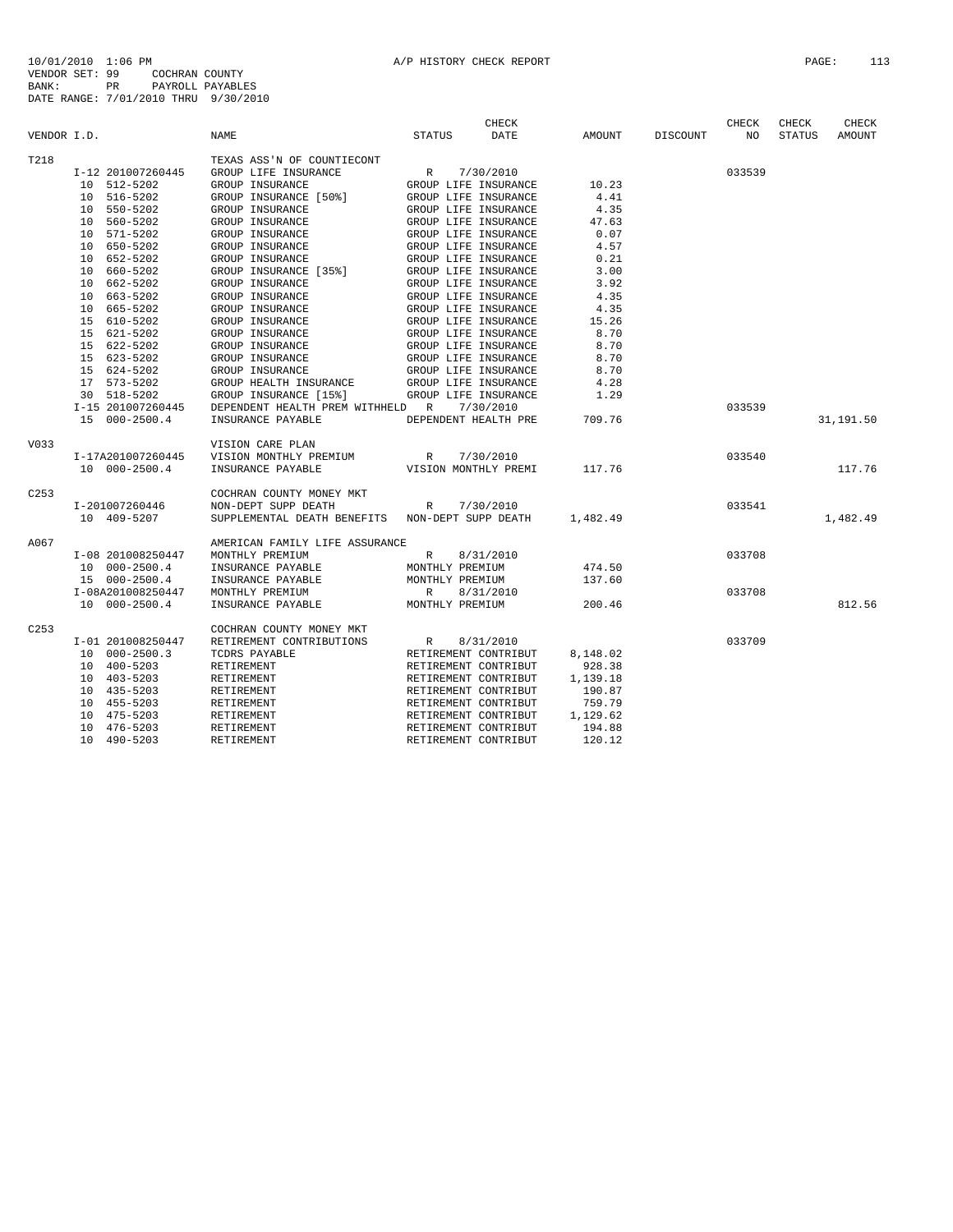| VENDOR I.D.      |    |                   | <b>NAME</b>                    | <b>STATUS</b>        | <b>CHECK</b><br><b>DATE</b> | <b>AMOUNT</b> | <b>DISCOUNT</b> | <b>CHECK</b><br>NO | CHECK<br><b>STATUS</b> | CHECK<br>AMOUNT |
|------------------|----|-------------------|--------------------------------|----------------------|-----------------------------|---------------|-----------------|--------------------|------------------------|-----------------|
| C <sub>253</sub> |    |                   | COCHRAN COUNTY MONEY MCONT     |                      |                             |               |                 |                    |                        |                 |
|                  |    | I-01 201008250447 | RETIREMENT CONTRIBUTIONS       | R                    | 8/31/2010                   |               |                 | 033709             |                        |                 |
|                  |    | 10 495-5203       | RETIREMENT                     | RETIREMENT CONTRIBUT |                             | 786.77        |                 |                    |                        |                 |
|                  |    | 10 497-5203       | RETIREMENT                     | RETIREMENT CONTRIBUT |                             | 432.75        |                 |                    |                        |                 |
|                  |    | 10 499-5203       | RETIREMENT                     | RETIREMENT CONTRIBUT |                             | 1,149.64      |                 |                    |                        |                 |
|                  |    | 10 510-5203       | RETIREMENT                     | RETIREMENT CONTRIBUT |                             | 352.42        |                 |                    |                        |                 |
|                  |    | 10 512-5203       | RETIREMENT                     | RETIREMENT CONTRIBUT |                             | 1,003.52      |                 |                    |                        |                 |
|                  |    | 10 516-5203       | RETIREMENT                     | RETIREMENT CONTRIBUT |                             | 340.28        |                 |                    |                        |                 |
|                  |    | 10 550-5203       | RETIREMENT                     | RETIREMENT CONTRIBUT |                             | 292.42        |                 |                    |                        |                 |
|                  |    | 10 560-5203       | RETIREMENT                     | RETIREMENT CONTRIBUT |                             | 4,567.89      |                 |                    |                        |                 |
|                  |    | 10 571-5203       | RETIREMENT                     | RETIREMENT CONTRIBUT |                             | 5.20          |                 |                    |                        |                 |
|                  |    | 10 650-5203       | RETIREMENT                     | RETIREMENT CONTRIBUT |                             | 338.70        |                 |                    |                        |                 |
|                  |    | 10 652-5203       | RETIREMENT                     | RETIREMENT CONTRIBUT |                             | 18.53         |                 |                    |                        |                 |
|                  |    | 10 660-5203       | RETIREMENT                     | RETIREMENT CONTRIBUT |                             | 234.54        |                 |                    |                        |                 |
|                  |    | 10 662-5203       | RETIREMENT                     | RETIREMENT CONTRIBUT |                             | 333.53        |                 |                    |                        |                 |
|                  | 10 | 663-5203          | RETIREMENT                     | RETIREMENT CONTRIBUT |                             | 478.14        |                 |                    |                        |                 |
|                  | 10 | 665-5203          | RETIREMENT                     | RETIREMENT CONTRIBUT |                             | 334.85        |                 |                    |                        |                 |
|                  | 15 | $000 - 2500.3$    | TCDRS PAYABLE                  | RETIREMENT CONTRIBUT |                             | 2,691.31      |                 |                    |                        |                 |
|                  |    | 15 610-5203       | RETIREMENT                     | RETIREMENT CONTRIBUT |                             | 1,783.07      |                 |                    |                        |                 |
|                  |    | 15 621-5203       | RETIREMENT                     | RETIREMENT CONTRIBUT |                             | 775.11        |                 |                    |                        |                 |
|                  |    | 15 622-5203       | RETIREMENT                     | RETIREMENT CONTRIBUT |                             | 934.99        |                 |                    |                        |                 |
|                  |    | 15 623-5203       | RETIREMENT                     | RETIREMENT CONTRIBUT |                             | 754.83        |                 |                    |                        |                 |
|                  |    | 15 624-5203       | RETIREMENT                     | RETIREMENT CONTRIBUT |                             | 750.15        |                 |                    |                        |                 |
|                  | 17 | $000 - 2500.3$    | TCDRS PAYABLE                  | RETIREMENT CONTRIBUT |                             | 183.39        |                 |                    |                        |                 |
|                  |    | 17 573-5203       | RETIREMENT                     | RETIREMENT CONTRIBUT |                             | 340.57        |                 |                    |                        |                 |
|                  |    | 30 000-2500.3     | TCDRS                          | RETIREMENT CONTRIBUT |                             | 54.13         |                 |                    |                        |                 |
|                  |    | 30 518-5203       | <b>RETIREMENT</b>              | RETIREMENT CONTRIBUT |                             | 100.52        |                 |                    |                        | 31,648.11       |
| C300             |    |                   | COCHRAN COUNTY SCHOOLS FEDERAL |                      |                             |               |                 |                    |                        |                 |
|                  |    | I-18A201008250447 | MONTHLY PREMUIM                | R                    | 8/31/2010                   |               |                 | 033710             |                        |                 |
|                  |    | 10 000-2500.4     | INSURANCE PAYABLE              | MONTHLY PREMUIM      |                             | 6,551.19      |                 |                    |                        |                 |
|                  |    | 15 000-2500.4     | INSURANCE PAYABLE              | MONTHLY PREMUIM      |                             | 910.00        |                 |                    |                        |                 |
|                  |    | 30 000-2500.4     | AFLAC                          | MONTHLY PREMUIM      |                             | 94.45         |                 |                    |                        | 7,555.64        |
| N017             |    |                   | NATIONAL FARM LIFE             |                      |                             |               |                 |                    |                        |                 |
|                  |    | I-05 201008250447 | NFL PREMIUM                    | $R_{\perp}$          | 8/31/2010                   |               |                 | 033711             |                        |                 |
|                  |    | 10 000-2500.4     | INSURANCE PAYABLE              | NFL PREMIUM          |                             | 590.87        |                 |                    |                        |                 |
|                  |    | 15 000-2500.4     | INSURANCE PAYABLE              | NFL PREMIUM          |                             | 69.37         |                 |                    |                        |                 |
|                  |    | I-05A201008250447 | AFTER TAX PREM                 | $\mathbb R$          | 8/31/2010                   |               |                 | 033711             |                        |                 |
|                  |    | 10 000-2500.4     | INSURANCE PAYABLE              | AFTER TAX PREM       |                             | 202.01        |                 |                    |                        |                 |
|                  |    | 15 000-2500.4     | INSURANCE PAYABLE              | AFTER TAX PREM       |                             | 51.55         |                 |                    |                        | 913.80          |
| N060             |    |                   | NATIONWIDE RETIREMENT SOL      |                      |                             |               |                 |                    |                        |                 |
|                  |    | I-04 201008250447 | DEFERRED COMP WITHHELD         | R                    | 8/31/2010                   |               |                 | 033712             |                        |                 |
|                  |    | 10 000-2500.7     | PEBSCO DEF COMP PAYABLE        | DEFERRED COMP WITHHE |                             | 2,747.11      |                 |                    |                        |                 |
|                  |    | 15 000-2500.7     | PEBSCO DEF COMP PAYABLE        | DEFERRED COMP WITHHE |                             | 1,083.89      |                 |                    |                        | 3,831.00        |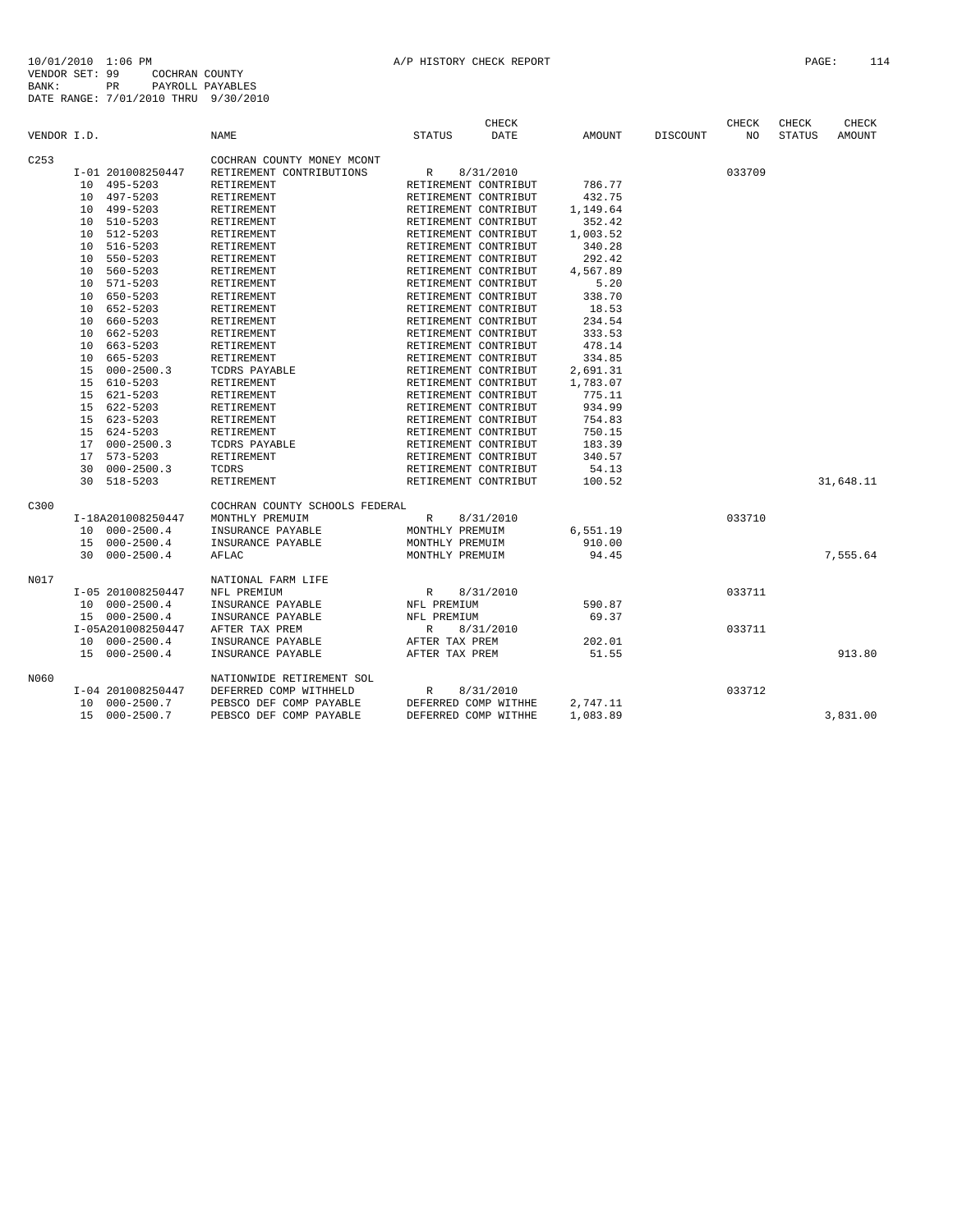| VENDOR I.D. |                                                     | NAME                                                                                                                       | STATUS      | CHECK<br>DATE                              | AMOUNT   | DISCOUNT | CHECK<br>NO <sub>1</sub> | CHECK<br>STATUS | CHECK<br>AMOUNT |
|-------------|-----------------------------------------------------|----------------------------------------------------------------------------------------------------------------------------|-------------|--------------------------------------------|----------|----------|--------------------------|-----------------|-----------------|
| N081        | I-21 201008250447<br>10 000-2500.4<br>15 000-2500.4 | NATIONAL FAMILY CARE LIFE INSU<br>NATIONAL FAMILY CARE<br>INSURANCE PAYABLE<br>INSURANCE PAYABLE NATIONAL FAMILY CARE 4.85 |             | R 8/31/2010<br>NATIONAL FAMILY CARE 259.55 |          |          | 033713                   |                 | 264.40          |
| 0029        | I-CS 201008250447<br>15 000-2500.8                  | OFFICE OF THE ATTORNEY GE<br>CAUSE#0578881431<br>CHILD SUPPORT PAYABLE CAUSE#0578881431                                    | $\mathbb R$ | 8/31/2010                                  | 146.00   |          | 033714                   |                 | 146.00          |
| 0029        |                                                     | OFFICE OF THE ATTORNEY GE                                                                                                  |             |                                            |          |          |                          |                 |                 |
|             | I-CSR201008250447<br>10 000-2500.8                  | CAUSE#0010728822<br>CHILD SUPPORT PAYABLE CAUSE#0010728822                                                                 | R           | 8/31/2010                                  | 315.00   |          | 033715                   |                 | 315.00          |
| P187        |                                                     | COCHRAN COUNTY PAYROLL TA                                                                                                  |             |                                            |          |          |                          |                 |                 |
|             | I-T1 201008250447                                   | FEDERAL INCOME TAX W/H R                                                                                                   |             | 8/31/2010                                  |          |          | 033716                   |                 |                 |
|             | 10 000-2500.1                                       | WITHHOLDING TAX PAYABLE FEDERAL INCOME TAX W 10,076.97                                                                     |             |                                            |          |          |                          |                 |                 |
|             | 15 000-2500.1                                       | $\verb WITHHOLDING TAX PAYABLE \hspace*{0.5cm} FEDERAL INCOME TAX W$                                                       |             |                                            | 2,535.61 |          |                          |                 |                 |
|             | 17 000-2500.1                                       | WITHHOLDING TAX PAYABLE                                                                                                    |             | FEDERAL INCOME TAX W                       | 160.48   |          |                          |                 |                 |
|             | 30 000-2500.1                                       | FEDERAL WITHOLDING                                                                                                         |             | FEDERAL INCOME TAX W                       | 64.61    |          |                          |                 |                 |
|             | I-T3 201008250447                                   | FICA TAX                                                                                                                   |             | R 8/31/2010                                |          |          | 033716                   |                 |                 |
|             | 10 000-2500.2                                       | FICA PAYABLE                                                                                                               | FICA TAX    |                                            | 7,397.60 |          |                          |                 |                 |
|             | 10 400-5201                                         | SOCIAL SECURITY                                                                                                            | FICA TAX    |                                            | 439.07   |          |                          |                 |                 |
|             | 10 403-5201                                         | SOCIAL SECURITY                                                                                                            | FICA TAX    |                                            | 536.00   |          |                          |                 |                 |
|             | 10 435-5201                                         | SOCIAL SECURITY                                                                                                            | FICA TAX    |                                            | 91.02    |          |                          |                 |                 |
|             | 10 455-5201                                         | SOCIAL SECURITY                                                                                                            | FICA TAX    |                                            | 362.36   |          |                          |                 |                 |
|             | 10 475-5201                                         | SOCIAL SECURITY                                                                                                            | FICA TAX    |                                            | 548.96   |          |                          |                 |                 |
|             | 10 476-5201                                         | SOCIAL SECURITY                                                                                                            | FICA TAX    |                                            | 92.94    |          |                          |                 |                 |
|             | 10 490-5201                                         | SOCIAL SECURITY                                                                                                            | FICA TAX    |                                            | 57.29    |          |                          |                 |                 |
|             | 10 495-5201                                         | SOCIAL SECURITY                                                                                                            | FICA TAX    |                                            | 375.23   |          |                          |                 |                 |
|             | 10 497-5201                                         | SOCIAL SECURITY                                                                                                            | FICA TAX    |                                            | 206.38   |          |                          |                 |                 |
|             | 10 499-5201                                         | SOCIAL SECURITY                                                                                                            | FICA TAX    |                                            | 566.51   |          |                          |                 |                 |
|             | 10 510-5201                                         | SOCIAL SECURITY                                                                                                            | FICA TAX    |                                            | 221.50   |          |                          |                 |                 |
|             | 10 512-5201                                         | SOCIAL SECURITY                                                                                                            | FICA TAX    |                                            | 465.66   |          |                          |                 |                 |
|             | 10 516-5201                                         | SOCIAL SECURITY                                                                                                            | FICA TAX    |                                            | 166.31   |          |                          |                 |                 |
|             | 10 550-5201                                         | SOCIAL SECURITY                                                                                                            | FICA TAX    |                                            | 139.46   |          |                          |                 |                 |
|             | 10 560-5201                                         | SOCIAL SECURITY                                                                                                            | FICA TAX    |                                            | 2,159.19 |          |                          |                 |                 |
|             | 10 571-5201                                         | SOCIAL SECURITY                                                                                                            | FICA TAX    |                                            | 2.53     |          |                          |                 |                 |
|             | 10 650-5201                                         | SOCIAL SECURITY                                                                                                            | FICA TAX    |                                            | 150.97   |          |                          |                 |                 |
|             | 10 652-5201                                         | SOCIAL SECURITY                                                                                                            | FICA TAX    |                                            | 8.83     |          |                          |                 |                 |
|             | 10 660-5201                                         | SOCIAL SECURITY                                                                                                            | FICA TAX    |                                            | 114.64   |          |                          |                 |                 |
|             | 10 662-5201                                         | SOCIAL SECURITY                                                                                                            | FICA TAX    |                                            | 179.90   |          |                          |                 |                 |
|             | 10 663-5201                                         | SOCIAL SECURITY                                                                                                            | FICA TAX    |                                            | 228.04   |          |                          |                 |                 |
|             | 10 665-5201                                         | SOCIAL SECURITY                                                                                                            | FICA TAX    |                                            | 284.81   |          |                          |                 |                 |
|             | 15 000-2500.2                                       | FICA PAYABLE                                                                                                               | FICA TAX    |                                            | 2,433.84 |          |                          |                 |                 |
|             | 15 610-5201                                         | SOCIAL SECURITY                                                                                                            | FICA TAX    |                                            | 814.37   |          |                          |                 |                 |
|             | 15 621-5201                                         | SOCIAL SECURITY                                                                                                            | FICA TAX    |                                            | 504.82   |          |                          |                 |                 |
|             | 15 622-5201                                         | SOCIAL SECURITY                                                                                                            | FICA TAX    |                                            | 444.35   |          |                          |                 |                 |
|             | 15 623-5201                                         | SOCIAL SECURITY                                                                                                            | FICA TAX    |                                            | 358.38   |          |                          |                 |                 |
|             |                                                     |                                                                                                                            |             |                                            |          |          |                          |                 |                 |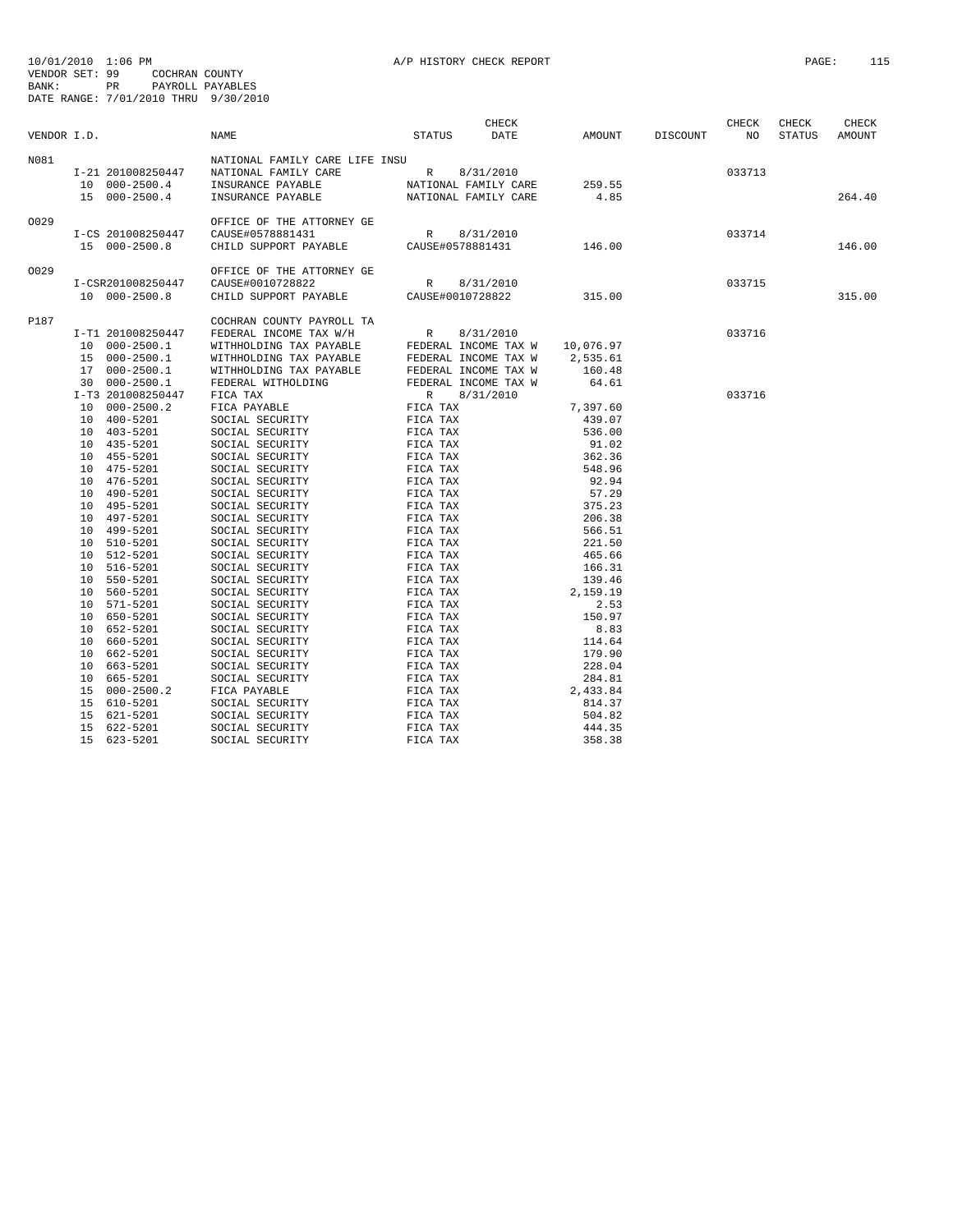|             |    |                   |                            |                   | CHECK       |          |                 | CHECK  | CHECK         | CHECK     |
|-------------|----|-------------------|----------------------------|-------------------|-------------|----------|-----------------|--------|---------------|-----------|
| VENDOR I.D. |    |                   | NAME                       | <b>STATUS</b>     | <b>DATE</b> | AMOUNT   | <b>DISCOUNT</b> | NO     | <b>STATUS</b> | AMOUNT    |
| P187        |    |                   | COCHRAN COUNTY PAYROLLCONT |                   |             |          |                 |        |               |           |
|             |    | I-T3 201008250447 | FICA TAX                   | R                 | 8/31/2010   |          |                 | 033716 |               |           |
|             |    | 15 624-5201       | SOCIAL SECURITY            | FICA TAX          |             | 311.92   |                 |        |               |           |
|             |    | 17 000-2500.2     | FICA PAYABLE               | FICA TAX          |             | 165.91   |                 |        |               |           |
|             |    | 17 573-5201       | SOCIAL SECURITY            | FICA TAX          |             | 165.91   |                 |        |               |           |
|             | 30 | $000 - 2500.2$    | FICA                       | FICA TAX          |             | 49.13    |                 |        |               |           |
|             | 30 | 518-5201          | SOCIAL SECURITY            | FICA TAX          |             | 49.13    |                 |        |               |           |
|             |    | I-T4 201008250447 | MEDICARE TAX               | $\mathbb{R}$      | 8/31/2010   |          |                 | 033716 |               |           |
|             | 10 | $000 - 2500.2$    | FICA PAYABLE               | MEDICARE TAX      |             | 1,730.12 |                 |        |               |           |
|             |    | 10 400-5201       | SOCIAL SECURITY            | MEDICARE TAX      |             | 102.68   |                 |        |               |           |
|             |    | 10 403-5201       | SOCIAL SECURITY            | MEDICARE TAX      |             | 125.35   |                 |        |               |           |
|             |    | 10 435-5201       | SOCIAL SECURITY            | MEDICARE TAX      |             | 21.29    |                 |        |               |           |
|             |    | 455-5201          | SOCIAL SECURITY            | MEDICARE TAX      |             | 84.75    |                 |        |               |           |
|             | 10 |                   |                            |                   |             |          |                 |        |               |           |
|             | 10 | 475-5201          | SOCIAL SECURITY            | MEDICARE TAX      |             | 128.38   |                 |        |               |           |
|             | 10 | 476-5201          | SOCIAL SECURITY            | MEDICARE TAX      |             | 21.74    |                 |        |               |           |
|             | 10 | 490-5201          | SOCIAL SECURITY            | MEDICARE TAX      |             | 13.40    |                 |        |               |           |
|             | 10 | 495-5201          | SOCIAL SECURITY            | MEDICARE TAX      |             | 87.76    |                 |        |               |           |
|             | 10 | 497-5201          | SOCIAL SECURITY            | MEDICARE TAX      |             | 48.27    |                 |        |               |           |
|             | 10 | 499-5201          | SOCIAL SECURITY            | MEDICARE TAX      |             | 132.50   |                 |        |               |           |
|             | 10 | 510-5201          | SOCIAL SECURITY            | MEDICARE TAX      |             | 51.81    |                 |        |               |           |
|             | 10 | 512-5201          | SOCIAL SECURITY            | MEDICARE TAX      |             | 108.90   |                 |        |               |           |
|             | 10 | 516-5201          | SOCIAL SECURITY            | MEDICARE TAX      |             | 38.90    |                 |        |               |           |
|             | 10 | 550-5201          | SOCIAL SECURITY            | MEDICARE TAX      |             | 32.62    |                 |        |               |           |
|             | 10 | 560-5201          | SOCIAL SECURITY            | MEDICARE TAX      |             | 504.98   |                 |        |               |           |
|             | 10 | 571-5201          | SOCIAL SECURITY            | MEDICARE TAX      |             | 0.59     |                 |        |               |           |
|             | 10 | 650-5201          | SOCIAL SECURITY            | MEDICARE TAX      |             | 35.32    |                 |        |               |           |
|             | 10 | 652-5201          | SOCIAL SECURITY            | MEDICARE TAX      |             | 2.06     |                 |        |               |           |
|             |    | 10 660-5201       | SOCIAL SECURITY            | MEDICARE TAX      |             | 26.81    |                 |        |               |           |
|             | 10 | 662-5201          | SOCIAL SECURITY            | MEDICARE TAX      |             | 42.08    |                 |        |               |           |
|             | 10 | 663-5201          | SOCIAL SECURITY            | MEDICARE TAX      |             | 53.33    |                 |        |               |           |
|             | 10 | 665-5201          | SOCIAL SECURITY            | MEDICARE TAX      |             | 66.60    |                 |        |               |           |
|             | 15 | $000 - 2500.2$    | FICA PAYABLE               | MEDICARE TAX      |             | 569.20   |                 |        |               |           |
|             | 15 | 610-5201          | SOCIAL SECURITY            | MEDICARE TAX      |             | 190.46   |                 |        |               |           |
|             | 15 | 621-5201          | SOCIAL SECURITY            | MEDICARE TAX      |             | 118.06   |                 |        |               |           |
|             |    | 15 622-5201       | SOCIAL SECURITY            | MEDICARE TAX      |             | 103.92   |                 |        |               |           |
|             | 15 | 623-5201          | SOCIAL SECURITY            | MEDICARE TAX      |             | 83.81    |                 |        |               |           |
|             | 15 | 624-5201          | SOCIAL SECURITY            | MEDICARE TAX      |             | 72.95    |                 |        |               |           |
|             | 17 | $000 - 2500.2$    | FICA PAYABLE               | MEDICARE TAX      |             | 38.80    |                 |        |               |           |
|             | 17 | 573-5201          | SOCIAL SECURITY            | MEDICARE TAX      |             | 38.80    |                 |        |               |           |
|             | 30 | $000 - 2500.2$    | FICA                       | MEDICARE TAX      |             | 11.49    |                 |        |               |           |
|             |    | 30 518-5201       | SOCIAL SECURITY            | MEDICARE TAX      |             | 11.49    |                 |        |               | 37,629.85 |
| T218        |    |                   | TEXAS ASS'N OF COUNTIES    |                   |             |          |                 |        |               |           |
|             |    | I-11 201008250447 | EMPLOYEE PREMIUMS          | $\mathbb{R}$      | 8/31/2010   |          |                 | 033717 |               |           |
|             |    | 10 400-5202       | GROUP INSURANCE            | EMPLOYEE PREMIUMS |             | 1,178.21 |                 |        |               |           |
|             |    | 10 403-5202       | GROUP INSURANCE            | EMPLOYEE PREMIUMS |             | 1,867.98 |                 |        |               |           |
|             | 10 | 455-5202          | GROUP INSURANCE            | EMPLOYEE PREMIUMS |             | 1,245.32 |                 |        |               |           |
|             |    | 10 475-5202       | GROUP INSURANCE            | EMPLOYEE PREMIUMS |             | 1,245.32 |                 |        |               |           |
|             |    |                   |                            |                   |             |          |                 |        |               |           |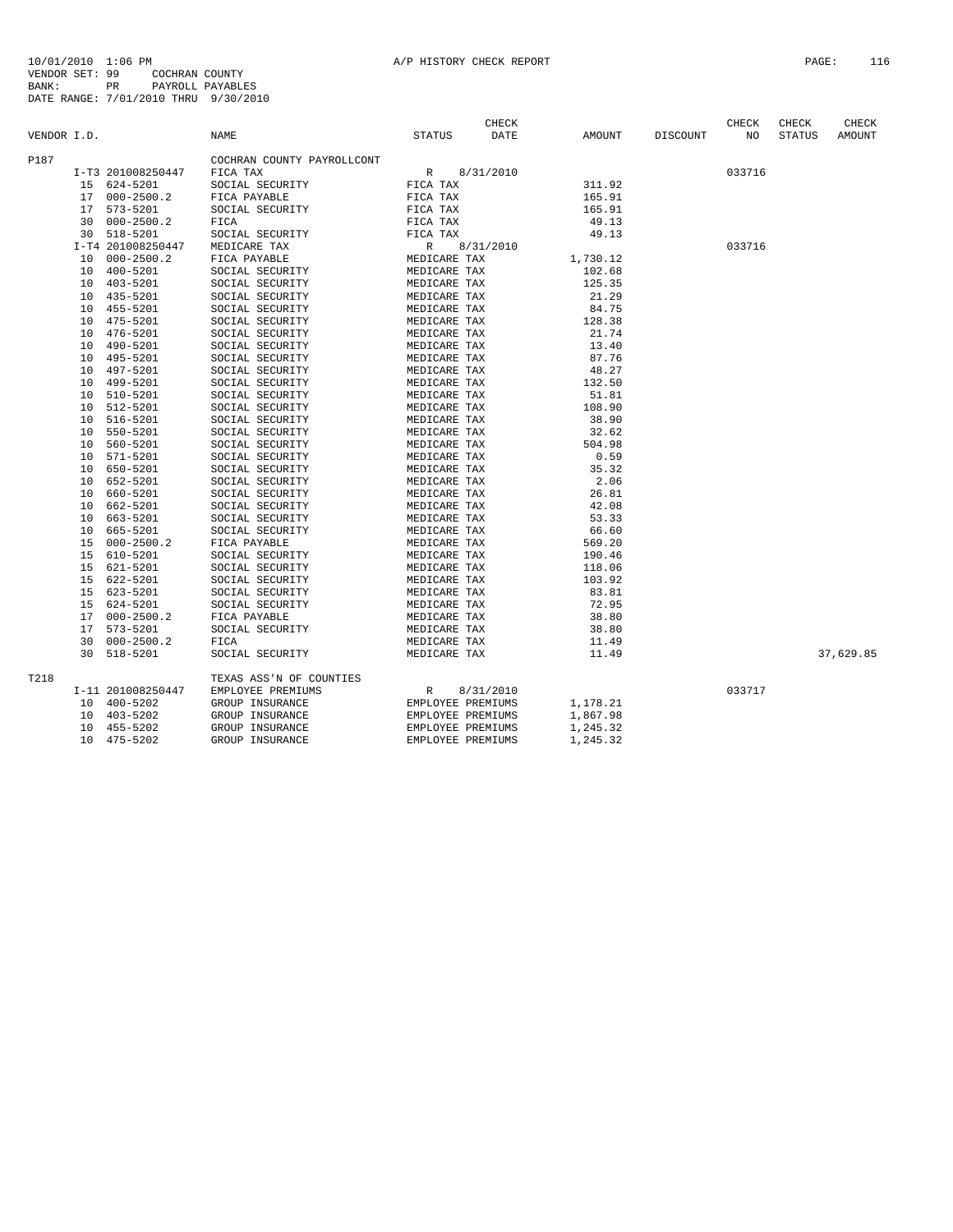|             |    |                   |                            |                   | CHECK                |          |                 | CHECK  | CHECK         | CHECK  |
|-------------|----|-------------------|----------------------------|-------------------|----------------------|----------|-----------------|--------|---------------|--------|
| VENDOR I.D. |    |                   | <b>NAME</b>                | <b>STATUS</b>     | DATE                 | AMOUNT   | <b>DISCOUNT</b> | NO     | <b>STATUS</b> | AMOUNT |
| T218        |    |                   | TEXAS ASS'N OF COUNTIECONT |                   |                      |          |                 |        |               |        |
|             |    | I-11 201008250447 | EMPLOYEE PREMIUMS          | R                 | 8/31/2010            |          |                 | 033717 |               |        |
|             |    | 10 495-5202       | GROUP INSURANCE            | EMPLOYEE PREMIUMS |                      | 1,245.32 |                 |        |               |        |
|             |    | 10 497-5202       | GROUP INSURANCE            | EMPLOYEE PREMIUMS |                      | 622.66   |                 |        |               |        |
|             | 10 | 499-5202          | GROUP INSURANCE            | EMPLOYEE PREMIUMS |                      | 1,867.98 |                 |        |               |        |
|             | 10 | 510-5202          | GROUP INSURANCE            | EMPLOYEE PREMIUMS |                      | 622.66   |                 |        |               |        |
|             | 10 | 512-5202          | GROUP INSURANCE            | EMPLOYEE PREMIUMS |                      | 1,326.27 |                 |        |               |        |
|             | 10 | 516-5202          | GROUP INSURANCE [50%]      | EMPLOYEE PREMIUMS |                      | 626.86   |                 |        |               |        |
|             | 10 | 550-5202          | GROUP INSURANCE            | EMPLOYEE PREMIUMS |                      | 622.66   |                 |        |               |        |
|             | 10 | 560-5202          | GROUP INSURANCE            | EMPLOYEE PREMIUMS |                      | 6,768.31 |                 |        |               |        |
|             | 10 | 571-5202          | GROUP INSURANCE            | EMPLOYEE PREMIUMS |                      | 9.36     |                 |        |               |        |
|             | 10 | 650-5202          | GROUP INSURANCE            | EMPLOYEE PREMIUMS |                      | 653.79   |                 |        |               |        |
|             | 10 | 652-5202          | GROUP INSURANCE            | EMPLOYEE PREMIUMS |                      | 31.14    |                 |        |               |        |
|             | 10 | 660-5202          | GROUP INSURANCE [35%]      | EMPLOYEE PREMIUMS |                      | 432.92   |                 |        |               |        |
|             | 10 | 662-5202          | GROUP INSURANCE            | EMPLOYEE PREMIUMS |                      | 560.39   |                 |        |               |        |
|             | 10 | 663-5202          | GROUP INSURANCE            | EMPLOYEE PREMIUMS |                      | 622.66   |                 |        |               |        |
|             | 10 | 665-5202          | GROUP INSURANCE            | EMPLOYEE PREMIUMS |                      | 622.66   |                 |        |               |        |
|             | 15 | 610-5202          | GROUP INSURANCE            | EMPLOYEE PREMIUMS |                      | 2,557.75 |                 |        |               |        |
|             |    | 15 621-5202       | GROUP INSURANCE            | EMPLOYEE PREMIUMS |                      | 1,245.32 |                 |        |               |        |
|             |    | 15 622-5202       | GROUP INSURANCE            | EMPLOYEE PREMIUMS |                      | 1,245.32 |                 |        |               |        |
|             | 15 | 623-5202          | GROUP INSURANCE            | EMPLOYEE PREMIUMS |                      | 1,245.32 |                 |        |               |        |
|             | 15 | 624-5202          | GROUP INSURANCE            | EMPLOYEE PREMIUMS |                      | 1,245.32 |                 |        |               |        |
|             | 17 | 573-5202          | GROUP HEALTH INSURANCE     | EMPLOYEE PREMIUMS |                      | 613.30   |                 |        |               |        |
|             | 30 | 518-5202          | GROUP INSURANCE [15%]      | EMPLOYEE PREMIUMS |                      | 185.54   |                 |        |               |        |
|             |    | I-12 201008250447 | GROUP LIFE INSURANCE       | $\mathbb{R}$      | 8/31/2010            |          |                 | 033717 |               |        |
|             | 10 | 400-5202          | GROUP INSURANCE            |                   | GROUP LIFE INSURANCE | 8.23     |                 |        |               |        |
|             | 10 | 403-5202          | GROUP INSURANCE            |                   | GROUP LIFE INSURANCE | 13.05    |                 |        |               |        |
|             | 10 | 455-5202          | GROUP INSURANCE            |                   | GROUP LIFE INSURANCE | 6.09     |                 |        |               |        |
|             | 10 | 475-5202          | GROUP INSURANCE            |                   | GROUP LIFE INSURANCE | 8.70     |                 |        |               |        |
|             | 10 | 495-5202          | GROUP INSURANCE            |                   | GROUP LIFE INSURANCE | 8.70     |                 |        |               |        |
|             | 10 | 497-5202          | GROUP INSURANCE            |                   | GROUP LIFE INSURANCE | 4.35     |                 |        |               |        |
|             | 10 | 499-5202          | GROUP INSURANCE            |                   | GROUP LIFE INSURANCE | 13.05    |                 |        |               |        |
|             | 10 | 510-5202          | GROUP INSURANCE            |                   | GROUP LIFE INSURANCE | 4.35     |                 |        |               |        |
|             | 10 | 512-5202          | GROUP INSURANCE            |                   | GROUP LIFE INSURANCE | 9.27     |                 |        |               |        |
|             | 10 | 516-5202          | GROUP INSURANCE [50%]      |                   | GROUP LIFE INSURANCE | 4.39     |                 |        |               |        |
|             | 10 | 550-5202          | GROUP INSURANCE            |                   | GROUP LIFE INSURANCE | 4.35     |                 |        |               |        |
|             | 10 | 560-5202          | GROUP INSURANCE            |                   | GROUP LIFE INSURANCE | 44.24    |                 |        |               |        |
|             | 10 | 571-5202          | GROUP INSURANCE            |                   | GROUP LIFE INSURANCE | 0.07     |                 |        |               |        |
|             | 10 | 650-5202          | GROUP INSURANCE            |                   | GROUP LIFE INSURANCE | 4.57     |                 |        |               |        |
|             | 10 | 652-5202          | GROUP INSURANCE            |                   | GROUP LIFE INSURANCE | 0.21     |                 |        |               |        |
|             | 10 | 660-5202          | GROUP INSURANCE [35%]      |                   | GROUP LIFE INSURANCE | 3.02     |                 |        |               |        |
|             | 10 | 662-5202          | GROUP INSURANCE            |                   | GROUP LIFE INSURANCE | 3.92     |                 |        |               |        |
|             | 10 | 663-5202          | GROUP INSURANCE            |                   | GROUP LIFE INSURANCE | 4.35     |                 |        |               |        |
|             | 10 | 665-5202          | GROUP INSURANCE            |                   | GROUP LIFE INSURANCE | 4.35     |                 |        |               |        |
|             | 15 | 610-5202          | GROUP INSURANCE            |                   | GROUP LIFE INSURANCE | 15.26    |                 |        |               |        |
|             | 15 | 621-5202          | GROUP INSURANCE            |                   | GROUP LIFE INSURANCE | 8.70     |                 |        |               |        |
|             | 15 | 622-5202          | GROUP INSURANCE            |                   | GROUP LIFE INSURANCE | 8.70     |                 |        |               |        |
|             | 15 | 623-5202          | GROUP INSURANCE            |                   | GROUP LIFE INSURANCE | 8.70     |                 |        |               |        |
|             |    |                   |                            |                   |                      |          |                 |        |               |        |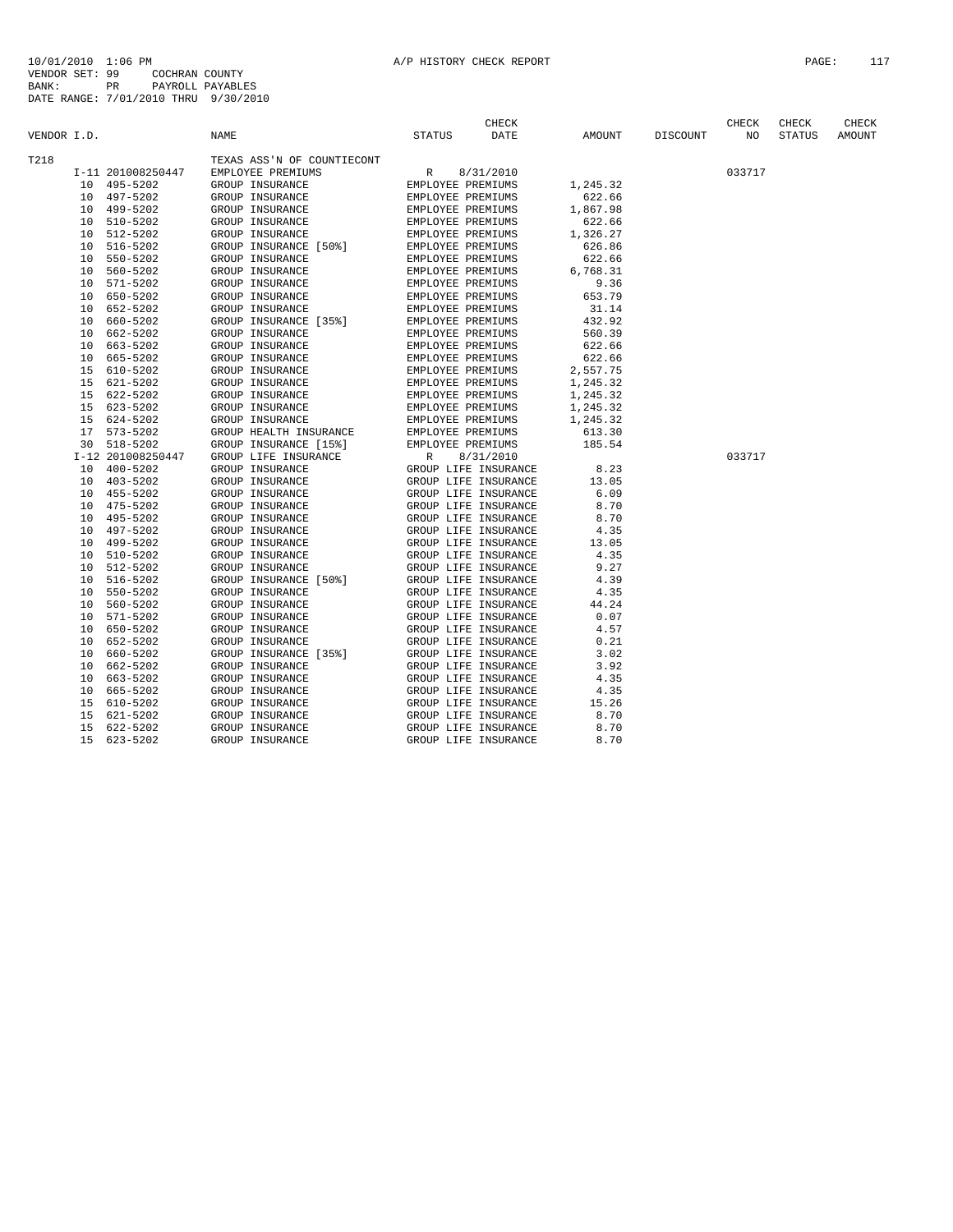|                  |                   |                                                 | CHECK                     |          |          | CHECK  | CHECK         | CHECK      |
|------------------|-------------------|-------------------------------------------------|---------------------------|----------|----------|--------|---------------|------------|
| VENDOR I.D.      |                   | <b>NAME</b>                                     | <b>STATUS</b><br>DATE     | AMOUNT   | DISCOUNT | NO     | <b>STATUS</b> | AMOUNT     |
| T218             |                   | TEXAS ASS'N OF COUNTIECONT                      |                           |          |          |        |               |            |
|                  | I-12 201008250447 | GROUP LIFE INSURANCE                            | R<br>8/31/2010            |          |          | 033717 |               |            |
|                  | 15 624-5202       | GROUP INSURANCE                                 | GROUP LIFE INSURANCE      | 8.70     |          |        |               |            |
|                  | 17 573-5202       | GROUP HEALTH INSURANCE                          | GROUP LIFE INSURANCE      | 4.28     |          |        |               |            |
|                  | 30 518-5202       | GROUP INSURANCE [15%]                           | GROUP LIFE INSURANCE      | 1.29     |          |        |               |            |
|                  | I-15 201008250447 | DEPENDENT HEALTH PREM WITHHELD R                | 8/31/2010                 |          |          | 033717 |               |            |
|                  | 15 000-2500.4     | INSURANCE PAYABLE                               | DEPENDENT HEALTH PRE      | 709.76   |          |        |               | 31, 424.99 |
| V033             |                   | VISION CARE PLAN                                |                           |          |          |        |               |            |
|                  | I-17A201008250447 | VISION MONTHLY PREMIUM                          | R<br>8/31/2010            |          |          | 033718 |               |            |
|                  | 10 000-2500.4     | INSURANCE PAYABLE                               | VISION MONTHLY PREMI      | 117.76   |          |        |               | 117.76     |
| C <sub>253</sub> |                   | COCHRAN COUNTY MONEY MKT                        |                           |          |          |        |               |            |
|                  | I-201008250448    | NON-DEPT SUPP DEATH                             | 8/31/2010<br>R            |          |          | 033719 |               |            |
|                  | 10 409-5207       | SUPPLEMENTAL DEATH BENEFITS NON-DEPT SUPP DEATH |                           | 1,519.11 |          |        |               | 1,519.11   |
|                  |                   |                                                 |                           |          |          |        |               |            |
| A067             |                   | AMERICAN FAMILY LIFE ASSURANCE                  |                           |          |          |        |               |            |
|                  | I-08 201009240449 | MONTHLY PREMIUM                                 | R<br>9/30/2010            |          |          | 033965 |               |            |
|                  | 10 000-2500.4     | INSURANCE PAYABLE                               | MONTHLY PREMIUM           | 474.50   |          |        |               |            |
|                  | 15 000-2500.4     | INSURANCE PAYABLE                               | MONTHLY PREMIUM           | 137.60   |          |        |               |            |
|                  | I-08A201009240449 | MONTHLY PREMIUM                                 | 9/30/2010<br>$\mathbb{R}$ |          |          | 033965 |               | 812.56     |
|                  | 10 000-2500.4     | INSURANCE PAYABLE                               | MONTHLY PREMIUM           | 200.46   |          |        |               |            |
| C <sub>253</sub> |                   | COCHRAN COUNTY MONEY MKT                        |                           |          |          |        |               |            |
|                  | I-01 201009240449 | RETIREMENT CONTRIBUTIONS                        | 9/30/2010<br>R            |          |          | 033966 |               |            |
|                  | 10 000-2500.3     | TCDRS PAYABLE                                   | RETIREMENT CONTRIBUT      | 7,916.09 |          |        |               |            |
|                  | 10 400-5203       | RETIREMENT                                      | RETIREMENT CONTRIBUT      | 928.38   |          |        |               |            |
|                  | 10 403-5203       | RETIREMENT                                      | RETIREMENT CONTRIBUT      | 1,152.03 |          |        |               |            |
|                  | 10 435-5203       | RETIREMENT                                      | RETIREMENT CONTRIBUT      | 190.87   |          |        |               |            |
|                  | 10 455-5203       | RETIREMENT                                      | RETIREMENT CONTRIBUT      | 759.79   |          |        |               |            |
|                  | 10 475-5203       | RETIREMENT                                      | RETIREMENT CONTRIBUT      | 1,122.91 |          |        |               |            |
|                  | 10 476-5203       | RETIREMENT                                      | RETIREMENT CONTRIBUT      | 194.88   |          |        |               |            |
|                  | 10 495-5203       | RETIREMENT                                      | RETIREMENT CONTRIBUT      | 785.79   |          |        |               |            |
|                  | 10 497-5203       | RETIREMENT                                      | RETIREMENT CONTRIBUT      | 464.67   |          |        |               |            |
|                  | 10 499-5203       | RETIREMENT                                      | RETIREMENT CONTRIBUT      | 1,152.27 |          |        |               |            |
|                  | 10 510-5203       | RETIREMENT                                      | RETIREMENT CONTRIBUT      | 352.42   |          |        |               |            |
|                  | 10 512-5203       | RETIREMENT                                      | RETIREMENT CONTRIBUT      | 1,006.32 |          |        |               |            |
|                  | 10 516-5203       | RETIREMENT                                      | RETIREMENT CONTRIBUT      | 339.50   |          |        |               |            |
|                  | 10 550-5203       | RETIREMENT                                      | RETIREMENT CONTRIBUT      | 292.42   |          |        |               |            |
|                  | 10 560-5203       | RETIREMENT                                      | RETIREMENT CONTRIBUT      | 4,293.69 |          |        |               |            |
|                  | 10 571-5203       | RETIREMENT                                      | RETIREMENT CONTRIBUT      | 5.24     |          |        |               |            |
|                  | 10 650-5203       | RETIREMENT                                      | RETIREMENT CONTRIBUT      | 337.44   |          |        |               |            |
|                  | 10 652-5203       | RETIREMENT                                      | RETIREMENT CONTRIBUT      | 18.53    |          |        |               |            |
|                  | 10 660-5203       | RETIREMENT                                      | RETIREMENT CONTRIBUT      | 234.00   |          |        |               |            |
|                  | 10 662-5203       | RETIREMENT                                      | RETIREMENT CONTRIBUT      | 333.53   |          |        |               |            |
|                  | 10 663-5203       | RETIREMENT                                      | RETIREMENT CONTRIBUT      | 401.79   |          |        |               |            |
|                  | 10<br>665-5203    | RETIREMENT                                      | RETIREMENT CONTRIBUT      | 334.85   |          |        |               |            |
|                  | 15 000-2500.3     | TCDRS PAYABLE                                   | RETIREMENT CONTRIBUT      | 2,599.98 |          |        |               |            |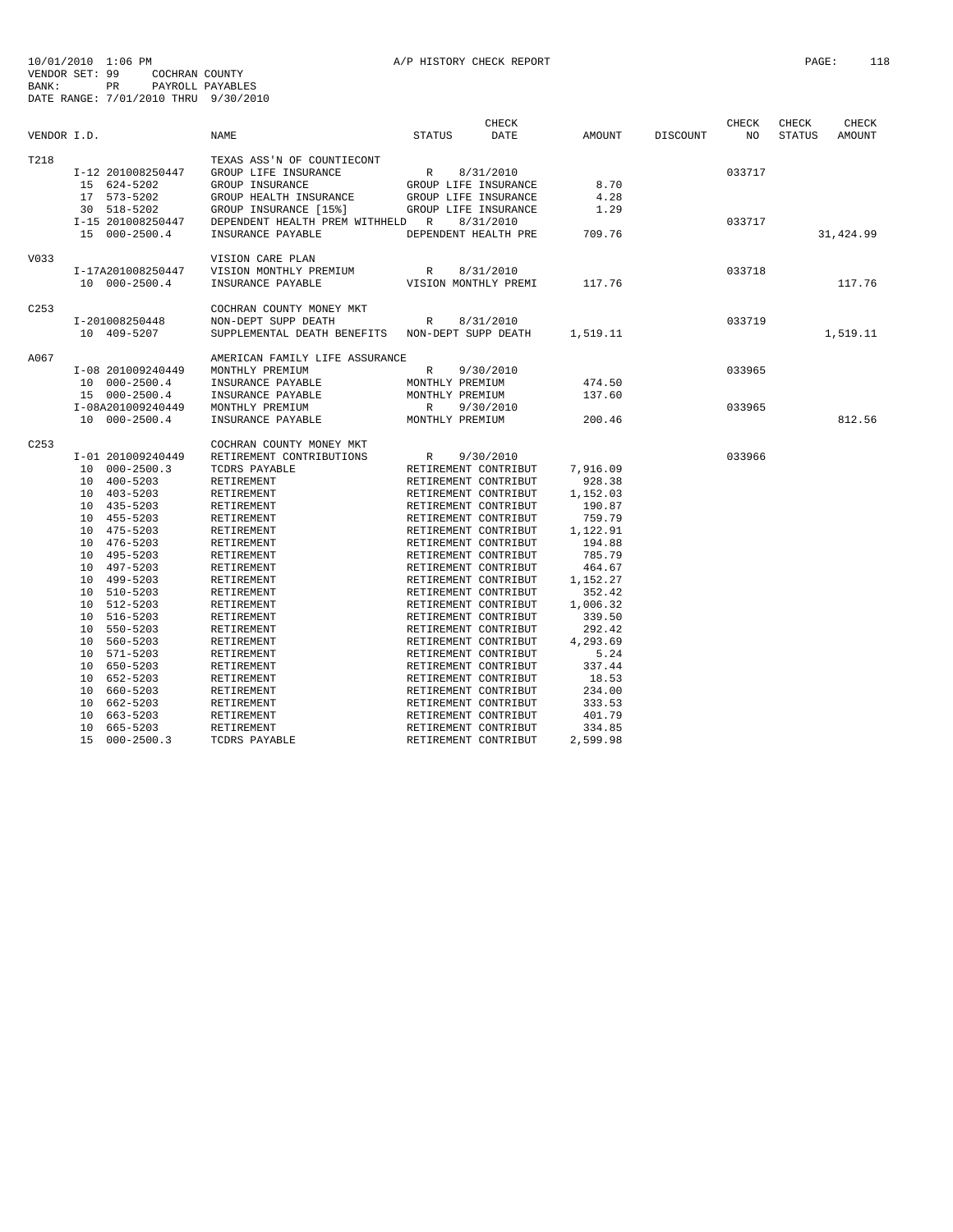|                  |                   |                                | CHECK                     |          |                 | CHECK  | CHECK         | CHECK         |
|------------------|-------------------|--------------------------------|---------------------------|----------|-----------------|--------|---------------|---------------|
| VENDOR I.D.      |                   | <b>NAME</b>                    | <b>STATUS</b><br>DATE     | AMOUNT   | <b>DISCOUNT</b> | NO     | <b>STATUS</b> | <b>AMOUNT</b> |
| C <sub>253</sub> |                   | COCHRAN COUNTY MONEY MCONT     |                           |          |                 |        |               |               |
|                  | I-01 201009240449 | RETIREMENT CONTRIBUTIONS       | R<br>9/30/2010            |          |                 | 033966 |               |               |
|                  | 15 610-5203       | RETIREMENT                     | RETIREMENT CONTRIBUT      | 1,783.07 |                 |        |               |               |
|                  | 15 621-5203       | RETIREMENT                     | RETIREMENT CONTRIBUT      | 753.72   |                 |        |               |               |
|                  | 15 622-5203       | RETIREMENT                     | RETIREMENT CONTRIBUT      | 784.31   |                 |        |               |               |
|                  | 15 623-5203       | RETIREMENT                     | RETIREMENT CONTRIBUT      | 754.83   |                 |        |               |               |
|                  |                   | RETIREMENT                     |                           | 752.62   |                 |        |               |               |
|                  | 15 624-5203       |                                | RETIREMENT CONTRIBUT      |          |                 |        |               |               |
|                  | 17 000-2500.3     | TCDRS PAYABLE                  | RETIREMENT CONTRIBUT      | 360.74   |                 |        |               |               |
|                  | 17 573-5203       | RETIREMENT                     | RETIREMENT CONTRIBUT      | 342.81   |                 |        |               |               |
|                  | 17 574-5203       | JUV IV-E RETIREMENT            | RETIREMENT CONTRIBUT      | 327.14   |                 |        |               |               |
|                  | $30000-2500.3$    | TCDRS                          | RETIREMENT CONTRIBUT      | 54.00    |                 |        |               |               |
|                  | 30 518-5203       | RETIREMENT                     | RETIREMENT CONTRIBUT      | 100.29   |                 |        |               | 31,230.92     |
| C300             |                   | COCHRAN COUNTY SCHOOLS FEDERAL |                           |          |                 |        |               |               |
|                  | I-18A201009240449 | MONTHLY PREMUIM                | $\mathbb{R}$<br>9/30/2010 |          |                 | 033967 |               |               |
|                  | 10 000-2500.4     | INSURANCE PAYABLE              | MONTHLY PREMUIM           | 5,984.61 |                 |        |               |               |
|                  | 15 000-2500.4     | INSURANCE PAYABLE              | MONTHLY PREMUIM           | 910.00   |                 |        |               |               |
|                  | 30 000-2500.4     | AFLAC                          | MONTHLY PREMUIM           | 94.45    |                 |        |               | 6,989.06      |
|                  |                   |                                |                           |          |                 |        |               |               |
| N017             |                   | NATIONAL FARM LIFE             |                           |          |                 |        |               |               |
|                  | I-05 201009240449 | NFL PREMIUM                    | 9/30/2010<br>R            |          |                 | 033968 |               |               |
|                  | 10 000-2500.4     | INSURANCE PAYABLE              | NFL PREMIUM               | 590.87   |                 |        |               |               |
|                  | 15 000-2500.4     | INSURANCE PAYABLE              | NFL PREMIUM               | 69.37    |                 |        |               |               |
|                  | I-05A201009240449 | AFTER TAX PREM                 | R<br>9/30/2010            |          |                 | 033968 |               |               |
|                  | 10 000-2500.4     | INSURANCE PAYABLE              | AFTER TAX PREM            | 202.01   |                 |        |               |               |
|                  | 15 000-2500.4     | INSURANCE PAYABLE              | AFTER TAX PREM            | 51.55    |                 |        |               | 913.80        |
| N060             |                   | NATIONWIDE RETIREMENT SOL      |                           |          |                 |        |               |               |
|                  | I-04 201009240449 | DEFERRED COMP WITHHELD         | 9/30/2010<br>$\mathbb R$  |          |                 | 033969 |               |               |
|                  | 10 000-2500.7     | PEBSCO DEF COMP PAYABLE        | DEFERRED COMP WITHHE      | 2,747.11 |                 |        |               |               |
|                  | 15 000-2500.7     | PEBSCO DEF COMP PAYABLE        | DEFERRED COMP WITHHE      | 1,083.89 |                 |        |               | 3,831.00      |
|                  |                   |                                |                           |          |                 |        |               |               |
| N081             |                   | NATIONAL FAMILY CARE LIFE INSU |                           |          |                 |        |               |               |
|                  | I-21 201009240449 | NATIONAL FAMILY CARE           | 9/30/2010<br>$\mathbb R$  |          |                 | 033970 |               |               |
|                  | 10 000-2500.4     | INSURANCE PAYABLE              | NATIONAL FAMILY CARE      | 259.55   |                 |        |               |               |
|                  | 15 000-2500.4     | INSURANCE PAYABLE              | NATIONAL FAMILY CARE      | 4.85     |                 |        |               | 264.40        |
| 0029             |                   | OFFICE OF THE ATTORNEY GE      |                           |          |                 |        |               |               |
|                  | I-CS 201009240449 | CAUSE#0578881431               | R<br>9/30/2010            |          |                 | 033971 |               |               |
|                  | 15 000-2500.8     | CHILD SUPPORT PAYABLE          | CAUSE#0578881431          | 146.00   |                 |        |               | 146.00        |
|                  |                   |                                |                           |          |                 |        |               |               |
| P187             |                   | COCHRAN COUNTY PAYROLL TA      |                           |          |                 |        |               |               |
|                  | I-T1 201009240449 | FEDERAL INCOME TAX W/H         | 9/30/2010<br>R            |          |                 | 033972 |               |               |
|                  | 10 000-2500.1     | WITHHOLDING TAX PAYABLE        | FEDERAL INCOME TAX W      | 9,697.58 |                 |        |               |               |
|                  | 15 000-2500.1     | WITHHOLDING TAX PAYABLE        | FEDERAL INCOME TAX W      | 2,212.88 |                 |        |               |               |
|                  | 17 000-2500.1     | WITHHOLDING TAX PAYABLE        | FEDERAL INCOME TAX W      | 512.41   |                 |        |               |               |
|                  | 30 000-2500.1     | FEDERAL WITHOLDING             | FEDERAL INCOME TAX W      | 64.37    |                 |        |               |               |
|                  | I-T3 201009240449 | FICA TAX                       | R<br>9/30/2010            |          |                 | 033972 |               |               |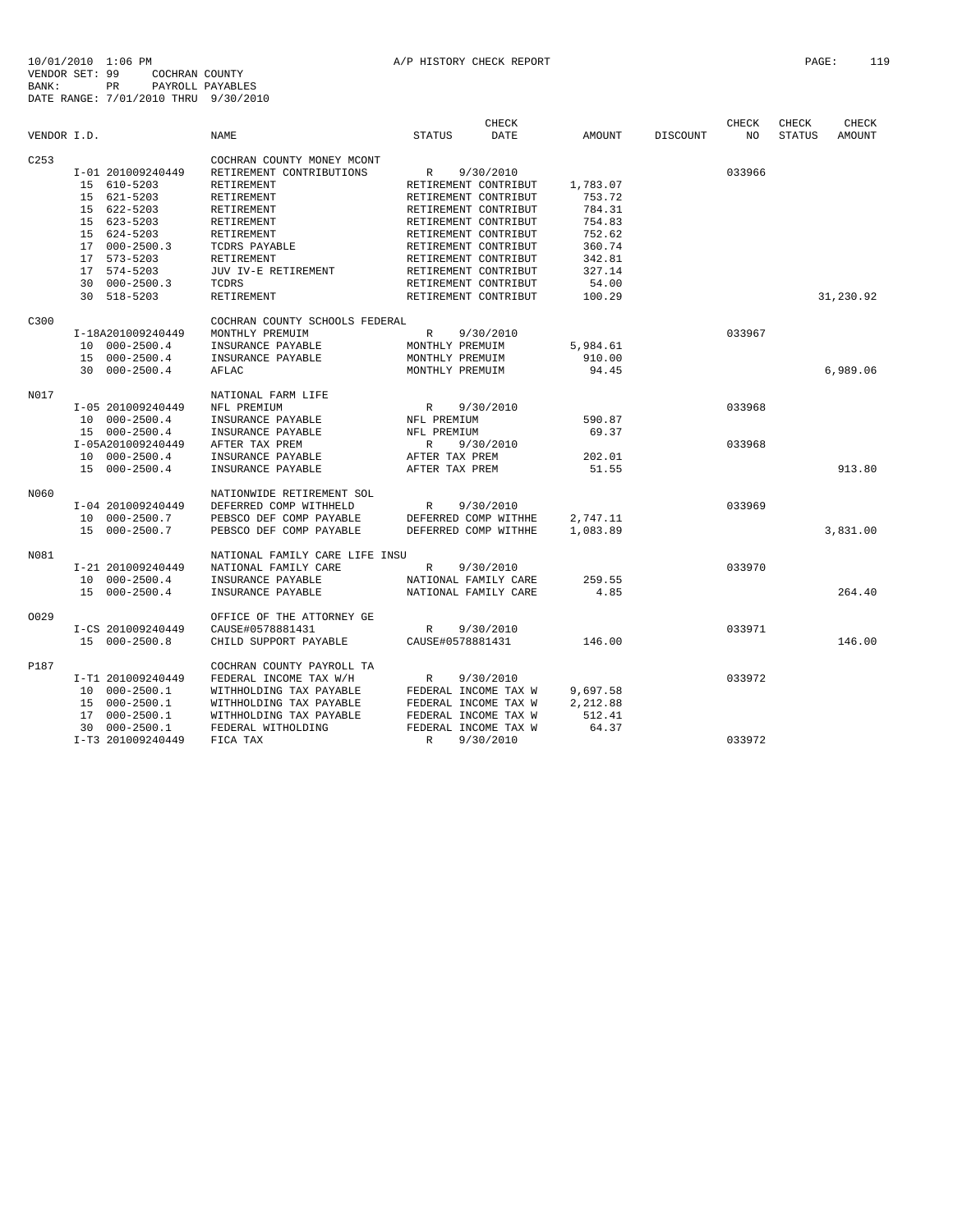|             |    |                      |                            |                              | CHECK       |          |          | CHECK  | CHECK         | CHECK  |
|-------------|----|----------------------|----------------------------|------------------------------|-------------|----------|----------|--------|---------------|--------|
| VENDOR I.D. |    |                      | NAME                       | <b>STATUS</b>                | <b>DATE</b> | AMOUNT   | DISCOUNT | NO     | <b>STATUS</b> | AMOUNT |
| P187        |    |                      | COCHRAN COUNTY PAYROLLCONT |                              |             |          |          |        |               |        |
|             |    | I-T3 201009240449    | FICA TAX                   | $\mathbb{R}$                 | 9/30/2010   |          |          | 033972 |               |        |
|             | 10 | $000 - 2500.2$       | FICA PAYABLE               | FICA TAX                     |             | 7,098.63 |          |        |               |        |
|             | 10 | 400-5201             | SOCIAL SECURITY            | FICA TAX                     |             | 439.07   |          |        |               |        |
|             |    | 10 403-5201          | SOCIAL SECURITY            | FICA TAX                     |             | 536.66   |          |        |               |        |
|             | 10 | 435-5201             | SOCIAL SECURITY            | FICA TAX                     |             | 91.02    |          |        |               |        |
|             | 10 | 455-5201             | SOCIAL SECURITY            | FICA TAX                     |             | 362.36   |          |        |               |        |
|             | 10 | 475-5201             | SOCIAL SECURITY            | FICA TAX                     |             | 555.98   |          |        |               |        |
|             | 10 | 476-5201             | SOCIAL SECURITY            | FICA TAX                     |             | 92.94    |          |        |               |        |
|             | 10 | 495-5201             | SOCIAL SECURITY            | FICA TAX                     |             | 374.76   |          |        |               |        |
|             | 10 | 497-5201             | SOCIAL SECURITY            | FICA TAX                     |             | 221.61   |          |        |               |        |
|             | 10 | 499-5201             | SOCIAL SECURITY            | FICA TAX                     |             | 544.19   |          |        |               |        |
|             | 10 | 510-5201             | SOCIAL SECURITY            | FICA TAX                     |             | 164.77   |          |        |               |        |
|             | 10 | 512-5201             | SOCIAL SECURITY            | FICA TAX                     |             | 467.01   |          |        |               |        |
|             | 10 | 516-5201             | SOCIAL SECURITY            | FICA TAX                     |             | 165.93   |          |        |               |        |
|             | 10 | 550-5201             | SOCIAL SECURITY            | FICA TAX                     |             | 139.46   |          |        |               |        |
|             | 10 | 560-5201             | SOCIAL SECURITY            | FICA TAX                     |             | 2,028.43 |          |        |               |        |
|             | 10 | 571-5201             | SOCIAL SECURITY            | FICA TAX                     |             | 2.53     |          |        |               |        |
|             | 10 | 650-5201             | SOCIAL SECURITY            | FICA TAX                     |             | 154.59   |          |        |               |        |
|             | 10 | 652-5201             | SOCIAL SECURITY            | FICA TAX                     |             | 8.83     |          |        |               |        |
|             | 10 | 660-5201             | SOCIAL SECURITY            | FICA TAX                     |             | 114.39   |          |        |               |        |
|             | 10 | 662-5201             | SOCIAL SECURITY            | FICA TAX                     |             | 159.07   |          |        |               |        |
|             | 10 | 663-5201             | SOCIAL SECURITY            | FICA TAX                     |             | 191.63   |          |        |               |        |
|             | 10 | 665-5201             | SOCIAL SECURITY            | FICA TAX                     |             | 283.41   |          |        |               |        |
|             | 15 | $000 - 2500.2$       | FICA PAYABLE               | FICA TAX                     |             | 2,293.76 |          |        |               |        |
|             | 15 | 610-5201             | SOCIAL SECURITY            | FICA TAX                     |             | 814.37   |          |        |               |        |
|             | 15 | 621-5201             | SOCIAL SECURITY            | FICA TAX                     |             | 440.71   |          |        |               |        |
|             | 15 | 622-5201             | SOCIAL SECURITY            | FICA TAX                     |             | 372.48   |          |        |               |        |
|             | 15 | 623-5201             | SOCIAL SECURITY            | FICA TAX                     |             | 358.38   |          |        |               |        |
|             | 15 | 624-5201             | SOCIAL SECURITY            | FICA TAX                     |             | 307.82   |          |        |               |        |
|             | 17 | $000 - 2500.2$       | FICA PAYABLE               | FICA TAX                     |             | 323.03   |          |        |               |        |
|             | 17 | 573-5201             | SOCIAL SECURITY            | FICA TAX                     |             | 165.29   |          |        |               |        |
|             | 17 | 574-5201             | JUV IV-E FICA              | FICA TAX                     |             | 157.73   |          |        |               |        |
|             | 30 | $000 - 2500.2$       | FICA                       | FICA TAX                     |             | 49.02    |          |        |               |        |
|             | 30 | 518-5201             | SOCIAL SECURITY            | FICA TAX                     |             | 49.02    |          |        |               |        |
|             |    | I-T4 201009240449    | MEDICARE TAX               | R                            | 9/30/2010   |          |          | 033972 |               |        |
|             | 10 | $000 - 2500.2$       | FICA PAYABLE               | MEDICARE TAX                 |             | 1,660.18 |          |        |               |        |
|             | 10 | $400 - 5201$         | SOCIAL SECURITY            | MEDICARE TAX                 |             | 102.68   |          |        |               |        |
|             | 10 | 403-5201             | SOCIAL SECURITY            | MEDICARE TAX                 |             | 125.51   |          |        |               |        |
|             | 10 | 435-5201             | SOCIAL SECURITY            | MEDICARE TAX                 |             | 21.29    |          |        |               |        |
|             | 10 | 455-5201             | SOCIAL SECURITY            | MEDICARE TAX                 |             | 84.75    |          |        |               |        |
|             | 10 | 475-5201             | SOCIAL SECURITY            | MEDICARE TAX                 |             | 130.02   |          |        |               |        |
|             | 10 | 476-5201             | SOCIAL SECURITY            | MEDICARE TAX                 |             | 21.74    |          |        |               |        |
|             | 10 | 495-5201             | SOCIAL SECURITY            | MEDICARE TAX                 |             | 87.65    |          |        |               |        |
|             | 10 | 497-5201             | SOCIAL SECURITY            | MEDICARE TAX                 |             | 51.83    |          |        |               |        |
|             | 10 |                      | SOCIAL SECURITY            |                              |             | 127.28   |          |        |               |        |
|             | 10 | 499-5201<br>510-5201 | SOCIAL SECURITY            | MEDICARE TAX<br>MEDICARE TAX |             | 38.54    |          |        |               |        |
|             | 10 | 512-5201             | SOCIAL SECURITY            | MEDICARE TAX                 |             | 109.21   |          |        |               |        |
|             |    |                      |                            |                              |             |          |          |        |               |        |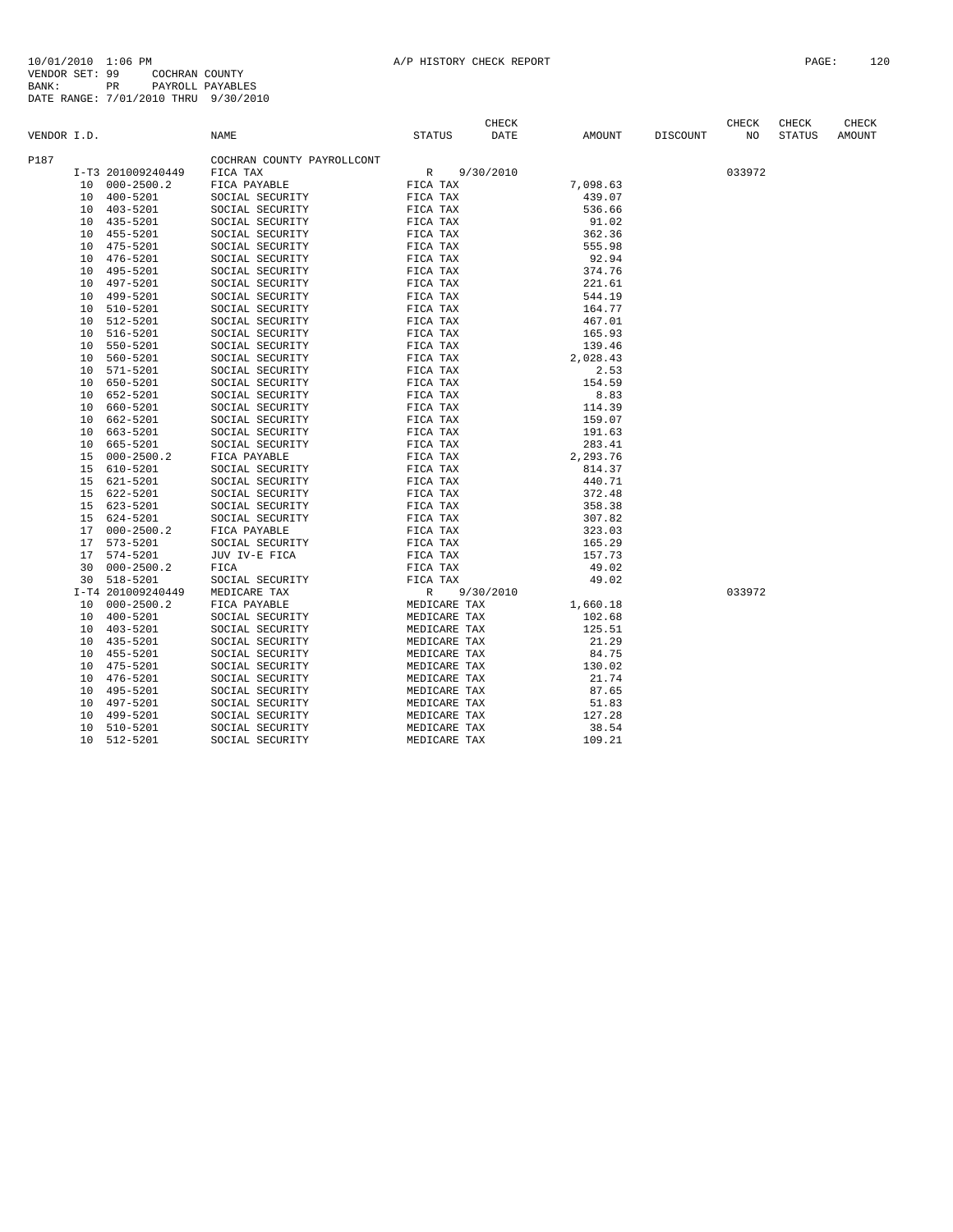|             |    |                   |                            |                   | <b>CHECK</b> |          |                 | <b>CHECK</b> | CHECK         | CHECK     |
|-------------|----|-------------------|----------------------------|-------------------|--------------|----------|-----------------|--------------|---------------|-----------|
| VENDOR I.D. |    |                   | <b>NAME</b>                | <b>STATUS</b>     | DATE         | AMOUNT   | <b>DISCOUNT</b> | NO           | <b>STATUS</b> | AMOUNT    |
| P187        |    |                   | COCHRAN COUNTY PAYROLLCONT |                   |              |          |                 |              |               |           |
|             |    | I-T4 201009240449 | MEDICARE TAX               | $\mathbb{R}$      | 9/30/2010    |          |                 | 033972       |               |           |
|             | 10 | 516-5201          | SOCIAL SECURITY            | MEDICARE TAX      |              | 38.82    |                 |              |               |           |
|             | 10 | 550-5201          | SOCIAL SECURITY            | MEDICARE TAX      |              | 32.62    |                 |              |               |           |
|             | 10 | 560-5201          | SOCIAL SECURITY            | MEDICARE TAX      |              | 474.39   |                 |              |               |           |
|             | 10 | 571-5201          | SOCIAL SECURITY            | MEDICARE TAX      |              | 0.59     |                 |              |               |           |
|             | 10 | 650-5201          | SOCIAL SECURITY            | MEDICARE TAX      |              | 36.15    |                 |              |               |           |
|             | 10 | 652-5201          | SOCIAL SECURITY            | MEDICARE TAX      |              | 2.06     |                 |              |               |           |
|             | 10 | 660-5201          | SOCIAL SECURITY            | MEDICARE TAX      |              | 26.75    |                 |              |               |           |
|             | 10 | 662-5201          | SOCIAL SECURITY            | MEDICARE TAX      |              | 37.21    |                 |              |               |           |
|             | 10 | 663-5201          | SOCIAL SECURITY            | MEDICARE TAX      |              | 44.82    |                 |              |               |           |
|             | 10 | 665-5201          | SOCIAL SECURITY            | MEDICARE TAX      |              | 66.27    |                 |              |               |           |
|             | 15 | $000 - 2500.2$    | FICA PAYABLE               | MEDICARE TAX      |              | 536.44   |                 |              |               |           |
|             | 15 | 610-5201          | SOCIAL SECURITY            | MEDICARE TAX      |              | 190.46   |                 |              |               |           |
|             | 15 | 621-5201          | SOCIAL SECURITY            | MEDICARE TAX      |              | 103.07   |                 |              |               |           |
|             | 15 | 622-5201          | SOCIAL SECURITY            | MEDICARE TAX      |              | 87.11    |                 |              |               |           |
|             | 15 | 623-5201          | SOCIAL SECURITY            | MEDICARE TAX      |              | 83.81    |                 |              |               |           |
|             | 15 | 624-5201          | SOCIAL SECURITY            | MEDICARE TAX      |              | 71.99    |                 |              |               |           |
|             | 17 | $000 - 2500.2$    | FICA PAYABLE               | MEDICARE TAX      |              | 75.55    |                 |              |               |           |
|             | 17 | $573 - 5201$      | SOCIAL SECURITY            | MEDICARE TAX      |              | 38.66    |                 |              |               |           |
|             | 17 | 574-5201          | JUV IV-E FICA              | MEDICARE TAX      |              | 36.89    |                 |              |               |           |
|             | 30 | $000 - 2500.2$    | FICA                       | MEDICARE TAX      |              | 11.46    |                 |              |               |           |
|             | 30 | 518-5201          | SOCIAL SECURITY            | MEDICARE TAX      |              | 11.46    |                 |              |               | 36,583.38 |
|             |    |                   |                            |                   |              |          |                 |              |               |           |
| T218        |    |                   | TEXAS ASS'N OF COUNTIES    |                   |              |          |                 |              |               |           |
|             |    | I-11 201009240449 | EMPLOYEE PREMIUMS          | R                 | 9/30/2010    |          |                 | 033973       |               |           |
|             | 10 | $400 - 5202$      | GROUP INSURANCE            | EMPLOYEE PREMIUMS |              | 1,353.05 |                 |              |               |           |
|             | 10 | 403-5202          | GROUP INSURANCE            | EMPLOYEE PREMIUMS |              | 2,145.18 |                 |              |               |           |
|             | 10 | 455-5202          | GROUP INSURANCE            | EMPLOYEE PREMIUMS |              | 1,430.12 |                 |              |               |           |
|             | 10 | 475-5202          | GROUP INSURANCE            | EMPLOYEE PREMIUMS |              | 1,430.12 |                 |              |               |           |
|             | 10 | 495-5202          | GROUP INSURANCE            | EMPLOYEE PREMIUMS |              | 1,430.12 |                 |              |               |           |
|             | 10 | 497-5202          | GROUP INSURANCE            | EMPLOYEE PREMIUMS |              | 715.06   |                 |              |               |           |
|             | 10 | 499-5202          | GROUP INSURANCE            | EMPLOYEE PREMIUMS |              | 2,145.18 |                 |              |               |           |
|             | 10 | 510-5202          | GROUP INSURANCE            | EMPLOYEE PREMIUMS |              | 715.06   |                 |              |               |           |
|             | 10 | 512-5202          | GROUP INSURANCE            | EMPLOYEE PREMIUMS |              | 2,145.18 |                 |              |               |           |
|             | 10 | 516-5202          | GROUP INSURANCE [50%]      | EMPLOYEE PREMIUMS |              | 719.90   |                 |              |               |           |
|             | 10 | 550-5202          | GROUP INSURANCE            | EMPLOYEE PREMIUMS |              | 715.06   |                 |              |               |           |
|             | 10 | 560-5202          | GROUP INSURANCE            | EMPLOYEE PREMIUMS |              | 5,720.48 |                 |              |               |           |
|             | 10 | 571-5202          | GROUP INSURANCE            | EMPLOYEE PREMIUMS |              | 5.55     |                 |              |               |           |
|             | 10 | 650-5202          | GROUP INSURANCE            | EMPLOYEE PREMIUMS |              | 750.81   |                 |              |               |           |
|             | 10 | 652-5202          | GROUP INSURANCE            | EMPLOYEE PREMIUMS |              | 35.76    |                 |              |               |           |
|             | 10 | 660-5202          | GROUP INSURANCE [35%]      | EMPLOYEE PREMIUMS |              | 497.15   |                 |              |               |           |
|             | 10 | 662-5202          | GROUP INSURANCE            | EMPLOYEE PREMIUMS |              | 643.55   |                 |              |               |           |
|             | 10 | 663-5202          | GROUP INSURANCE            | EMPLOYEE PREMIUMS |              | 715.06   |                 |              |               |           |
|             | 10 | 665-5202          | GROUP INSURANCE            | EMPLOYEE PREMIUMS |              | 715.06   |                 |              |               |           |
|             | 15 | 610-5202          | GROUP INSURANCE            | EMPLOYEE PREMIUMS |              | 2,937.31 |                 |              |               |           |
|             | 15 | 621-5202          | GROUP INSURANCE            | EMPLOYEE PREMIUMS |              | 1,430.12 |                 |              |               |           |
|             | 15 | 622-5202          | GROUP INSURANCE            | EMPLOYEE PREMIUMS |              | 1,430.12 |                 |              |               |           |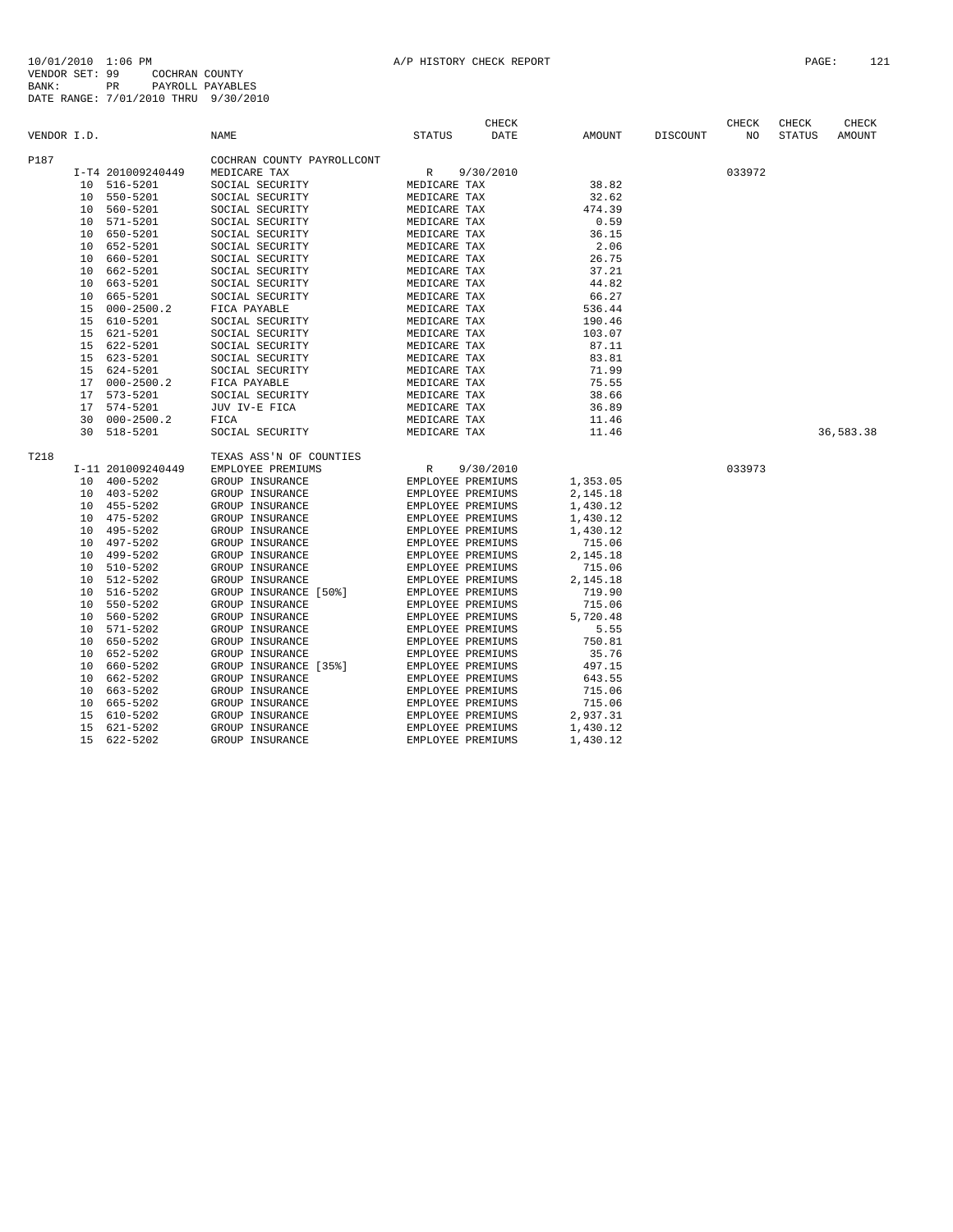|                  |                             |                                  | <b>CHECK</b>              |          |          | CHECK  | CHECK         | CHECK     |
|------------------|-----------------------------|----------------------------------|---------------------------|----------|----------|--------|---------------|-----------|
| VENDOR I.D.      |                             | NAME                             | STATUS<br>DATE            | AMOUNT   | DISCOUNT | NO     | <b>STATUS</b> | AMOUNT    |
| T218             |                             | TEXAS ASS'N OF COUNTIECONT       |                           |          |          |        |               |           |
|                  | I-11 201009240449           | EMPLOYEE PREMIUMS                | 9/30/2010<br>R            |          |          | 033973 |               |           |
|                  | 15 623-5202                 | GROUP INSURANCE                  | EMPLOYEE PREMIUMS         | 1,430.12 |          |        |               |           |
|                  | 15 624-5202                 | GROUP INSURANCE                  | EMPLOYEE PREMIUMS         | 1,430.12 |          |        |               |           |
|                  | 17 573-5202                 | GROUP HEALTH INSURANCE           | EMPLOYEE PREMIUMS         | 363.06   |          |        |               |           |
|                  | 17 574-5202                 | JUV IV-E GROUP INSURANCE         | EMPLOYEE PREMIUMS         | 346.45   |          |        |               |           |
|                  | 30 518-5202                 | GROUP INSURANCE [15%]            | EMPLOYEE PREMIUMS         | 213.07   |          |        |               |           |
|                  | I-12 201009240449           | GROUP LIFE INSURANCE             | $\mathbb{R}$<br>9/30/2010 |          |          | 033973 |               |           |
|                  | 400-5202<br>10              | GROUP INSURANCE                  | GROUP LIFE INSURANCE      | 8.23     |          |        |               |           |
|                  | 403-5202<br>10              | GROUP INSURANCE                  | GROUP LIFE INSURANCE      | 13.05    |          |        |               |           |
|                  | 455-5202<br>10              | GROUP INSURANCE                  | GROUP LIFE INSURANCE      | 6.09     |          |        |               |           |
|                  | 10 475-5202                 | GROUP INSURANCE                  | GROUP LIFE INSURANCE      | 8.70     |          |        |               |           |
|                  | 495-5202<br>10              | GROUP INSURANCE                  | GROUP LIFE INSURANCE      | 8.70     |          |        |               |           |
|                  | 10 497-5202                 | GROUP INSURANCE                  | GROUP LIFE INSURANCE      | 4.35     |          |        |               |           |
|                  | 499-5202<br>10 <sup>1</sup> | GROUP INSURANCE                  | GROUP LIFE INSURANCE      | 13.05    |          |        |               |           |
|                  | 510-5202<br>10              | GROUP INSURANCE                  | GROUP LIFE INSURANCE      | 4.35     |          |        |               |           |
|                  | 512-5202<br>10              | GROUP INSURANCE                  | GROUP LIFE INSURANCE      | 13.05    |          |        |               |           |
|                  | 516-5202<br>10              | GROUP INSURANCE [50%]            | GROUP LIFE INSURANCE      | 4.39     |          |        |               |           |
|                  | 550-5202<br>1 O             | GROUP INSURANCE                  | GROUP LIFE INSURANCE      | 4.35     |          |        |               |           |
|                  | 560-5202<br>10              | GROUP INSURANCE                  | GROUP LIFE INSURANCE      | 31.76    |          |        |               |           |
|                  | 571-5202<br>10              | GROUP INSURANCE                  | GROUP LIFE INSURANCE      | 0.03     |          |        |               |           |
|                  | 650-5202<br>10              | GROUP INSURANCE                  | GROUP LIFE INSURANCE      | 4.57     |          |        |               |           |
|                  | 652-5202<br>10              | GROUP INSURANCE                  | GROUP LIFE INSURANCE      | 0.21     |          |        |               |           |
|                  | 660-5202<br>10              | GROUP INSURANCE [35%]            | GROUP LIFE INSURANCE      | 3.02     |          |        |               |           |
|                  | 662-5202<br>10              | GROUP INSURANCE                  | GROUP LIFE INSURANCE      | 3.92     |          |        |               |           |
|                  | 663-5202<br>10              | GROUP INSURANCE                  | GROUP LIFE INSURANCE      | 4.35     |          |        |               |           |
|                  | 665-5202<br>10              | GROUP INSURANCE                  | GROUP LIFE INSURANCE      | 4.35     |          |        |               |           |
|                  | 610-5202<br>1.5             | GROUP INSURANCE                  | GROUP LIFE INSURANCE      | 15.26    |          |        |               |           |
|                  | 15 621-5202                 | GROUP INSURANCE                  | GROUP LIFE INSURANCE      | 8.70     |          |        |               |           |
|                  | 15 622-5202                 | GROUP INSURANCE                  | GROUP LIFE INSURANCE      | 8.70     |          |        |               |           |
|                  | 623-5202<br>15              | GROUP INSURANCE                  | GROUP LIFE INSURANCE      | 8.70     |          |        |               |           |
|                  | 15 624-5202                 | GROUP INSURANCE                  | GROUP LIFE INSURANCE      | 8.70     |          |        |               |           |
|                  | 17 573-5202                 | GROUP HEALTH INSURANCE           | GROUP LIFE INSURANCE      | 2.21     |          |        |               |           |
|                  | 17 574-5202                 | JUV IV-E GROUP INSURANCE         | GROUP LIFE INSURANCE      | 2.11     |          |        |               |           |
|                  | 30 518-5202                 | GROUP INSURANCE [15%]            | GROUP LIFE INSURANCE      | 1.29     |          |        |               |           |
|                  | I-15 201009240449           | DEPENDENT HEALTH PREM WITHHELD R | 9/30/2010                 |          |          | 033973 |               |           |
|                  | 15 000-2500.4               | INSURANCE PAYABLE                | DEPENDENT HEALTH PRE      | 794.94   |          |        |               | 34,598.95 |
| V033             |                             | VISION CARE PLAN                 |                           |          |          |        |               |           |
|                  | I-17A201009240449           | VISION MONTHLY PREMIUM           | 9/30/2010<br>R            |          |          | 033974 |               |           |
|                  | 10 000-2500.4               | INSURANCE PAYABLE                | VISION MONTHLY PREMI      | 117.76   |          |        |               | 117.76    |
| C <sub>253</sub> |                             | COCHRAN COUNTY MONEY MKT         |                           |          |          |        |               |           |
|                  | I-201009240450              | NON-DEPT SUPP DEATH              | R<br>9/30/2010            |          |          | 033975 |               |           |
|                  | 10 409-5207                 | SUPPLEMENTAL DEATH BENEFITS      | COCHRAN COUNTY MONEY      | 1,499.08 |          |        |               | 1,499.08  |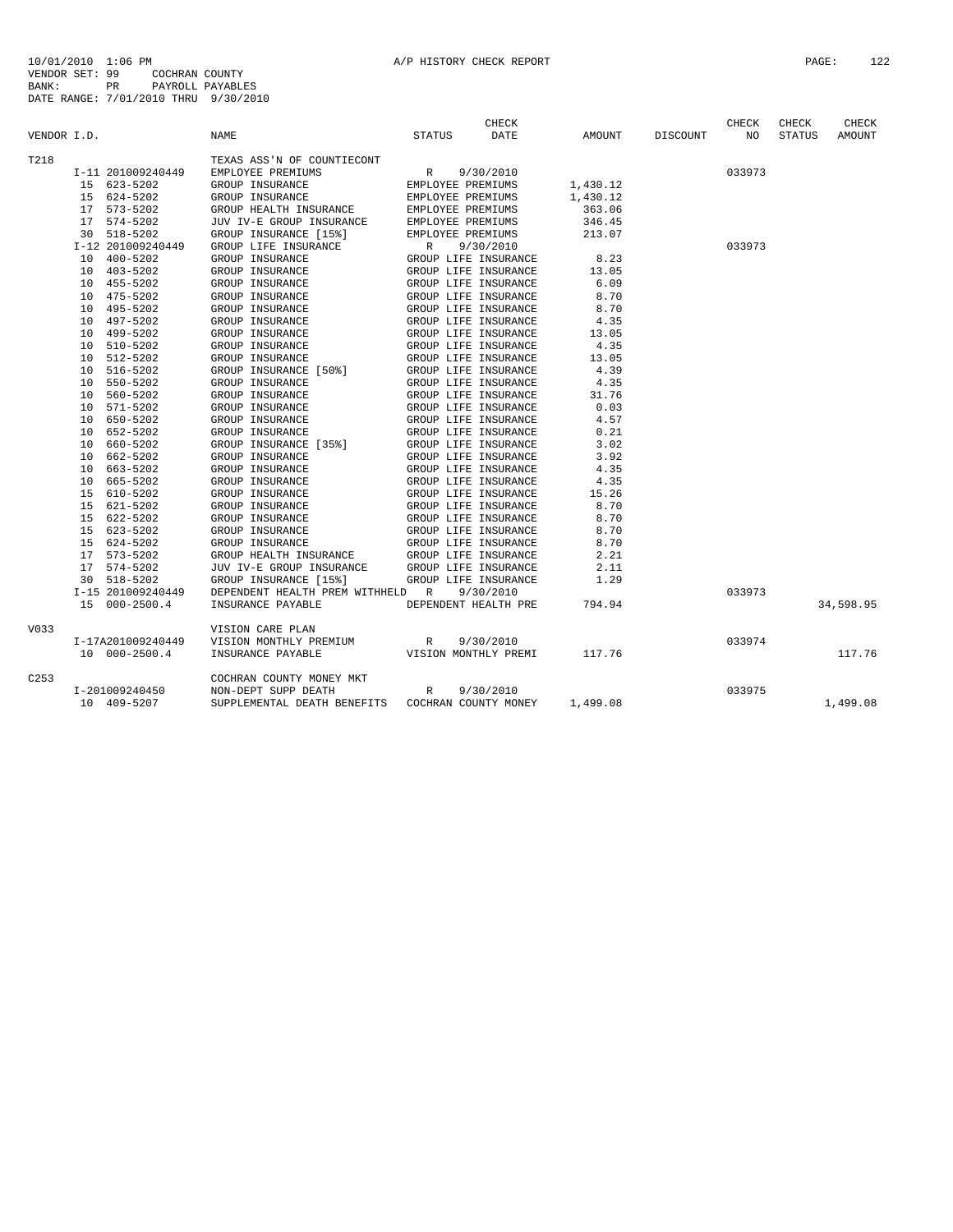|                  |      |               |               | CHECK |              |                  | CHECK | CHECK  | CHECK         |
|------------------|------|---------------|---------------|-------|--------------|------------------|-------|--------|---------------|
| VENDOR I.D.      | NAME |               | <b>STATUS</b> | DATE  | AMOUNT       | DISCOUNT         | NO    | STATUS | AMOUNT        |
|                  |      |               |               |       |              |                  |       |        |               |
| $*$ * TOTALS * * |      | NO.           |               |       | CHECK AMOUNT | <b>DISCOUNTS</b> |       |        | TOTAL APPLIED |
| REGULAR CHECKS:  |      | 34            |               |       | 346, 495.14  |                  | 0.00  |        | 346, 495.14   |
| HAND CHECKS:     |      | 0             |               |       | 0.00         |                  | 0.00  |        | 0.00          |
| DRAFTS:          |      | 0             |               |       | 0.00         |                  | 0.00  |        | 0.00          |
| EFT:             |      | 0             |               |       | 0.00         |                  | 0.00  |        | 0.00          |
| NON CHECKS:      |      | 0             |               |       | 0.00         |                  | 0.00  |        | 0.00          |
| VOID CHECKS:     |      | 0 VOID DEBITS |               | 0.00  |              |                  |       |        |               |
|                  |      | VOID CREDITS  |               | 0.00  | 0.00         |                  | 0.00  |        | 0.00          |
|                  |      |               |               |       |              |                  |       |        |               |

## TOTAL ERRORS: 0

## \*\* G/L ACCOUNT TOTALS \*\*

|                       | G/L ACCOUNT NAME       |                                                                           | AMOUNT    |
|-----------------------|------------------------|---------------------------------------------------------------------------|-----------|
|                       |                        |                                                                           |           |
|                       |                        | 10 000-2500.1 WITHHOLDING TAX PAYABLE 29,475.08                           |           |
|                       |                        | 10 000-2500.2 FICA PAYABLE                                                | 26,790.19 |
| 10 <sup>1</sup><br>10 |                        | 000-2500.3 TCDRS PAYABLE<br>000-2500.4 INSURANCE PAYABLE                  | 24,028.36 |
|                       |                        |                                                                           | 24,548.25 |
| 10                    |                        | 000-2500.7 PEBSCO DEF COMP PAYABLE                                        | 8, 241.33 |
|                       |                        | 10 000-2500.8 CHILD SUPPORT PAYABLE 630.00<br>10 400-5201 SOCIAL SECURITY | 1,625.25  |
|                       |                        |                                                                           |           |
|                       |                        | 10 400-5202 GROUP INSURANCE                                               | 3,701.59  |
|                       | 10 400-5203            | RETIREMENT                                                                | 2,785.14  |
|                       | 10 403-5201            | SOCIAL SECURITY                                                           | 1,975.65  |
|                       |                        | 10 403-5202 GROUP INSURANCE                                               | 5,868.66  |
|                       | 10 403-5203 RETIREMENT |                                                                           | 3,426.16  |
|                       |                        | 10 409-5207 SUPPLEMENTAL DEATH BENEFITS 4,500.68                          |           |
|                       |                        | 10 435-5201 SOCIAL SECURITY                                               | 336.93    |
|                       | 10 435-5203            | RETIREMENT                                                                | 572.61    |
|                       |                        | 10 455-5201 SOCIAL SECURITY                                               | 1,341.33  |
|                       |                        | 10 455-5202 GROUP INSURANCE                                               | 3,904.61  |
|                       | 10 455-5203            | <b>RETIREMENT</b>                                                         | 2,279.37  |
|                       |                        | 10 475-5201 SOCIAL SECURITY                                               | 2,060.31  |
|                       |                        | 10 475-5202 GROUP INSURANCE                                               | 3,912.44  |
|                       | 10 475-5203 RETIREMENT |                                                                           | 3,383.39  |
|                       |                        | 10 476-5201 SOCIAL SECURITY                                               | 344.04    |
|                       | 10 476-5203            | RETIREMENT                                                                | 584.64    |
|                       | 10 490-5201            | SOCIAL SECURITY                                                           | 204.84    |
| 10 <sup>1</sup>       | $490 - 5203$           | RETIREMENT                                                                | 348.08    |
| 10 <sup>1</sup>       | $495 - 5201$           | SOCIAL SECURITY                                                           | 1,388.39  |
|                       | 10 495-5202            | GROUP INSURANCE                                                           | 3,912.44  |
|                       | 10 495-5203            | RETIREMENT                                                                | 2,359.34  |
|                       | 10 497-5201            | SOCIAL SECURITY                                                           | 782.74    |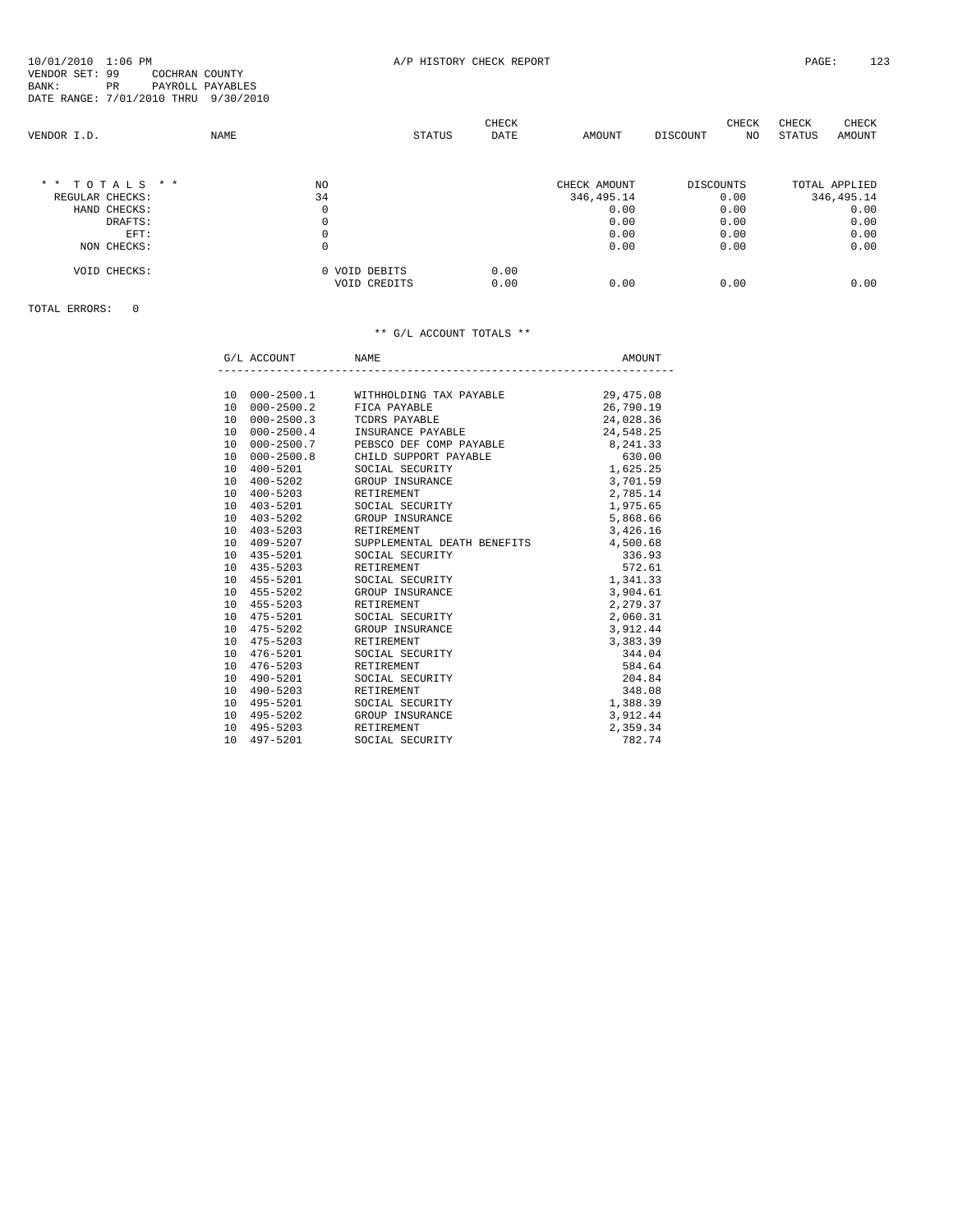| ** G/L ACCOUNT TOTALS ** |  |
|--------------------------|--|
|--------------------------|--|

|    | G/L ACCOUNT    | NAME                    | AMOUNT       |
|----|----------------|-------------------------|--------------|
|    |                |                         |              |
|    | 10 497-5202    | GROUP INSURANCE         | 1,956.22     |
|    | 10 497-5203    | RETIREMENT              | 1,330.17     |
|    | 10 499-5201    | SOCIAL SECURITY         | 2,058.87     |
|    | 10 499-5202    | GROUP INSURANCE         | 5,868.66     |
|    | 10 499-5203    | RETIREMENT              | 3,433.52     |
|    | 10 510-5201    | SOCIAL SECURITY         | 698.44       |
|    | 10 510-5202    | GROUP INSURANCE         | 1,956.22     |
|    | 10 510-5203    | RETIREMENT              | 1,057.26     |
|    | 10 512-5201    | SOCIAL SECURITY         | 1,566.02     |
|    | 10 512-5202    | GROUP INSURANCE         | 4,926.81     |
|    | 10 512-5203    | RETIREMENT              | 2,742.59     |
|    | 10 516-5201    | SOCIAL SECURITY         | 621.45       |
|    | 10 516-5202    | GROUP INSURANCE [50%]   | 1,973.26     |
|    | 10 516-5203    | <b>RETIREMENT</b>       | 1,030.10     |
|    | 10 550-5201    | SOCIAL SECURITY         | 516.24       |
|    | 10 550-5202    | GROUP INSURANCE         | 1,956.22     |
|    | 10 550-5203    | <b>RETIREMENT</b>       | 877.26       |
|    | 10 560-5201    | SOCIAL SECURITY         | 7,731.38     |
|    | 10 560-5202    | GROUP INSURANCE         | 19,665.91    |
|    | 10 560-5203    | RETIREMENT              | 13,259.94    |
|    | 10 571-5201    | SOCIAL SECURITY         | 9.36         |
|    | 10 571-5202    | GROUP INSURANCE         | 24.19        |
|    | 10 571-5203    | <b>RETIREMENT</b>       | 15.64        |
|    | 10 650-5201    | SOCIAL SECURITY         | 607.42       |
|    | 10 650-5202    | GROUP INSURANCE         | 2,054.03     |
|    | 10 650-5203    | RETIREMENT              | 1,013.58     |
|    | 10 652-5201    | SOCIAL SECURITY         | 32.67        |
|    | 10 652-5202    | GROUP INSURANCE         | 97.80        |
|    | 10 652-5203    | RETIREMENT              | 55.59        |
|    | 10 660-5201    | SOCIAL SECURITY         | 426.25       |
|    | 10 660-5202    | GROUP INSURANCE [35%]   | 1,357.42     |
|    | 10 660-5203    | <b>RETIREMENT</b>       | 706.47       |
|    | 10 662-5201    | SOCIAL SECURITY         | 614.54       |
|    | 10 662-5202    | GROUP INSURANCE         | 1,760.61     |
|    | 10 662-5203    | <b>RETIREMENT</b>       | 1,000.59     |
|    | 10 663-5201    | SOCIAL SECURITY         | 799.22       |
|    | 10 663-5202    | GROUP INSURANCE         | 1,956.22     |
|    | 10 663-5203    | RETIREMENT              | 1,358.11     |
|    | 10 665-5201    | SOCIAL SECURITY         | 1,048.86     |
|    | 10 665-5202    | GROUP INSURANCE         | 1,956.22     |
|    | 10 665-5203    | <b>RETIREMENT</b>       | 1,004.55     |
|    |                | *** FUND TOTAL ***      | 258, 437. 72 |
|    | 15 000-2500.1  | WITHHOLDING TAX PAYABLE | 6,984.84     |
| 15 | $000 - 2500.2$ | FICA PAYABLE            | 8,599.11     |
| 15 | $000 - 2500.3$ | TCDRS PAYABLE           | 7,898.53     |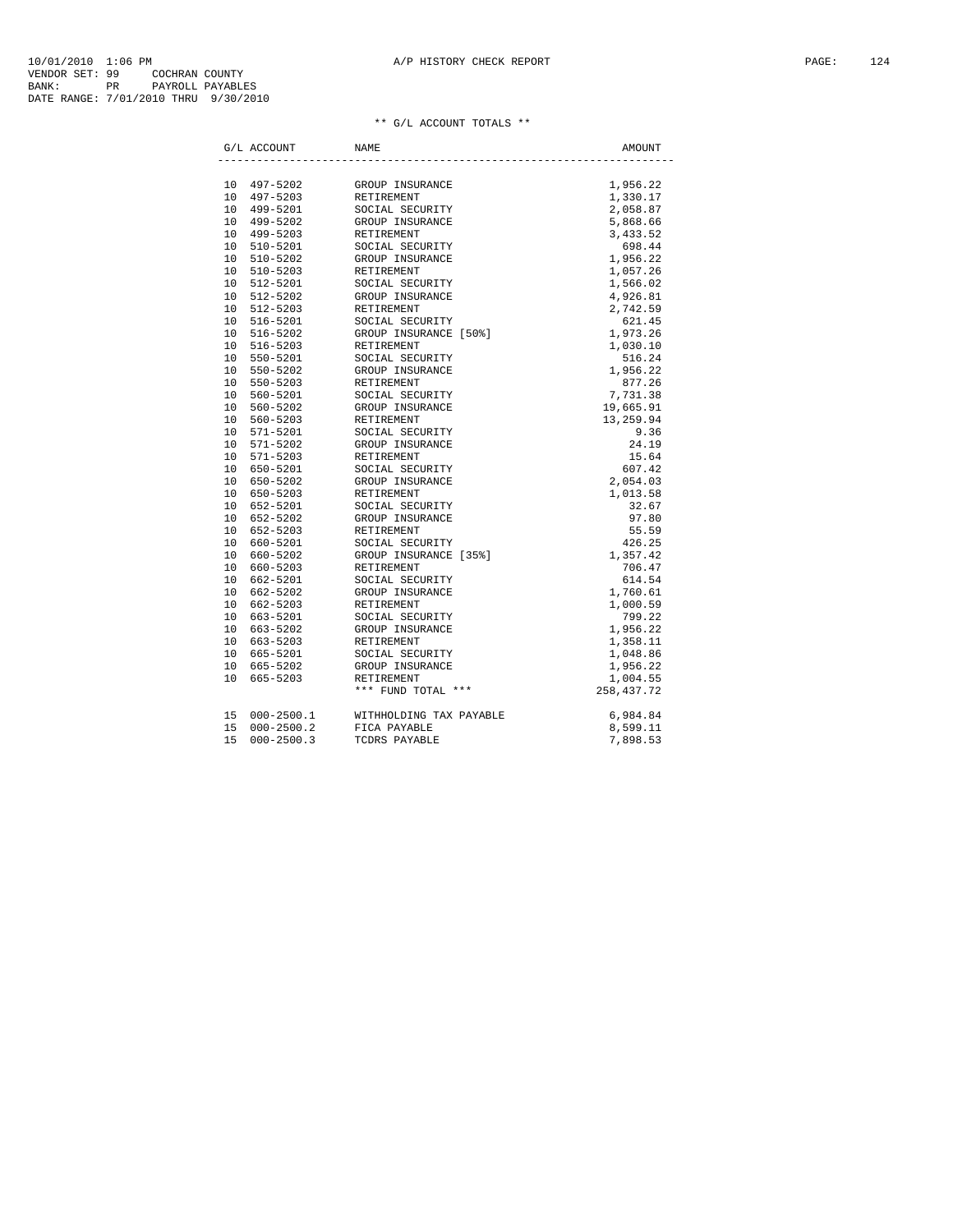|                                    | G/L ACCOUNT | NAME                                                                                                                                                                                                                                                                                                                                           | AMOUNT                       |  |
|------------------------------------|-------------|------------------------------------------------------------------------------------------------------------------------------------------------------------------------------------------------------------------------------------------------------------------------------------------------------------------------------------------------|------------------------------|--|
|                                    |             |                                                                                                                                                                                                                                                                                                                                                |                              |  |
|                                    |             |                                                                                                                                                                                                                                                                                                                                                |                              |  |
|                                    |             |                                                                                                                                                                                                                                                                                                                                                |                              |  |
|                                    |             |                                                                                                                                                                                                                                                                                                                                                |                              |  |
|                                    |             |                                                                                                                                                                                                                                                                                                                                                |                              |  |
|                                    |             |                                                                                                                                                                                                                                                                                                                                                |                              |  |
|                                    |             |                                                                                                                                                                                                                                                                                                                                                |                              |  |
|                                    |             |                                                                                                                                                                                                                                                                                                                                                |                              |  |
|                                    |             |                                                                                                                                                                                                                                                                                                                                                |                              |  |
|                                    |             |                                                                                                                                                                                                                                                                                                                                                |                              |  |
|                                    |             |                                                                                                                                                                                                                                                                                                                                                |                              |  |
|                                    |             |                                                                                                                                                                                                                                                                                                                                                |                              |  |
|                                    |             |                                                                                                                                                                                                                                                                                                                                                |                              |  |
|                                    |             |                                                                                                                                                                                                                                                                                                                                                |                              |  |
|                                    |             |                                                                                                                                                                                                                                                                                                                                                |                              |  |
|                                    |             |                                                                                                                                                                                                                                                                                                                                                |                              |  |
|                                    |             |                                                                                                                                                                                                                                                                                                                                                |                              |  |
|                                    |             |                                                                                                                                                                                                                                                                                                                                                |                              |  |
|                                    |             |                                                                                                                                                                                                                                                                                                                                                |                              |  |
|                                    |             | $\begin{tabular}{lllllllllllllllllllll} 17&000-2500.1 &\text{WITHHOLDING TAX PAYABLE} & 833.37\\ 17&000-2500.2 & \text{FICA PAYABLE} & 808.00\\ 17&000-2500.3 & \text{TCDRS PAYABLE} & 727.52\\ 17&573-5201 & \text{SOCIAL SECURITY} & 613.37\\ 17&573-5202 & \text{GRODUP HISURANCE} & 1,033.95\\ 17&574-5203 & \text{XETIREMENT} & 1,033.95$ |                              |  |
|                                    |             |                                                                                                                                                                                                                                                                                                                                                |                              |  |
|                                    |             |                                                                                                                                                                                                                                                                                                                                                |                              |  |
|                                    |             |                                                                                                                                                                                                                                                                                                                                                |                              |  |
|                                    |             |                                                                                                                                                                                                                                                                                                                                                |                              |  |
|                                    |             |                                                                                                                                                                                                                                                                                                                                                |                              |  |
|                                    |             |                                                                                                                                                                                                                                                                                                                                                |                              |  |
|                                    |             |                                                                                                                                                                                                                                                                                                                                                |                              |  |
|                                    |             |                                                                                                                                                                                                                                                                                                                                                |                              |  |
|                                    |             |                                                                                                                                                                                                                                                                                                                                                |                              |  |
|                                    |             |                                                                                                                                                                                                                                                                                                                                                |                              |  |
|                                    |             |                                                                                                                                                                                                                                                                                                                                                |                              |  |
|                                    |             |                                                                                                                                                                                                                                                                                                                                                |                              |  |
|                                    |             |                                                                                                                                                                                                                                                                                                                                                |                              |  |
|                                    |             |                                                                                                                                                                                                                                                                                                                                                |                              |  |
|                                    |             |                                                                                                                                                                                                                                                                                                                                                |                              |  |
|                                    |             |                                                                                                                                                                                                                                                                                                                                                |                              |  |
| VENDOR SET: 99 BANK: PR TOTALS: 34 |             |                                                                                                                                                                                                                                                                                                                                                | 346,495.14 0.00 346,495.14   |  |
| BANK: PR TOTALS:                   | 34          |                                                                                                                                                                                                                                                                                                                                                | 346,495.14 0.00 346,495.14   |  |
| REPORT TOTALS:                     | 530         |                                                                                                                                                                                                                                                                                                                                                | 855, 323.13 0.00 855, 323.13 |  |
|                                    |             |                                                                                                                                                                                                                                                                                                                                                |                              |  |